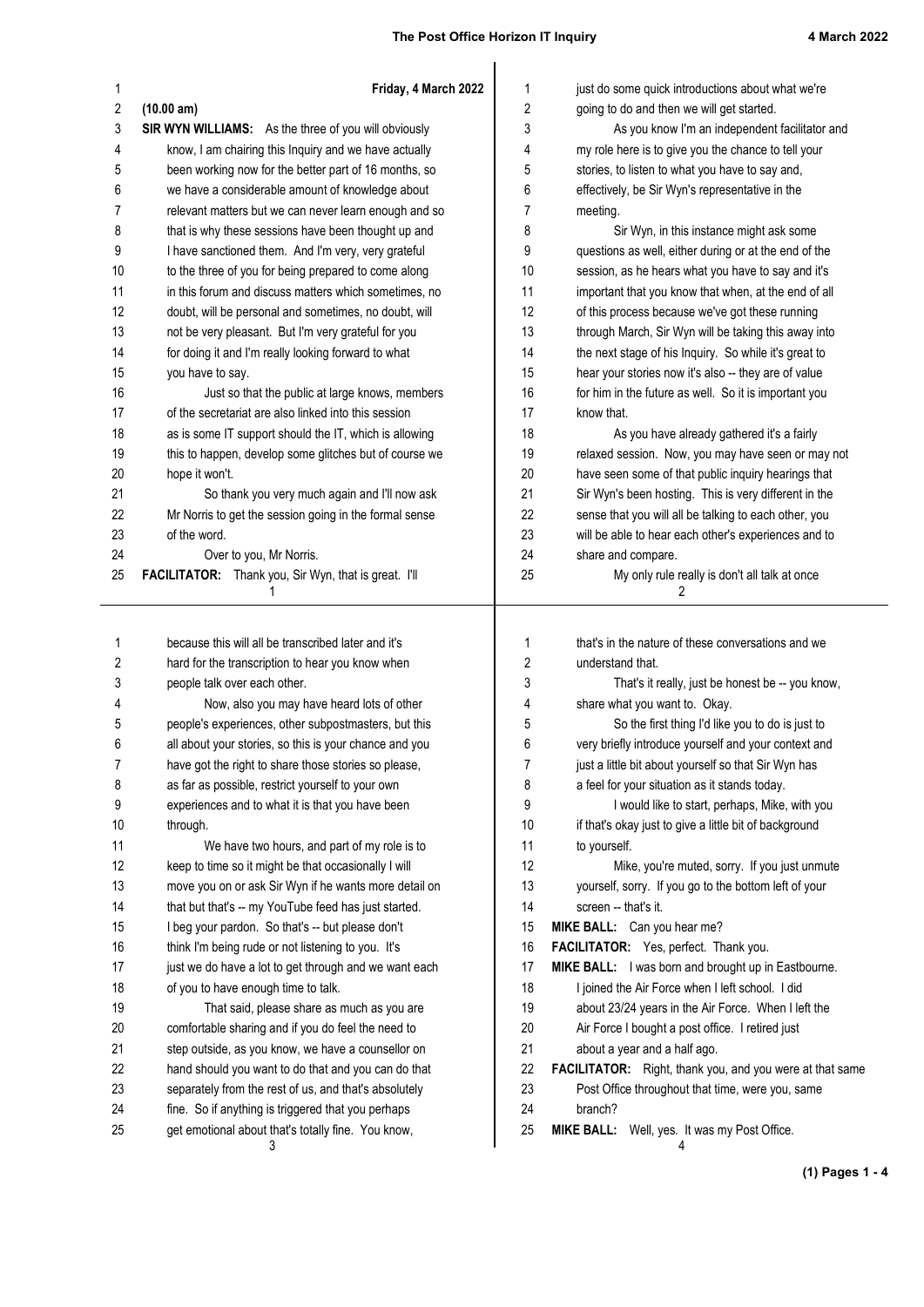| 1        | FACILITATOR: You didn't move around, because some people                                                        | 1                | to teach the boss how to do Post Office.                                                                 |
|----------|-----------------------------------------------------------------------------------------------------------------|------------------|----------------------------------------------------------------------------------------------------------|
| 2        | we have spoken to have taken -- right, lovely, thank                                                            | $\boldsymbol{2}$ | FACILITATOR: Right, okay, thank you Rebecca. Finally,                                                    |
| 3        | you. Okay, that's great. Thank you very much.                                                                   | 3                | Idu, do you want to give us a little background about                                                    |
| 4        | Rebecca, do you want to tell us a little bit                                                                    | 4                | yourself, so Sir Wyn knows a little bit about you.                                                       |
| 5        | about yourself.                                                                                                 | 5                | <b>IDU MIAH:</b> I worked as an accountant with a firm of                                                |
| 6        | <b>REBECCA WHATLEY:</b> I started the Post Office in 2003 with                                                  | 6                | chartered accountants in the City Centre of Manchester                                                   |
| 7        | buying a little community office in South Wales and so                                                          | 7                | for 16 years and back in 2002 I acquired this branch.                                                    |
| 8        | for 18 years as postmistress. I sold last year and                                                              | 8                | This is in Mossley -- Mossley, Ashton-under-Lyne,                                                        |
| 9        | since then I have been worked back in another                                                                   | 9                | Greater Manchester.                                                                                      |
| 10       | Post Office branch so I've stayed with Post Office                                                              | 10               | <b>FACILITATOR:</b> Mm-hm.                                                                               |
| 11       | for, you know, to the last 19 years and so, yes, I've                                                           | 11               | IDU MIAH: I still am working as a postmaster there and                                                   |
| 12       | been in it from the very beginning, if you like, with                                                           | 12               | I enjoyed it, being a subpostmaster, being part and                                                      |
| 13       | all of this.                                                                                                    | 13               | parcel of the community.                                                                                 |
| 14       | FACILITATOR: Okay. Thank you. So what capacity are you                                                          | 14               | FACILITATOR: Excuse me, Idu, can I ask you to speak                                                      |
| 15       | working in other Post Offices now then?                                                                         | 15               | a tiny bit louder so that -- thank you. We did catch                                                     |
| 16       | <b>REBECCA WHATLEY: Sorry?</b>                                                                                  | 16               | all that I think but -- so again you have been in                                                        |
| 17       | FACILITATOR: What capacity are you working in the other                                                         | 17               | Mossley for some time then you were saying.                                                              |
| 18       | Post Offices now.                                                                                               | 18               | IDU MIAH: Always lived in Mossley. We're of Bangladeshi                                                  |
| 19       | REBECCA WHATLEY: Well, as I keep saying to everyone I'm                                                         | 19               | origin but I think when my father and my uncle came                                                      |
| 20       | not the boss but I am the most experienced person so                                                            | 20               | back in early '60s and then my Mum and I joined in                                                       |
| 21       | I'm trying to train everyone else up to work the                                                                | 21               | '74. So I was fairly young, you know, in a way                                                           |
| 22       | Post Office, because obviously when these Post Offices                                                          | 22               | I don't know any different.                                                                              |
| 23       | open up as a local model within a shop, you don't                                                               | 23               | FACILITATOR: Yes.                                                                                        |
| 24       | generally have any staff, any trained staff, to go                                                              | 24               | <b>IDU MIAH:</b> Mossley's been the town all my life (unclear).                                          |
| 25       | with. So that's where I stepped in and so it's my job                                                           | 25               | FACILITATOR: Okay, thank you. So the way that we're                                                      |
|          | 5                                                                                                               |                  | 6                                                                                                        |
|          |                                                                                                                 |                  |                                                                                                          |
|          |                                                                                                                 |                  |                                                                                                          |
| 1        | going to go through the next couple of hours I'm going                                                          | 1                | you won't necessarily have the Post Offices.                                                             |
| 2        | to ask you a little bit about that process of becoming                                                          | 2                | So that's an interesting scenario that is                                                                |
| 3        | a postmaster, then we'll move on to the some of your                                                            | 3                | unusual, which is what you keep getting told. And the                                                    |
| 4        | experience of running a branch and then we want to                                                              | 4                | weird thing is when you do go through all this and you                                                   |
| 5        | talk about working with Post Office Limited, how all                                                            | 5                | do finally get approved so it's very nerve-racking to                                                    |
| 6        | that went through the years, and then obviously the                                                             | 6                | actually enter Post Office, the Post Office world.                                                       |
| 7        | impact that all of these events have had on you in                                                              | 7                | when you know nothing about it and you go through this                                                   |
| 8        | various parts of your life. So that's the kind of the                                                           | 8                | approval process, up until the very last minute. And                                                     |
| 9        | structure of where we'll go. But I am keen to be led                                                            | 9                | then when you do have it and you go through all those                                                    |
| 10       | by you and, you know, for you to, you know, sort of                                                             | 10               | hoops that are put in front of you, it's -- you are                                                      |
| 11       | take control of where we go.                                                                                    | 11               | classed as an agent and so when you go to your                                                           |
| 12       | So if we perhaps go back right to the beginning                                                                 | 12               | accountant when you buy a business and they say,                                                         |
| 13       | I just wonder if you could sort of describe to me some                                                          | 13               | "Well, I don't quite know -- you're a grey area".                                                        |
| 14       | of your feelings and expectations when you first sort                                                           | 14               | So the whole -- so Post Office is no --                                                                  |
| 15       | of opened that office and made that decision to buy                                                             | 15               | I suppose it's not clear-cut and I don't think it ever                                                   |
| 16       | or, you know, take over the Post Office.                                                                        | 16               | has been. I don't think it ever will be because of                                                       |
| 17       | Just any of you tell me a little bit about that,                                                                | 17               | the diverse nature of it but as a person going into it                                                   |
| 18       | your feelings then.                                                                                             | 18               | I think this is where we came from, you know, you feel                                                   |
| 19       | REBECCA WHATLEY: Well, it was an interesting process.                                                           | 19               | very much unique, in a different position that you                                                       |
| 20       | I mean, I don't know if anyone knows how these things                                                           | 20               | don't know who to go to for advice and where you can                                                     |
| 21       | work but you know nothing about Post Office and you                                                             | 21               | get the correct advice to help you in what you do.                                                       |
| 22       | suddenly have to go for -- do a business plan and go                                                            | 22               | And that's from the very beginning.                                                                      |
| 23       | for a big interview and you're buying a business and                                                            | 23               | I don't know if things have -- I mean, I am                                                              |
| 24<br>25 | it's got a Post Office in it but you're told that you<br>have to be approved and you might buy the business but | 24<br>25         | talking 19 years ago. I don't know if processes and<br>things have changed but, you know, it's certainly |

**(2) Pages 5 - 8**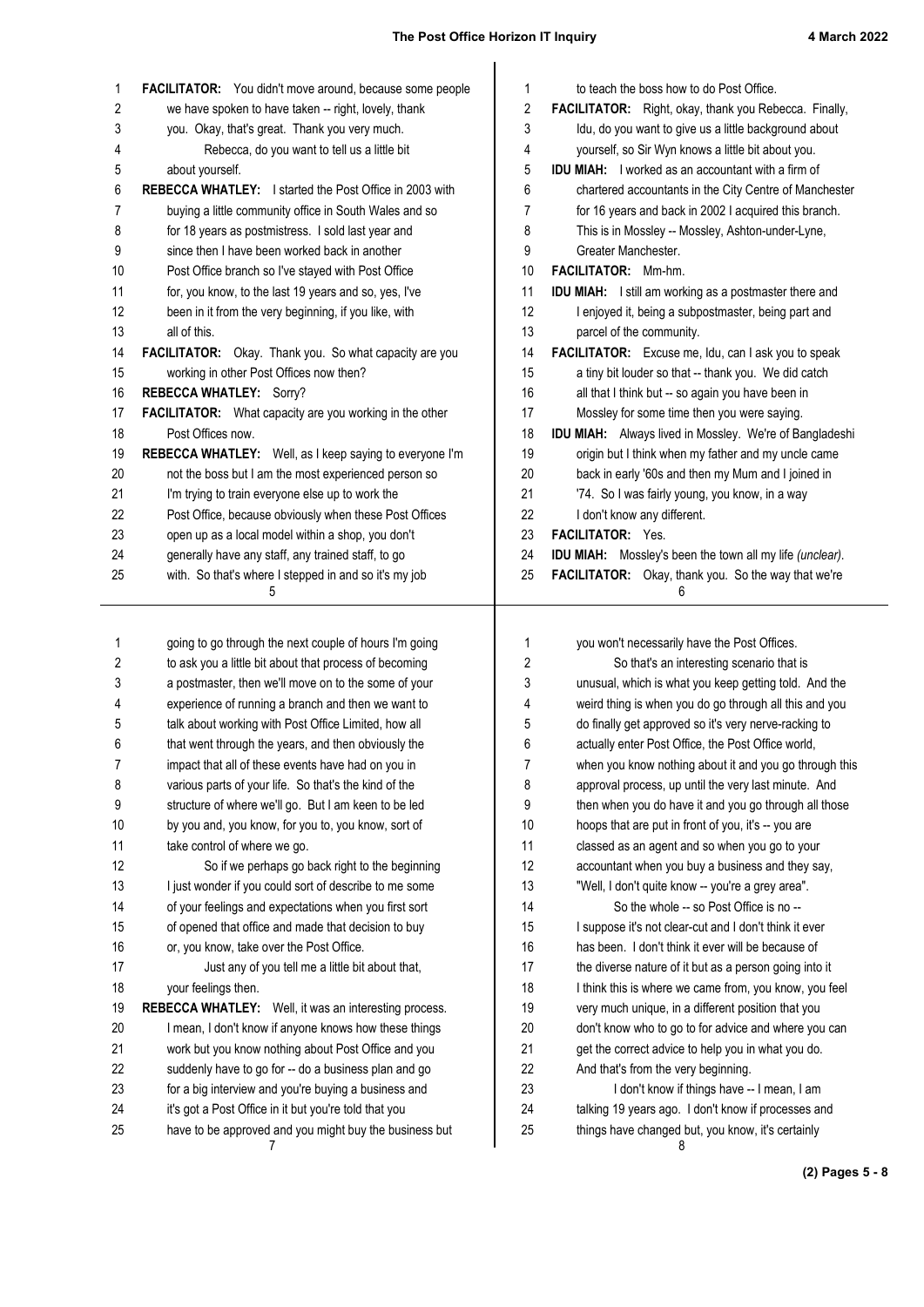| 1        | a unique situation and, as I said, the fact that we're                                                        | 1        | because I'd done a pensionable engagement and was able                                                      |
|----------|---------------------------------------------------------------------------------------------------------------|----------|-------------------------------------------------------------------------------------------------------------|
| 2        | always classed as agents, we're not technically                                                               | 2        | to take that from the Air Force. I passed the                                                               |
| 3        | employed, we're not technically self-employed. We're                                                          | 3        | interview and it was established that they'd leave                                                          |
| 4        | a mixed sort of in between and I think that does breed                                                        | 4        | trainer in there for a short period.                                                                        |
| 5        | that sort of instability of your security of your --                                                          | 5        | While all this was going on, I went to my local                                                             |
| 6        | of what you do and I think that's the -- you know that                                                        | 6        | Crown Office and was allowed to stand behind people                                                         |
| 7        | was just my personal -- I would be interested to see                                                          | 7        | and watch transactions. That was a brilliant process                                                        |
| 8        | what other people have to say on this.                                                                        | 8        | because it taught me in a very short time virtually                                                         |
| 9        | FACILITATOR: Right, thank you, Rebecca. So now does that                                                      | 9        | everything, every experience, every time they got                                                           |
| 10       | compare, Mike, with what you experienced at the outset                                                        | 10       | a different transaction, I'd sit behind somebody else                                                       |
| 11       | and your feelings?                                                                                            | 11       | and learn about all the process.                                                                            |
| 12       | MIKE BALL: Slightly differently. I started somewhat                                                           | 12       | <b>FACILITATOR:</b> Whose idea was that, to do that, to visit                                               |
| 13       | earlier. I gave them in notice at the Air Force, with                                                         | 13       | the Crown Office, Mike.                                                                                     |
| 14       | the Air Force, because peace had broken out and                                                               | 14       | MIKE BALL: It was my idea. I put it to the Post Office                                                      |
| 15       | I couldn't see myself going any further but I had to                                                          | 15       | and they spoke to the manager and he was in full                                                            |
| 16       | give a year's notice and when I came out the jobs that                                                        | 16       | agreement. He just allowed me to come.                                                                      |
| 17       | were available when I handed my notice in had gone.                                                           | 17       | FACILITATOR: Okay, right.                                                                                   |
| 18       | I came back to Eastbourne where we bought                                                                     | 18       | MIKE BALL: Very, very useful.                                                                               |
| 19       | a house and I was looking around for a job and the                                                            | 19       | SIR WYN WILLIAMS: Which year was this, Mr Ball? Can you                                                     |
| 20       | local postmaster had been caught fiddling and was                                                             | 20       | remember?                                                                                                   |
| 21       | banned from entering his Post Office and had to sell                                                          | 21       | <b>MIKE BALL: 1991.</b>                                                                                     |
| 22       | it, so I applied for the job.                                                                                 | 22       | SIR WYN WILLIAMS: Thank you.                                                                                |
| 23       | FACILITATOR: Mm-hm.                                                                                           | 23       | FACILITATOR: Thanks. So, Idu, when you started out what                                                     |
| 24       | MIKE BALL: I went through the same interview process, had                                                     | 24       | were your sort of experiences and expectations of                                                           |
| 25       | to do a business plan. I had a fair amount of cash<br>9                                                       | 25       | starting up?<br>10                                                                                          |
|          |                                                                                                               |          |                                                                                                             |
|          |                                                                                                               |          |                                                                                                             |
|          |                                                                                                               |          |                                                                                                             |
| 1        | <b>IDU MIAH:</b> Yes. As I mentioned before, I'd worked in the                                                | 1        | took it further, contacted the Post Office, regional                                                        |
| 2        | accountants' practice for 16 years as a project                                                               | 2        | manager in some form of other, trying to sort                                                               |
| 3        | manager/auditor and doing that nationally, and what                                                           | 3        | recruiting subpostmistresses.                                                                               |
| 4        | happens is after -- depends on an individual basis, if                                                        | 4        | I was interviewed and I think interview was all                                                             |
| 5        | you've been there for 14/15 years (unclear) that                                                              | 5        | right, and then I was asked to prepare accounts and so                                                      |
| 6        | particular sector otherwise you get a burn out. So                                                            | 6        | I did that as well and then it went quiet, nothing was                                                      |
| 7        | I was looking for something in Mossley.                                                                       | 7        | happening. You know, it was about a year, about                                                             |
| 8        | Many friends encouraged me to set up an                                                                       | 8        | a year, when they came back to me and they said, "We                                                        |
| 9        | accountancy practice and I thought it might not be all                                                        | 9        | would like you to prepare these accounts again,                                                             |
| 10       | that fruitful because you have to get the client                                                              | 10       | because you have to prepare a year's accounts and                                                           |
| 11       | service here so -- but this branch, the subpostmaster                                                         | 11       | everything, your business plan", and all that.                                                              |
| 12       | knew me as a young boy and, you know, so I've grown up                                                        | 12       | So I had an interview initially. Then they                                                                  |
| 13       | in that community and you go into that branch fairly                                                          | 13       | called me to go to another interview. By this time,                                                         |
| 14       | regularly and it's great. There's a (unclear) there.                                                          | 14       | it was about 15 months (unclear). So I was                                                                  |
| 15       | And all of a sudden, probably in 2000 he said,                                                                | 15       | interviewed again and then eventually it did go                                                             |
| 16       | "You are going to buy this branch, aren't you                                                                 | 16       | through. We agreed the terms of purchasing the                                                              |
| 17       | (unclear)?                                                                                                    | 17       | building and then there was a bit of goodwill                                                               |
| 18       | "Really?"                                                                                                     | 18       | (unclear).                                                                                                  |
| 19       | He said, "Yes, Idu, you are" because it's that                                                                | 19       | It went through but, you know, in 2002. I was                                                               |
| 20       | kind of relationship with him, brilliant, and I said,                                                         | 20       | in there (unclear) expectation was great because the                                                        |
| 21       | "Ooh, right, well, if you help me", but -- so you know                                                        | 21       | impression is in the community you know someone who is                                                      |
| 22       | my position of being in that accountancy sort of                                                              | 22       | a subpostmaster, you know, this person is respected                                                         |
| 23       | position, coming out of there wanted to do something                                                          | 23       | and when you go and purchase something in the                                                               |
| 24<br>25 | in Mossley, I thought (unclear). And so I think this<br>thing in progress, I met him once or twice more which | 24<br>25 | Post Office branch it's a reliable product and what<br>have you, that sort of thing, and people friends and |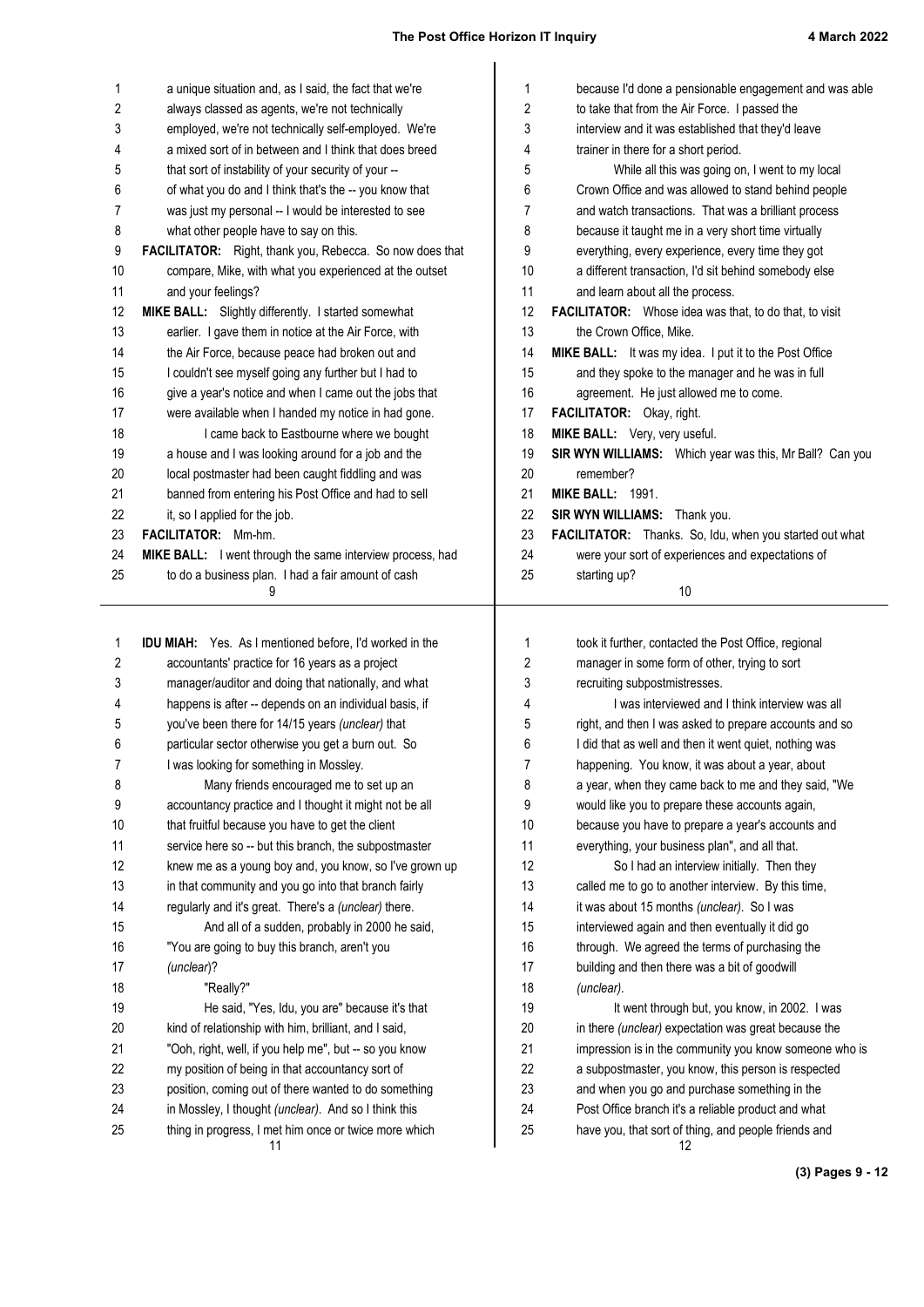| 1          | you know people from the community encouraged me to              | 1  | <b>FACILITATOR:</b> Okay. Can I move on to the others, if you |
|------------|------------------------------------------------------------------|----|---------------------------------------------------------------|
| $\sqrt{2}$ | get in there as well.                                            | 2  | want. What were expectations of how, kind of, that            |
| 3          | So that was it, you know. I was excited. The                     | 3  | process would work, of being managed, monitored,              |
| 4          | first week, went through a lot of training by the way            | 4  | supported and so on.                                          |
| 5          | but it was a different thing.                                    | 5  | Mike, what were your thoughts at that early                   |
| 6          | FACILITATOR: Okay, we will come on to that in a moment,          | 6  | stage.                                                        |
| 7          | about what happened next. Just picking up on                     | 7  | MIKE BALL: I was prepared for anything that came along.       |
| 8          | something that Rebecca touched on around the                     | 8  | I was -- I did find it very hard during the first             |
| 9          | relationship between yourselves and the Post Office              | 9  | year. I don't know exactly what the percentage was.           |
| 10         | Limited, I just wondered what were your expectations             | 10 | I think it might have been 50 per cent but the                |
| 11         | about how you would be monitored and managed and                 | 11 | Post Office actually kept 50 per cent of your wages           |
| 12         | supported and trained? What impression did you all               | 12 | for a year to buy the franchise. So I was doing               |
| 13         | have at that point about what would happen in the                | 13 | things like gardening on a Wednesday afternoon, on            |
| 14         | future.                                                          | 14 | a Sunday, and stuff like that for people to make ends         |
| 15         | <b>IDU MIAH:</b> I think the -- I thought you would be supported | 15 | meet. Had I not had a military pension I'd have given         |
| 16         | to a reasonable extend but I found, I certainly found            | 16 | up.                                                           |
| 17         | the sort of gap -- experienced a gap between myself              | 17 | The support from the trainers for the first                   |
| 18         | and Post Office, the Post Office management. For many            | 18 | I think it was a week or two was very good but after          |
| 19         | years I didn't have a regional manager, a Post Office            | 19 | that there was virtually no backup.                           |
| 20         | manager anyway, but that's later on, but I think to              | 20 | FACILITATOR: Right, okay.                                     |
| 21         | start with it was you've got a phone call from time to           | 21 | Rebecca, what was your impression of ?                        |
| 22         | time and initially gone through some training but it             | 22 | REBECCA WHATLEY: It was the same. I mean, the initial         |
| 23         | wasn't -- it was bit more of like a dictatorial                  | 23 | hand over of the office, "Here is your trainer". Had          |
| 24         | approach, "You will do this. You will do that", that             | 24 | a trainer for two weeks, which was excellent. I mean,         |
| 25         | sort of thing.<br>13                                             | 25 | obviously the issues, especially when you're in<br>14         |
|            |                                                                  |    |                                                               |
| 1          | a community office and it's not a big mains office,              | 1  | I knew. I'd never done it before and the way I looked         |
| 2          | you don't get all of the transactions every single               | 2  | at it, I thought, "Well, this is great. I'll do               |
| 3          | day, and there's lots of things you won't even touch             | 3  | something different". I know how to deal with people.         |
| 4          | on. So there's a limit to how much training, apart               | 4  | I've been in the hospitality industry from a very             |
| 5          | from your daily bog standard transactions that you can           | 5  | young age and so it was being part of a community and         |
| 6          | actually get through. But, yes, that initial two                 | 6  | having a life where you're -- you know, people sort           |
| 7          | weeks brilliant.                                                 | 7  | of, you know, sort of look to you as if, you know, you        |
| 8          | The fear of being left on your own: very real.                   | 8  | can help them. And it's like Idu said, you don't go           |
| 9          | That whole I mean, obviously, back then we were still            | 9  | into Post Office to make a million. You go in for,            |
| 10         | doing pension books. We had a lot of paperwork to do,            | 10 | you know, looking for your own self and looking after         |
| 11         | and to do correctly.                                             | 11 | people and being part of a community. It's not                |
| 12         | Yes, you do feel very much alone because once                    | 12 | a millionaire way.                                            |
| 13         | that trainer leaves all you have is the help desk and            | 13 | FACILITATOR: Okay, yes.                                       |
| 14         | I think all of us have been very clear on our feelings           | 14 | Mike, finally, how were you sum up your feelings              |
| 15         | of how helpful the help desk actually was back then,             | 15 | when you were starting out in a word or phrase?               |
| 16         | and the fact that we had no-one to talk to direct. We            | 16 | MIKE BALL: It was very hard. I mean, back in the day          |
| 17         | just had to speak to a help desk, hope that someone              | 17 | there were no computers or anything. You had to do            |
| 18         | could help us, and if they couldn't we were of our               | 18 | everything manually. I used to work regularly on              |
| 19         | own.                                                             | 19 | balance day every week until midnight or beyond just          |
| 20         | <b>FACILITATOR:</b> Okay. Now, just before we move on to         | 20 | balancing the books.                                          |
| 21         | working and running the branch, Idu used the word                | 21 | FACILITATOR: Yes.                                             |
| 22         | "excited" as he was about to set out on this journey.            | 22 | MIKE BALL: All the pension dockets, et cetera, et cetera,     |
| 23         | In a word or phrase, how would you sum up how you felt           | 23 | et cetera.                                                    |
| 24         | about your work, yourself, and your expectations then?           | 24 | FACILITATOR: Okay.                                            |
| 25         | REBECCA WHATLEY: What me and the Post Office? Yes,               | 25 | MR WHITTAM: It was -- I mean, I did enjoy working with        |
|            | 15                                                               |    | 16                                                            |

**(4) Pages 13 - 16**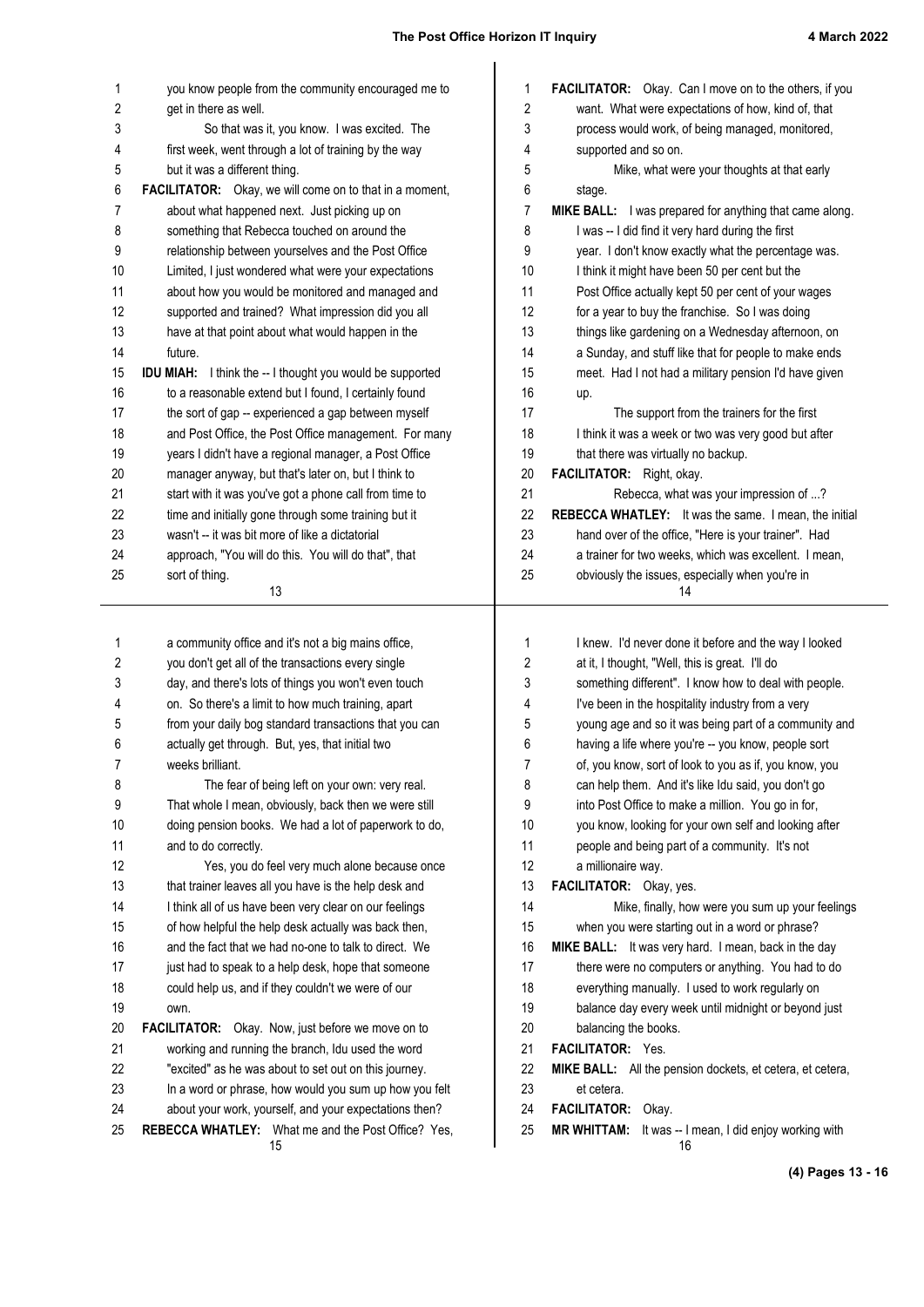| 1  | the public. That was the good side. Post Office, not           | 1  | because we provide a service that others necessarily                                                           |
|----|----------------------------------------------------------------|----|----------------------------------------------------------------------------------------------------------------|
| 2  | so much.                                                       | 2  | can't, and it's -- we don't -- the time that it takes,                                                         |
| 3  | <b>FACILITATOR:</b> Right, okay. Let's keep on that theme then | 3  | it's a lot of time. We don't get paid for every                                                                |
| 4  | of running the branch. Working with the public.                | 4  | minute of every hour we're there. We have a lot -- we                                                          |
| 5  | What else did you enjoy about that role,                       | 5  | do a lot of extra.                                                                                             |
| 6  | throughout the time that you have been involved, not           | 6  | You don't see when we pop over the road to check                                                               |
| 7  | just the beginning, what have you liked about running          | 7  | on a customer that hasn't been in. You don't see all                                                           |
| 8  | the branch?                                                    | 8  | the extras that we take on board, and that's not paid                                                          |
| 9  | REBECCA WHATLEY: It's different. Every day is totally          | 9  | for, and there's a huge gap between, you know, pay,                                                            |
| 10 | different. You know, you can never say one day is the          | 10 | expectations, and what we deliver and what we have to                                                          |
| 11 | same as the next, yes. You will see the same people            | 11 | deal with that goes on in the background.                                                                      |
| 12 | but it's -- you know, I do like to learn and if you            | 12 | So, yeah, as I said, it's an interesting mix and                                                               |
| 13 | want to know the ins and outs of how everything                | 13 | you learn a lot along the way.                                                                                 |
| 14 | works -- you know, Post Office, they're -- I would             | 14 | FACILITATOR: Right, thank you. So how does that match,                                                         |
| 15 | never say it's boring because there's always something         | 15 | Idu, with the things you have liked about running the                                                          |
| 16 | you can learn and -- if you want to. That's                    | 16 | branch over the years?                                                                                         |
| 17 | blindingly apparent by lots -- when you visit others.          | 17 | IDU MIAH: Yeah, I think I certainly didn't expect to earn                                                      |
| 18 | It is what you want to get out of it.                          | 18 | a great deal of money. That was like -- it was in the                                                          |
| 19 | But, yes, I think it's a personal thing.                       | 19 | past. I knew that. But the biggest thing for me was                                                            |
| 20 | I think some people are better suited to it than               | 20 | that it was working for and with the community.                                                                |
| 21 | others and it does depend on your disposition and              | 21 | That's what I did. That's what it is.                                                                          |
| 22 | where you place your values, and if you place your             | 22 | It's simple term, nice, you know, easily said                                                                  |
| 23 | values within people and services, that's what you're          | 23 | but it's a massive package there. You know, many                                                               |
| 24 | doing. You are providing a service and I think that's          | 24 | branches are like that obviously throughout the                                                                |
| 25 | why we will tend to disagree between ourselves and POL         | 25 | country but I like to think this particular branch I'm                                                         |
|    | 17                                                             |    | 18                                                                                                             |
|    |                                                                |    |                                                                                                                |
|    |                                                                |    |                                                                                                                |
| 1  | involved with it's a community office. It's part and           | 1  | takes time, something has to prompt it, but my God                                                             |
| 2  | parcel of the community. People don't just walk past           | 2  | we've gone through, we lived through all this?                                                                 |
| 3  | the branch, there are a lot who will not, you know,            | 3  | Thank God. We have had the problem, we had the                                                                 |
| 4  | just walk past and not, you know, they will not, you           | 4  | Covid situation. In fact, I haven't but my staff have                                                          |
| 5  | know, sort of just go past they will either come in or         | 5  | (unclear) have had Covid but I've managed to keep the                                                          |
| 6  | push the door and say hello or wave and what have you,         | 6  | branch open throughout and normal hours, thank God.                                                            |
| 7  | that sort of thing.                                            | 7  | You know, apart from providing the Post Office,                                                                |
| 8  | But, you know, throughout the day, every single                | 8  | you know, regular service it's about being there.                                                              |
| 9  | day, people come in to talk to you as well as maybe            | 9  |                                                                                                                |
| 10 |                                                                | 10 | It's about sharing. It's about, you know -- and even<br>my personal own circumstances, you share that as well, |
|    | (unclear) conversation, connecting up with us, I had a         | 11 |                                                                                                                |
| 11 | small team and myself when I'm there, in terms of              |    | don't you, whether it's sort of a very difficult                                                               |
| 12 | one-to-one. That's the biggest reward, the biggest             | 12 | situation. Now we enjoy talking to people and that's                                                           |
| 13 | satisfaction I got and I get, this being with the              | 13 | how it is. That's how it is. It's not about earning                                                            |
| 14 | community all the time.                                        | 14 | money.                                                                                                         |
| 15 | You know, right from the beginning that is how                 | 15 | Sometimes I end up giving people, in an informal                                                               |
| 16 | it's been but it's taught me a great, great lesson             | 16 | way, advice totally outside the remit of the                                                                   |
| 17 | this. This Covid period, my God, we have lived it              | 17 | Post Office services.                                                                                          |
| 18 | through, you know, through this period, lived their            | 18 | <b>FACILITATOR:</b> Yes.                                                                                       |
| 19 | life, my life, friends', customers' life experience,           | 19 | IDU MIAH: You have to be careful, obviously, you have to                                                       |
| 20 | which is why I listen. And you have to listen and              | 20 | be professional about it but that's what you do when                                                           |
| 21 | I don't mean that's in a negative way. You have to             | 21 | you're part and parcel of the community. In that                                                               |
| 22 | listen because we -- out only motive it comes out              | 22 | wider area, if I don't know someone by name I will                                                             |
| 23 | sometimes, you know, sometimes it comes out quite              | 23 | know them by appearance.                                                                                       |
| 24 | quicker because then, you know, there's a serious              | 24 | <b>REBECCA WHATLEY: Yes.</b>                                                                                   |
| 25 | situation one is involved with, maybe with others it<br>19     | 25 | <b>IDU MIAH:</b> It's that sort of close contact and close<br>20                                               |

**(5) Pages 17 - 20**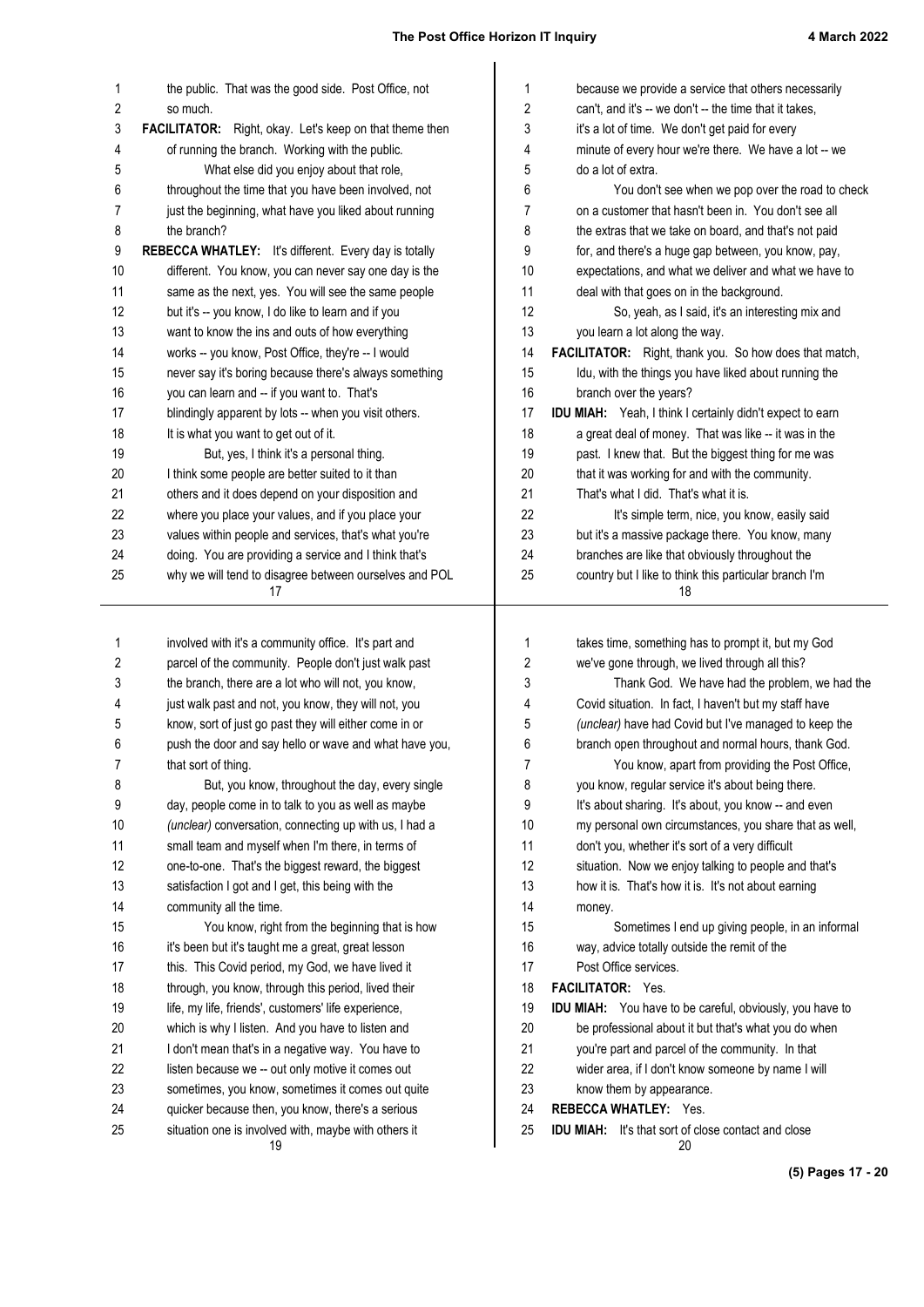| 1        | community. To be honest, on many occasions I think                                                        | 1              | Do you want to just expand a bit more on that for us.                                                    |
|----------|-----------------------------------------------------------------------------------------------------------|----------------|----------------------------------------------------------------------------------------------------------|
| 2        | this is the wider family. This is the wider family.                                                       | 2              | SIR WYN WILLIAMS: Mr Norris, before Mr Ball does that                                                    |
| 3        | That's how close you are. People, sometime when they                                                      | 3              | there's just one detail I want to make clear. I take                                                     |
| 4        | talk about their personal family sort of situation                                                        | 4              | it from what you've said, Mr Miah and Ms Whatley, that                                                   |
| 5        | they break down and so you open the door and you come                                                     | 5              | Horizon was in the branch when you first bought it.                                                      |
| 6        | out and you hug them.                                                                                     | 6              | <b>REBECCA WHATLEY: Yes.</b>                                                                             |
| 7        | You know, on many occasions what we're doing,                                                             | 7              | <b>SIR WYN WILLIAMS:</b> Is that correct?                                                                |
| 8        | I keep a box of Celebrations or sweets or something --                                                    | 8              | <b>REBECCA WHATLEY: That is.</b>                                                                         |
| 9        | children, my God they're absolutely (unclear). They                                                       | 9              | SIR WYN WILLIAMS: Whereas that wouldn't have been the                                                    |
| 10       | come in. On one side of my office, on one wall, I've                                                      | 10             | case with you, Mr Ball, in 1991 so I would like you to                                                   |
| 11       | got these toys, children's toys. The three things                                                         | 11             | tell me just a little bit about how the transition to                                                    |
| 12       | I specialise in, I like to think, toys, gifts and                                                         | 12             | Horizon took place in your branch, if you would.                                                         |
| 13       | greeting cards. When children come in they go wow,                                                        | 13             | MIKE BALL: Okay. Yes, when I bought the Post Office and                                                  |
| 14       | and they know what they want, you know, and so they                                                       | 14             | started to run it, there was nothing at all and I was                                                    |
| 15       | talk to me, talk to their parents, and then the                                                           | 15             | working -- as things got busier, I was working longer                                                    |
| 16       | parents talk to me about what they want. You join in                                                      | 16             | and longer hours so I bought a private computer system                                                   |
| 17       | a conversation and you give them chockies and what                                                        | 17             | that dealt with the Post Office. It was approved by                                                      |
| 18       | have you, so it's a brilliant connection with the                                                         | 18             | the Post Office, but half-heartedly. But it was more                                                     |
| 19       | community.                                                                                                | 19             | basic but similar to Horizon, and I ran that for                                                         |
| 20       | FACILITATOR: Thank you, yes. It sounds like you have                                                      | 20             | several years until Horizon came in. At first Horizon                                                    |
| 21       | a lot in common in that sense of your role then, that                                                     | 21             | was quite good but I mean, over the years I have had                                                     |
| 22       | things at rewarding and enjoyable.                                                                        | 22             | sums of money go missing.                                                                                |
| 23       | So, Mike, I wonder if you could move on to some                                                           | 23             | SIR WYN WILLIAMS: Well, before we get to that, I'm sure                                                  |
| 24       | of the things about running a branch that you like                                                        | 24             | Mr Norris will deal with that with you, if you could                                                     |
| 25       | less. You know the harder things that you mentioned.<br>21                                                | 25             | just tell me your view about how, if at all, you were<br>22                                              |
|          |                                                                                                           |                |                                                                                                          |
|          |                                                                                                           |                |                                                                                                          |
|          |                                                                                                           |                |                                                                                                          |
| 1        | given appropriate training when Horizon was introduced                                                    | 1              | for quite some time before I got in. I actually                                                          |
| 2        | and things like that right at the beginning.                                                              | $\overline{2}$ | watched the first week and then --                                                                       |
| 3        | MIKE BALL: It was a very short period. They came and                                                      | 3              | FACILITATOR: Sorry, can you just speak -- do you mind                                                    |
| 4        | installed it and a trainer came in for a couple of                                                        | 4              | just speaking up a little. Your voice fades                                                              |
| 5        | days.                                                                                                     | 5              | occasionally.                                                                                            |
| 6        | SIR WYN WILLIAMS: Fine, okay.                                                                             | 6              | <b>IDU MIAH:</b> So I watched my staff doing the transaction as                                          |
| 7        | MIKE BALL: It was all staff we dealt with and it was, as                                                  | 7              | they worked and then the trainer wanted me to carry on                                                   |
| 8        | I said, similar to the system that I bought to speed                                                      | 8              | working as well so I did that as well. The first week                                                    |
| 9        | things up.                                                                                                | 9              | went well, you know, that's how it went, and the                                                         |
| 10       | SIR WYN WILLIAMS: All right. Sorry, Mr Norris. Back to                                                    | 10             | second week.                                                                                             |
| 11       | you again but I just wanted to get those details.                                                         | 11             | Towards the end of the second week I think the                                                           |
| 12       | FACILITATOR: You don't have to apologise.                                                                 | 12             | trainer had left by Wednesday or Thursday, finished,                                                     |
| 13       | Right, so to Rebecca and Idu, just to pick up on                                                          | 13             | and I think on a -- I can't remember, on a Thursday or                                                   |
| 14       | some of these themes around what you've not liked or                                                      | 14             | a Friday there was a bit of a difficulty at the end of                                                   |
| 15       | what had been difficult, do you want to just build on                                                     | 15             | the day in the balance. It was out by £1,400, and the                                                    |
| 16       | some of the things that Mike was saying there and tell                                                    | 16             | two mature ladies, I'd known them for years, you know,                                                   |
| 17       | us some of your less positive experiences.                                                                | 17             | and they were spending a lot of time, we were in there                                                   |
| 18       | IDU MIAH: Well, as it's been said already, I'd received                                                   | 18             | after, you know, we closed the office. We went                                                           |
| 19       | plenty of training as well at the beginning, the first                                                    | 19             | through everything. We didn't know what it was.                                                          |
| 20       | fortnight (unclear).                                                                                      | 20             | We just -- and I got fed up eventually. Even                                                             |
| 21       | <b>FACILITATOR:</b> That was training in general administration                                           | 21             | that first incident I got fed up. I said, "Look,                                                         |
| 22       | of the Post Office, was it?                                                                               | 22             | leave it". I knew the balancing was coming up                                                            |
| 23       | <b>IDU MIAH:</b> That's right and also how to manage Horizon in                                           | 23             | (unclear) and then it was declared. It was balanced                                                      |
| 24<br>25 | that situation. The first week was fine. I stood<br>behind the two ladies I'd inherited that worked there | 24<br>25       | centrally. So we declared and declared centrally.<br>That means I didn't pay it then. Then I didn't make |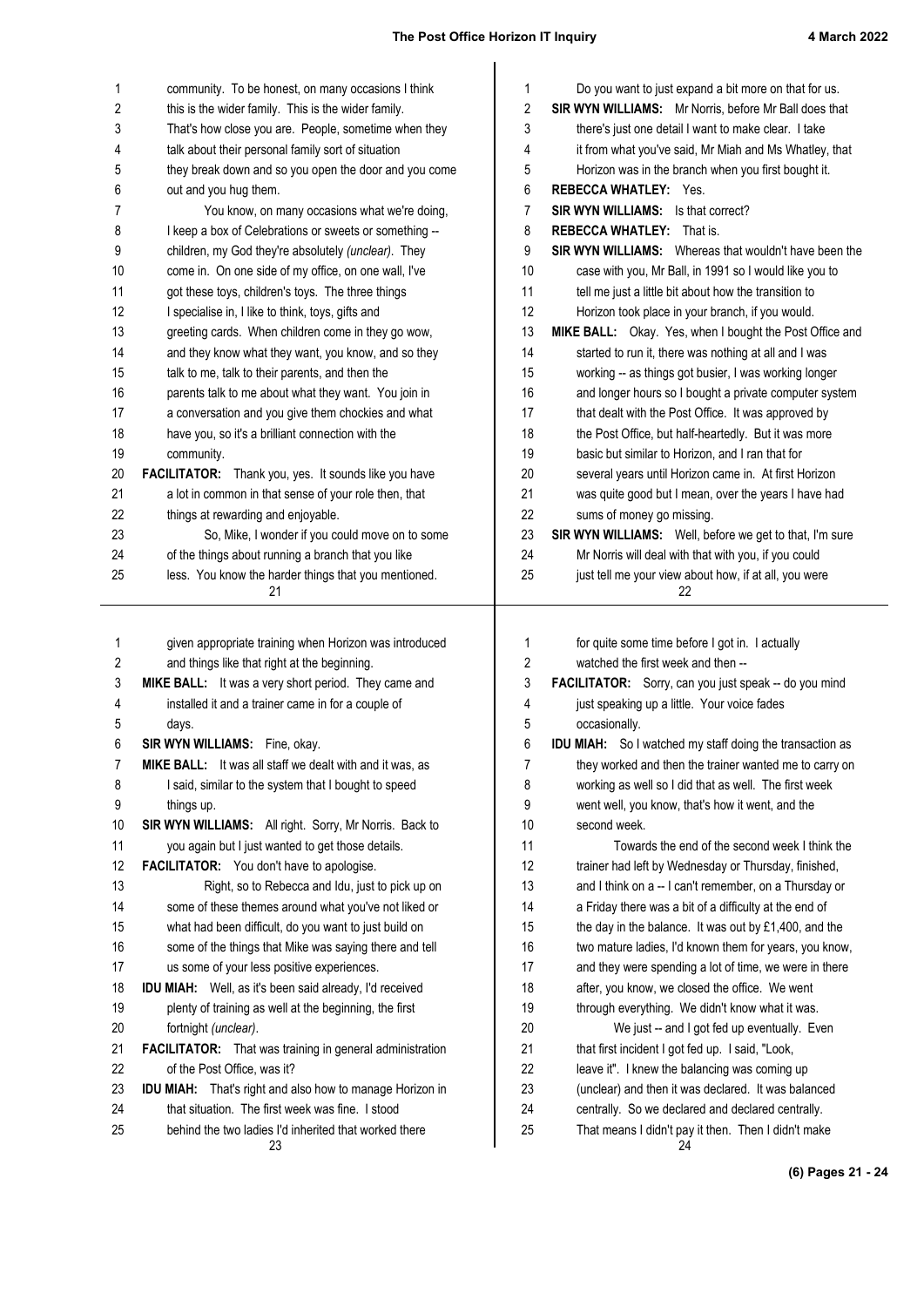| 1  | good, so you have that opportunity to pay up later on.        | $\mathbf 1$ | REBECCA WHATLEY: Yeah, I mean, as you say I think, yes,     |
|----|---------------------------------------------------------------|-------------|-------------------------------------------------------------|
| 2  | So that was that. That was the first one.                     | 2           | if you have a background and you have some experience       |
| 3  | FACILITATOR: So how would you sum up, just briefly, how       | 3           | in accounting, then you know definitely you feel            |
| 4  | well prepared you felt at the end of that first               | 4           | happier doing that. If that's not your background           |
| 5  | training phase? How well prepared did you feel to run         | 5           | then it's going to be a real struggle. Yes, you are         |
| 6  | that branch?                                                  | 6           | prepared to a degree but then you have to remember          |
| 7  | <b>IDU MIAH:</b> That really hit me because I thought there's | 7           | that within Post Office we have a weekly balance and        |
| 8  | plenty of training, I understood a lot, not that I was        | 8           | a monthly balance and of course back then we had a lot      |
| 9  | sort of -- obviously, you know, in terms of facts and         | 9           | more paperwork to get through.                              |
| 10 | figures, you know, that's what I do, that's my                | 10          | So it's all good and well having two weeks of               |
| 11 | profession, and I didn't think there was anything that        | 11          | training but actually when you come up to that first        |
| 12 | complicated anywhere and the two ladies were massively        | 12          | monthly balance it's a big thing and like, you know,        |
| 13 | experienced in these things. One of them had                  | 13          | they used to keep the help desk telephone line open         |
| 14 | a post office branch in Danesly(?), in Hyde, which is         | 14          | specifically on a Wednesday night for us to -- because      |
| 15 | where the other branch is, but then she had -- she did        | 15          | they knew that was when we would have issues. The           |
| 16 | say other things which sort of indicated that there           | 16          | problem is you're on hold for at least half-an-hour or      |
| 17 | were -- she had experienced problems in her branch            | 17          | more and you'll carry on and you're tearing your hair       |
| 18 | with the Horizon System.                                      | 18          | out.                                                        |
| 19 | <b>FACILITATOR:</b> So was this right at the beginning in the | 19          | The stress -- it's very stressful and I don't               |
| 20 | first sort of fortnight or very early period? Right,          | 20          | think that is appreciated. (a) It's stressful when          |
| 21 | okay, thank you.                                              | 21          | you have an issue and it's in branch. (b) It's              |
| 22 | So move on to you, Rebecca, briefly then how                  | 22          | stressful when you have an issue and you're balancing.      |
| 23 | well prepared did you feel in terms of running the            | 23          | You know, it's -- when you have only got a help desk        |
| 24 | accounts, running Horizon, the financial side, when           | 24          | to ring, you know, you can't get all the answers when       |
| 25 | you were setting up?                                          | 25          | you want them. Sometimes you don't the answers at all       |
|    | 25                                                            |             | 26                                                          |
| 1  | and you're just told, "Look, you know, if it's not            | 1           | thrown into turmoil because you're like where am            |
| 2  | there, you have got to put it in. It's, you know, if          | 2           | I going to start looking for this?                          |
| 3  | it's a loss in the office you have got to make good".         | 3           | Obviously, you know, we now have training on                |
| 4  | FACILITATOR: Can I just ask you then, we'll come on to        | 4           | everything. We didn't have backup training on               |
| 5  | the helpline in a moment. You say it's a big thing            | 5           | anything back then. We were lucky if we had the             |
| 6  | was how you described it when you're preparing to do          | 6           | occasional training meeting that was put together,          |
| 7  | that.                                                         | 7           | some by POL, most of the time by the Federation, and        |
| 8  | Obviously, Sir Wyn and I have never run                       | 8           | I would attend every single one of those because we         |
| 9  | a post office branch. Can you just sort of describe           | 9           | didn't have anything else.                                  |
| 10 | to us how that feels, that sort of -- internally, how         | 10          | FACILITATOR: Your balance snapshot, that's your printout    |
| 11 | that feels when you're about to do that balancing and         | 11          | from Horizon, is it? Your (unclear: multiple                |
| 12 | end of the periods and so on.                                 | 12          | speakers).                                                  |
| 13 | REBECCA WHATLEY: Well, you know, if you run a tight           | 13          | REBECCA WHATLEY: Yes, we do the balance snapshots before    |
| 14 | office so you balance every day, you do your cash             | 14          | we balance. That shows up any gains, losses, any            |
| 15 | declaration and every day you do it correctly and it's        | 15          | anomalies within stamps.                                    |
| 16 | going okay then, you know, come to the monthly there          | 16          | FACILITATOR: Thank you, right.                              |
| 17 | shouldn't be any nasty surprises. Nothing should be           | 17          | So come to you, Mike, for a sec then.                       |
| 18 | a huge -- there shouldn't be any issues.                      | 18          | Obviously, you had your own IT system that you'd            |
| 19 | But you always, always have -- when you have to               | 19          | introduced. So when you came to that transition into        |
| 20 | pull everything out the safe and count everything             | 20          | Horizon, how well prepared did you feel in those early      |
| 21 | you're always on the look out for some anomaly and            | 21          | days of running Horizon? I know you'd been to the           |
| 22 | when you have done it all and you're like, "Oh, this          | 22          | Crown Office and so on, but just tell us a little bit       |
| 23 | is great. No, this is really good. I'm feeling good           | 23          | about how your experiences were?                            |
| 24 | about this", and then suddenly you print your balance         | 24          | MIKE BALL: Well, initially, it was quite good but there     |
| 25 | snapshot and it's no, there's an issue, you are then<br>27    | 25          | were niggling things that would happen, just like the<br>28 |

**(7) Pages 25 - 28**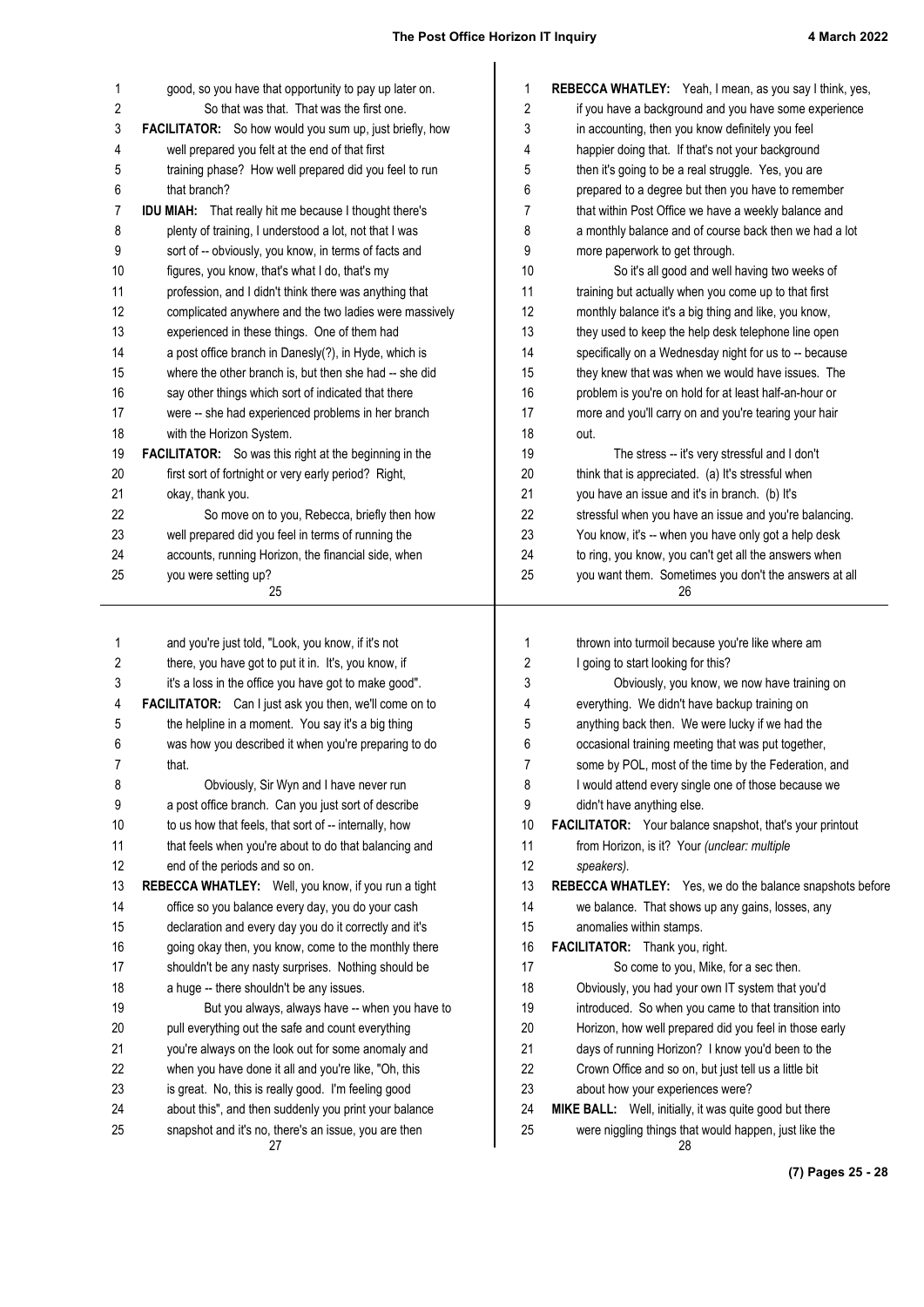| 1                       | other two said. You'd be down a couple of hundred                                                           | 1                | Horizon or that.                                                                                               |
|-------------------------|-------------------------------------------------------------------------------------------------------------|------------------|----------------------------------------------------------------------------------------------------------------|
| 2                       | quid. If that happens every week, you think oh God                                                          | $\boldsymbol{2}$ | FACILITATOR: Okay. So let's take yourselves back to when                                                       |
| 3                       | not again but you just have to keep putting it in.                                                          | 3                | you first started spotting discrepancies and                                                                   |
| 4                       | <b>FACILITATOR:</b> So you were putting it in and the others                                                | 4                | shortfalls, aside from the theft, obviously, to all of                                                         |
| 5                       | mentioned similar sorts of things. How well did                                                             | 5                | you, how well did you -- supported did you feel from                                                           |
| 6                       | you -- how well prepared did you feel to sort of                                                            | 6                | Post Office Limited in terms of resolving those                                                                |
| 7                       | handle it when that sort of came up? How did you                                                            | 7                | issues?                                                                                                        |
| 8                       | decide that you had to put it in or what your options                                                       | 8                | REBECCA WHATLEY: No support. You were up, you were down,                                                       |
| 9                       | were, you know, in those very early days of Horizon                                                         | 9                | you were on your own. You know, they don't know how                                                            |
| 10                      | for you?                                                                                                    | 10               | to look for it; we don't know how to look for it.                                                              |
| 11                      | MIKE BALL: I didn't just give up. I spent a lot of time                                                     | 11               | That was the -- you know, "It's your office. If it's                                                           |
| 12                      | searching transactions, going over the figures again                                                        | 12               | not there, it's not there. You must have done                                                                  |
| 13                      | and again. If I couldn't -- occasionally, I'd find                                                          | 13               | something". There's only certain -- back then they                                                             |
| 14                      | out a fault and recover the money but when you didn't,                                                      | 14               | certainly didn't delve into the historic transaction                                                           |
| 15                      | you know, you can't go beyond 1.00 in the morning or                                                        | 15               | side of things. I know they do now but back then they                                                          |
| 16                      | something. You have just got to give it up and put                                                          | 16               | didn't. It's just a case of, "No, you're on your                                                               |
| 17                      | the money in.                                                                                               | 17               | own".                                                                                                          |
| 18                      | FACILITATOR: How soon into your experience of Horizon                                                       | 18               | FACILITATOR: For you personally, Rebecca, how frequently                                                       |
| 19                      | were these discrepancies arising, Mike?                                                                     | 19               | were those discrepancies arising?                                                                              |
| 20                      | MIKE BALL: That was fairly early. I have to say,                                                            | 20               | REBECCA WHATLEY: Luckily I didn't have any -- my issue                                                         |
| 21<br>22                | I actually caught two members of staff in the early                                                         | 21<br>22         | was never clouded by staff because I was a single                                                              |
| 23                      | days thieving and it's impossible to know whether some                                                      | 23               | position office so just me. So it was -- for me, as                                                            |
| 24                      | of those losses were theft. Obviously, I got rid of<br>them the moment that I actually caught them but it's | 24               | I said, I feel guilty, if you like, as opposed to<br>others. Mine certainly didn't run into tens of            |
| 25                      | very difficult to know whether the problem was with                                                         | 25               | thousands but, yes, over 18 years if you add it all up                                                         |
|                         | 29                                                                                                          |                  | 30                                                                                                             |
|                         |                                                                                                             |                  |                                                                                                                |
|                         |                                                                                                             |                  |                                                                                                                |
|                         |                                                                                                             |                  |                                                                                                                |
| 1                       | you are talking thousands because the little amounts                                                        | 1                | REBECCA WHATLEY: There's always been discrepancies. Very                                                       |
| $\overline{\mathbf{c}}$ | and it's silly things like you can be a £100 loss on                                                        | 2                | rarely would you ever balance bang on. That would --                                                           |
| 3                       | one night and £100 gain the following morning and you                                                       | 3                | (unclear: multiple speakers).                                                                                  |
| 4                       | can't -- you're looking at it, there's no reason, so                                                        | 4                | FACILITATOR: How often were you personally settling them                                                       |
| 5<br>6                  | you put it in but then it's showing it's over. And                                                          | 5<br>6           | with cash of cheque or however?                                                                                |
| 7                       | there is no reason for it. You have gone through                                                            | 7                | REBECCA WHATLEY: Yes, you would -- I mean, there was<br>never a weekly balance that went by that balanced bang |
| 8                       | everything. There was always just little anomalies                                                          | 8                | on, so your monthly balance would be, that would have                                                          |
| 9                       | that couldn't be explained and you always blame<br>yourself.                                                | 9                | been the big one and you would be like, "Right, okay,                                                          |
| 10                      | And it's only when something then comes out you                                                             | 10               | fingers crossed now, this is going to be okay", and                                                            |
| 11                      | go, "Oh, I thought it was just me", and it's only now                                                       | 11               | you know as I said I feel lucky in the fact that mine                                                          |
| 12                      | that it comes out that actually we look back and go,                                                        | 12               | you're only ever talking sort of hundreds of pounds.                                                           |
| 13                      | "Oh, so it wasn't just me then". These things                                                               | 13               | You're not talking thousands of pounds. But it's                                                               |
| 14                      |                                                                                                             | 14               | still your money that you have to put in and there's                                                           |
| 15                      | I couldn't explain. These things I couldn't tell you<br>why they've happened. I couldn't, you know, go back | 15               | no way for you to prove any other way.                                                                         |
| 16                      | myself and do the digging in the computer system                                                            | 16               | FACILITATOR: Thank you.                                                                                        |
| 17                      | because I didn't know anything about it. I don't know                                                       | 17               | Idu, how does this compare with your sort of                                                                   |
| 18                      | where to start looking, do I? It's up for them for                                                          | 18               | early experiences of Horizon and how you would react                                                           |
| 19                      | the forensic team to go through all that. We don't                                                          | 19               | and so on.                                                                                                     |
| 20                      | know.                                                                                                       | 20               | <b>IDU MIAH:</b> Just a few words on the balancing issues.                                                     |
| 21                      | So, yeah, you're talking little losses but you                                                              | 21               | Weekly balancing, which you know are called BPs, we                                                            |
| 22                      | put them in and, yeah, if you add them up they do add                                                       | 22               | did them just to make sure everything was running, you                                                         |
| 23                      | up.                                                                                                         | 23               | know, at a reasonable level or if there was a problem                                                          |
| 24                      | FACILITATOR: How many of your balancing and trading                                                         | 24               | then it would highlight, the weekly balances, but even                                                         |
| 25                      | periods would be affected by a discrepancy?<br>31                                                           | 25               | on weekly balances I regularly found £200 or £300<br>32                                                        |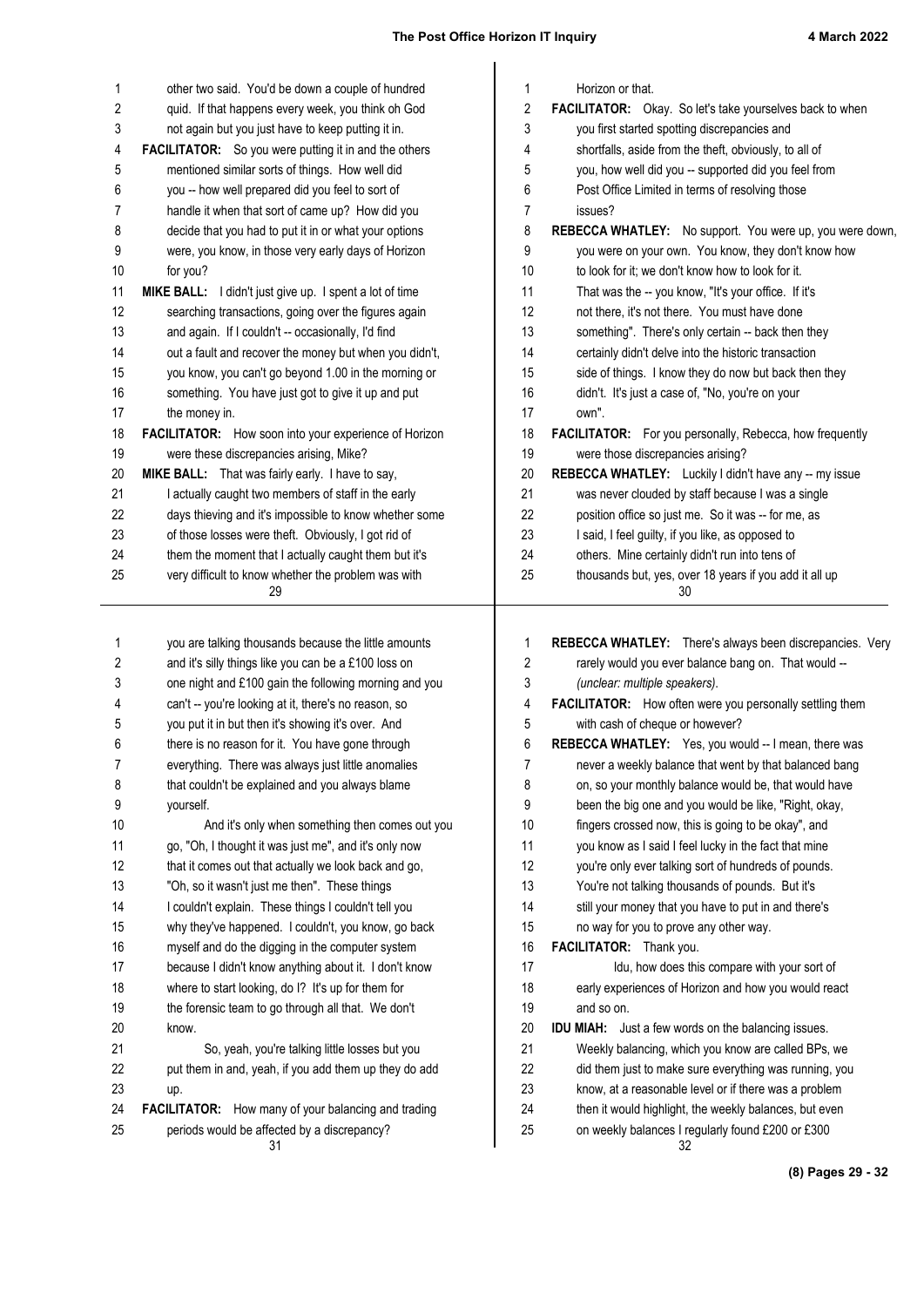| 1  | shortage.                                                            | 1  | "What's happening here? There's no explanation,                  |
|----|----------------------------------------------------------------------|----|------------------------------------------------------------------|
| 2  | Now, in terms of managing staff and who they                         | 2  | there's nothing". There's something called the Excel             |
| 3  | were I had no problem because these two ladies, well                 | 3  | spreadsheet I use say for stock, for example, for                |
| 4  | known in the community, and they have been in                        | 4  | stamps, say 1p stamp. I can go back several months               |
| 5  | business, they are trusted and what have you, and they               | 5  | and I can say that month I declared so much, so when             |
| 6  | were there before me. So -- plus you are taught as                   | 6  | the system comes up and saying there's a sort of                 |
| 7  | a subpostmaster as to how to control your money, the                 | 7  | shortage of so many hundreds in cash or stock you go             |
| 8  | counters, each counter. So there are controls you can                | 8  | back to my records and I check line by line my entries           |
| 9  | use to put controls in place and so, you know, it                    | 9  | to see if there were significant or material                     |
| 10 | makes sure every night is balanced, so there are those               | 10 | differences: no.                                                 |
| 11 | procedures. So that's fine.                                          | 11 | And this is what really got to me -- and monthly                 |
| 12 | But nevertheless, you know, every month, once or                     | 12 | balances, by the way, were a nightmare because the               |
| 13 | twice a month, you'd come across £200, £300 or £400                  | 13 | system, the whole Horizon System network, is                     |
| 14 | shortage. There's no reason. And you always thought,                 | 14 | a terrible, weak system, because the helpline, they              |
| 15 | I always thought, "Oh my God (unclear) mistake. Have                 | 15 | got -- it got clogged up. You could be waiting for an            |
| 16 | I done something?"                                                   | 16 | hour or so and then -- and then, yeah, this was going            |
| 17 | It really gets you thinking in a negative way                        | 17 | to sound negative, and then the answers you got or the           |
| 18 | and it shouldn't be like that. Many times I thought,                 | 18 | answer you got at the other end, from the person                 |
| 19 | "Have I been too tired? Have I done something?" That                 | 19 | answering the phone, you know, it's just not                     |
| 20 | is so bad. That is so bad, and I've managed, you                     | 20 | appropriate, not really helpful.                                 |
| 21 | know, millions and millions of pounds in terms of                    | 21 | And then if you were unlucky to have to ring                     |
| 22 | figures for businesses for about 16 years. If                        | 22 | again, the second time you got a different answer.               |
| 23 | something didn't balance, even out by a penny, I would               | 23 | <b>REBECCA WHATLEY:</b> That was a classic.                      |
| 24 | know exactly how to get it balanced.                                 | 24 | <b>IDU MIAH:</b> That's the kind of situation we've been faced   |
| 25 | But in my little business there you think,<br>33                     | 25 | with. Monthly balances were always a nightmare and<br>34         |
|    |                                                                      |    |                                                                  |
|    |                                                                      |    |                                                                  |
|    |                                                                      |    |                                                                  |
| 1  | then you can guarantee that every time it was going to               | 1  | to you in a minute, Idu.                                         |
| 2  | be short.                                                            | 2  | MIKE BALL: (unclear: multiple speakers) -- you had to            |
| 3  | <b>FACILITATOR:</b> Just briefly, just interested, how much sort     | 3  | wait a long time. I didn't bother mentioning it to               |
| 4  | of time do you all think you had to dedicate each week               | 4  | the Post Office when I lost a small amount and by                |
| 5  | or each balancing period to sort it out. Just give me                | 5  | a small amount I mean 100/200 quid. On one occasion              |
| 6  | a sort of number of hours you thought you were                       | 6  | I lost 15,000. That was a fair blow.                             |
| 7  | spending to -- (unclear: multiple speakers).                         | 7  | FACILITATOR: When would that have been, mike, just to pin        |
| 8  | IDU MIAH: In our house, you know, in the morning I wake              | 8  | that in time?                                                    |
| 9  | up, washing and brushing up, but before that you turn                | 9  | MIKE BALL: Ten years.                                            |
| 10 | the tap on water. How much water you spend there is                  | 10 | FACILITATOR: Ten years ago?                                      |
| 11 | no limit. You just spend -- sometimes if there was                   | 11 | MIKE BALL: Mmm.                                                  |
| 12 | a mirror here, in front of me over there, me looking                 | 12 | <b>FACILITATOR:</b> So clearly that's colossal amount of money.  |
| 13 | at the mirror, "Have I got something on my face", but                | 13 | MIKE BALL: While we're on Horizon, one of the things that        |
| 14 | the tap is running, you don't care. And this is                      | 14 | kept coming up was that they did overnight upgrades,             |
| 15 | the -- and I'm using that analogy for time. There's                  | 15 | just like your iPhone. You plug it in and they change            |
| 16 | absolutely no limit on the length of time I have spent               | 16 | something in the system and nearly every time the                |
| 17 | in my office.                                                        | 17 | Post Office did an upgrade, something else entirely              |
| 18 | FACILITATOR: Right, okay.                                            | 18 | unrelated was affected. But because the Post Office              |
| 19 | So, Mike, you are hearing these memories of how                      | 19 | wouldn't pay Fujitsu to do a test on the upgrade, they           |
| 20 | it was at the start and so on. Do you want to tell me                | 20 | didn't know about it until it hit us on the shopfloor.           |
| 21 | a little bit about the support that you feel you had                 | 21 | <b>FACILITATOR:</b> So on the day-to-day basis going back there, |
| 22 | or could access from POL when things were looking                    | 22 | how did a postmaster find out about an upgrade was               |
| 23 | awry?                                                                | 23 | about to or had happened?                                        |
| 24 | IDU MIAH: I could say a few things on that.                          | 24 | MIKE BALL: They'd warn you that -- although why I don't          |
| 25 | <b>FACILITATOR:</b> Can I just go over to Mike. I'll come back<br>35 | 25 | know -- they warn you that you must leave your<br>36             |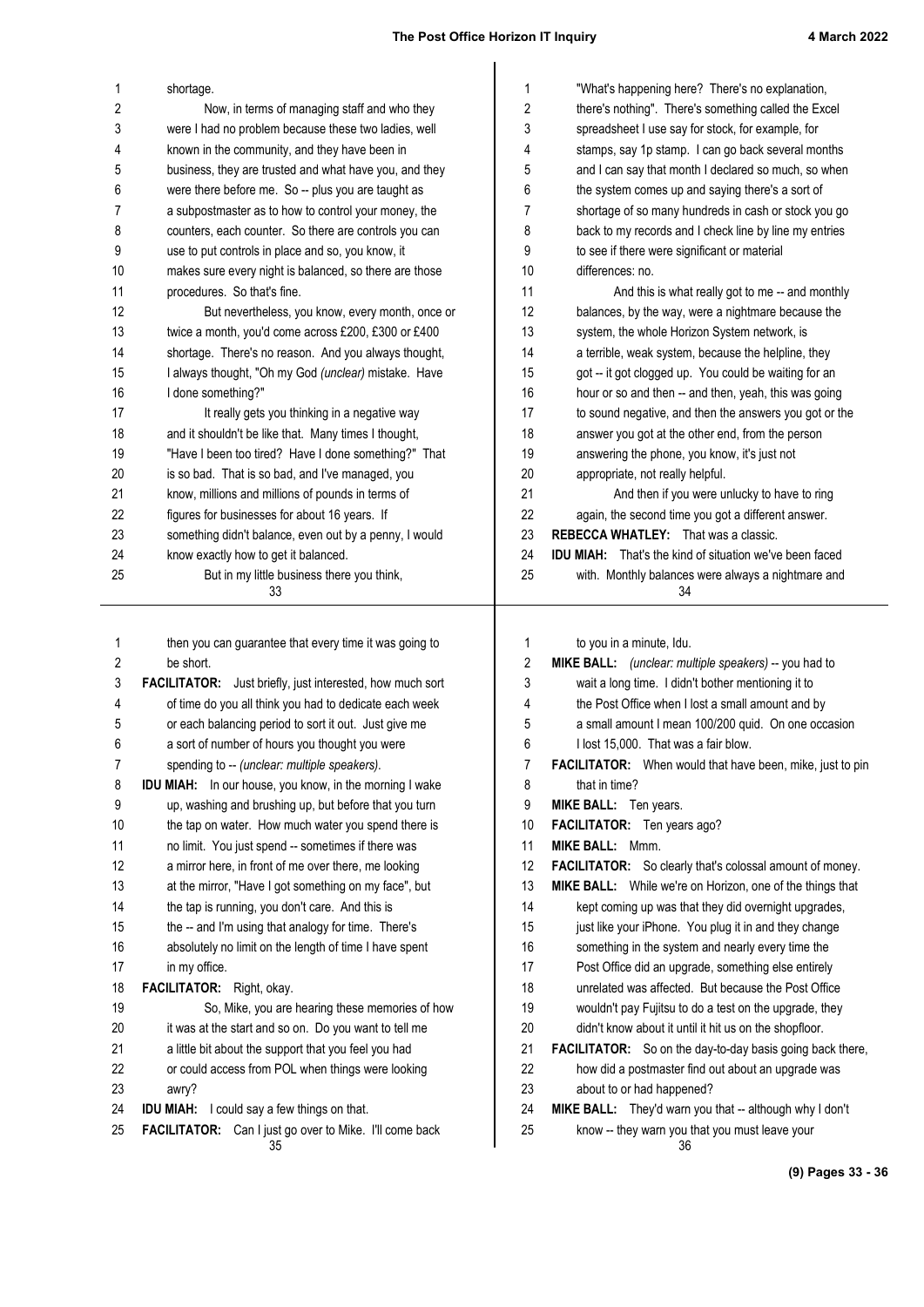| 1        | computers switched on this night because an upgrade                                                    | 1        | changed? What's moved?"                                                                       |
|----------|--------------------------------------------------------------------------------------------------------|----------|-----------------------------------------------------------------------------------------------|
| 2        | was being carried out. But you left them on 24/7                                                       | 2        | Sometimes it would just be icons that had moved,                                              |
| 3        | anyway.                                                                                                | 3        | icons that are added, icon's removed, and those are                                           |
| 4        | <b>REBECCA WHATLEY: Yes.</b>                                                                           | 4        | the things, but you are just, you know, preparing                                             |
| 5        | MIKE BALL: So it was a bit irrelevant to tell you. But                                                 | 5        | yourself then, the PIN pad would fail because you                                             |
| 6        | I do know that every time they did an upgrade                                                          | 6        | would have to then reboot that. There was all these                                           |
| 7        | something -- it would be completely unrelated to what                                                  | 7        | things that to be rebooted.                                                                   |
| 8        | they'd done would be affected, but they didn't know                                                    | 8        | Back then we had all of the information stored                                                |
| 9        | about it.                                                                                              | 9        | to the tower. They then ended up changing that and                                            |
| 10       | FACILITATOR: So how did you know? How did you spot that                                                | 10       | not storing the information in branch. It would then                                          |
| 11       | effect?                                                                                                | 11       | be sent centrally. Now, that had an impact. I don't                                           |
| 12       | MIKE BALL: Well, it was random things. It perhaps                                                      | 12       | know if that was obviously a relevant issue within                                            |
| 13       | wouldn't let you sell a stamp. It could be anything.                                                   | 13       | a lot of balancing. I don't know why but there was                                            |
| 14       | And until you came in, switched it on, and tried to                                                    | 14       | certainly around the time that we stopped storing the                                         |
| 15       | use it that morning you wouldn't know there was                                                        | 15       | info on the towers and everything sent in centrally it                                        |
| 16       | a fault. So you'd ring up and they say, "Oh, yeah, we                                                  | 16       | was meant to be quicker but we certainly had slightly                                         |
| 17       | know about that. We're working on it. We've had 47                                                     | 17       | more issues then in branch.                                                                   |
| 18       | calls this morning already", and it's 8.05.                                                            | 18       | As you say, we can't -- and we don't write the                                                |
| 19       | FACILITATOR: Right, okay.                                                                              | 19       | computer systems, we just have to work with them. We                                          |
| 20       | Rebecca, I think you are making nodding noises,                                                        | 20       | weren't even involved in the creation of them, even                                           |
| 21       | if you know what I mean. Tell me if that chimes with                                                   | 21       | though we work in the branch, in the office. So we                                            |
| 22       | what your experiences were.                                                                            | 22       | were just -- we are just there, we do what we're told,                                        |
| 23       | REBECCA WHATLEY: Oh yeah, totally, you'd come in and you                                               | 23       | and we press the buttons, and if it doesn't work it's                                         |
| 24       | know there's going to be an upgrade, and then you'd                                                    | 24       | our fault.                                                                                    |
| 25       | just be looking at the systems going, "Okay, what's<br>37                                              | 25       | <b>FACILITATOR:</b> One thing I would like to be a bit clearer<br>38                          |
|          |                                                                                                        |          |                                                                                               |
|          |                                                                                                        |          |                                                                                               |
|          |                                                                                                        |          |                                                                                               |
| 1        | on so I can understand it: was there any structured                                                    | 1        | transaction gone through or hasn't it?                                                        |
| 2        | communication around the purpose of those updates or                                                   | 2        | That was the worst time when we were on the                                                   |
| 3        | the duration of them or fixing them if they appeared                                                   | 3        | phone to the help desk. Because it's, you know,                                               |
| 4        | to go wrong?                                                                                           | 4        | a software failure, there's nothing we can do and we                                          |
| 5        | <b>MIKE BALL:</b> None at all.                                                                         | 5        | don't know and that was -- we always queried whether                                          |
| 6        | <b>FACILITATOR:</b> So the first you found out was ringing up in                                       | 6        | losses were due to that, because we didn't know.                                              |
| 7        | the morning and finding out that 47 people had already                                                 | 7        | MIKE BALL: Exactly. If you handed out £150 to                                                 |
| 8        | rung?                                                                                                  | 8        | a pensioner and it fails at that point, then you are                                          |
| 9        | MIKE BALL: You'd upgrade and you'd think, "Oh God, what's                                              | 9        | going to be £150 down.                                                                        |
| 10       | going wrong tomorrow morning?" So then you'd get in,                                                   | 10       | REBECCA WHATLEY: But if you ring help desk they would say                                     |
| 11       | something wouldn't work, so you'd ring the helpline                                                    | 11       | if it was in a stack then it's gone through. And we                                           |
| 12       | and them and, as I said, you could be 47th in the                                                      | 12       | said, "Okay, but should the -- if it's in a stack and                                         |
| 13       | queue and it's 8.05. (unclear: multiple speakers)                                                      | 13       | you are telling me it's gone through, I thought I had                                         |
| 14       | FACILITATOR: Were there any manuals or manual updates or                                               | 14       | to fast cash it and it had to be off the screen for it                                        |
| 15       | anything like that, printed information at all?                                                        | 15       | to have gone through". We always queried that process                                         |
| 16       | REBECCA WHATLEY: We would have a memo view come through                                                | 16       | and we were always told the same, like you said, Mike,                                        |
| 17       | We would print that off and it would just tell us                                                      | 17       | it's gone through.                                                                            |
| 18       | what's going on and -- but, as you said, we had a lot                                                  | 18       | <b>FACILITATOR:</b> So again just to be clear there are times                                 |
| 19       | of issues within whenever we had upgrades with blue                                                    | 19       | where you would have a discrepancy and you would make                                         |
| 20       | screening. So our computers would just freeze and                                                      | 20       | up the cash yourselves, the shortfall yourself.                                               |
| 21       | what we had issues with and what we never knew, we                                                     | 21       | Would you also be ringing the helpline on all                                                 |
| 22       | didn't get the answers, when we were in the middle of                                                  | 22       | those occasions, some of those occasions? What                                                |
| 23       | a transaction, if we -- someone was taking cash out or                                                 | 23       | generally was your practice?                                                                  |
| 24<br>25 | paying cash in, when we were in the middle of it and<br>the computer went down, what happens? Has that | 24<br>25 | So, Idu, do you want to just describe to me,<br>Idu, what you did when there were shortfalls. |

**(10) Pages 37 - 40**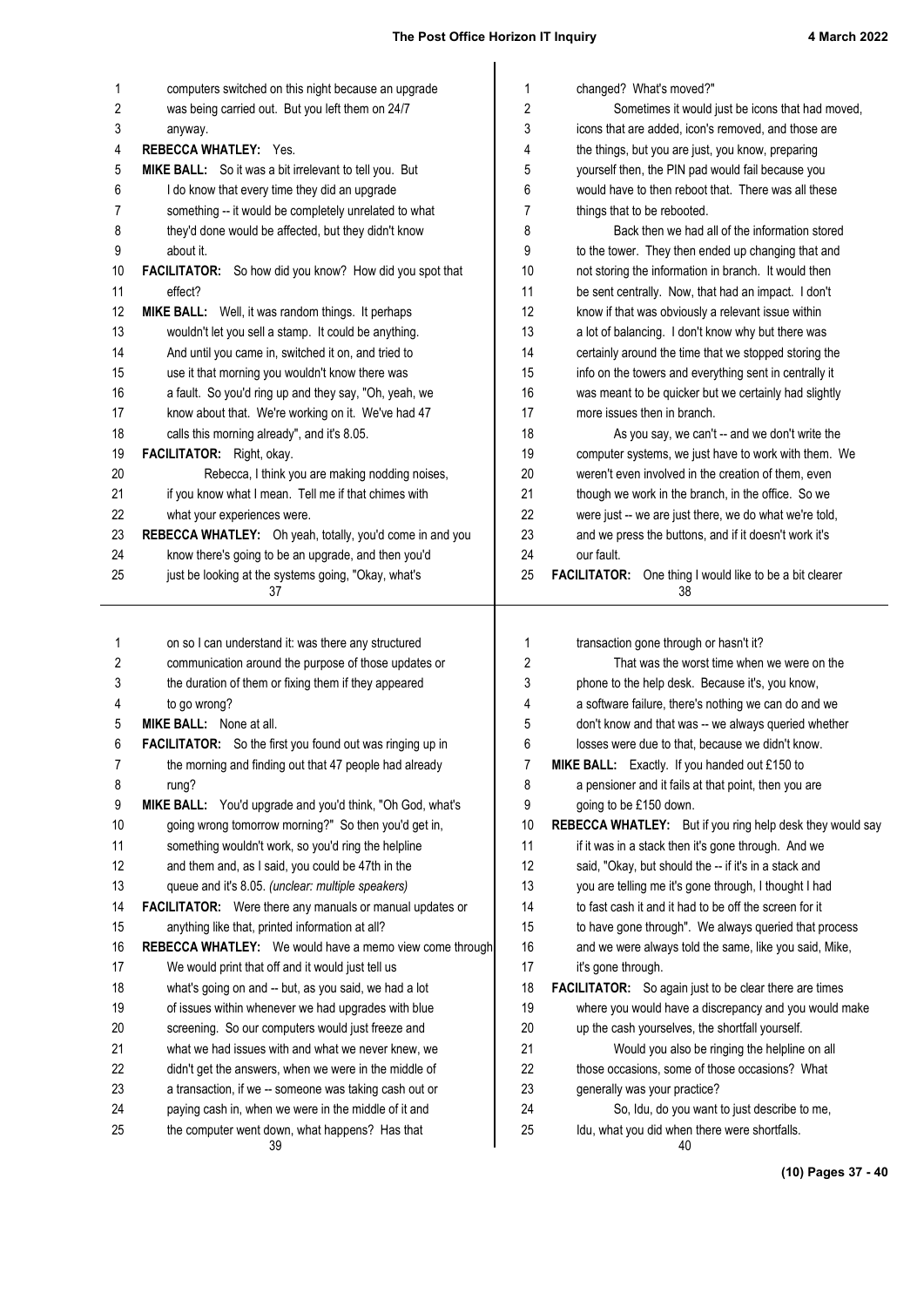| 1        | <b>IDU MIAH:</b> Can I just mention something very briefly.                                                   | 1        | business to keep it afloat. I just don't understand                                           |
|----------|---------------------------------------------------------------------------------------------------------------|----------|-----------------------------------------------------------------------------------------------|
| 2        | Post Office has always told us that keep the terminals                                                        | 2        | it. It's just so non-business-like and                                                        |
| 3        | on overnight but then I thought what a strange thing                                                          | 3        | unprofessional.                                                                               |
| 4        | to say because they're always on. You cannot switch                                                           | 4        | Now, during balance times, you know, it put me                                                |
| 5        | them off, so -- and then they did the (unclear) but                                                           | 5        | off the fact that when you phoned them early evening                                          |
| 6        | then we were always reminded keep them on.                                                                    | 6        | or maybe 6.00 or something like that, over the years,                                         |
| 7        | Now, in terms of communication and I'm going to                                                               | 7        | it put me off because when you phone them you're                                              |
| 8        | sort of say a few words here, in terms of                                                                     | 8        | waiting, you're waiting, you're waiting, you're                                               |
| 9        | communications with Post Office and certain sections                                                          | 9        | waiting for a long time and, you know, on many                                                |
| 10       | of the Post Office, the management team, if I can call                                                        | 10       | occasions you give up. You leave it. You cannot get                                           |
| 11       | it that, it's absolutely poor, still is, even now, you                                                        | 11       | through.                                                                                      |
| 12       | know, because -- you know, they call, Rebecca's                                                               | 12       | The previous Horizon System, the balance                                                      |
| 13       | mentioned it, the memo view you get, it is like a memo                                                        | 13       | procedure, the balancing procedure, was so difficult,                                         |
| 14       | that comes and you read it, products and so on,                                                               | 14       | it took so long, it went round the loop for so long it                                        |
| 15       | instructions or training and what have you, that's                                                            | 15       | was -- once it crashed on me and I lost £10,000 just                                          |
| 16       | fine, but you cannot, you as a branch manager,                                                                | 16       | like that, there was no explanation, and I had been                                           |
| 17       | subpostmaster/mistress, you cannot send them an email.                                                        | 17       | (unclear) and what have you.                                                                  |
| 18       | It's only over the last three or four years the                                                               | 18       | But the communication, I'm afraid, is                                                         |
| 19       | area managers have said, "Oh, you can send me an                                                              | 19       | extremely -- has been extremely difficult. When I got                                         |
| 20       | email. Give me a call", but you try and do that and                                                           | 20       | through, my two ladies, the employees, have always                                            |
| 21       | you try and get an answer. It's so difficult.                                                                 | 21       | encouraged me, pushed me, to report these losses and                                          |
| 22       | You know even up to now the communication is so                                                               | 22       | the losses I'm talking about over £1,000 or maybe                                             |
| 23       | poor, I just don't understand how they think, you                                                             | 23       | (unclear) because lower level, at lower levels £300,                                          |
| 24       | know, the person in the business is going to be                                                               | 24       | £400, £500 I always paid it in. I was in a                                                    |
| 25       | supported and is going to do a reasonable level of                                                            | 25       | fortunate -- financially, in a fortunate situation.                                           |
|          | 41                                                                                                            |          | 42                                                                                            |
| 1        | My wife used to be a school teacher. I was earning                                                            | 1        | a particular party and they know me.                                                          |
| 2        | money from City Centre and then various other, I think                                                        | 2        | So that was always scary. So, you know, I stood                                               |
| 3        | one or two other (unclear) I was reasonably                                                                   | 3        | the losses and made it good throughout this                                                   |
| 4        | comfortable and I just paid it in.                                                                            | 4        | 17/18 years.                                                                                  |
| 5        | But I thought it was just me and I didn't want                                                                | 5        | FACILITATOR: Okay. So can I just play that back to all                                        |
| 6        | to -- see, the other thing that used to scare me and                                                          | 6        | three of you then, just to check that we've understood                                        |
| 7        | this is reality, whether it is stupidity or not it's                                                          | 7        | you right. There are a number of losses which you                                             |
| 8        | up to people. I always thought I had regular losses                                                           | 8        | would just make up and never report to the hotline; is                                        |
| 9        | in the office and if that got out in the community --                                                         |          |                                                                                               |
|          |                                                                                                               | 9        | that fair?                                                                                    |
| 10       | people know Idu's managing this branch. Idu's the                                                             | 10       | <b>REBECCA WHATLEY: Yes.</b>                                                                  |
| 11       | subpostmaster and there's money missing. If that got                                                          | 11       | FACILITATOR: So when did you decide when to call the                                          |
| 12       | out there in the community it just would have not have                                                        | 12       | hotline? How did you decide -- the helpline, I should                                         |
| 13       | been helpful at all.                                                                                          | 13       | say, and I think you've made already some comments                                            |
| 14       | I became a councillor, Tameside councillor, back                                                              | 14       | about the kind of response you got but I'd like to get                                        |
| 15       | in 2011. Before that, I wasn't a councillor but I was                                                         | 15       | a bit more detail, if you like, on some of those --                                           |
| 16       | heavily involved, enjoyed it, it was (unclear),                                                               | 16       | the responses.                                                                                |
| 17       | enjoyed it, involved with a lot of community, sort of,                                                        | 17       | So, Rebecca, can I start with you where you,                                                  |
| 18       | you know, activity and what have you, still do. But                                                           | 18       | let's say you had to -- how did you decide when to                                            |
| 19       | it really scares me to think if people got it their                                                           | 19       | call and what happened when you did?                                                          |
| 20       | head that there's money going from this Post Office,                                                          | 20       | REBECCA WHATLEY: Well, as I said, mine were very smal                                         |
| 21       | how would that have been read, because there are all                                                          | 21       | compared to others that I've heard and I've spoken to                                         |
| 22       | sorts of people out there in the community. There are                                                         | 22       | but yeah for me if it was £100 it was like whoa, now                                          |
| 23       | people who are, you know, who would readily have                                                              | 23       | how? If it was in that sort of realm I'd be looking                                           |
| 24<br>25 | a negative attitude because of differences, political<br>differences and what have you because I subscribe to | 24<br>25 | and I don't know how on earth this has gone. That<br>would be a prompt, if you like, to ring. |

**(11) Pages 41 - 44**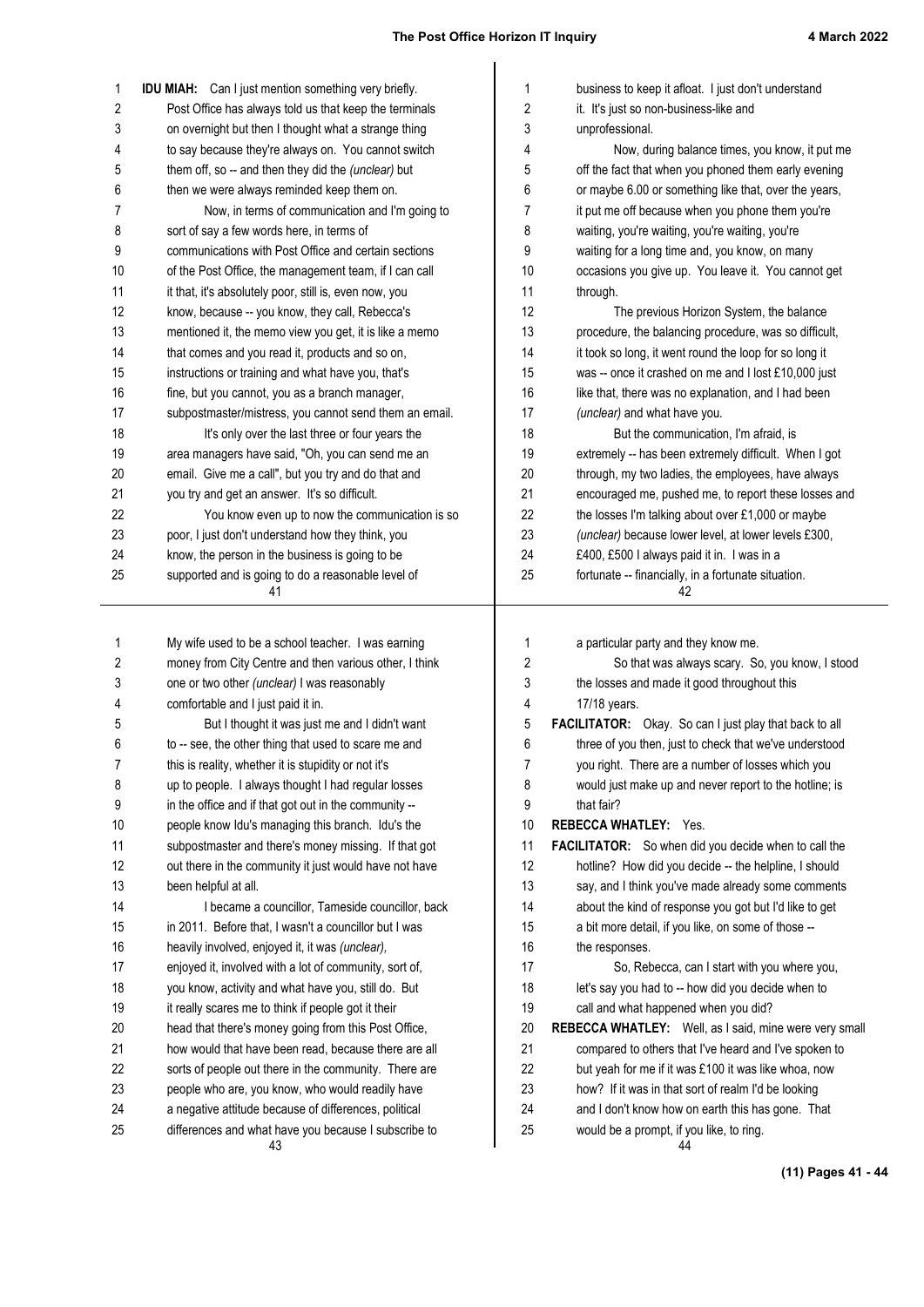| 1  | Everything else -- as I said, you blame yourself            | 1              | MIKE BALL: When the 15K went missing.                     |
|----|-------------------------------------------------------------|----------------|-----------------------------------------------------------|
| 2  | and, yes, there is exactly what Idu said, you are           | 2              | FACILITATOR: Tell us about the experience you had then    |
| 3  | respected and you are trusted in your community. If         | 3              | taking us back to that call, if you like, or calls.       |
| 4  | they were to think that you couldn't run your               | 4              | MIKE BALL: I couldn't believe it. They sent an audit      |
| 5  | business, which is you know what the Post Office is,        | 5              | team in that Friday I think and it just wasn't there.     |
| 6  | then, yeah, you don't want that getting out there           | 6              | FACILITATOR: So that was something that simply emerged on |
| 7  | because you know they're like, "Well, that's very           | 7              | your trading period printouts, was it, at the end of      |
| 8  | poor, isn't it. I thought they were better than             | 8              | that period?                                              |
| 9  | that". And, you know, it's a -- because this is             | 9              | MIKE BALL: Yes. Pushed the button, balance, minus 15.     |
| 10 | a personal thing and, as I said, with my office it was      | 10             | FACILITATOR: So what was your initial action?             |
| 11 | just me, so it is a personal thing.                         | 11             | MIKE BALL: I rechecked everything several times.          |
| 12 | And, yeah, you certainly don't want to admit                | 12             | FACILITATOR: And then you contacted ?                     |
| 13 | that. So it's only when it sort of hit -- anything          | 13             | MIKE BALL: My local -- I had an area manager at that time |
| 14 | more than and you would think well, I've got to -- and      | 14             | so I told him as well.                                    |
| 15 | you would have to take it from your own personal money      | 15             | FACILITATOR: Okay. How did you feel inside at that        |
| 16 | to make that right and, as you said, once you rung the      | 16             | point, you know, when you were talking to that area       |
| 17 | help desk once over that sort of situation and the          | 17             | manager?                                                  |
| 18 | sort of response you get it puts you off doing it           | 18             | MIKE BALL: Absolutely gutted. I just couldn't believe     |
| 19 | again, because you're like, "Look, they're going to         | 19             | it. It's just a chunk, isn't it? You know, it's not       |
| 20 | tell me the same thing. It's pointless going through        | 20             | a small thing. I mean, I did have another fairly          |
| 21 | it", and being on hold, like you say, for a half hour       | 21             | horrendous thing happen to me with Horizon.               |
| 22 | to an hour. I haven't got the time of day to waste on       | 22             | Obviously, you might not know anything about Horizon      |
| 23 | that.                                                       | 23             | but there are some things that you can pay using          |
| 24 | FACILITATOR: Thank you. So, Mike, when would you be         | 24             | a card. For example, premium bonds. I had quite           |
| 25 | calling the help desk.                                      | 25             | a lot of people come in and they'd buy 20, 30, even       |
|    | 45                                                          |                | 46                                                        |
|    |                                                             |                |                                                           |
| 1  | 50,000 on a card in premium bonds and you'd have to         | 1              | MIKE BALL: I called the helpline initially and they put   |
| 2  | wait for the bank to authorise it but it would go           | $\overline{2}$ | me on to the people who reverse transactions.             |
| 3  | through.                                                    | 3              | REBECCA WHATLEY: Chesterfield.                            |
| 4  | Then one day some chap wanted I think he was                | 4              | <b>MIKE BALL: Yes.</b>                                    |
| 5  | paying in 40,000 and it was a post office account,          | 5              | SIR WYN WILLIAMS: And approximately when was this,        |
| 6  | a savings account, and I said, well, I would think          | 6              | Mr Ball?                                                  |
| 7  | you'd be able to pay with a card. You certainly can         | 7              | MIKE BALL: Probably about 12 years ago.                   |
| 8  | with premium bonds. So he put it in and it wouldn't         | 8              | SIR WYN WILLIAMS: So the large shortfall of about 15,000  |
| 9  | work and Horizon wouldn't let you out of it except by       | 9              | and this incident that you're describing, if I said       |
| 10 | saying transaction paid. So when all this was               | 10             | that they both occurred in the period around about,       |
| 11 | finished it obviously hadn't taken the money.               | 11             | say to give it a reasonable range, 2008 to 2012; is       |
| 12 | I reversed it, and I phoned up the Post Office and          | 12             | that it?                                                  |
| 13 | told them about it and they said, "No problem, we'll        | 13             | MIKE BALL: Yeah.                                          |
| 14 | deal with that". Only they forgot, so at the end of         | 14             | SIR WYN WILLIAMS: I ask that deliberately because         |
| 15 | the month I was 40,000 down and I spoke again to the        | 15             | I wondered whether at that time it was Legacy Horizon     |
|    |                                                             |                |                                                           |
| 16 | same chap who was dealing with it and he was able to        | 16             | as we've called it in some of the papers or Horizon       |
| 17 | get to the money back out of this chap's account and        | 17             | Online that you were operating. Can you remember?         |
| 18 | reinstate it to the Post Office, and he did apologise       | 18             | MIKE BALL: I didn't know there were two different kinds.  |
| 19 | for the oversight.                                          | 19             | SIR WYN WILLIAMS: Right, fine. That's fine. As it         |
| 20 | But for nearly a month I was £40,000 down and               | 20             | happens I do but there we are.                            |
| 21 | had that chap been dishonest, the one who put the           | 21             | FACILITATOR: So we've --                                  |
| 22 | money in his account, he could have drawn it all out.       | 22             | SIR WYN WILLIAMS: Sorry, just one last thing and then     |
| 23 | That was a bit worrying.                                    | 23             | I promise I'll be quiet. The 15,000 discrepancy, how      |
| 24 | FACILITATOR: So when you said you called the Post Office,   | 24             | was that ultimately resolved, Mr Ball?                    |
| 25 | who specifically were you talking to to resolve that?<br>47 | 25             | MIKE BALL: From me.<br>48                                 |

**(12) Pages 45 - 48**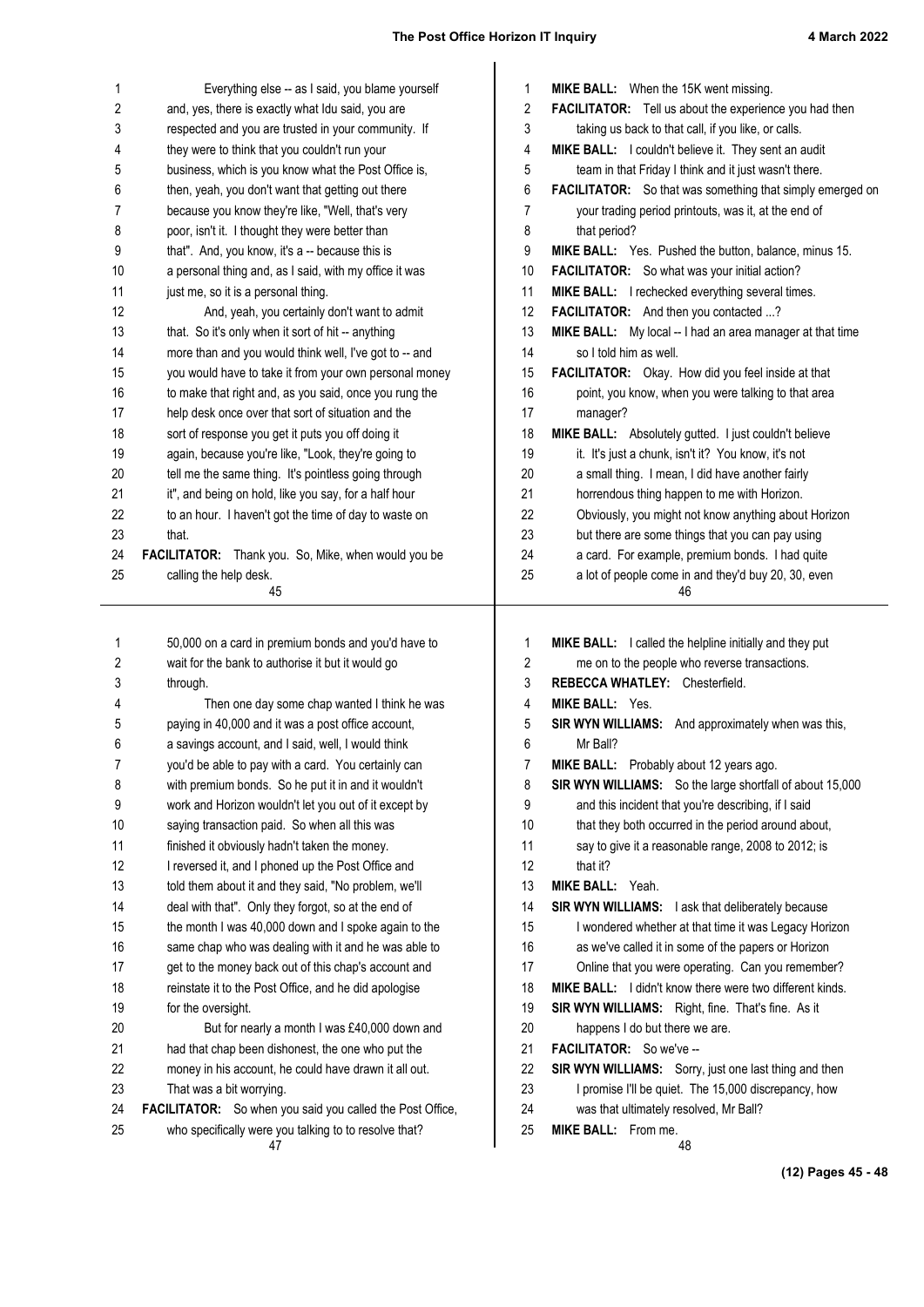| 1        | SIR WYN WILLIAMS: You paid it?                                                                                  | 1        | <b>SIR WYN WILLIAMS:</b> So you were suspended. Were you also                                                 |
|----------|-----------------------------------------------------------------------------------------------------------------|----------|---------------------------------------------------------------------------------------------------------------|
| 2        | <b>MIKE BALL: Yes.</b>                                                                                          | 2        | suspended, Mr Ball?                                                                                           |
| 3        | SIR WYN WILLIAMS: Right, okay.                                                                                  | 3        | <b>MIKE BALL: No.</b>                                                                                         |
| 4        | FACILITATOR: Tell us about how you came to settle that                                                          | 4        | SIR WYN WILLIAMS: No. All right. And I'm assuming, but<br>please correct me if I'm wrong, neither of you were |
| 5        | yourself then. What communications happened before                                                              | 5<br>6   |                                                                                                               |
| 6<br>7   | you made that choice?                                                                                           | 7        | prosecuted over it?<br>MIKE BALL: No. I did the right thing in reporting it to                                |
|          | MIKE BALL: When they did the audit it was down, it had to                                                       | 8        | the right people at the right time, so that's just how                                                        |
| 8<br>9   | be put right.<br><b>FACILITATOR:</b> What were the alternatives?                                                | 9        | it was.                                                                                                       |
| 10       | <b>MIKE BALL: None.</b>                                                                                         | 10       | SIR WYN WILLIAMS: Yes, all right. Thanks, thanks                                                              |
| 11       | FACILITATOR: Okay. Did they give you any choices about                                                          | 11       | Mr Norris, thank you.                                                                                         |
| 12       | or any advice or support around that process?                                                                   | 12       | FACILITATOR: Thank you. So that suspension, Idu, tell us                                                      |
| 13       | MIKE BALL: No, no, I got called up to London for an                                                             | 13       | a bit about that and how -- how it happened and how it                                                        |
| 14       | interview about what had happened by a senior lady in                                                           | 14       | felt at the time, just so the others can hear your                                                            |
| 15       | the Post Office and she said she'd looked at it in                                                              | 15       | experience.                                                                                                   |
| 16       | great depth and she couldn't find anything. So that's                                                           | 16       | <b>IDU MIAH:</b> Oh my God, it's almost like killing a person                                                 |
| 17       | how it's left.                                                                                                  | 17       | really because the day it happened when the auditors                                                          |
| 18       | FACILITATOR: Okay. Do you have any questions about these                                                        | 18       | came to go through that process it was -- I was crying                                                        |
| 19       | processes that we've talked through, Sir Wyn, before                                                            | 19       | in the back office, and it was so embarrassing, I was                                                         |
| 20       | we move on?                                                                                                     | 20       | embarrassed with myself, I was crying. The two                                                                |
| 21       | <b>SIR WYN WILLIAMS:</b> I think I would like to ask Mr Miah how                                                | 21       | members of staff who were actually working the counter                                                        |
| 22       | his £10,000 was resolved. Did you do the same                                                                   | 22       | $(unclear) -$                                                                                                 |
| 23       | Mr Miah? Did you pay the 10,000?                                                                                | 23       | FACILITATOR: Sorry, do you mind speaking slightly --                                                          |
| 24       | <b>IDU MIAH:</b> Yes, I had to pay it but it took a long time                                                   | 24       | (unclear: multiple speakers)                                                                                  |
| 25       | because I was suspended.                                                                                        | 25       | <b>IDU MIAH:</b> Yeah, I was in the back office with the                                                      |
|          | 49                                                                                                              |          | 50                                                                                                            |
|          |                                                                                                                 |          |                                                                                                               |
| 1        | auditors, and when they phoned Post Office and they                                                             | 1        | communications that happened that led you to pay off                                                          |
| 2        | were being instructed, the auditors were instructed to<br>inform me what was going to happen, you know and, you | 2        | the 10,000?                                                                                                   |
|          |                                                                                                                 |          |                                                                                                               |
| 3        |                                                                                                                 | 3        | IDU MIAH: After the suspension, because the loss had                                                          |
| 4        | know, I was being suspended there and then. I was                                                               | 4        | occurred, you know, during that period of three                                                               |
| 5        | told to phone -- I was also given contact numbers for                                                           | 5        | months' period they had investigated, that's what                                                             |
| 6        | some postmasters mistresses whose actually become                                                               | 6        | I was advised, they'd investigated and couldn't see                                                           |
| 7        | involved to manage your office (unclear) until your                                                             | 7        | anything. And, yeah, the fact is the flipping thing                                                           |
| 8        | suspension is (unclear).                                                                                        | 8        | had crashed. You know, they wouldn't discuss that in                                                          |
| 9        | I was having to go through all that. It took                                                                    | 9        | detail, when it crashes what happens. I kept asking                                                           |
| 10       | maybe an hour and a half the whole -- but it was hell.                                                          | 10       | about that. There were no problems apparently. It                                                             |
| 11       | It was hell. It was not -- it was not manageable, but                                                           | 11       | had been looked into and everything was right, and                                                            |
| 12       | then you have no choice. You have to go through it.                                                             | 12       | I had to pay it over, I think it was over a year or                                                           |
| 13       | I never thought in my life I would face                                                                         | 13       | 18 months.                                                                                                    |
| 14       | a situation like that but it was really, really                                                                 | 14       | FACILITATOR: When was this sorry?                                                                             |
| 15       | horrible. I'd never cried over any situation in my                                                              | 15       | <b>IDU MIAH:</b> This is back in 2013.                                                                        |
| 16       | life. Maybe -- well, must have done when I was                                                                  | 16       | I just want to add something about                                                                            |
| 17       | a child with my parents for not giving me the toy                                                               | 17       | communication. I meant to mention it before. When                                                             |
| 18       | I wanted, I remember that on one occasion, but as an                                                            | 18       | I'd incurred losses of up to anything from £1,500 to                                                          |
| 19       | adult doing the things you do in the world, you know,                                                           | 19       | maybe £2,000 or £3,000 you couldn't just pay it. You                                                          |
| 20       | for your work responsibilities and what have you, you                                                           | 20       | know there's a limit as to how much you could make                                                            |
| 21       | just get on. But managing this Post Office and                                                                  | 21       | good, you know. So you had to report it and, you                                                              |
| 22       | getting into that situation was a different, different                                                          | 22       | know, my staff team they kept saying, "You've got to                                                          |
| 23       | thing and I certainly don't want to go through it                                                               | 23       | report it. If you don't report it then they don't                                                             |
| 24<br>25 | again.<br><b>FACILITATOR:</b> So what were the conversations and                                                | 24<br>25 | know", so you know -- so when I decided, when I did<br>phone the support team on many occasions I asked for   |

**(13) Pages 49 - 52**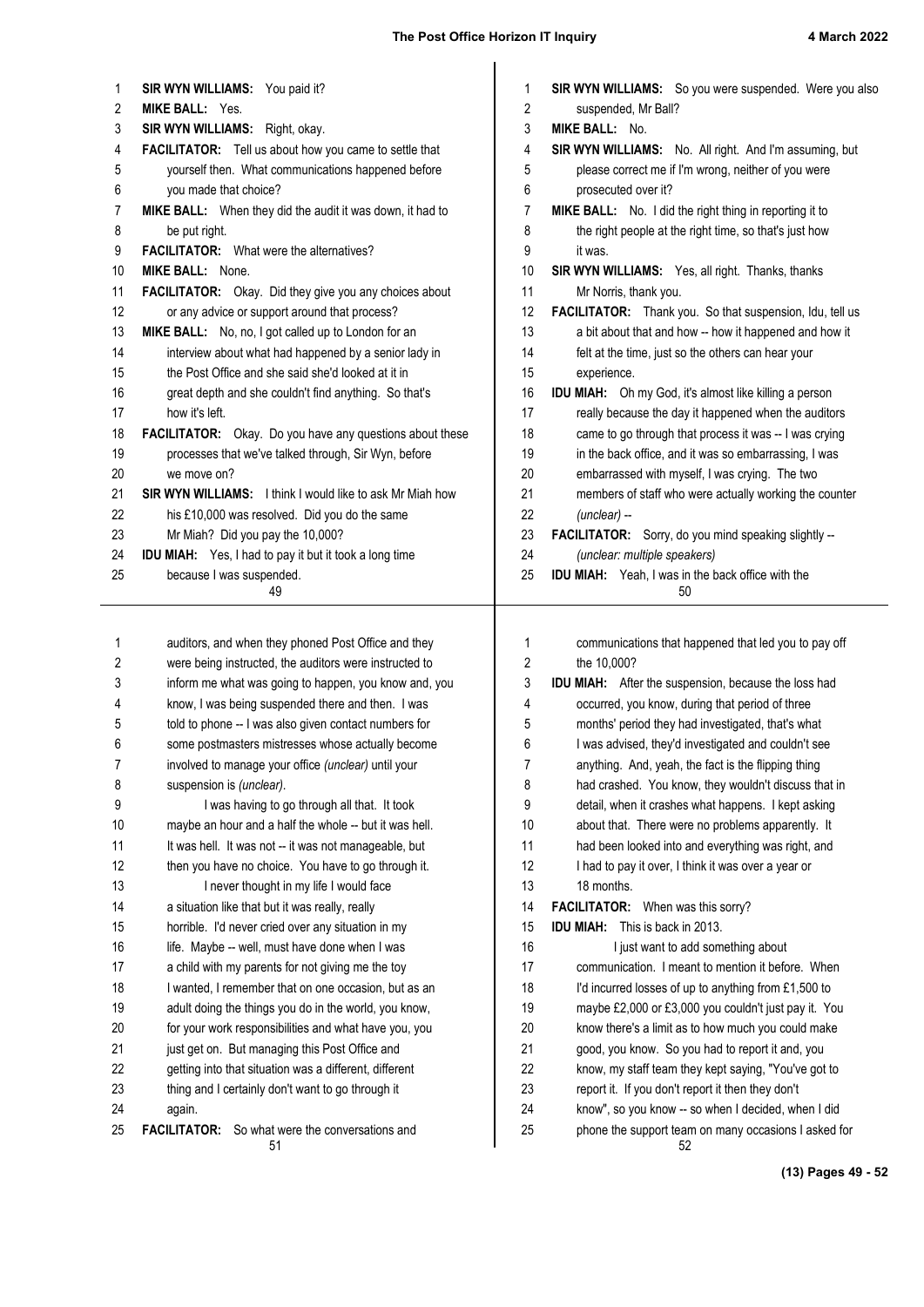| 1       | them to send people to come and investigate see, you                                                           | 1          | £30,000 over the years, that is £21 million. You have                                            |
|---------|----------------------------------------------------------------------------------------------------------------|------------|--------------------------------------------------------------------------------------------------|
| 2       | know, what the problem was.                                                                                    | 2          | got a system that does accounting for you. Why didn't                                            |
| 3       | Do you know, after lengthy discussions they                                                                    | 3          | the Post Office know that they were £21 million up or                                            |
| 4       | would pass me on to their audit team, it happen so                                                             | 4          | more?                                                                                            |
| 5       | many times, and the person at the other end, an                                                                | 5          | FACILITATOR: Mm-hm. So, okay, we'll move on in a moment.                                         |
| 6       | auditor of some sort, said who is it? How many people                                                          | 6          | That's a useful point to park that just for one                                                  |
| 7       | have you got working, yourself, this, that and the                                                             | 7          | second. So --                                                                                    |
| 8       | other, and he said are they good. They try and direct                                                          | 8          | MIKE BALL: (Unclear: multiple speakers)                                                          |
| 9<br>10 | the whole thing towards a member of staff, because the<br>phrase they've used so many times is "the person who | 9<br>10    | FACILITATOR: Sorry, do you want to say something?<br>MIKE BALL: No, no, that's fine.             |
| 11      | you trust the most usually does steal it". That's                                                              | 11         | FACILITATOR: So, Rebecca if you were to describe in one                                          |
| 12      | what they used to say. That was so annoying, so                                                                | 12         | sentence how it is to deal with the Post Office when                                             |
| 13      | hurtful and they -- that's it, that's it.                                                                      | 13         | there's a discrepancy, what's it like?                                                           |
| 14      | <b>FACILITATOR:</b> So if you were to put into one sentence,                                                   | 14         | REBECCA WHATLEY: Oh, not helpful. I mean, you know, you                                          |
| 15      | Idu, how it was to work with the Post Office Limited                                                           | 15         | are -- it's you. It's not them, it's you, and I think                                            |
| 16      | when there was a shortfall, how would you sum up in                                                            | 16         | that's the only thing we all say. If we ring up the                                              |
| 17      | one sentence how it felt or how they behaved?                                                                  | 17         | help desk, unless we've got a specific query over                                                |
| 18      | <b>IDU MIAH:</b> I just thought they were cheating, they were                                                  | 18         | a specific issue, if it's anything to do with money                                              |
| 19      | stealing money from me and not being concerned about                                                           | 19         | discrepancies then it's us because we're the one                                                 |
| 20      | it.                                                                                                            | 20         | operating the office, and we're the one pressing the                                             |
| 21      | FACILITATOR: Thank you.                                                                                        | 21         | buttons, and we're the one counting the money.                                                   |
| 22      | The same question to you, Mike, if you were to                                                                 | 22         | Now, I don't know why it's pushed back.                                                          |
| 23      | put that -- (unclear: multiple speakers)                                                                       | 23         | I appreciate this is a people business. We are all                                               |
| 24      | MIKE BALL: The other day when we had this preliminary                                                          | 24         | people operating and as -- there's human error but,                                              |
| 25      | chat, if you have got 750 postmasters who have lost                                                            | 25         | you know, I was taught the first moment I stepped in                                             |
|         | 53                                                                                                             |            | 54                                                                                               |
|         |                                                                                                                |            |                                                                                                  |
| 1       | that office. These are dirty bits of paper you look                                                            | 1          | think for the first 15 years I was with Post Office,                                             |
| 2       | after. That's it.                                                                                              | $\sqrt{2}$ | nothing. I think I was audited once. I had a mystery                                             |
| 3       | I know that within that then there's always                                                                    | 3          | shopper once and I saw one manager at some point.                                                |
| 4       | going to be that element of trust, whether it's abused<br>or not. But I don't see why they would assume --     | 4          | That was it.                                                                                     |
| 5<br>6  | I think that's how we felt, we assumed -- you know,                                                            | 5<br>6     | As I said, the rest of my contact was only<br>through the Federation of Subpostmasters when they |
| 7       | that help desk would assume if we rung them up, we                                                             | 7          | would put on meetings, training events, and general                                              |
| 8       | pinched it. Oh yeah, I'm going to pinch money out of                                                           | 8          | meetings, and I can remember two Post Office actual                                              |
| 9       | my own office that I've then got to put in. It's not                                                           | 9          | events for training. That was it for contact.                                                    |
| 10      | going to happen. You know, you have -- there has to                                                            | 10         | Only in the last then three years have we then                                                   |
| 11      | be a degree of trust and I think that's the only thing                                                         | 11         | had the joy, and it is a joy, of actually being a part                                           |
| 12      | that we would question, whether we are actually                                                                | 12         | of Post Office Limited because we now feel that we're                                            |
| 13      | trusted enough sometimes or we are just assumed to be                                                          | 13         | connected in a much, much better way through WhatsApp,                                           |
| 14      | the perpetrator of the event that's occurred and it's                                                          | 14         | through area managers. You have a point of contact.                                              |
| 15      | not always the case.                                                                                           | 15         | You have a problem, you ring them. You can speak to                                              |
| 16      | <b>FACILITATOR:</b> I'm just interested to know a little bit                                                   | 16         | a person. They will turn up in branch.                                                           |
| 17      | more about the role and support from area, regional                                                            | 17         | This is something we have not had. But it is                                                     |
| 18      | managers. We don't have an enormous amount of time to                                                          | 18         | late. I mean, we've been doing Post Office many, many                                            |
| 19      | go into that but I'm keen to hear a little bit about                                                           | 19         | years and -- but now 100 per cent better.                                                        |
| 20      | how those processes worked at that time and moving                                                             | 20         | SIR WYN WILLIAMS: Ms Whatley, is that something that                                             |
| 21      | forward through the Horizon experiences.                                                                       | 21         | occurred after the litigation had been settled? That                                             |
| 22      | So let's stay with you, Rebecca. What's been                                                                   | 22         | is the litigation with the 555 as they are the called,                                           |
| 23      | your experiences of your area and regional management                                                          | 23         | or had that started to happen even before the                                                    |
| 24      | and so on.                                                                                                     | 24         | litigation was concluded?                                                                        |
| 25      | REBECCA WHATLEY: Yeah, absolutely nothing. So if you<br>55                                                     | 25         | REBECCA WHATLEY: I'll be honest, my love, I really don't<br>56                                   |

**(14) Pages 53 - 56**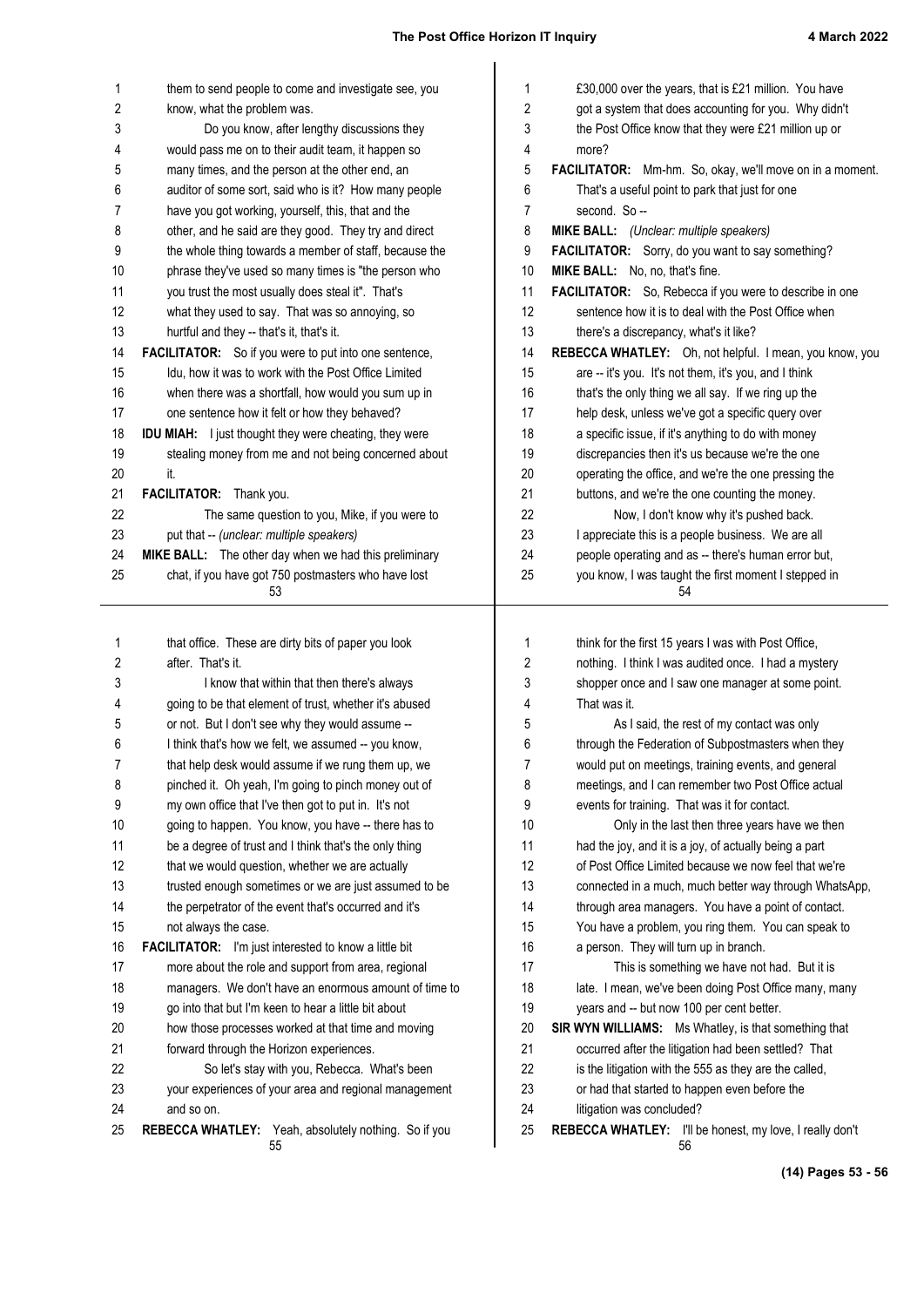| 1        | know because, you know, not being funny, my focus is                    | 1        | notice anything of these changes?                                                                |
|----------|-------------------------------------------------------------------------|----------|--------------------------------------------------------------------------------------------------|
| 2        | branch. The world has happened around me.                               | 2        | <b>MIKE BALL:</b> I did in the last few months have quite a few                                  |
| 3        | I appreciate that but I really focus on branch and                      | 3        | visits from a new area manager who was -- I knew him                                             |
| 4        | I don't know time-wise, but I do know that that point                   | 4        | from before. I think he was at one of the meetings                                               |
| 5        | where we all had a dedicated area manager and we                        | 5        | I went to and he used to turn up probably once a month                                           |
| 6        | started getting a visit, our first visit was a joy,                     | 6        | in the last six months that I was there.                                                         |
| 7        | and then we started having -- being part of a WhatsApp                  | 7        | Prior to that there was one occasion where                                                       |
| 8        | group and we had a personal telephone number we could                   | 8        | somebody senior in the Post Office sent me an email                                              |
| 9        | ring.                                                                   | 9        | saying, "Have you seen your area manager?" I said,                                               |
| 10       | So, yes, I'm not sure on timing but that was the                        | 10       | "No, not for five years", and he appeared the next                                               |
| 11       | sort of time that I know it happen.                                     | 11       | day.                                                                                             |
| 12       | SIR WYN WILLIAMS: Right. I'm not trying to pin you down                 | 12       | SIR WYN WILLIAMS: What about you, Mr Miah? Have you                                              |
| 13       | but it is quite important for me to understand this.                    | 13       | noticed this difference over the last three years or                                             |
| 14       | You said that you thought that started to happen about                  | 14       | so?                                                                                              |
| 15       | three years ago, is that --                                             | 15       | <b>IDU MIAH:</b> Definitely so, prior to that -- from time to                                    |
| 16       | REBECCA WHATLEY: Yeah. That sounds about right, yes,                    | 16       | time, years, you saw -- someone rang and said they                                               |
| 17       | because it was when -- it would have been, you know,                    | 17       | were the regional manager but then in terms of having                                            |
| 18       | I'm talking another year. That I think timeline-wise                    | 18       | a working relationship, that wasn't there. You didn't                                            |
| 19       | I was selling my old Post Office and that was when                      | 19       | have the support. But I think, as you say, I think                                               |
| 20       | I started having area manager visits. So yes, it                        | 20       | it's around the litigation time I think when I started                                           |
| 21       | would have been about then.                                             | 21       | noticing things and these regional groups and what                                               |
| 22       | FACILITATOR: About 2019-ish?                                            | 22       | have you, they were official from the top, started                                               |
| 23       | SIR WYN WILLIAMS: Mr Ball, you were I think still                       | 23       | sort of communicating with us, communicating, you                                                |
| 24       | operating the Post Office in about 2019. I think you                    | 24       | know, in terms of products, how they were arranging                                              |
| 25       | said you retired a year and a half ago, so did you                      | 25       | things, their -- you know, in terms of reports,                                                  |
|          | 57                                                                      |          | 58                                                                                               |
|          |                                                                         |          |                                                                                                  |
|          |                                                                         |          |                                                                                                  |
| 1        | performance reports, and things like that. Yes, it's                    | 1        | the support centre? Have you reported it?" I said,                                               |
| 2        | a lot, and when you phone for help anywhere, it's                       | 2        | "No, I haven't." She said, "Well I think you should."                                            |
| 3        | a totally, totally different attitude. Yes, they do                     | 3        | She said, "You know you just don't know, they'll look                                            |
| 4        | want to help.                                                           | 4        | into it and they'll come back to you". I said,                                                   |
| 5        | If I may just mention one, back in                                      | 5        | "Really? This is something different".                                                           |
| 6        | September 2020 there was a loss all of a sudden and                     | 6        | And this change, you know, positive change in                                                    |
| 7        | I just didn't understand it and, again, that was                        | 7        | their approach and whatever, it wasn't registering                                               |
| 8        | a little less than £2,000 and on the Horizon System,                    | 8        | properly but that was a sort of specific moment in                                               |
| 9        | this is the new Horizon System, it had said the loss                    | 9        | time I thought, "My God, there is something                                                      |
| $10$     | was -- £1,600 or £1,700 was to do with stock and the                    | 10       | different". I can't pay (unclear) for my losses.                                                 |
| 11       | other around £300 was to do with cash.                                  | 11       | I can't pay this is -- so I thought, "Okay, so what do                                           |
| 12       | Now, as I was describing earlier on, I use Excel                        | 12       | I do?" She said, "I will ring on your behalf, ring,                                              |
| 13       | spreadsheet for my accounting records (unclear)                         | 13       | you know, the team and they will come back to you and                                            |
| 14       | through the Horizon System and I went through line by                   | 14       | then they'll take some details and investigate".                                                 |
| 15       | line, you know, for a few months and I just couldn't                    | 15       | Brilliant, you know, and that's what she did,                                                    |
| 16       | see any difference. So it went on for -- I declared                     | 16       | this lady from Chesterfield. The support team came                                               |
| 17       | it to settle it centrally. It was September 2020 and                    | 17       | back to me and they took some details and what have                                              |
| 18       | then, you know, you get these letters to pay up and                     | 18       | you, looked into it, they took time, maybe just over                                             |
| 19       | then I took my time. I think I took over two months                     | 19       | a couple of months and they said, "Mr Miah, we've                                                |
| 20       | and then I phoned Chesterfield people to settle up                      | 20       | looked into it. You don't have to pay".                                                          |
| 21       | with a credit card and I didn't have the (unclear).                     | 21       | They didn't tell me what the problem was. They                                                   |
| 22       | So, you know, I just said to the lady, "I'll settle up                  | 22       | said, "We've looked into it and you don't have to                                                |
| 23       | and I'll use my credit card because I've been                           | 23       | pay".                                                                                            |
| 24<br>25 | receiving letters".<br>She said, "Oh, just a minute, have you contacted | 24<br>25 | So that's the sort of, you know -- it sort of<br>demonstrates, I think, the depth of difference. |

**(15) Pages 57 - 60**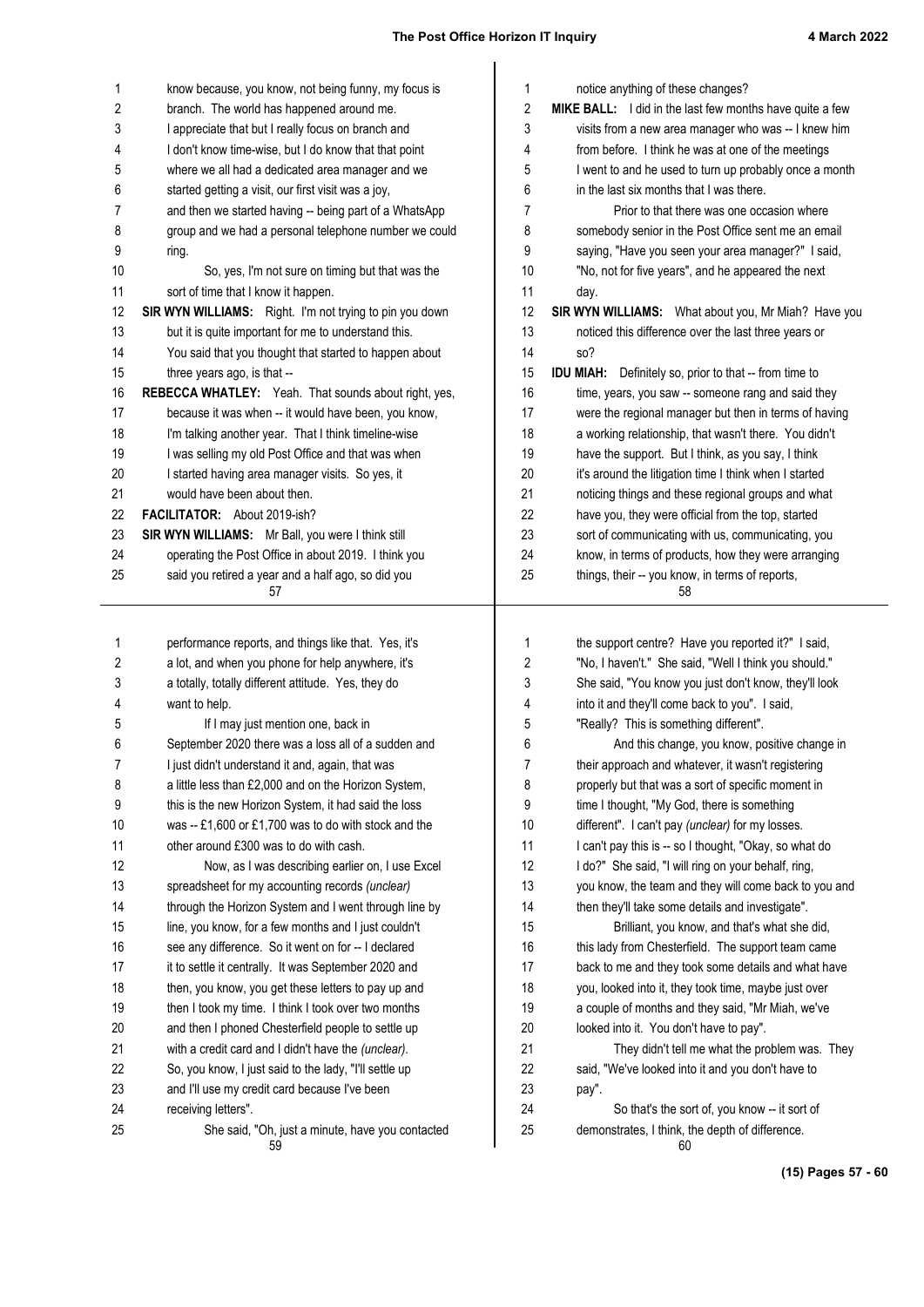| 1        | <b>FACILITATOR:</b> So that would have been resolved sort of                                                 | 1        | somebody else in charge for ten years.                                                                |
|----------|--------------------------------------------------------------------------------------------------------------|----------|-------------------------------------------------------------------------------------------------------|
| 2        | beginning of last year, some time, would it?                                                                 | 2        | It was -- I think all -- when I first bought the                                                      |
| 3        | <b>IDU MIAH:</b> That's right, that's right. Prior to that                                                   | 3        | Post Office years ago, I went for my interview and                                                    |
| 4        | I would have been -- they would have, you know, if I                                                         | 4        | I said, "The one thing that concerns me is that                                                       |
| 5        | went and offered to pay it would have been taken.                                                            | 5        | Eastbourne has got a lot of Post Offices. I want to                                                   |
| 6        | <b>FACILITATOR:</b> Right, thank you. I would like to use the                                                | 6        | be sure that you're not going to open any more", and                                                  |
| 7        | rest of our time together broadly to speak about the                                                         | 7        | they assured me that that wouldn't happen. There was                                                  |
| 8        | impact of all of these issues, the Horizon Issues, on                                                        | 8        | a thing with the Federation that safeguarded -- not                                                   |
| 9        | yourselves.                                                                                                  | 9        | everybody could -- you could move a post office but                                                   |
| 10       | Mike, I wonder if I could start with you given                                                               | 10       | you couldn't open a new one, and I was a year in and                                                  |
| 11       | the scale of your losses from what I understand is the                                                       | 11       | somebody opened a post office in Asda which is                                                        |
| 12       | largest amongst the three of you. If you want to just                                                        | 12       | a quarter of a mile from me, and they were given the                                                  |
| 13       | describe to us the impact it's had on you in any area                                                        | 13       | full list of services, road tax, the lot, at the                                                      |
| 14       | of your life or on the people around you.                                                                    | 14       | outset and I complained and said, you know, to the                                                    |
| 15       | MIKE BALL: Obviously, I'm down quite a consider sum over                                                     | 15       | Federation and the Post Office about the way that I'd                                                 |
| 16       | the years.                                                                                                   | 16       | been treated. I thought that that was slightly                                                        |
| 17       | I think had I not had a military pension                                                                     | 17       | dishonest and they said, "Oh it's a corporate                                                         |
| 18       | I wouldn't have been able to complete the number of                                                          | 18       | decision. It's none of your business".                                                                |
| 19       | years that I did. I was actually running the                                                                 | 19       | <b>FACILITATOR:</b> So going back to you -- just dividing up                                          |
| 20       | Post Office for 29 years but I would have given up                                                           | 20       | your virtually three decades of time with the                                                         |
| 21       | a long time ago had I not got a military pension and                                                         | 21       | Post Office Limited, you had a decade roughly speaking                                                |
| 22       | virtually over those years a lot of the time I was                                                           | 22       | before Horizon came in.                                                                               |
| 23       | working for little or nothing. I was doing probably                                                          | 23       | <b>MIKE BALL: Yes.</b>                                                                                |
| 24       | a 60-hour week, maybe more on occasions. I didn't                                                            | 24       | <b>FACILITATOR:</b> Then two decades after, how were the                                              |
| 25       | feel that I could go away on holiday and leave                                                               | 25       | shortfalls different and how were the impacts on your                                                 |
|          | 61                                                                                                           |          | 62                                                                                                    |
|          |                                                                                                              |          |                                                                                                       |
|          |                                                                                                              |          |                                                                                                       |
| 1        | finances different before and after would you say,                                                           | 1        | impact has all of this had on you, whether it's                                                       |
| 2        | specifically because of Horizon?                                                                             | 2        | financial, personal, on any part of your life,                                                        |
| 3        | MIKE BALL: The thing was the fear. I used to dread                                                           | 3        | specifically the Horizon failings?                                                                    |
| 4        | Wednesdays because it was you never knew what was                                                            | 4        | REBECCA WHATLEY: I suppose, I'm very mindful of how, yes,                                             |
| 5        | going to happen and it was never good.                                                                       | 5        | how the whole situation has manifested itself into                                                    |
| 6        | <b>FACILITATOR:</b> I don't think any of us can imagine how it                                               | 6        | something that I thought was nothing and into                                                         |
| 7        | feels to have to fork out 15 or 10 grand to make good                                                        | 7        | something that is something and even though -- and                                                    |
| 8        | a shortfall that clearly you know what you had taken                                                         | 8        | obviously I stayed within Post Office, now I suppose                                                  |
| 9        | responsibility for or at least settling it. How did                                                          | 9        | what it has done, yes, it wasn't easy but because                                                     |
| 10       | that actually feel to be, effectively, writing that                                                          | 10       | I knew that it wasn't anything dishonest on my behalf,                                                |
| 11       | cheque or however?                                                                                           | 11       | it's much easier for you to continue doing what you do                                                |
| 12       | MIKE BALL: Dreadful. It was years of savings. I mean,                                                        | 12       | and your job to the best of your ability if you are                                                   |
| 13       | on top of that when I actually finally retired I got                                                         | 13       | founded on a very, strong grounding of, "I'm not                                                      |
| 14       | a post office payment for the month of July ending                                                           | 14       | dishonest. I'm just doing my job. These things have                                                   |
| 15       | about 3 or 4 August and then I retired on 25 August                                                          | 15       | happened. I haven't done anything wrong".                                                             |
| 16       | and handed over to the new people, and I thought,                                                            | 16       | To continue then with Post Office but to see                                                          |
| 17       | "Well, I'm going to get another three weeks payment                                                          | 17       | that things have changed and there is a future it just                                                |
| 18       | out of that because obviously I'd had my expenses,                                                           | 18       | makes you -- in the back of your mind you are very                                                    |
| 19       | paying for staff, running the office, things like                                                            | 19       | wary of everything that you do and that when -- so                                                    |
| 20       | that", and when it never appeared I got hold of                                                              | 20       | like with the new office you are very mindful of                                                      |
| 21       | Post Office Limited and they said, "Oh no, you don't                                                         | 21       | everything that you do, trusting the system, but when                                                 |
| 22       | get paid for that", and nobody even said thank you                                                           | 22       | it doesn't quite work out there is that thing tinkling                                                |
| 23       | after 29 years.                                                                                              | 23       | away in the back of your mind going, "Now, is this                                                    |
| 24<br>25 | FACILITATOR: So, Rebecca, I'll move on to you as you are<br>no longer in the same status that you were. What | 24<br>25 | just me or is this something to be worried about",<br>because actually we're still having issues, but |

**(16) Pages 61 - 64**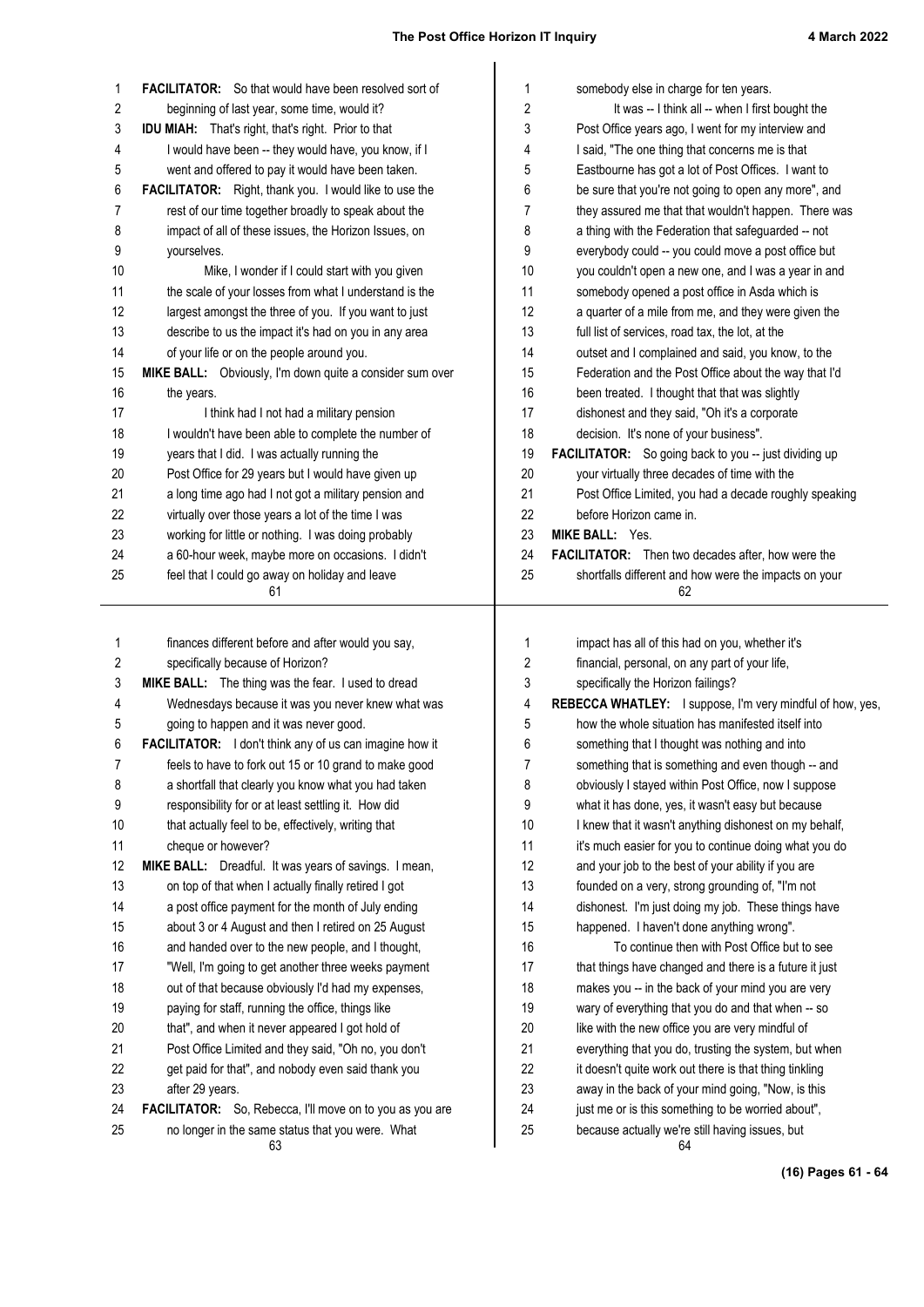| 1  | different issues.                                               | $\mathbf{1}$   | because I am only talking, you know, a few thousand           |
|----|-----------------------------------------------------------------|----------------|---------------------------------------------------------------|
| 2  | I suppose that's the only thing once you have                   | 2              | over years. I'm not talking thousands upon thousands.         |
| 3  | been through what we have all experienced you have --           | 3              | You just know that every month when you've had to put         |
| 4  | you are just a little bit wary of 100 per cent trust            | 4              | in a little bit, you know that that adds up. But you          |
| 5  | in the system that you use, and I think that's the sad          | 5              | don't add it up because you just -- you don't think           |
| 6  | part of it but it's a very real part of it, and                 | 6              | about it. You just put it in, make good, move on.             |
| 7  | there's a lot of people just like me who are still              | 7              | You don't dwell on it because it was just -- nothing          |
| 8  | doing the same job and we're still putting in -- and            | 8              | can be done. If you can't actually remedy a situation         |
| 9  | this is when I say, you know, we've done it and we've           | 9              | yourself, you can't worry yourself sick over it               |
| 10 | made good any losses through that, you know, maybe not          | 10             | because you've got a job to do and if you've got your         |
| 11 | our fault but we've stayed with Post Office.                    | 11             | job to do, you have to just put your best foot forward        |
| 12 | Now we wouldn't stay with Post Office for the                   | 12             | and keep going.                                               |
| 13 | fun of it because, you know, we couldn't do anything            | 13             | But you are -- as I said, mine pales into                     |
| 14 | else. We stayed with it because we wanted to or that            | 14             | insignificance. You're only talking a few thousand,           |
| 15 | we see that this is where -- you know, there is                 | 15             | which is still a lot of money and it shouldn't have           |
| 16 | a future but lessons do have to be learned from.                | 16             | had to be mine when we don't get paid a lot, but              |
| 17 | So I think it just -- you know, you just have to                | 17             | there's still losses there.                                   |
| 18 | be mindful of what you do. But unfortunately there              | 18             | FACILITATOR: Yeah, I'm sure. You know, it's sort of very      |
| 19 | isn't 100 per cent trust in a system that we don't              | 19             | generous spirited of you to compare your situation            |
| 20 | think is infallible.                                            | 20             | with theirs but I don't think most of us would want to        |
| 21 | FACILITATOR: So are you able to estimate what amount you        | 21             | swap with you. What I'm interested in is how that             |
| 22 | have made good over the years in your time as                   | 22             | felt, a bit like I said to Mike, you know, how did it         |
| 23 | a postmaster?                                                   | 23             | feel when you were making those payments back? You            |
| 24 | REBECCA WHATLEY: As I said, I think -- you know, I really       | 24             | know, just take yourself back in time.                        |
| 25 | do feel completely overshadowed by everyone else<br>65          | 25             | REBECCA WHATLEY: Well, it's just -- you're just looking<br>66 |
|    |                                                                 |                |                                                               |
| 1  | at it and you don't understand why because you're               | 1              | a little, so that -- are you saying you can't afford          |
| 2  | thinking, "I'm not a thick person. I've got a brain.            | $\overline{c}$ | the things you want to?                                       |
| 3  | I can count. Why can I not make the figures add up?"            | 3              | IDU MIAH: You can't, you know. I can't afford the             |
| 4  | That's what I don't understand. And you're not being            | 4              | luxuries that I want to, you know, afford because over        |
| 5  | funny. You can count the money three times. You get             | 5              | the years being, you know, you can't -- I would have          |
| 6  | your Mum in to come and count; you get, you know, your          | 6              | got out of Post Office if I could but I couldn't              |
| 7  | husband in to come and count; you get your -- you will          | 7              | because I got a, you know, business loan to buy the           |
| 8  | get people to double count, double-check your work,             | 8              | premises, the building, and so I am sort of trapped           |
| 9  | "Can you count them stamps for me?" because you stop            | 9              | (connection frozen)                                           |
| 10 | trusting implicitly on your own abilities because               | 10             | FACILITATOR: I think Idu's connection might  Idu, are         |
| 11 | something is making you doubt it. And that's not                | 11             | you still there?                                              |
| 12 | pleasant, but it's something I think we've all --               | 12             | <b>IDU MIAH:</b> -- I would have earned --                    |
| 13 | I don't know, I assume -- I think it's something we've          | 13             | FACILITATOR: Sorry, your connection's --                      |
| 14 | all had to deal with at some point, is that we're               | 14             | IDU MIAH: Can you still hear me? Yeah. I think that           |
| 15 | looking at it going, "I can count. Why are the                  | 15             | might have been the problem. I don't know why.                |
| 16 | figures not adding up?" You know?                               | 16             | FACILITATOR: Sorry, can I just take you back before you       |
| 17 | FACILITATOR: Yeah. So anyway if we think about the              | 17             | glitched there. You were saying you felt trapped              |
| 18 | impact it's had on you first of all financially, do             | 18             | because of your loan and your running of the business.        |
| 19 | you want to talk to us and tell us a bit about that             | 19             | <b>IDU MIAH: Yes.</b>                                         |
| 20 | financial impact of the Horizon failings?                       | 20             | FACILITATOR: So carry on, yeah.                               |
| 21 | <b>IDU MIAH:</b> I think it's changed me as a person because it | 21             | <b>IDU MIAH:</b> So that building -- you know, if I left and  |
| 22 | puts you into a financial -- a financially difficult            | 22             | that building became vacant, it's very, very extremely        |
| 23 | situation because you can't afford the things you want          | 23             | difficult to lease it or rent it out because you don't        |
| 24 | to for your wife, for your child (unclear).                     | 24             | get people just coming. In fact, over the years a lot         |
| 25 | FACILITATOR: Sorry, do you mind just leaning forward            | 25             | of retail units in that area, and I believe this whole        |
|    | 67                                                              |                | 68                                                            |
|    |                                                                 |                | (17) Pages 65 - 68                                            |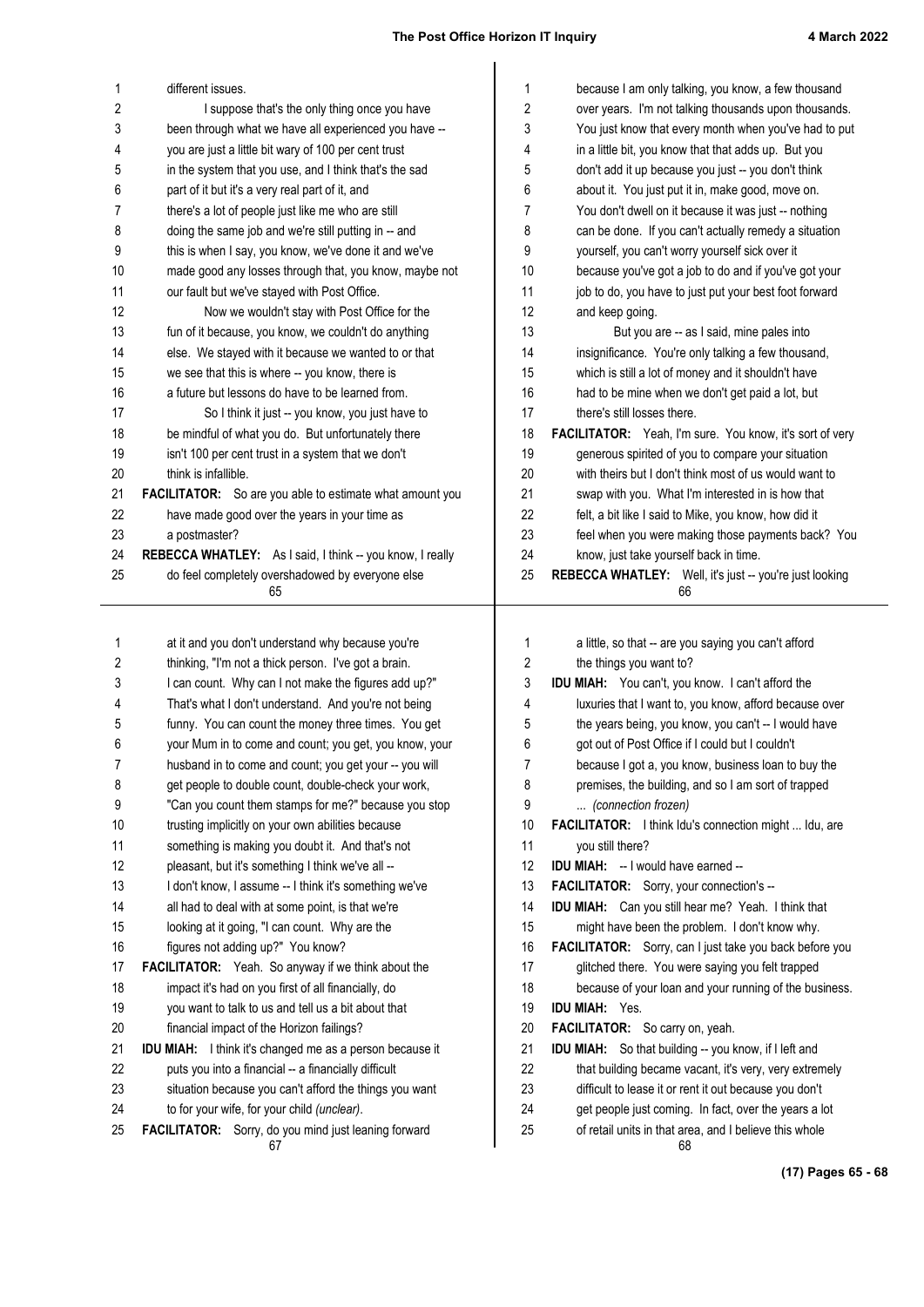| 1        | situation's replicated throughout the country, they<br>become vacant, businesses go out of business, you | 1<br>2   | can't buy anything extra, you know. But the debt                  |
|----------|----------------------------------------------------------------------------------------------------------|----------|-------------------------------------------------------------------|
| 2        |                                                                                                          |          | builds up and that really puts you into a difficult<br>situation. |
| 3        | know, out of these town centres, or even if it's                                                         | 3        | <b>FACILITATOR:</b> So you say that you've declared it. I guess   |
| 4        | a little town centre, and, you know, you don't get                                                       | 4        | you've got it documented somewhere. What sort of sum              |
| 5        | anybody taking over and so you're paying rent and what                                                   | 5        |                                                                   |
| 6        | have you. So these things go through your mind and                                                       | 6        | would you be telling Sir Wyn you've been deprived of,             |
| 7        | you think, "What am I going to do?" And you can't do                                                     | 7        | if you like?                                                      |
| 8        | a thing about it, except just to try and carry on.<br>I've lost a substantial amount over a period of    | 8<br>9   | IDU MIAH: I think I've indicated on my historical loss            |
| 9<br>10  |                                                                                                          | 10       | application when I put it together somewhere in the               |
| 11       | about 18 years. I've provided ample evidence, hard                                                       | 11       | region of £60,000, and 30 of it I've given hard                   |
| 12       | evidence, and I've had to declare it centrally, you                                                      | 12       | evidence about. It's there, it's there. They cannot               |
|          | know, at the end of the balancing process because it's                                                   |          | dispute that.                                                     |
| 13       | a substantial amount. As I've said before, you know,                                                     | 13       | Some -- well, most of what I paid in, I can't                     |
| 14       | if it's £3/4/500, then I would rather pay it and get                                                     | 14       | give you specific information but I've been doing it              |
| 15       | rid of it. But, you know, it's when you can't do                                                         | 15       | from the second week.                                             |
| 16       | that, when it's like 1,500, £2,000, £2,500, you have                                                     | 16       | <b>FACILITATOR:</b> These are these ad hoc--                      |
| 17       | to take time and agree a settlement sort of agreement,                                                   | 17       | <b>IDU MIAH:</b> Yeah, it's a regular thing. The Horizon System   |
| 18       | agree to, you know, pay it over two or three months<br>and that's what I've done.                        | 18       | -- Post Office is great. Post Office branch is great.             |
| 19       |                                                                                                          | 19       | Managing it is great. The Horizon System, you know,               |
| 20       | What it has done is sort of, you know, you end                                                           | 20       | in your head, that's the negative bit. That's the --              |
| 21       | up with debt because you can't pay it off when you                                                       | 21       | that is the problem creator. That's the bit when you              |
| 22       | want to. You're always catching up, catching up. My                                                      | 22       | think about your branch, you think you've got that, oh            |
| 23       | wife is ill thinking about it. We can't afford the                                                       | 23       | my God, I've got to live with this and that's it.                 |
| 24<br>25 | things we want to. You know, it's just, yeah, you can                                                    | 24<br>25 | That's how it is. That's what life is about.                      |
|          | manage. You can just about manage and sort of -- you<br>69                                               |          | It's changed me in terms of I'm not at all,<br>70                 |
| 1        | I know, I've not be for a long time, I've not been a,                                                    | 1        | absorbed by the Post Office debt or I've used my                  |
| 2        | shall we say, a happy, jolly, shall we say, all that                                                     | 2        | credit card to pay something when I've had the                    |
| 3        | communicative at home, all that responsive. I'm okay.                                                    | 3        | money -- sorry, when I've had the remuneration I paid             |
| 4        | I think they put up with me. I tend to -- very easily                                                    | 4        | off that. So I've not had extra money. And you think              |
| 5        | I get irritated and that's what's happened to me over                                                    | 5        | about debt. The money problems that it's about, it                |
| 6        | the years.                                                                                               | 6        | really is about. And it makes you tired, makes you                |
| 7        | FACILITATOR: To what extent do you attribute that to the                                                 | 7        | ill, makes you a different person. You become                     |
| 8        | Horizon stresses versus just the general life?                                                           | 8        | irritable, that sort of thing.                                    |
| 9        | <b>IDU MIAH:</b> It's the money problems and the money problems                                          | 9        | FACILITATOR: So Mike, you've talked about your financial          |
| 10       | goes back to the Horizon System because I can't -- you                                                   | 10       | issues. How do you feel when you're hearing Idu there             |
| 11       | know, you get a bill for something maybe, you know,                                                      | 11       | talk about the sort of personal changes, personality,             |
| 12       | and you can't pay it when you want to. You've got to                                                     | 12       | emotions and things? To what extent do you recognise              |
| 13       | take your time. You've got to have -- and I've got                                                       | 13       | that, or not, in yourself because of Horizon?                     |
| 14       | credit card balances because I've done through things,                                                   | 14       | MIKE BALL: I do feel that I've deprived the family of             |
| 15       | not out of choice, used by credit card and I've got                                                      | 15       | holidays and things. I don't let it change my                     |
| 16       | balances there.                                                                                          | 16       | personality. But, to be honest, the Horizon System --             |
| 17       | So, you know, these things are there in the back                                                         | 17       | I don't think they put enough money into it and                   |
| 18       | of my mind and these things do worry you. You know,                                                      | 18       | I think the people that they employ to maintain it are            |
| 19       | I wake up, middle of the night. I will sleep for two                                                     | 19       | somewhat inadequate.                                              |
| 20       | hours and then -- this goes back a few years when this                                                   | 20       | When I was working, I was running a four                          |
| 21       | started. I'll sleep for two hours and I will wake up                                                     | 21       | position Post Office and in the last year, I kept                 |
| 22       | and that, just at that moment in time, your debt is in                                                   | 22       | having problems with the card payments -- you know,               |
| 23       | your mind because you are                                                                                | 23       | where you put in a card into the machine and you put              |
| 24       | I've -- you know, on a regular basis, many                                                               | 24       | in your four digit number -- and two of them wouldn't             |
| 25       | months the remuneration we get, it's not mine. It's<br>71                                                | 25       | work. And I think Fujitsu sent somebody down about<br>72          |

**(18) Pages 69 - 72**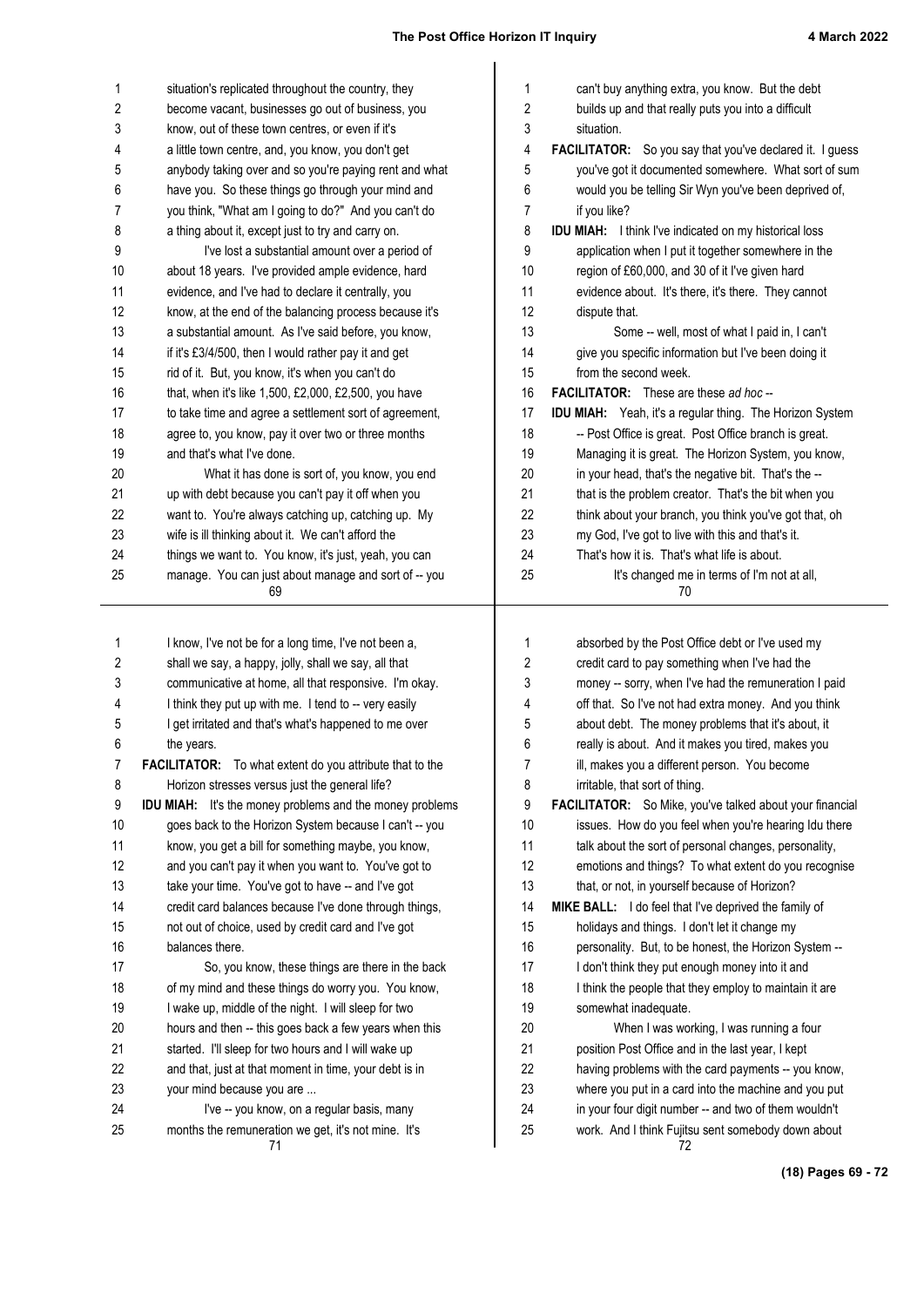| 1        | ten times. They changed everything on the system on                                                        | 1        | them had any idea why.                                                  |
|----------|------------------------------------------------------------------------------------------------------------|----------|-------------------------------------------------------------------------|
| 2        | these two positions at least three times: cables,                                                          | 2        | FACILITATOR: Right.                                                     |
| 3        | boxes, the little thing that you put the card in,                                                          | 3        | MIKE BALL: Just a bunch of headless chickens.                           |
| 4        | absolutely everything, the keyboard, the screen. And                                                       | 4        | FACILITATOR: Okay.                                                      |
| 5        | they had one final conference with people from the                                                         | 5        | Rebecca, if I just come to you for a moment, I'd                        |
| 6        | Post Office, people from Fujitsu, all talking amongst                                                      | 6        | just like to pick up on something you were mentioning                   |
| 7        | themselves. And they moved the gateway, which was in                                                       | 7        | about. You were sort of talking about the emotional                     |
| 8        | the back office, to one of the ones that had the                                                           | 8        | impact of all this. You sort of described an element                    |
| 9        | problem and that sorted it.                                                                                | 9        | of self-doubt, if you know what I mean, about when                      |
| 10       | But it's just that they had absolutely -- no-one                                                           | 10       | you're doing things now. Do you want to just tell us                    |
| 11       | knew why: not a clue what they'd done; it had fixed                                                        | 11       | a little bit more about the impact that these Horizon                   |
| 12       | it; that's it.                                                                                             | 12       | events have had on the way that you think and act at                    |
| 13       | FACILITATOR: Was that chip and PIN system, from                                                            | 13       | work and more widely?                                                   |
| 14       | a technical point of view, was that separate from the                                                      | 14       | REBECCA WHATLEY: I mean, you know, when you do -- if you                |
| 15       | Horizon System or was it that -- they communicated                                                         | 15       | think what our job entails, like I said, it's a huge                    |
| 16       | with each other, obviously, but --                                                                         | 16       | range of things but it comes down to you being able to                  |
| 17       | MIKE BALL: You pay a bill, I type in the amount, put your                                                  | 17       | press the right buttons, give out the right, money                      |
| 18       | card in, and then it takes £100 or whatever, pays your                                                     | 18       | take the right money, and account for that. Now, in                     |
| 19       | bill, yeah.                                                                                                | 19       | essence, that sounds very simple but we are trusting                    |
| 20       | <b>FACILITATOR:</b> Sorry, but the sort of hunt for a solution,                                            | 20       | systems in place to help us facilitate that. Now, if                    |
| 21       | did that involve hunting within Horizon or just the                                                        | 21       | everything that you do you think, "Well, I've done                      |
| 22       | hardware of the chip and PIN from Fujitsu?                                                                 | 22       | that right" and then something happens and you declare                  |
| 23       | MIKE BALL: For some obscure reason, the gateway was in                                                     | 23       | it and it's wrong, you go, "Oh, well, was that me or                    |
| 24       | the back office and they moved it to position 3 in the                                                     | 24       | was that the system?"                                                   |
| 25       | Post Office and that cured the problem, but none of<br>73                                                  | 25       | Now, as I said, it's -- when you've gone through<br>74                  |
|          |                                                                                                            |          |                                                                         |
|          |                                                                                                            |          |                                                                         |
|          |                                                                                                            |          |                                                                         |
| 1        | and you've done all that for years and years and years                                                     | 1        | And you will have on the open forum questions                           |
| 2        | and, like we said, for the first part which is like,                                                       | 2        | over the system that we use and, yes, it was an old                     |
| 3        | "Oh, do you know, it must be me" and then, as I said,                                                      | 3        | system we're questioning but we're equally questioning                  |
| 4        | when it comes out that actually it's a relief when you                                                     | 4        | the new system because we are still using Verizon, you                  |
| 5        | think, "Oh, it wasn't me then. So I can do my job                                                          | 5        | know, (unclear). And so you have to think of the                        |
| 6        | properly. I think I'm pretty good at it". But you do                                                       | 6        | people that are working it and the history that is                      |
| 7        | doubt whether you are as good at it as you think you                                                       | 7        | with that and, again, as I said, I can't -- it's                        |
| 8        | are.                                                                                                       | 8        | always down to trust and trust on both ways and many                    |
| 9        | And, not being funny, Post Office is not                                                                   | 9        | levels.                                                                 |
| 10       | something that you go through masses of training and                                                       | 10       | <b>FACILITATOR:</b> So we've got about ten minutes left to run          |
| 11       | you -- you literally will jump in from any walk of                                                         | 11       | and I'd like Sir Wyn to have the chance to ask some                     |
| 12       | life into a post office, have minimal training and be                                                      | 12       | more questions in a moment if he wants to. I just                       |
| 13       | running an office. That is a huge step for someone                                                         | 13       | wondered for Rebecca and Idu, who are still in the                      |
| 14       | with no background to come in and then you're                                                              | 14       | system, if you like, to what extent do you feel that                    |
| 15       | expecting them to trust. So all new subpostmasters                                                         | 15       | Horizon has improved to a point where you can work                      |
| 16       | coming in, all new postmasters coming in, they have                                                        | 16       | with it confidently?                                                    |
| 17       | a very -- they have two days of class-based training                                                       | 17       | REBECCA WHATLEY: Well, yeah. I think the silence spoke                  |
| 18       | and then they are thrown into an office. And the                                                           | 18       | volumes there. I've got to say, I'm not loving much                     |
| 19       | thought of that for me, which is why I do what I do                                                        | 19       | about the new system, the changes that happen. We've                    |
| 20       | now, because the thought of that for me is quite                                                           | 20       | just had a new upgrade. Our banking system has all                      |
| 21       | terrifying. You're asking them to put faith in                                                             | 21       | changed and it's been slow, we've had glitches.                         |
| 22       | a system that has been openly questioned and that's                                                        | 22       | There's been quite a few tech issues in branches                        |
| 23       | very, very tough because there's me going, "Yes, you                                                       | 23       | throughout. There hasn't been anything that has said                    |
| 24<br>25 | know, we've got to trust this system. You know, this<br>is what we do. This is what we have to work with". | 24<br>25 | to us this is great, we're all moving forward, trust<br>in your system. |

**(19) Pages 73 - 76**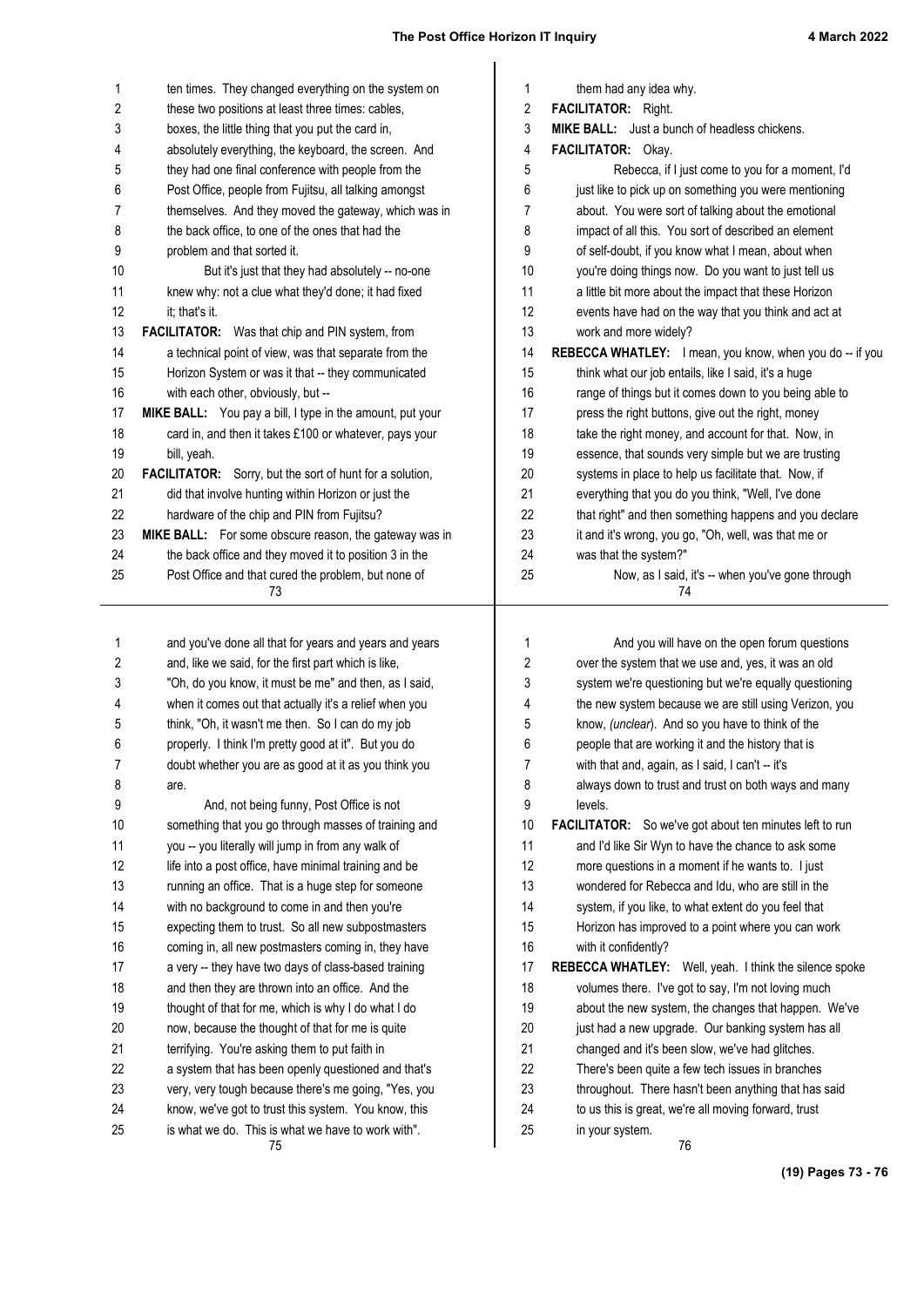| 1        | FACILITATOR: And you move between a number of branches at           | 1        | I still question the same thing when it comes to the                                                 |
|----------|---------------------------------------------------------------------|----------|------------------------------------------------------------------------------------------------------|
| 2        | the moment, don't you? Is that right?                               | 2        | Horizon System, the Horizon System. And it's cash in                                                 |
| 3        | REBECCA WHATLEY: Yes, and it doesn't matter which branch            | 3        | cash out when it's in the stack and the system blue                                                  |
| 4        | you're in, we all have reconditioned units. If                      | 4        | screens a lot; so we can be there and it will freeze                                                 |
| 5        | something goes wrong, you -- if your printer goes                   | 5        | or it will blue screen, and we know there's issues                                                   |
| 6        | wrong, they come out, you get a reconditioned unit.                 | 6        | within -- and this is recent. And, because of that,                                                  |
| 7        | So you might have had a problem with it feeding the                 | 7        | you question what you were doing at the time. What's                                                 |
| 8        | label but on the next one you might have a problem                  | 8        | happened to that transaction? Has it been lost? Has                                                  |
| 9        | printing it.                                                        | 9        | it been gained? Is there an issue within? And we                                                     |
| 10       | You just end up swapping one problem for another                    | 10       | don't know.                                                                                          |
| 11       | problem, to be honest, and that's how it's always                   | 11       | FACILITATOR: Okay. So just to be clear, how often in the                                             |
| 12       | been. I haven't seen any changes in that and it                     | 12       | average branch in the average week or month would you                                                |
| 13       | doesn't matter whether you're in a single position                  | 13       | be getting a blue screen?                                                                            |
| 14       | branch or a multi position branch, we all have the                  | 14       | REBECCA WHATLEY: Oh, there's weeks when you can go                                                   |
| 15       | same issues.                                                        | 15       | without and then there's weeks where you'll have it                                                  |
| 16       | <b>FACILITATOR:</b> And in your experience, are those glitches,     | 16       | constantly and you'll look on -- as I said, the joy                                                  |
| 17       | as you describe them, are they having an accounting                 | 17       | now of being on a WhatsApp group. As soon as you have                                                |
| 18       | impact in the same way the Horizon problems in the                  | 18       | any issues in branch, you're on to your WhatsApp                                                     |
| 19       | past were?                                                          | 19       | group, "Anyone else having any issue?" You find out                                                  |
| 20       | REBECCA WHATLEY: There's got to be something somewhere.             | 20       | then if it's you and it's your equipment or if it's                                                  |
| 21       | I mean, I'm still -- you know, as I said, you still --              | 21       | a national issue. Stops any ringing round; you don't                                                 |
| 22       | when you balance your office, there's still things                  | 22       | have to ring the help desk; you get an answer straight                                               |
| 23       | coming up and down and you can't quite question --                  | 23       | away. That is a benefit now that we have -- we were                                                  |
| 24       | and, as I said, because we're having operational                    | 24       | saying our communication's better: it is. And very                                                   |
| 25       | issues with our PIN pads, we are back to the same --                | 25       | rarely is it just you; it's normally a national thing,                                               |
|          | 77                                                                  |          | 78                                                                                                   |
|          |                                                                     |          |                                                                                                      |
|          |                                                                     |          |                                                                                                      |
| 1        | and we're all having the same issue. So, yeah, you                  | 1        | to my office to my description of it is "downgraded",                                                |
| 2        | could be talking anything from sort of once a week to               | 2        | you know, this transformation business. I went                                                       |
| 3        | sort of once every few weeks.                                       | 3        | through the downgrading process. I am now -- I have                                                  |
| 4        | FACILITATOR: Thank you.                                             | 4        | been since 2016, a local branch. Before that I was                                                   |
| 5        | Idu, I wonder if you could just sum up for us                       | 5        | just a normal branch and for years and years, we'd                                                   |
| 6        | the current your current faith in Horizon as it's                   | 6        | been trained to sell postal products, financial                                                      |
| 7        | operating now.                                                      | 7        | products and everything, attended everything. My                                                     |
| 8        | <b>IDU MIAH:</b> As I was speaking before, the biggest loss was     | 8        | staff team have gone through training and what have                                                  |
| 9        | back in September 2020 but, luckily, I didn't have to               | 9        | you. We've taken every opportunity and attended all                                                  |
| 10       | pay to make it good. But I still don't understand why               | 10       | the training and everything because we needed it. We                                                 |
| 11       | we have these losses in stock mainly if Horizon System              | 11       | were good at it. Financial products we were extremely                                                |
| 12       | describes it as "stamp" and it could be less than £100              | 12       | good at and, you know, they were selling well and                                                    |
| 13       | nearly every time you balance, and it is so annoying.               | 13       | earning money from it, obviously.                                                                    |
| 14       | Why is it? You know, because I'm at the counter and                 | 14       | But come 2016, they had this bright idea of                                                          |
| 15       | I have a very -- you know, somebody capable, you know,              | 15       | downgrading my branch, like many others throughout the                                               |
| 16       | two other people to count it and I still don't know                 | 16       | country, and the process was, you know, it was getting                                               |
| 17       | why we have these losses. They're ongoing.                          | 17       | to accept to go through the transformation. They                                                     |
| 18       | These glitches, as Rebecca says, you know, they                     | 18       | literally forced it. They told me if I didn't go                                                     |
| 19       | just says change time, whatever, and we get on and                  | 19       | through it I could -- you know, I either leave or sign                                               |
| 20       | that's how we are managing these days.                              | 20       | up. That was the kind of situation.                                                                  |
| 21       | I just -- sorry, go on. I wanted to go on to                        | 21       | Later on, I did complain about it (unclear).                                                         |
| 22       | something that hasn't come up in the conversation                   | 22       | So what happened is when they downgraded by                                                          |
| 23       | because it just shows -- it might demonstrate                       | 23       | office is we lost tonnes of products. Financial                                                      |
| 24<br>25 | something here.<br>Back in 2016, it took them probably a few visits | 24<br>25 | products just went. We couldn't do insurances<br>anymore, couldn't do bonds and things and what have |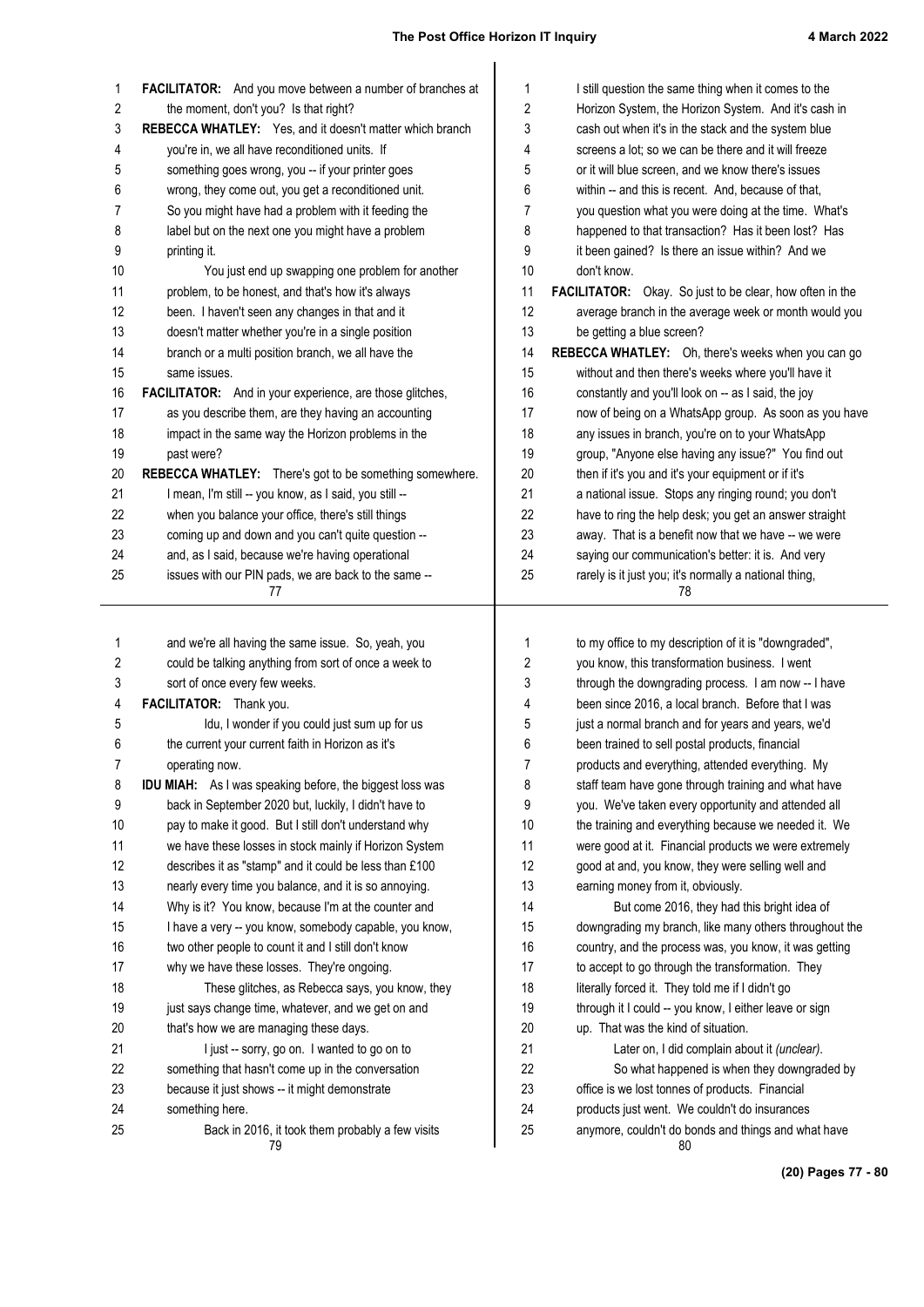| 1  | you. They'd withdrawn the Post Office card account                                                  | 1  | of situation I was faced with back in 2016. They             |
|----|-----------------------------------------------------------------------------------------------------|----|--------------------------------------------------------------|
| 2  | where we used to deal with the card account, setting                                                | 2  | forecast my income post transformation totally               |
| 3  | up, you know, sort of new accounts and what have you                                                | 3  | irrelevant, totally inaccurate, nothing like what            |
| 4  | (unclear). All that went. We were left with postal                                                  | 4  | I should have been earning.                                  |
| 5  | mails products mainly. That's a massive loss to our                                                 | 5  | So, you know, they are so, you know, not                     |
| 6  | business, our income.                                                                               | 6  | business-like it's unbelievable. It's just -- and            |
| 7  | What didn't make sense to me is that all that                                                       | 7  | they were not co-operative, they were not -- it was          |
| 8  | training for years and years, they must have spent                                                  | 8  | like whatever target they had to achieve they put me         |
| 9  | tens of thousands of pounds in training, but then they                                              | 9  | through that situation there to achieve their target.        |
| 10 | changed the business model and then we lost all the                                                 | 10 | I was just a number. That is the kind of way they ran        |
| 11 | product. Even in terms of selling -- this is how                                                    | 11 | the business and that's what they did.                       |
| 12 | silly it appeared to me -- we were selling prior to                                                 | 12 | FACILITATOR: Okay, thank you.                                |
| 13 | that pictorial stamps. Now, in my area, in any other                                                | 13 | I'm going to ask one final question to each of               |
| 14 | area, we have got friends who have relatives in                                                     | 14 | you and really to answer, if you can, in just a              |
| 15 | America, in New Zealand, in Australia and they send                                                 | 15 | sentence or two and then ask Sir Wyn if he's got any         |
| 16 | cards and they like to sent picture stamps. So all                                                  | 16 | final question.                                              |
| 17 | those things were withdrawn. The -- what do you                                                     | 17 | And really I'm just interested in what you would             |
| 18 | call -- the presentation packs, they were withdrawn.                                                | 18 | say or ask of Post Office Limited or Fujitsu or the          |
| 19 | As a local office, you can't sell those. You can't                                                  | 19 | Government or any individual organisation within those       |
| 20 | have those. So even that Post Office core product                                                   | 20 | who doesn't understand what it was like to go through,       |
| 21 | I couldn't sell anymore because we're a local office,                                               | 21 | I just wonder what would you ask or say to that              |
| 22 | not offered to us.                                                                                  | 22 | person.                                                      |
| 23 | This was the depth of change. It hit my                                                             | 23 | So we'll start with you, Mike. What would you                |
| 24 | massively and then it was forced, you know, down my                                                 | 24 | your main statement or question?                             |
| 25 | throat. I had to accept it or leave. That's the kind<br>81                                          | 25 | MIKE BALL: I think they should apologise for not             |
|    |                                                                                                     |    | 82                                                           |
| 1  |                                                                                                     | 1  | to be able to trust that we are not going to be held         |
| 2  | investigating their system properly and, as<br>a corporate body, I really am not impressed with the | 2  | [to] account for something that was not our fault.           |
| 3  | way that they behaved, even down to saying thank you.                                               | 3  | FACILITATOR: Thank you. That's nice and clear.               |
| 4  | I can't believe that nobody said thank you very much.                                               | 4  | Finally, Idu, what would your main question or               |
| 5  | FACILITATOR: Right, thank you.                                                                      | 5  | statement be to the people involved with Horizon over        |
| 6  | Rebecca, what would be your main statement or                                                       | 6  | the years?                                                   |
| 7  | question to the people who have been involved with                                                  | 7  | <b>IDU MIAH:</b> I would ask them first and foremost why did |
| 8  | Horizon over the years?                                                                             | 8  | they not admit that there was a problem? Why did they        |
| 9  | REBECCA WHATLEY: Yeah, I think we deserve reassurance                                               | 9  | tell me so many times it's my office problem, my staff       |
| 10 | or -- yeah, something to say, you know, there were --                                               | 10 | were stealing? Why would they not do it in                   |
| 11 | if they did just stand up and say, yeah, you know,                                                  | 11 | a professional way and say, "Look, we think there is         |
| 12 | there were issues; you were working with a flawed                                                   | 12 | a problem and we're looking into it" when this was           |
| 13 | system; that, you know, you weren't imagining these                                                 | 13 | first happening? Why would they not own up? That's           |
| 14 | things; these things didn't, you know, just, you know,                                              | 14 | the thing.                                                   |
| 15 | manifest themselves just to make you question what you                                              | 15 | The other thing is they're not working with us.              |
| 16 | do. And I think they need to give reassurance that                                                  | 16 | Even now, they're not working with us to keep us             |
| 17 | this is not going to happen again. I think that's                                                   | 17 | informed as to what is happening with this new Horizon       |
| 18 | what we're all looking for now.                                                                     | 18 | System. It's not reliable. Even now, it's not                |
| 19 | Yes, it happened and it needs to be addressed                                                       | 19 | reliable. I'm still losing money.                            |
| 20 | but it needs to be addressed in such a way that [it's]                                              | 20 | FACILITATOR: Okay, right. Thank you. Thank you so much.      |
| 21 | put to bed and this is a new system, and it needs to                                                | 21 | Right, I'll just pass back to Sir Wyn for any other          |
| 22 | be proved that the new system is infallible and that                                                | 22 | questions that you have for the team.                        |
| 23 | we can trust it. And I think that's the most                                                        | 23 | SIR WYN WILLIAMS: Well, I don't have any other questions,    |
| 24 | important thing. We need to move on and us that are                                                 | 24 | thank you very much, and I think we've reached the           |
| 25 | still in it, we need to trust what we do and we need                                                | 25 | witching hour, but I do want to say something.               |
|    | 83                                                                                                  |    | 84                                                           |

**(21) Pages 81 - 84**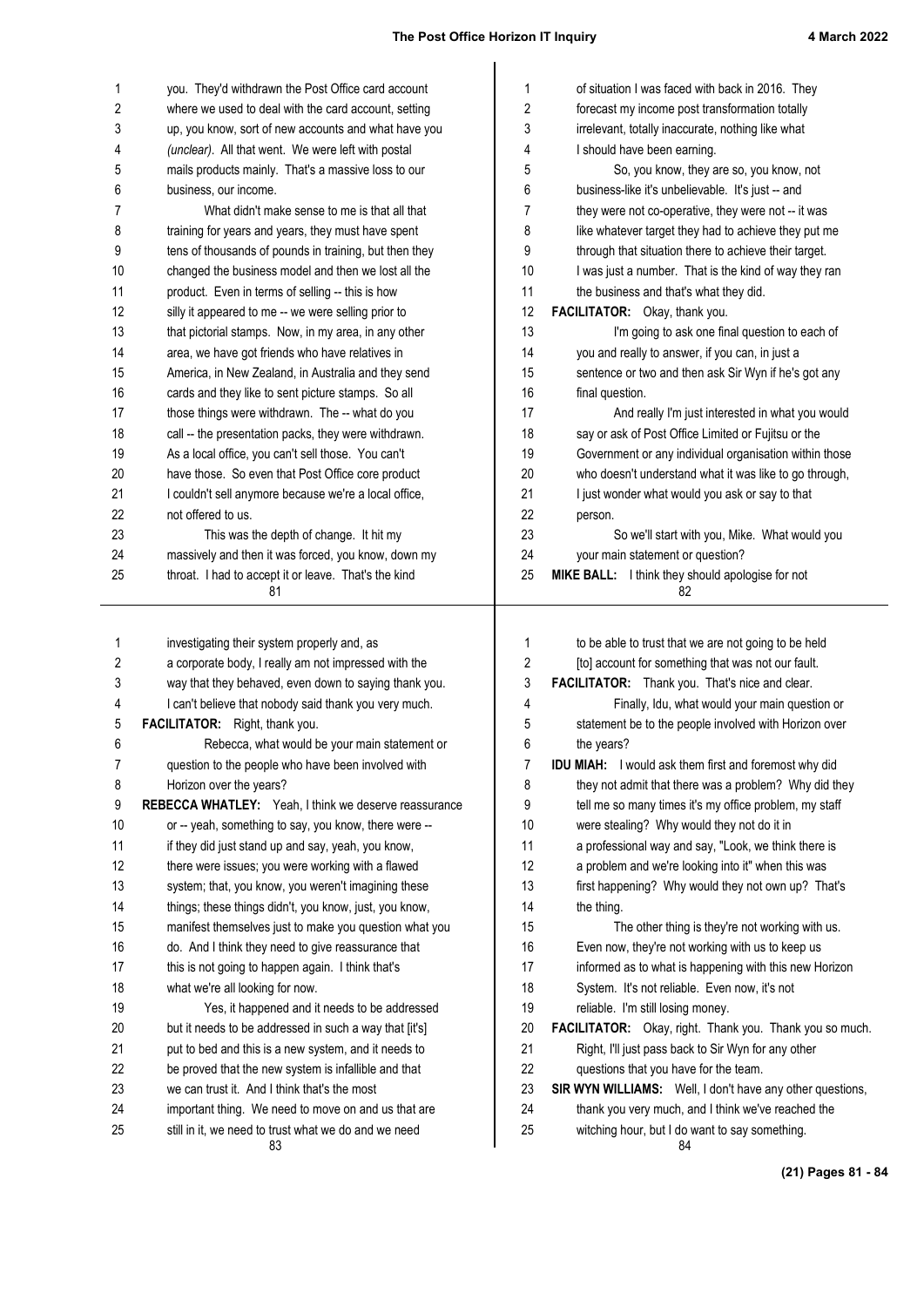| 1        | Primarily, what I want to say to you Mr Miah,                                                                 | 1        | members of the secretariat get in touch with you and                                                          |
|----------|---------------------------------------------------------------------------------------------------------------|----------|---------------------------------------------------------------------------------------------------------------|
| 2        | you Mr Ball, and you Ms Whatley, is how grateful I am                                                         | 2        | ask you would you be prepared to make a witness                                                               |
| 3        | that you have been able to come and discuss these                                                             | 3        | statement about certain aspects of the things that you                                                        |
| 4        | issues with openness and frankness. I'm extremely                                                             | 4        | have told me. I won't compel you to do it, it will be                                                         |
| 5        | grateful to you.                                                                                              | 5        | a request, and if you wish to comply, I'd be very                                                             |
| 6        | I also want to tell you that much of what you                                                                 | 6        | grateful but if you don't wish to comply, I will                                                              |
| 7        | have told me of course is said to me by other people,                                                         | 7        | understand. But I just wanted to warn you that that                                                           |
| 8        | so it's not a story which is in some ways unique to                                                           | 8        | might happen because it is important that every detail                                                        |
| 9        | you, but I've not heard from anyone yet who hasn't had                                                        | 9        | which is important to my work is captured in a witness                                                        |
| 10       | a unique aspect, if I can put it in that way. Each of                                                         | 10       | statement, if that is possible.                                                                               |
| 11       | you are very individual in this sense and, although                                                           | 11       | So thank you very, very much for participating.                                                               |
| 12       | there are problems which generally afflicted you all,                                                         | 12       | Thank you for Mr Norris for guiding you through a huge                                                        |
| 13       | each of you has had something to tell me which nobody                                                         | 13       | range of topics, really, in two hours and I look                                                              |
| 14<br>15 | else has done so as yet.<br>That leads me, if you like, to a request that                                     | 14<br>15 | forward to my next session with people like you which<br>will be 2.00 this afternoon.                         |
| 16       | I may make of you in the future. You know that under                                                          | 16       | So thank you and very nice to meet you.                                                                       |
| 17       | the Inquiry process a number of people have made                                                              | 17       | REBECCA WHATLEY: Thank you.                                                                                   |
| 18       | witness statements and a number of people have given                                                          | 18       | MIKE BALL: Nice to meet you.                                                                                  |
| 19       | formal oral evidence. You have chosen, and I'm very                                                           | 19       | FACILITATOR: Thanks again. Take care now. Thank you.                                                          |
| 20       | glad that you did, to provide information to me in                                                            | 20       | (12.05)                                                                                                       |
| 21       | this forum. But certain things that you've told me                                                            | 21       | (AM session concluded)                                                                                        |
| 22       | might benefit from me having them in witness statement                                                        | 22       | FACILITATOR: (unclear) -- want to emphasise I'm here                                                          |
| 23       | form, and so I'm not going to ask you to make any                                                             | 23       | mainly as a listener, mainly as Sir Wyn's                                                                     |
| 24       | decisions today as we're on the screen, so to speak,                                                          | 24       | representative to help you share your story, so I will                                                        |
| 25       | but don't be surprised if, in a few weeks' time,                                                              | 25       | ask questions and I will guide you along a little bit.                                                        |
|          | 85                                                                                                            |          | 86                                                                                                            |
|          |                                                                                                               |          |                                                                                                               |
| 1        | I may ask you to foreshorten something or to speak bit                                                        | 1        | And really there are no other rules other than                                                                |
| 2        | louder or whatever it might be, but really its all                                                            | 2        | don't all talk at once because we are -- we will be                                                           |
| 3        | about yourselves and your stories.                                                                            | 3        | transcribed subsequently and it's hard to transcribe                                                          |
| 4        | Now this is, as you know, it's all part of the                                                                | 4        | something when there's two people talking.                                                                    |
| 5        | public inquiry that Sir Wyn is heading and he has                                                             | 5        | So in a moment I am going to ask you to just                                                                  |
| 6        | talked to a whole number of different postmasters and                                                         | 6        | briefly go round the room and just tell us a tiny bit                                                         |
| 7        | now wants to hear your views which he will be then                                                            | 7        | about your background, yourself, and your context so                                                          |
| 8        | taking forward with him into the subsequent stages of                                                         | 8        | that Sir Wyn has a feel for who's in the room with                                                            |
| 9        | the public inquiry where he will be talking to the                                                            | 9        | him. So I'm going to start if, it's okay with Philip                                                          |
| 10<br>11 | organisations and the individuals involved.                                                                   | 10       | because you are next to me on my screen. So Philip                                                            |
|          | Now, obviously you will have heard lots of other                                                              | 11       | I wonder if you could tell us a little bit about                                                              |
| 12       | experiences but really today this next two hours is                                                           | 12       | yourself and your business, if that's okay. Than you.                                                         |
| 13<br>14 | all about yourselves. So it's about what you have                                                             | 13<br>14 | PHILIP VENN: Hi, I'm Philip Venn. I'm the husband of                                                          |
| 15       | personally have been through, what you personally feel<br>about things. We would ask that you only share what | 15       | a subpostmistress but primarily I run the business, do<br>all the accounting and such like, and I've been in  |
|          |                                                                                                               |          |                                                                                                               |
|          |                                                                                                               |          |                                                                                                               |
| 16       | you are comfortable with sharing and, as you know, we                                                         | 16       | business for 40 years, 38 of that on the same site and                                                        |
| 17       | have a counsellor on hand because things can get quite                                                        | 17       | that's about it really. Currently, the Post Office is                                                         |
| 18       | emotional, as you can imagine, and I don't want you to                                                        | 18       | Post Office local and it's in a filling station,                                                              |
| 19       | feel that are, if you like, being forced into the                                                             | 19       | petrol filling station.                                                                                       |
| 20       | public spotlight to the share something you don't want                                                        | 20       | <b>FACILITATOR:</b> So how long have you and your wife been                                                   |
| 21       | to because that's not what this is about. It's                                                                | 21       | involved with that particular site of that                                                                    |
| 22       | a relaxed session but I may ask you for clarification                                                         | 22       | Post Office?                                                                                                  |
| 23       | and Sir Wyn may ask you for clarification on things                                                           | 23       | <b>PHILIP VENN:</b> The Post Office itself since 2008.                                                        |
| 24<br>25 | just so that we've got a kind of an accurate record of<br>what you are saying.                                | 24<br>25 | I started in business in 1984, took over part of the<br>site, then another part of the site, and then in 2008 |

**(22) Pages 85 - 88**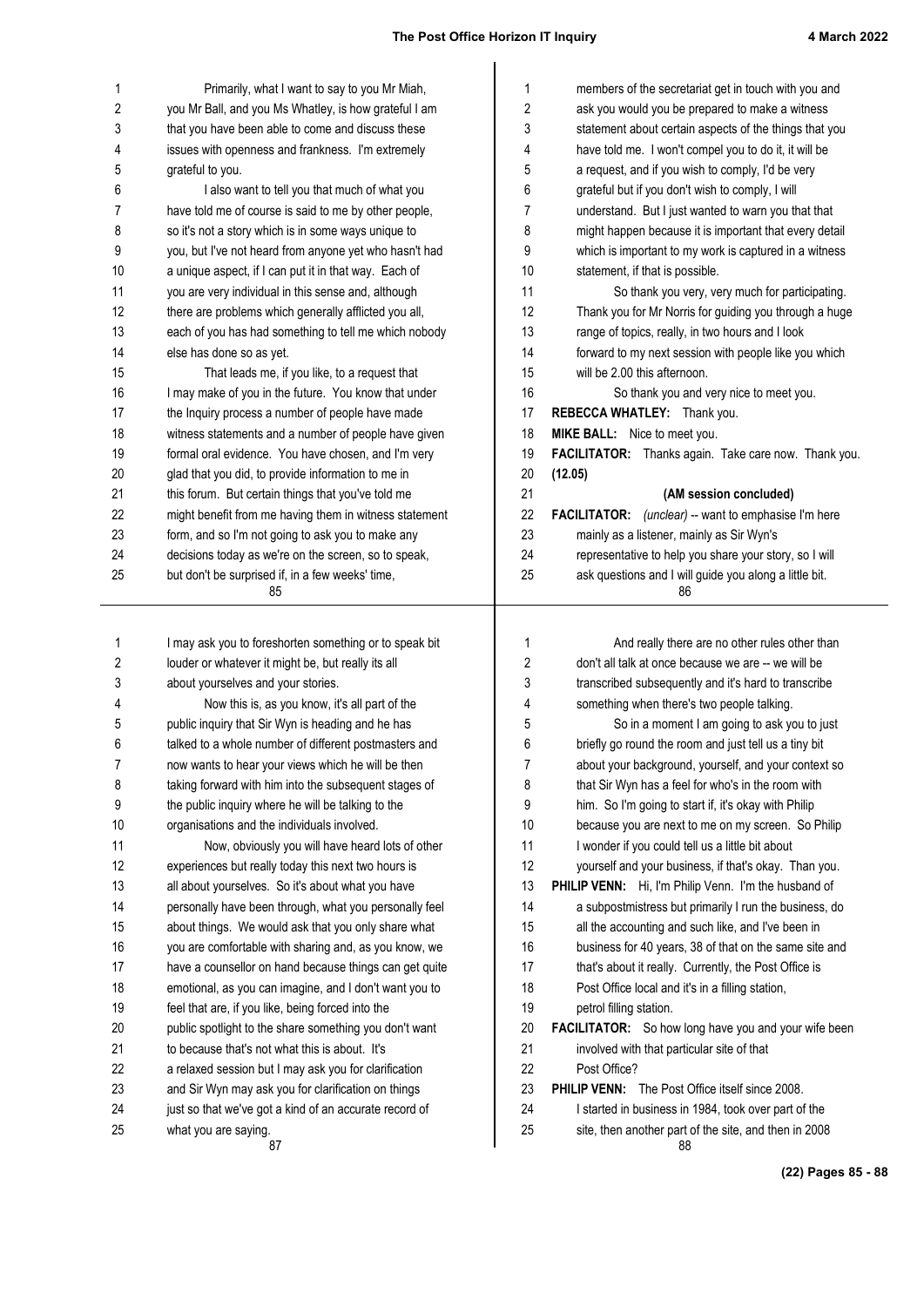| 1        | after seeing it bankrupt four times we took over the                                                         | $\mathbf 1$    | that I'm also the national chair of the National                                                              |
|----------|--------------------------------------------------------------------------------------------------------------|----------------|---------------------------------------------------------------------------------------------------------------|
| 2        | filling station part it which just had a new                                                                 | 2              | Federation of SubPostmasters and I'm also the                                                                 |
| 3        | Post Office local -- I forget what it was called                                                             | 3              | non-executive director for the Federation for the                                                             |
| 4        | then -- installed and it was the first of three the                                                          | 4              | north-east.                                                                                                   |
| 5        | pilots in the country.                                                                                       | 5              | FACILITATOR: Right, thank you.                                                                                |
| 6        | So it was closed for a couple of months while we                                                             | 6              | SUSAN EDGAR: (unclear: multiple speakers) I'd say that.                                                       |
| 7        | took over and then we took over the defunct contract                                                         | 7              | FACILITATOR: Thank you. As I may, we're mainly talking                                                        |
| 8        | of the Post Office and went from there, basically.                                                           | 8              | about your personal experiences but I guess that's                                                            |
| 9        | FACILITATOR: Thank you. And you are in Somerset?                                                             | 9              | a background that's useful to us. Thank you.                                                                  |
| 10       | PHILIP VENN: Somerset, Merriott, Somerset, it's                                                              | 10             | David, I wonder if you could just give us                                                                     |
| 11       | a little -- well, it's a big-ish village.                                                                    | 11             | a little bit of background to yourself if that's okay.                                                        |
| 12       | FACILITATOR: Okay, thank you very much. Well, thank you                                                      | 12             | DAVID HARTLEY: Yeah, sure. I do apologise if a two year                                                       |
| 13       | for joining us. It's helpful to get that background.                                                         | 13             | old grandson suddenly appears but we're trying to keep                                                        |
| 14       | PHILIP VENN: Thank you very much.                                                                            | 14             | him under control.                                                                                            |
| 15       | FACILITATOR: I wonder if Sue, could you just give us a                                                       | 15             | FACILITATOR: Don't worry. He's more than welcome.                                                             |
| 16       | little background to yourself, if that's okay.                                                               | 16             | DAVID HARTLEY: Well, my wife is, not me.                                                                      |
| 17       | SUSAN EDGAR: Yes, I can. My name is Sue Edgar. I                                                             | 17             | My name's David Hartley. I'm currently                                                                        |
| 18       | currently am a postmistress at Guisborough in                                                                | 18             | subpostmaster at Bispham Road Post Office in                                                                  |
| 19       | Cleveland, which is just on the edge of the North                                                            | 19             | Southport. Prior to taking on this office in 2005,                                                            |
| 20       | Yorkshire Moors. I've been there since -- eight years                                                        | 20             | from 1999, prior to Horizon introduction, I was at                                                            |
| 21       | I've been in Guisborough but I was also in another                                                           | 21             | Hope Place Post Office in Nelson.                                                                             |
| 22       | Post Office I had and I closed it under NT (network                                                          | 22             | Without going into too much detail is there                                                                   |
| 23       | transformation) and then went to Guisborough and all                                                         | 23             | anything else you'd like to know.                                                                             |
| 24       | in all I've been within post offices for over 30 years                                                       | 24             | FACILITATOR: No. So you're still running the Post Office                                                      |
| 25       | 35 I think it is, 36 years, but I must mention as well<br>89                                                 | 25             | in Southport then?<br>90                                                                                      |
|          |                                                                                                              |                |                                                                                                               |
|          |                                                                                                              |                |                                                                                                               |
| 1        | DAVID HARTLEY: Well, I'll cover that in what I've got to                                                     | 1              | me a little bit about how you felt and what you were                                                          |
| 2        | say, if you don't mind.                                                                                      | $\overline{2}$ | hoping for at that time?                                                                                      |
| 3        | FACILITATOR: Okay, that's fine, thank you. Thank you                                                         | 3              | DIANE BATH: Well, at the time my husband was a train                                                          |
| 4        | very much. Nice to meet you David.                                                                           | 4              | driver so he had a pretty good wage anyway and                                                                |
| 5        | Finally, Diane do you want to say a little bit                                                               | 5              | I wanted a new challenge, and we thought about buying                                                         |
| 6        | about yourself.                                                                                              | 6              | a shop and then realised that the Post Office you                                                             |
| 7        | <b>DIANE BATH:</b> Hi, I'm Diane Bath. I run                                                                 |                |                                                                                                               |
| 8        |                                                                                                              | 7              | actually get paid as well and I thought well that                                                             |
|          | Broughton-in-Furness Post Office in Cumbria. We                                                              | 8              | would be a fantastic thing to do because Post Office                                                          |
| 9        | bought the place in 2005. Previous to this I left                                                            | 9              | are really well thought of, we would be -- we would                                                           |
| 10       | school with eight 'o' levels. I thought I was fairly                                                         | 10             | hold a big position in the community, the Post Office                                                         |
| 11       | intelligent. I worked for a solicitor. I've done                                                             | 11             | we liked, which is here in Broughton, it's in a small                                                         |
| 12       | computer courses at college and I thought I had all                                                          | 12             | town on the edge of the Lake District. It's                                                                   |
| 13       | the ability to run a post office but the Post Office                                                         | 13             | a beautiful little place, anybody would want to live                                                          |
| 14       | seemed to think differently now because I keep making                                                        | 14             | here, and we really thought that this could be                                                                |
| 15       | mistakes and it shows I can't add up anymore. So                                                             | 15             | a business that we could run as a family and it might                                                         |
| 16       | that's my story so far. I'm still currently                                                                  | 16             | be something that we could hand on to our children                                                            |
| 17       | subpostmaster at Broughton-in-Furness.                                                                       | 17             | when we wanted to retire.                                                                                     |
| 18       | FACILITATOR: Lovely, okay, well thanks very much. That's                                                     | 18             | So it has been a family business. My son and                                                                  |
| 19       | really helpful context. So what I'd like to do is                                                            | 19             | daughter both work with us here, although now we've                                                           |
| 20       | start by asking you just to go back in time in your                                                          | 20             | had to take on extra jobs to sort of keep the                                                                 |
| 21       | minds to when you started out as a postmaster or, you                                                        | 21             | Post Office running all this time. But now it appears                                                         |
| 22       | know, involvement with the Post Office and wondering                                                         | 22             | my husband won't be able to retire until he is 82                                                             |
| 23       | what your expectations and hopes were at that time if                                                        | 23             | because of our mortgage. We had to take out a huge                                                            |
| 24<br>25 | you could take yourself back to that person. Diane,<br>you are on screen with me so do you want to just tell | 24<br>25       | mortgage to actually buy this place in the first place<br>because it's -- the Post Office is within our home. |

**(23) Pages 89 - 92**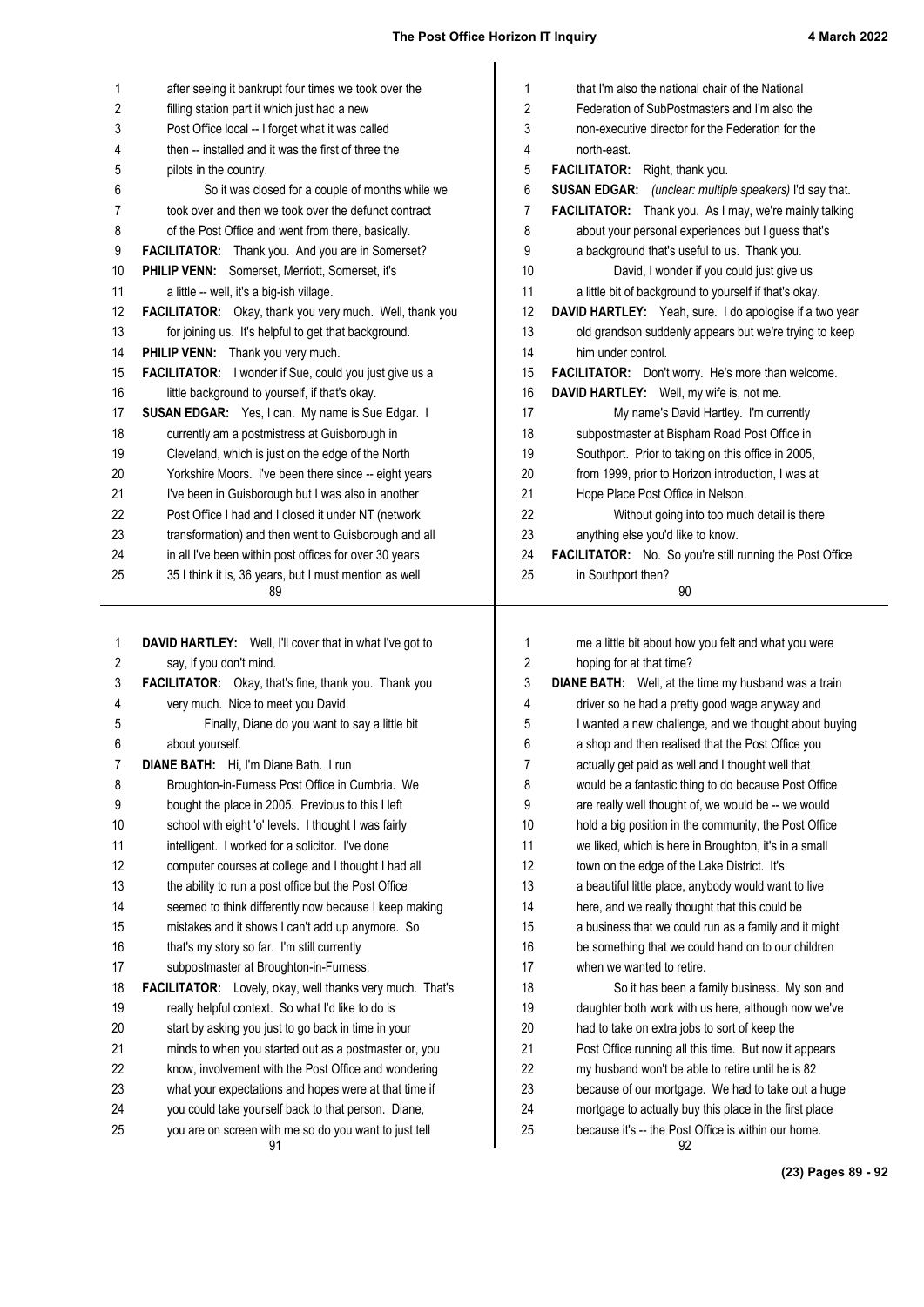| 1          | FACILITATOR: Right, okay.                                       | 1  | another one. We both had lived in Southport prior to            |
|------------|-----------------------------------------------------------------|----|-----------------------------------------------------------------|
| $\sqrt{2}$ | <b>DIANE BATH:</b> So we've put everything we possibly can into | 2  | moving to Nelson but we looked all over, so we found            |
| 3          | it and we had great expectations thinking that it was           | 3  | this one in Southport so it seemed a good buy and it            |
| 4          | a trusted brand and it would be something that we               | 4  | didn't have a retail side per se only cards and                 |
| 5          | could be proud of and something, as I said, that we             | 5  | stationery, which was fine.                                     |
| 6          | could pass on to our children.                                  | 6  | That side of it is negligible really but the                    |
| 7          | FACILITATOR: Right. Thank you, Diane. That's really             | 7  | business side, you know, we have built up. But Diane            |
| 8          | helpful.                                                        | 8  | touched on it, the trusted brand. That was why we               |
| 9          | How about you, David, what were your sort of                    | 9  | actually came into the Post Office because it's seen            |
| 10         | expectations and hopes when you set out in the role of          | 10 | as a national institution but sadly no longer.                  |
| 11         | a subpostmaster?                                                | 11 | Further on I will cover that part as to the                     |
| 12         | MR HARTLEY: Prior to buying the first office I had been         | 12 | state of the Post Office now but the reason that                |
| 13         | in retail for quite a number of years, so I've got              | 13 | I came into the Post Office because I thought it was            |
| 14         | a retail background and the office that we took on --           | 14 | a good move and that it would settle our future                 |
| 15         | well, it just -- it was horrendous, the state of it.            | 15 | together.                                                       |
| 16         | So we had a big challenge facing us.                            | 16 | I'm slightly past -- well, well past retirement                 |
| 17         | But I actually built the business up over five                  | 17 | age. I'll only admit that to yourselves but to                  |
| 18         | years by 700 per cent. That's the business side. I'm            | 18 | actually sell a post office now is nigh impossible              |
| 19         | not talking Post Office side, but the business side.            | 19 | because the word's got out there to the general public          |
| 20         | Nearly killed us but it had a newsagents and we opened          | 20 | had naturally they don't want to touch it with a barge          |
| 21         | an off-licence within it so we were working seven days          | 21 | pole. Would you?                                                |
| 22         | a week from 5 in the morning until 10 at night and if           | 22 | FACILITATOR: Right, thank you. That's helpful I get the         |
| 23         | I never see another newspaper as long as I live it              | 23 | sense of, you know, where you have come from and where          |
| 24         | will be too soon. (unclear: multiple speakers)                  | 24 | things are headed, so thank you very much.                      |
| 25         | So we decided to sell that office and look for                  | 25 | I appreciate that.                                              |
|            | 93                                                              |    | 94                                                              |
| 1          | So, Philip, tell us a bit about your sort of                    | 1  | but we only keep it for the sake of the village                 |
| $\sqrt{2}$ | hopes and aspirations when you started out with the             | 2  | because there's a lot old people in the village, a lot          |
| 3          | Post Office part of your business.                              | 3  | of people rely on it. It's almost like a community              |
| 4          | PHILIP VENN: Well, the Post Office really was incidental        | 4  | hub and we're keeping it for the sake of the village,           |
| 5          | in the fact that it was already in the filling station          | 5  | but it's actually costing us money to keep it.                  |
| 6          | that we were taking on and we spoke to a guy called             | 6  | FACILITATOR: Yeah, yeah. So just thinking back to when          |
| 7          | Wyn de Cruz from the Post Office. He came down to see           | 7  | you had the meeting with Wyn de Cruz did you -- what            |
| 8          | us and said it would be a great help if we could keep           | 8  | was the sort of feeling of why you agreed to take it            |
| 9          | it, because prior to that there had been a sub-Post             | 9  | on then, if that's the right phrase?                            |
| 10         | Office in the village for decades with two people               | 10 | PHILIP VENN: Well, he was quite good and he was very            |
| 11         | running it all day long, so it was a busy biggish               | 11 | helpful, and he was quite enthusiastic, and it did              |
| 12         | village, so we decided we'd keep it in there and he             | 12 | seem quite exciting because I'm an electrician by               |
| 13         | came down to see us and he was really good and helped           | 13 | trade. I did that for eight years and then I had been           |
| 14         | us sort it out and get it going, and then he                    | 14 | in the motor trade for 24 years leading up to when we           |
| 15         | eventually left.                                                | 15 | took this on in 2008, and I thought, okay, Wyn talking          |
| 16         | So really it was incidental. It started costing                 | 16 | to us as well and I thought that will be, you know,             |
| 17         | us money when there was errors in the accounting, as            | 17 | different again, the Post Office, and yeah we'll give           |
| 18         | obviously where we're leading to, and currently to              | 18 | it a go and see how it goes. Which is what we've                |
| 19         | date I'm still disillusioned with it in the fact that           | 19 | done.                                                           |
| 20         | we currently get a remuneration of an average monthly           | 20 | FACILITATOR: Thank you.                                         |
| 21         | of £1,243.06 average over the last year, 2021, but the          | 21 | Sue, so to come to you then. So obviously you                   |
| 22         | wages, what that averaged out, because we have to               | 22 | have been involved with at least two Post Offices. Do           |
| 23         | employ somebody to do it because it's a busy filling            | 23 | you want to tell us a little bit about what was the             |
| 24         | station so the same person can't run that side as               | 24 | forefront of your mind when you started out?                    |
| 25         | well, so we basically lose £401.44 a month on average,          | 25 | <b>SUSAN EDGAR:</b> Yes. I worked in a post office where I live |
|            | 95                                                              |    | 96                                                              |
|            |                                                                 |    | $D = 0.250$                                                     |

**(24) Pages 93 - 96**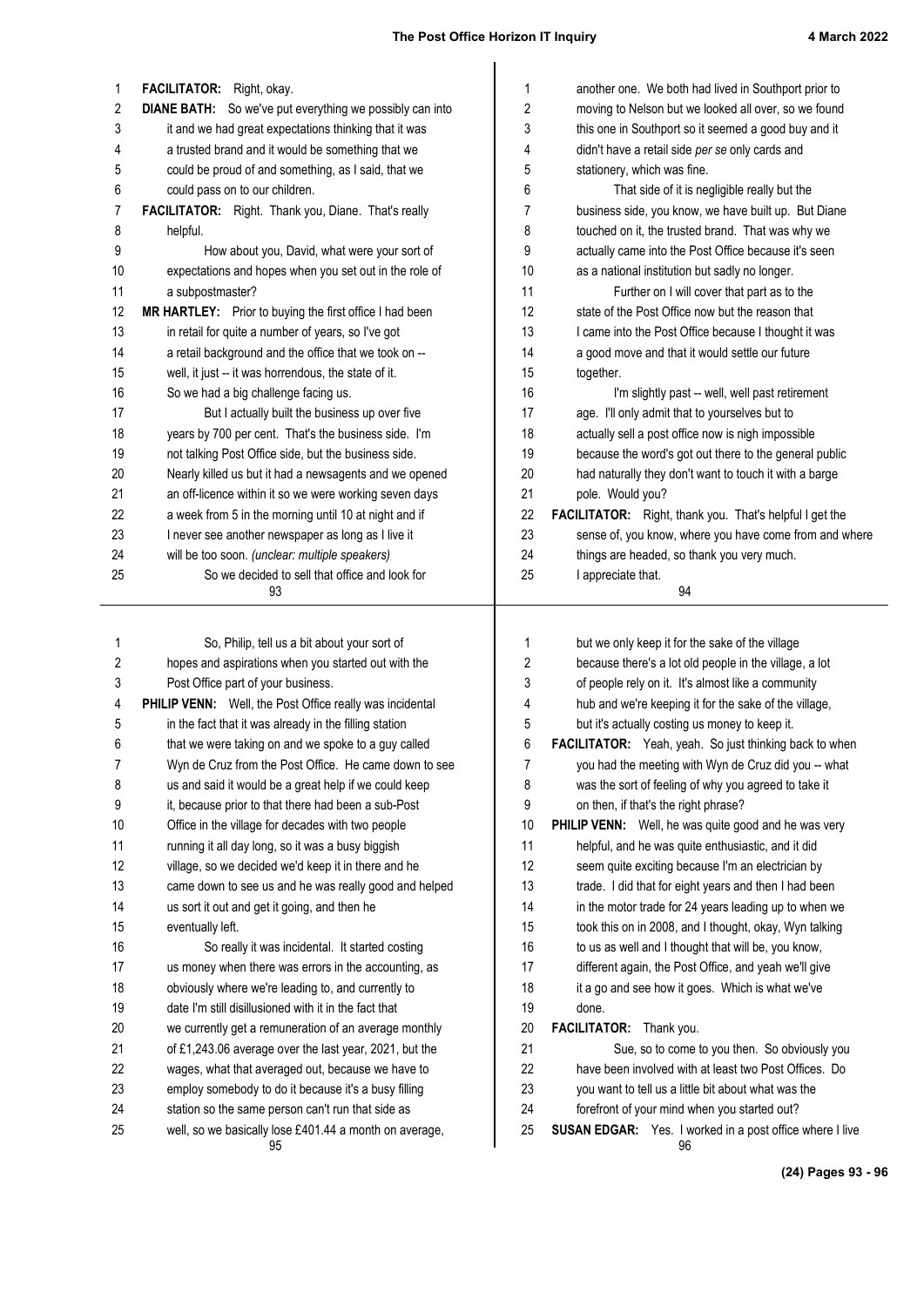| 1  | part-time and I don't know if this will go down very   | 1  | don't expect to be paid for.                                   |
|----|--------------------------------------------------------|----|----------------------------------------------------------------|
| 2  | well but I have always been a person that loves what   | 2  | You know, our oldies come in and they have got                 |
| 3  | they do. I always consider myself because I love       | 3  | a bill and they don't understand it or things are              |
| 4  | working for the Post Office, and my job interacting    | 4  | happening within their lives, you know, they like to           |
| 5  | with other people, and I just decided I would start    | 5  | come to us because they like to talk to us and know            |
| 6  | off doing relief work and I did work for people who    | 6  | that they are going to get some kind of help and               |
| 7  | were going on sick, maternity leave, et cetera,        | 7  | a good answer, and I think that's the most important           |
| 8  | holidays, and I did some cover for Post Office when    | 8  | bit of our job if I'm honest. No matter where I've             |
| 9  | there was different things happening with people, and  | 9  | worked we've kept it like a community office, more             |
| 10 | I went in and covered the Post Office until a new      | 10 | a villagey feel and we still do that, and I still love         |
| 11 | postmaster or new postmistress, the postmaster came    | 11 | what I do.                                                     |
| 12 | back.                                                  | 12 | <b>FACILITATOR:</b> Right, thank you. That brings us nicely on |
| 13 | I then took on a post office on my own in              | 13 | to the area I was going to ask you about, which was,           |
| 14 | Middlesbrough. I still loved it but couldn't explain   | 14 | talking about running a branch, what are the things            |
| 15 | the shortages at the time, different things, and then  | 15 | that you do like about it. So Sue's picked up some             |
| 16 | I closed that under NT and I opened one in Guisborough | 16 | there. How about the rest of you? What sort of                 |
| 17 | where I currently am and I still have to say, no       | 17 | things do you like about being involved with the               |
| 18 | matter what's gone on, I love what I do and I love my  | 18 | branch?                                                        |
| 19 | interaction with my customers, and when Diane and      | 19 | Diane, what would you say you like about doing                 |
| 20 | David say the same about a trusted brand, Post Office  | 20 | it?                                                            |
| 21 | is a trusted brand, it is to a point but I personally  | 21 | DIANE BATH: Well, up until recently I have really loved        |
| 22 | I believe it's not the Post Office that is a trusted   | 22 | doing what I do. I like people. We're in an area               |
| 23 | brand it's the postmaster themselves. We do so much    | 23 | where there's a lot of elderly people and it is nice           |
| 24 | for our customers on the social side and the benefits  | 24 | to be able to help them to the extent that like on one         |
| 25 | that they get from us that we don't get paid for, we   | 25 | occasion a lady used to come in regularly, Tuesday             |
|    | 97                                                     |    | 98                                                             |
| 1  | morning between 10 and 11 o'clock, and one week she    | 1  | the garden today". You might have said that 100 times          |
| 2  | didn't turn up. So at lunchtime I went and had         | 2  | that day but they have only heard it that once, so to          |
| 3  | a look, I went to her house to see if she was okay and | 3  | have the interaction with the public that's the bit            |
| 4  | her milk was still on the doorstep and I knocked the   | 4  | I like, as I say, until recently.                              |
| 5  | door, and she answered door and hadn't got a clue who  | 5  | Unfortunately, recently, since lock down, I have               |
| 6  | I was. I went inside and she'd got butter in the       | 6  | had -- well, previous to that as well I did have               |
| 7  | microwave and she was trying to cook it. Her fire was  | 7  | a little bit of a breakdown, but during lock down,             |
| 8  | out in her living room and her car keys were in it,    | 8  | with people wearing masks, I am deaf, I wear hearing           |
| 9  | and I could see she was in some sort of a state and    | 9  | aids and I do rely a lot of lipreading and wearing             |
| 10 | I was able to phone her son and say come on over       | 10 | masks I couldn't cope in the Post Office at all,               |
| 11 | there's something wrong with your Mum, you know. She   | 11 | because not only have you got the screen in front of           |
| 12 | did go into hospital straight away but she had had     | 12 | you, people wearing masks, you can only see that part          |
| 13 | a brain tumour and subsequently died.                  | 13 | of their face so you couldn't tell by their expression         |
| 14 | But I mean, it's things like that. Being               | 14 | what they were saying and I've just found it                   |
| 15 | a subpostmaster you are there and you know what's      | 15 | impossible to work.                                            |
| 16 | going on in your community. If something is wrong in   | 16 | FACILITATOR: Right, okay. I'm sorry to hear that. Thank        |
| 17 | your community you know how to act, you know your      | 17 | you.                                                           |
| 18 | customers on a personal basis and it is quite nice to  | 18 | David, do you want to tell us about some of the                |
| 19 | be involved with them and if they have problems they   | 19 | things you like about being in the Post Office?                |
| 20 | will come to you, not just for Post Office-type        | 20 | MR HARTLEY: Well, I echo what Diane said really and Sue        |
| 21 | queries.                                               | 21 | with the -- you're more than the brand itself. You're          |
| 22 | You know, you might be the only person they            | 22 | part of the community. I mean, when the first lock             |
| 23 | speak to in that day. You might have said what you're  | 23 | down happened, I worked alone for six days without             |
| 24 | saying, you know, "It's a lovely day, isn't it. We're  | 24 | a break. You know, I didn't close for lunches or               |
| 25 | going to -- it's nice to have a nice cup of coffee in  | 25 | anything like that, and I didn't feel it fair that the         |
|    | 99                                                     |    | 100                                                            |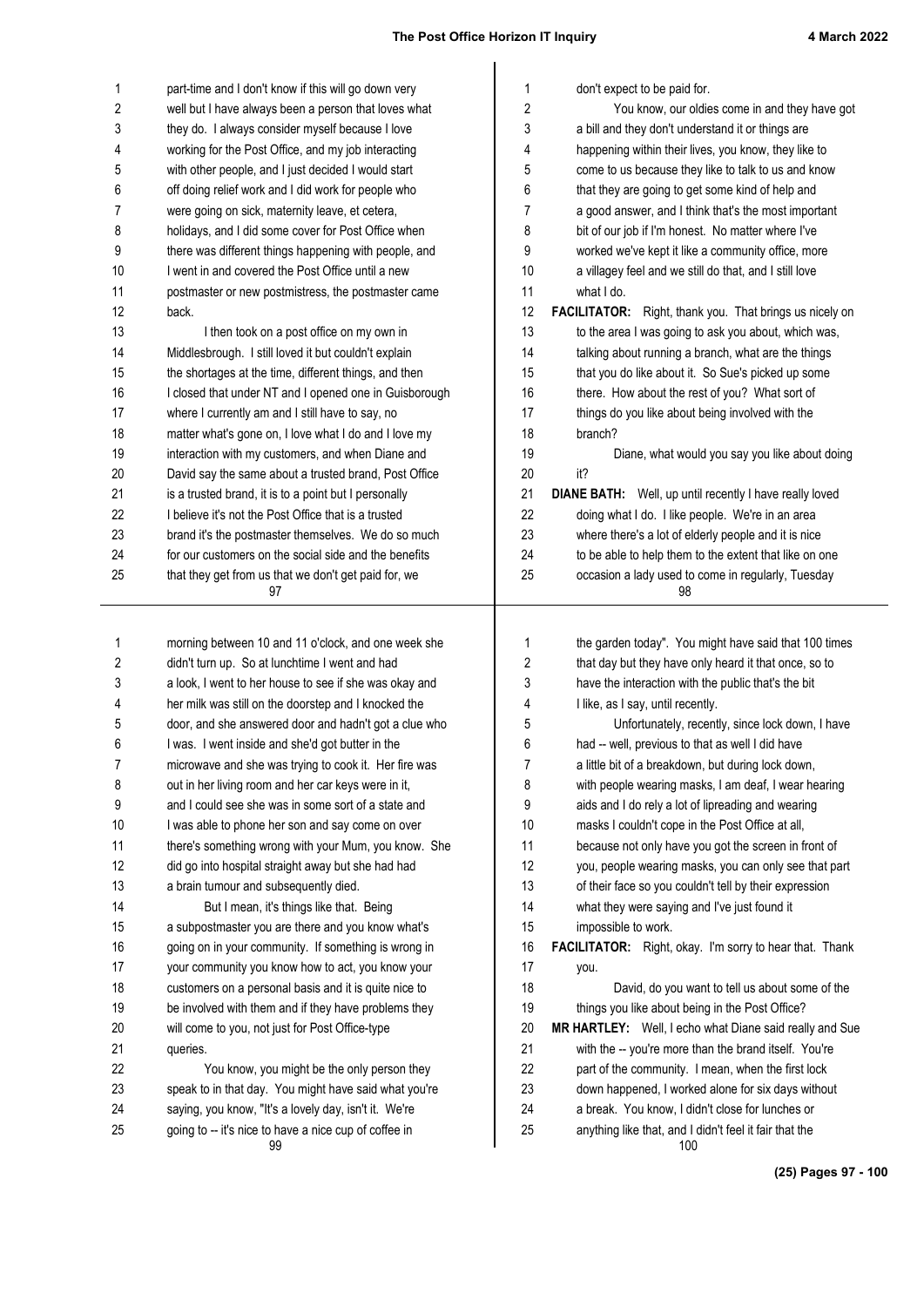| staff should be coming in because of this unknown<br>1<br>biddies and such like, and it was just a nice<br>1<br>2<br>2<br>infection and I was just shattered at the end of it.<br>community spirit and they'd use it as a community hub,<br>3<br>Yes, things got a bit easier and things are<br>almost really like they spent far too long there and<br>3<br>talked to others and give us hassle and, you know,<br>easier now that we're coming out of the pandemic but<br>4<br>4<br>5<br>5<br>people -- the majority of the general public<br>which is why we still do it now even though it's<br>6<br>recognised the fact that we were an emergency service<br>6<br>costing us money to do it.<br>at times because without us a lot of the general<br>7<br>7<br>It's much like the other lady was saying about<br>8<br>public couldn't survive and, like Diane says, we might<br>the neighbour and such like. You know, we have had<br>8<br>9<br>be the only person that they see on a day-to-day<br>9<br>a few instances likely that and we've had a few her<br>10<br>10<br>basis.<br>and helped a few people, and we delivered lots of food<br>11<br>11<br>I loved doing that. I'm not saying I didn't,<br>to them over the pandemic and such like when they were<br>12<br>12<br>shielding lots of them and that, you know, because it<br>but it was shattering, absolutely shattering, for ten<br>13<br>13<br>weeks on my own.<br>is a village here so it's quite a village community<br>14<br>FACILITATOR: I can imagine, yes. Thank you.<br>14<br>spirit.<br>15<br>How about you, Philip? How do you and your<br>15<br>So I don't actually spend that much time in the<br>16<br>16<br>wife, you know, what do you get from it in terms of<br>shop now. I'm more doing paperwork most of the time<br>17<br>the good things?<br>17<br>and the accounting and that sort of thing. Plus<br>18<br>PHILIP VENN: It's very much the same as the others have<br>18<br>I quite like the figure work as well, like working<br>19<br>been saying really. Like, it's nice to see the<br>things out if there's something wrong, looking for it<br>19<br>20<br>customers, the different things they want to talk<br>20<br>and that, so I enjoyed a lot of this work, but this<br>21<br>21<br>has caused some problems obviously as we're obviously<br>about. When there was lots of pensions going out,<br>22<br>22<br>which isn't so much now, on a Monday we used to have<br>aware. So I like things when things work out and<br>23<br>a queue halfway round the shop and they would be<br>23<br>that, so you know I enjoy that when it's right, which<br>giving me stick about bringing them coffee and one<br>24<br>24<br>is more nowadays.<br>thing and another, all the old-ish sort of people, old<br>25<br>25<br><b>FACILITATOR:</b> So let's think then about the not so good<br>101<br>102<br>1<br>things about running a branch specifically. Before we<br>1<br>different in their's because they were a main Post<br>2<br>get into all the detail about Horizon and so on. But<br>2<br>Office. They had a lot more going on than we did, but<br>3<br>gradually we learnt what we were doing and it was all<br>what are the things that have perhaps not lived up to<br>3<br>your expectations of running a branch?<br>okay then until obviously there was issues.<br>4<br>4<br>I'll begin with you, Philip, what would you say<br>So that was quite disillusioning, and just one<br>5<br>5<br>6<br>6<br>more thing on the helpline, just to say how bad they<br>about that?<br>7<br>7<br>PHILIP VENN: Firstly, when we took it on in 2008<br>are at times in my experience, we've got a strange FAD<br>8<br>obviously we knew very little about retail, let alone<br>8<br>code because we started off as one of three pilots in<br>9<br>Post Office, and there was a main Post Office two<br>9<br>the country of this little sort of local-type thing,<br>10<br>miles from here in Crewcerne and we knew the<br>10<br>which I can't remember what it's called, we've got<br>11<br>postmistress and master quite well, and they said, "If<br>a strange FAD code, so when you ring them up they tend<br>11<br>12<br>you need any help come and see us, ring us, we'll help<br>to think we're a sub-post office, some think we can do<br>12<br>13<br>you at any time", because they were pleased we were<br>13<br>things that we can't so they often tell us to try and<br>14<br>press something or do something that we don't have<br>14<br>keeping it going.<br>15<br>Anyway, we were struggling to make sense of the<br>15<br>anyway.<br>16<br>old Horizon System, like trying to do the accounting<br>16<br>But the worst time, I rang up one day. The<br>17<br>on the end of day and week and such like, month, and<br>17<br>screen was black. It wasn't doing anything at all.<br>18<br>we went to see them, and I spoke to her over the<br>18<br>It wasn't responding, and I checked the output from<br>19<br>counter down there in the shop to start with and<br>the transformer and there was no output so it just<br>19<br>20<br>I said, "I've rung the helpline and I'm not getting<br>20<br>needed a new power supply, basically.<br>21<br>21<br>much help", and she said, "Well, that's your first<br>I rang up.helpline and said we need a new power<br>22<br>mistake. We don't call it the helpline. We call it<br>22<br>pack for the transformer. There's no output we can't<br>23<br>the 'hell line'. You're wasting your time", sort of<br>23<br>use the touch screen at all and she said, "Okay, |          |                                                                                                       |          |                                                                                                        |
|-----------------------------------------------------------------------------------------------------------------------------------------------------------------------------------------------------------------------------------------------------------------------------------------------------------------------------------------------------------------------------------------------------------------------------------------------------------------------------------------------------------------------------------------------------------------------------------------------------------------------------------------------------------------------------------------------------------------------------------------------------------------------------------------------------------------------------------------------------------------------------------------------------------------------------------------------------------------------------------------------------------------------------------------------------------------------------------------------------------------------------------------------------------------------------------------------------------------------------------------------------------------------------------------------------------------------------------------------------------------------------------------------------------------------------------------------------------------------------------------------------------------------------------------------------------------------------------------------------------------------------------------------------------------------------------------------------------------------------------------------------------------------------------------------------------------------------------------------------------------------------------------------------------------------------------------------------------------------------------------------------------------------------------------------------------------------------------------------------------------------------------------------------------------------------------------------------------------------------------------------------------------------------------------------------------------------------------------------------------------------------------------------------------------------------------------------------------------------------------------------------------------------------------------------------------------------------------------------------------------------------------------------------------------------------------------------------------------------------------------------------------------------------------------------------------------------------------------------------------------------------------------------------------------------------------------------------------------------------------------------------------------------------------------------------------------------------------------------------------------------------------------------------------------------------------------------------------------------------------------------------------------------------------------------------------------------------------------------------------------------------------------------------------------------------------------------------------------------------------------------------------------------------------------------------------------------------------------------------------------------------------------------------------------------------------------------------------------------------------------------------------------------------------------------------------------------------------------------------------------------------------------------------------------------------------------------------------------------------------------------------------------------------------------------------------------------------------------------------------------------------------------------------------------------------------------------------------------------------------------------------------------------------------------------------------------------------------------------------------------------------------------------------------------------------------------------------------------------------------------------------------------------------------------------------------------------------------------------------------------------------------------------------------------------------------------------------------------------------------------------------------------------------------------------------------------------------------------------------------------------------------------------------------------------------------------------------------------------------------------------------------------------------------------------------------------------------------------------------------------------------------------------------------------------------------------------------------------------------------------------------------------------------------------------------------------------------------------------------------------------------------------------------------------------------------------------------------------------------------------------------------------------------------------------------------------------------------------------------------------------|----------|-------------------------------------------------------------------------------------------------------|----------|--------------------------------------------------------------------------------------------------------|
|                                                                                                                                                                                                                                                                                                                                                                                                                                                                                                                                                                                                                                                                                                                                                                                                                                                                                                                                                                                                                                                                                                                                                                                                                                                                                                                                                                                                                                                                                                                                                                                                                                                                                                                                                                                                                                                                                                                                                                                                                                                                                                                                                                                                                                                                                                                                                                                                                                                                                                                                                                                                                                                                                                                                                                                                                                                                                                                                                                                                                                                                                                                                                                                                                                                                                                                                                                                                                                                                                                                                                                                                                                                                                                                                                                                                                                                                                                                                                                                                                                                                                                                                                                                                                                                                                                                                                                                                                                                                                                                                                                                                                                                                                                                                                                                                                                                                                                                                                                                                                                                                                                                                                                                                                                                                                                                                                                                                                                                                                                                                                                                                                       |          |                                                                                                       |          |                                                                                                        |
|                                                                                                                                                                                                                                                                                                                                                                                                                                                                                                                                                                                                                                                                                                                                                                                                                                                                                                                                                                                                                                                                                                                                                                                                                                                                                                                                                                                                                                                                                                                                                                                                                                                                                                                                                                                                                                                                                                                                                                                                                                                                                                                                                                                                                                                                                                                                                                                                                                                                                                                                                                                                                                                                                                                                                                                                                                                                                                                                                                                                                                                                                                                                                                                                                                                                                                                                                                                                                                                                                                                                                                                                                                                                                                                                                                                                                                                                                                                                                                                                                                                                                                                                                                                                                                                                                                                                                                                                                                                                                                                                                                                                                                                                                                                                                                                                                                                                                                                                                                                                                                                                                                                                                                                                                                                                                                                                                                                                                                                                                                                                                                                                                       |          |                                                                                                       |          |                                                                                                        |
|                                                                                                                                                                                                                                                                                                                                                                                                                                                                                                                                                                                                                                                                                                                                                                                                                                                                                                                                                                                                                                                                                                                                                                                                                                                                                                                                                                                                                                                                                                                                                                                                                                                                                                                                                                                                                                                                                                                                                                                                                                                                                                                                                                                                                                                                                                                                                                                                                                                                                                                                                                                                                                                                                                                                                                                                                                                                                                                                                                                                                                                                                                                                                                                                                                                                                                                                                                                                                                                                                                                                                                                                                                                                                                                                                                                                                                                                                                                                                                                                                                                                                                                                                                                                                                                                                                                                                                                                                                                                                                                                                                                                                                                                                                                                                                                                                                                                                                                                                                                                                                                                                                                                                                                                                                                                                                                                                                                                                                                                                                                                                                                                                       |          |                                                                                                       |          |                                                                                                        |
|                                                                                                                                                                                                                                                                                                                                                                                                                                                                                                                                                                                                                                                                                                                                                                                                                                                                                                                                                                                                                                                                                                                                                                                                                                                                                                                                                                                                                                                                                                                                                                                                                                                                                                                                                                                                                                                                                                                                                                                                                                                                                                                                                                                                                                                                                                                                                                                                                                                                                                                                                                                                                                                                                                                                                                                                                                                                                                                                                                                                                                                                                                                                                                                                                                                                                                                                                                                                                                                                                                                                                                                                                                                                                                                                                                                                                                                                                                                                                                                                                                                                                                                                                                                                                                                                                                                                                                                                                                                                                                                                                                                                                                                                                                                                                                                                                                                                                                                                                                                                                                                                                                                                                                                                                                                                                                                                                                                                                                                                                                                                                                                                                       |          |                                                                                                       |          |                                                                                                        |
|                                                                                                                                                                                                                                                                                                                                                                                                                                                                                                                                                                                                                                                                                                                                                                                                                                                                                                                                                                                                                                                                                                                                                                                                                                                                                                                                                                                                                                                                                                                                                                                                                                                                                                                                                                                                                                                                                                                                                                                                                                                                                                                                                                                                                                                                                                                                                                                                                                                                                                                                                                                                                                                                                                                                                                                                                                                                                                                                                                                                                                                                                                                                                                                                                                                                                                                                                                                                                                                                                                                                                                                                                                                                                                                                                                                                                                                                                                                                                                                                                                                                                                                                                                                                                                                                                                                                                                                                                                                                                                                                                                                                                                                                                                                                                                                                                                                                                                                                                                                                                                                                                                                                                                                                                                                                                                                                                                                                                                                                                                                                                                                                                       |          |                                                                                                       |          |                                                                                                        |
|                                                                                                                                                                                                                                                                                                                                                                                                                                                                                                                                                                                                                                                                                                                                                                                                                                                                                                                                                                                                                                                                                                                                                                                                                                                                                                                                                                                                                                                                                                                                                                                                                                                                                                                                                                                                                                                                                                                                                                                                                                                                                                                                                                                                                                                                                                                                                                                                                                                                                                                                                                                                                                                                                                                                                                                                                                                                                                                                                                                                                                                                                                                                                                                                                                                                                                                                                                                                                                                                                                                                                                                                                                                                                                                                                                                                                                                                                                                                                                                                                                                                                                                                                                                                                                                                                                                                                                                                                                                                                                                                                                                                                                                                                                                                                                                                                                                                                                                                                                                                                                                                                                                                                                                                                                                                                                                                                                                                                                                                                                                                                                                                                       |          |                                                                                                       |          |                                                                                                        |
|                                                                                                                                                                                                                                                                                                                                                                                                                                                                                                                                                                                                                                                                                                                                                                                                                                                                                                                                                                                                                                                                                                                                                                                                                                                                                                                                                                                                                                                                                                                                                                                                                                                                                                                                                                                                                                                                                                                                                                                                                                                                                                                                                                                                                                                                                                                                                                                                                                                                                                                                                                                                                                                                                                                                                                                                                                                                                                                                                                                                                                                                                                                                                                                                                                                                                                                                                                                                                                                                                                                                                                                                                                                                                                                                                                                                                                                                                                                                                                                                                                                                                                                                                                                                                                                                                                                                                                                                                                                                                                                                                                                                                                                                                                                                                                                                                                                                                                                                                                                                                                                                                                                                                                                                                                                                                                                                                                                                                                                                                                                                                                                                                       |          |                                                                                                       |          |                                                                                                        |
|                                                                                                                                                                                                                                                                                                                                                                                                                                                                                                                                                                                                                                                                                                                                                                                                                                                                                                                                                                                                                                                                                                                                                                                                                                                                                                                                                                                                                                                                                                                                                                                                                                                                                                                                                                                                                                                                                                                                                                                                                                                                                                                                                                                                                                                                                                                                                                                                                                                                                                                                                                                                                                                                                                                                                                                                                                                                                                                                                                                                                                                                                                                                                                                                                                                                                                                                                                                                                                                                                                                                                                                                                                                                                                                                                                                                                                                                                                                                                                                                                                                                                                                                                                                                                                                                                                                                                                                                                                                                                                                                                                                                                                                                                                                                                                                                                                                                                                                                                                                                                                                                                                                                                                                                                                                                                                                                                                                                                                                                                                                                                                                                                       |          |                                                                                                       |          |                                                                                                        |
|                                                                                                                                                                                                                                                                                                                                                                                                                                                                                                                                                                                                                                                                                                                                                                                                                                                                                                                                                                                                                                                                                                                                                                                                                                                                                                                                                                                                                                                                                                                                                                                                                                                                                                                                                                                                                                                                                                                                                                                                                                                                                                                                                                                                                                                                                                                                                                                                                                                                                                                                                                                                                                                                                                                                                                                                                                                                                                                                                                                                                                                                                                                                                                                                                                                                                                                                                                                                                                                                                                                                                                                                                                                                                                                                                                                                                                                                                                                                                                                                                                                                                                                                                                                                                                                                                                                                                                                                                                                                                                                                                                                                                                                                                                                                                                                                                                                                                                                                                                                                                                                                                                                                                                                                                                                                                                                                                                                                                                                                                                                                                                                                                       |          |                                                                                                       |          |                                                                                                        |
|                                                                                                                                                                                                                                                                                                                                                                                                                                                                                                                                                                                                                                                                                                                                                                                                                                                                                                                                                                                                                                                                                                                                                                                                                                                                                                                                                                                                                                                                                                                                                                                                                                                                                                                                                                                                                                                                                                                                                                                                                                                                                                                                                                                                                                                                                                                                                                                                                                                                                                                                                                                                                                                                                                                                                                                                                                                                                                                                                                                                                                                                                                                                                                                                                                                                                                                                                                                                                                                                                                                                                                                                                                                                                                                                                                                                                                                                                                                                                                                                                                                                                                                                                                                                                                                                                                                                                                                                                                                                                                                                                                                                                                                                                                                                                                                                                                                                                                                                                                                                                                                                                                                                                                                                                                                                                                                                                                                                                                                                                                                                                                                                                       |          |                                                                                                       |          |                                                                                                        |
|                                                                                                                                                                                                                                                                                                                                                                                                                                                                                                                                                                                                                                                                                                                                                                                                                                                                                                                                                                                                                                                                                                                                                                                                                                                                                                                                                                                                                                                                                                                                                                                                                                                                                                                                                                                                                                                                                                                                                                                                                                                                                                                                                                                                                                                                                                                                                                                                                                                                                                                                                                                                                                                                                                                                                                                                                                                                                                                                                                                                                                                                                                                                                                                                                                                                                                                                                                                                                                                                                                                                                                                                                                                                                                                                                                                                                                                                                                                                                                                                                                                                                                                                                                                                                                                                                                                                                                                                                                                                                                                                                                                                                                                                                                                                                                                                                                                                                                                                                                                                                                                                                                                                                                                                                                                                                                                                                                                                                                                                                                                                                                                                                       |          |                                                                                                       |          |                                                                                                        |
|                                                                                                                                                                                                                                                                                                                                                                                                                                                                                                                                                                                                                                                                                                                                                                                                                                                                                                                                                                                                                                                                                                                                                                                                                                                                                                                                                                                                                                                                                                                                                                                                                                                                                                                                                                                                                                                                                                                                                                                                                                                                                                                                                                                                                                                                                                                                                                                                                                                                                                                                                                                                                                                                                                                                                                                                                                                                                                                                                                                                                                                                                                                                                                                                                                                                                                                                                                                                                                                                                                                                                                                                                                                                                                                                                                                                                                                                                                                                                                                                                                                                                                                                                                                                                                                                                                                                                                                                                                                                                                                                                                                                                                                                                                                                                                                                                                                                                                                                                                                                                                                                                                                                                                                                                                                                                                                                                                                                                                                                                                                                                                                                                       |          |                                                                                                       |          |                                                                                                        |
|                                                                                                                                                                                                                                                                                                                                                                                                                                                                                                                                                                                                                                                                                                                                                                                                                                                                                                                                                                                                                                                                                                                                                                                                                                                                                                                                                                                                                                                                                                                                                                                                                                                                                                                                                                                                                                                                                                                                                                                                                                                                                                                                                                                                                                                                                                                                                                                                                                                                                                                                                                                                                                                                                                                                                                                                                                                                                                                                                                                                                                                                                                                                                                                                                                                                                                                                                                                                                                                                                                                                                                                                                                                                                                                                                                                                                                                                                                                                                                                                                                                                                                                                                                                                                                                                                                                                                                                                                                                                                                                                                                                                                                                                                                                                                                                                                                                                                                                                                                                                                                                                                                                                                                                                                                                                                                                                                                                                                                                                                                                                                                                                                       |          |                                                                                                       |          |                                                                                                        |
|                                                                                                                                                                                                                                                                                                                                                                                                                                                                                                                                                                                                                                                                                                                                                                                                                                                                                                                                                                                                                                                                                                                                                                                                                                                                                                                                                                                                                                                                                                                                                                                                                                                                                                                                                                                                                                                                                                                                                                                                                                                                                                                                                                                                                                                                                                                                                                                                                                                                                                                                                                                                                                                                                                                                                                                                                                                                                                                                                                                                                                                                                                                                                                                                                                                                                                                                                                                                                                                                                                                                                                                                                                                                                                                                                                                                                                                                                                                                                                                                                                                                                                                                                                                                                                                                                                                                                                                                                                                                                                                                                                                                                                                                                                                                                                                                                                                                                                                                                                                                                                                                                                                                                                                                                                                                                                                                                                                                                                                                                                                                                                                                                       |          |                                                                                                       |          |                                                                                                        |
|                                                                                                                                                                                                                                                                                                                                                                                                                                                                                                                                                                                                                                                                                                                                                                                                                                                                                                                                                                                                                                                                                                                                                                                                                                                                                                                                                                                                                                                                                                                                                                                                                                                                                                                                                                                                                                                                                                                                                                                                                                                                                                                                                                                                                                                                                                                                                                                                                                                                                                                                                                                                                                                                                                                                                                                                                                                                                                                                                                                                                                                                                                                                                                                                                                                                                                                                                                                                                                                                                                                                                                                                                                                                                                                                                                                                                                                                                                                                                                                                                                                                                                                                                                                                                                                                                                                                                                                                                                                                                                                                                                                                                                                                                                                                                                                                                                                                                                                                                                                                                                                                                                                                                                                                                                                                                                                                                                                                                                                                                                                                                                                                                       |          |                                                                                                       |          |                                                                                                        |
|                                                                                                                                                                                                                                                                                                                                                                                                                                                                                                                                                                                                                                                                                                                                                                                                                                                                                                                                                                                                                                                                                                                                                                                                                                                                                                                                                                                                                                                                                                                                                                                                                                                                                                                                                                                                                                                                                                                                                                                                                                                                                                                                                                                                                                                                                                                                                                                                                                                                                                                                                                                                                                                                                                                                                                                                                                                                                                                                                                                                                                                                                                                                                                                                                                                                                                                                                                                                                                                                                                                                                                                                                                                                                                                                                                                                                                                                                                                                                                                                                                                                                                                                                                                                                                                                                                                                                                                                                                                                                                                                                                                                                                                                                                                                                                                                                                                                                                                                                                                                                                                                                                                                                                                                                                                                                                                                                                                                                                                                                                                                                                                                                       |          |                                                                                                       |          |                                                                                                        |
|                                                                                                                                                                                                                                                                                                                                                                                                                                                                                                                                                                                                                                                                                                                                                                                                                                                                                                                                                                                                                                                                                                                                                                                                                                                                                                                                                                                                                                                                                                                                                                                                                                                                                                                                                                                                                                                                                                                                                                                                                                                                                                                                                                                                                                                                                                                                                                                                                                                                                                                                                                                                                                                                                                                                                                                                                                                                                                                                                                                                                                                                                                                                                                                                                                                                                                                                                                                                                                                                                                                                                                                                                                                                                                                                                                                                                                                                                                                                                                                                                                                                                                                                                                                                                                                                                                                                                                                                                                                                                                                                                                                                                                                                                                                                                                                                                                                                                                                                                                                                                                                                                                                                                                                                                                                                                                                                                                                                                                                                                                                                                                                                                       |          |                                                                                                       |          |                                                                                                        |
|                                                                                                                                                                                                                                                                                                                                                                                                                                                                                                                                                                                                                                                                                                                                                                                                                                                                                                                                                                                                                                                                                                                                                                                                                                                                                                                                                                                                                                                                                                                                                                                                                                                                                                                                                                                                                                                                                                                                                                                                                                                                                                                                                                                                                                                                                                                                                                                                                                                                                                                                                                                                                                                                                                                                                                                                                                                                                                                                                                                                                                                                                                                                                                                                                                                                                                                                                                                                                                                                                                                                                                                                                                                                                                                                                                                                                                                                                                                                                                                                                                                                                                                                                                                                                                                                                                                                                                                                                                                                                                                                                                                                                                                                                                                                                                                                                                                                                                                                                                                                                                                                                                                                                                                                                                                                                                                                                                                                                                                                                                                                                                                                                       |          |                                                                                                       |          |                                                                                                        |
|                                                                                                                                                                                                                                                                                                                                                                                                                                                                                                                                                                                                                                                                                                                                                                                                                                                                                                                                                                                                                                                                                                                                                                                                                                                                                                                                                                                                                                                                                                                                                                                                                                                                                                                                                                                                                                                                                                                                                                                                                                                                                                                                                                                                                                                                                                                                                                                                                                                                                                                                                                                                                                                                                                                                                                                                                                                                                                                                                                                                                                                                                                                                                                                                                                                                                                                                                                                                                                                                                                                                                                                                                                                                                                                                                                                                                                                                                                                                                                                                                                                                                                                                                                                                                                                                                                                                                                                                                                                                                                                                                                                                                                                                                                                                                                                                                                                                                                                                                                                                                                                                                                                                                                                                                                                                                                                                                                                                                                                                                                                                                                                                                       |          |                                                                                                       |          |                                                                                                        |
|                                                                                                                                                                                                                                                                                                                                                                                                                                                                                                                                                                                                                                                                                                                                                                                                                                                                                                                                                                                                                                                                                                                                                                                                                                                                                                                                                                                                                                                                                                                                                                                                                                                                                                                                                                                                                                                                                                                                                                                                                                                                                                                                                                                                                                                                                                                                                                                                                                                                                                                                                                                                                                                                                                                                                                                                                                                                                                                                                                                                                                                                                                                                                                                                                                                                                                                                                                                                                                                                                                                                                                                                                                                                                                                                                                                                                                                                                                                                                                                                                                                                                                                                                                                                                                                                                                                                                                                                                                                                                                                                                                                                                                                                                                                                                                                                                                                                                                                                                                                                                                                                                                                                                                                                                                                                                                                                                                                                                                                                                                                                                                                                                       |          |                                                                                                       |          |                                                                                                        |
|                                                                                                                                                                                                                                                                                                                                                                                                                                                                                                                                                                                                                                                                                                                                                                                                                                                                                                                                                                                                                                                                                                                                                                                                                                                                                                                                                                                                                                                                                                                                                                                                                                                                                                                                                                                                                                                                                                                                                                                                                                                                                                                                                                                                                                                                                                                                                                                                                                                                                                                                                                                                                                                                                                                                                                                                                                                                                                                                                                                                                                                                                                                                                                                                                                                                                                                                                                                                                                                                                                                                                                                                                                                                                                                                                                                                                                                                                                                                                                                                                                                                                                                                                                                                                                                                                                                                                                                                                                                                                                                                                                                                                                                                                                                                                                                                                                                                                                                                                                                                                                                                                                                                                                                                                                                                                                                                                                                                                                                                                                                                                                                                                       |          |                                                                                                       |          |                                                                                                        |
|                                                                                                                                                                                                                                                                                                                                                                                                                                                                                                                                                                                                                                                                                                                                                                                                                                                                                                                                                                                                                                                                                                                                                                                                                                                                                                                                                                                                                                                                                                                                                                                                                                                                                                                                                                                                                                                                                                                                                                                                                                                                                                                                                                                                                                                                                                                                                                                                                                                                                                                                                                                                                                                                                                                                                                                                                                                                                                                                                                                                                                                                                                                                                                                                                                                                                                                                                                                                                                                                                                                                                                                                                                                                                                                                                                                                                                                                                                                                                                                                                                                                                                                                                                                                                                                                                                                                                                                                                                                                                                                                                                                                                                                                                                                                                                                                                                                                                                                                                                                                                                                                                                                                                                                                                                                                                                                                                                                                                                                                                                                                                                                                                       |          |                                                                                                       |          |                                                                                                        |
|                                                                                                                                                                                                                                                                                                                                                                                                                                                                                                                                                                                                                                                                                                                                                                                                                                                                                                                                                                                                                                                                                                                                                                                                                                                                                                                                                                                                                                                                                                                                                                                                                                                                                                                                                                                                                                                                                                                                                                                                                                                                                                                                                                                                                                                                                                                                                                                                                                                                                                                                                                                                                                                                                                                                                                                                                                                                                                                                                                                                                                                                                                                                                                                                                                                                                                                                                                                                                                                                                                                                                                                                                                                                                                                                                                                                                                                                                                                                                                                                                                                                                                                                                                                                                                                                                                                                                                                                                                                                                                                                                                                                                                                                                                                                                                                                                                                                                                                                                                                                                                                                                                                                                                                                                                                                                                                                                                                                                                                                                                                                                                                                                       |          |                                                                                                       |          |                                                                                                        |
|                                                                                                                                                                                                                                                                                                                                                                                                                                                                                                                                                                                                                                                                                                                                                                                                                                                                                                                                                                                                                                                                                                                                                                                                                                                                                                                                                                                                                                                                                                                                                                                                                                                                                                                                                                                                                                                                                                                                                                                                                                                                                                                                                                                                                                                                                                                                                                                                                                                                                                                                                                                                                                                                                                                                                                                                                                                                                                                                                                                                                                                                                                                                                                                                                                                                                                                                                                                                                                                                                                                                                                                                                                                                                                                                                                                                                                                                                                                                                                                                                                                                                                                                                                                                                                                                                                                                                                                                                                                                                                                                                                                                                                                                                                                                                                                                                                                                                                                                                                                                                                                                                                                                                                                                                                                                                                                                                                                                                                                                                                                                                                                                                       |          |                                                                                                       |          |                                                                                                        |
|                                                                                                                                                                                                                                                                                                                                                                                                                                                                                                                                                                                                                                                                                                                                                                                                                                                                                                                                                                                                                                                                                                                                                                                                                                                                                                                                                                                                                                                                                                                                                                                                                                                                                                                                                                                                                                                                                                                                                                                                                                                                                                                                                                                                                                                                                                                                                                                                                                                                                                                                                                                                                                                                                                                                                                                                                                                                                                                                                                                                                                                                                                                                                                                                                                                                                                                                                                                                                                                                                                                                                                                                                                                                                                                                                                                                                                                                                                                                                                                                                                                                                                                                                                                                                                                                                                                                                                                                                                                                                                                                                                                                                                                                                                                                                                                                                                                                                                                                                                                                                                                                                                                                                                                                                                                                                                                                                                                                                                                                                                                                                                                                                       |          |                                                                                                       |          |                                                                                                        |
|                                                                                                                                                                                                                                                                                                                                                                                                                                                                                                                                                                                                                                                                                                                                                                                                                                                                                                                                                                                                                                                                                                                                                                                                                                                                                                                                                                                                                                                                                                                                                                                                                                                                                                                                                                                                                                                                                                                                                                                                                                                                                                                                                                                                                                                                                                                                                                                                                                                                                                                                                                                                                                                                                                                                                                                                                                                                                                                                                                                                                                                                                                                                                                                                                                                                                                                                                                                                                                                                                                                                                                                                                                                                                                                                                                                                                                                                                                                                                                                                                                                                                                                                                                                                                                                                                                                                                                                                                                                                                                                                                                                                                                                                                                                                                                                                                                                                                                                                                                                                                                                                                                                                                                                                                                                                                                                                                                                                                                                                                                                                                                                                                       |          |                                                                                                       |          |                                                                                                        |
|                                                                                                                                                                                                                                                                                                                                                                                                                                                                                                                                                                                                                                                                                                                                                                                                                                                                                                                                                                                                                                                                                                                                                                                                                                                                                                                                                                                                                                                                                                                                                                                                                                                                                                                                                                                                                                                                                                                                                                                                                                                                                                                                                                                                                                                                                                                                                                                                                                                                                                                                                                                                                                                                                                                                                                                                                                                                                                                                                                                                                                                                                                                                                                                                                                                                                                                                                                                                                                                                                                                                                                                                                                                                                                                                                                                                                                                                                                                                                                                                                                                                                                                                                                                                                                                                                                                                                                                                                                                                                                                                                                                                                                                                                                                                                                                                                                                                                                                                                                                                                                                                                                                                                                                                                                                                                                                                                                                                                                                                                                                                                                                                                       |          |                                                                                                       |          |                                                                                                        |
|                                                                                                                                                                                                                                                                                                                                                                                                                                                                                                                                                                                                                                                                                                                                                                                                                                                                                                                                                                                                                                                                                                                                                                                                                                                                                                                                                                                                                                                                                                                                                                                                                                                                                                                                                                                                                                                                                                                                                                                                                                                                                                                                                                                                                                                                                                                                                                                                                                                                                                                                                                                                                                                                                                                                                                                                                                                                                                                                                                                                                                                                                                                                                                                                                                                                                                                                                                                                                                                                                                                                                                                                                                                                                                                                                                                                                                                                                                                                                                                                                                                                                                                                                                                                                                                                                                                                                                                                                                                                                                                                                                                                                                                                                                                                                                                                                                                                                                                                                                                                                                                                                                                                                                                                                                                                                                                                                                                                                                                                                                                                                                                                                       |          |                                                                                                       |          |                                                                                                        |
|                                                                                                                                                                                                                                                                                                                                                                                                                                                                                                                                                                                                                                                                                                                                                                                                                                                                                                                                                                                                                                                                                                                                                                                                                                                                                                                                                                                                                                                                                                                                                                                                                                                                                                                                                                                                                                                                                                                                                                                                                                                                                                                                                                                                                                                                                                                                                                                                                                                                                                                                                                                                                                                                                                                                                                                                                                                                                                                                                                                                                                                                                                                                                                                                                                                                                                                                                                                                                                                                                                                                                                                                                                                                                                                                                                                                                                                                                                                                                                                                                                                                                                                                                                                                                                                                                                                                                                                                                                                                                                                                                                                                                                                                                                                                                                                                                                                                                                                                                                                                                                                                                                                                                                                                                                                                                                                                                                                                                                                                                                                                                                                                                       |          |                                                                                                       |          |                                                                                                        |
|                                                                                                                                                                                                                                                                                                                                                                                                                                                                                                                                                                                                                                                                                                                                                                                                                                                                                                                                                                                                                                                                                                                                                                                                                                                                                                                                                                                                                                                                                                                                                                                                                                                                                                                                                                                                                                                                                                                                                                                                                                                                                                                                                                                                                                                                                                                                                                                                                                                                                                                                                                                                                                                                                                                                                                                                                                                                                                                                                                                                                                                                                                                                                                                                                                                                                                                                                                                                                                                                                                                                                                                                                                                                                                                                                                                                                                                                                                                                                                                                                                                                                                                                                                                                                                                                                                                                                                                                                                                                                                                                                                                                                                                                                                                                                                                                                                                                                                                                                                                                                                                                                                                                                                                                                                                                                                                                                                                                                                                                                                                                                                                                                       |          |                                                                                                       |          |                                                                                                        |
|                                                                                                                                                                                                                                                                                                                                                                                                                                                                                                                                                                                                                                                                                                                                                                                                                                                                                                                                                                                                                                                                                                                                                                                                                                                                                                                                                                                                                                                                                                                                                                                                                                                                                                                                                                                                                                                                                                                                                                                                                                                                                                                                                                                                                                                                                                                                                                                                                                                                                                                                                                                                                                                                                                                                                                                                                                                                                                                                                                                                                                                                                                                                                                                                                                                                                                                                                                                                                                                                                                                                                                                                                                                                                                                                                                                                                                                                                                                                                                                                                                                                                                                                                                                                                                                                                                                                                                                                                                                                                                                                                                                                                                                                                                                                                                                                                                                                                                                                                                                                                                                                                                                                                                                                                                                                                                                                                                                                                                                                                                                                                                                                                       |          |                                                                                                       |          |                                                                                                        |
|                                                                                                                                                                                                                                                                                                                                                                                                                                                                                                                                                                                                                                                                                                                                                                                                                                                                                                                                                                                                                                                                                                                                                                                                                                                                                                                                                                                                                                                                                                                                                                                                                                                                                                                                                                                                                                                                                                                                                                                                                                                                                                                                                                                                                                                                                                                                                                                                                                                                                                                                                                                                                                                                                                                                                                                                                                                                                                                                                                                                                                                                                                                                                                                                                                                                                                                                                                                                                                                                                                                                                                                                                                                                                                                                                                                                                                                                                                                                                                                                                                                                                                                                                                                                                                                                                                                                                                                                                                                                                                                                                                                                                                                                                                                                                                                                                                                                                                                                                                                                                                                                                                                                                                                                                                                                                                                                                                                                                                                                                                                                                                                                                       |          |                                                                                                       |          |                                                                                                        |
|                                                                                                                                                                                                                                                                                                                                                                                                                                                                                                                                                                                                                                                                                                                                                                                                                                                                                                                                                                                                                                                                                                                                                                                                                                                                                                                                                                                                                                                                                                                                                                                                                                                                                                                                                                                                                                                                                                                                                                                                                                                                                                                                                                                                                                                                                                                                                                                                                                                                                                                                                                                                                                                                                                                                                                                                                                                                                                                                                                                                                                                                                                                                                                                                                                                                                                                                                                                                                                                                                                                                                                                                                                                                                                                                                                                                                                                                                                                                                                                                                                                                                                                                                                                                                                                                                                                                                                                                                                                                                                                                                                                                                                                                                                                                                                                                                                                                                                                                                                                                                                                                                                                                                                                                                                                                                                                                                                                                                                                                                                                                                                                                                       |          |                                                                                                       |          |                                                                                                        |
|                                                                                                                                                                                                                                                                                                                                                                                                                                                                                                                                                                                                                                                                                                                                                                                                                                                                                                                                                                                                                                                                                                                                                                                                                                                                                                                                                                                                                                                                                                                                                                                                                                                                                                                                                                                                                                                                                                                                                                                                                                                                                                                                                                                                                                                                                                                                                                                                                                                                                                                                                                                                                                                                                                                                                                                                                                                                                                                                                                                                                                                                                                                                                                                                                                                                                                                                                                                                                                                                                                                                                                                                                                                                                                                                                                                                                                                                                                                                                                                                                                                                                                                                                                                                                                                                                                                                                                                                                                                                                                                                                                                                                                                                                                                                                                                                                                                                                                                                                                                                                                                                                                                                                                                                                                                                                                                                                                                                                                                                                                                                                                                                                       |          |                                                                                                       |          |                                                                                                        |
|                                                                                                                                                                                                                                                                                                                                                                                                                                                                                                                                                                                                                                                                                                                                                                                                                                                                                                                                                                                                                                                                                                                                                                                                                                                                                                                                                                                                                                                                                                                                                                                                                                                                                                                                                                                                                                                                                                                                                                                                                                                                                                                                                                                                                                                                                                                                                                                                                                                                                                                                                                                                                                                                                                                                                                                                                                                                                                                                                                                                                                                                                                                                                                                                                                                                                                                                                                                                                                                                                                                                                                                                                                                                                                                                                                                                                                                                                                                                                                                                                                                                                                                                                                                                                                                                                                                                                                                                                                                                                                                                                                                                                                                                                                                                                                                                                                                                                                                                                                                                                                                                                                                                                                                                                                                                                                                                                                                                                                                                                                                                                                                                                       |          |                                                                                                       |          |                                                                                                        |
|                                                                                                                                                                                                                                                                                                                                                                                                                                                                                                                                                                                                                                                                                                                                                                                                                                                                                                                                                                                                                                                                                                                                                                                                                                                                                                                                                                                                                                                                                                                                                                                                                                                                                                                                                                                                                                                                                                                                                                                                                                                                                                                                                                                                                                                                                                                                                                                                                                                                                                                                                                                                                                                                                                                                                                                                                                                                                                                                                                                                                                                                                                                                                                                                                                                                                                                                                                                                                                                                                                                                                                                                                                                                                                                                                                                                                                                                                                                                                                                                                                                                                                                                                                                                                                                                                                                                                                                                                                                                                                                                                                                                                                                                                                                                                                                                                                                                                                                                                                                                                                                                                                                                                                                                                                                                                                                                                                                                                                                                                                                                                                                                                       |          |                                                                                                       |          |                                                                                                        |
|                                                                                                                                                                                                                                                                                                                                                                                                                                                                                                                                                                                                                                                                                                                                                                                                                                                                                                                                                                                                                                                                                                                                                                                                                                                                                                                                                                                                                                                                                                                                                                                                                                                                                                                                                                                                                                                                                                                                                                                                                                                                                                                                                                                                                                                                                                                                                                                                                                                                                                                                                                                                                                                                                                                                                                                                                                                                                                                                                                                                                                                                                                                                                                                                                                                                                                                                                                                                                                                                                                                                                                                                                                                                                                                                                                                                                                                                                                                                                                                                                                                                                                                                                                                                                                                                                                                                                                                                                                                                                                                                                                                                                                                                                                                                                                                                                                                                                                                                                                                                                                                                                                                                                                                                                                                                                                                                                                                                                                                                                                                                                                                                                       |          |                                                                                                       |          |                                                                                                        |
|                                                                                                                                                                                                                                                                                                                                                                                                                                                                                                                                                                                                                                                                                                                                                                                                                                                                                                                                                                                                                                                                                                                                                                                                                                                                                                                                                                                                                                                                                                                                                                                                                                                                                                                                                                                                                                                                                                                                                                                                                                                                                                                                                                                                                                                                                                                                                                                                                                                                                                                                                                                                                                                                                                                                                                                                                                                                                                                                                                                                                                                                                                                                                                                                                                                                                                                                                                                                                                                                                                                                                                                                                                                                                                                                                                                                                                                                                                                                                                                                                                                                                                                                                                                                                                                                                                                                                                                                                                                                                                                                                                                                                                                                                                                                                                                                                                                                                                                                                                                                                                                                                                                                                                                                                                                                                                                                                                                                                                                                                                                                                                                                                       |          |                                                                                                       |          |                                                                                                        |
|                                                                                                                                                                                                                                                                                                                                                                                                                                                                                                                                                                                                                                                                                                                                                                                                                                                                                                                                                                                                                                                                                                                                                                                                                                                                                                                                                                                                                                                                                                                                                                                                                                                                                                                                                                                                                                                                                                                                                                                                                                                                                                                                                                                                                                                                                                                                                                                                                                                                                                                                                                                                                                                                                                                                                                                                                                                                                                                                                                                                                                                                                                                                                                                                                                                                                                                                                                                                                                                                                                                                                                                                                                                                                                                                                                                                                                                                                                                                                                                                                                                                                                                                                                                                                                                                                                                                                                                                                                                                                                                                                                                                                                                                                                                                                                                                                                                                                                                                                                                                                                                                                                                                                                                                                                                                                                                                                                                                                                                                                                                                                                                                                       |          |                                                                                                       |          |                                                                                                        |
|                                                                                                                                                                                                                                                                                                                                                                                                                                                                                                                                                                                                                                                                                                                                                                                                                                                                                                                                                                                                                                                                                                                                                                                                                                                                                                                                                                                                                                                                                                                                                                                                                                                                                                                                                                                                                                                                                                                                                                                                                                                                                                                                                                                                                                                                                                                                                                                                                                                                                                                                                                                                                                                                                                                                                                                                                                                                                                                                                                                                                                                                                                                                                                                                                                                                                                                                                                                                                                                                                                                                                                                                                                                                                                                                                                                                                                                                                                                                                                                                                                                                                                                                                                                                                                                                                                                                                                                                                                                                                                                                                                                                                                                                                                                                                                                                                                                                                                                                                                                                                                                                                                                                                                                                                                                                                                                                                                                                                                                                                                                                                                                                                       |          |                                                                                                       |          |                                                                                                        |
|                                                                                                                                                                                                                                                                                                                                                                                                                                                                                                                                                                                                                                                                                                                                                                                                                                                                                                                                                                                                                                                                                                                                                                                                                                                                                                                                                                                                                                                                                                                                                                                                                                                                                                                                                                                                                                                                                                                                                                                                                                                                                                                                                                                                                                                                                                                                                                                                                                                                                                                                                                                                                                                                                                                                                                                                                                                                                                                                                                                                                                                                                                                                                                                                                                                                                                                                                                                                                                                                                                                                                                                                                                                                                                                                                                                                                                                                                                                                                                                                                                                                                                                                                                                                                                                                                                                                                                                                                                                                                                                                                                                                                                                                                                                                                                                                                                                                                                                                                                                                                                                                                                                                                                                                                                                                                                                                                                                                                                                                                                                                                                                                                       |          |                                                                                                       |          |                                                                                                        |
|                                                                                                                                                                                                                                                                                                                                                                                                                                                                                                                                                                                                                                                                                                                                                                                                                                                                                                                                                                                                                                                                                                                                                                                                                                                                                                                                                                                                                                                                                                                                                                                                                                                                                                                                                                                                                                                                                                                                                                                                                                                                                                                                                                                                                                                                                                                                                                                                                                                                                                                                                                                                                                                                                                                                                                                                                                                                                                                                                                                                                                                                                                                                                                                                                                                                                                                                                                                                                                                                                                                                                                                                                                                                                                                                                                                                                                                                                                                                                                                                                                                                                                                                                                                                                                                                                                                                                                                                                                                                                                                                                                                                                                                                                                                                                                                                                                                                                                                                                                                                                                                                                                                                                                                                                                                                                                                                                                                                                                                                                                                                                                                                                       |          |                                                                                                       |          |                                                                                                        |
|                                                                                                                                                                                                                                                                                                                                                                                                                                                                                                                                                                                                                                                                                                                                                                                                                                                                                                                                                                                                                                                                                                                                                                                                                                                                                                                                                                                                                                                                                                                                                                                                                                                                                                                                                                                                                                                                                                                                                                                                                                                                                                                                                                                                                                                                                                                                                                                                                                                                                                                                                                                                                                                                                                                                                                                                                                                                                                                                                                                                                                                                                                                                                                                                                                                                                                                                                                                                                                                                                                                                                                                                                                                                                                                                                                                                                                                                                                                                                                                                                                                                                                                                                                                                                                                                                                                                                                                                                                                                                                                                                                                                                                                                                                                                                                                                                                                                                                                                                                                                                                                                                                                                                                                                                                                                                                                                                                                                                                                                                                                                                                                                                       |          |                                                                                                       |          |                                                                                                        |
|                                                                                                                                                                                                                                                                                                                                                                                                                                                                                                                                                                                                                                                                                                                                                                                                                                                                                                                                                                                                                                                                                                                                                                                                                                                                                                                                                                                                                                                                                                                                                                                                                                                                                                                                                                                                                                                                                                                                                                                                                                                                                                                                                                                                                                                                                                                                                                                                                                                                                                                                                                                                                                                                                                                                                                                                                                                                                                                                                                                                                                                                                                                                                                                                                                                                                                                                                                                                                                                                                                                                                                                                                                                                                                                                                                                                                                                                                                                                                                                                                                                                                                                                                                                                                                                                                                                                                                                                                                                                                                                                                                                                                                                                                                                                                                                                                                                                                                                                                                                                                                                                                                                                                                                                                                                                                                                                                                                                                                                                                                                                                                                                                       |          |                                                                                                       |          |                                                                                                        |
|                                                                                                                                                                                                                                                                                                                                                                                                                                                                                                                                                                                                                                                                                                                                                                                                                                                                                                                                                                                                                                                                                                                                                                                                                                                                                                                                                                                                                                                                                                                                                                                                                                                                                                                                                                                                                                                                                                                                                                                                                                                                                                                                                                                                                                                                                                                                                                                                                                                                                                                                                                                                                                                                                                                                                                                                                                                                                                                                                                                                                                                                                                                                                                                                                                                                                                                                                                                                                                                                                                                                                                                                                                                                                                                                                                                                                                                                                                                                                                                                                                                                                                                                                                                                                                                                                                                                                                                                                                                                                                                                                                                                                                                                                                                                                                                                                                                                                                                                                                                                                                                                                                                                                                                                                                                                                                                                                                                                                                                                                                                                                                                                                       |          |                                                                                                       |          |                                                                                                        |
|                                                                                                                                                                                                                                                                                                                                                                                                                                                                                                                                                                                                                                                                                                                                                                                                                                                                                                                                                                                                                                                                                                                                                                                                                                                                                                                                                                                                                                                                                                                                                                                                                                                                                                                                                                                                                                                                                                                                                                                                                                                                                                                                                                                                                                                                                                                                                                                                                                                                                                                                                                                                                                                                                                                                                                                                                                                                                                                                                                                                                                                                                                                                                                                                                                                                                                                                                                                                                                                                                                                                                                                                                                                                                                                                                                                                                                                                                                                                                                                                                                                                                                                                                                                                                                                                                                                                                                                                                                                                                                                                                                                                                                                                                                                                                                                                                                                                                                                                                                                                                                                                                                                                                                                                                                                                                                                                                                                                                                                                                                                                                                                                                       |          |                                                                                                       |          |                                                                                                        |
|                                                                                                                                                                                                                                                                                                                                                                                                                                                                                                                                                                                                                                                                                                                                                                                                                                                                                                                                                                                                                                                                                                                                                                                                                                                                                                                                                                                                                                                                                                                                                                                                                                                                                                                                                                                                                                                                                                                                                                                                                                                                                                                                                                                                                                                                                                                                                                                                                                                                                                                                                                                                                                                                                                                                                                                                                                                                                                                                                                                                                                                                                                                                                                                                                                                                                                                                                                                                                                                                                                                                                                                                                                                                                                                                                                                                                                                                                                                                                                                                                                                                                                                                                                                                                                                                                                                                                                                                                                                                                                                                                                                                                                                                                                                                                                                                                                                                                                                                                                                                                                                                                                                                                                                                                                                                                                                                                                                                                                                                                                                                                                                                                       |          |                                                                                                       |          |                                                                                                        |
|                                                                                                                                                                                                                                                                                                                                                                                                                                                                                                                                                                                                                                                                                                                                                                                                                                                                                                                                                                                                                                                                                                                                                                                                                                                                                                                                                                                                                                                                                                                                                                                                                                                                                                                                                                                                                                                                                                                                                                                                                                                                                                                                                                                                                                                                                                                                                                                                                                                                                                                                                                                                                                                                                                                                                                                                                                                                                                                                                                                                                                                                                                                                                                                                                                                                                                                                                                                                                                                                                                                                                                                                                                                                                                                                                                                                                                                                                                                                                                                                                                                                                                                                                                                                                                                                                                                                                                                                                                                                                                                                                                                                                                                                                                                                                                                                                                                                                                                                                                                                                                                                                                                                                                                                                                                                                                                                                                                                                                                                                                                                                                                                                       |          |                                                                                                       |          |                                                                                                        |
|                                                                                                                                                                                                                                                                                                                                                                                                                                                                                                                                                                                                                                                                                                                                                                                                                                                                                                                                                                                                                                                                                                                                                                                                                                                                                                                                                                                                                                                                                                                                                                                                                                                                                                                                                                                                                                                                                                                                                                                                                                                                                                                                                                                                                                                                                                                                                                                                                                                                                                                                                                                                                                                                                                                                                                                                                                                                                                                                                                                                                                                                                                                                                                                                                                                                                                                                                                                                                                                                                                                                                                                                                                                                                                                                                                                                                                                                                                                                                                                                                                                                                                                                                                                                                                                                                                                                                                                                                                                                                                                                                                                                                                                                                                                                                                                                                                                                                                                                                                                                                                                                                                                                                                                                                                                                                                                                                                                                                                                                                                                                                                                                                       |          |                                                                                                       |          |                                                                                                        |
|                                                                                                                                                                                                                                                                                                                                                                                                                                                                                                                                                                                                                                                                                                                                                                                                                                                                                                                                                                                                                                                                                                                                                                                                                                                                                                                                                                                                                                                                                                                                                                                                                                                                                                                                                                                                                                                                                                                                                                                                                                                                                                                                                                                                                                                                                                                                                                                                                                                                                                                                                                                                                                                                                                                                                                                                                                                                                                                                                                                                                                                                                                                                                                                                                                                                                                                                                                                                                                                                                                                                                                                                                                                                                                                                                                                                                                                                                                                                                                                                                                                                                                                                                                                                                                                                                                                                                                                                                                                                                                                                                                                                                                                                                                                                                                                                                                                                                                                                                                                                                                                                                                                                                                                                                                                                                                                                                                                                                                                                                                                                                                                                                       |          |                                                                                                       |          |                                                                                                        |
|                                                                                                                                                                                                                                                                                                                                                                                                                                                                                                                                                                                                                                                                                                                                                                                                                                                                                                                                                                                                                                                                                                                                                                                                                                                                                                                                                                                                                                                                                                                                                                                                                                                                                                                                                                                                                                                                                                                                                                                                                                                                                                                                                                                                                                                                                                                                                                                                                                                                                                                                                                                                                                                                                                                                                                                                                                                                                                                                                                                                                                                                                                                                                                                                                                                                                                                                                                                                                                                                                                                                                                                                                                                                                                                                                                                                                                                                                                                                                                                                                                                                                                                                                                                                                                                                                                                                                                                                                                                                                                                                                                                                                                                                                                                                                                                                                                                                                                                                                                                                                                                                                                                                                                                                                                                                                                                                                                                                                                                                                                                                                                                                                       |          |                                                                                                       |          |                                                                                                        |
| 103<br>104                                                                                                                                                                                                                                                                                                                                                                                                                                                                                                                                                                                                                                                                                                                                                                                                                                                                                                                                                                                                                                                                                                                                                                                                                                                                                                                                                                                                                                                                                                                                                                                                                                                                                                                                                                                                                                                                                                                                                                                                                                                                                                                                                                                                                                                                                                                                                                                                                                                                                                                                                                                                                                                                                                                                                                                                                                                                                                                                                                                                                                                                                                                                                                                                                                                                                                                                                                                                                                                                                                                                                                                                                                                                                                                                                                                                                                                                                                                                                                                                                                                                                                                                                                                                                                                                                                                                                                                                                                                                                                                                                                                                                                                                                                                                                                                                                                                                                                                                                                                                                                                                                                                                                                                                                                                                                                                                                                                                                                                                                                                                                                                                            | 24<br>25 | thing and she went through things with me and<br>explained how we should be doing it. Obviously, it's | 24<br>25 | please can you press engineer", or something like<br>that, whatever it was, and I said, "I can't press |

**(26) Pages 101 - 104**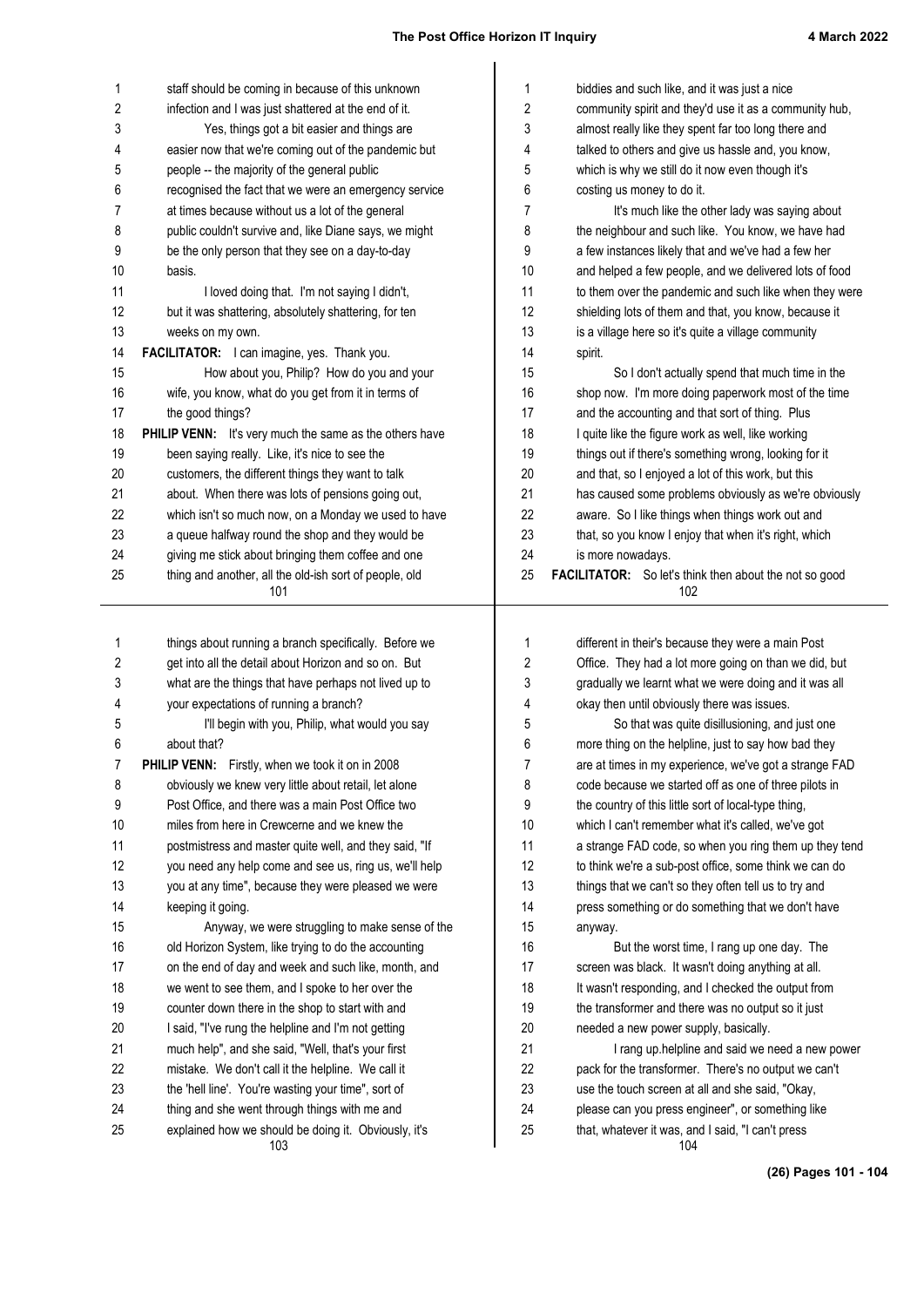| 1        | anything because it's black. I can't see it".                                                    | 1              | So Diane, obviously, we take your point about                             |
|----------|--------------------------------------------------------------------------------------------------|----------------|---------------------------------------------------------------------------|
| 2        | "Okay, so please press engineer and then tell me                                                 | 2              | the masks and everything but in terms of running the                      |
| 3        | what it says." I said, "You're not listening to me.                                              | 3              | branch what other things have you felt were not                           |
| 4        | I can't press anything because it's black and I can't                                            | 4              | perhaps what you hoped they would have been, would you                    |
| 5        | see anything", and she said -- and she said the same                                             | 5              | say? You're on mute, Diane.                                               |
| 6        | again. And after three times I said, "Am I wasting my                                            | 6              | <b>DIANE BATH:</b> I wasn't sure whether it was or not.                   |
| 7        | time here", and she said, "I'm really sorry but I've                                             | 7              | Well, when we first took over the Post Office                             |
| 8        | got to run through my list of questions". I said,                                                | 8              | I was supposed to have four days' training. That was                      |
| 9        | "Okay, go on."                                                                                   | 9              | made into two because it was snowing and I had to go                      |
| 10       | "Press engineer. What can you see?"                                                              | 10             | all the way from Cumbria down to Burnley for my                           |
| 11       | "Nothing, it's black."                                                                           | 11             | training which was, oh, I a couple of hours away                          |
| 12       | "Press this. What can you see?"                                                                  | 12             | anyway. So I was supposed to be settling into a new                       |
| 13       | "Nothing."                                                                                       | 13             | home and a new branch and I wasn't physically here to                     |
| 14       | "Press this. What can you see?"                                                                  | 14             | do it because I was supposedly training. They sent                        |
| 15       | "Nothing." I went through about ten questions                                                    | 15             | two trainers out -- sorry, two days' worth of training                    |
| 16       | like this she said, "Okay, I'm going to have to send                                             | 16             | once I got into the Post Office but it was a very                         |
| 17       | an engineer out to have a look for you. I thought,                                               | 17             | quiet time and we had hardly any customers so the                         |
| 18       | well, this is just ludicrous and that's been --                                                  | 18             | training was absolutely useless.                                          |
| 19       | I guess that's why I am quite negative.                                                          | 19             | We were a sorting -- well, at the time I was                              |
| 20       | FACILITATOR: How long ago would that have been?                                                  | 20             | a sorting office as well and I was supposed to have                       |
| 21       | PHILIP VENN: That was probably about four or five years                                          | 21             | training from Royal Mail. The Royal Mail actually                         |
| 22       | ago, perhaps, something like that. A while ago, but                                              | 22             | left our building last year and I am still waiting for                    |
| 23       | it sticks in your mind, silly things like that. There                                            | 23<br>24       | the training from that, so I went 16 years without                        |
| 24<br>25 | was just no logic whatsoever.<br>FACILITATOR: Yeah, yeah, thank you.                             | 25             | ever having been trained at all with the Royal Mail<br>aspect of it.      |
|          | 105                                                                                              |                | 106                                                                       |
|          |                                                                                                  |                |                                                                           |
| 1        | And the same as Philip just said, if you wanted                                                  | 1              | DAVID HARTLEY: Well, when I first started it was with the                 |
| 2        | any help from the helpline they were no help                                                     | $\overline{2}$ | old ledgers. It wasn't with Horizon.                                      |
| 3        | whatsoever. When I went to them with any problems                                                | 3              | FACILITATOR: Yes.                                                         |
| 4        | that I had I just got what I've been hearing from                                                |                |                                                                           |
| 5        |                                                                                                  | 4              |                                                                           |
|          |                                                                                                  | 5              | DAVID HARTLEY: So I received good training on that.<br>FACILITATOR: Okay. |
| 6        | everybody else, "I'm sorry, its just you that's got                                              | 6              | DAVID HARTLEY: But nothing much has changed really and if                 |
| 7        | the problem. We haven't heard it anywhere else<br>before. It's your fault. You've done something | 7              | I can go to the current day, just a few weeks ago                         |
| 8        | wrong", and I said, "Well, it's definitely not me",                                              | 8              | we -- they changed the ATM over to Post Office from                       |
| 9        | and they said, "Well, take a look that your family",                                             | 9              | Bank of Ireland and the only problems I've had with                       |
| 10       | which I was absolutely horrified by because, you know,                                           | 10             | the Bank of Ireland were when they couldn't connect.                      |
| 11       | I trust my family implicitly. It's just the help.                                                | 11             | I used to have two ATMs and it's gone down to one                         |
| 12       | I just needed help from somewhere.                                                               | 12             | because of the actual cost of them and the                                |
| 13       | I didn't have a manager, anybody at all I could                                                  | 13             | remuneration and everything, but when they changed                        |
| 14       | turn to, so I felt from day 1 I'd been completely on                                             | 14             | them over to the Post Office we were sent a booklet,                      |
| 15       | my own.                                                                                          | 15             | just a few leaves of paper actually, not even                             |
| 16       | FACILITATOR: Right, thank you. I will come back to some                                          | 16             | a booklet. That was the extent of the training for                        |
| 17       | of those issues then from all of you in a minute.                                                | 17             | it.                                                                       |
| 18       | That's helpful, thank you.                                                                       | 18             | I've since -- and I'm not on my own --                                    |
| 19       | Just picking up on the start of that then. So,                                                   | 19             | experienced losses in the ATM. I've got a paper here                      |
| 20       | David, let me just come to you for a minute on the                                               | 20             | that's asking me to pay £1,426.61. That's just come                       |
| 21       | training issue that Diane mentions, just those early                                             | 21             | yesterday because of shortages in the ATM.                                |
| 22       | days of the sort of training and advice and                                                      | 22             | Now, nothing seems to have changed from the                               |
| 23       | information that you got both as a postmaster and then                                           | 23             | start here. You asked, I don't know if you want to                        |
| 24       | with Horizon, do you want to tell me a little bit                                                | 24             | cover this in this part, but how I felt over the                          |

**(27) Pages 105 - 108**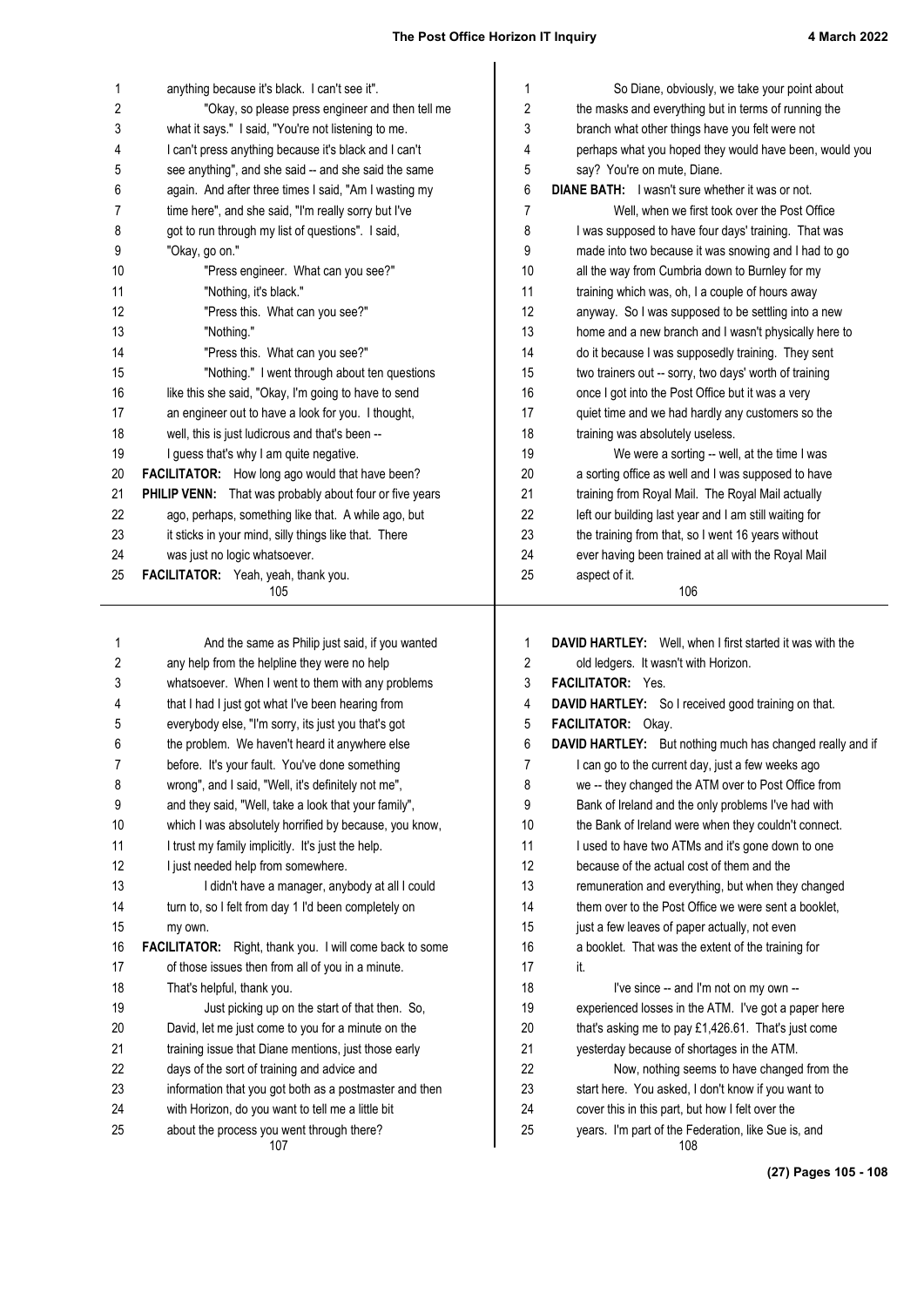| 1<br>I used to be an executive officer in around 2012,<br>$\mathbf 1$<br>the other one out. Mistakes are made. I'm not saying<br>2<br>2<br>around those years there, and we were told by the then<br>that mistakes aren't made, but we were able to check<br>3<br>General Secretary that we have to believe that the<br>3<br>back then.<br>system is robust, even though I've been paying God<br>Well, once Horizon started, and somebody, you<br>4<br>4<br>knows how much back to the Post Office over the years<br>5<br>5<br>know, took money out by card you hadn't a clue.<br>from when Horizon first started. So I believed it.<br>6<br><b>FACILITATOR:</b> So at that sort of transition time, what<br>6<br>7<br>sort of training and advice or guidance did you get<br>7<br>You know, I thought it's bound to be mistakes on<br>somebody's part. I've sacked staff in the past<br>from Post Office Limited about managing that<br>8<br>8<br>thinking they were stealing.<br>9<br>transition into the new system, going all the way back<br>9<br>10<br><b>FACILITATOR:</b> Can I just ask you just to hold that for one<br>10<br>to the beginning of Horizon.<br>11<br>sec. So you were -- were these both at Nelson and at<br>MR HARTLEY: Very little.<br>11<br>12<br>Southport where this has happened, firstly? It's been<br>SIR WYN WILLIAMS: Before we go any further can I just<br>12<br>13<br>across that time zone. So if you check it back, when<br>13<br>check that I've got the details right about each of<br>14<br>you. I think Mr Venn you started at a time when<br>Horizon came in, if we just go back to that moment for<br>14<br>a while, what was the sort of chronology of problems<br>Horizon had been established for a number of years so<br>15<br>15<br>16<br>arising then and how did that compare with when you're<br>16<br>you know nothing but Horizon; is that correct?<br>17<br>on the ledger.<br>17<br>PHILIP VENN: Yes, that's correct.<br>18<br>MR HARTLEY: There's no comparison. There's just no<br>SIR WYN WILLIAMS: Whereas the other three, I suspect, may<br>18<br>19<br>comparison at all. Yes, we had to stay until<br>19<br>have had experience pre-Horizon. Have I got that<br>20<br>sometimes 9.00 trying to find things and my mother in<br>20<br>right?<br>law used to check the dockets for the pension books,<br>DIANE BATH: No. No, I've only known Horizon.<br>21<br>21<br>22<br>22<br>SIR WYN WILLIAMS: Right, you have only known Horizon.<br>you know, and say that there's one missing here and<br>23<br>you knew instinctively, you know, if you'd left one in<br>23<br>So Ms Edgar do you agree with Mr Hartley that<br>a book because you knew the amount and, "Oh yes, it<br>although it may have been very laborious it was much<br>24<br>24<br>25<br>was Mrs so and so", and next time she came in we tore<br>25<br>easier to balance under the old ledger system than<br>109<br>110<br>under Horizon?<br>SIR WYN WILLIAMS: Thank you both very much.<br>1<br>$\mathbf{1}$<br>2<br>2<br>Back to you, Mr Norris.<br><b>SUSAN EDGAR:</b> Absolutely, we had to write it all in pencil<br>and if we were a penny out on the dockets we had to go<br>3<br>FACILITATOR: So Sue, as I was asking David that moment of<br>3<br>through them again because we -- well, we just had to<br>4<br>transition into Horizon era, what support and<br>4<br>5<br>5<br>have it right and that was all there was to it. We<br>information and training did you get to manage that<br>6<br>6<br>never had shortages like we've had since Horizon.<br>transition?<br>7<br>SIR WYN WILLIAMS: Well, and I've heard quite a lot of<br>7<br><b>SUSAN EDGAR:</b> We had a trainer come into our branch and<br>evidence to the effect that the reason that it was<br>8<br>8<br>I think they stayed for two or three days and we were<br>9<br>9<br>easier to balance is because you were able to make<br>given these big files, these books, Horizon but --<br>10<br>extensive checks under the old ledger system, whereas<br>10<br>what there was then on Horizon there was a screen you<br>11<br>could go to to not play around with but you could<br>that simply isn't possible with Horizon.<br>11<br>12<br>12<br>train on it yourself and that's what you had to do,<br>Is that your experience as well?<br>13<br><b>SUSAN EDGAR:</b> Yes, it is and with most of the<br>13<br>and just, you know, it was like a training Horizon<br>14<br>personalisation because we don't know who each<br>14<br>plate if you like, but then they took away the<br>15<br>customer is because they come with a card and we don't<br>15<br>training mode so you didn't have that anywhere. So<br>16<br>16<br>basically we all trained ourselves if I'm honest. If<br>even see anything unless they are paying any bills<br>17<br>where we knew by dockets how's Elsie and different<br>17<br>somebody knew something they would somebody else how<br>18<br>18<br>to do it and it was all trial and error really in the<br>things.<br>19<br><b>SIR WYN WILLIAMS: Yes.</b><br>19<br>early days. That's how it was.<br>20<br><b>SUSAN EDGAR:</b> Yeah, it was so easy to balance, whether it<br>20<br>FACILITATOR: So for all of you when you were having your<br>21<br>21<br>was laborious or not. And it was always right. It<br>first experiences with Horizon, how well prepared did<br>22<br>was very rare that it was wrong and if it was it<br>22<br>you feel you were to use it to manage your accounts<br>23<br>23<br>would, in fact, in the end only be pennies or a couple<br>and so on?<br>24<br>of pounds, it was never these hundreds and thousands<br>24<br><b>SUSAN EDGAR:</b> We didn't. We were told it was going to be<br>25<br>25<br>less paperwork and it would be much easier because it<br>of pounds wrong -- never.<br>111<br>112 |  |  |
|------------------------------------------------------------------------------------------------------------------------------------------------------------------------------------------------------------------------------------------------------------------------------------------------------------------------------------------------------------------------------------------------------------------------------------------------------------------------------------------------------------------------------------------------------------------------------------------------------------------------------------------------------------------------------------------------------------------------------------------------------------------------------------------------------------------------------------------------------------------------------------------------------------------------------------------------------------------------------------------------------------------------------------------------------------------------------------------------------------------------------------------------------------------------------------------------------------------------------------------------------------------------------------------------------------------------------------------------------------------------------------------------------------------------------------------------------------------------------------------------------------------------------------------------------------------------------------------------------------------------------------------------------------------------------------------------------------------------------------------------------------------------------------------------------------------------------------------------------------------------------------------------------------------------------------------------------------------------------------------------------------------------------------------------------------------------------------------------------------------------------------------------------------------------------------------------------------------------------------------------------------------------------------------------------------------------------------------------------------------------------------------------------------------------------------------------------------------------------------------------------------------------------------------------------------------------------------------------------------------------------------------------------------------------------------------------------------------------------------------------------------------------------------------------------------------------------------------------------------------------------------------------------------------------------------------------------------------------------------------------------------------------------------------------------------------------------------------------------------------------------------------------------------------------------------------------------------------------------------------------------------------------------------------------------------------------------------------------------------------------------------------------------------------------------------------------------------------------------------------------------------------------------------------------------------------------------------------------------------------------------------------------------------------------------------------------------------------------------------------------------------------------------------------------------------------------------------------------------------------------------------------------------------------------------------------------------------------------------------------------------------------------------------------------------------------------------------------------------------------------------------------------------------------------------------------------------------------------------------------------------------------------------------------------------------------------------------------------------------------------------------------------------------------------------------------------------------------------------------------------------------------------------------------------------------------------------------------------------------------------------------------------------------------------------------------------------------------------------------------------------------------------------------------------------------------------------------------------------------------------------------------------------------------------------------------------------------------------------------------------------------------------------------------------------------------------------------------------------------------------------------------------------------------------------------------------------------------------------------------------------------------------------------------------------------------------------------------------------------------------------------------------------------------------------------------------------------------------------------------------------------------------------------------------------------------------------------------------------------------------------------------------------------------------------------------------------------------------------------------------------------------------------------------------------------------------------------------------------------------------------------|--|--|
|                                                                                                                                                                                                                                                                                                                                                                                                                                                                                                                                                                                                                                                                                                                                                                                                                                                                                                                                                                                                                                                                                                                                                                                                                                                                                                                                                                                                                                                                                                                                                                                                                                                                                                                                                                                                                                                                                                                                                                                                                                                                                                                                                                                                                                                                                                                                                                                                                                                                                                                                                                                                                                                                                                                                                                                                                                                                                                                                                                                                                                                                                                                                                                                                                                                                                                                                                                                                                                                                                                                                                                                                                                                                                                                                                                                                                                                                                                                                                                                                                                                                                                                                                                                                                                                                                                                                                                                                                                                                                                                                                                                                                                                                                                                                                                                                                                                                                                                                                                                                                                                                                                                                                                                                                                                                                                                                                                                                                                                                                                                                                                                                                                                                                                                                                                                                                                                                                    |  |  |
|                                                                                                                                                                                                                                                                                                                                                                                                                                                                                                                                                                                                                                                                                                                                                                                                                                                                                                                                                                                                                                                                                                                                                                                                                                                                                                                                                                                                                                                                                                                                                                                                                                                                                                                                                                                                                                                                                                                                                                                                                                                                                                                                                                                                                                                                                                                                                                                                                                                                                                                                                                                                                                                                                                                                                                                                                                                                                                                                                                                                                                                                                                                                                                                                                                                                                                                                                                                                                                                                                                                                                                                                                                                                                                                                                                                                                                                                                                                                                                                                                                                                                                                                                                                                                                                                                                                                                                                                                                                                                                                                                                                                                                                                                                                                                                                                                                                                                                                                                                                                                                                                                                                                                                                                                                                                                                                                                                                                                                                                                                                                                                                                                                                                                                                                                                                                                                                                                    |  |  |
|                                                                                                                                                                                                                                                                                                                                                                                                                                                                                                                                                                                                                                                                                                                                                                                                                                                                                                                                                                                                                                                                                                                                                                                                                                                                                                                                                                                                                                                                                                                                                                                                                                                                                                                                                                                                                                                                                                                                                                                                                                                                                                                                                                                                                                                                                                                                                                                                                                                                                                                                                                                                                                                                                                                                                                                                                                                                                                                                                                                                                                                                                                                                                                                                                                                                                                                                                                                                                                                                                                                                                                                                                                                                                                                                                                                                                                                                                                                                                                                                                                                                                                                                                                                                                                                                                                                                                                                                                                                                                                                                                                                                                                                                                                                                                                                                                                                                                                                                                                                                                                                                                                                                                                                                                                                                                                                                                                                                                                                                                                                                                                                                                                                                                                                                                                                                                                                                                    |  |  |
|                                                                                                                                                                                                                                                                                                                                                                                                                                                                                                                                                                                                                                                                                                                                                                                                                                                                                                                                                                                                                                                                                                                                                                                                                                                                                                                                                                                                                                                                                                                                                                                                                                                                                                                                                                                                                                                                                                                                                                                                                                                                                                                                                                                                                                                                                                                                                                                                                                                                                                                                                                                                                                                                                                                                                                                                                                                                                                                                                                                                                                                                                                                                                                                                                                                                                                                                                                                                                                                                                                                                                                                                                                                                                                                                                                                                                                                                                                                                                                                                                                                                                                                                                                                                                                                                                                                                                                                                                                                                                                                                                                                                                                                                                                                                                                                                                                                                                                                                                                                                                                                                                                                                                                                                                                                                                                                                                                                                                                                                                                                                                                                                                                                                                                                                                                                                                                                                                    |  |  |
|                                                                                                                                                                                                                                                                                                                                                                                                                                                                                                                                                                                                                                                                                                                                                                                                                                                                                                                                                                                                                                                                                                                                                                                                                                                                                                                                                                                                                                                                                                                                                                                                                                                                                                                                                                                                                                                                                                                                                                                                                                                                                                                                                                                                                                                                                                                                                                                                                                                                                                                                                                                                                                                                                                                                                                                                                                                                                                                                                                                                                                                                                                                                                                                                                                                                                                                                                                                                                                                                                                                                                                                                                                                                                                                                                                                                                                                                                                                                                                                                                                                                                                                                                                                                                                                                                                                                                                                                                                                                                                                                                                                                                                                                                                                                                                                                                                                                                                                                                                                                                                                                                                                                                                                                                                                                                                                                                                                                                                                                                                                                                                                                                                                                                                                                                                                                                                                                                    |  |  |
|                                                                                                                                                                                                                                                                                                                                                                                                                                                                                                                                                                                                                                                                                                                                                                                                                                                                                                                                                                                                                                                                                                                                                                                                                                                                                                                                                                                                                                                                                                                                                                                                                                                                                                                                                                                                                                                                                                                                                                                                                                                                                                                                                                                                                                                                                                                                                                                                                                                                                                                                                                                                                                                                                                                                                                                                                                                                                                                                                                                                                                                                                                                                                                                                                                                                                                                                                                                                                                                                                                                                                                                                                                                                                                                                                                                                                                                                                                                                                                                                                                                                                                                                                                                                                                                                                                                                                                                                                                                                                                                                                                                                                                                                                                                                                                                                                                                                                                                                                                                                                                                                                                                                                                                                                                                                                                                                                                                                                                                                                                                                                                                                                                                                                                                                                                                                                                                                                    |  |  |
|                                                                                                                                                                                                                                                                                                                                                                                                                                                                                                                                                                                                                                                                                                                                                                                                                                                                                                                                                                                                                                                                                                                                                                                                                                                                                                                                                                                                                                                                                                                                                                                                                                                                                                                                                                                                                                                                                                                                                                                                                                                                                                                                                                                                                                                                                                                                                                                                                                                                                                                                                                                                                                                                                                                                                                                                                                                                                                                                                                                                                                                                                                                                                                                                                                                                                                                                                                                                                                                                                                                                                                                                                                                                                                                                                                                                                                                                                                                                                                                                                                                                                                                                                                                                                                                                                                                                                                                                                                                                                                                                                                                                                                                                                                                                                                                                                                                                                                                                                                                                                                                                                                                                                                                                                                                                                                                                                                                                                                                                                                                                                                                                                                                                                                                                                                                                                                                                                    |  |  |
|                                                                                                                                                                                                                                                                                                                                                                                                                                                                                                                                                                                                                                                                                                                                                                                                                                                                                                                                                                                                                                                                                                                                                                                                                                                                                                                                                                                                                                                                                                                                                                                                                                                                                                                                                                                                                                                                                                                                                                                                                                                                                                                                                                                                                                                                                                                                                                                                                                                                                                                                                                                                                                                                                                                                                                                                                                                                                                                                                                                                                                                                                                                                                                                                                                                                                                                                                                                                                                                                                                                                                                                                                                                                                                                                                                                                                                                                                                                                                                                                                                                                                                                                                                                                                                                                                                                                                                                                                                                                                                                                                                                                                                                                                                                                                                                                                                                                                                                                                                                                                                                                                                                                                                                                                                                                                                                                                                                                                                                                                                                                                                                                                                                                                                                                                                                                                                                                                    |  |  |
|                                                                                                                                                                                                                                                                                                                                                                                                                                                                                                                                                                                                                                                                                                                                                                                                                                                                                                                                                                                                                                                                                                                                                                                                                                                                                                                                                                                                                                                                                                                                                                                                                                                                                                                                                                                                                                                                                                                                                                                                                                                                                                                                                                                                                                                                                                                                                                                                                                                                                                                                                                                                                                                                                                                                                                                                                                                                                                                                                                                                                                                                                                                                                                                                                                                                                                                                                                                                                                                                                                                                                                                                                                                                                                                                                                                                                                                                                                                                                                                                                                                                                                                                                                                                                                                                                                                                                                                                                                                                                                                                                                                                                                                                                                                                                                                                                                                                                                                                                                                                                                                                                                                                                                                                                                                                                                                                                                                                                                                                                                                                                                                                                                                                                                                                                                                                                                                                                    |  |  |
|                                                                                                                                                                                                                                                                                                                                                                                                                                                                                                                                                                                                                                                                                                                                                                                                                                                                                                                                                                                                                                                                                                                                                                                                                                                                                                                                                                                                                                                                                                                                                                                                                                                                                                                                                                                                                                                                                                                                                                                                                                                                                                                                                                                                                                                                                                                                                                                                                                                                                                                                                                                                                                                                                                                                                                                                                                                                                                                                                                                                                                                                                                                                                                                                                                                                                                                                                                                                                                                                                                                                                                                                                                                                                                                                                                                                                                                                                                                                                                                                                                                                                                                                                                                                                                                                                                                                                                                                                                                                                                                                                                                                                                                                                                                                                                                                                                                                                                                                                                                                                                                                                                                                                                                                                                                                                                                                                                                                                                                                                                                                                                                                                                                                                                                                                                                                                                                                                    |  |  |
|                                                                                                                                                                                                                                                                                                                                                                                                                                                                                                                                                                                                                                                                                                                                                                                                                                                                                                                                                                                                                                                                                                                                                                                                                                                                                                                                                                                                                                                                                                                                                                                                                                                                                                                                                                                                                                                                                                                                                                                                                                                                                                                                                                                                                                                                                                                                                                                                                                                                                                                                                                                                                                                                                                                                                                                                                                                                                                                                                                                                                                                                                                                                                                                                                                                                                                                                                                                                                                                                                                                                                                                                                                                                                                                                                                                                                                                                                                                                                                                                                                                                                                                                                                                                                                                                                                                                                                                                                                                                                                                                                                                                                                                                                                                                                                                                                                                                                                                                                                                                                                                                                                                                                                                                                                                                                                                                                                                                                                                                                                                                                                                                                                                                                                                                                                                                                                                                                    |  |  |
|                                                                                                                                                                                                                                                                                                                                                                                                                                                                                                                                                                                                                                                                                                                                                                                                                                                                                                                                                                                                                                                                                                                                                                                                                                                                                                                                                                                                                                                                                                                                                                                                                                                                                                                                                                                                                                                                                                                                                                                                                                                                                                                                                                                                                                                                                                                                                                                                                                                                                                                                                                                                                                                                                                                                                                                                                                                                                                                                                                                                                                                                                                                                                                                                                                                                                                                                                                                                                                                                                                                                                                                                                                                                                                                                                                                                                                                                                                                                                                                                                                                                                                                                                                                                                                                                                                                                                                                                                                                                                                                                                                                                                                                                                                                                                                                                                                                                                                                                                                                                                                                                                                                                                                                                                                                                                                                                                                                                                                                                                                                                                                                                                                                                                                                                                                                                                                                                                    |  |  |
|                                                                                                                                                                                                                                                                                                                                                                                                                                                                                                                                                                                                                                                                                                                                                                                                                                                                                                                                                                                                                                                                                                                                                                                                                                                                                                                                                                                                                                                                                                                                                                                                                                                                                                                                                                                                                                                                                                                                                                                                                                                                                                                                                                                                                                                                                                                                                                                                                                                                                                                                                                                                                                                                                                                                                                                                                                                                                                                                                                                                                                                                                                                                                                                                                                                                                                                                                                                                                                                                                                                                                                                                                                                                                                                                                                                                                                                                                                                                                                                                                                                                                                                                                                                                                                                                                                                                                                                                                                                                                                                                                                                                                                                                                                                                                                                                                                                                                                                                                                                                                                                                                                                                                                                                                                                                                                                                                                                                                                                                                                                                                                                                                                                                                                                                                                                                                                                                                    |  |  |
|                                                                                                                                                                                                                                                                                                                                                                                                                                                                                                                                                                                                                                                                                                                                                                                                                                                                                                                                                                                                                                                                                                                                                                                                                                                                                                                                                                                                                                                                                                                                                                                                                                                                                                                                                                                                                                                                                                                                                                                                                                                                                                                                                                                                                                                                                                                                                                                                                                                                                                                                                                                                                                                                                                                                                                                                                                                                                                                                                                                                                                                                                                                                                                                                                                                                                                                                                                                                                                                                                                                                                                                                                                                                                                                                                                                                                                                                                                                                                                                                                                                                                                                                                                                                                                                                                                                                                                                                                                                                                                                                                                                                                                                                                                                                                                                                                                                                                                                                                                                                                                                                                                                                                                                                                                                                                                                                                                                                                                                                                                                                                                                                                                                                                                                                                                                                                                                                                    |  |  |
|                                                                                                                                                                                                                                                                                                                                                                                                                                                                                                                                                                                                                                                                                                                                                                                                                                                                                                                                                                                                                                                                                                                                                                                                                                                                                                                                                                                                                                                                                                                                                                                                                                                                                                                                                                                                                                                                                                                                                                                                                                                                                                                                                                                                                                                                                                                                                                                                                                                                                                                                                                                                                                                                                                                                                                                                                                                                                                                                                                                                                                                                                                                                                                                                                                                                                                                                                                                                                                                                                                                                                                                                                                                                                                                                                                                                                                                                                                                                                                                                                                                                                                                                                                                                                                                                                                                                                                                                                                                                                                                                                                                                                                                                                                                                                                                                                                                                                                                                                                                                                                                                                                                                                                                                                                                                                                                                                                                                                                                                                                                                                                                                                                                                                                                                                                                                                                                                                    |  |  |
|                                                                                                                                                                                                                                                                                                                                                                                                                                                                                                                                                                                                                                                                                                                                                                                                                                                                                                                                                                                                                                                                                                                                                                                                                                                                                                                                                                                                                                                                                                                                                                                                                                                                                                                                                                                                                                                                                                                                                                                                                                                                                                                                                                                                                                                                                                                                                                                                                                                                                                                                                                                                                                                                                                                                                                                                                                                                                                                                                                                                                                                                                                                                                                                                                                                                                                                                                                                                                                                                                                                                                                                                                                                                                                                                                                                                                                                                                                                                                                                                                                                                                                                                                                                                                                                                                                                                                                                                                                                                                                                                                                                                                                                                                                                                                                                                                                                                                                                                                                                                                                                                                                                                                                                                                                                                                                                                                                                                                                                                                                                                                                                                                                                                                                                                                                                                                                                                                    |  |  |
|                                                                                                                                                                                                                                                                                                                                                                                                                                                                                                                                                                                                                                                                                                                                                                                                                                                                                                                                                                                                                                                                                                                                                                                                                                                                                                                                                                                                                                                                                                                                                                                                                                                                                                                                                                                                                                                                                                                                                                                                                                                                                                                                                                                                                                                                                                                                                                                                                                                                                                                                                                                                                                                                                                                                                                                                                                                                                                                                                                                                                                                                                                                                                                                                                                                                                                                                                                                                                                                                                                                                                                                                                                                                                                                                                                                                                                                                                                                                                                                                                                                                                                                                                                                                                                                                                                                                                                                                                                                                                                                                                                                                                                                                                                                                                                                                                                                                                                                                                                                                                                                                                                                                                                                                                                                                                                                                                                                                                                                                                                                                                                                                                                                                                                                                                                                                                                                                                    |  |  |
|                                                                                                                                                                                                                                                                                                                                                                                                                                                                                                                                                                                                                                                                                                                                                                                                                                                                                                                                                                                                                                                                                                                                                                                                                                                                                                                                                                                                                                                                                                                                                                                                                                                                                                                                                                                                                                                                                                                                                                                                                                                                                                                                                                                                                                                                                                                                                                                                                                                                                                                                                                                                                                                                                                                                                                                                                                                                                                                                                                                                                                                                                                                                                                                                                                                                                                                                                                                                                                                                                                                                                                                                                                                                                                                                                                                                                                                                                                                                                                                                                                                                                                                                                                                                                                                                                                                                                                                                                                                                                                                                                                                                                                                                                                                                                                                                                                                                                                                                                                                                                                                                                                                                                                                                                                                                                                                                                                                                                                                                                                                                                                                                                                                                                                                                                                                                                                                                                    |  |  |
|                                                                                                                                                                                                                                                                                                                                                                                                                                                                                                                                                                                                                                                                                                                                                                                                                                                                                                                                                                                                                                                                                                                                                                                                                                                                                                                                                                                                                                                                                                                                                                                                                                                                                                                                                                                                                                                                                                                                                                                                                                                                                                                                                                                                                                                                                                                                                                                                                                                                                                                                                                                                                                                                                                                                                                                                                                                                                                                                                                                                                                                                                                                                                                                                                                                                                                                                                                                                                                                                                                                                                                                                                                                                                                                                                                                                                                                                                                                                                                                                                                                                                                                                                                                                                                                                                                                                                                                                                                                                                                                                                                                                                                                                                                                                                                                                                                                                                                                                                                                                                                                                                                                                                                                                                                                                                                                                                                                                                                                                                                                                                                                                                                                                                                                                                                                                                                                                                    |  |  |
|                                                                                                                                                                                                                                                                                                                                                                                                                                                                                                                                                                                                                                                                                                                                                                                                                                                                                                                                                                                                                                                                                                                                                                                                                                                                                                                                                                                                                                                                                                                                                                                                                                                                                                                                                                                                                                                                                                                                                                                                                                                                                                                                                                                                                                                                                                                                                                                                                                                                                                                                                                                                                                                                                                                                                                                                                                                                                                                                                                                                                                                                                                                                                                                                                                                                                                                                                                                                                                                                                                                                                                                                                                                                                                                                                                                                                                                                                                                                                                                                                                                                                                                                                                                                                                                                                                                                                                                                                                                                                                                                                                                                                                                                                                                                                                                                                                                                                                                                                                                                                                                                                                                                                                                                                                                                                                                                                                                                                                                                                                                                                                                                                                                                                                                                                                                                                                                                                    |  |  |
|                                                                                                                                                                                                                                                                                                                                                                                                                                                                                                                                                                                                                                                                                                                                                                                                                                                                                                                                                                                                                                                                                                                                                                                                                                                                                                                                                                                                                                                                                                                                                                                                                                                                                                                                                                                                                                                                                                                                                                                                                                                                                                                                                                                                                                                                                                                                                                                                                                                                                                                                                                                                                                                                                                                                                                                                                                                                                                                                                                                                                                                                                                                                                                                                                                                                                                                                                                                                                                                                                                                                                                                                                                                                                                                                                                                                                                                                                                                                                                                                                                                                                                                                                                                                                                                                                                                                                                                                                                                                                                                                                                                                                                                                                                                                                                                                                                                                                                                                                                                                                                                                                                                                                                                                                                                                                                                                                                                                                                                                                                                                                                                                                                                                                                                                                                                                                                                                                    |  |  |
|                                                                                                                                                                                                                                                                                                                                                                                                                                                                                                                                                                                                                                                                                                                                                                                                                                                                                                                                                                                                                                                                                                                                                                                                                                                                                                                                                                                                                                                                                                                                                                                                                                                                                                                                                                                                                                                                                                                                                                                                                                                                                                                                                                                                                                                                                                                                                                                                                                                                                                                                                                                                                                                                                                                                                                                                                                                                                                                                                                                                                                                                                                                                                                                                                                                                                                                                                                                                                                                                                                                                                                                                                                                                                                                                                                                                                                                                                                                                                                                                                                                                                                                                                                                                                                                                                                                                                                                                                                                                                                                                                                                                                                                                                                                                                                                                                                                                                                                                                                                                                                                                                                                                                                                                                                                                                                                                                                                                                                                                                                                                                                                                                                                                                                                                                                                                                                                                                    |  |  |
|                                                                                                                                                                                                                                                                                                                                                                                                                                                                                                                                                                                                                                                                                                                                                                                                                                                                                                                                                                                                                                                                                                                                                                                                                                                                                                                                                                                                                                                                                                                                                                                                                                                                                                                                                                                                                                                                                                                                                                                                                                                                                                                                                                                                                                                                                                                                                                                                                                                                                                                                                                                                                                                                                                                                                                                                                                                                                                                                                                                                                                                                                                                                                                                                                                                                                                                                                                                                                                                                                                                                                                                                                                                                                                                                                                                                                                                                                                                                                                                                                                                                                                                                                                                                                                                                                                                                                                                                                                                                                                                                                                                                                                                                                                                                                                                                                                                                                                                                                                                                                                                                                                                                                                                                                                                                                                                                                                                                                                                                                                                                                                                                                                                                                                                                                                                                                                                                                    |  |  |
|                                                                                                                                                                                                                                                                                                                                                                                                                                                                                                                                                                                                                                                                                                                                                                                                                                                                                                                                                                                                                                                                                                                                                                                                                                                                                                                                                                                                                                                                                                                                                                                                                                                                                                                                                                                                                                                                                                                                                                                                                                                                                                                                                                                                                                                                                                                                                                                                                                                                                                                                                                                                                                                                                                                                                                                                                                                                                                                                                                                                                                                                                                                                                                                                                                                                                                                                                                                                                                                                                                                                                                                                                                                                                                                                                                                                                                                                                                                                                                                                                                                                                                                                                                                                                                                                                                                                                                                                                                                                                                                                                                                                                                                                                                                                                                                                                                                                                                                                                                                                                                                                                                                                                                                                                                                                                                                                                                                                                                                                                                                                                                                                                                                                                                                                                                                                                                                                                    |  |  |
|                                                                                                                                                                                                                                                                                                                                                                                                                                                                                                                                                                                                                                                                                                                                                                                                                                                                                                                                                                                                                                                                                                                                                                                                                                                                                                                                                                                                                                                                                                                                                                                                                                                                                                                                                                                                                                                                                                                                                                                                                                                                                                                                                                                                                                                                                                                                                                                                                                                                                                                                                                                                                                                                                                                                                                                                                                                                                                                                                                                                                                                                                                                                                                                                                                                                                                                                                                                                                                                                                                                                                                                                                                                                                                                                                                                                                                                                                                                                                                                                                                                                                                                                                                                                                                                                                                                                                                                                                                                                                                                                                                                                                                                                                                                                                                                                                                                                                                                                                                                                                                                                                                                                                                                                                                                                                                                                                                                                                                                                                                                                                                                                                                                                                                                                                                                                                                                                                    |  |  |
|                                                                                                                                                                                                                                                                                                                                                                                                                                                                                                                                                                                                                                                                                                                                                                                                                                                                                                                                                                                                                                                                                                                                                                                                                                                                                                                                                                                                                                                                                                                                                                                                                                                                                                                                                                                                                                                                                                                                                                                                                                                                                                                                                                                                                                                                                                                                                                                                                                                                                                                                                                                                                                                                                                                                                                                                                                                                                                                                                                                                                                                                                                                                                                                                                                                                                                                                                                                                                                                                                                                                                                                                                                                                                                                                                                                                                                                                                                                                                                                                                                                                                                                                                                                                                                                                                                                                                                                                                                                                                                                                                                                                                                                                                                                                                                                                                                                                                                                                                                                                                                                                                                                                                                                                                                                                                                                                                                                                                                                                                                                                                                                                                                                                                                                                                                                                                                                                                    |  |  |
|                                                                                                                                                                                                                                                                                                                                                                                                                                                                                                                                                                                                                                                                                                                                                                                                                                                                                                                                                                                                                                                                                                                                                                                                                                                                                                                                                                                                                                                                                                                                                                                                                                                                                                                                                                                                                                                                                                                                                                                                                                                                                                                                                                                                                                                                                                                                                                                                                                                                                                                                                                                                                                                                                                                                                                                                                                                                                                                                                                                                                                                                                                                                                                                                                                                                                                                                                                                                                                                                                                                                                                                                                                                                                                                                                                                                                                                                                                                                                                                                                                                                                                                                                                                                                                                                                                                                                                                                                                                                                                                                                                                                                                                                                                                                                                                                                                                                                                                                                                                                                                                                                                                                                                                                                                                                                                                                                                                                                                                                                                                                                                                                                                                                                                                                                                                                                                                                                    |  |  |
|                                                                                                                                                                                                                                                                                                                                                                                                                                                                                                                                                                                                                                                                                                                                                                                                                                                                                                                                                                                                                                                                                                                                                                                                                                                                                                                                                                                                                                                                                                                                                                                                                                                                                                                                                                                                                                                                                                                                                                                                                                                                                                                                                                                                                                                                                                                                                                                                                                                                                                                                                                                                                                                                                                                                                                                                                                                                                                                                                                                                                                                                                                                                                                                                                                                                                                                                                                                                                                                                                                                                                                                                                                                                                                                                                                                                                                                                                                                                                                                                                                                                                                                                                                                                                                                                                                                                                                                                                                                                                                                                                                                                                                                                                                                                                                                                                                                                                                                                                                                                                                                                                                                                                                                                                                                                                                                                                                                                                                                                                                                                                                                                                                                                                                                                                                                                                                                                                    |  |  |
|                                                                                                                                                                                                                                                                                                                                                                                                                                                                                                                                                                                                                                                                                                                                                                                                                                                                                                                                                                                                                                                                                                                                                                                                                                                                                                                                                                                                                                                                                                                                                                                                                                                                                                                                                                                                                                                                                                                                                                                                                                                                                                                                                                                                                                                                                                                                                                                                                                                                                                                                                                                                                                                                                                                                                                                                                                                                                                                                                                                                                                                                                                                                                                                                                                                                                                                                                                                                                                                                                                                                                                                                                                                                                                                                                                                                                                                                                                                                                                                                                                                                                                                                                                                                                                                                                                                                                                                                                                                                                                                                                                                                                                                                                                                                                                                                                                                                                                                                                                                                                                                                                                                                                                                                                                                                                                                                                                                                                                                                                                                                                                                                                                                                                                                                                                                                                                                                                    |  |  |
|                                                                                                                                                                                                                                                                                                                                                                                                                                                                                                                                                                                                                                                                                                                                                                                                                                                                                                                                                                                                                                                                                                                                                                                                                                                                                                                                                                                                                                                                                                                                                                                                                                                                                                                                                                                                                                                                                                                                                                                                                                                                                                                                                                                                                                                                                                                                                                                                                                                                                                                                                                                                                                                                                                                                                                                                                                                                                                                                                                                                                                                                                                                                                                                                                                                                                                                                                                                                                                                                                                                                                                                                                                                                                                                                                                                                                                                                                                                                                                                                                                                                                                                                                                                                                                                                                                                                                                                                                                                                                                                                                                                                                                                                                                                                                                                                                                                                                                                                                                                                                                                                                                                                                                                                                                                                                                                                                                                                                                                                                                                                                                                                                                                                                                                                                                                                                                                                                    |  |  |
|                                                                                                                                                                                                                                                                                                                                                                                                                                                                                                                                                                                                                                                                                                                                                                                                                                                                                                                                                                                                                                                                                                                                                                                                                                                                                                                                                                                                                                                                                                                                                                                                                                                                                                                                                                                                                                                                                                                                                                                                                                                                                                                                                                                                                                                                                                                                                                                                                                                                                                                                                                                                                                                                                                                                                                                                                                                                                                                                                                                                                                                                                                                                                                                                                                                                                                                                                                                                                                                                                                                                                                                                                                                                                                                                                                                                                                                                                                                                                                                                                                                                                                                                                                                                                                                                                                                                                                                                                                                                                                                                                                                                                                                                                                                                                                                                                                                                                                                                                                                                                                                                                                                                                                                                                                                                                                                                                                                                                                                                                                                                                                                                                                                                                                                                                                                                                                                                                    |  |  |
|                                                                                                                                                                                                                                                                                                                                                                                                                                                                                                                                                                                                                                                                                                                                                                                                                                                                                                                                                                                                                                                                                                                                                                                                                                                                                                                                                                                                                                                                                                                                                                                                                                                                                                                                                                                                                                                                                                                                                                                                                                                                                                                                                                                                                                                                                                                                                                                                                                                                                                                                                                                                                                                                                                                                                                                                                                                                                                                                                                                                                                                                                                                                                                                                                                                                                                                                                                                                                                                                                                                                                                                                                                                                                                                                                                                                                                                                                                                                                                                                                                                                                                                                                                                                                                                                                                                                                                                                                                                                                                                                                                                                                                                                                                                                                                                                                                                                                                                                                                                                                                                                                                                                                                                                                                                                                                                                                                                                                                                                                                                                                                                                                                                                                                                                                                                                                                                                                    |  |  |
|                                                                                                                                                                                                                                                                                                                                                                                                                                                                                                                                                                                                                                                                                                                                                                                                                                                                                                                                                                                                                                                                                                                                                                                                                                                                                                                                                                                                                                                                                                                                                                                                                                                                                                                                                                                                                                                                                                                                                                                                                                                                                                                                                                                                                                                                                                                                                                                                                                                                                                                                                                                                                                                                                                                                                                                                                                                                                                                                                                                                                                                                                                                                                                                                                                                                                                                                                                                                                                                                                                                                                                                                                                                                                                                                                                                                                                                                                                                                                                                                                                                                                                                                                                                                                                                                                                                                                                                                                                                                                                                                                                                                                                                                                                                                                                                                                                                                                                                                                                                                                                                                                                                                                                                                                                                                                                                                                                                                                                                                                                                                                                                                                                                                                                                                                                                                                                                                                    |  |  |
|                                                                                                                                                                                                                                                                                                                                                                                                                                                                                                                                                                                                                                                                                                                                                                                                                                                                                                                                                                                                                                                                                                                                                                                                                                                                                                                                                                                                                                                                                                                                                                                                                                                                                                                                                                                                                                                                                                                                                                                                                                                                                                                                                                                                                                                                                                                                                                                                                                                                                                                                                                                                                                                                                                                                                                                                                                                                                                                                                                                                                                                                                                                                                                                                                                                                                                                                                                                                                                                                                                                                                                                                                                                                                                                                                                                                                                                                                                                                                                                                                                                                                                                                                                                                                                                                                                                                                                                                                                                                                                                                                                                                                                                                                                                                                                                                                                                                                                                                                                                                                                                                                                                                                                                                                                                                                                                                                                                                                                                                                                                                                                                                                                                                                                                                                                                                                                                                                    |  |  |
|                                                                                                                                                                                                                                                                                                                                                                                                                                                                                                                                                                                                                                                                                                                                                                                                                                                                                                                                                                                                                                                                                                                                                                                                                                                                                                                                                                                                                                                                                                                                                                                                                                                                                                                                                                                                                                                                                                                                                                                                                                                                                                                                                                                                                                                                                                                                                                                                                                                                                                                                                                                                                                                                                                                                                                                                                                                                                                                                                                                                                                                                                                                                                                                                                                                                                                                                                                                                                                                                                                                                                                                                                                                                                                                                                                                                                                                                                                                                                                                                                                                                                                                                                                                                                                                                                                                                                                                                                                                                                                                                                                                                                                                                                                                                                                                                                                                                                                                                                                                                                                                                                                                                                                                                                                                                                                                                                                                                                                                                                                                                                                                                                                                                                                                                                                                                                                                                                    |  |  |
|                                                                                                                                                                                                                                                                                                                                                                                                                                                                                                                                                                                                                                                                                                                                                                                                                                                                                                                                                                                                                                                                                                                                                                                                                                                                                                                                                                                                                                                                                                                                                                                                                                                                                                                                                                                                                                                                                                                                                                                                                                                                                                                                                                                                                                                                                                                                                                                                                                                                                                                                                                                                                                                                                                                                                                                                                                                                                                                                                                                                                                                                                                                                                                                                                                                                                                                                                                                                                                                                                                                                                                                                                                                                                                                                                                                                                                                                                                                                                                                                                                                                                                                                                                                                                                                                                                                                                                                                                                                                                                                                                                                                                                                                                                                                                                                                                                                                                                                                                                                                                                                                                                                                                                                                                                                                                                                                                                                                                                                                                                                                                                                                                                                                                                                                                                                                                                                                                    |  |  |
|                                                                                                                                                                                                                                                                                                                                                                                                                                                                                                                                                                                                                                                                                                                                                                                                                                                                                                                                                                                                                                                                                                                                                                                                                                                                                                                                                                                                                                                                                                                                                                                                                                                                                                                                                                                                                                                                                                                                                                                                                                                                                                                                                                                                                                                                                                                                                                                                                                                                                                                                                                                                                                                                                                                                                                                                                                                                                                                                                                                                                                                                                                                                                                                                                                                                                                                                                                                                                                                                                                                                                                                                                                                                                                                                                                                                                                                                                                                                                                                                                                                                                                                                                                                                                                                                                                                                                                                                                                                                                                                                                                                                                                                                                                                                                                                                                                                                                                                                                                                                                                                                                                                                                                                                                                                                                                                                                                                                                                                                                                                                                                                                                                                                                                                                                                                                                                                                                    |  |  |
|                                                                                                                                                                                                                                                                                                                                                                                                                                                                                                                                                                                                                                                                                                                                                                                                                                                                                                                                                                                                                                                                                                                                                                                                                                                                                                                                                                                                                                                                                                                                                                                                                                                                                                                                                                                                                                                                                                                                                                                                                                                                                                                                                                                                                                                                                                                                                                                                                                                                                                                                                                                                                                                                                                                                                                                                                                                                                                                                                                                                                                                                                                                                                                                                                                                                                                                                                                                                                                                                                                                                                                                                                                                                                                                                                                                                                                                                                                                                                                                                                                                                                                                                                                                                                                                                                                                                                                                                                                                                                                                                                                                                                                                                                                                                                                                                                                                                                                                                                                                                                                                                                                                                                                                                                                                                                                                                                                                                                                                                                                                                                                                                                                                                                                                                                                                                                                                                                    |  |  |
|                                                                                                                                                                                                                                                                                                                                                                                                                                                                                                                                                                                                                                                                                                                                                                                                                                                                                                                                                                                                                                                                                                                                                                                                                                                                                                                                                                                                                                                                                                                                                                                                                                                                                                                                                                                                                                                                                                                                                                                                                                                                                                                                                                                                                                                                                                                                                                                                                                                                                                                                                                                                                                                                                                                                                                                                                                                                                                                                                                                                                                                                                                                                                                                                                                                                                                                                                                                                                                                                                                                                                                                                                                                                                                                                                                                                                                                                                                                                                                                                                                                                                                                                                                                                                                                                                                                                                                                                                                                                                                                                                                                                                                                                                                                                                                                                                                                                                                                                                                                                                                                                                                                                                                                                                                                                                                                                                                                                                                                                                                                                                                                                                                                                                                                                                                                                                                                                                    |  |  |
|                                                                                                                                                                                                                                                                                                                                                                                                                                                                                                                                                                                                                                                                                                                                                                                                                                                                                                                                                                                                                                                                                                                                                                                                                                                                                                                                                                                                                                                                                                                                                                                                                                                                                                                                                                                                                                                                                                                                                                                                                                                                                                                                                                                                                                                                                                                                                                                                                                                                                                                                                                                                                                                                                                                                                                                                                                                                                                                                                                                                                                                                                                                                                                                                                                                                                                                                                                                                                                                                                                                                                                                                                                                                                                                                                                                                                                                                                                                                                                                                                                                                                                                                                                                                                                                                                                                                                                                                                                                                                                                                                                                                                                                                                                                                                                                                                                                                                                                                                                                                                                                                                                                                                                                                                                                                                                                                                                                                                                                                                                                                                                                                                                                                                                                                                                                                                                                                                    |  |  |
|                                                                                                                                                                                                                                                                                                                                                                                                                                                                                                                                                                                                                                                                                                                                                                                                                                                                                                                                                                                                                                                                                                                                                                                                                                                                                                                                                                                                                                                                                                                                                                                                                                                                                                                                                                                                                                                                                                                                                                                                                                                                                                                                                                                                                                                                                                                                                                                                                                                                                                                                                                                                                                                                                                                                                                                                                                                                                                                                                                                                                                                                                                                                                                                                                                                                                                                                                                                                                                                                                                                                                                                                                                                                                                                                                                                                                                                                                                                                                                                                                                                                                                                                                                                                                                                                                                                                                                                                                                                                                                                                                                                                                                                                                                                                                                                                                                                                                                                                                                                                                                                                                                                                                                                                                                                                                                                                                                                                                                                                                                                                                                                                                                                                                                                                                                                                                                                                                    |  |  |
|                                                                                                                                                                                                                                                                                                                                                                                                                                                                                                                                                                                                                                                                                                                                                                                                                                                                                                                                                                                                                                                                                                                                                                                                                                                                                                                                                                                                                                                                                                                                                                                                                                                                                                                                                                                                                                                                                                                                                                                                                                                                                                                                                                                                                                                                                                                                                                                                                                                                                                                                                                                                                                                                                                                                                                                                                                                                                                                                                                                                                                                                                                                                                                                                                                                                                                                                                                                                                                                                                                                                                                                                                                                                                                                                                                                                                                                                                                                                                                                                                                                                                                                                                                                                                                                                                                                                                                                                                                                                                                                                                                                                                                                                                                                                                                                                                                                                                                                                                                                                                                                                                                                                                                                                                                                                                                                                                                                                                                                                                                                                                                                                                                                                                                                                                                                                                                                                                    |  |  |
|                                                                                                                                                                                                                                                                                                                                                                                                                                                                                                                                                                                                                                                                                                                                                                                                                                                                                                                                                                                                                                                                                                                                                                                                                                                                                                                                                                                                                                                                                                                                                                                                                                                                                                                                                                                                                                                                                                                                                                                                                                                                                                                                                                                                                                                                                                                                                                                                                                                                                                                                                                                                                                                                                                                                                                                                                                                                                                                                                                                                                                                                                                                                                                                                                                                                                                                                                                                                                                                                                                                                                                                                                                                                                                                                                                                                                                                                                                                                                                                                                                                                                                                                                                                                                                                                                                                                                                                                                                                                                                                                                                                                                                                                                                                                                                                                                                                                                                                                                                                                                                                                                                                                                                                                                                                                                                                                                                                                                                                                                                                                                                                                                                                                                                                                                                                                                                                                                    |  |  |
|                                                                                                                                                                                                                                                                                                                                                                                                                                                                                                                                                                                                                                                                                                                                                                                                                                                                                                                                                                                                                                                                                                                                                                                                                                                                                                                                                                                                                                                                                                                                                                                                                                                                                                                                                                                                                                                                                                                                                                                                                                                                                                                                                                                                                                                                                                                                                                                                                                                                                                                                                                                                                                                                                                                                                                                                                                                                                                                                                                                                                                                                                                                                                                                                                                                                                                                                                                                                                                                                                                                                                                                                                                                                                                                                                                                                                                                                                                                                                                                                                                                                                                                                                                                                                                                                                                                                                                                                                                                                                                                                                                                                                                                                                                                                                                                                                                                                                                                                                                                                                                                                                                                                                                                                                                                                                                                                                                                                                                                                                                                                                                                                                                                                                                                                                                                                                                                                                    |  |  |
|                                                                                                                                                                                                                                                                                                                                                                                                                                                                                                                                                                                                                                                                                                                                                                                                                                                                                                                                                                                                                                                                                                                                                                                                                                                                                                                                                                                                                                                                                                                                                                                                                                                                                                                                                                                                                                                                                                                                                                                                                                                                                                                                                                                                                                                                                                                                                                                                                                                                                                                                                                                                                                                                                                                                                                                                                                                                                                                                                                                                                                                                                                                                                                                                                                                                                                                                                                                                                                                                                                                                                                                                                                                                                                                                                                                                                                                                                                                                                                                                                                                                                                                                                                                                                                                                                                                                                                                                                                                                                                                                                                                                                                                                                                                                                                                                                                                                                                                                                                                                                                                                                                                                                                                                                                                                                                                                                                                                                                                                                                                                                                                                                                                                                                                                                                                                                                                                                    |  |  |
|                                                                                                                                                                                                                                                                                                                                                                                                                                                                                                                                                                                                                                                                                                                                                                                                                                                                                                                                                                                                                                                                                                                                                                                                                                                                                                                                                                                                                                                                                                                                                                                                                                                                                                                                                                                                                                                                                                                                                                                                                                                                                                                                                                                                                                                                                                                                                                                                                                                                                                                                                                                                                                                                                                                                                                                                                                                                                                                                                                                                                                                                                                                                                                                                                                                                                                                                                                                                                                                                                                                                                                                                                                                                                                                                                                                                                                                                                                                                                                                                                                                                                                                                                                                                                                                                                                                                                                                                                                                                                                                                                                                                                                                                                                                                                                                                                                                                                                                                                                                                                                                                                                                                                                                                                                                                                                                                                                                                                                                                                                                                                                                                                                                                                                                                                                                                                                                                                    |  |  |
|                                                                                                                                                                                                                                                                                                                                                                                                                                                                                                                                                                                                                                                                                                                                                                                                                                                                                                                                                                                                                                                                                                                                                                                                                                                                                                                                                                                                                                                                                                                                                                                                                                                                                                                                                                                                                                                                                                                                                                                                                                                                                                                                                                                                                                                                                                                                                                                                                                                                                                                                                                                                                                                                                                                                                                                                                                                                                                                                                                                                                                                                                                                                                                                                                                                                                                                                                                                                                                                                                                                                                                                                                                                                                                                                                                                                                                                                                                                                                                                                                                                                                                                                                                                                                                                                                                                                                                                                                                                                                                                                                                                                                                                                                                                                                                                                                                                                                                                                                                                                                                                                                                                                                                                                                                                                                                                                                                                                                                                                                                                                                                                                                                                                                                                                                                                                                                                                                    |  |  |
|                                                                                                                                                                                                                                                                                                                                                                                                                                                                                                                                                                                                                                                                                                                                                                                                                                                                                                                                                                                                                                                                                                                                                                                                                                                                                                                                                                                                                                                                                                                                                                                                                                                                                                                                                                                                                                                                                                                                                                                                                                                                                                                                                                                                                                                                                                                                                                                                                                                                                                                                                                                                                                                                                                                                                                                                                                                                                                                                                                                                                                                                                                                                                                                                                                                                                                                                                                                                                                                                                                                                                                                                                                                                                                                                                                                                                                                                                                                                                                                                                                                                                                                                                                                                                                                                                                                                                                                                                                                                                                                                                                                                                                                                                                                                                                                                                                                                                                                                                                                                                                                                                                                                                                                                                                                                                                                                                                                                                                                                                                                                                                                                                                                                                                                                                                                                                                                                                    |  |  |
|                                                                                                                                                                                                                                                                                                                                                                                                                                                                                                                                                                                                                                                                                                                                                                                                                                                                                                                                                                                                                                                                                                                                                                                                                                                                                                                                                                                                                                                                                                                                                                                                                                                                                                                                                                                                                                                                                                                                                                                                                                                                                                                                                                                                                                                                                                                                                                                                                                                                                                                                                                                                                                                                                                                                                                                                                                                                                                                                                                                                                                                                                                                                                                                                                                                                                                                                                                                                                                                                                                                                                                                                                                                                                                                                                                                                                                                                                                                                                                                                                                                                                                                                                                                                                                                                                                                                                                                                                                                                                                                                                                                                                                                                                                                                                                                                                                                                                                                                                                                                                                                                                                                                                                                                                                                                                                                                                                                                                                                                                                                                                                                                                                                                                                                                                                                                                                                                                    |  |  |
|                                                                                                                                                                                                                                                                                                                                                                                                                                                                                                                                                                                                                                                                                                                                                                                                                                                                                                                                                                                                                                                                                                                                                                                                                                                                                                                                                                                                                                                                                                                                                                                                                                                                                                                                                                                                                                                                                                                                                                                                                                                                                                                                                                                                                                                                                                                                                                                                                                                                                                                                                                                                                                                                                                                                                                                                                                                                                                                                                                                                                                                                                                                                                                                                                                                                                                                                                                                                                                                                                                                                                                                                                                                                                                                                                                                                                                                                                                                                                                                                                                                                                                                                                                                                                                                                                                                                                                                                                                                                                                                                                                                                                                                                                                                                                                                                                                                                                                                                                                                                                                                                                                                                                                                                                                                                                                                                                                                                                                                                                                                                                                                                                                                                                                                                                                                                                                                                                    |  |  |
|                                                                                                                                                                                                                                                                                                                                                                                                                                                                                                                                                                                                                                                                                                                                                                                                                                                                                                                                                                                                                                                                                                                                                                                                                                                                                                                                                                                                                                                                                                                                                                                                                                                                                                                                                                                                                                                                                                                                                                                                                                                                                                                                                                                                                                                                                                                                                                                                                                                                                                                                                                                                                                                                                                                                                                                                                                                                                                                                                                                                                                                                                                                                                                                                                                                                                                                                                                                                                                                                                                                                                                                                                                                                                                                                                                                                                                                                                                                                                                                                                                                                                                                                                                                                                                                                                                                                                                                                                                                                                                                                                                                                                                                                                                                                                                                                                                                                                                                                                                                                                                                                                                                                                                                                                                                                                                                                                                                                                                                                                                                                                                                                                                                                                                                                                                                                                                                                                    |  |  |
|                                                                                                                                                                                                                                                                                                                                                                                                                                                                                                                                                                                                                                                                                                                                                                                                                                                                                                                                                                                                                                                                                                                                                                                                                                                                                                                                                                                                                                                                                                                                                                                                                                                                                                                                                                                                                                                                                                                                                                                                                                                                                                                                                                                                                                                                                                                                                                                                                                                                                                                                                                                                                                                                                                                                                                                                                                                                                                                                                                                                                                                                                                                                                                                                                                                                                                                                                                                                                                                                                                                                                                                                                                                                                                                                                                                                                                                                                                                                                                                                                                                                                                                                                                                                                                                                                                                                                                                                                                                                                                                                                                                                                                                                                                                                                                                                                                                                                                                                                                                                                                                                                                                                                                                                                                                                                                                                                                                                                                                                                                                                                                                                                                                                                                                                                                                                                                                                                    |  |  |

**(28) Pages 109 - 112**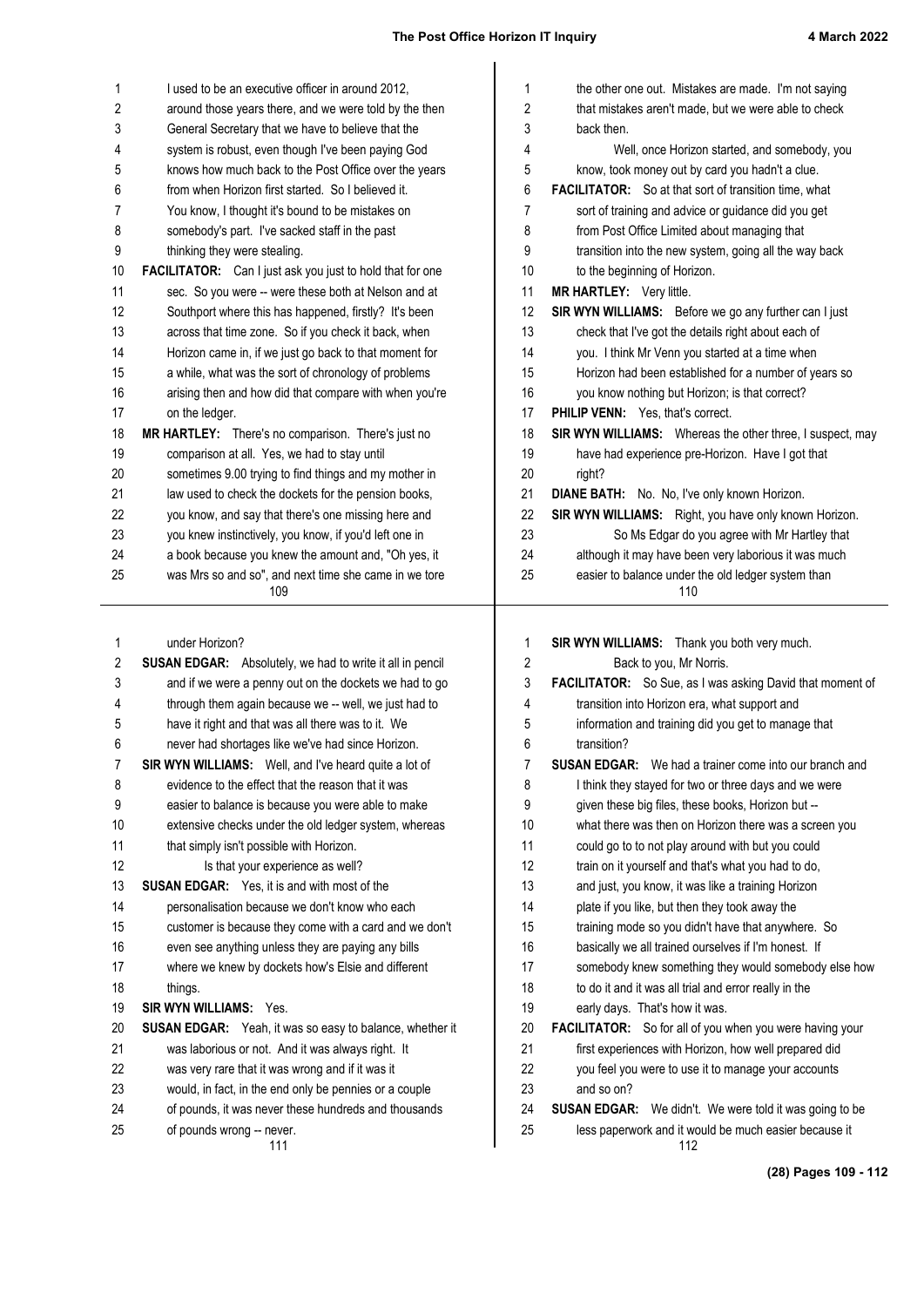| 1          | would be all computerised. Well, I'm not very                                                                  | 1        | anything goes wrong there is just absolutely no way to                                                       |
|------------|----------------------------------------------------------------------------------------------------------------|----------|--------------------------------------------------------------------------------------------------------------|
| 2          | technical anyway but for all it is simply if it goes                                                           | 2        | check. You can go over and over the figures that                                                             |
| 3          | right, when something goes wrong you haven't got                                                               | 3        | you've got but you have so little information it's                                                           |
| 4          | a clue where look.                                                                                             | 4        | really, really hard to try and trace a problem when                                                          |
| 5          | Even now I consider myself well versed in                                                                      | 5        | you have got one and phoning the helpline isn't                                                              |
| 6          | Horizon having used it for so many years but there is                                                          | 6        | helpful whatsoever. So it's just a matter of you                                                             |
| 7          | no way you can look, if you have made a mistake, you                                                           | 7        | going over and over and over it, the same figures, and                                                       |
| 8          | can't -- you do a transaction log but it's just not                                                            | 8        | coming up with the same answers all the time because                                                         |
| 9          | same as I think paper and ink anyway. But you have no                                                          | 9        | what isn't -- if something isn't there you can't --                                                          |
| 10         | background to look at as such.                                                                                 | 10       | you can't possibly find an answer to it.                                                                     |
| 11         | FACILITATOR: Thank you. So Diane when you were starting                                                        | 11       | FACILITATOR: Yeah.                                                                                           |
| 12         | with Horizon how well prepared did you feel you were?                                                          | 12       | So, David, when you're thinking about, you know,                                                             |
| 13         | DIANE BATH: Well, it wasn't like any computer that I'd                                                         | 13       | both those early days of Horizon and, you know,                                                              |
| 14         | ever seen before. For a start off, the keys are very                                                           | 14       | getting used to using it and also when you started to                                                        |
| 15         | close together. I don't know whether anybody else has                                                          | 15       | see issues can you just describe to me a bit about how                                                       |
| 16         | noticed that but it's not like a normal keyboard. It                                                           | 16       | well you felt supported by Post Office Limited or in                                                         |
| 17         | seems to be compressed into a smaller space, so                                                                | 17       | any of their, you know, any of their people.                                                                 |
| 18         | I think it is quite easy to touch another key.<br>I wasn't taught terribly well because we were                | 18       | MR HARTLEY: The support wasn't there. It's as simple as                                                      |
| 19<br>20   |                                                                                                                | 19<br>20 | that. The blame was entirely in your hands and it was                                                        |
| 21         | just taught on dummies at the training centre and, as                                                          | 21       | up to us to actually, find it.<br>Now we have what we call a tier 2 where they                               |
| 22         | I say, it was only two days.<br>It seems pretty straightforward to use it. You                                 | 22       | will investigate if there is any problems but to                                                             |
| 23         | know, you press a first class stamp to sell a first                                                            | 23       | actually find it on your own when you've had so little                                                       |
| 24         | class stamp, second class stamp to sell a second                                                               | 24       | training and, again, what Sue said about the testing                                                         |
| 25         | class, et cetera. But as Susan has just said, when                                                             | 25       | of it and, you know, I can't remember the name of it,                                                        |
|            | 113                                                                                                            |          | 114                                                                                                          |
|            |                                                                                                                |          |                                                                                                              |
| 1          |                                                                                                                |          |                                                                                                              |
|            | what they used to call it, but they took that away and                                                         | 1        | MR HARTLEY: The process was you put it right. That was                                                       |
| $\sqrt{2}$ | you ring the help desk and, like Diane said, it's well                                                         | 2        | the end of it. There was no -- it was either a black                                                         |
| 3          | known as the hell desk, because they all don't sing                                                            | 3        | and white. There was no grey areas. It was either                                                            |
| 4          | from the same hymn sheet, and amount of times I've                                                             | 4        | black or white. If there was a shortage you put it                                                           |
| 5          | lost my rag with them on the phone because they are                                                            | 5        | in. You made that right. There was no disputing it                                                           |
| 6          | telling me different things all the time and is that                                                           | 6        | like there is nowadays. You to rectify that problem.                                                         |
| 7          | down to their training? I don't know. It could well                                                            | 7        | We've had to borrow from family members, from friends,                                                       |
| 8          | be, or lack of.                                                                                                | 8        | we couldn't even -- sorry                                                                                    |
| 9          | It's appalling really the treatment we've had                                                                  | 9        | We couldn't even afford a pint of milk one week                                                              |
| 10         | over the years and the blame, you know, it's like                                                              | 10       | because we'd had to put that much money in.                                                                  |
| 11         | having the Sword of Damocles hanging above your head                                                           | 11       | FACILITATOR: Were you putting money in for all of the                                                        |
| 12         | all the time because you are responsible for that                                                              | 12       | shortfalls that appeared or were you reporting some of                                                       |
| 13         | money and money is going missing and you cannot                                                                | 13       | them? What was your sort of personal policy on how to                                                        |
| 14         | understand why and you've got this suspicion all the                                                           | 14       | deal with it.                                                                                                |
| 15         | time of yourself.                                                                                              | 15       | MR HARTLEY: We had to make it right. It's as simple as                                                       |
| 16         | FACILITATOR: Can I just ask then, so you say, you know,                                                        | 16       | that. We had to make it right.                                                                               |
| 17         | quite with feeling, that there was no support                                                                  | 17       | FACILITATOR: Who was telling you that, or why --                                                             |
| 18         | available what processes were supposed to be in place                                                          | 18       | MR HARTLEY: You weren't given an option. It was, you                                                         |
| 19         | if and when you found a discrepancy? Just describe to                                                          | 19       | know, make good cash or make good cheque.                                                                    |
| 20         | me how that worked and how it felt.                                                                            | 20       | FACILITATOR: To what extent did you see that changing                                                        |
| 21         | MR HARTLEY: How do you mean?                                                                                   | 21       | over time, that specific feeling of having to make it                                                        |
| 22         | FACILITATOR: Let us say you do your balancing or your                                                          | 22       | good? Did that change over time or not?                                                                      |
| 23         | trading period ends, you find there's a discrepancy.                                                           | 23       | MR HARTLEY: Only these last few years when they have                                                         |
| 24<br>25   | What was the process supposed to be that you would go<br>through and how did it feel to be going through that? | 24<br>25 | actually admitted that there were faults. We've taken<br>pay cuts as postmasters to keep the business afloat |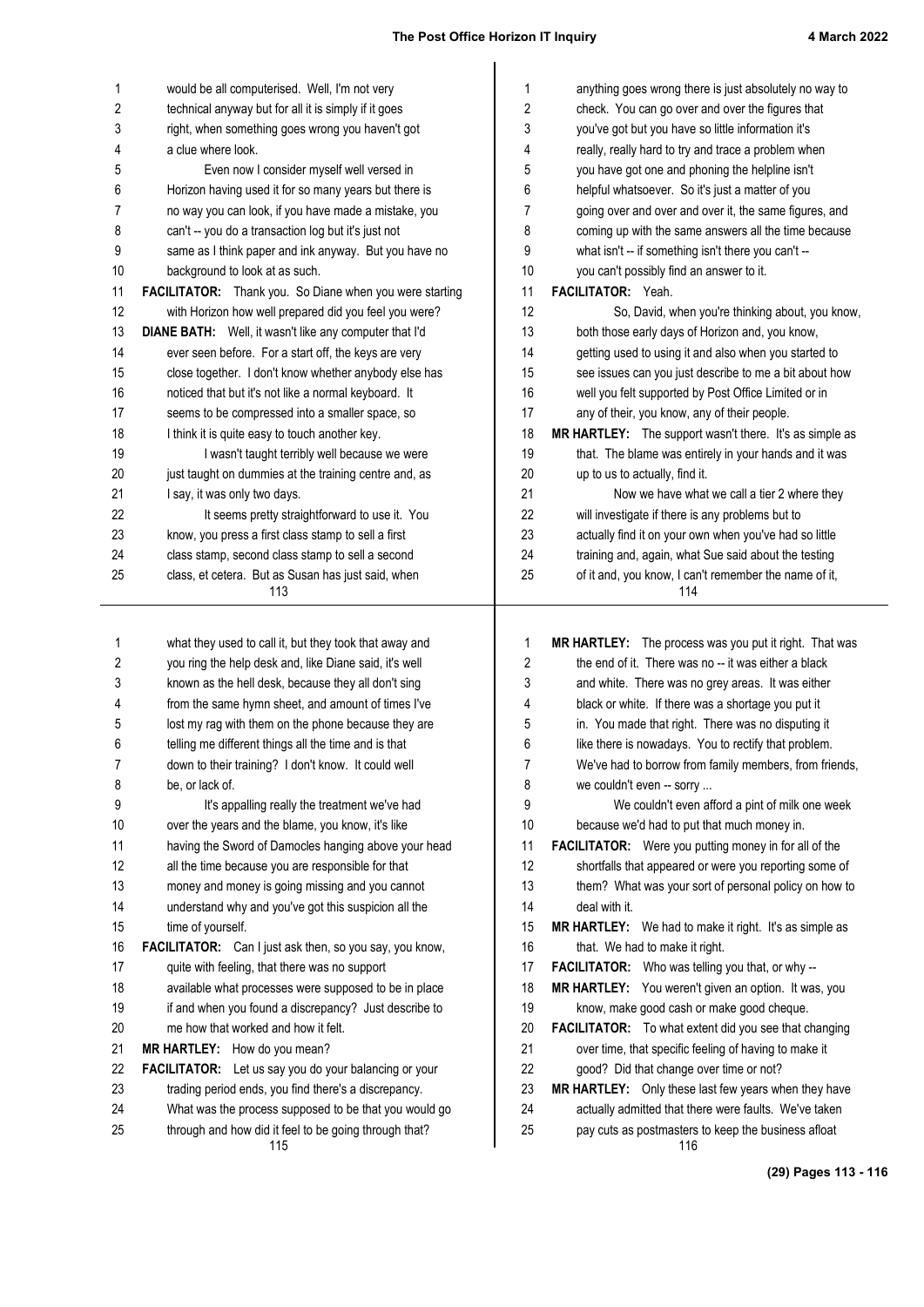| 1        | and I challenged the then chief executive officer,                                                        | 1        | MR HARTLEY: Me or --                                                                                            |
|----------|-----------------------------------------------------------------------------------------------------------|----------|-----------------------------------------------------------------------------------------------------------------|
| 2        | Paula Vennells. I stood up at conference and said,                                                        | 2        | FACILITATOR: To all of you really. Did you have someone                                                         |
| 3        | "Can you tell me why we are taking pay cuts and you                                                       | 3        | else you could talk to within the Post Office Limited?                                                          |
| 4        | are awarding yourself an 18 per cent pay rise of over                                                     | 4        | How did it all work?                                                                                            |
| 5        | £500,000".                                                                                                | 5        | MR HARTLEY: We had an area manager that, again, you know                                                        |
| 6<br>7   | And I said, you know, "You should hang your head<br>in shame". She didn't even have the guts to -- well,  | 6<br>7   | put the blame on us. At the time, it's different now.<br>I will say it is different now and I've just lost an   |
| 8        | to respond to it. She just looked at her side kick                                                        | 8        | area manager that I got on famously with and she was                                                            |
| 9        | and nodded and he stood up and said, "I think that's                                                      | 9        | absolutely brilliant. Prior to that it was, "You are                                                            |
| 10       | rather personal". Well, yes, it was rather personal.                                                      | 10       | at fault and you must put that right".                                                                          |
| 11       | It was personal to all of us that we're taking pay                                                        | 11       | FACILITATOR: Okay.                                                                                              |
| 12       | cuts.                                                                                                     | 12       | How about you, Philip? What had been your                                                                       |
| 13       | FACILITATOR: Yes.                                                                                         | 13       | experiences of sort of support or advice within                                                                 |
| 14       | MR HARTLEY: I'm sorry if I'm getting                                                                      | 14       | Post Office Limited to help you if there was                                                                    |
| 15       | FACILITATOR: No, no, I understand it's painful,                                                           | 15       | a shortfall?                                                                                                    |
| 16       | absolutely, yes.                                                                                          | 16       | PHILIP VENN: Well, as I say, in the early days there was                                                        |
| 17       | So just going back to these -- I just like to                                                             | 17       | Wyn de Cruise who was quite -- you could approach. He                                                           |
| 18       | think about some of the wider support that was or                                                         | 18       | was approachable and he'd try and help or get some                                                              |
| 19       | wasn't available to you. So you've talked about                                                           | 19       | help for us maybe, and then there was somebody called                                                           |
| 20       | calling the helpline, a little bit about the training,                                                    | 20       | Paula, that I can't remember her surname, but we had                                                            |
| 21       | such as you had.                                                                                          | 21       | mobile numbers for them. We could actually call them                                                            |
| 22       | What other ways would you have had to kind of                                                             | 22       | and ask what was what, or maybe help us, possibly.                                                              |
| 23       | help you solve these problems before having to put the                                                    | 23       | But after that help seemed to disappear and we                                                                  |
| 24       | money in or face sanctions or whatever? Just tell me                                                      | 24       | had no contacts at all. Now, you see if there was                                                               |
| 25       | about that.                                                                                               | 25       | a discrepancy, you see, it's probably unusual but we                                                            |
|          | 117                                                                                                       |          | 118                                                                                                             |
|          |                                                                                                           |          |                                                                                                                 |
|          |                                                                                                           |          |                                                                                                                 |
| 1        | have a self-funded Post Office. It's our own money                                                        | 1<br>2   | PHILIP VENN: Yes, it still all goes through Horizon. You                                                        |
| 2<br>3   | that's in the Post Office safe, not belonging to<br>Post Office Limited, because that was the option, the | 3        | basically rem cash in or rem it out if you need to                                                              |
| 4        | only option we had when we took it on in 2008. We had                                                     | 4        | take any out sort of thing. Generally it's remming<br>cash in because cash goes out over the counter a lot      |
| 5        | to supply the cash for it, which I wasn't keen on, but                                                    | 5        | now, but we do now take a lot of bank deposits                                                                  |
| 6        | as it turned out it was okay, it was a pain because we                                                    | 6        | recently, now all the banks or closing everywhere.                                                              |
| 7        | had to draw cash from banks all the time which cost                                                       | 7        | But going back to the transaction log and how                                                                   |
| 8        | money to bring into it, but as the years have gone by                                                     | 8        | we'd look for problems and that, like we'd end up                                                               |
| 9        | it balanced out to the money we were taking over the                                                      | 9        | printing a day's transaction log and going through it,                                                          |
| 10       | retail counter, because we'd take about [redacted]                                                        | 10       | which some of that doesn't make that much sense.                                                                |
| 11       | cash over the counter in the filling station even now.                                                    | 11       | There's about five lines of text just for a mail                                                                |
| 12       | So it was helpful because we could then put that                                                          | 12       | label. So it's hard to sort of understand it but you                                                            |
| 13       | into the Post Office and it would save the banking                                                        | 13       | just briefly look through it.                                                                                   |
| 14       | charges. So but now it's actually turned its head on                                                      | 14       | One or two problems likely cause issues is if                                                                   |
| 15       | us now because now they are saying there's a new                                                          | 15       | you forget to press fast cash on a customer and that                                                            |
| 16       | system coming and we can't be self-funded anymore. We                                                     | 16       | transaction is still on the till when you serve the                                                             |
| 17       | have to be a funded Post Office, meaning we've got                                                        | 17       | next one. If you weren't alert what was going on you                                                            |
| 18       | [redacted] cash that we're going to have to bank at                                                       | 18       | maybe pay out too much cash. But once you have looked                                                           |
| 19       | [redacted] bank charges to bank it, so not only are we                                                    | 19       | through and looked for that sort of problem then                                                                |
| 20       | losing £400 per month but now we have all these                                                           | 20       | there's very little can be happening and we thought at                                                          |
| 21       | charges which amount to about £5,000 a year of bank                                                       | 21       | times the staff were making errors somewhere along the                                                          |
| 22       | charges to bank that -- (unclear: multiple speakers)                                                      | 22       | line, yet we couldn't find them on the audit trail                                                              |
| 23       | FACILITATOR: Okay, just so I'm clear, a self-funding                                                      | 23       | because we're not a huge Post Office but, as I say,                                                             |
| 24<br>25 | office, you are still processing everything through<br>Horizon, though?                                   | 24<br>25 | it's only a local, so we'd look through and sometimes<br>there might be a reason for something yeah and you can |

**(30) Pages 117 - 120**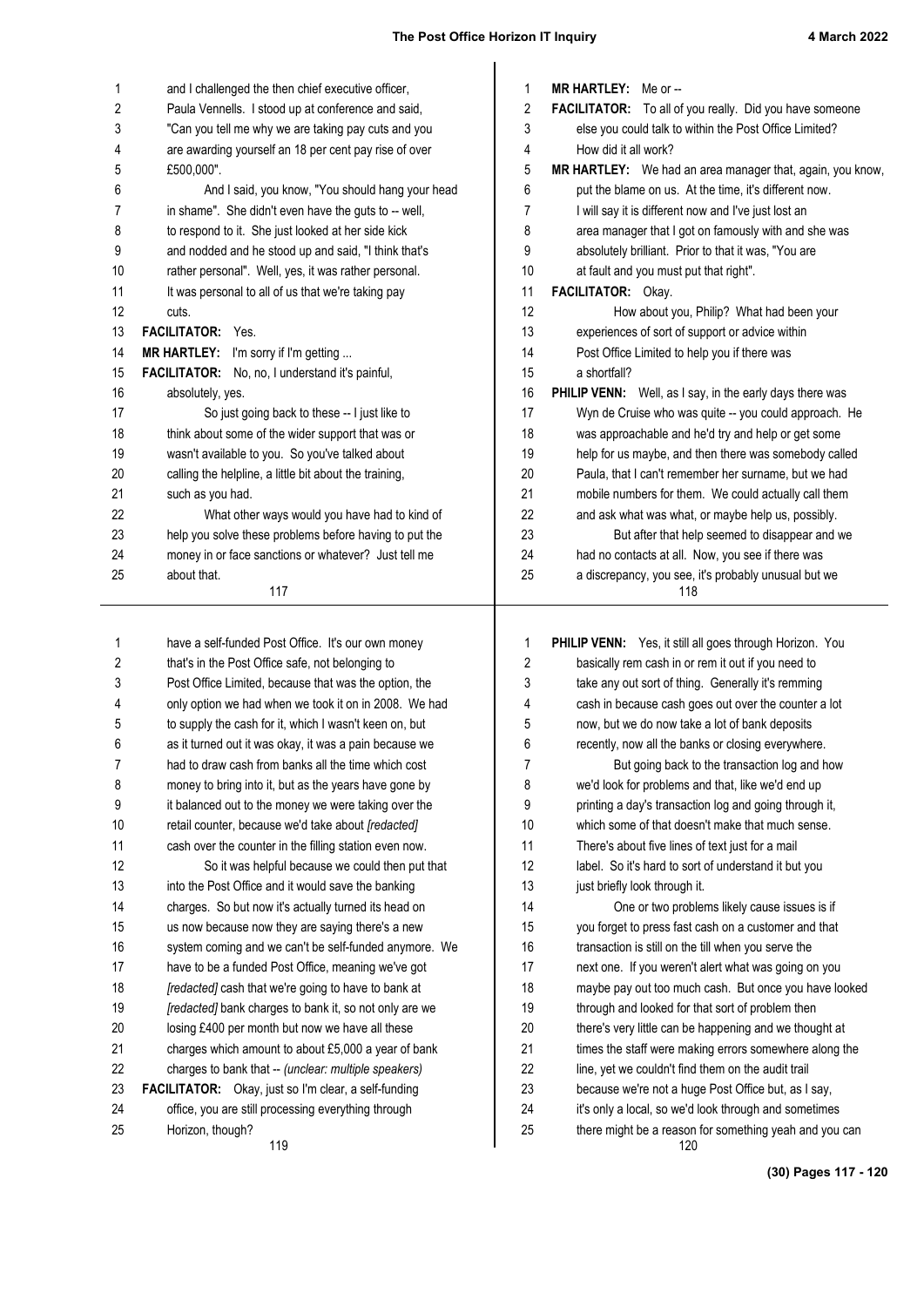| 1  | find something? Somebody did make a mistake but more           | $\mathbf{1}$   | for where that could have possibly gone, unless              |
|----|----------------------------------------------------------------|----------------|--------------------------------------------------------------|
| 2  | often than not it didn't.                                      | $\overline{c}$ | somebody had stolen it, which we knew wasn't the case,       |
| 3  | But two things I'd like to just briefly bring                  | 3              | but obviously that's a possibility, so we rang the           |
| 4  | up, if I can.                                                  | 4              | helpline and said, "We've got this discrepancy. It           |
| 5  | <b>FACILITATOR:</b> Yes.                                       | 5              | doesn't make any sense at all. Is there anything your        |
| 6  | <b>PHILIP VENN:</b> In 2012 we had an audit and because we got | 6              | end you can see that might have caused an issue", and        |
| 7  | National Lottery as well on site and they went through         | 7              | they looked and said, "No, there's definitely nothing.       |
| 8  | everything and everything was fine allegedly, apart            | 8              | It's down to you, your end. You have lost the £600."         |
| 9  | from the National Lottery scratch cards. They said we          | 9              | So me and Cynthia at the time, the manager,                  |
| 10 | owed about £2,000 for scratch cards, which was                 | 10             | looked through it again and we looked through it the         |
| 11 | nonsense because we always do an invoice every week            | 11             | next day and the next day. We couldn't work out for          |
| 12 | and pay it from that because it's complicated with the         | 12             | the life of us where this £600 could have gone, so we        |
| 13 | Post Office and the lottery.                                   | 13             | rang the helpline twice more over two or three days          |
| 14 | So -- but we have no choice but to pay it so we                | 14             | and every time they looked at it and said, "No, it's         |
| 15 | had to pay that out of our savings as well and so from         | 15             | definitely your fault. It's your problem. It's down          |
| 16 | 2012 on I made a spreadsheet and I've kept a record of         | 16             | to you. There's nothing our end that could have              |
|    |                                                                | 17             |                                                              |
| 17 | every pack of scratch cards that come in, when they            |                | caused that discrepancy".                                    |
| 18 | are authorised, when they are confirmed, when they go          | 18             | Anyway, about three weeks later, all of                      |
| 19 | out, when they are paid for, so that they can't                | 19             | a sudden, as I was keeping a spreadsheet of where --         |
| 20 | possibly do that to me again. Which we've not had an           | 20             | of how much money should be going into our bank every        |
| 21 | audit since.                                                   | 21             | day because they pay us back whatever we've paid out         |
| 22 | But also there was one incident, apart from the                | 22             | extra sort of thing, so I keep a spreadsheet of what         |
| 23 | losses that were unexplained, there was one incident           | 23             | I was expecting in each day, and all of a sudden             |
| 24 | in 2016 whereby we were about £600-something short at          | 24             | about, I think it was either three weeks or six weeks        |
| 25 | end of the day and there was no way we could account<br>121    | 25             | later, all a sudden this exact figure of<br>122              |
|    |                                                                |                |                                                              |
| 1  | £600-and-something, whatever it was, I can't remember          | 1              | by that amount and it was coincidentally exactly the         |
| 2  | 100 per cent, suddenly appeared in our bank extra to           | 2              | same amount that we had allegedly lost.                      |
| 3  | what we were expecting. So it was too much of                  | 3              | FACILITATOR: Thank you.                                      |
| 4  | a coincidence. It had to be that £600-odd that we had          | 4              | So can I just check for all of you have                      |
| 5  | been looking for for days that somehow materialised            | 5              | I understood it right when there was shortfalls or           |
| 6  | back into out account. And we rang the helpline again          | 6              | discrepancies you were all paying them back either out       |
| 7  | and they couldn't shed any light on it, didn't want to         | 7              | of your own pocket or out of the other parts of the          |
| 8  | know, basically.                                               | 8              | business? Was that true for all of you, that that's          |
| 9  | So it just goes to prove that things were going                | 9              | been common practice.                                        |
| 10 | on, you know, that money we got back, a lot we                 | 10             | PHILIP VENN: For me, yes.                                    |
| 11 | obviously didn't, but  sorry if I didn't probably              | 11             | <b>FACILITATOR:</b> And Diane and Sue and David, I think; is |
| 12 | answer your question you started out --                        | 12             | that right?                                                  |
| 13 | FACILITATOR: No, that's fine, absolutely, that's fine.         | 13             | DAVID HARTLEY: Yes.                                          |
| 14 | So briefly what was your supposition of that,                  | 14             | FACILITATOR: So-                                             |
| 15 | where that money was and what happened to it to get            | 15             | <b>SUSAN EDGAR:</b> To be honest, it wasn't until I had      |
| 16 | back to you?                                                   | 16             | a massive shortage and I wouldn't pay it back they           |
| 17 | PHILIP VENN: Well, that £600, I've no idea. It was             | 17             | said I'd taken it or one of my staff had taken it and        |
| 18 | obviously something going on their end that they were          | 18             | I refused.                                                   |
| 19 | showing something should be cash or not or whatever            | 19             | FACILITATOR: Okay. Just pause there one sec. So when         |
| 20 | I'm not sure, and so somehow or another they                   | 20             | you were doing those -- when you were settling it            |
| 21 | re-accounted for it later on and paid it back to us            | 21             | yourselves were you also ringing the hotline or not          |
| 22 | with no explanation.                                           | 22             | even ringing the hotline? How did that work in terms         |
| 23 | So because the figure always tied generally what               | 23             | of what you were doing?                                      |
| 24 | we were expecting into the bank, because I keep track          | 24             | <b>DIANE BATH:</b> Well, I used to to start with but it's an |
|    |                                                                |                |                                                              |
| 25 | of it so I know where we are, but that day it didn't           | 25             | absolute waste of time because you get the same              |

**(31) Pages 121 - 124**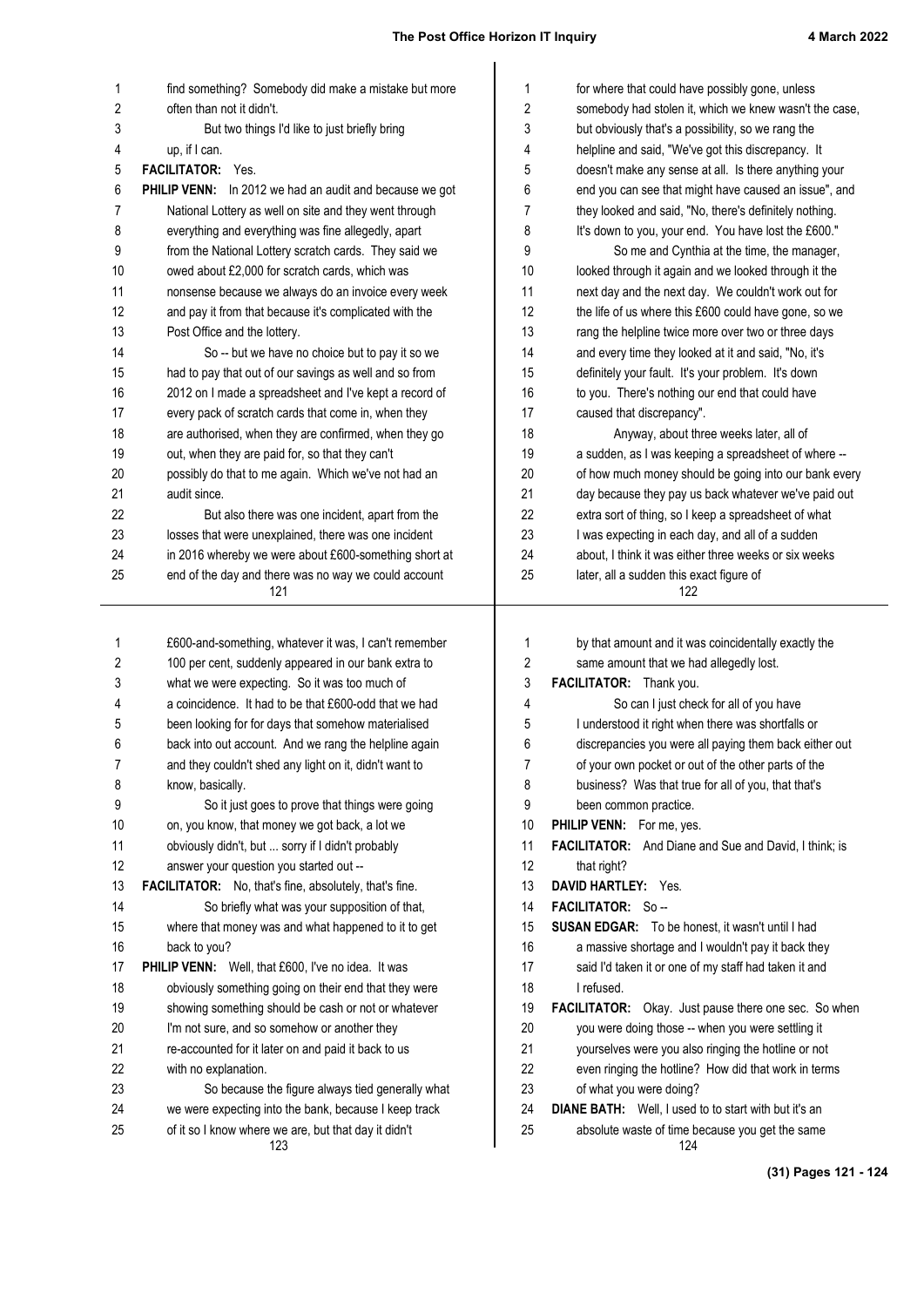| 1        | answers all the time: "It's nothing to do with us; we                      | 1        | transactions. We had no signal. We had somebody come                                                 |
|----------|----------------------------------------------------------------------------|----------|------------------------------------------------------------------------------------------------------|
| 2        | can't put it right; it's your fault; you're the only                       | 2        | out from computer centre that watched my router and in                                               |
| 3        | one it's happening to; you have got to make it right."                     | 3        | the end what they did do at the very, very end and                                                   |
| 4        | <b>FACILITATOR:</b> When would that -- when in time would that             | 4        | said that I'd asked for it -- which I hadn't -- they                                                 |
| 5        | have been, what sort of years would that be getting --                     | 5        | took all the wiring out and rewired the whole system,                                                |
| 6        | <b>DIANE BATH:</b> That would have been early on, sort of                  | 6        | put me all new Horizon kit in and a new router,                                                      |
| 7        | 2006/2007, something like that. You do, you get fed                        | 7        | et cetera, and told me that I had some kind of hub in                                                |
| 8        | up of phoning them and being given the same answer and                     | 8        | my fortress position that I shouldn't have because                                                   |
| 9        | they say, "Well, if there is anything wrong that we've                     | 9        | they were obsolete. Well, I didn't even know I had                                                   |
| 10       | done it will come back do you in a transaction                             | 10       | a hub down there because you don't touch it, you don't                                               |
| 11       | correction", so you can wait weeks and weeks and weeks                     | 11       | go anywhere near the Horizon wiring, et cetera.                                                      |
| 12       | and, occasionally, something might come back but more                      | 12       | But we were just losing connections all the time                                                     |
| 13       | often than not nothing ever did.                                           | 13       | and one day when we were doing our balance we normally                                               |
| 14       | FACILITATOR: Right.                                                        | 14       | do a balance period and then when it gets to trading                                                 |
| 15       | <b>DIANE BATH:</b> And if it's a large amount that you can't               | 15       | period we know that everything is more or less right,                                                |
| 16       | afford to put in yourself you have to settle centrally                     | 16       | you know, you know where you're at basically and this                                                |
| 17       | and then they take it straight out of your wages. So                       | 17       | Wednesday morning I counted by currency up and                                                       |
| 18       | it's -- win-win for them and lose-lose for us all the                      | 18       | everything and my manager she double checked it.                                                     |
| 19       | time, I'm afraid.                                                          | 19       | I think we were EUR 5 adrift, but come teatime when                                                  |
| 20       | FACILITATOR: So back to you, Sue, then. Was that similar                   | 20       | we'd hardly sold any Euros we were 2,000 and I think                                                 |
| 21       | to what you had been doing and what triggered this to                      | 21       | it was 800 short, and I was looking at it. I thought                                                 |
| 22       | change, would you say, Sue?                                                | 22       | I'd counted them wrong so I asked my manager to                                                      |
| 23       | SUSAN EDGAR: I think -- well, I was having lots of                         | 23       | double-check. I said go over there and you count them                                                |
| 24       | problems with my system. It kept going off lots of                         | 24       | away from me, because I also lost money on my stamps                                                 |
| 25       | times. It was losing transactions. We were gaining                         | 25       | so I had to check my stamps again as well.<br>126                                                    |
|          | 125                                                                        |          |                                                                                                      |
|          |                                                                            |          |                                                                                                      |
|          |                                                                            |          |                                                                                                      |
| 1        | And she had the same answer as me, but we                                  | 1        | in and it should have only had 11 in, so we rang them                                                |
| 2        | didn't -- our answer wasn't the same as Horizon said.                      | 2        | and told them about that, because the slip inside was                                                |
| 3        | So then the other girl that was working that day,                          | 3        | for our branch but the address on the bag was not for                                                |
| 4        | I asked her to count them separately and she got the                       | 4        | us, so we had this extra 6,000 and an extra 26,000.                                                  |
| 5        | same figure as us, which was not far from what we had                      | 5        | <b>FACILITATOR:</b> Right.                                                                           |
| 6        | on the morning, and the same with the stamps.                              | 6        | <b>SUSAN EDGAR:</b> That took nearly two years before it was                                         |
| 7        | The comeuppance of it all was I ended up over                              | 7        | corrected and we had to kept telling them, telling                                                   |
| 8        | £68,000 short and --                                                       | 8        | them, that we had this money and then when we got it                                                 |
| 9        | FACILITATOR: How did that go to 68,000 then?                               | 9        | all put right we kept getting this 6,000 saying,                                                     |
| 10       | <b>SUSAN EDGAR:</b> Because they said I had a shortage in my               | 10       | "You're £6,000 short; you're £6,000 short".                                                          |
| 11       | cash and I'm saying, "No, I haven't. You know,                             | 11       | "No, we're not." You know, I rang the helpline.                                                      |
| 12       | I didn't have that amount of cash to start with so how                     | 12       | They said, "Oh, put it into suspension, do this, do                                                  |
| 13       | can I be that amount short?" And, to be honest, I was                      | 13       | that", and it just kept multiplying. I'm saying, "No,                                                |
| 14       | demented, as you can imagine, and then they said in                        | 14       | if I put that there, that's going to be 12,000 and                                                   |
| 15       | 2017 I had said that -- I'd reported that I sent a REM                     | 15       | that's going to be 18,000".                                                                          |
| 16       | back for 23,500 on 10 January 2017. They didn't                            | 16       | "No, no, that's not who have to do." I knew it                                                       |
| 17       | notify me until 2018, April 2018, that it had                              | 17       | wasn't right but I said, do you know what, if ever I'm                                               |
| 18       | happened. We went looking for paperwork. Couldn't                          | 18       | over again I will never ring them. I won't tell them.                                                |
| 19       | find anything and meanwhile I just -- well, I didn't                       | 19       | I'll just keep it there until they come looking for                                                  |
| 20       | know where to turn or anything. They sent me 26,000                        | 20       | it. But that night I never slept and my husband and                                                  |
| 21       | that wouldn't go into Horizon system. When you scan                        | 21       | everything, we were all, as you can imagine, in such                                                 |
| 22       | it, it normally just goes in, into your cash. This                         | 22       | a state and my actual contracts adviser, because                                                     |
| 23       | wouldn't so we were £26,000 over so we rang them and                       | 23       | I expected the next morning, Thursday morning, to have                                               |
| 24<br>25 | told and them of that.<br>They then sent us another pouch that had £17,000 | 24<br>25 | auditors at my door, so I rang the then other<br>contracts adviser, because mine was on holiday, and |

**(32) Pages 125 - 128**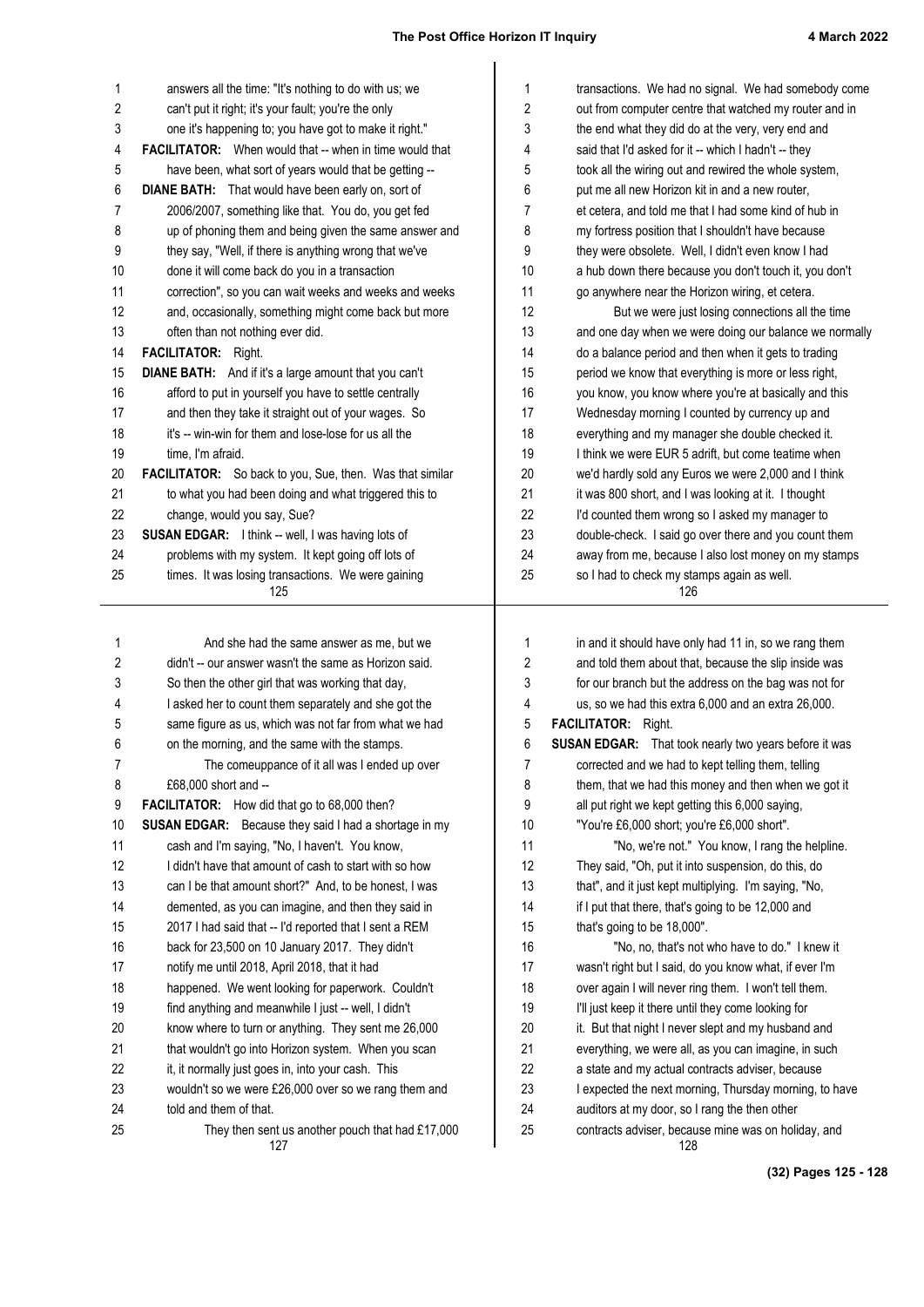| 1        | I said, "Look, I don't know what's gone on, but it's                                                           | 1              | The auditors couldn't find anything wrong,                                                |
|----------|----------------------------------------------------------------------------------------------------------------|----------------|-------------------------------------------------------------------------------------------|
| 2        | just gone berserk. This system is just like                                                                    | 2              | obviously, and it took me ringing every week and my                                       |
| 3        | multiplying and doing things", I said, "And I haven't                                                          | 3              | contacts adviser actually said to me, said, "Nobody                                       |
| 4        | had the money". You know, I said, "And I'm going to                                                            | 4              | rings two or three times a week asking have you found                                     |
| 5        | lose everything for something I hadn't done", and at                                                           | 5              | anything", and I went to a meeting and I have to say                                      |
| 6        | the time he said, "No, don't worry about it. You'll                                                            | 6              | this because there's a lot of people saying nasty                                         |
| 7        | be fine". All right.                                                                                           | 7              | things, the Federation stood by me all the way and                                        |
| 8        | But I mean it doesn't make you feel fine.                                                                      | 8              | they were such a great support, they really were.                                         |
| 9        | I mean, and I think that was the start of my mental                                                            | 9              | They kept me up, if you like, because I could have                                        |
| 10       | health problems. I mean, I finished up I'm on                                                                  | 10             | just ended it all because I was in such a state                                           |
| 11       | antidepressants and everything and my husband was in                                                           | 11             | because, as you can imagine, 68,000-and-whatever is                                       |
| 12       | such a state because he thought I was going to go to                                                           | 12             | not a little sum of money.                                                                |
| 13       | prison he actually asked me, "Will you go to prison                                                            | 13             | FACILITATOR: No.                                                                          |
| 14       | for this", and I said, "No, because I haven't done                                                             | 14             | <b>SUSAN EDGAR:</b> And we went to the meeting and a Federation                           |
| 15       | it", but then you find out that people have been to                                                            | 15             | rep came with me, Milesh Joshi, a lovely guy and had                                      |
| 16       | prison for things they haven't done.                                                                           | 16             | sent me the paperwork beforehand and I had 14 sheets                                      |
| 17       | <b>FACILITATOR:</b> This was in about 2017?                                                                    | 17             | of paperwork that they said showed that I'd taken the                                     |
| 18       | SUSAN EDGAR: Yes, yes. (unclear: multiple speakers) used                                                       | 18             | money or my daughters, I had two daughters work with                                      |
| 19       | to pay the money and I had to -- I kept ringing up                                                             | 19             | me, or one of my staff, and the staff, apart from one,                                    |
| 20       | every week for somebody to come and do me an audit                                                             | 20             | are all related. We're all family as such, and I just                                     |
| 21       | thinking had I done something wrong. They never even                                                           | 21             | knew they hadn't done anything and then as we were                                        |
| 22       | sent an auditor out and I said, "Look, this is wrong                                                           | 22             | turning pages they said that my manager, when the                                         |
| 23       | somewhere", and I was asked, "Well, do you want an                                                             | 23             | 26,000 came in she'd come out of the screen and gone                                      |
| 24       | audit?" I said, "Well, yes, I do because I believe                                                             | 24             | to another screen that I didn't even know existed, to                                     |
| 25       | I've done something wrong but I don't know what".<br>129                                                       | 25             | be honest, and neither did Milesh, so we asked them to<br>130                             |
|          |                                                                                                                |                |                                                                                           |
|          |                                                                                                                |                |                                                                                           |
|          |                                                                                                                |                |                                                                                           |
| 1        | rewind and show us how he did that. We didn't know                                                             | 1              | did it start in, say, 2016 and finish in 2016 or what?                                    |
| 2        | how it happened.                                                                                               | $\overline{c}$ | Just give me an idea of the scale of it.                                                  |
| 3        | And then they went on to page 15 and page 16                                                                   | 3              | <b>SUSAN EDGAR:</b> It went from 2017 to 2020 before I got the                            |
| 4        | which we didn't have and there were 21 pages in total                                                          | 4              | letter but when they came out and looked at my system                                     |
| 5        | but they hadn't sent us them all, which supposedly                                                             | 5              | and changed everything, that was in 2019 where they                                       |
| 6        | proved what had happened.                                                                                      | 6              | took all my system out and changed it.                                                    |
| 7        | Anyway, it took until -- they agreed that they                                                                 | 7              | SIR WYN WILLIAMS: So I just want to be clear about this,                                  |
| 8        | would write this money off because I thought I was                                                             | 8              | if I could be Ms Edgar, is this a situation where, and                                    |
| 9        | going to lose everything, they agreed that they -- the                                                         | 9              | I'll put it in straightforward terms, it's probably                                       |
| 10       | Federation pushed and pushed for it to be sorted and                                                           | 10             | much more complicated than this on the ground, but it                                     |
| 11       | the 23 and a half that they couldn't come to me for it                                                         | 11             | was being alleged that you owed the Post Office                                           |
| 12       | anyway, it was too late, et cetera, and it took the                                                            | 12             | £68,000 or you were responsible for that shortfall and                                    |
| 13       | Federation, Callum and Milesh and others, pushing and                                                          | 13             | you resisted them, in effect, and said, "No, I'm not,                                     |
| 14       | pushing the Post Office to write this money off                                                                | 14             | I've done nothing wrong", and ultimately they accepted                                    |
| 15       | because I hadn't had it, and I asked for it in writing                                                         | 15             | that.                                                                                     |
| 16       | because -- it sounds awful but I didn't want them to                                                           | 16             | <b>SUSAN EDGAR:</b> In the end, yes.                                                      |
| 17       | come back at me and say, you know, at a later date,                                                            | 17             | <b>SIR WYN WILLIAMS: Right.</b>                                                           |
| 18       | like as now or whatever, "You still owe this money",                                                           | 18             | <b>SUSAN EDGAR:</b> Because I would not do a false cash                                   |
| 19       | and that took months just to get that email with it                                                            | 19             | declaration, as a shortage, and I refused to do                                           |
| 20       | written out.                                                                                                   | 20             | a false cash declaration because then I knew if I did                                     |
| 21       | <b>FACILITATOR:</b> Thank you for recounting that.                                                             | 21             | that then I was committing a crime, if you like --                                        |
| 22       | SUSAN EDGAR: (unclear: multiple speakers) -- had no idea.                                                      | 22             | SIR WYN WILLIAMS: Right, fine.                                                            |
| 23       | SIR WYN WILLIAMS: Excuse me, can you just tell me, only                                                        | 23             | <b>SUSAN EDGAR:</b> -- of a false declaration.                                            |
| 24<br>25 | approximately but so that I've got a proper feel for<br>it, over what period of time this was so, for example, | 24<br>25       | SIR WYN WILLIAMS: And do you still have some documents<br>relating to this whole episode? |

**(33) Pages 129 - 132**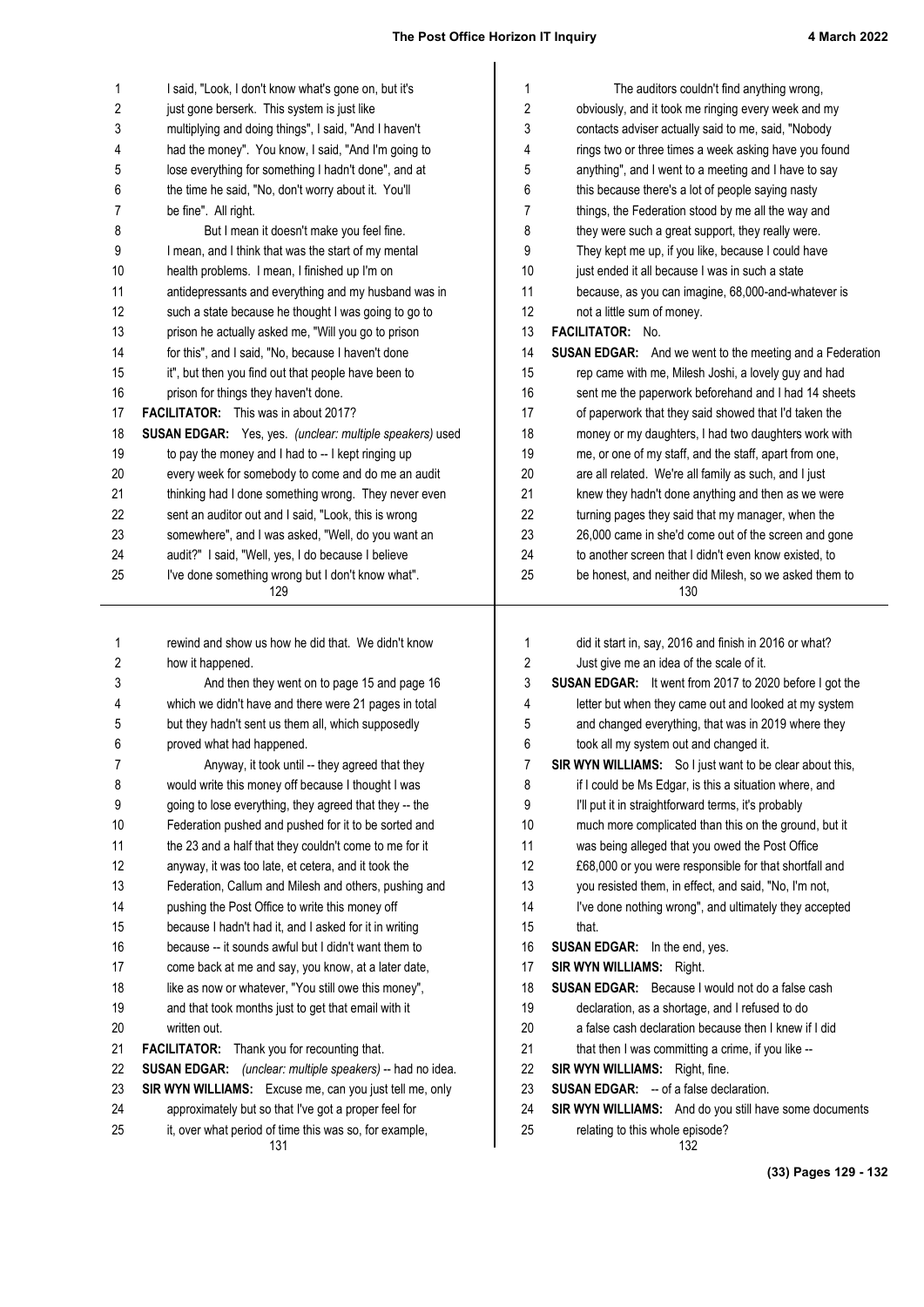| them?<br>1<br><b>SUSAN EDGAR:</b> I do. I have -- (unclear: multiple<br>1<br>$\boldsymbol{2}$<br>2<br>DIANE BATH: I'm treated like I'm stupid, like I'm the one<br>speakers)<br>3<br>3<br>SIR WYN WILLIAMS: Would you be prepared to sent them to<br>that's -- that I'm the one that's got it all wrong.<br>me so I can see what was said in writing?<br>4<br>4<br>It makes me feel so small and insignificant. It's<br>5<br><b>SUSAN EDGAR: I will.</b><br>5<br>taken all my confidence away. For a long time, I just<br>6<br>SIR WYN WILLIAMS: Thank you very much. Back to you --<br>6<br>felt like I didn't want to be in the Post Office.<br>SUSAN EDGAR: It will best a bit gibberish because it's<br>7<br>7<br>I just wanted to fall into a big black hole and not<br>8<br>8<br>come back out because the Post Office made me feel<br>all in --<br>9<br>9<br>SIR WYN WILLIAMS: That's fine. Lawyers like nothing<br>like I was worthless.<br>10<br>better than pouring over documents, even if the people<br>10<br>FACILITATOR: So what were they doing and saying to make<br>who made them think that they don't make much sense.<br>11<br>11<br>you feel that way?<br>12<br>12<br><b>DIANE BATH:</b> Well, you try to get hold of the helpline.<br>Don't you worry about that, Mrs Edgar.<br>13<br>13<br>They don't want to know. You ask if there's anybody<br><b>SUSAN EDGAR:</b> Thank you.<br>14<br>FACILITATOR: Thank you, sir. So I would like to sort of<br>14<br>else out there that can come and help you. No, there<br>15<br>take a step up, if you want to think about it that<br>15<br>isn't. There's absolutely nobody to turn to. You<br>16<br>16<br>way. Obviously, you have all experienced<br>know, my husband and I, we've been through the figures<br>17<br>17<br>discrepancies and I just wondered if you could<br>over and over again. I've even got a friend of mine<br>18<br>describe to me how you feel about the way Post Office<br>18<br>whose a forensic accountant, he came round and he had<br>19<br>Limited responded or respond when you go through this<br>19<br>a look at the books as well. He had no idea where<br>20<br>period of shortfalls. So I'm not talking about the<br>20<br>anything was going, he said, "But if you want me to<br>21<br>person on the helpline now as such but just the whole<br>21<br>look into things any further it will cost so much an<br>22<br>22<br>general tenor of their response.<br>hour which is going to cost more than what they are<br>23<br>23<br>Diane, how would you describe that?<br>asking you to pay so just pay it", so on every single<br>24<br><b>DIANE BATH:</b> I don't really know how to answer this.<br>24<br>account it seems like there is just nobody there to<br>25<br>FACILITATOR: How does it feel when you're dealing with<br>25<br>help you. I didn't have a manager. I had nobody,<br>133<br>134<br>1<br>nobody. The only number I'd got at that time was the<br>FACILITATOR: Can I just --<br>1<br>2<br>helpline and they were very, very unhelpful.<br>2<br>DIANE BATH: And that threat is sort of held over you all<br>3<br>FACILITATOR: To what extent has that changed over time<br>3<br>the time and because I signed the postmaster's<br>contract all those years ago it says on it, you know,<br>4<br>now?<br>4<br><b>DIANE BATH:</b> I just tend to keep everything to myself now<br>5<br>I have to make good any losses, so<br>5<br>6<br>6<br>and I don't bother with the helpline anymore because<br><b>FACILITATOR:</b> How recently did you last put money into<br>7<br>7<br>make up a discrepancy?<br>they have always been so awful to me. There's just<br>8<br>8<br>DIANE BATH: I do nearly every month.<br>still nobody. I don't know whether it's because our<br>9<br>9<br>Post Office is sort of away from the towns and it's<br>FACILITATOR: Okay, thank you.<br>10<br>further for anybody to come out and see me but<br>10<br>DIANE BATH: It might only be, I don't know, £50, £100,<br>11<br>11<br>I haven't seen anybody from the Post Office, apart<br>£200, but it's very rarely it's on the Post Office's<br>12<br>12<br>from an audit twice. I've never seen anybody from the<br>side and then if it is I keep the money in a separate<br>13<br>Post Office here in 17 years.<br>13<br>bag in the Post Office because I know damn well that<br>14<br><b>FACILITATOR:</b> Right, so let's imagine just for a moment,<br>14<br>next month it's going to be wanting money back again<br>15<br>hopefully not, but let's say your next trading period<br>15<br>so it all goes back.<br>16<br>you've got a discrepancy of let's say £2,000 that you<br>16<br>FACILITATOR: Okay. So, David, the same sort of questions<br>17<br>17<br>to you really about how you'd characterise the<br>can't explain.<br>18<br>18<br>response of the Post Office Limited when you've got<br>What would you do now if that arose?<br>19<br>DIANE BATH: Well, I know I should be phoning the<br>19<br>a discrepancy, particularly in recent times, but just<br>20<br>20<br>helpline. It's absolutely a waste of time. I'd look<br>generally, first of all?<br>21<br>and look, and look, and I know damn well I'm not going<br>21<br>MR HARTLEY: Generally, it was, as I say, there was no<br>22<br>22<br>to find anything so we would probably end up paying it<br>grey areas. It was black and white and you were<br>23<br>23<br>because I know if I push too far they'll send somebody<br>expected to pay that money back and you had to more or<br>24<br>out and they'll say, "Right, okay, you owe X Y Z.<br>24<br>less plead with the contracts manager to put it over<br>25<br>We're going to close you down".<br>25<br>a few months because you couldn't afford to pay it all<br>135<br>136 |  |  |
|--------------------------------------------------------------------------------------------------------------------------------------------------------------------------------------------------------------------------------------------------------------------------------------------------------------------------------------------------------------------------------------------------------------------------------------------------------------------------------------------------------------------------------------------------------------------------------------------------------------------------------------------------------------------------------------------------------------------------------------------------------------------------------------------------------------------------------------------------------------------------------------------------------------------------------------------------------------------------------------------------------------------------------------------------------------------------------------------------------------------------------------------------------------------------------------------------------------------------------------------------------------------------------------------------------------------------------------------------------------------------------------------------------------------------------------------------------------------------------------------------------------------------------------------------------------------------------------------------------------------------------------------------------------------------------------------------------------------------------------------------------------------------------------------------------------------------------------------------------------------------------------------------------------------------------------------------------------------------------------------------------------------------------------------------------------------------------------------------------------------------------------------------------------------------------------------------------------------------------------------------------------------------------------------------------------------------------------------------------------------------------------------------------------------------------------------------------------------------------------------------------------------------------------------------------------------------------------------------------------------------------------------------------------------------------------------------------------------------------------------------------------------------------------------------------------------------------------------------------------------------------------------------------------------------------------------------------------------------------------------------------------------------------------------------------------------------------------------------------------------------------------------------------------------------------------------------------------------------------------------------------------------------------------------------------------------------------------------------------------------------------------------------------------------------------------------------------------------------------------------------------------------------------------------------------------------------------------------------------------------------------------------------------------------------------------------------------------------------------------------------------------------------------------------------------------------------------------------------------------------------------------------------------------------------------------------------------------------------------------------------------------------------------------------------------------------------------------------------------------------------------------------------------------------------------------------------------------------------------------------------------------------------------------------------------------------------------------------------------------------------------------------------------------------------------------------------------------------------------------------------------------------------------------------------------------------------------------------------------------------------------------------------------------------------------------------------------------------------------------------------------------------------------------------------------------------------------------------------------------------------------------------------------------------------------------------------------------------------------------------------------------------------------------------------------------------------------------------------------------------------------------------------------------------------------------------------------------------------------------------------------------------------------------------------------------------------------------------------------------------------------------------------------------------------------------------------------------------------------------------------------------------------------------------------------------------------------------------------------------------------------------------------------------------------------------------------------------------------------------------------------------------------------------------------------------------|--|--|
|                                                                                                                                                                                                                                                                                                                                                                                                                                                                                                                                                                                                                                                                                                                                                                                                                                                                                                                                                                                                                                                                                                                                                                                                                                                                                                                                                                                                                                                                                                                                                                                                                                                                                                                                                                                                                                                                                                                                                                                                                                                                                                                                                                                                                                                                                                                                                                                                                                                                                                                                                                                                                                                                                                                                                                                                                                                                                                                                                                                                                                                                                                                                                                                                                                                                                                                                                                                                                                                                                                                                                                                                                                                                                                                                                                                                                                                                                                                                                                                                                                                                                                                                                                                                                                                                                                                                                                                                                                                                                                                                                                                                                                                                                                                                                                                                                                                                                                                                                                                                                                                                                                                                                                                                                                                                                                                                                                                                                                                                                                                                                                                                                                                                                                                                                                                                                    |  |  |
|                                                                                                                                                                                                                                                                                                                                                                                                                                                                                                                                                                                                                                                                                                                                                                                                                                                                                                                                                                                                                                                                                                                                                                                                                                                                                                                                                                                                                                                                                                                                                                                                                                                                                                                                                                                                                                                                                                                                                                                                                                                                                                                                                                                                                                                                                                                                                                                                                                                                                                                                                                                                                                                                                                                                                                                                                                                                                                                                                                                                                                                                                                                                                                                                                                                                                                                                                                                                                                                                                                                                                                                                                                                                                                                                                                                                                                                                                                                                                                                                                                                                                                                                                                                                                                                                                                                                                                                                                                                                                                                                                                                                                                                                                                                                                                                                                                                                                                                                                                                                                                                                                                                                                                                                                                                                                                                                                                                                                                                                                                                                                                                                                                                                                                                                                                                                                    |  |  |
|                                                                                                                                                                                                                                                                                                                                                                                                                                                                                                                                                                                                                                                                                                                                                                                                                                                                                                                                                                                                                                                                                                                                                                                                                                                                                                                                                                                                                                                                                                                                                                                                                                                                                                                                                                                                                                                                                                                                                                                                                                                                                                                                                                                                                                                                                                                                                                                                                                                                                                                                                                                                                                                                                                                                                                                                                                                                                                                                                                                                                                                                                                                                                                                                                                                                                                                                                                                                                                                                                                                                                                                                                                                                                                                                                                                                                                                                                                                                                                                                                                                                                                                                                                                                                                                                                                                                                                                                                                                                                                                                                                                                                                                                                                                                                                                                                                                                                                                                                                                                                                                                                                                                                                                                                                                                                                                                                                                                                                                                                                                                                                                                                                                                                                                                                                                                                    |  |  |
|                                                                                                                                                                                                                                                                                                                                                                                                                                                                                                                                                                                                                                                                                                                                                                                                                                                                                                                                                                                                                                                                                                                                                                                                                                                                                                                                                                                                                                                                                                                                                                                                                                                                                                                                                                                                                                                                                                                                                                                                                                                                                                                                                                                                                                                                                                                                                                                                                                                                                                                                                                                                                                                                                                                                                                                                                                                                                                                                                                                                                                                                                                                                                                                                                                                                                                                                                                                                                                                                                                                                                                                                                                                                                                                                                                                                                                                                                                                                                                                                                                                                                                                                                                                                                                                                                                                                                                                                                                                                                                                                                                                                                                                                                                                                                                                                                                                                                                                                                                                                                                                                                                                                                                                                                                                                                                                                                                                                                                                                                                                                                                                                                                                                                                                                                                                                                    |  |  |
|                                                                                                                                                                                                                                                                                                                                                                                                                                                                                                                                                                                                                                                                                                                                                                                                                                                                                                                                                                                                                                                                                                                                                                                                                                                                                                                                                                                                                                                                                                                                                                                                                                                                                                                                                                                                                                                                                                                                                                                                                                                                                                                                                                                                                                                                                                                                                                                                                                                                                                                                                                                                                                                                                                                                                                                                                                                                                                                                                                                                                                                                                                                                                                                                                                                                                                                                                                                                                                                                                                                                                                                                                                                                                                                                                                                                                                                                                                                                                                                                                                                                                                                                                                                                                                                                                                                                                                                                                                                                                                                                                                                                                                                                                                                                                                                                                                                                                                                                                                                                                                                                                                                                                                                                                                                                                                                                                                                                                                                                                                                                                                                                                                                                                                                                                                                                                    |  |  |
|                                                                                                                                                                                                                                                                                                                                                                                                                                                                                                                                                                                                                                                                                                                                                                                                                                                                                                                                                                                                                                                                                                                                                                                                                                                                                                                                                                                                                                                                                                                                                                                                                                                                                                                                                                                                                                                                                                                                                                                                                                                                                                                                                                                                                                                                                                                                                                                                                                                                                                                                                                                                                                                                                                                                                                                                                                                                                                                                                                                                                                                                                                                                                                                                                                                                                                                                                                                                                                                                                                                                                                                                                                                                                                                                                                                                                                                                                                                                                                                                                                                                                                                                                                                                                                                                                                                                                                                                                                                                                                                                                                                                                                                                                                                                                                                                                                                                                                                                                                                                                                                                                                                                                                                                                                                                                                                                                                                                                                                                                                                                                                                                                                                                                                                                                                                                                    |  |  |
|                                                                                                                                                                                                                                                                                                                                                                                                                                                                                                                                                                                                                                                                                                                                                                                                                                                                                                                                                                                                                                                                                                                                                                                                                                                                                                                                                                                                                                                                                                                                                                                                                                                                                                                                                                                                                                                                                                                                                                                                                                                                                                                                                                                                                                                                                                                                                                                                                                                                                                                                                                                                                                                                                                                                                                                                                                                                                                                                                                                                                                                                                                                                                                                                                                                                                                                                                                                                                                                                                                                                                                                                                                                                                                                                                                                                                                                                                                                                                                                                                                                                                                                                                                                                                                                                                                                                                                                                                                                                                                                                                                                                                                                                                                                                                                                                                                                                                                                                                                                                                                                                                                                                                                                                                                                                                                                                                                                                                                                                                                                                                                                                                                                                                                                                                                                                                    |  |  |
|                                                                                                                                                                                                                                                                                                                                                                                                                                                                                                                                                                                                                                                                                                                                                                                                                                                                                                                                                                                                                                                                                                                                                                                                                                                                                                                                                                                                                                                                                                                                                                                                                                                                                                                                                                                                                                                                                                                                                                                                                                                                                                                                                                                                                                                                                                                                                                                                                                                                                                                                                                                                                                                                                                                                                                                                                                                                                                                                                                                                                                                                                                                                                                                                                                                                                                                                                                                                                                                                                                                                                                                                                                                                                                                                                                                                                                                                                                                                                                                                                                                                                                                                                                                                                                                                                                                                                                                                                                                                                                                                                                                                                                                                                                                                                                                                                                                                                                                                                                                                                                                                                                                                                                                                                                                                                                                                                                                                                                                                                                                                                                                                                                                                                                                                                                                                                    |  |  |
|                                                                                                                                                                                                                                                                                                                                                                                                                                                                                                                                                                                                                                                                                                                                                                                                                                                                                                                                                                                                                                                                                                                                                                                                                                                                                                                                                                                                                                                                                                                                                                                                                                                                                                                                                                                                                                                                                                                                                                                                                                                                                                                                                                                                                                                                                                                                                                                                                                                                                                                                                                                                                                                                                                                                                                                                                                                                                                                                                                                                                                                                                                                                                                                                                                                                                                                                                                                                                                                                                                                                                                                                                                                                                                                                                                                                                                                                                                                                                                                                                                                                                                                                                                                                                                                                                                                                                                                                                                                                                                                                                                                                                                                                                                                                                                                                                                                                                                                                                                                                                                                                                                                                                                                                                                                                                                                                                                                                                                                                                                                                                                                                                                                                                                                                                                                                                    |  |  |
|                                                                                                                                                                                                                                                                                                                                                                                                                                                                                                                                                                                                                                                                                                                                                                                                                                                                                                                                                                                                                                                                                                                                                                                                                                                                                                                                                                                                                                                                                                                                                                                                                                                                                                                                                                                                                                                                                                                                                                                                                                                                                                                                                                                                                                                                                                                                                                                                                                                                                                                                                                                                                                                                                                                                                                                                                                                                                                                                                                                                                                                                                                                                                                                                                                                                                                                                                                                                                                                                                                                                                                                                                                                                                                                                                                                                                                                                                                                                                                                                                                                                                                                                                                                                                                                                                                                                                                                                                                                                                                                                                                                                                                                                                                                                                                                                                                                                                                                                                                                                                                                                                                                                                                                                                                                                                                                                                                                                                                                                                                                                                                                                                                                                                                                                                                                                                    |  |  |
|                                                                                                                                                                                                                                                                                                                                                                                                                                                                                                                                                                                                                                                                                                                                                                                                                                                                                                                                                                                                                                                                                                                                                                                                                                                                                                                                                                                                                                                                                                                                                                                                                                                                                                                                                                                                                                                                                                                                                                                                                                                                                                                                                                                                                                                                                                                                                                                                                                                                                                                                                                                                                                                                                                                                                                                                                                                                                                                                                                                                                                                                                                                                                                                                                                                                                                                                                                                                                                                                                                                                                                                                                                                                                                                                                                                                                                                                                                                                                                                                                                                                                                                                                                                                                                                                                                                                                                                                                                                                                                                                                                                                                                                                                                                                                                                                                                                                                                                                                                                                                                                                                                                                                                                                                                                                                                                                                                                                                                                                                                                                                                                                                                                                                                                                                                                                                    |  |  |
|                                                                                                                                                                                                                                                                                                                                                                                                                                                                                                                                                                                                                                                                                                                                                                                                                                                                                                                                                                                                                                                                                                                                                                                                                                                                                                                                                                                                                                                                                                                                                                                                                                                                                                                                                                                                                                                                                                                                                                                                                                                                                                                                                                                                                                                                                                                                                                                                                                                                                                                                                                                                                                                                                                                                                                                                                                                                                                                                                                                                                                                                                                                                                                                                                                                                                                                                                                                                                                                                                                                                                                                                                                                                                                                                                                                                                                                                                                                                                                                                                                                                                                                                                                                                                                                                                                                                                                                                                                                                                                                                                                                                                                                                                                                                                                                                                                                                                                                                                                                                                                                                                                                                                                                                                                                                                                                                                                                                                                                                                                                                                                                                                                                                                                                                                                                                                    |  |  |
|                                                                                                                                                                                                                                                                                                                                                                                                                                                                                                                                                                                                                                                                                                                                                                                                                                                                                                                                                                                                                                                                                                                                                                                                                                                                                                                                                                                                                                                                                                                                                                                                                                                                                                                                                                                                                                                                                                                                                                                                                                                                                                                                                                                                                                                                                                                                                                                                                                                                                                                                                                                                                                                                                                                                                                                                                                                                                                                                                                                                                                                                                                                                                                                                                                                                                                                                                                                                                                                                                                                                                                                                                                                                                                                                                                                                                                                                                                                                                                                                                                                                                                                                                                                                                                                                                                                                                                                                                                                                                                                                                                                                                                                                                                                                                                                                                                                                                                                                                                                                                                                                                                                                                                                                                                                                                                                                                                                                                                                                                                                                                                                                                                                                                                                                                                                                                    |  |  |
|                                                                                                                                                                                                                                                                                                                                                                                                                                                                                                                                                                                                                                                                                                                                                                                                                                                                                                                                                                                                                                                                                                                                                                                                                                                                                                                                                                                                                                                                                                                                                                                                                                                                                                                                                                                                                                                                                                                                                                                                                                                                                                                                                                                                                                                                                                                                                                                                                                                                                                                                                                                                                                                                                                                                                                                                                                                                                                                                                                                                                                                                                                                                                                                                                                                                                                                                                                                                                                                                                                                                                                                                                                                                                                                                                                                                                                                                                                                                                                                                                                                                                                                                                                                                                                                                                                                                                                                                                                                                                                                                                                                                                                                                                                                                                                                                                                                                                                                                                                                                                                                                                                                                                                                                                                                                                                                                                                                                                                                                                                                                                                                                                                                                                                                                                                                                                    |  |  |
|                                                                                                                                                                                                                                                                                                                                                                                                                                                                                                                                                                                                                                                                                                                                                                                                                                                                                                                                                                                                                                                                                                                                                                                                                                                                                                                                                                                                                                                                                                                                                                                                                                                                                                                                                                                                                                                                                                                                                                                                                                                                                                                                                                                                                                                                                                                                                                                                                                                                                                                                                                                                                                                                                                                                                                                                                                                                                                                                                                                                                                                                                                                                                                                                                                                                                                                                                                                                                                                                                                                                                                                                                                                                                                                                                                                                                                                                                                                                                                                                                                                                                                                                                                                                                                                                                                                                                                                                                                                                                                                                                                                                                                                                                                                                                                                                                                                                                                                                                                                                                                                                                                                                                                                                                                                                                                                                                                                                                                                                                                                                                                                                                                                                                                                                                                                                                    |  |  |
|                                                                                                                                                                                                                                                                                                                                                                                                                                                                                                                                                                                                                                                                                                                                                                                                                                                                                                                                                                                                                                                                                                                                                                                                                                                                                                                                                                                                                                                                                                                                                                                                                                                                                                                                                                                                                                                                                                                                                                                                                                                                                                                                                                                                                                                                                                                                                                                                                                                                                                                                                                                                                                                                                                                                                                                                                                                                                                                                                                                                                                                                                                                                                                                                                                                                                                                                                                                                                                                                                                                                                                                                                                                                                                                                                                                                                                                                                                                                                                                                                                                                                                                                                                                                                                                                                                                                                                                                                                                                                                                                                                                                                                                                                                                                                                                                                                                                                                                                                                                                                                                                                                                                                                                                                                                                                                                                                                                                                                                                                                                                                                                                                                                                                                                                                                                                                    |  |  |
|                                                                                                                                                                                                                                                                                                                                                                                                                                                                                                                                                                                                                                                                                                                                                                                                                                                                                                                                                                                                                                                                                                                                                                                                                                                                                                                                                                                                                                                                                                                                                                                                                                                                                                                                                                                                                                                                                                                                                                                                                                                                                                                                                                                                                                                                                                                                                                                                                                                                                                                                                                                                                                                                                                                                                                                                                                                                                                                                                                                                                                                                                                                                                                                                                                                                                                                                                                                                                                                                                                                                                                                                                                                                                                                                                                                                                                                                                                                                                                                                                                                                                                                                                                                                                                                                                                                                                                                                                                                                                                                                                                                                                                                                                                                                                                                                                                                                                                                                                                                                                                                                                                                                                                                                                                                                                                                                                                                                                                                                                                                                                                                                                                                                                                                                                                                                                    |  |  |
|                                                                                                                                                                                                                                                                                                                                                                                                                                                                                                                                                                                                                                                                                                                                                                                                                                                                                                                                                                                                                                                                                                                                                                                                                                                                                                                                                                                                                                                                                                                                                                                                                                                                                                                                                                                                                                                                                                                                                                                                                                                                                                                                                                                                                                                                                                                                                                                                                                                                                                                                                                                                                                                                                                                                                                                                                                                                                                                                                                                                                                                                                                                                                                                                                                                                                                                                                                                                                                                                                                                                                                                                                                                                                                                                                                                                                                                                                                                                                                                                                                                                                                                                                                                                                                                                                                                                                                                                                                                                                                                                                                                                                                                                                                                                                                                                                                                                                                                                                                                                                                                                                                                                                                                                                                                                                                                                                                                                                                                                                                                                                                                                                                                                                                                                                                                                                    |  |  |
|                                                                                                                                                                                                                                                                                                                                                                                                                                                                                                                                                                                                                                                                                                                                                                                                                                                                                                                                                                                                                                                                                                                                                                                                                                                                                                                                                                                                                                                                                                                                                                                                                                                                                                                                                                                                                                                                                                                                                                                                                                                                                                                                                                                                                                                                                                                                                                                                                                                                                                                                                                                                                                                                                                                                                                                                                                                                                                                                                                                                                                                                                                                                                                                                                                                                                                                                                                                                                                                                                                                                                                                                                                                                                                                                                                                                                                                                                                                                                                                                                                                                                                                                                                                                                                                                                                                                                                                                                                                                                                                                                                                                                                                                                                                                                                                                                                                                                                                                                                                                                                                                                                                                                                                                                                                                                                                                                                                                                                                                                                                                                                                                                                                                                                                                                                                                                    |  |  |
|                                                                                                                                                                                                                                                                                                                                                                                                                                                                                                                                                                                                                                                                                                                                                                                                                                                                                                                                                                                                                                                                                                                                                                                                                                                                                                                                                                                                                                                                                                                                                                                                                                                                                                                                                                                                                                                                                                                                                                                                                                                                                                                                                                                                                                                                                                                                                                                                                                                                                                                                                                                                                                                                                                                                                                                                                                                                                                                                                                                                                                                                                                                                                                                                                                                                                                                                                                                                                                                                                                                                                                                                                                                                                                                                                                                                                                                                                                                                                                                                                                                                                                                                                                                                                                                                                                                                                                                                                                                                                                                                                                                                                                                                                                                                                                                                                                                                                                                                                                                                                                                                                                                                                                                                                                                                                                                                                                                                                                                                                                                                                                                                                                                                                                                                                                                                                    |  |  |
|                                                                                                                                                                                                                                                                                                                                                                                                                                                                                                                                                                                                                                                                                                                                                                                                                                                                                                                                                                                                                                                                                                                                                                                                                                                                                                                                                                                                                                                                                                                                                                                                                                                                                                                                                                                                                                                                                                                                                                                                                                                                                                                                                                                                                                                                                                                                                                                                                                                                                                                                                                                                                                                                                                                                                                                                                                                                                                                                                                                                                                                                                                                                                                                                                                                                                                                                                                                                                                                                                                                                                                                                                                                                                                                                                                                                                                                                                                                                                                                                                                                                                                                                                                                                                                                                                                                                                                                                                                                                                                                                                                                                                                                                                                                                                                                                                                                                                                                                                                                                                                                                                                                                                                                                                                                                                                                                                                                                                                                                                                                                                                                                                                                                                                                                                                                                                    |  |  |
|                                                                                                                                                                                                                                                                                                                                                                                                                                                                                                                                                                                                                                                                                                                                                                                                                                                                                                                                                                                                                                                                                                                                                                                                                                                                                                                                                                                                                                                                                                                                                                                                                                                                                                                                                                                                                                                                                                                                                                                                                                                                                                                                                                                                                                                                                                                                                                                                                                                                                                                                                                                                                                                                                                                                                                                                                                                                                                                                                                                                                                                                                                                                                                                                                                                                                                                                                                                                                                                                                                                                                                                                                                                                                                                                                                                                                                                                                                                                                                                                                                                                                                                                                                                                                                                                                                                                                                                                                                                                                                                                                                                                                                                                                                                                                                                                                                                                                                                                                                                                                                                                                                                                                                                                                                                                                                                                                                                                                                                                                                                                                                                                                                                                                                                                                                                                                    |  |  |
|                                                                                                                                                                                                                                                                                                                                                                                                                                                                                                                                                                                                                                                                                                                                                                                                                                                                                                                                                                                                                                                                                                                                                                                                                                                                                                                                                                                                                                                                                                                                                                                                                                                                                                                                                                                                                                                                                                                                                                                                                                                                                                                                                                                                                                                                                                                                                                                                                                                                                                                                                                                                                                                                                                                                                                                                                                                                                                                                                                                                                                                                                                                                                                                                                                                                                                                                                                                                                                                                                                                                                                                                                                                                                                                                                                                                                                                                                                                                                                                                                                                                                                                                                                                                                                                                                                                                                                                                                                                                                                                                                                                                                                                                                                                                                                                                                                                                                                                                                                                                                                                                                                                                                                                                                                                                                                                                                                                                                                                                                                                                                                                                                                                                                                                                                                                                                    |  |  |
|                                                                                                                                                                                                                                                                                                                                                                                                                                                                                                                                                                                                                                                                                                                                                                                                                                                                                                                                                                                                                                                                                                                                                                                                                                                                                                                                                                                                                                                                                                                                                                                                                                                                                                                                                                                                                                                                                                                                                                                                                                                                                                                                                                                                                                                                                                                                                                                                                                                                                                                                                                                                                                                                                                                                                                                                                                                                                                                                                                                                                                                                                                                                                                                                                                                                                                                                                                                                                                                                                                                                                                                                                                                                                                                                                                                                                                                                                                                                                                                                                                                                                                                                                                                                                                                                                                                                                                                                                                                                                                                                                                                                                                                                                                                                                                                                                                                                                                                                                                                                                                                                                                                                                                                                                                                                                                                                                                                                                                                                                                                                                                                                                                                                                                                                                                                                                    |  |  |
|                                                                                                                                                                                                                                                                                                                                                                                                                                                                                                                                                                                                                                                                                                                                                                                                                                                                                                                                                                                                                                                                                                                                                                                                                                                                                                                                                                                                                                                                                                                                                                                                                                                                                                                                                                                                                                                                                                                                                                                                                                                                                                                                                                                                                                                                                                                                                                                                                                                                                                                                                                                                                                                                                                                                                                                                                                                                                                                                                                                                                                                                                                                                                                                                                                                                                                                                                                                                                                                                                                                                                                                                                                                                                                                                                                                                                                                                                                                                                                                                                                                                                                                                                                                                                                                                                                                                                                                                                                                                                                                                                                                                                                                                                                                                                                                                                                                                                                                                                                                                                                                                                                                                                                                                                                                                                                                                                                                                                                                                                                                                                                                                                                                                                                                                                                                                                    |  |  |
|                                                                                                                                                                                                                                                                                                                                                                                                                                                                                                                                                                                                                                                                                                                                                                                                                                                                                                                                                                                                                                                                                                                                                                                                                                                                                                                                                                                                                                                                                                                                                                                                                                                                                                                                                                                                                                                                                                                                                                                                                                                                                                                                                                                                                                                                                                                                                                                                                                                                                                                                                                                                                                                                                                                                                                                                                                                                                                                                                                                                                                                                                                                                                                                                                                                                                                                                                                                                                                                                                                                                                                                                                                                                                                                                                                                                                                                                                                                                                                                                                                                                                                                                                                                                                                                                                                                                                                                                                                                                                                                                                                                                                                                                                                                                                                                                                                                                                                                                                                                                                                                                                                                                                                                                                                                                                                                                                                                                                                                                                                                                                                                                                                                                                                                                                                                                                    |  |  |
|                                                                                                                                                                                                                                                                                                                                                                                                                                                                                                                                                                                                                                                                                                                                                                                                                                                                                                                                                                                                                                                                                                                                                                                                                                                                                                                                                                                                                                                                                                                                                                                                                                                                                                                                                                                                                                                                                                                                                                                                                                                                                                                                                                                                                                                                                                                                                                                                                                                                                                                                                                                                                                                                                                                                                                                                                                                                                                                                                                                                                                                                                                                                                                                                                                                                                                                                                                                                                                                                                                                                                                                                                                                                                                                                                                                                                                                                                                                                                                                                                                                                                                                                                                                                                                                                                                                                                                                                                                                                                                                                                                                                                                                                                                                                                                                                                                                                                                                                                                                                                                                                                                                                                                                                                                                                                                                                                                                                                                                                                                                                                                                                                                                                                                                                                                                                                    |  |  |
|                                                                                                                                                                                                                                                                                                                                                                                                                                                                                                                                                                                                                                                                                                                                                                                                                                                                                                                                                                                                                                                                                                                                                                                                                                                                                                                                                                                                                                                                                                                                                                                                                                                                                                                                                                                                                                                                                                                                                                                                                                                                                                                                                                                                                                                                                                                                                                                                                                                                                                                                                                                                                                                                                                                                                                                                                                                                                                                                                                                                                                                                                                                                                                                                                                                                                                                                                                                                                                                                                                                                                                                                                                                                                                                                                                                                                                                                                                                                                                                                                                                                                                                                                                                                                                                                                                                                                                                                                                                                                                                                                                                                                                                                                                                                                                                                                                                                                                                                                                                                                                                                                                                                                                                                                                                                                                                                                                                                                                                                                                                                                                                                                                                                                                                                                                                                                    |  |  |
|                                                                                                                                                                                                                                                                                                                                                                                                                                                                                                                                                                                                                                                                                                                                                                                                                                                                                                                                                                                                                                                                                                                                                                                                                                                                                                                                                                                                                                                                                                                                                                                                                                                                                                                                                                                                                                                                                                                                                                                                                                                                                                                                                                                                                                                                                                                                                                                                                                                                                                                                                                                                                                                                                                                                                                                                                                                                                                                                                                                                                                                                                                                                                                                                                                                                                                                                                                                                                                                                                                                                                                                                                                                                                                                                                                                                                                                                                                                                                                                                                                                                                                                                                                                                                                                                                                                                                                                                                                                                                                                                                                                                                                                                                                                                                                                                                                                                                                                                                                                                                                                                                                                                                                                                                                                                                                                                                                                                                                                                                                                                                                                                                                                                                                                                                                                                                    |  |  |
|                                                                                                                                                                                                                                                                                                                                                                                                                                                                                                                                                                                                                                                                                                                                                                                                                                                                                                                                                                                                                                                                                                                                                                                                                                                                                                                                                                                                                                                                                                                                                                                                                                                                                                                                                                                                                                                                                                                                                                                                                                                                                                                                                                                                                                                                                                                                                                                                                                                                                                                                                                                                                                                                                                                                                                                                                                                                                                                                                                                                                                                                                                                                                                                                                                                                                                                                                                                                                                                                                                                                                                                                                                                                                                                                                                                                                                                                                                                                                                                                                                                                                                                                                                                                                                                                                                                                                                                                                                                                                                                                                                                                                                                                                                                                                                                                                                                                                                                                                                                                                                                                                                                                                                                                                                                                                                                                                                                                                                                                                                                                                                                                                                                                                                                                                                                                                    |  |  |
|                                                                                                                                                                                                                                                                                                                                                                                                                                                                                                                                                                                                                                                                                                                                                                                                                                                                                                                                                                                                                                                                                                                                                                                                                                                                                                                                                                                                                                                                                                                                                                                                                                                                                                                                                                                                                                                                                                                                                                                                                                                                                                                                                                                                                                                                                                                                                                                                                                                                                                                                                                                                                                                                                                                                                                                                                                                                                                                                                                                                                                                                                                                                                                                                                                                                                                                                                                                                                                                                                                                                                                                                                                                                                                                                                                                                                                                                                                                                                                                                                                                                                                                                                                                                                                                                                                                                                                                                                                                                                                                                                                                                                                                                                                                                                                                                                                                                                                                                                                                                                                                                                                                                                                                                                                                                                                                                                                                                                                                                                                                                                                                                                                                                                                                                                                                                                    |  |  |
|                                                                                                                                                                                                                                                                                                                                                                                                                                                                                                                                                                                                                                                                                                                                                                                                                                                                                                                                                                                                                                                                                                                                                                                                                                                                                                                                                                                                                                                                                                                                                                                                                                                                                                                                                                                                                                                                                                                                                                                                                                                                                                                                                                                                                                                                                                                                                                                                                                                                                                                                                                                                                                                                                                                                                                                                                                                                                                                                                                                                                                                                                                                                                                                                                                                                                                                                                                                                                                                                                                                                                                                                                                                                                                                                                                                                                                                                                                                                                                                                                                                                                                                                                                                                                                                                                                                                                                                                                                                                                                                                                                                                                                                                                                                                                                                                                                                                                                                                                                                                                                                                                                                                                                                                                                                                                                                                                                                                                                                                                                                                                                                                                                                                                                                                                                                                                    |  |  |
|                                                                                                                                                                                                                                                                                                                                                                                                                                                                                                                                                                                                                                                                                                                                                                                                                                                                                                                                                                                                                                                                                                                                                                                                                                                                                                                                                                                                                                                                                                                                                                                                                                                                                                                                                                                                                                                                                                                                                                                                                                                                                                                                                                                                                                                                                                                                                                                                                                                                                                                                                                                                                                                                                                                                                                                                                                                                                                                                                                                                                                                                                                                                                                                                                                                                                                                                                                                                                                                                                                                                                                                                                                                                                                                                                                                                                                                                                                                                                                                                                                                                                                                                                                                                                                                                                                                                                                                                                                                                                                                                                                                                                                                                                                                                                                                                                                                                                                                                                                                                                                                                                                                                                                                                                                                                                                                                                                                                                                                                                                                                                                                                                                                                                                                                                                                                                    |  |  |
|                                                                                                                                                                                                                                                                                                                                                                                                                                                                                                                                                                                                                                                                                                                                                                                                                                                                                                                                                                                                                                                                                                                                                                                                                                                                                                                                                                                                                                                                                                                                                                                                                                                                                                                                                                                                                                                                                                                                                                                                                                                                                                                                                                                                                                                                                                                                                                                                                                                                                                                                                                                                                                                                                                                                                                                                                                                                                                                                                                                                                                                                                                                                                                                                                                                                                                                                                                                                                                                                                                                                                                                                                                                                                                                                                                                                                                                                                                                                                                                                                                                                                                                                                                                                                                                                                                                                                                                                                                                                                                                                                                                                                                                                                                                                                                                                                                                                                                                                                                                                                                                                                                                                                                                                                                                                                                                                                                                                                                                                                                                                                                                                                                                                                                                                                                                                                    |  |  |
|                                                                                                                                                                                                                                                                                                                                                                                                                                                                                                                                                                                                                                                                                                                                                                                                                                                                                                                                                                                                                                                                                                                                                                                                                                                                                                                                                                                                                                                                                                                                                                                                                                                                                                                                                                                                                                                                                                                                                                                                                                                                                                                                                                                                                                                                                                                                                                                                                                                                                                                                                                                                                                                                                                                                                                                                                                                                                                                                                                                                                                                                                                                                                                                                                                                                                                                                                                                                                                                                                                                                                                                                                                                                                                                                                                                                                                                                                                                                                                                                                                                                                                                                                                                                                                                                                                                                                                                                                                                                                                                                                                                                                                                                                                                                                                                                                                                                                                                                                                                                                                                                                                                                                                                                                                                                                                                                                                                                                                                                                                                                                                                                                                                                                                                                                                                                                    |  |  |
|                                                                                                                                                                                                                                                                                                                                                                                                                                                                                                                                                                                                                                                                                                                                                                                                                                                                                                                                                                                                                                                                                                                                                                                                                                                                                                                                                                                                                                                                                                                                                                                                                                                                                                                                                                                                                                                                                                                                                                                                                                                                                                                                                                                                                                                                                                                                                                                                                                                                                                                                                                                                                                                                                                                                                                                                                                                                                                                                                                                                                                                                                                                                                                                                                                                                                                                                                                                                                                                                                                                                                                                                                                                                                                                                                                                                                                                                                                                                                                                                                                                                                                                                                                                                                                                                                                                                                                                                                                                                                                                                                                                                                                                                                                                                                                                                                                                                                                                                                                                                                                                                                                                                                                                                                                                                                                                                                                                                                                                                                                                                                                                                                                                                                                                                                                                                                    |  |  |
|                                                                                                                                                                                                                                                                                                                                                                                                                                                                                                                                                                                                                                                                                                                                                                                                                                                                                                                                                                                                                                                                                                                                                                                                                                                                                                                                                                                                                                                                                                                                                                                                                                                                                                                                                                                                                                                                                                                                                                                                                                                                                                                                                                                                                                                                                                                                                                                                                                                                                                                                                                                                                                                                                                                                                                                                                                                                                                                                                                                                                                                                                                                                                                                                                                                                                                                                                                                                                                                                                                                                                                                                                                                                                                                                                                                                                                                                                                                                                                                                                                                                                                                                                                                                                                                                                                                                                                                                                                                                                                                                                                                                                                                                                                                                                                                                                                                                                                                                                                                                                                                                                                                                                                                                                                                                                                                                                                                                                                                                                                                                                                                                                                                                                                                                                                                                                    |  |  |
|                                                                                                                                                                                                                                                                                                                                                                                                                                                                                                                                                                                                                                                                                                                                                                                                                                                                                                                                                                                                                                                                                                                                                                                                                                                                                                                                                                                                                                                                                                                                                                                                                                                                                                                                                                                                                                                                                                                                                                                                                                                                                                                                                                                                                                                                                                                                                                                                                                                                                                                                                                                                                                                                                                                                                                                                                                                                                                                                                                                                                                                                                                                                                                                                                                                                                                                                                                                                                                                                                                                                                                                                                                                                                                                                                                                                                                                                                                                                                                                                                                                                                                                                                                                                                                                                                                                                                                                                                                                                                                                                                                                                                                                                                                                                                                                                                                                                                                                                                                                                                                                                                                                                                                                                                                                                                                                                                                                                                                                                                                                                                                                                                                                                                                                                                                                                                    |  |  |
|                                                                                                                                                                                                                                                                                                                                                                                                                                                                                                                                                                                                                                                                                                                                                                                                                                                                                                                                                                                                                                                                                                                                                                                                                                                                                                                                                                                                                                                                                                                                                                                                                                                                                                                                                                                                                                                                                                                                                                                                                                                                                                                                                                                                                                                                                                                                                                                                                                                                                                                                                                                                                                                                                                                                                                                                                                                                                                                                                                                                                                                                                                                                                                                                                                                                                                                                                                                                                                                                                                                                                                                                                                                                                                                                                                                                                                                                                                                                                                                                                                                                                                                                                                                                                                                                                                                                                                                                                                                                                                                                                                                                                                                                                                                                                                                                                                                                                                                                                                                                                                                                                                                                                                                                                                                                                                                                                                                                                                                                                                                                                                                                                                                                                                                                                                                                                    |  |  |
|                                                                                                                                                                                                                                                                                                                                                                                                                                                                                                                                                                                                                                                                                                                                                                                                                                                                                                                                                                                                                                                                                                                                                                                                                                                                                                                                                                                                                                                                                                                                                                                                                                                                                                                                                                                                                                                                                                                                                                                                                                                                                                                                                                                                                                                                                                                                                                                                                                                                                                                                                                                                                                                                                                                                                                                                                                                                                                                                                                                                                                                                                                                                                                                                                                                                                                                                                                                                                                                                                                                                                                                                                                                                                                                                                                                                                                                                                                                                                                                                                                                                                                                                                                                                                                                                                                                                                                                                                                                                                                                                                                                                                                                                                                                                                                                                                                                                                                                                                                                                                                                                                                                                                                                                                                                                                                                                                                                                                                                                                                                                                                                                                                                                                                                                                                                                                    |  |  |
|                                                                                                                                                                                                                                                                                                                                                                                                                                                                                                                                                                                                                                                                                                                                                                                                                                                                                                                                                                                                                                                                                                                                                                                                                                                                                                                                                                                                                                                                                                                                                                                                                                                                                                                                                                                                                                                                                                                                                                                                                                                                                                                                                                                                                                                                                                                                                                                                                                                                                                                                                                                                                                                                                                                                                                                                                                                                                                                                                                                                                                                                                                                                                                                                                                                                                                                                                                                                                                                                                                                                                                                                                                                                                                                                                                                                                                                                                                                                                                                                                                                                                                                                                                                                                                                                                                                                                                                                                                                                                                                                                                                                                                                                                                                                                                                                                                                                                                                                                                                                                                                                                                                                                                                                                                                                                                                                                                                                                                                                                                                                                                                                                                                                                                                                                                                                                    |  |  |
|                                                                                                                                                                                                                                                                                                                                                                                                                                                                                                                                                                                                                                                                                                                                                                                                                                                                                                                                                                                                                                                                                                                                                                                                                                                                                                                                                                                                                                                                                                                                                                                                                                                                                                                                                                                                                                                                                                                                                                                                                                                                                                                                                                                                                                                                                                                                                                                                                                                                                                                                                                                                                                                                                                                                                                                                                                                                                                                                                                                                                                                                                                                                                                                                                                                                                                                                                                                                                                                                                                                                                                                                                                                                                                                                                                                                                                                                                                                                                                                                                                                                                                                                                                                                                                                                                                                                                                                                                                                                                                                                                                                                                                                                                                                                                                                                                                                                                                                                                                                                                                                                                                                                                                                                                                                                                                                                                                                                                                                                                                                                                                                                                                                                                                                                                                                                                    |  |  |
|                                                                                                                                                                                                                                                                                                                                                                                                                                                                                                                                                                                                                                                                                                                                                                                                                                                                                                                                                                                                                                                                                                                                                                                                                                                                                                                                                                                                                                                                                                                                                                                                                                                                                                                                                                                                                                                                                                                                                                                                                                                                                                                                                                                                                                                                                                                                                                                                                                                                                                                                                                                                                                                                                                                                                                                                                                                                                                                                                                                                                                                                                                                                                                                                                                                                                                                                                                                                                                                                                                                                                                                                                                                                                                                                                                                                                                                                                                                                                                                                                                                                                                                                                                                                                                                                                                                                                                                                                                                                                                                                                                                                                                                                                                                                                                                                                                                                                                                                                                                                                                                                                                                                                                                                                                                                                                                                                                                                                                                                                                                                                                                                                                                                                                                                                                                                                    |  |  |
|                                                                                                                                                                                                                                                                                                                                                                                                                                                                                                                                                                                                                                                                                                                                                                                                                                                                                                                                                                                                                                                                                                                                                                                                                                                                                                                                                                                                                                                                                                                                                                                                                                                                                                                                                                                                                                                                                                                                                                                                                                                                                                                                                                                                                                                                                                                                                                                                                                                                                                                                                                                                                                                                                                                                                                                                                                                                                                                                                                                                                                                                                                                                                                                                                                                                                                                                                                                                                                                                                                                                                                                                                                                                                                                                                                                                                                                                                                                                                                                                                                                                                                                                                                                                                                                                                                                                                                                                                                                                                                                                                                                                                                                                                                                                                                                                                                                                                                                                                                                                                                                                                                                                                                                                                                                                                                                                                                                                                                                                                                                                                                                                                                                                                                                                                                                                                    |  |  |
|                                                                                                                                                                                                                                                                                                                                                                                                                                                                                                                                                                                                                                                                                                                                                                                                                                                                                                                                                                                                                                                                                                                                                                                                                                                                                                                                                                                                                                                                                                                                                                                                                                                                                                                                                                                                                                                                                                                                                                                                                                                                                                                                                                                                                                                                                                                                                                                                                                                                                                                                                                                                                                                                                                                                                                                                                                                                                                                                                                                                                                                                                                                                                                                                                                                                                                                                                                                                                                                                                                                                                                                                                                                                                                                                                                                                                                                                                                                                                                                                                                                                                                                                                                                                                                                                                                                                                                                                                                                                                                                                                                                                                                                                                                                                                                                                                                                                                                                                                                                                                                                                                                                                                                                                                                                                                                                                                                                                                                                                                                                                                                                                                                                                                                                                                                                                                    |  |  |
|                                                                                                                                                                                                                                                                                                                                                                                                                                                                                                                                                                                                                                                                                                                                                                                                                                                                                                                                                                                                                                                                                                                                                                                                                                                                                                                                                                                                                                                                                                                                                                                                                                                                                                                                                                                                                                                                                                                                                                                                                                                                                                                                                                                                                                                                                                                                                                                                                                                                                                                                                                                                                                                                                                                                                                                                                                                                                                                                                                                                                                                                                                                                                                                                                                                                                                                                                                                                                                                                                                                                                                                                                                                                                                                                                                                                                                                                                                                                                                                                                                                                                                                                                                                                                                                                                                                                                                                                                                                                                                                                                                                                                                                                                                                                                                                                                                                                                                                                                                                                                                                                                                                                                                                                                                                                                                                                                                                                                                                                                                                                                                                                                                                                                                                                                                                                                    |  |  |
|                                                                                                                                                                                                                                                                                                                                                                                                                                                                                                                                                                                                                                                                                                                                                                                                                                                                                                                                                                                                                                                                                                                                                                                                                                                                                                                                                                                                                                                                                                                                                                                                                                                                                                                                                                                                                                                                                                                                                                                                                                                                                                                                                                                                                                                                                                                                                                                                                                                                                                                                                                                                                                                                                                                                                                                                                                                                                                                                                                                                                                                                                                                                                                                                                                                                                                                                                                                                                                                                                                                                                                                                                                                                                                                                                                                                                                                                                                                                                                                                                                                                                                                                                                                                                                                                                                                                                                                                                                                                                                                                                                                                                                                                                                                                                                                                                                                                                                                                                                                                                                                                                                                                                                                                                                                                                                                                                                                                                                                                                                                                                                                                                                                                                                                                                                                                                    |  |  |
|                                                                                                                                                                                                                                                                                                                                                                                                                                                                                                                                                                                                                                                                                                                                                                                                                                                                                                                                                                                                                                                                                                                                                                                                                                                                                                                                                                                                                                                                                                                                                                                                                                                                                                                                                                                                                                                                                                                                                                                                                                                                                                                                                                                                                                                                                                                                                                                                                                                                                                                                                                                                                                                                                                                                                                                                                                                                                                                                                                                                                                                                                                                                                                                                                                                                                                                                                                                                                                                                                                                                                                                                                                                                                                                                                                                                                                                                                                                                                                                                                                                                                                                                                                                                                                                                                                                                                                                                                                                                                                                                                                                                                                                                                                                                                                                                                                                                                                                                                                                                                                                                                                                                                                                                                                                                                                                                                                                                                                                                                                                                                                                                                                                                                                                                                                                                                    |  |  |
|                                                                                                                                                                                                                                                                                                                                                                                                                                                                                                                                                                                                                                                                                                                                                                                                                                                                                                                                                                                                                                                                                                                                                                                                                                                                                                                                                                                                                                                                                                                                                                                                                                                                                                                                                                                                                                                                                                                                                                                                                                                                                                                                                                                                                                                                                                                                                                                                                                                                                                                                                                                                                                                                                                                                                                                                                                                                                                                                                                                                                                                                                                                                                                                                                                                                                                                                                                                                                                                                                                                                                                                                                                                                                                                                                                                                                                                                                                                                                                                                                                                                                                                                                                                                                                                                                                                                                                                                                                                                                                                                                                                                                                                                                                                                                                                                                                                                                                                                                                                                                                                                                                                                                                                                                                                                                                                                                                                                                                                                                                                                                                                                                                                                                                                                                                                                                    |  |  |
|                                                                                                                                                                                                                                                                                                                                                                                                                                                                                                                                                                                                                                                                                                                                                                                                                                                                                                                                                                                                                                                                                                                                                                                                                                                                                                                                                                                                                                                                                                                                                                                                                                                                                                                                                                                                                                                                                                                                                                                                                                                                                                                                                                                                                                                                                                                                                                                                                                                                                                                                                                                                                                                                                                                                                                                                                                                                                                                                                                                                                                                                                                                                                                                                                                                                                                                                                                                                                                                                                                                                                                                                                                                                                                                                                                                                                                                                                                                                                                                                                                                                                                                                                                                                                                                                                                                                                                                                                                                                                                                                                                                                                                                                                                                                                                                                                                                                                                                                                                                                                                                                                                                                                                                                                                                                                                                                                                                                                                                                                                                                                                                                                                                                                                                                                                                                                    |  |  |
|                                                                                                                                                                                                                                                                                                                                                                                                                                                                                                                                                                                                                                                                                                                                                                                                                                                                                                                                                                                                                                                                                                                                                                                                                                                                                                                                                                                                                                                                                                                                                                                                                                                                                                                                                                                                                                                                                                                                                                                                                                                                                                                                                                                                                                                                                                                                                                                                                                                                                                                                                                                                                                                                                                                                                                                                                                                                                                                                                                                                                                                                                                                                                                                                                                                                                                                                                                                                                                                                                                                                                                                                                                                                                                                                                                                                                                                                                                                                                                                                                                                                                                                                                                                                                                                                                                                                                                                                                                                                                                                                                                                                                                                                                                                                                                                                                                                                                                                                                                                                                                                                                                                                                                                                                                                                                                                                                                                                                                                                                                                                                                                                                                                                                                                                                                                                                    |  |  |
|                                                                                                                                                                                                                                                                                                                                                                                                                                                                                                                                                                                                                                                                                                                                                                                                                                                                                                                                                                                                                                                                                                                                                                                                                                                                                                                                                                                                                                                                                                                                                                                                                                                                                                                                                                                                                                                                                                                                                                                                                                                                                                                                                                                                                                                                                                                                                                                                                                                                                                                                                                                                                                                                                                                                                                                                                                                                                                                                                                                                                                                                                                                                                                                                                                                                                                                                                                                                                                                                                                                                                                                                                                                                                                                                                                                                                                                                                                                                                                                                                                                                                                                                                                                                                                                                                                                                                                                                                                                                                                                                                                                                                                                                                                                                                                                                                                                                                                                                                                                                                                                                                                                                                                                                                                                                                                                                                                                                                                                                                                                                                                                                                                                                                                                                                                                                                    |  |  |

**(34) Pages 133 - 136**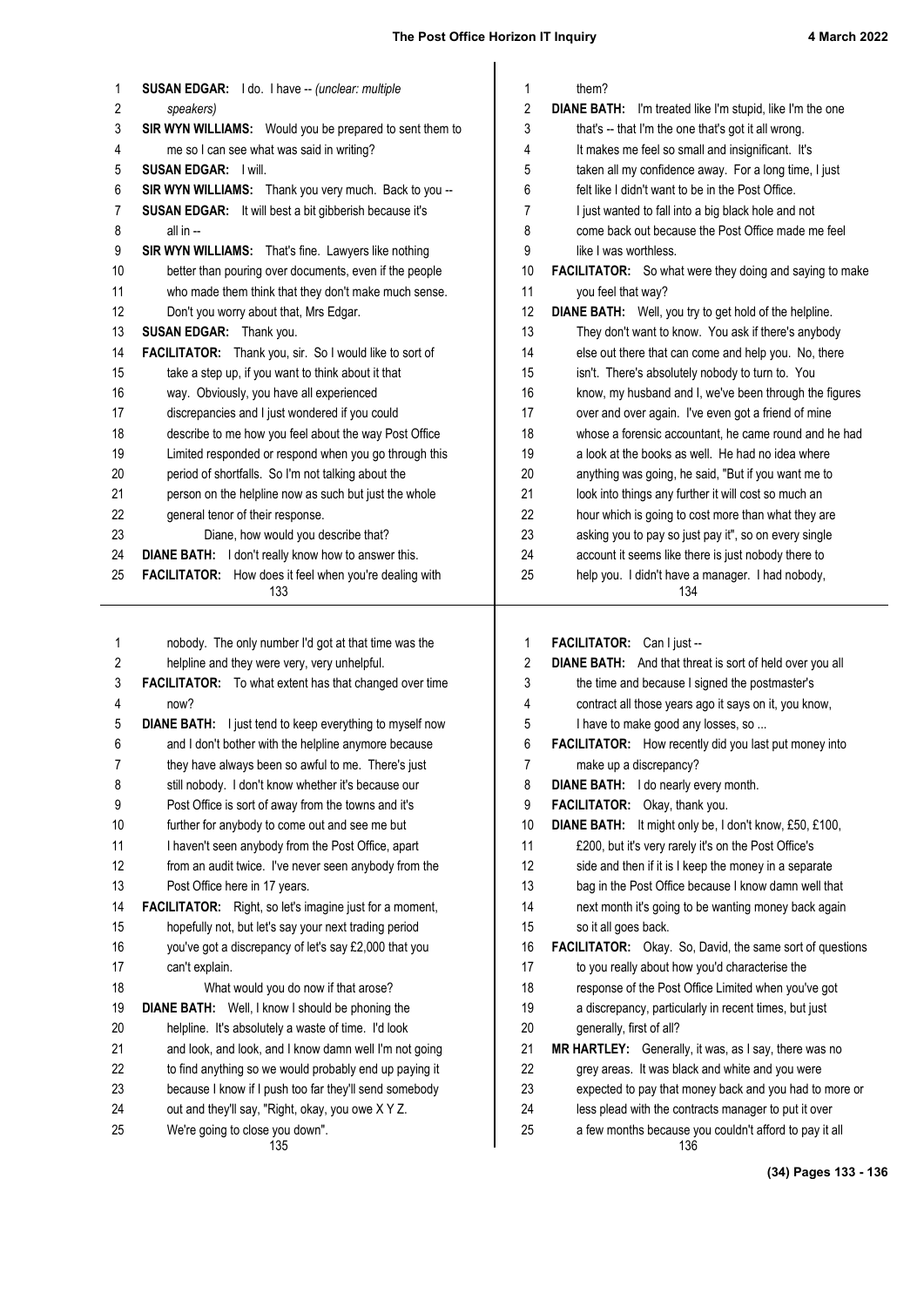| 1        | back at once because, you know, it could be quite<br>a substantial amount that you were expected to | 1<br>2 | and even Bank of Ireland couldn't connect -- similar                                                           |
|----------|-----------------------------------------------------------------------------------------------------|--------|----------------------------------------------------------------------------------------------------------------|
| 2        |                                                                                                     |        | to Sue, actually -- they couldn't connect with the                                                             |
| 3        | reimburse them for.                                                                                 | 3      | system, with their system, with Bank of Ireland.                                                               |
| 4        | You say you don't want to know about the current                                                    | 4      | I was stood at the two ATMs at the back of them                                                                |
| 5        | ones just yet but if I can just raise this, I mean,                                                 | 5      | and they said we cannot connect with them and it was                                                           |
| 6        | I showed you that letter with the £1,426.61. At the                                                 | 6      | giving out money and nothing was being taken from                                                              |
| 7        | top of it it says:                                                                                  | 7      | anybody's account.                                                                                             |
| 8        | "This is not a demand for payment."                                                                 | 8      | So I ended up over £6,000 short, over this                                                                     |
| 9        | And then on the next page how to pay, so if                                                         | 9      | period of time.                                                                                                |
| 10       | that's not a demand for payment why put that extra                                                  | 10     | I received a telephone call just last year                                                                     |
| 11       | sheet in, how to pay?                                                                               | 11     | saying that, "We realise you hadn't been given enough                                                          |
| 12       | This is what I mean about it being just black                                                       | 12     | training and that we will send a trainer out and                                                               |
| 13       | and white. There's no grey areas whatsoever.                                                        | 13     | because we take responsibility we will not be asking                                                           |
| 14       | FACILITATOR: So in the same way I asked Diane there, what                                           | 14     | you for that money back".                                                                                      |
| 15       | do you do? Who do you contact at the moment, you                                                    | 15     | I should think not, because when the area                                                                      |
| 16       | know, to get to try and get a resolution to something                                               | 16     | manager found out, and he's my current one, i said                                                             |
| 17       | like that?                                                                                          | 17     | just laughed when they said we hadn't had enough                                                               |
| 18       | MR HARTLEY: Well, I am fortunate, not like Diane, that                                              | 18     | training because I had had those ATMs for years.                                                               |
| 19       | I do see an area manager from time to time and that                                                 | 19     | Never had a problem with them.                                                                                 |
| 20       | they are always there at the end of a phone call.                                                   | 20     | FACILITATOR: Can I just check then, what you are                                                               |
| 21       | I will say that I still contact the previous                                                        | 21     | describing there, just so I am clear, is that                                                                  |
| 22       | area manager because she was so good and she's                                                      | 22     | a mis-communication between the Bank of Ireland system                                                         |
| 23       | actually been out to the office.                                                                    | 23     | and Horizon or Bank of Ireland --                                                                              |
| 24       | I mentioned the Bank of Ireland ATM                                                                 | 24     | DAVID HARTLEY: No, no, Horizon --                                                                              |
| 25       | discrepancies that we had some time ago, 2018 it was,<br>137                                        | 25     | FACILITATOR: (unclear: multiple speakers) -- your own<br>138                                                   |
| 1<br>2   | banking system.<br>MR HARTLEY: No, it was the telephone lines between Bank                          | 1<br>2 | SIR WYN WILLIAMS: Mr Hartley, can I ask you, in respect<br>of that letter over the £1,400 what process are you |
| 3        | of Ireland and BT that were at fault so the money was                                               | 3      | going to follow to dispute it, so that I can                                                                   |
| 4        | being dispensed to people's account -- well, to people                                              | 4      | understand. This is an absolutely current case if                                                              |
| 5        | who were stood there, and money wasn't being taken                                                  | 5      | I can put it in that way so I'd like to understand                                                             |
| 6        | from their accounts. They couldn't prove who had                                                    | 6      | what you will do to dispute this alleged shortfall.                                                            |
| 7        | taken money because they'd no record of it at all.                                                  | 7      | MR HARTLEY: I've already said I'm disputing it.                                                                |
| 8        | But that was then, but still Post Office, you                                                       | 8      | SIR WYN WILLIAMS: Yes, but what will you do to dispute                                                         |
| 9        | know, said that I was still responsible for over                                                    | 9      | it? Will you -- is there some kind of process you                                                              |
| 10       | £6,500 and that you know as a gesture of goodwill they                                              | 10     | have to go through?                                                                                            |
| 11       | weren't going to expect me to pay for it. Well,                                                     | 11     | MR HARTLEY: There's a telephone number for the branch                                                          |
| 12       | I should think not. I haven't had it.                                                               | 12     | support centre, which is basically the helpline, but                                                           |
| 13       | FACILITATOR: Okay. So just thinking about all of your                                               | 13     | there's also a team -- I don't know what -- it just                                                            |
| 14       | experiences of dealing with discrepancies, how would                                                | 14     | says by calling my team but the letter isn't                                                                   |
| 15       | you sort of say things have changed since the Horizon                                               | 15     | actually -- oh, wait a minute: postmaster account                                                              |
| 16       | Issues obviously came to the fore and we've had all                                                 | 16     | support manager.                                                                                               |
| 17       | the, you know, court cases and things.                                                              | 17     | <b>SIR WYN WILLIAMS: Right.</b>                                                                                |
| 18       | What changes have you seen from the Post Office                                                     | 18     | MR HARTLEY: So we just have to ring them and say we're                                                         |
| 19       | side to support you if these things happen.                                                         | 19     | disputing it.                                                                                                  |
| 20       | MR HARTLEY: Well, I've mentioned tier 2, that you can                                               | 20     | SIR WYN WILLIAMS: I ask because I've obviously read some                                                       |
| 21       | escalate any discrepancies to them, and on some                                                     | 21     | evidence, coming from the Post Office which suggests                                                           |
| 22       | occasions they have found them but I will say that the                                              | 22     | that currently there is a proper mechanism for                                                                 |
| 23       | system has got far better but I can tell you now                                                    | 23     | disputing shortfalls if they are alleged against you.                                                          |
|          | I haven't had this money. I have not had that money                                                 | 24     | So I was just interested to learn what, if anything,                                                           |
|          |                                                                                                     |        |                                                                                                                |
| 24<br>25 | and not from the ATM. I've never --                                                                 | 25     | you may have done. But this is probably all too                                                                |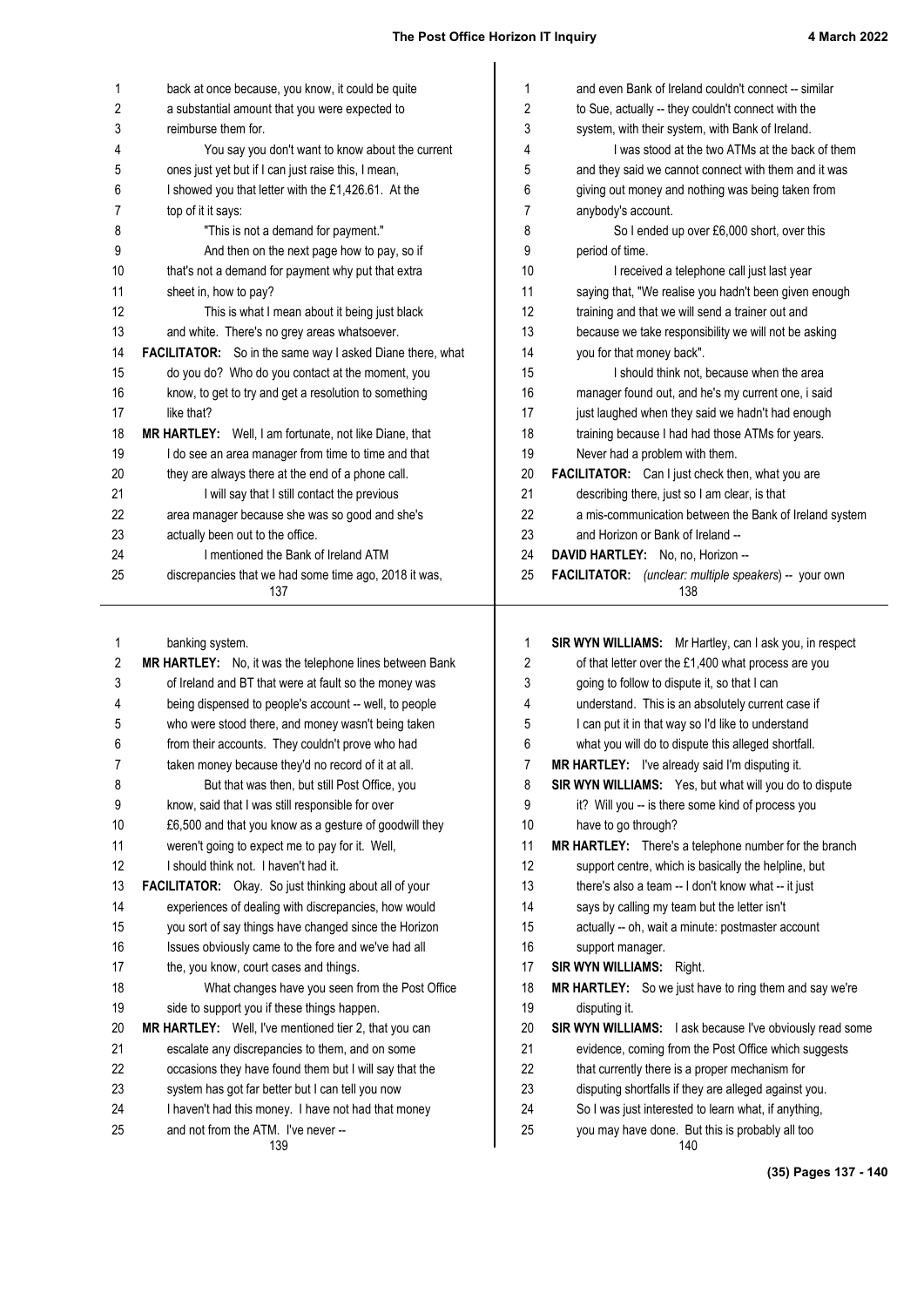| 1        | recent I guess, is it?                                                                                        | 1        | small discrepancies now, but not very much now to be                                   |
|----------|---------------------------------------------------------------------------------------------------------------|----------|----------------------------------------------------------------------------------------|
| 2        | MR HARTLEY: Well, it was only yesterday I received that.                                                      | 2        | fair, but usually we just sort it, if we can't make                                    |
| 3        | SIR WYN WILLIAMS: Fine, all right.                                                                            | 3        | sense of it in the audit trail then we just have to                                    |
| 4        | <b>FACILITATOR:</b> So before we move on I'd like to talk in                                                  | 4        | put it right. I don't even bother ringing the                                          |
| 5        | a little while about the impact of all of this on you                                                         | 5        | helpline or anything, but to be fair nowadays we get                                   |
| 6        | but before we move on, if you could put into                                                                  | 6        | very, very little wrong anyway, so -- but just no                                      |
| 7        | a sentence for me how it feels to work with                                                                   | 7        | logic I'd say and no help.                                                             |
| 8        | Post Office Limited when there are discrepancies, you                                                         | 8        | FACILITATOR: Sue, how would you describe it to somebody,                               |
| 9        | know, Diane, how would you put it into a sentence that                                                        | 9        | somebody who has never been involved, a bit like me                                    |
| 10       | feeling of trying to sort discrepancies?                                                                      | 10       | and Sir Wyn, what's it like?                                                           |
| 11       | <b>DIANE BATH:</b> Into a sentence. It's like not -- banging                                                  | 11       | <b>SUSAN EDGAR:</b> It's our fault, there's my demand for                              |
| 12       | your head against a wall. That's                                                                              | 12       | payment. It's not a demand for payment because                                         |
| 13       | FACILITATOR: Okay, fair enough, right, thank you. Fair                                                        | 13       | I refuse to pay because I couldn't explain these                                       |
| 14       | enough.                                                                                                       | 14       | discrepancies and I asked them to investigate and I've                                 |
| 15       | Philip, when you're dealing with a discrepancy                                                                | 15       | got a total of 1,135.95 branch discrepancies over four                                 |
| 16       | and trying to get it resolved with Post Office Limited                                                        | 16       | trading periods, because I've looked and we've looked                                  |
| 17       | how would you describe it in a sentence, the feeling                                                          | 17       | in the branch and can find nothing. I asked                                            |
| 18       | and the process?                                                                                              | 18       | Post Office to look and see if they could find                                         |
| 19       | PHILIP VENN: Well, basically, I like to do things through                                                     | 19       | anything and I've had to agree to pay it back to them                                  |
| 20       | logic, in all my years of business and that,                                                                  | 20       | over four months at a rate of 283.98 a month for                                       |
| 21       | everything I work on logic, if it's logical that's                                                            | 21       | something I've not had but it's hanging over me, my                                    |
| 22       | good sort of thing.                                                                                           | 22       | head.                                                                                  |
| 23       | With the Post Office there's no logic                                                                         | 23       | <b>FACILITATOR:</b> That's live right now, is it?                                      |
| 24       | whatsoever. That's how I see it, like nothing makes                                                           | 24       | SUSAN EDGAR: That's live right now. This "not a demand                                 |
| 25       | much sense, and the small discrepancies, we have a few<br>141                                                 | 25       | for payment" came on 21 February and these are our<br>142                              |
|          |                                                                                                               |          |                                                                                        |
|          |                                                                                                               |          |                                                                                        |
|          |                                                                                                               |          |                                                                                        |
| 1        | trading periods and that's when we rolled over and                                                            | 1        | can say don't pay that cash out basically because it                                   |
| 2        | asked them to investigate. And yes they investigate                                                           | 2        | hasn't gone through the system, and some postmasters,                                  |
| 3        | but, like us, they could find nothing wrong so it's                                                           | 3        | not myself on this occasion doing that, have lost lots                                 |
| 4        | down to us again to pay because that is our contract                                                          | 4        | of money.                                                                              |
| 5        | that we make good any shortfalls and so I have to do                                                          | 5        | Horizon is not still good. There are still                                             |
| 6        | that and I know that but at the same time we haven't                                                          | 6        | errors being made.                                                                     |
| 7        | had that money and it's not fair.                                                                             | 7        | <b>FACILITATOR:</b> If I can divide this up into two issues, if                        |
| 8        | Again, they are taking that money and then they                                                               | 8        | you like, because I feel like we could have been                                       |
| 9        | went us to do other jobs and work for nothing.                                                                | 9        | having this conversation ten years ago or something,                                   |
| 10       | FACILITATOR: So how clearly do you understand where those                                                     | 10<br>11 | so I might be misunderstanding something.<br>So one issue is there should be technical |
| 11       | figures have come from, those discrepancies?                                                                  | 12       |                                                                                        |
| 12<br>13 | <b>SUSAN EDGAR:</b> I can't. They are just on our trading                                                     | 13       | problems with Horizon or, as you say, it could be                                      |
| 14       | period we're short and we don't understand. We've                                                             | 14       | other reasons but technical problems with Horizon<br>causes discrepancies.             |
| 15       | looked through things. A couple of times I must admit<br>we do find odd errors, but -- I agree humans are not | 15       | Second issue is how Post Office Limited respond                                        |
| 16       | infallible. Errors do happen, but not to this extent                                                          | 16       | to you when they happen.                                                               |
| 17       | every month and this is what -- Post Office say                                                               | 17       | So let's put the technical issues aside for                                            |
| 18       | Horizon's robust now and everything's okay. It isn't,                                                         | 18       | a minute because we're not technical experts. Just                                     |
| 19       | because it still keeps crashing. The ATMs crash.                                                              | 19       | tell me about that process of how they have responded                                  |
| 20       | There are still what -- we call them blips. You're in                                                         | 20       | to get to the point where they are now sending you                                     |
| 21       | the middle of serving somebody and it can go off.                                                             | 21       | that demand for payment.                                                               |
| 22       | Different things happen and you don't know whether                                                            | 22       | <b>SUSAN EDGAR:</b> If I can be really honest, Post Office                             |
| 23       | you've -- it will say you have given that --                                                                  | 23       | Limited when you're on the phone and the girls that                                    |
| 24       | authorised that cash to that person and if that person                                                        | 24       | work there, et cetera, and the guys, they are                                          |
| 25       | leaves with your cash and then you come back on, it<br>143                                                    | 25       | sympathetic and they are nice people. It's not their<br>144                            |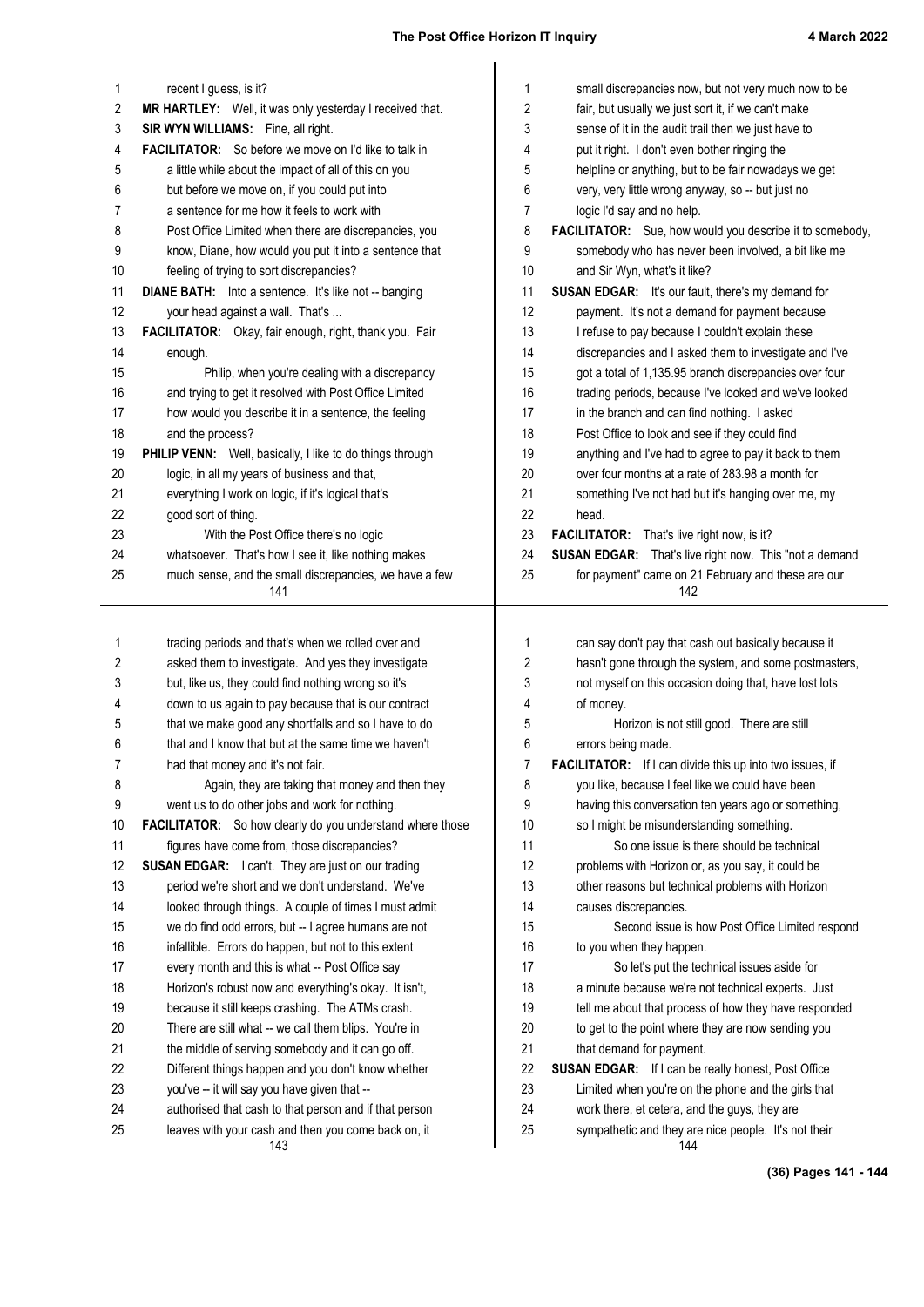| 1          | fault. They are just doing their job, but they still          | 1  | and you've put it as a deposit, you know, or                                                         |
|------------|---------------------------------------------------------------|----|------------------------------------------------------------------------------------------------------|
| $\sqrt{2}$ | have to get that money back. Post Office are not              | 2  | a withdrawal and, you know, different way round and it                                               |
| 3          | going to lose that money and in their eyes we have had        | 3  | doubles. So we go through the transaction log. "Can                                                  |
| 4          | that money even though we haven't and, as I say, in           | 4  | you remember who did that banking? Who was this, you                                                 |
| 5          | our contract we have to make good and that's it. Like         | 5  | know, when there's large amounts. Who was that?" And                                                 |
| 6          | David said, it's black and it's white. We have to             | 6  | then because you're used to doing the job as such we                                                 |
| 7          | make good.                                                    | 7  | can say, "Well, that's so and so. That's that pub                                                    |
| 8          | FACILITATOR: So I understand that. What I don't really        | 8  | over the road. That's that pub. I can remember that.                                                 |
| 9          | understand is why it's not possible to trace where            | 9  | I can remember that".                                                                                |
| 10         | that money's gone anymore, because I was -- maybe             | 10 | But then there was one occasion where we were                                                        |
| 11         | there's a reason but do you want to just explain to me        | 11 | £600 short in my shop till, Post Office, and what it                                                 |
| 12         | what you could do to identify where that money is or          | 12 | actually was, because when I went through the                                                        |
| 13         | even if it exists in the real world, if you know what         | 13 | transaction log if the showed Post Office card                                                       |
| 14         | I mean.                                                       | 14 | account, withdrawal of £600, which was the maximum you                                               |
| 15         | SUSAN EDGAR: Well, I'll tell you what we do. When we do       | 15 | could withdraw, but on the transaction log it actually                                               |
| 16         | a trading period, a balance period and everything's           | 16 | said zero and nothing paid out. But there had -- the                                                 |
| 17         | fine, great. All my staff run individual stock units          | 17 | counter clerk was at fault, she hadn't looked back at                                                |
| 18         | so if it's short we know where to look for it. But            | 18 | the screen and she had paid £600 to this gentleman.                                                  |
| 19         | sometimes it's short in a couple of stock units and           | 19 | Now, to go to Post Office, you go to                                                                 |
| 20         | what we do is we go through all their work because we         | 20 | Post Office, "Look, I know this is what happen", and                                                 |
| 21         | keep every stock unit's work separate. So we'll go            | 21 | you give them the transaction details, the time,                                                     |
| 22         | through the transaction. We'll print off                      | 22 | everything that you've got on your paperwork, on your                                                |
| 23         | a transaction log and we'll look for something similar        | 23 | transaction log. They don't help you. They cannot                                                    |
| 24         | to that amount or even half of the amount that they           | 24 | help.                                                                                                |
| 25         | are short, because we think well did somebody withdraw        | 25 | Now, what they will do if it's a bank and you've                                                     |
|            | 145                                                           |    | 146                                                                                                  |
|            |                                                               |    |                                                                                                      |
| 1          | paid out too much or whatever, or they've paid too            | 1  | And then they took us into another room that we                                                      |
| 2          | much, they will go to the bank if they can, but then          | 2  | weren't allowed to discuss because we shouldn't have                                                 |
| 3          | it's down to that individual customer whether they say        | 3  | been in there apparently and this guy was showing<br>us  so we said, "What do you do?" He said, "Oh, |
| 4          | yay or nay, "I had that money", and if they say they          | 4  |                                                                                                      |
| 5          | didn't have it, then we've got to go to the banking           | 5  | I go through the systems and blah, blah". I can't                                                    |
| 6          | team and they've got to try and do -- there's now             | 6  | really exactly say what he said but he said, "Look, I                                                |
| 7          | a protocol where they can pay us back, but it's their         | 7  | can get into every Post Office in the land, I can get                                                |
| 8          | decision whether they pay us back or not and then they        | 8  | into their system", and Ann and I just looked at each                                                |
| 9          | have to try and claim from the customer.                      | 9  | other and he said, "I'll show you".                                                                  |
| 10         | <b>FACILITATOR:</b> Right.                                    | 10 | What he did, he said, "There, look what I'm                                                          |
| 11         | <b>SUSAN EDGAR:</b> But Post Office don't help you as such.   | 11 | doing", and he went into a postmaster's stock unit and                                               |
| 12         | <b>FACILITATOR:</b> So is there any way, just to help me      | 12 | he took I can't remember the amount but he took some                                                 |
| 13         | understand a little bit, that Post Office Limited can         | 13 | Euros out of that guy's stock unit, and our jaws just                                                |
| 14         | interrogate what's going on within Horizon to help you        | 14 | dropped to the floor, and we were looking at each                                                    |
| 15         | find out what's happened to that discrepancy?                 | 15 | other and said, "But won't he be short now? Are you                                                  |
| 16         | <b>SUSAN EDGAR:</b> They can, they can, and they tell us they | 16 | putting them back in?                                                                                |
| 17         | will but I know this is going back a little bit but           | 17 | "Oh no, I'll put them back in tomorrow."                                                             |
| 18         | can I just say I actually visited Fujitsu's offices           | 18 | "Right. Well, what happens if it's his trading                                                       |
| 19         | where they were showing us what the Horizon would do          | 19 | period or he wants to balance?                                                                       |
| 20         | and what it couldn't do after a conference one year           | 20 | "Well, he'll be short but they'll be back                                                            |
| 21         | and it was myself and another postmistress, my friend         | 21 | tomorrow and he'll find them tomorrow." And we said,                                                 |
| 22         | Ann, and we went and we were looking round and we were        | 22 | "But you can't do that. You know, it was wrong."                                                     |
| 23         | saying, "Oh, so this is where you do whatever, and            | 23 | "Oh no, no, it's okay, it's okay. I'll put them                                                      |
| 24         | this is where you write the programmes", and what have        | 24 | back tomorrow."                                                                                      |
| 25         | you.<br>147                                                   | 25 | Now, we left that night and got on the train to<br>148                                               |

**(37) Pages 145 - 148**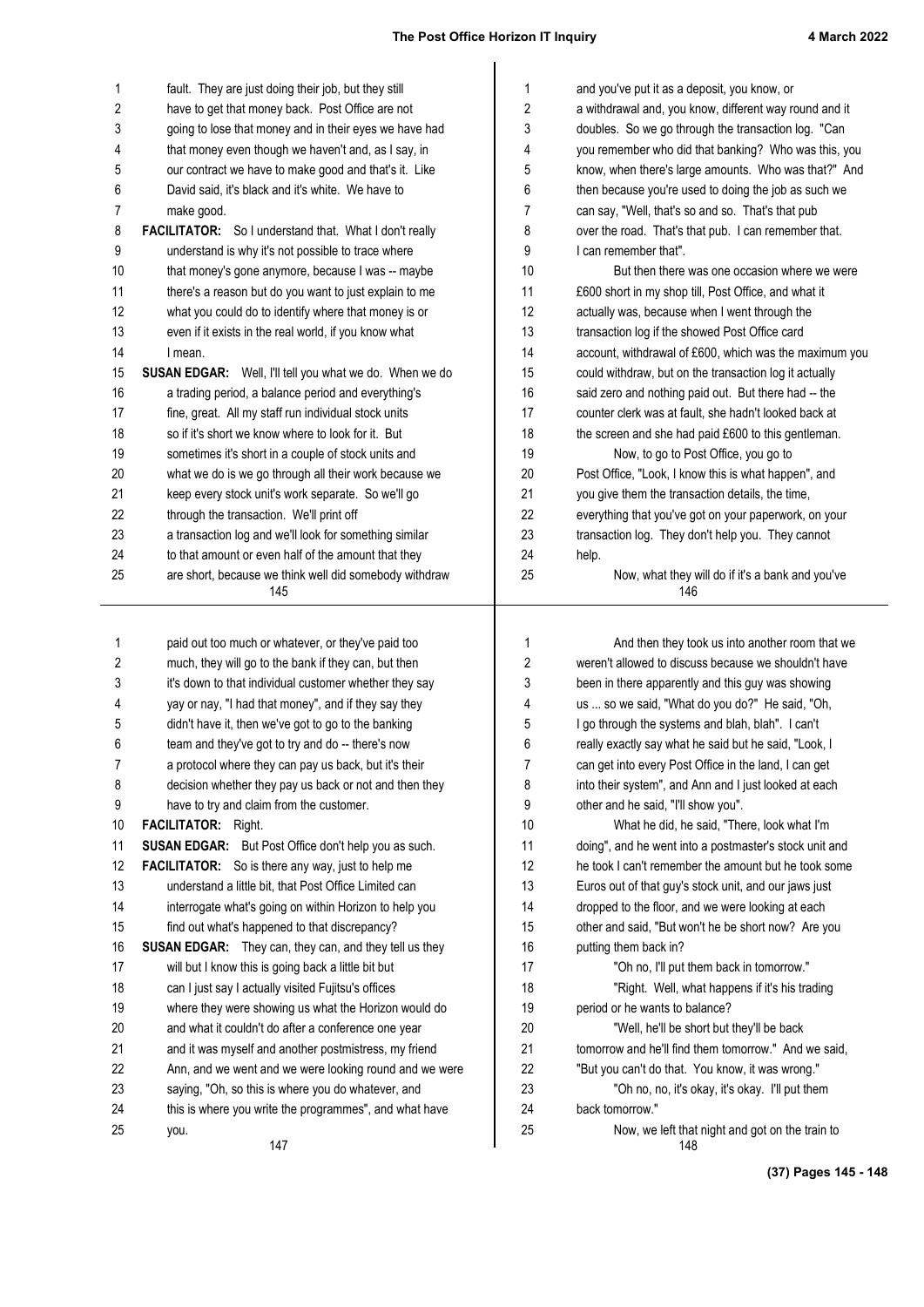**(38) Pages 149 - 152**

| 1          | come home but we didn't know if he'd put them back in                                                         | 1        | <b>FACILITATOR:</b> So there's a difference. Okay, right, thank                                               |
|------------|---------------------------------------------------------------------------------------------------------------|----------|---------------------------------------------------------------------------------------------------------------|
| $\sqrt{2}$ | and whether that postmaster was right or whether he                                                           | 2        | you.                                                                                                          |
| 3          | balanced right or he balanced short.                                                                          | 3        | So before we move on, do any of you have any                                                                  |
| 4          | Like people used to say they could do that and                                                                | 4        | other sort of experiences you would like to share                                                             |
| 5          | I said no, but I used to say there will be a back                                                             | 5        | about the way the Post Office Limited is still                                                                |
| 6          | door, I mean even though I'm not techie I knew there                                                          | 6        | carrying on the way it's doing, is it improving the                                                           |
| 7          | must be a back door into a system because every                                                               | 7        | way things are doing. Just to get a feel for because                                                          |
| 8          | computer has that and I did mention this to --                                                                | 8        | obviously Sir Wyn's looking to look at improvements                                                           |
| 9          | FACILITATOR: When was that? Sorry, Sue.                                                                       | 9        | that may have happened or progress or otherwise. So                                                           |
| 10         | <b>SUSAN EDGAR: Sorry?</b>                                                                                    | 10       | I'd just like to get a bit of a feel for any of that.                                                         |
| 11         | FACILITATOR: When was that you visited Fujitsu?                                                               | 11       | David, I think you have got your hand raised.                                                                 |
| 12         | <b>SUSAN EDGAR:</b> I've just asked my friend, to be honest,                                                  | 12       | Do you want to just tell us little bit about that.                                                            |
| 13         | because I can't remember exactly the date but we think                                                        | 13       | MR HARTLEY: Similar to what Sue's just mentioned about                                                        |
| 14         | it was about 2016 and I mentioned this to my contracts                                                        | 14       | the printing of transaction logs and we go through                                                            |
| 15         | manager. I mentioned it to a couple of people that                                                            | 15       | them of a nighttime because you can't do it while                                                             |
| 16         | were in the Federation at the time who were higher                                                            | 16       | you're in the office and there can be reams and reams                                                         |
| 17         | than me, because I was just at the branch secretary                                                           | 17       | of paper and, like Philip said, you know, you going to                                                        |
| 18         | then, and they more or less -- especially Post Office,                                                        | 18       | get five or six lines just to do one -- and they can                                                          |
| 19         | they just fobbed me off with, "No, he was just going                                                          | 19       | be spread out, you know, you've got all these little                                                          |
| 20         | on. He was just like showing off. He can't do that.                                                           | 20       | lines and then you will find something further down                                                           |
| 21         | He's just like telling you that. Because you don't                                                            | 21       | that's relating to that one. So you have got to --                                                            |
| 22<br>23   | understand he's just saying that". But we actually                                                            | 22<br>23 | it's really, really time consuming. To actually find<br>it is difficult. We are on individual stock units and |
| 24         | saw it. Two of us saw it at the time and, to be                                                               | 24       | one of the staff was £600 short last month.                                                                   |
| 25         | honest, it was a topic of conversation all the way<br>home.                                                   | 25       | Now, whether this is something to do with this                                                                |
|            | 149                                                                                                           |          | 150                                                                                                           |
|            |                                                                                                               |          |                                                                                                               |
| 1          | or not, I don't know. It could well be. But like Sue                                                          | 1        | because of these current ongoing problems with the ATM                                                        |
| 2          | hers has doubled up. I'm convinced this is something                                                          | 2        | and in she walks. So I told her I said, "Look who's                                                           |
| 3          | to do with this £600 because it seems to have doubled                                                         | 3        | over there", she went across and we got that money                                                            |
| 4          | up from the previous month.                                                                                   | 4        | back from her. She withdrew another £600 but didn't                                                           |
| 5          | She gave out £600 to this Post Office card                                                                    | 5        | take the cash.                                                                                                |
| 6          | account customer and again just pressed, you know, to                                                         | 6        | So that you think would balance out. To my                                                                    |
| 7          | finish it, didn't look at the screen, wracked her                                                             | 7        | mind, it's doubled up. So this may well not be the                                                            |
| 8          | brains trying to think where the £600 had gone, and                                                           | 8        | ATM. I don't know because there have been that many                                                           |
| 9          | she contacted me, "Can you have a look on the CCTV",                                                          | 9        | discrepancies over this last two months that I don't                                                          |
| 10         | which, you know, I've paid for personally.                                                                    | 10       | know where I'm up to with it at all. The poor girl's                                                          |
| 11         | Post Office don't pay for this. So I looked on the                                                            | 11       | tearing her hair out, the manager.                                                                            |
| 12         | CCTV. She gave me a time because she'd gone through                                                           | 12       | So it's difficult but the Post Office themselves                                                              |
| 13         | the transaction log herself and found this zero and                                                           | 13       | when she rang up and said, you know, it's at this                                                             |
| 14         | she said could it have been that because it was                                                               | 14       | time, the transaction log number and everything,                                                              |
| 15         | exactly £600 short.                                                                                           | 15       | "Well, we will try but there's no guarantee we'll get<br>anything back because we can't relate that to a zero |
| 16         | So I looked on the CCTV, saw exactly who it was,                                                              | 16       |                                                                                                               |
| 17         | recognised the girl, the young lady, who it was but                                                           | 17       | transaction. We don't know who it's gone to".                                                                 |
| 18<br>19   | she doesn't come in that often. So it was difficult.<br>And, of course, we don't know their names because you | 18<br>19 | <b>FACILITATOR:</b> I just want to do a quick show of hands                                                   |
| 20         |                                                                                                               |          | given all these different things that are going on,                                                           |
| 21         | don't know who's putting these cards in, not like the                                                         | 20<br>21 | how many of you feel that overall, technically, or                                                            |
| 22         | old docket system where you had a name.                                                                       | 22       | technologically, Horizon is improving? So I'll do                                                             |
| 23         | So I said you just have to settle it centrally<br>but ring the help desk, get a reference number, and         | 23       | a count down clock. So not very many. So does that<br>mean the rest of you are not sure or you think it's     |
| 24         | tell them that we will eventually get it back.                                                                | 24       | basically not improved at all? Technically, we're                                                             |
| 25         | I just happened to be in the office that day                                                                  | 25       | talking about.                                                                                                |
|            | 151                                                                                                           |          | 152                                                                                                           |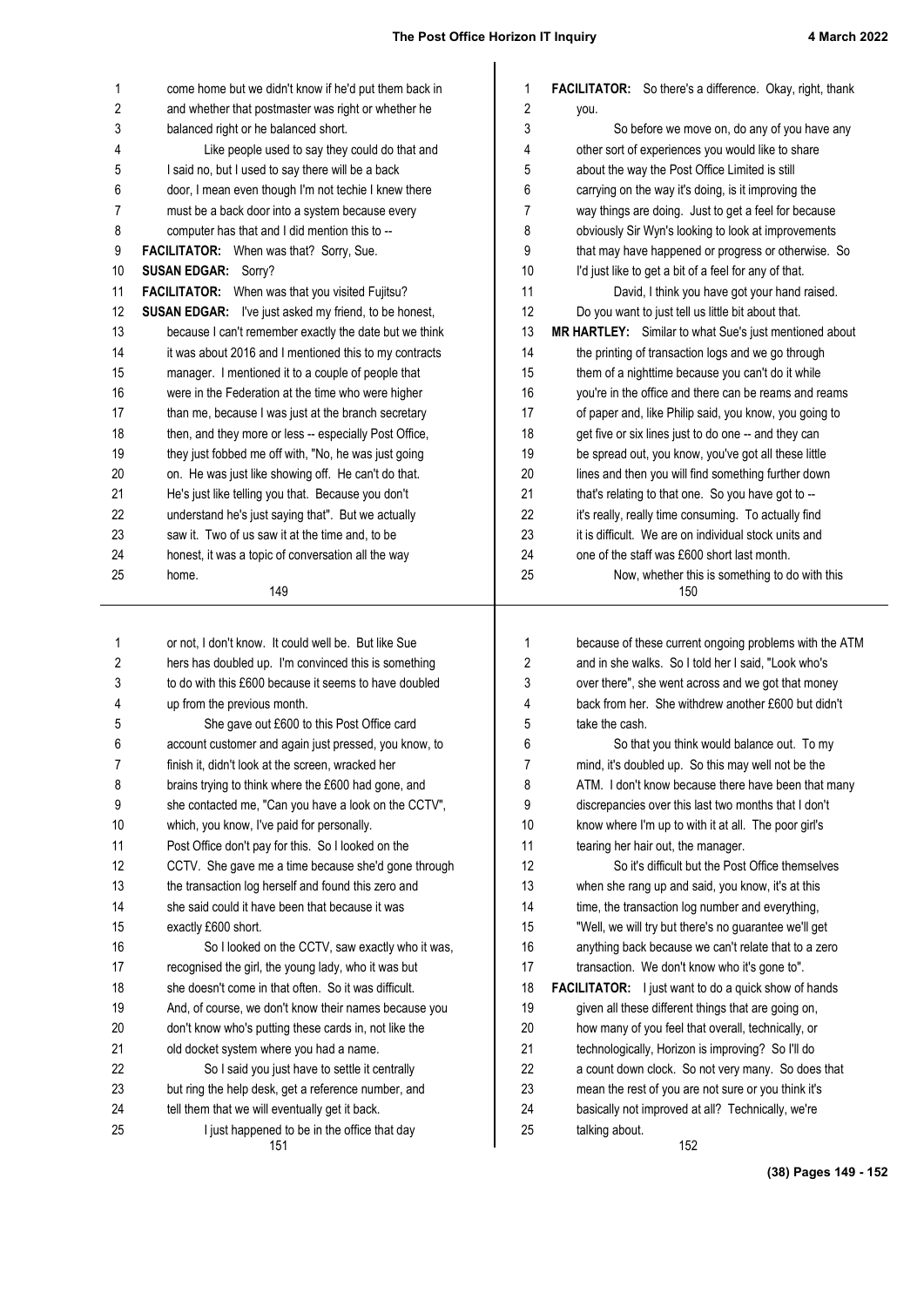| 1        | <b>SUSAN EDGAR:</b> I think the only thing that's improved is                                             | 1        | So if we're down on one or up on one we have to                                                              |
|----------|-----------------------------------------------------------------------------------------------------------|----------|--------------------------------------------------------------------------------------------------------------|
| 2        | that you can ask tier 3 to investigate. That's the                                                        | 2        | either put in cash or take out cash to balance it so                                                         |
| 3        | only thing that's improved, as far as I'm concerned.                                                      | 3        | to speak and then the next per month it might go the                                                         |
| 4        | <b>FACILITATOR:</b> That was --                                                                           | 4        | other way so then we put the cash back in or take it                                                         |
| 5        | DAVID HARTLEY: The trust has gone.                                                                        | 5        | out to put it right again, if you follow what I'm                                                            |
| 6        | <b>SUSAN EDGAR:</b> Absolutely.                                                                           | 6        | trying to say.                                                                                               |
| 7        | FACILITATOR: Okay, well let's park trust for a minute.                                                    | 7        | You know, sometimes Steve's counted them twice,                                                              |
| 8        | That's a huge issue.                                                                                      | 8        | gone through them, make sure he's not miscounted sort                                                        |
| 9        | SIR WYN WILLIAMS: Hang on, Mr Venn wants to say                                                           | 9        | of thing so it's like the system's getting it wrong                                                          |
| 10       | something.                                                                                                | 10       | and then it puts it right again later on.                                                                    |
| 11       | PHILIP VENN: All I wanted to say was we do a cash                                                         | 11       | FACILITATOR: Right, okay.                                                                                    |
| 12       | declaration every day and most of the time the cash is                                                    | 12       | So if we are just dividing up the Horizon                                                                    |
| 13       | spot on, no discrepancies. We might get a little bit                                                      | 13       | technology, current Horizon as it's working, from what                                                       |
| 14       | of discrepancy here and then and then if it's there                                                       | 14       | you are saying there's no great show of enthusiasm                                                           |
| 15       | it's still there the next day so we can follow and                                                        | 15       | from you about it being better than it used to be,                                                           |
| 16       | look for it if it's a small amount.                                                                       | 16       | unless I've misunderstood you.                                                                               |
| 17       | But what we're getting more so is at the end of                                                           | 17       | In terms of how the Post Office Limited is                                                                   |
| 18       | week or end of month declarations we find that we're,                                                     | 18       | responding to discrepancies, put your hand up if you                                                         |
| 19       | say, for instance, 20 first class books down of stamps                                                    | 19       | think that has improved in the round, you know. Have                                                         |
| 20       | and 20 second class books up, so we assume that                                                           | 20       | there been improvements?                                                                                     |
| 21       | somebody's been pressing the wrong button or something                                                    | 21       | SUSAN EDGAR: I think there has in that, yes, they have                                                       |
| 22       | when they are selling them, but sometimes the                                                             | 22       | sent that and it's not demand for payment but you have                                                       |
| 23       | following month it comes back the other way, that                                                         | 23       | to pay it. They seem a bit more lenient if you like,                                                         |
| 24       | suddenly we're up on the other one and down on the                                                        | 24       | a bit more understanding when you speak to them, but                                                         |
| 25       | other one and it comes back right.                                                                        | 25       | you still have to pay the money. There doesn't seem                                                          |
|          | 153                                                                                                       |          | 154                                                                                                          |
|          |                                                                                                           |          |                                                                                                              |
|          |                                                                                                           |          |                                                                                                              |
| 1        | to be that urgency that you have to make that good                                                        | 1        | it's a self-funded one, I don't really know.                                                                 |
| 2        | now. You know, like that's going to be over four                                                          | 2        | SIR WYN WILLIAMS: Well, while you said that and I'll make                                                    |
| 3        | months. Even though I don't owe that money I'm still                                                      | 3        | a general statement about witness statements in due                                                          |
| 4        | going to pay it because I have to pay it. But anyway                                                      | 4        | course, but you are the first person I've heard from                                                         |
| 5        | that's another bone of contention.                                                                        | 5        | with a self-funded model. So I'm intrigued by it so                                                          |
| 6        | FACILITATOR: Yes.                                                                                         | 6        | I may want you to put something in writing to me, if                                                         |
| 7        | <b>SIR WYN WILLIAMS:</b> I don't want to put words into                                                   | 7        | you are prepared to, to explain it to me, all right.                                                         |
| 8        | anybody's mouth but the impression I'm getting is that                                                    | 8        | I don't want to take up --                                                                                   |
| 9        | they may be more inclined to investigate your                                                             | 9        | PHILIP VENN: Yes.                                                                                            |
| 10       | complaints now but the end result seems to be much the                                                    | 10       | <b>SIR WYN WILLIAMS:</b> -- 10 minutes now but I would be                                                    |
| 11       | same, at the end of it they still want you to pay.                                                        | 11       | grateful if you did explain it to me so I understand                                                         |
| 12       | Now, as I say, I don't want people to agree with that                                                     | 12       | what it is. Anyway I will say something about                                                                |
| 13       | if I've got that wrong but that's the impression I'm                                                      | 13       | statements at the end, all right.                                                                            |
| 14       | getting.                                                                                                  | 14       | PHILIP VENN: Sorry, sorry, from what I understand I think                                                    |
| 15       | <b>MR HARTLEY: Absolutely.</b>                                                                            | 15       | there's about 30 of them in the country at the moment                                                        |
| 16       | <b>SUSAN EDGAR:</b> That's right. That's correct, Sir Wyn.                                                | 16       | still because they are developing a new system now and                                                       |
| 17       | PHILIP VENN: We haven't really contact with them much for                                                 | 17       | it won't cater for self-funded Post Offices anymore,                                                         |
| 18       | a long time so I can't really comment on that one.                                                        | 18       | hence we've got to go to a funded one or I just call                                                         |
| 19       | SIR WYN WILLIAMS: Mr Venn, can I address you correctly.                                                   | 19       | it a day.                                                                                                    |
| 20       | Of the four, you seem to be less concerned, let me put                                                    | 20       | SIR WYN WILLIAMS: Yes, okay. Well, it may be that                                                            |
| 21       | it in that way, about current Horizon than you were                                                       | 21       | ultimately the issue of self-funding is not crucially                                                        |
| 22       | formerly; is that fair?                                                                                   | 22       | important in relation to what I have to investigate,                                                         |
| 23       | PHILIP VENN: Yes, that's pretty fair to say. As I say,                                                    | 23       | but I'm being a bit nosy if you like and since it's                                                          |
| 24<br>25 | on a day-to-day basis we're rarely out on the cash<br>sort of thing but ours might work different because | 24<br>25 | the first time I've heard about it I would just like<br>to understand it a bit more. Anyway, as I say, we'll |

**(39) Pages 153 - 156**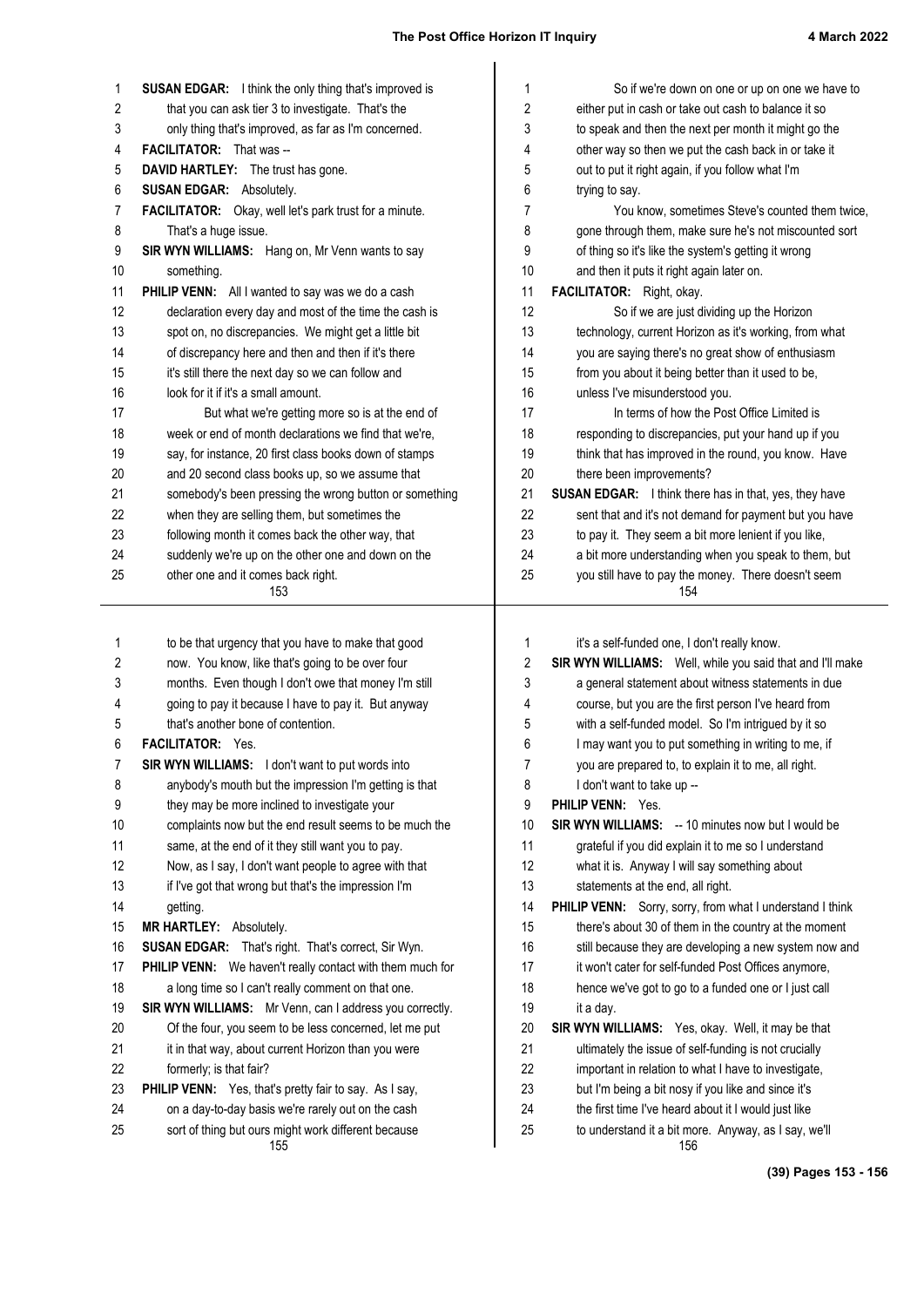| 1                       | come back to statements at the end.                              | 1                | FACILITATOR: Right, okay. Thank you.                             |
|-------------------------|------------------------------------------------------------------|------------------|------------------------------------------------------------------|
| $\overline{\mathbf{c}}$ | PHILIP VENN: That's okay. You are welcome to email me at         | $\boldsymbol{2}$ | MR HARTLEY: It doesn't mention tier 3 though, does it,           |
| 3                       | any time and I can respond to you if that of any use.            | 3                | Sue?                                                             |
| 4                       | SIR WYN WILLIAMS: Yes, thank you.                                | 4                | <b>SUSAN EDGAR:</b> No, no, no, just that Post Office -- it's    |
| 5                       | Yes, Mr Norris.                                                  | 5                | just that we know it goes to tier 3, sorry. But yes,             |
| 6                       | FACILITATOR: Thank you. So I think it was Sue who                | 6                | the Post Office will investigate.                                |
| 7                       | mentioned about -- I might be wrong, one of you                  | 7                | <b>FACILITATOR:</b> Is there anywhere -- forgive my -- it maybe  |
| 8                       | mentioned about tier 3 being available basically for             | 8                | sounds a bit old fashioned, but is there a manual                |
| 9                       | escalating disputes.                                             | 9                | which explains this is what you do if you've got a --            |
| 10                      | <b>SUSAN EDGAR: Yes.</b>                                         | 10               | you know, it might not mention tier 3 by name but, you           |
| 11                      | <b>FACILITATOR:</b> I just wanted to know, you know, if I was in | 11               | know, this is what to do? Or is there a manual which             |
| 12                      | your position and I wanted to dispute something do you           | 12               | explains how Horizon has come to this result or                  |
| 13                      | feel there have been improvements in the escalation              | 13               | anything like that? Are there resources which you can            |
| 14                      | process? Would I be getting a better experience in               | 14               | refer to, I guess is the question? Sorry --                      |
| 15                      | terms of trying to resolve things, even if the end               | 15               | <b>MR HARTLEY:</b> What's a manual?                              |
| 16                      | result is the same?                                              | 16               | <b>SUSAN EDGAR: Yes, yes.</b>                                    |
| 17                      | SUSAN EDGAR: I think so. You would feel like they were           | 17               | FACILITATOR: What resources do you have to kind of know          |
| 18                      | doing something. (unclear: multiple speakers)                    | 18               | what to do then?                                                 |
| 19                      | <b>FACILITATOR:</b> Is it clear enough to everyone, do you       | 19               | SUSAN EDGAR: You use your brain. And just you                    |
| 20                      | think, what to do?                                               | 20               | investigate and look for it and then you ask Post                |
| 21                      | SUSAN EDGAR: Yeah, yeah, yeah, yeah, it comes up on              | 21               | Office -- because you have no access to the back end             |
| 22                      | everybody's screen when you're doing the trading                 | 22               | of transactions, that's the part that Post Office have           |
| 23                      | period.                                                          | 23               | to investigate. We can only investigate our end.                 |
| 24                      | <b>FACILITATOR:</b> Did it used to?                              | 24               | You have to do training on Horizon and do tests                  |
| 25                      | <b>SUSAN EDGAR: No.</b><br>157                                   | 25               | for compliance, financial services, et cetera? And<br>158        |
|                         |                                                                  |                  |                                                                  |
| 1                       | look at the booklet, read the questions and answers              | 1                | system was robust and since the court case and                   |
| 2                       | the sort of thing in the booklet. You don't get                  | 2                | Post Office admitting that it wasn't robust, the trust           |
| 3                       | a booklet. That was years ago you used to get them.              | 3                | itself has just gone, gone completely in the system as           |
| 4                       | But you can look -- go on Horizon help, if it doesn't            | 4                | a whole. And, unfortunately, that will take a long,              |
| 5                       | freeze like it normally does and then your whole                 | 5                | long time to come back to having any form of trust.              |
| 6                       | system goes down and you have to reboot. But what                | 6                | And still, you know -- I mean, Philip said that,                 |
| 7                       | I know most people just do the answers because,                  | 7                | you know, we do daily cash declarations which we do.             |
| 8                       | basically, you know them and what you do.                        | 8                | So we narrow it down to finding anything wrong. We               |
| 9                       | FACILITATOR: So if you've got experience you might guess,        | 9                | don't check the stock every day, we do that once                 |
| 10                      | but if you haven't  right.                                       | 10               | a week, but at least we, you know, keep it to a                  |
| 11                      | Okay, I just want to pick now just a quick                       | 11               | minimum of any discrepancies that it's easier to                 |
| 12                      | aside. One of the things I wanted to cover was the               | 12               | actually find.                                                   |
| 13                      | impact of all of this on you of the Horizon failures.            | 13               | But when we get things like this that I've just                  |
| 14                      | We're not going to have an enormous amount of time for           | 14               | had that, you know, whatever tier it is that's                   |
| 15                      | that but I'd like to come to it before we finish                 | 15               | supposedly investigated, you've no proof that they've            |
| 16                      | because I just wanted to pick up on something that               | 16               | investigated and that lack of trust should not be                |
| 17                      | David said and I asked him to park, which was about              | 17               | there. You know, we're supposed to be a trusted                  |
| 18                      | trust.                                                           | 18               | organisation, a trusted brand, and I'm afraid that has           |
| 19                      | So when I was asking about technology, you said,                 | 19               | been lost because of the debacle that is Horizon.                |
| 20                      | "Well, we've lost all trust" was, you know, your view            | 20               | FACILITATOR: Okay, thank you.                                    |
| 21                      | of it, David. Do you mean you're lost trust in the               | 21               | So, Diane, on that subject of trusting the                       |
| 22                      | technology to work or do you mean trust more widely?             | 22               | technology and trusting the Post Office Limited, where           |
| 23                      | Could you just talk to that for me for a minute,                 | 23               | do you stand on that?                                            |
| 24                      | please.                                                          | 24               | <b>DIANE BATH:</b> I think I've lost all my trust in it as well. |
| 25                      | DAVID HARTLEY:<br>Having had it drummed into us that the         | 25               | I used to be very proud to be part of the Post Office<br>160     |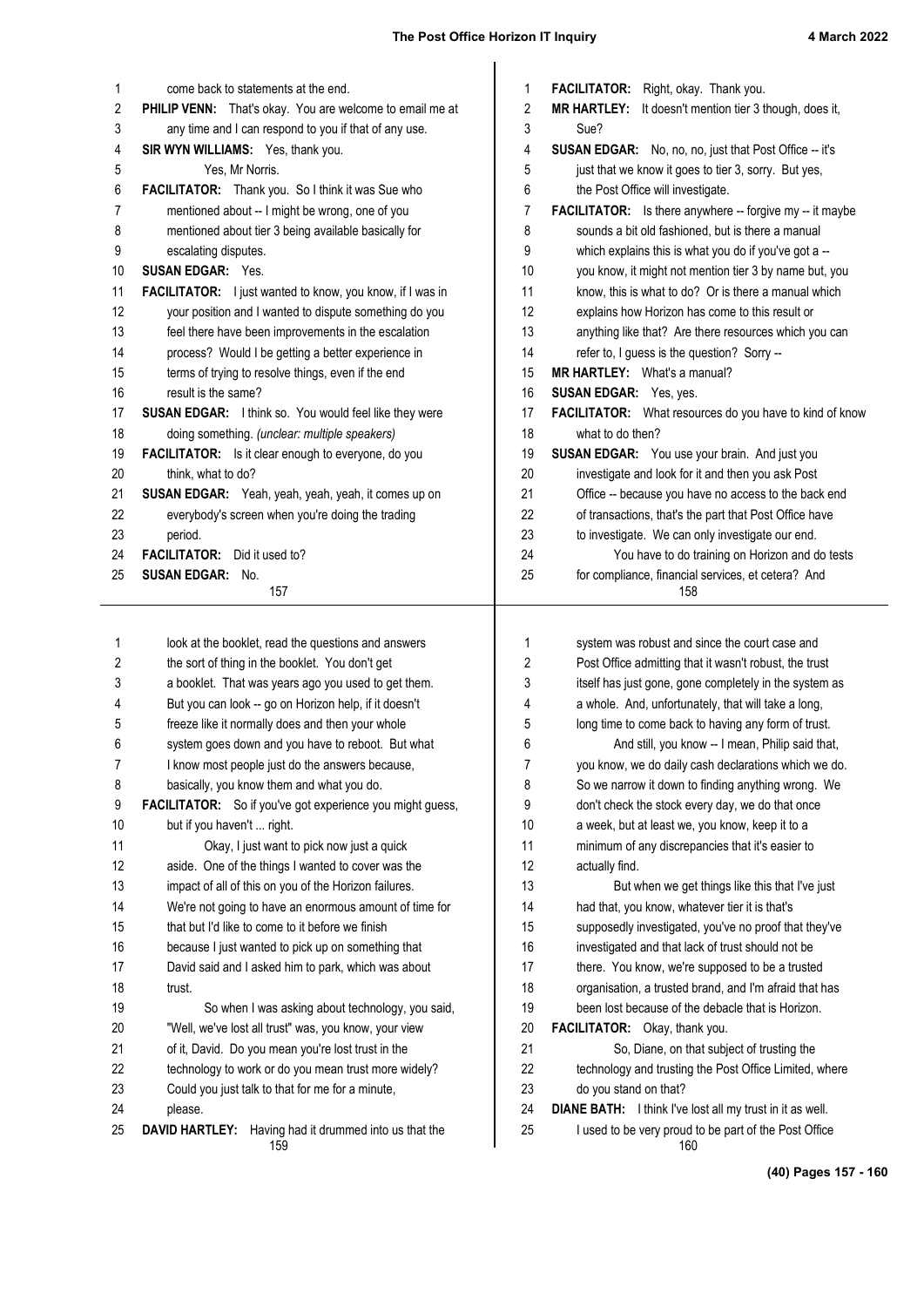| 1        | but I think basically they've done the dirty on us,                                        | $\mathbf{1}$   | in this village for decades on a salary, and they did                                                         |
|----------|--------------------------------------------------------------------------------------------|----------------|---------------------------------------------------------------------------------------------------------------|
| 2        | well and truly both, with the technology and the back                                      | $\overline{c}$ | away with that and now they've gone for these                                                                 |
| 3        | up that they should be giving us. They should be                                           | 3              | Post Office local things where we just get                                                                    |
| 4        | there to sort of guide us and help us and they should                                      | 4              | remunerations on transactions. And it's finding                                                               |
| 5        | be glad to have us and they're just not, they're just                                      | 5              | a tiny little village shop where you use the same                                                             |
| 6        | not -- oh everybody's changed. We seem to be the                                           | 6              | person for working the till and the shop and the                                                              |
| 7        | lowest of the low as far as the Post Office are                                            | 7              | Post Office as well because then it's extra income,                                                           |
| 8        | concerned. That's how I feel anyway.                                                       | 8              | but in a busy filling station like we've got you've                                                           |
| 9        | FACILITATOR: David, you've got your hand raised.                                           | 9              | got to have somebody there, a competent person, that's                                                        |
| 10       | DAVID HARTLEY: Yes, if -- I'll let others speak before                                     | 10             | watching all the pumps and there's not a 5-year old                                                           |
| 11       | I just mention what I was going to mention, sorry.                                         | 11             | spraying fuel everywhere and things like that. You                                                            |
| 12       | FACILITATOR: Okay. Do any of you differ from that view                                     | 12             | can't use the same for both. So you've got to                                                                 |
| 13       | that we've just heard? Philip, do you feel that maybe                                      | 13             | actually have somebody specific for that role for the                                                         |
| 14       | trust is rebuilding over time in the system and in                                         | 14             | Post Office, hence it doesn't work.                                                                           |
| 15<br>16 | Post Office Limited?<br>PHILIP VENN: Well, to be fair we're having a lot less              | 15<br>16       | Sorry, I've probably gone off on a tangent.<br>FACILITATOR: Sorry, I really -- we don't probably have         |
| 17       | issues now than we did a few years ago; so I guess, in                                     | 17             | time to think about the levels of remuneration but                                                            |
| 18       | my opinion, maybe it has improved. But who knows it's                                      | 18             | I totally hear what you're saying and I've heard it                                                           |
| 19       | not varying from branch to branch, so -- all these                                         | 19             | from others as well. But I can't really get into that                                                         |
| 20       | errors different just for the reasons we've already                                        | 20             | now.                                                                                                          |
| 21       | said.                                                                                      | 21             | David, do you want to just say what you were                                                                  |
| 22       | But my main issue with Post Office more so than                                            | 22             | going to say and then I'll come to you, Sue.                                                                  |
| 23       | that at the moment is the fact we're getting nowhere                                       | 23             | DAVID HARTLEY: A week or two back, I was on with the NFSP                                                     |
| 24       | near enough for what we're doing really. Whereas, as                                       | 24             | about the Horizon Inquiry and I mentioned about the                                                           |
| 25       | I said, there was two people running a sub-post office                                     | 25             | historical shortfall and they expected us to give to                                                          |
|          | 161                                                                                        |                | 162                                                                                                           |
|          |                                                                                            |                |                                                                                                               |
| 1        | Post Office information of what monies we've actually                                      | $\mathbf{1}$   | the stamp process for special delivery envelopes where                                                        |
| 2        | paid back over the years. Now, I haven't kept it on                                        | 2              | you make a bit more money than you do on selling                                                              |
| 3        | computer what I've paid back over the years, but they                                      | 3              | a normal stamp or printing a label, and you're                                                                |
| 4        | have a computer system that will have that historical                                      | 4              | supposed to use the prepaid envelopes where you make                                                          |
| 5        | data. I was told they've destroyed it. Anything over                                       | 5              | more money. Now, some offices are using 50 and 60 of                                                          |
|          |                                                                                            |                |                                                                                                               |
| 6        | seven years ago, they have destroyed it -- even from                                       | 6              | those a day that are busy near embassies, et cetera,                                                          |
| 7        | a computer. Now, I think that's -- well, I can smell                                       | 7              | but there aren't any in stock. So you have to have an                                                         |
| 8        | a rat.                                                                                     | 8              | envelope or a plain special delivery and put postage                                                          |
| 9        | FACILITATOR: Okay. I think I will have to play that one                                    | 9              | on or a label.                                                                                                |
| 10       | into Sir Wyn's brain to store up for later, I think,                                       | 10             | So again -- and the same with the ATMs. They're                                                               |
| 11       | but I hear what you're saying about it.                                                    | 11             | rolling out a software program for the ATMs to take on                                                        |
| 12       | SIR WYN WILLIAMS: Well, I think it's no surprise to                                        | 12             | the Post Office software in the old ATMs until                                                                |
| 13       | anyone that part of my remit permits me to look at the                                     | 13             | everybody gets a new ATM. That's not fit for purpose                                                          |
| 14       | workings of the Historical Shortfall Scheme; so in due                                     | 14             | and it's costing thousands. Some postmasters are                                                              |
| 15       | course there will be sessions dealing specifically<br>with that.                           | 15             | losing money all the time.                                                                                    |
| 16       |                                                                                            | 16<br>17       | Post Office are rolling out so much that is not                                                               |
| 17<br>18 | MR HARTLEY: Thank you.                                                                     | 18             | fit for purpose. They're not paying us -- we only get                                                         |
| 19       | FACILITATOR: Sue, do you want to just say what you were<br>going to say. Thank you, David. | 19             | pennies. All these banks are closing and the banking<br>is coming to us, the banking framework. The banks are |
| 20       | <b>SUSAN EDGAR:</b> Fine. The Post Office -- there is no trust                             | 20             | saving billions and we're getting paid a pittance                                                             |
| 21       | between postmasters and the Post Office because you've                                     | 21             | again. We are getting paid in pennies. They don't                                                             |
| 22       | got Nick Read on one hand saying he's going to reset                                       | 22             | reset the relationship because they're coming at us,                                                          |
| 23       | the relationship between the Post Office and the                                           | 23             | they want us to do work for nothing. Large letters                                                            |
| 24       | postmaster and we're going to be properly remunerated,                                     | 24             | and normal letters under 100 grams we get nothing for.                                                        |

**(41) Pages 161 - 164**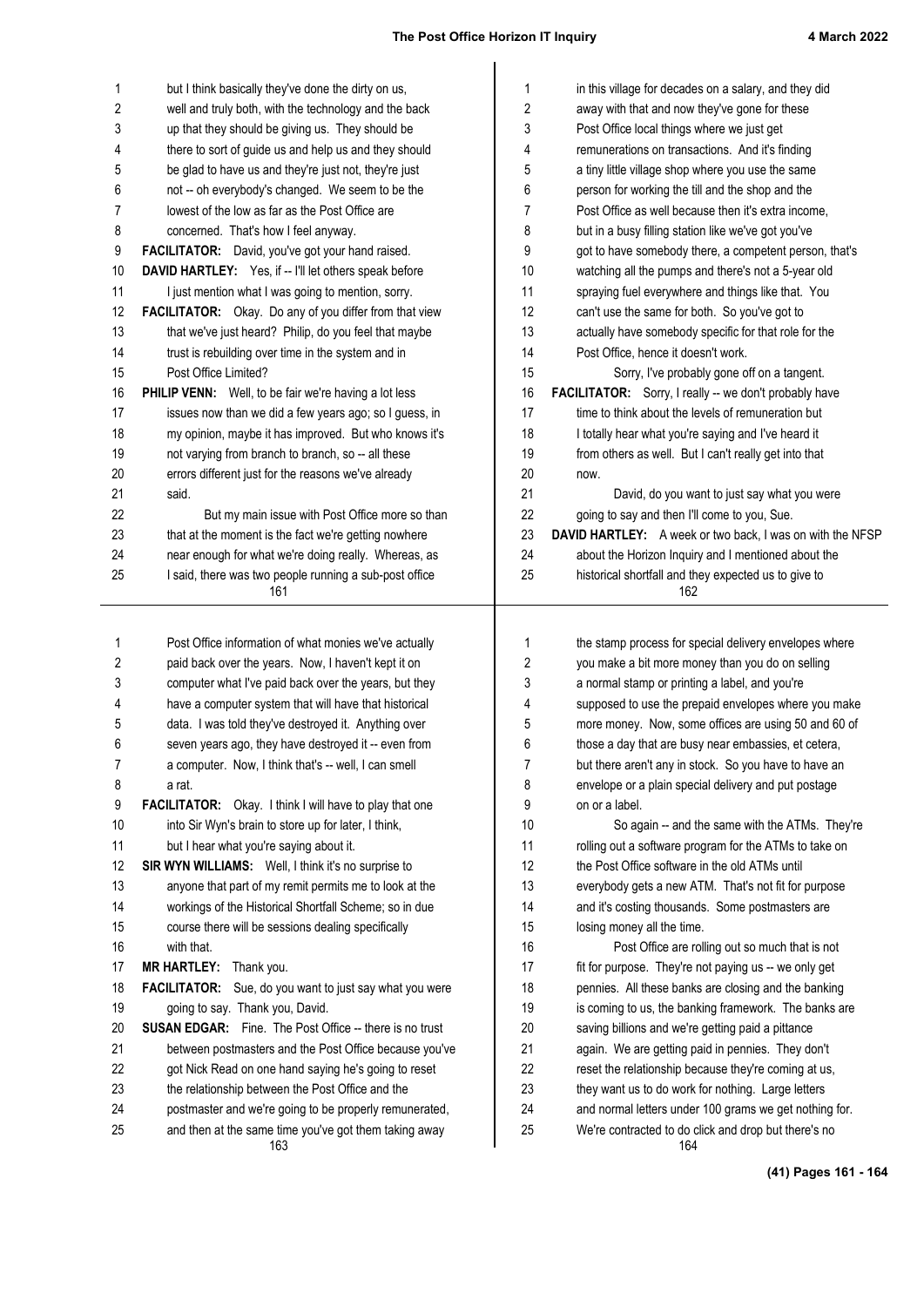| 1          | pay for it. We have to take this over our counter but                                                         | and the people around you. So, Philip, I wonder if<br>1                                                                 |
|------------|---------------------------------------------------------------------------------------------------------------|-------------------------------------------------------------------------------------------------------------------------|
| $\sqrt{2}$ | they don't pay us for it. We're taking all these                                                              | 2<br>I could start with you if you could just tell me what,                                                             |
| 3          | letters and cards over our counters. They don't pay                                                           | 3<br>if any, impact it's had on you personally, financially                                                             |
| 4          | us for it.                                                                                                    | 4<br>and personally.                                                                                                    |
| 5          | I would like to know how many in Post Office                                                                  | 5<br><b>PHILIP VENN:</b> To be fair, emotionally or mentally it                                                         |
| 6          | Limited would do a day's work for nothing because                                                             | 6<br>hasn't really affected me because I've run a pretty                                                                |
| 7          | that's what they want us to do and it's not fair.                                                             | stressful business for decades, so I'm used to dealing<br>7                                                             |
| 8          | FACILITATOR: Yes. No, I hear what you say. I mean, what                                                       | 8<br>with stress on a day-to-day basis, sort of thing, and                                                              |
| 9          | you're saying is marginally I think out of the scope                                                          | 9<br>we've had enough funds in personal savings to pay back                                                             |
| 10         | of what Sir Wyn --                                                                                            | 10<br>the bits and pieces that were missing all the time.                                                               |
| 11         | <b>SUSAN EDGAR:</b> Possibly but I just think it has to go out                                                | So it's really only affected me financially. I<br>11                                                                    |
| 12         | there.                                                                                                        | 12<br>wouldn't say it's affected my life apart from that and                                                            |
| 13         | <b>FACILITATOR:</b> I see that it perhaps is a reflection of how                                              | 13<br>I feel really sad for the people that obviously have                                                              |
| 14         | it feels to be in your position absolutely, yes.                                                              | 14<br>had severe issues or been in prison or worse.                                                                     |
| 15         | We've only get about quarter of an hour left to                                                               | 15<br>$So -$                                                                                                            |
| 16         | go and I did want to cover the impact that this has                                                           | 16<br><b>FACILITATOR:</b> Do you want to -- are you able to quantify                                                    |
| 17         | had on you, so that doesn't give each of you much time                                                        | those financial impacts, even approximately?<br>17                                                                      |
| 18         | but, hopefully, if there's another outlet for that,                                                           | 18<br>PHILIP VENN: In amounts you mean?                                                                                 |
| 19         | you know, we can pursue that. But just for now I just                                                         | 19<br>FACILITATOR: Yes.                                                                                                 |
| 20         | wondered if you could summarise for me -- could I just                                                        | 20<br>PHILIP VENN: Well, it's hard to say because I've never                                                            |
| 21         | check have any of you been suspended or got to that                                                           | 21<br>kept record of it because, to start with, we didn't                                                               |
| 22         | point at all? It doesn't sound like you have. No.                                                             | 22<br>realise there was an issue. We thought it was                                                                     |
| 23         | I wonder could you just describe to me -- I want                                                              | 23<br>staffing issues and they were doing something wrong                                                               |
| 24         | specifically about the failings of Horizon accounting,                                                        | and gradually it became clear, but I can only guess<br>24                                                               |
| 25         | the impact it has had on you financially, personally<br>165                                                   | 25<br>really. Obviously, we've got the £2,000 in scratch<br>166                                                         |
|            |                                                                                                               |                                                                                                                         |
|            |                                                                                                               |                                                                                                                         |
| 1          | cards that I talked about earlier. But I'd say it's<br>probably a minimum of 5,000 -- it could be a lot more, | 1<br>and the business on the market, because the house and<br>business is all in one. That was absolutely               |
| 2          | it could be 10,000 -- but over a few years that is.                                                           | 2                                                                                                                       |
| 3<br>4     | FACILITATOR: Yes, Okay. Thank you --                                                                          | 3<br>horrifying because people were coming in and saying,<br>"Well, why do you want to leave?" and, you know, "Why<br>4 |
| 5          | PHILIP VENN: Not in tens of thousands like the other lady                                                     | do you want to leave this village?" and I was saying,                                                                   |
| 6          | is saying. It's not masses.                                                                                   | 5<br>6<br>"Well, actually I don't really want to. It's the bank                                                         |
| 7          | <b>FACILITATOR:</b> Thanks, Philip.                                                                           | 7<br>that are kind of insisting that we do because of any                                                               |
| 8          | So diane, I wonder if I could come to you just                                                                | losses that we're making".<br>8                                                                                         |
| 9          | to describe to Sir Wyn the impact that the Horizon                                                            | So at that time both Alan and I decided we would<br>9                                                                   |
| 10         | failings have had on you financially, personally or                                                           | 10<br>take on other jobs as well as the Post Office to sort                                                             |
| 11         | the people around you.                                                                                        | 11<br>of help our finances. Alan took on a round as                                                                     |
| 12         | DIANE BATH: Massively. Well, financially we have really,                                                      | 12<br>a courier as well. So he does courier work. He took                                                               |
| 13         | really struggled. We've had to pay money back from                                                            | 13<br>on two rounds, actually; so he was out working all                                                                |
| 14         | the beginning. So it started out, like, I was just                                                            | 14<br>hours doing that as well as running the shop. We've                                                               |
| 15         | paying it out of our savings. I got my husband                                                                | 15<br>got a newsagent, so, you know, he starts work at 6.30                                                             |
| 16         | involved when it became too much for just me to                                                               | 16<br>in the morning and he was running the two jobs.                                                                   |
| 17         | handle -- because I thought it was just me to start                                                           | 17<br>I'm quite arty and crafty, so I was making lots                                                                   |
| 18         | with, you know, I thought I was being pretty thick --                                                         | 18<br>of things to sell in the shop as well and refurbishing                                                            |
| 19         | and it was coming out of the retail business. The                                                             | 19<br>furniture and making rag rugs and all sorts just to                                                               |
| 20         | retail business wasn't doing too brilliantly at the                                                           | 20<br>sell in the shop and selling on Facebook and eBay. So                                                             |
| 21         | time either, so the business started to suffer.                                                               | 21<br>every night, every morning, every minute of our                                                                   |
| 22         | And then it got to the stage where we were                                                                    | 22<br>working day was spent either in the Post Office or                                                                |
| 23         | paying money back and we couldn't afford to pay the                                                           | 23<br>trying to make money to pay the Post Office back and                                                              |
|            |                                                                                                               |                                                                                                                         |
|            |                                                                                                               |                                                                                                                         |
| 24<br>25   | business loan back for a couple of months, and the<br>bank got on to us and we were urged to put the house    | 24<br>to live.<br>25<br>FACILITATOR: And what period of time are you referring to                                       |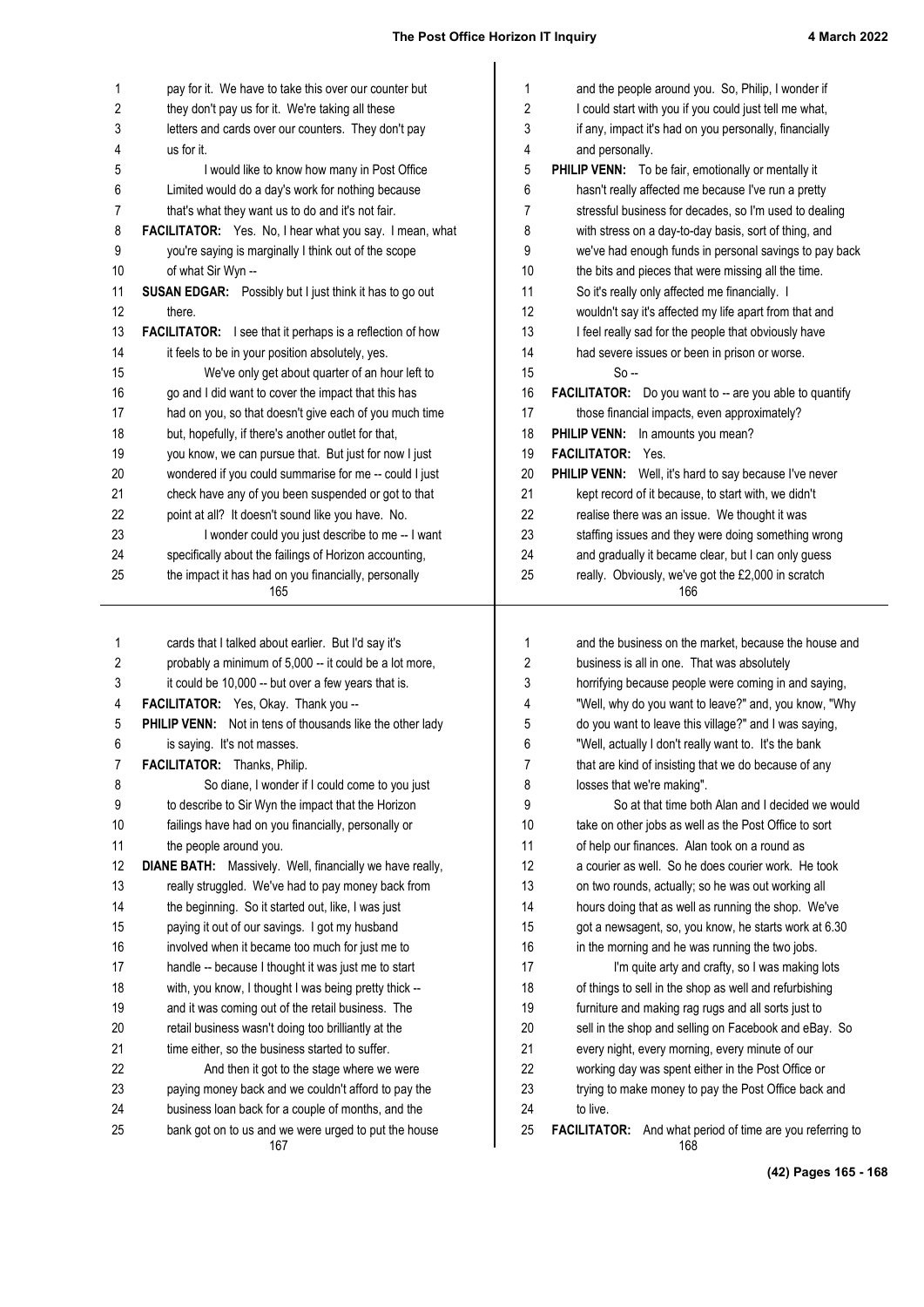| 1        | here?                                                                                                        | 1        | fault because it was my baby, I must be the one that's                                                           |
|----------|--------------------------------------------------------------------------------------------------------------|----------|------------------------------------------------------------------------------------------------------------------|
| 2        | <b>DIANE BATH:</b><br>I'm sorry?                                                                             | 2        | making all the errors because I was told point blank                                                             |
| 3        | <b>FACILITATOR:</b> What period of time are you referring to                                                 | 3        | by the helpline -- sorry, by the helpline that nobody                                                            |
| 4        | here?                                                                                                        | 4        | else was having these problems, it was just me and                                                               |
| 5        | DIANE BATH: This was about 2011. We managed to claw our                                                      | 5        | look at my family. And, as I say, I trust my family                                                              |
| 6        | way back into a situation where we could tell the bank                                                       | 6        | implicitly and now it's come to light that it isn't                                                              |
| 7        | that we didn't have to sell anymore. You know, we                                                            | 7        | just me, there are other people like it.                                                                         |
| 8        | convinced them that we could manage the payments. Any                                                        | 8        | It has been like a weight lifted off my                                                                          |
| 9        | big transactions that I couldn't pay back, the                                                               | 9        | shoulders to know that other people are going through                                                            |
| 10       | Post Office were just taking straight out of my wages                                                        | 10       | similar things to me but it doesn't help that feeling                                                            |
| 11       | anyway so everything was being met. Things haven't                                                           | 11       | inside that makes you feel dead. And it used to be                                                               |
| 12       | really changed over the years.                                                                               | 12       | such a joy to get up every morning. I'd walk down the                                                            |
| 13       | As far as my health is concerned, I suffer with                                                              | 13       | stairs, into my Post Office, and I'd love it. But                                                                |
| 14<br>15 | type 2 diabetes now and that was brought on by all the                                                       | 14       | I don't know. That joy seems to have gone out my life                                                            |
| 16       | stress and everything. I've been -- since I've been<br>here, I've been put on antidepressants and I've been  | 15<br>16 | and it seems to be now it's just a job.<br>Network transformation came along and we weren't                      |
| 17       | on them ever since. About five years ago I started                                                           | 17       | able to put our Post Office with anybody else in the                                                             |
| 18       | having anxiety attacks as well. I'm on tablets for                                                           | 18       | village because they wouldn't have it, and it feels                                                              |
| 19       | anxiety as well.                                                                                             | 19       | now like we're stuck with the Post Office now whether                                                            |
| 20       | I'm having counselling. I've been having                                                                     | 20       | we like it or not. It's still losing money and                                                                   |
| 21       | counselling for about a year now and this is my first                                                        | 21       | Post Office have this grip over me that I just can't                                                             |
| 22       | trial really. A couple of years ago I would never,                                                           | 22       | get out of. I feel quite desperate at times but there                                                            |
| 23       | ever have come on to a site like this and spoken out                                                         | 23       | we go. Got to keep smiling and put a happy face on                                                               |
| 24       | about this because I've always felt that anything that                                                       | 24       | for the customers.                                                                                               |
| 25       | the Post Office -- anything Post Office-related was my                                                       | 25       | FACILITATOR: Thank you for sharing that so openly.                                                               |
|          | 169                                                                                                          |          | 170                                                                                                              |
|          |                                                                                                              |          |                                                                                                                  |
|          |                                                                                                              |          |                                                                                                                  |
| 1        | I hear what you're saying, thank you. We might run                                                           | 1        | because I can't stay in the house all the time because                                                           |
| 2        | over by a few minutes, if that's okay, but hopefully                                                         | 2        | I just feel so down. And I don't feel trusted,                                                                   |
| 3        | not too much, but I don't want to cut you all short.                                                         | 3        | I don't feel like I have the confidence to do things,                                                            |
| 4        | Sue, could I just come to you just to describe                                                               | 4        | I keep forgetting things. I'm just not how I used to                                                             |
| 5        | sort of where you are now in terms of the impact of                                                          | 5        | be. I'm just not the same person. I'm a different                                                                |
| 6        | all of this, you know, how you reflect on it.                                                                | 6        | person completely to what I used to be.                                                                          |
| 7        | <b>SUSAN EDGAR:</b> Yes. Now I am better than I have been.                                                   | 7        | <b>FACILITATOR:</b> Right.                                                                                       |
| 8        | I am still on antidepressants. I've had counselling.                                                         | 8        | <b>SUSAN EDGAR:</b> It's awful, it really is.                                                                    |
| 9        | I don't sleep. I'm very lucky if I get two hours                                                             | 9        | FACILITATOR: Thank you. I think Sir Wyn and I appreciate                                                         |
| 10       | a night. Three is a good sleep for me.                                                                       | 10       | your willingness to share that. Thank you.                                                                       |
| 11       | Basically, I can break down in tears at any time                                                             | 11       | So finally, David, in terms of the impact all                                                                    |
| 12       | and it got to the point where I wanted to end it all                                                         | 12       | this has had on you, do you want to sort of describe                                                             |
| 13       | and I made myself a noose in the woods. And my                                                               | 13       | that to Sir Wyn about the different impacts it's had                                                             |
| 14       | daughter was ringing but I left my phone on the side,                                                        | 14       | on you?                                                                                                          |
| 15       | and she came looking and she was all over and she did                                                        | 15       | MR HARTLEY: Initially when these losses first started,                                                           |
| 16       | find me. And the only reason it didn't happen were                                                           | 16       | I hid them. I hid them from my wife because I thought                                                            |
| 17       | there were some walkers in the woods at the time and                                                         | 17       | it's, you know, it's my fault because at first I was                                                             |
| 18       | I was waiting for them to pass. But I just thought                                                           | 18       | working on my own but then, because we got busier,                                                               |
| 19       | I can't do this anymore and I just thought there's no                                                        | 19       | I employed staff. But when I was initially on my own                                                             |
| 20       | point.                                                                                                       | 20       | I hid those losses from my wife and it caused tension                                                            |
| 21       | Now, because I made a promise to her that I will                                                             | 21       | between us and, you know, we got this close to divorce                                                           |
| 22       | never do it again -- I'm still depressed at times.                                                           | 22       | because of the stress that it actually caused.                                                                   |
| 23       | I love my job, I do, but I need to get out of the                                                            | 23       | Sue mentioned about sleep deprivation. I don't                                                                   |
| 24<br>25 | Post Office now for my sanity, I think, but  I just<br>don't know because I just think what am I going to do | 24<br>25 | sleep, I still don't sleep, and I'm on tablets to help<br>me get some form of sleep but it's disturbed sleep all |

**(43) Pages 169 - 172**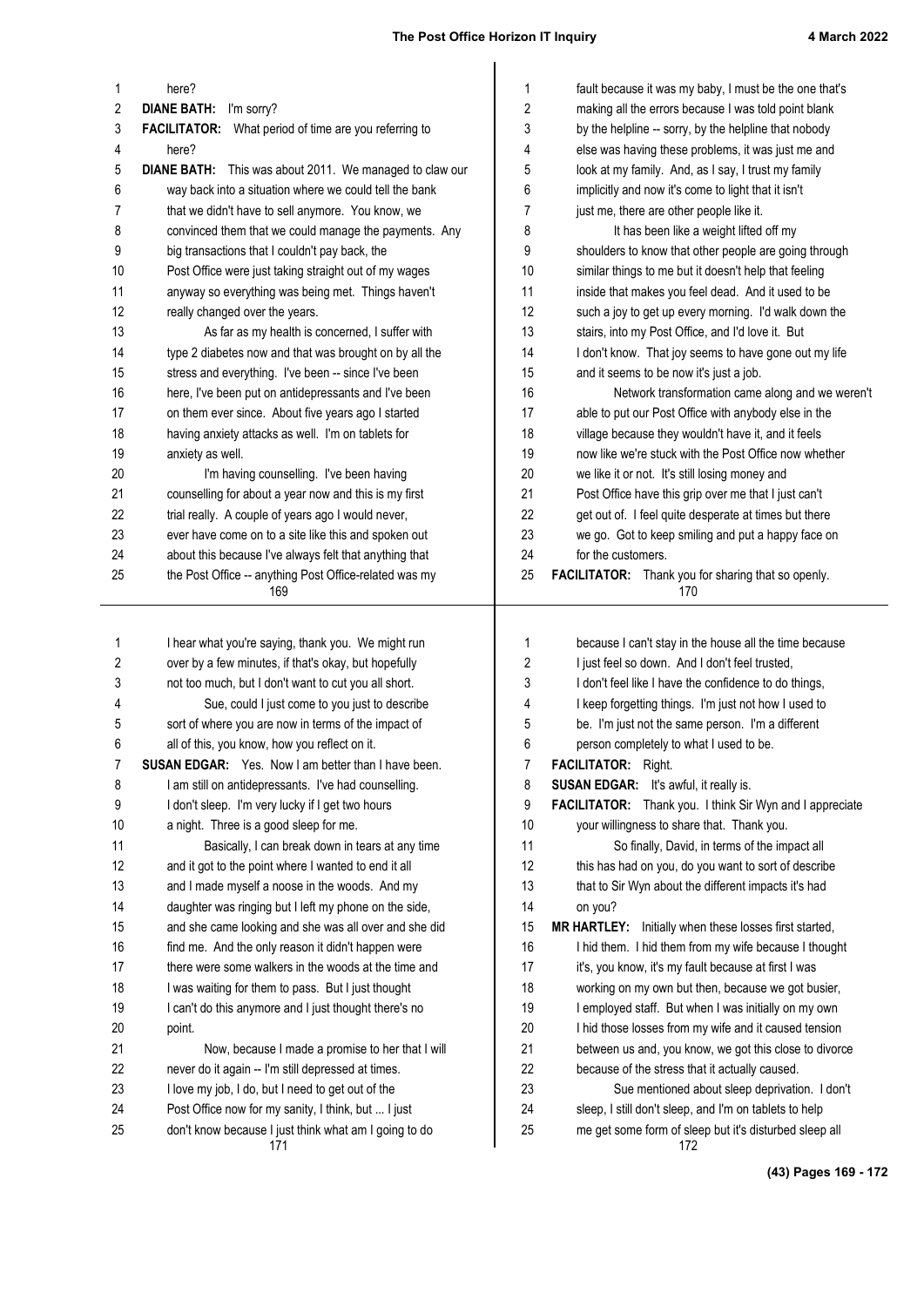| tells you how to pay?<br>1<br>the time. It's because things are, you know, going<br>1<br>2<br>over in your mind all the time. I did go on<br>2<br>No, I'm afraid mud does stick and it's done the<br>3<br>antidepressants but I came off them because I didn't<br>3<br>network an enormous amount of, well, just bad<br>4<br>4<br>want to become reliant on them, but I still have to<br>publicity and whether we'll ever recover from this<br>5<br>5<br>take something to help.<br>I have grave, grave doubts.<br>6<br>6<br>FACILITATOR: Thank you. In a moment, I will hand back to<br>For the future, I see a dire future for the<br>7<br>Post Office, for the whole of the network, because of<br>7<br>Sir Wyn for final questions or comments but I would<br>8<br>the adverse publicity that this has actually caused to<br>8<br>just like to ask each of you for a quick sentence or<br>9<br>9<br>the network.<br>question or statement that you would want to ask or<br>10<br>10<br>I've tried -- I mentioned tried and failed at<br>say to the organisations and individuals involved with<br>11<br>11<br>selling the office. They want it giving away<br>Horizon over the years, or even now (so that could be<br>12<br>12<br>basically. I was even approached by One Stop, who are<br>the Post Office or Fujitsu or the Government, whoever)<br>13<br>owned by Tesco's, "We'll take it off you. We'll just<br>13<br>but I'd just be interested to hear your final sort of<br>14<br>put it in the One Stop which is next door" but they<br>14<br>states or questions.<br>15<br>15<br>weren't going to give any money for it, they just<br>So I'll start with you, Sue, if that's okay just<br>16<br>16<br>wanted us to give it to them.<br>to tell me what you would want to say or ask of the<br>17<br>And I'm afraid mud sticks. Mud does stick. So<br>17<br>organisations and individuals involved.<br>18<br>18<br>for all these people that have been imprisoned,<br><b>SUSAN EDGAR:</b> There's only one thing I would want to say<br>19<br>19<br>really and that's why did you lie? Why did you lie to<br>there's always that doubt at the back of people's<br>20<br>minds will they ever, ever be trusted? Will I ever be<br>postmasters and say everything was good when it<br>20<br>21<br>trusted because of all these failures that we've had<br>21<br>wasn't? It's caused no end of problems. Why lie?<br>22<br>22<br>over this last however many years, which is still<br>That's the thing I want to know, why they lied to us.<br>23<br>23<br>ongoing. And Sue said she's had, you know. This is<br>FACILITATOR: Okay. Philip what would your -- how would<br>24<br>24<br>you sum up your feelings and thoughts in that sense.<br>not a demand for payment. Well, what the hell is it<br>25<br>if it's not a demand for payment when the next page<br>25<br>PHILIP VENN: I think an apology, especially for the<br>173<br>174<br>1<br>1<br>people we've just been hearing from that are obviously<br>question but I was just wondering if Nick Read is<br>2<br>2<br>watching this now or in the future, he is probably<br>suffering badly from it, really badly from it,<br>3<br>3<br>because, you know, to say there's not a problems and<br>thinking, "Well, what do I have to do to get that<br>suchlike when there clearly is such a problem going<br>trust back?" What could he do now as the person who<br>4<br>4<br>over the years, a big apology and financial<br>5<br>wasn't around then to get, start to get, your trust<br>5<br>6<br>6<br>remuneration for them to somehow make it a little bit<br>back? David, what do you say?<br>7<br>7<br>better for them basically.<br>MR HARTLEY: Well, I think an apology is the least that<br>8<br>FACILITATOR: Diane, what would your question or statement<br>8<br>could be done from not Nick but the previous ones that<br>9<br>be?<br>9<br>were in charge and that hadn't got the decency to be<br>10<br><b>DIANE BATH:</b> I think we all do need an apology and we need<br>10<br>honest with us and say that there was a problem with<br>11<br>to know how much longer this is all going to go on<br>11<br>the Horizon System, knowing, knowing full well, that<br>12<br>12<br>for. It needs putting right and it needs putting<br>there was. That, as I say, is criminal.<br>13<br>13<br>FACILITATOR: What do the rest of you feel? Is there<br>right now.<br>14<br>14<br>FACILITATOR: Okay, thank you. David, over to you.<br>anything that Nick Read could be saying or the new<br>15<br>MR HARTLEY: Similar to Sue. Why tell us lies? It's<br>15<br>leadership that would make you believe that there's --<br>16<br>criminal, absolutely criminal, what the hierarchy of<br>16<br>you know, trust can be rebuilt?<br>17<br>Post Office did over so many years by telling people<br>17<br><b>SUSAN EDGAR:</b> But there isn't new leadership. We've still<br>18<br>they were the only ones. Being part of the<br>18<br>got -- we've got Nick Read who's new but we've got so<br>19<br>Federation, I knew that we weren't the only ones but<br>19<br>many of the old hierarchy still in place. None of<br>20<br>those people who were accused, imprisoned, lost their<br>20<br>them have stood up and counted and said, "Do you know<br>21<br>21<br>lives, it beggars belief that these people could stand<br>what, I knew. I'm sorry I knew". They're all playing<br>22<br>22<br>hard ball and pretending as if it's over their heads<br>there and hold their heads high and still take money<br>23<br>23<br>from so-called bonuses and salaries while we were<br>and it isn't. They knew and they knew what was<br>24<br>24<br>happening. And it's not just Paula Vennells, it's the<br>taking pay cuts.<br>25<br>FACILITATOR: Sorry, I know I said that was my last<br>25<br>ones before her as well and same with Government.<br>176<br>175 |  |  |
|-----------------------------------------------------------------------------------------------------------------------------------------------------------------------------------------------------------------------------------------------------------------------------------------------------------------------------------------------------------------------------------------------------------------------------------------------------------------------------------------------------------------------------------------------------------------------------------------------------------------------------------------------------------------------------------------------------------------------------------------------------------------------------------------------------------------------------------------------------------------------------------------------------------------------------------------------------------------------------------------------------------------------------------------------------------------------------------------------------------------------------------------------------------------------------------------------------------------------------------------------------------------------------------------------------------------------------------------------------------------------------------------------------------------------------------------------------------------------------------------------------------------------------------------------------------------------------------------------------------------------------------------------------------------------------------------------------------------------------------------------------------------------------------------------------------------------------------------------------------------------------------------------------------------------------------------------------------------------------------------------------------------------------------------------------------------------------------------------------------------------------------------------------------------------------------------------------------------------------------------------------------------------------------------------------------------------------------------------------------------------------------------------------------------------------------------------------------------------------------------------------------------------------------------------------------------------------------------------------------------------------------------------------------------------------------------------------------------------------------------------------------------------------------------------------------------------------------------------------------------------------------------------------------------------------------------------------------------------------------------------------------------------------------------------------------------------------------------------------------------------------------------------------------------------------------------------------------------------------------------------------------------------------------------------------------------------------------------------------------------------------------------------------------------------------------------------------------------------------------------------------------------------------------------------------------------------------------------------------------------------------------------------------------------------------------------------------------------------------------------------------------------------------------------------------------------------------------------------------------------------------------------------------------------------------------------------------------------------------------------------------------------------------------------------------------------------------------------------------------------------------------------------------------------------------------------------------------------------------------------------------------------------------------------------------------------------------------------------------------------------------------------------------------------------------------------------------------------------------------------------------------------------------------------------------------------------------------------------------------------------------------------------------------------------------------------------------------------------------------------------------------------------------------------------------------------------------------------------------------------------------------------------------------------------------------------------------------------------------------------------------------------------------------------------------------------------------------------------------------------------------------------------------------------------------------------------------------------------------------------------------------------------------------------------------------------------------------------------------------------------------------------------------------------------------------------------------------------------------------------------------------------------------------------------------------------------------------------------------------------------------------------------------------------------------------------------------------------------------------------------------------------------------------------------------------------------------------------------------------------------------------------------------------------------------------|--|--|
|                                                                                                                                                                                                                                                                                                                                                                                                                                                                                                                                                                                                                                                                                                                                                                                                                                                                                                                                                                                                                                                                                                                                                                                                                                                                                                                                                                                                                                                                                                                                                                                                                                                                                                                                                                                                                                                                                                                                                                                                                                                                                                                                                                                                                                                                                                                                                                                                                                                                                                                                                                                                                                                                                                                                                                                                                                                                                                                                                                                                                                                                                                                                                                                                                                                                                                                                                                                                                                                                                                                                                                                                                                                                                                                                                                                                                                                                                                                                                                                                                                                                                                                                                                                                                                                                                                                                                                                                                                                                                                                                                                                                                                                                                                                                                                                                                                                                                                                                                                                                                                                                                                                                                                                                                                                                                                                                                                                                                                                                                                                                                                                                                                                                                                                                                                                                                                                                                                                                   |  |  |
|                                                                                                                                                                                                                                                                                                                                                                                                                                                                                                                                                                                                                                                                                                                                                                                                                                                                                                                                                                                                                                                                                                                                                                                                                                                                                                                                                                                                                                                                                                                                                                                                                                                                                                                                                                                                                                                                                                                                                                                                                                                                                                                                                                                                                                                                                                                                                                                                                                                                                                                                                                                                                                                                                                                                                                                                                                                                                                                                                                                                                                                                                                                                                                                                                                                                                                                                                                                                                                                                                                                                                                                                                                                                                                                                                                                                                                                                                                                                                                                                                                                                                                                                                                                                                                                                                                                                                                                                                                                                                                                                                                                                                                                                                                                                                                                                                                                                                                                                                                                                                                                                                                                                                                                                                                                                                                                                                                                                                                                                                                                                                                                                                                                                                                                                                                                                                                                                                                                                   |  |  |
|                                                                                                                                                                                                                                                                                                                                                                                                                                                                                                                                                                                                                                                                                                                                                                                                                                                                                                                                                                                                                                                                                                                                                                                                                                                                                                                                                                                                                                                                                                                                                                                                                                                                                                                                                                                                                                                                                                                                                                                                                                                                                                                                                                                                                                                                                                                                                                                                                                                                                                                                                                                                                                                                                                                                                                                                                                                                                                                                                                                                                                                                                                                                                                                                                                                                                                                                                                                                                                                                                                                                                                                                                                                                                                                                                                                                                                                                                                                                                                                                                                                                                                                                                                                                                                                                                                                                                                                                                                                                                                                                                                                                                                                                                                                                                                                                                                                                                                                                                                                                                                                                                                                                                                                                                                                                                                                                                                                                                                                                                                                                                                                                                                                                                                                                                                                                                                                                                                                                   |  |  |
|                                                                                                                                                                                                                                                                                                                                                                                                                                                                                                                                                                                                                                                                                                                                                                                                                                                                                                                                                                                                                                                                                                                                                                                                                                                                                                                                                                                                                                                                                                                                                                                                                                                                                                                                                                                                                                                                                                                                                                                                                                                                                                                                                                                                                                                                                                                                                                                                                                                                                                                                                                                                                                                                                                                                                                                                                                                                                                                                                                                                                                                                                                                                                                                                                                                                                                                                                                                                                                                                                                                                                                                                                                                                                                                                                                                                                                                                                                                                                                                                                                                                                                                                                                                                                                                                                                                                                                                                                                                                                                                                                                                                                                                                                                                                                                                                                                                                                                                                                                                                                                                                                                                                                                                                                                                                                                                                                                                                                                                                                                                                                                                                                                                                                                                                                                                                                                                                                                                                   |  |  |
|                                                                                                                                                                                                                                                                                                                                                                                                                                                                                                                                                                                                                                                                                                                                                                                                                                                                                                                                                                                                                                                                                                                                                                                                                                                                                                                                                                                                                                                                                                                                                                                                                                                                                                                                                                                                                                                                                                                                                                                                                                                                                                                                                                                                                                                                                                                                                                                                                                                                                                                                                                                                                                                                                                                                                                                                                                                                                                                                                                                                                                                                                                                                                                                                                                                                                                                                                                                                                                                                                                                                                                                                                                                                                                                                                                                                                                                                                                                                                                                                                                                                                                                                                                                                                                                                                                                                                                                                                                                                                                                                                                                                                                                                                                                                                                                                                                                                                                                                                                                                                                                                                                                                                                                                                                                                                                                                                                                                                                                                                                                                                                                                                                                                                                                                                                                                                                                                                                                                   |  |  |
|                                                                                                                                                                                                                                                                                                                                                                                                                                                                                                                                                                                                                                                                                                                                                                                                                                                                                                                                                                                                                                                                                                                                                                                                                                                                                                                                                                                                                                                                                                                                                                                                                                                                                                                                                                                                                                                                                                                                                                                                                                                                                                                                                                                                                                                                                                                                                                                                                                                                                                                                                                                                                                                                                                                                                                                                                                                                                                                                                                                                                                                                                                                                                                                                                                                                                                                                                                                                                                                                                                                                                                                                                                                                                                                                                                                                                                                                                                                                                                                                                                                                                                                                                                                                                                                                                                                                                                                                                                                                                                                                                                                                                                                                                                                                                                                                                                                                                                                                                                                                                                                                                                                                                                                                                                                                                                                                                                                                                                                                                                                                                                                                                                                                                                                                                                                                                                                                                                                                   |  |  |
|                                                                                                                                                                                                                                                                                                                                                                                                                                                                                                                                                                                                                                                                                                                                                                                                                                                                                                                                                                                                                                                                                                                                                                                                                                                                                                                                                                                                                                                                                                                                                                                                                                                                                                                                                                                                                                                                                                                                                                                                                                                                                                                                                                                                                                                                                                                                                                                                                                                                                                                                                                                                                                                                                                                                                                                                                                                                                                                                                                                                                                                                                                                                                                                                                                                                                                                                                                                                                                                                                                                                                                                                                                                                                                                                                                                                                                                                                                                                                                                                                                                                                                                                                                                                                                                                                                                                                                                                                                                                                                                                                                                                                                                                                                                                                                                                                                                                                                                                                                                                                                                                                                                                                                                                                                                                                                                                                                                                                                                                                                                                                                                                                                                                                                                                                                                                                                                                                                                                   |  |  |
|                                                                                                                                                                                                                                                                                                                                                                                                                                                                                                                                                                                                                                                                                                                                                                                                                                                                                                                                                                                                                                                                                                                                                                                                                                                                                                                                                                                                                                                                                                                                                                                                                                                                                                                                                                                                                                                                                                                                                                                                                                                                                                                                                                                                                                                                                                                                                                                                                                                                                                                                                                                                                                                                                                                                                                                                                                                                                                                                                                                                                                                                                                                                                                                                                                                                                                                                                                                                                                                                                                                                                                                                                                                                                                                                                                                                                                                                                                                                                                                                                                                                                                                                                                                                                                                                                                                                                                                                                                                                                                                                                                                                                                                                                                                                                                                                                                                                                                                                                                                                                                                                                                                                                                                                                                                                                                                                                                                                                                                                                                                                                                                                                                                                                                                                                                                                                                                                                                                                   |  |  |
|                                                                                                                                                                                                                                                                                                                                                                                                                                                                                                                                                                                                                                                                                                                                                                                                                                                                                                                                                                                                                                                                                                                                                                                                                                                                                                                                                                                                                                                                                                                                                                                                                                                                                                                                                                                                                                                                                                                                                                                                                                                                                                                                                                                                                                                                                                                                                                                                                                                                                                                                                                                                                                                                                                                                                                                                                                                                                                                                                                                                                                                                                                                                                                                                                                                                                                                                                                                                                                                                                                                                                                                                                                                                                                                                                                                                                                                                                                                                                                                                                                                                                                                                                                                                                                                                                                                                                                                                                                                                                                                                                                                                                                                                                                                                                                                                                                                                                                                                                                                                                                                                                                                                                                                                                                                                                                                                                                                                                                                                                                                                                                                                                                                                                                                                                                                                                                                                                                                                   |  |  |
|                                                                                                                                                                                                                                                                                                                                                                                                                                                                                                                                                                                                                                                                                                                                                                                                                                                                                                                                                                                                                                                                                                                                                                                                                                                                                                                                                                                                                                                                                                                                                                                                                                                                                                                                                                                                                                                                                                                                                                                                                                                                                                                                                                                                                                                                                                                                                                                                                                                                                                                                                                                                                                                                                                                                                                                                                                                                                                                                                                                                                                                                                                                                                                                                                                                                                                                                                                                                                                                                                                                                                                                                                                                                                                                                                                                                                                                                                                                                                                                                                                                                                                                                                                                                                                                                                                                                                                                                                                                                                                                                                                                                                                                                                                                                                                                                                                                                                                                                                                                                                                                                                                                                                                                                                                                                                                                                                                                                                                                                                                                                                                                                                                                                                                                                                                                                                                                                                                                                   |  |  |
|                                                                                                                                                                                                                                                                                                                                                                                                                                                                                                                                                                                                                                                                                                                                                                                                                                                                                                                                                                                                                                                                                                                                                                                                                                                                                                                                                                                                                                                                                                                                                                                                                                                                                                                                                                                                                                                                                                                                                                                                                                                                                                                                                                                                                                                                                                                                                                                                                                                                                                                                                                                                                                                                                                                                                                                                                                                                                                                                                                                                                                                                                                                                                                                                                                                                                                                                                                                                                                                                                                                                                                                                                                                                                                                                                                                                                                                                                                                                                                                                                                                                                                                                                                                                                                                                                                                                                                                                                                                                                                                                                                                                                                                                                                                                                                                                                                                                                                                                                                                                                                                                                                                                                                                                                                                                                                                                                                                                                                                                                                                                                                                                                                                                                                                                                                                                                                                                                                                                   |  |  |
|                                                                                                                                                                                                                                                                                                                                                                                                                                                                                                                                                                                                                                                                                                                                                                                                                                                                                                                                                                                                                                                                                                                                                                                                                                                                                                                                                                                                                                                                                                                                                                                                                                                                                                                                                                                                                                                                                                                                                                                                                                                                                                                                                                                                                                                                                                                                                                                                                                                                                                                                                                                                                                                                                                                                                                                                                                                                                                                                                                                                                                                                                                                                                                                                                                                                                                                                                                                                                                                                                                                                                                                                                                                                                                                                                                                                                                                                                                                                                                                                                                                                                                                                                                                                                                                                                                                                                                                                                                                                                                                                                                                                                                                                                                                                                                                                                                                                                                                                                                                                                                                                                                                                                                                                                                                                                                                                                                                                                                                                                                                                                                                                                                                                                                                                                                                                                                                                                                                                   |  |  |
|                                                                                                                                                                                                                                                                                                                                                                                                                                                                                                                                                                                                                                                                                                                                                                                                                                                                                                                                                                                                                                                                                                                                                                                                                                                                                                                                                                                                                                                                                                                                                                                                                                                                                                                                                                                                                                                                                                                                                                                                                                                                                                                                                                                                                                                                                                                                                                                                                                                                                                                                                                                                                                                                                                                                                                                                                                                                                                                                                                                                                                                                                                                                                                                                                                                                                                                                                                                                                                                                                                                                                                                                                                                                                                                                                                                                                                                                                                                                                                                                                                                                                                                                                                                                                                                                                                                                                                                                                                                                                                                                                                                                                                                                                                                                                                                                                                                                                                                                                                                                                                                                                                                                                                                                                                                                                                                                                                                                                                                                                                                                                                                                                                                                                                                                                                                                                                                                                                                                   |  |  |
|                                                                                                                                                                                                                                                                                                                                                                                                                                                                                                                                                                                                                                                                                                                                                                                                                                                                                                                                                                                                                                                                                                                                                                                                                                                                                                                                                                                                                                                                                                                                                                                                                                                                                                                                                                                                                                                                                                                                                                                                                                                                                                                                                                                                                                                                                                                                                                                                                                                                                                                                                                                                                                                                                                                                                                                                                                                                                                                                                                                                                                                                                                                                                                                                                                                                                                                                                                                                                                                                                                                                                                                                                                                                                                                                                                                                                                                                                                                                                                                                                                                                                                                                                                                                                                                                                                                                                                                                                                                                                                                                                                                                                                                                                                                                                                                                                                                                                                                                                                                                                                                                                                                                                                                                                                                                                                                                                                                                                                                                                                                                                                                                                                                                                                                                                                                                                                                                                                                                   |  |  |
|                                                                                                                                                                                                                                                                                                                                                                                                                                                                                                                                                                                                                                                                                                                                                                                                                                                                                                                                                                                                                                                                                                                                                                                                                                                                                                                                                                                                                                                                                                                                                                                                                                                                                                                                                                                                                                                                                                                                                                                                                                                                                                                                                                                                                                                                                                                                                                                                                                                                                                                                                                                                                                                                                                                                                                                                                                                                                                                                                                                                                                                                                                                                                                                                                                                                                                                                                                                                                                                                                                                                                                                                                                                                                                                                                                                                                                                                                                                                                                                                                                                                                                                                                                                                                                                                                                                                                                                                                                                                                                                                                                                                                                                                                                                                                                                                                                                                                                                                                                                                                                                                                                                                                                                                                                                                                                                                                                                                                                                                                                                                                                                                                                                                                                                                                                                                                                                                                                                                   |  |  |
|                                                                                                                                                                                                                                                                                                                                                                                                                                                                                                                                                                                                                                                                                                                                                                                                                                                                                                                                                                                                                                                                                                                                                                                                                                                                                                                                                                                                                                                                                                                                                                                                                                                                                                                                                                                                                                                                                                                                                                                                                                                                                                                                                                                                                                                                                                                                                                                                                                                                                                                                                                                                                                                                                                                                                                                                                                                                                                                                                                                                                                                                                                                                                                                                                                                                                                                                                                                                                                                                                                                                                                                                                                                                                                                                                                                                                                                                                                                                                                                                                                                                                                                                                                                                                                                                                                                                                                                                                                                                                                                                                                                                                                                                                                                                                                                                                                                                                                                                                                                                                                                                                                                                                                                                                                                                                                                                                                                                                                                                                                                                                                                                                                                                                                                                                                                                                                                                                                                                   |  |  |
|                                                                                                                                                                                                                                                                                                                                                                                                                                                                                                                                                                                                                                                                                                                                                                                                                                                                                                                                                                                                                                                                                                                                                                                                                                                                                                                                                                                                                                                                                                                                                                                                                                                                                                                                                                                                                                                                                                                                                                                                                                                                                                                                                                                                                                                                                                                                                                                                                                                                                                                                                                                                                                                                                                                                                                                                                                                                                                                                                                                                                                                                                                                                                                                                                                                                                                                                                                                                                                                                                                                                                                                                                                                                                                                                                                                                                                                                                                                                                                                                                                                                                                                                                                                                                                                                                                                                                                                                                                                                                                                                                                                                                                                                                                                                                                                                                                                                                                                                                                                                                                                                                                                                                                                                                                                                                                                                                                                                                                                                                                                                                                                                                                                                                                                                                                                                                                                                                                                                   |  |  |
|                                                                                                                                                                                                                                                                                                                                                                                                                                                                                                                                                                                                                                                                                                                                                                                                                                                                                                                                                                                                                                                                                                                                                                                                                                                                                                                                                                                                                                                                                                                                                                                                                                                                                                                                                                                                                                                                                                                                                                                                                                                                                                                                                                                                                                                                                                                                                                                                                                                                                                                                                                                                                                                                                                                                                                                                                                                                                                                                                                                                                                                                                                                                                                                                                                                                                                                                                                                                                                                                                                                                                                                                                                                                                                                                                                                                                                                                                                                                                                                                                                                                                                                                                                                                                                                                                                                                                                                                                                                                                                                                                                                                                                                                                                                                                                                                                                                                                                                                                                                                                                                                                                                                                                                                                                                                                                                                                                                                                                                                                                                                                                                                                                                                                                                                                                                                                                                                                                                                   |  |  |
|                                                                                                                                                                                                                                                                                                                                                                                                                                                                                                                                                                                                                                                                                                                                                                                                                                                                                                                                                                                                                                                                                                                                                                                                                                                                                                                                                                                                                                                                                                                                                                                                                                                                                                                                                                                                                                                                                                                                                                                                                                                                                                                                                                                                                                                                                                                                                                                                                                                                                                                                                                                                                                                                                                                                                                                                                                                                                                                                                                                                                                                                                                                                                                                                                                                                                                                                                                                                                                                                                                                                                                                                                                                                                                                                                                                                                                                                                                                                                                                                                                                                                                                                                                                                                                                                                                                                                                                                                                                                                                                                                                                                                                                                                                                                                                                                                                                                                                                                                                                                                                                                                                                                                                                                                                                                                                                                                                                                                                                                                                                                                                                                                                                                                                                                                                                                                                                                                                                                   |  |  |
|                                                                                                                                                                                                                                                                                                                                                                                                                                                                                                                                                                                                                                                                                                                                                                                                                                                                                                                                                                                                                                                                                                                                                                                                                                                                                                                                                                                                                                                                                                                                                                                                                                                                                                                                                                                                                                                                                                                                                                                                                                                                                                                                                                                                                                                                                                                                                                                                                                                                                                                                                                                                                                                                                                                                                                                                                                                                                                                                                                                                                                                                                                                                                                                                                                                                                                                                                                                                                                                                                                                                                                                                                                                                                                                                                                                                                                                                                                                                                                                                                                                                                                                                                                                                                                                                                                                                                                                                                                                                                                                                                                                                                                                                                                                                                                                                                                                                                                                                                                                                                                                                                                                                                                                                                                                                                                                                                                                                                                                                                                                                                                                                                                                                                                                                                                                                                                                                                                                                   |  |  |
|                                                                                                                                                                                                                                                                                                                                                                                                                                                                                                                                                                                                                                                                                                                                                                                                                                                                                                                                                                                                                                                                                                                                                                                                                                                                                                                                                                                                                                                                                                                                                                                                                                                                                                                                                                                                                                                                                                                                                                                                                                                                                                                                                                                                                                                                                                                                                                                                                                                                                                                                                                                                                                                                                                                                                                                                                                                                                                                                                                                                                                                                                                                                                                                                                                                                                                                                                                                                                                                                                                                                                                                                                                                                                                                                                                                                                                                                                                                                                                                                                                                                                                                                                                                                                                                                                                                                                                                                                                                                                                                                                                                                                                                                                                                                                                                                                                                                                                                                                                                                                                                                                                                                                                                                                                                                                                                                                                                                                                                                                                                                                                                                                                                                                                                                                                                                                                                                                                                                   |  |  |
|                                                                                                                                                                                                                                                                                                                                                                                                                                                                                                                                                                                                                                                                                                                                                                                                                                                                                                                                                                                                                                                                                                                                                                                                                                                                                                                                                                                                                                                                                                                                                                                                                                                                                                                                                                                                                                                                                                                                                                                                                                                                                                                                                                                                                                                                                                                                                                                                                                                                                                                                                                                                                                                                                                                                                                                                                                                                                                                                                                                                                                                                                                                                                                                                                                                                                                                                                                                                                                                                                                                                                                                                                                                                                                                                                                                                                                                                                                                                                                                                                                                                                                                                                                                                                                                                                                                                                                                                                                                                                                                                                                                                                                                                                                                                                                                                                                                                                                                                                                                                                                                                                                                                                                                                                                                                                                                                                                                                                                                                                                                                                                                                                                                                                                                                                                                                                                                                                                                                   |  |  |
|                                                                                                                                                                                                                                                                                                                                                                                                                                                                                                                                                                                                                                                                                                                                                                                                                                                                                                                                                                                                                                                                                                                                                                                                                                                                                                                                                                                                                                                                                                                                                                                                                                                                                                                                                                                                                                                                                                                                                                                                                                                                                                                                                                                                                                                                                                                                                                                                                                                                                                                                                                                                                                                                                                                                                                                                                                                                                                                                                                                                                                                                                                                                                                                                                                                                                                                                                                                                                                                                                                                                                                                                                                                                                                                                                                                                                                                                                                                                                                                                                                                                                                                                                                                                                                                                                                                                                                                                                                                                                                                                                                                                                                                                                                                                                                                                                                                                                                                                                                                                                                                                                                                                                                                                                                                                                                                                                                                                                                                                                                                                                                                                                                                                                                                                                                                                                                                                                                                                   |  |  |
|                                                                                                                                                                                                                                                                                                                                                                                                                                                                                                                                                                                                                                                                                                                                                                                                                                                                                                                                                                                                                                                                                                                                                                                                                                                                                                                                                                                                                                                                                                                                                                                                                                                                                                                                                                                                                                                                                                                                                                                                                                                                                                                                                                                                                                                                                                                                                                                                                                                                                                                                                                                                                                                                                                                                                                                                                                                                                                                                                                                                                                                                                                                                                                                                                                                                                                                                                                                                                                                                                                                                                                                                                                                                                                                                                                                                                                                                                                                                                                                                                                                                                                                                                                                                                                                                                                                                                                                                                                                                                                                                                                                                                                                                                                                                                                                                                                                                                                                                                                                                                                                                                                                                                                                                                                                                                                                                                                                                                                                                                                                                                                                                                                                                                                                                                                                                                                                                                                                                   |  |  |
|                                                                                                                                                                                                                                                                                                                                                                                                                                                                                                                                                                                                                                                                                                                                                                                                                                                                                                                                                                                                                                                                                                                                                                                                                                                                                                                                                                                                                                                                                                                                                                                                                                                                                                                                                                                                                                                                                                                                                                                                                                                                                                                                                                                                                                                                                                                                                                                                                                                                                                                                                                                                                                                                                                                                                                                                                                                                                                                                                                                                                                                                                                                                                                                                                                                                                                                                                                                                                                                                                                                                                                                                                                                                                                                                                                                                                                                                                                                                                                                                                                                                                                                                                                                                                                                                                                                                                                                                                                                                                                                                                                                                                                                                                                                                                                                                                                                                                                                                                                                                                                                                                                                                                                                                                                                                                                                                                                                                                                                                                                                                                                                                                                                                                                                                                                                                                                                                                                                                   |  |  |
|                                                                                                                                                                                                                                                                                                                                                                                                                                                                                                                                                                                                                                                                                                                                                                                                                                                                                                                                                                                                                                                                                                                                                                                                                                                                                                                                                                                                                                                                                                                                                                                                                                                                                                                                                                                                                                                                                                                                                                                                                                                                                                                                                                                                                                                                                                                                                                                                                                                                                                                                                                                                                                                                                                                                                                                                                                                                                                                                                                                                                                                                                                                                                                                                                                                                                                                                                                                                                                                                                                                                                                                                                                                                                                                                                                                                                                                                                                                                                                                                                                                                                                                                                                                                                                                                                                                                                                                                                                                                                                                                                                                                                                                                                                                                                                                                                                                                                                                                                                                                                                                                                                                                                                                                                                                                                                                                                                                                                                                                                                                                                                                                                                                                                                                                                                                                                                                                                                                                   |  |  |
|                                                                                                                                                                                                                                                                                                                                                                                                                                                                                                                                                                                                                                                                                                                                                                                                                                                                                                                                                                                                                                                                                                                                                                                                                                                                                                                                                                                                                                                                                                                                                                                                                                                                                                                                                                                                                                                                                                                                                                                                                                                                                                                                                                                                                                                                                                                                                                                                                                                                                                                                                                                                                                                                                                                                                                                                                                                                                                                                                                                                                                                                                                                                                                                                                                                                                                                                                                                                                                                                                                                                                                                                                                                                                                                                                                                                                                                                                                                                                                                                                                                                                                                                                                                                                                                                                                                                                                                                                                                                                                                                                                                                                                                                                                                                                                                                                                                                                                                                                                                                                                                                                                                                                                                                                                                                                                                                                                                                                                                                                                                                                                                                                                                                                                                                                                                                                                                                                                                                   |  |  |
|                                                                                                                                                                                                                                                                                                                                                                                                                                                                                                                                                                                                                                                                                                                                                                                                                                                                                                                                                                                                                                                                                                                                                                                                                                                                                                                                                                                                                                                                                                                                                                                                                                                                                                                                                                                                                                                                                                                                                                                                                                                                                                                                                                                                                                                                                                                                                                                                                                                                                                                                                                                                                                                                                                                                                                                                                                                                                                                                                                                                                                                                                                                                                                                                                                                                                                                                                                                                                                                                                                                                                                                                                                                                                                                                                                                                                                                                                                                                                                                                                                                                                                                                                                                                                                                                                                                                                                                                                                                                                                                                                                                                                                                                                                                                                                                                                                                                                                                                                                                                                                                                                                                                                                                                                                                                                                                                                                                                                                                                                                                                                                                                                                                                                                                                                                                                                                                                                                                                   |  |  |
|                                                                                                                                                                                                                                                                                                                                                                                                                                                                                                                                                                                                                                                                                                                                                                                                                                                                                                                                                                                                                                                                                                                                                                                                                                                                                                                                                                                                                                                                                                                                                                                                                                                                                                                                                                                                                                                                                                                                                                                                                                                                                                                                                                                                                                                                                                                                                                                                                                                                                                                                                                                                                                                                                                                                                                                                                                                                                                                                                                                                                                                                                                                                                                                                                                                                                                                                                                                                                                                                                                                                                                                                                                                                                                                                                                                                                                                                                                                                                                                                                                                                                                                                                                                                                                                                                                                                                                                                                                                                                                                                                                                                                                                                                                                                                                                                                                                                                                                                                                                                                                                                                                                                                                                                                                                                                                                                                                                                                                                                                                                                                                                                                                                                                                                                                                                                                                                                                                                                   |  |  |
|                                                                                                                                                                                                                                                                                                                                                                                                                                                                                                                                                                                                                                                                                                                                                                                                                                                                                                                                                                                                                                                                                                                                                                                                                                                                                                                                                                                                                                                                                                                                                                                                                                                                                                                                                                                                                                                                                                                                                                                                                                                                                                                                                                                                                                                                                                                                                                                                                                                                                                                                                                                                                                                                                                                                                                                                                                                                                                                                                                                                                                                                                                                                                                                                                                                                                                                                                                                                                                                                                                                                                                                                                                                                                                                                                                                                                                                                                                                                                                                                                                                                                                                                                                                                                                                                                                                                                                                                                                                                                                                                                                                                                                                                                                                                                                                                                                                                                                                                                                                                                                                                                                                                                                                                                                                                                                                                                                                                                                                                                                                                                                                                                                                                                                                                                                                                                                                                                                                                   |  |  |
|                                                                                                                                                                                                                                                                                                                                                                                                                                                                                                                                                                                                                                                                                                                                                                                                                                                                                                                                                                                                                                                                                                                                                                                                                                                                                                                                                                                                                                                                                                                                                                                                                                                                                                                                                                                                                                                                                                                                                                                                                                                                                                                                                                                                                                                                                                                                                                                                                                                                                                                                                                                                                                                                                                                                                                                                                                                                                                                                                                                                                                                                                                                                                                                                                                                                                                                                                                                                                                                                                                                                                                                                                                                                                                                                                                                                                                                                                                                                                                                                                                                                                                                                                                                                                                                                                                                                                                                                                                                                                                                                                                                                                                                                                                                                                                                                                                                                                                                                                                                                                                                                                                                                                                                                                                                                                                                                                                                                                                                                                                                                                                                                                                                                                                                                                                                                                                                                                                                                   |  |  |
|                                                                                                                                                                                                                                                                                                                                                                                                                                                                                                                                                                                                                                                                                                                                                                                                                                                                                                                                                                                                                                                                                                                                                                                                                                                                                                                                                                                                                                                                                                                                                                                                                                                                                                                                                                                                                                                                                                                                                                                                                                                                                                                                                                                                                                                                                                                                                                                                                                                                                                                                                                                                                                                                                                                                                                                                                                                                                                                                                                                                                                                                                                                                                                                                                                                                                                                                                                                                                                                                                                                                                                                                                                                                                                                                                                                                                                                                                                                                                                                                                                                                                                                                                                                                                                                                                                                                                                                                                                                                                                                                                                                                                                                                                                                                                                                                                                                                                                                                                                                                                                                                                                                                                                                                                                                                                                                                                                                                                                                                                                                                                                                                                                                                                                                                                                                                                                                                                                                                   |  |  |
|                                                                                                                                                                                                                                                                                                                                                                                                                                                                                                                                                                                                                                                                                                                                                                                                                                                                                                                                                                                                                                                                                                                                                                                                                                                                                                                                                                                                                                                                                                                                                                                                                                                                                                                                                                                                                                                                                                                                                                                                                                                                                                                                                                                                                                                                                                                                                                                                                                                                                                                                                                                                                                                                                                                                                                                                                                                                                                                                                                                                                                                                                                                                                                                                                                                                                                                                                                                                                                                                                                                                                                                                                                                                                                                                                                                                                                                                                                                                                                                                                                                                                                                                                                                                                                                                                                                                                                                                                                                                                                                                                                                                                                                                                                                                                                                                                                                                                                                                                                                                                                                                                                                                                                                                                                                                                                                                                                                                                                                                                                                                                                                                                                                                                                                                                                                                                                                                                                                                   |  |  |
|                                                                                                                                                                                                                                                                                                                                                                                                                                                                                                                                                                                                                                                                                                                                                                                                                                                                                                                                                                                                                                                                                                                                                                                                                                                                                                                                                                                                                                                                                                                                                                                                                                                                                                                                                                                                                                                                                                                                                                                                                                                                                                                                                                                                                                                                                                                                                                                                                                                                                                                                                                                                                                                                                                                                                                                                                                                                                                                                                                                                                                                                                                                                                                                                                                                                                                                                                                                                                                                                                                                                                                                                                                                                                                                                                                                                                                                                                                                                                                                                                                                                                                                                                                                                                                                                                                                                                                                                                                                                                                                                                                                                                                                                                                                                                                                                                                                                                                                                                                                                                                                                                                                                                                                                                                                                                                                                                                                                                                                                                                                                                                                                                                                                                                                                                                                                                                                                                                                                   |  |  |
|                                                                                                                                                                                                                                                                                                                                                                                                                                                                                                                                                                                                                                                                                                                                                                                                                                                                                                                                                                                                                                                                                                                                                                                                                                                                                                                                                                                                                                                                                                                                                                                                                                                                                                                                                                                                                                                                                                                                                                                                                                                                                                                                                                                                                                                                                                                                                                                                                                                                                                                                                                                                                                                                                                                                                                                                                                                                                                                                                                                                                                                                                                                                                                                                                                                                                                                                                                                                                                                                                                                                                                                                                                                                                                                                                                                                                                                                                                                                                                                                                                                                                                                                                                                                                                                                                                                                                                                                                                                                                                                                                                                                                                                                                                                                                                                                                                                                                                                                                                                                                                                                                                                                                                                                                                                                                                                                                                                                                                                                                                                                                                                                                                                                                                                                                                                                                                                                                                                                   |  |  |
|                                                                                                                                                                                                                                                                                                                                                                                                                                                                                                                                                                                                                                                                                                                                                                                                                                                                                                                                                                                                                                                                                                                                                                                                                                                                                                                                                                                                                                                                                                                                                                                                                                                                                                                                                                                                                                                                                                                                                                                                                                                                                                                                                                                                                                                                                                                                                                                                                                                                                                                                                                                                                                                                                                                                                                                                                                                                                                                                                                                                                                                                                                                                                                                                                                                                                                                                                                                                                                                                                                                                                                                                                                                                                                                                                                                                                                                                                                                                                                                                                                                                                                                                                                                                                                                                                                                                                                                                                                                                                                                                                                                                                                                                                                                                                                                                                                                                                                                                                                                                                                                                                                                                                                                                                                                                                                                                                                                                                                                                                                                                                                                                                                                                                                                                                                                                                                                                                                                                   |  |  |
|                                                                                                                                                                                                                                                                                                                                                                                                                                                                                                                                                                                                                                                                                                                                                                                                                                                                                                                                                                                                                                                                                                                                                                                                                                                                                                                                                                                                                                                                                                                                                                                                                                                                                                                                                                                                                                                                                                                                                                                                                                                                                                                                                                                                                                                                                                                                                                                                                                                                                                                                                                                                                                                                                                                                                                                                                                                                                                                                                                                                                                                                                                                                                                                                                                                                                                                                                                                                                                                                                                                                                                                                                                                                                                                                                                                                                                                                                                                                                                                                                                                                                                                                                                                                                                                                                                                                                                                                                                                                                                                                                                                                                                                                                                                                                                                                                                                                                                                                                                                                                                                                                                                                                                                                                                                                                                                                                                                                                                                                                                                                                                                                                                                                                                                                                                                                                                                                                                                                   |  |  |
|                                                                                                                                                                                                                                                                                                                                                                                                                                                                                                                                                                                                                                                                                                                                                                                                                                                                                                                                                                                                                                                                                                                                                                                                                                                                                                                                                                                                                                                                                                                                                                                                                                                                                                                                                                                                                                                                                                                                                                                                                                                                                                                                                                                                                                                                                                                                                                                                                                                                                                                                                                                                                                                                                                                                                                                                                                                                                                                                                                                                                                                                                                                                                                                                                                                                                                                                                                                                                                                                                                                                                                                                                                                                                                                                                                                                                                                                                                                                                                                                                                                                                                                                                                                                                                                                                                                                                                                                                                                                                                                                                                                                                                                                                                                                                                                                                                                                                                                                                                                                                                                                                                                                                                                                                                                                                                                                                                                                                                                                                                                                                                                                                                                                                                                                                                                                                                                                                                                                   |  |  |
|                                                                                                                                                                                                                                                                                                                                                                                                                                                                                                                                                                                                                                                                                                                                                                                                                                                                                                                                                                                                                                                                                                                                                                                                                                                                                                                                                                                                                                                                                                                                                                                                                                                                                                                                                                                                                                                                                                                                                                                                                                                                                                                                                                                                                                                                                                                                                                                                                                                                                                                                                                                                                                                                                                                                                                                                                                                                                                                                                                                                                                                                                                                                                                                                                                                                                                                                                                                                                                                                                                                                                                                                                                                                                                                                                                                                                                                                                                                                                                                                                                                                                                                                                                                                                                                                                                                                                                                                                                                                                                                                                                                                                                                                                                                                                                                                                                                                                                                                                                                                                                                                                                                                                                                                                                                                                                                                                                                                                                                                                                                                                                                                                                                                                                                                                                                                                                                                                                                                   |  |  |
|                                                                                                                                                                                                                                                                                                                                                                                                                                                                                                                                                                                                                                                                                                                                                                                                                                                                                                                                                                                                                                                                                                                                                                                                                                                                                                                                                                                                                                                                                                                                                                                                                                                                                                                                                                                                                                                                                                                                                                                                                                                                                                                                                                                                                                                                                                                                                                                                                                                                                                                                                                                                                                                                                                                                                                                                                                                                                                                                                                                                                                                                                                                                                                                                                                                                                                                                                                                                                                                                                                                                                                                                                                                                                                                                                                                                                                                                                                                                                                                                                                                                                                                                                                                                                                                                                                                                                                                                                                                                                                                                                                                                                                                                                                                                                                                                                                                                                                                                                                                                                                                                                                                                                                                                                                                                                                                                                                                                                                                                                                                                                                                                                                                                                                                                                                                                                                                                                                                                   |  |  |
|                                                                                                                                                                                                                                                                                                                                                                                                                                                                                                                                                                                                                                                                                                                                                                                                                                                                                                                                                                                                                                                                                                                                                                                                                                                                                                                                                                                                                                                                                                                                                                                                                                                                                                                                                                                                                                                                                                                                                                                                                                                                                                                                                                                                                                                                                                                                                                                                                                                                                                                                                                                                                                                                                                                                                                                                                                                                                                                                                                                                                                                                                                                                                                                                                                                                                                                                                                                                                                                                                                                                                                                                                                                                                                                                                                                                                                                                                                                                                                                                                                                                                                                                                                                                                                                                                                                                                                                                                                                                                                                                                                                                                                                                                                                                                                                                                                                                                                                                                                                                                                                                                                                                                                                                                                                                                                                                                                                                                                                                                                                                                                                                                                                                                                                                                                                                                                                                                                                                   |  |  |
|                                                                                                                                                                                                                                                                                                                                                                                                                                                                                                                                                                                                                                                                                                                                                                                                                                                                                                                                                                                                                                                                                                                                                                                                                                                                                                                                                                                                                                                                                                                                                                                                                                                                                                                                                                                                                                                                                                                                                                                                                                                                                                                                                                                                                                                                                                                                                                                                                                                                                                                                                                                                                                                                                                                                                                                                                                                                                                                                                                                                                                                                                                                                                                                                                                                                                                                                                                                                                                                                                                                                                                                                                                                                                                                                                                                                                                                                                                                                                                                                                                                                                                                                                                                                                                                                                                                                                                                                                                                                                                                                                                                                                                                                                                                                                                                                                                                                                                                                                                                                                                                                                                                                                                                                                                                                                                                                                                                                                                                                                                                                                                                                                                                                                                                                                                                                                                                                                                                                   |  |  |
|                                                                                                                                                                                                                                                                                                                                                                                                                                                                                                                                                                                                                                                                                                                                                                                                                                                                                                                                                                                                                                                                                                                                                                                                                                                                                                                                                                                                                                                                                                                                                                                                                                                                                                                                                                                                                                                                                                                                                                                                                                                                                                                                                                                                                                                                                                                                                                                                                                                                                                                                                                                                                                                                                                                                                                                                                                                                                                                                                                                                                                                                                                                                                                                                                                                                                                                                                                                                                                                                                                                                                                                                                                                                                                                                                                                                                                                                                                                                                                                                                                                                                                                                                                                                                                                                                                                                                                                                                                                                                                                                                                                                                                                                                                                                                                                                                                                                                                                                                                                                                                                                                                                                                                                                                                                                                                                                                                                                                                                                                                                                                                                                                                                                                                                                                                                                                                                                                                                                   |  |  |
|                                                                                                                                                                                                                                                                                                                                                                                                                                                                                                                                                                                                                                                                                                                                                                                                                                                                                                                                                                                                                                                                                                                                                                                                                                                                                                                                                                                                                                                                                                                                                                                                                                                                                                                                                                                                                                                                                                                                                                                                                                                                                                                                                                                                                                                                                                                                                                                                                                                                                                                                                                                                                                                                                                                                                                                                                                                                                                                                                                                                                                                                                                                                                                                                                                                                                                                                                                                                                                                                                                                                                                                                                                                                                                                                                                                                                                                                                                                                                                                                                                                                                                                                                                                                                                                                                                                                                                                                                                                                                                                                                                                                                                                                                                                                                                                                                                                                                                                                                                                                                                                                                                                                                                                                                                                                                                                                                                                                                                                                                                                                                                                                                                                                                                                                                                                                                                                                                                                                   |  |  |
|                                                                                                                                                                                                                                                                                                                                                                                                                                                                                                                                                                                                                                                                                                                                                                                                                                                                                                                                                                                                                                                                                                                                                                                                                                                                                                                                                                                                                                                                                                                                                                                                                                                                                                                                                                                                                                                                                                                                                                                                                                                                                                                                                                                                                                                                                                                                                                                                                                                                                                                                                                                                                                                                                                                                                                                                                                                                                                                                                                                                                                                                                                                                                                                                                                                                                                                                                                                                                                                                                                                                                                                                                                                                                                                                                                                                                                                                                                                                                                                                                                                                                                                                                                                                                                                                                                                                                                                                                                                                                                                                                                                                                                                                                                                                                                                                                                                                                                                                                                                                                                                                                                                                                                                                                                                                                                                                                                                                                                                                                                                                                                                                                                                                                                                                                                                                                                                                                                                                   |  |  |
|                                                                                                                                                                                                                                                                                                                                                                                                                                                                                                                                                                                                                                                                                                                                                                                                                                                                                                                                                                                                                                                                                                                                                                                                                                                                                                                                                                                                                                                                                                                                                                                                                                                                                                                                                                                                                                                                                                                                                                                                                                                                                                                                                                                                                                                                                                                                                                                                                                                                                                                                                                                                                                                                                                                                                                                                                                                                                                                                                                                                                                                                                                                                                                                                                                                                                                                                                                                                                                                                                                                                                                                                                                                                                                                                                                                                                                                                                                                                                                                                                                                                                                                                                                                                                                                                                                                                                                                                                                                                                                                                                                                                                                                                                                                                                                                                                                                                                                                                                                                                                                                                                                                                                                                                                                                                                                                                                                                                                                                                                                                                                                                                                                                                                                                                                                                                                                                                                                                                   |  |  |
|                                                                                                                                                                                                                                                                                                                                                                                                                                                                                                                                                                                                                                                                                                                                                                                                                                                                                                                                                                                                                                                                                                                                                                                                                                                                                                                                                                                                                                                                                                                                                                                                                                                                                                                                                                                                                                                                                                                                                                                                                                                                                                                                                                                                                                                                                                                                                                                                                                                                                                                                                                                                                                                                                                                                                                                                                                                                                                                                                                                                                                                                                                                                                                                                                                                                                                                                                                                                                                                                                                                                                                                                                                                                                                                                                                                                                                                                                                                                                                                                                                                                                                                                                                                                                                                                                                                                                                                                                                                                                                                                                                                                                                                                                                                                                                                                                                                                                                                                                                                                                                                                                                                                                                                                                                                                                                                                                                                                                                                                                                                                                                                                                                                                                                                                                                                                                                                                                                                                   |  |  |
|                                                                                                                                                                                                                                                                                                                                                                                                                                                                                                                                                                                                                                                                                                                                                                                                                                                                                                                                                                                                                                                                                                                                                                                                                                                                                                                                                                                                                                                                                                                                                                                                                                                                                                                                                                                                                                                                                                                                                                                                                                                                                                                                                                                                                                                                                                                                                                                                                                                                                                                                                                                                                                                                                                                                                                                                                                                                                                                                                                                                                                                                                                                                                                                                                                                                                                                                                                                                                                                                                                                                                                                                                                                                                                                                                                                                                                                                                                                                                                                                                                                                                                                                                                                                                                                                                                                                                                                                                                                                                                                                                                                                                                                                                                                                                                                                                                                                                                                                                                                                                                                                                                                                                                                                                                                                                                                                                                                                                                                                                                                                                                                                                                                                                                                                                                                                                                                                                                                                   |  |  |
|                                                                                                                                                                                                                                                                                                                                                                                                                                                                                                                                                                                                                                                                                                                                                                                                                                                                                                                                                                                                                                                                                                                                                                                                                                                                                                                                                                                                                                                                                                                                                                                                                                                                                                                                                                                                                                                                                                                                                                                                                                                                                                                                                                                                                                                                                                                                                                                                                                                                                                                                                                                                                                                                                                                                                                                                                                                                                                                                                                                                                                                                                                                                                                                                                                                                                                                                                                                                                                                                                                                                                                                                                                                                                                                                                                                                                                                                                                                                                                                                                                                                                                                                                                                                                                                                                                                                                                                                                                                                                                                                                                                                                                                                                                                                                                                                                                                                                                                                                                                                                                                                                                                                                                                                                                                                                                                                                                                                                                                                                                                                                                                                                                                                                                                                                                                                                                                                                                                                   |  |  |
|                                                                                                                                                                                                                                                                                                                                                                                                                                                                                                                                                                                                                                                                                                                                                                                                                                                                                                                                                                                                                                                                                                                                                                                                                                                                                                                                                                                                                                                                                                                                                                                                                                                                                                                                                                                                                                                                                                                                                                                                                                                                                                                                                                                                                                                                                                                                                                                                                                                                                                                                                                                                                                                                                                                                                                                                                                                                                                                                                                                                                                                                                                                                                                                                                                                                                                                                                                                                                                                                                                                                                                                                                                                                                                                                                                                                                                                                                                                                                                                                                                                                                                                                                                                                                                                                                                                                                                                                                                                                                                                                                                                                                                                                                                                                                                                                                                                                                                                                                                                                                                                                                                                                                                                                                                                                                                                                                                                                                                                                                                                                                                                                                                                                                                                                                                                                                                                                                                                                   |  |  |
|                                                                                                                                                                                                                                                                                                                                                                                                                                                                                                                                                                                                                                                                                                                                                                                                                                                                                                                                                                                                                                                                                                                                                                                                                                                                                                                                                                                                                                                                                                                                                                                                                                                                                                                                                                                                                                                                                                                                                                                                                                                                                                                                                                                                                                                                                                                                                                                                                                                                                                                                                                                                                                                                                                                                                                                                                                                                                                                                                                                                                                                                                                                                                                                                                                                                                                                                                                                                                                                                                                                                                                                                                                                                                                                                                                                                                                                                                                                                                                                                                                                                                                                                                                                                                                                                                                                                                                                                                                                                                                                                                                                                                                                                                                                                                                                                                                                                                                                                                                                                                                                                                                                                                                                                                                                                                                                                                                                                                                                                                                                                                                                                                                                                                                                                                                                                                                                                                                                                   |  |  |
|                                                                                                                                                                                                                                                                                                                                                                                                                                                                                                                                                                                                                                                                                                                                                                                                                                                                                                                                                                                                                                                                                                                                                                                                                                                                                                                                                                                                                                                                                                                                                                                                                                                                                                                                                                                                                                                                                                                                                                                                                                                                                                                                                                                                                                                                                                                                                                                                                                                                                                                                                                                                                                                                                                                                                                                                                                                                                                                                                                                                                                                                                                                                                                                                                                                                                                                                                                                                                                                                                                                                                                                                                                                                                                                                                                                                                                                                                                                                                                                                                                                                                                                                                                                                                                                                                                                                                                                                                                                                                                                                                                                                                                                                                                                                                                                                                                                                                                                                                                                                                                                                                                                                                                                                                                                                                                                                                                                                                                                                                                                                                                                                                                                                                                                                                                                                                                                                                                                                   |  |  |

**(44) Pages 173 - 176**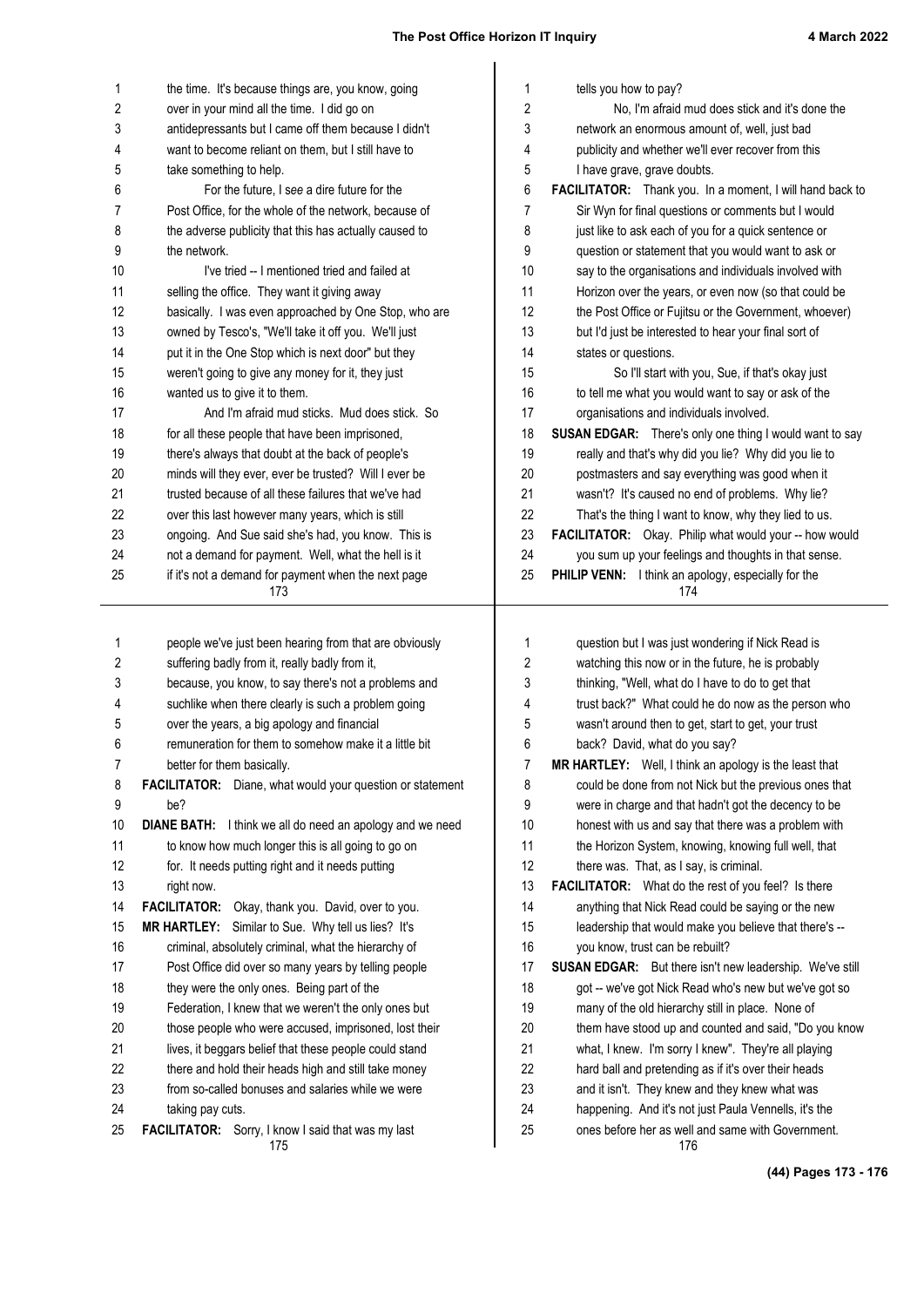# **The Post Office Horizon IT Inquiry 4 March 2022**  $\mathbf{I}$

| $\mathbf{1}$ | Somebody must have known and they all lied. That's            | 1  | to go on. It is just -- I mentioned "Sword of              |
|--------------|---------------------------------------------------------------|----|------------------------------------------------------------|
| 2            | what I want. I want them to stand up and be counted           | 2  | Damocles" and it is. It's just hanging above our           |
| 3            | and say, "Yes, I did know".                                   | 3  | heads all the time and we're being treated better now,     |
| 4            | FACILITATOR: Diane or --                                      | 4  | admitted, but appallingly over the years.                  |
| 5            | <b>DIANE BATH:</b> We just need justice really. The way we've | 5  | FACILITATOR: Well, thank you again to all of you for       |
| 6            | been treated is totally unfair. Things have gone on           | 6  | sharing your personal experiences and feelings. It's       |
| 7            | for far too long. And people did know about it and            | 7  | been really, really great to hear from you. Thank you      |
| 8            | why should we keep suffering?                                 | 8  | so much. So I'll hand over to --                           |
| 9            | FACILITATOR: Thank you. Finally, Philip, what's your          | 9  | SUSAN EDGAR: Thank you, Jerome and Sir Wyn, for allowing   |
| 10           | view of all of this of that.                                  | 10 | us to do this.                                             |
| 11           | PHILIP VENN: Just to make it right really and justice as      | 11 | MR HARTLEY: Hear, hear.                                    |
| 12           | they're saying, basically. I don't know what else             | 12 | SIR WYN WILLIAMS: Well, I've got a few words and           |
| 13           | I can say, really. I'm not sure what they can do to           | 13 | I suppose, like all lawyers, I enjoy having the last       |
| 14           | make it right 100 per cent for some people, obviously.        | 14 | word, so let my words be the last for this afternoon.      |
| 15           | FACILITATOR: Okay. I'll conclude my part by thanking you      | 15 | First of all, we've skirted around two topics,             |
| 16           | all for sharing so openly and listening to each other.        | 16 | the Historical Shortfall Scheme and the role of the        |
| 17           | Sorry, David, you've got your hand raised.                    | 17 | National Federation, and for all those who are             |
| 18           | DAVID HARTLEY: Can I just add that this Historical            | 18 | listening as well as you let me make it clear that         |
| 19           | Shortfall Scheme I've accepted a payment just to get          | 19 | those two aspects will be looked at in detail in due       |
| 20           | it over with because I cannot cope with any more              | 20 | course in sessions to come.                                |
| 21           | stress that this has caused. I honestly don't think           | 21 | The second thing I'd like to say is that this              |
| 22           | it comes anywhere near what I've reimbursed                   | 22 | has been an extremely informative session as far as        |
| 23           | Post Office since the year 2000 since Horizon started,        | 23 | I'm concerned and all of you have said things which,       |
| 24           | but I just want it over and done with. And Diane              | 24 | although I may have known something about, I now know      |
| 25           | said, you know, we need to know how long this is going<br>177 | 25 | more about some aspects of these things and it's in<br>178 |
| 1            | that context that I want to mention the possibility of        |    |                                                            |
| 2            | witness statements. In the course of the coming               |    |                                                            |
| 3            | weeks, the secretariat will probably write to some or         |    |                                                            |
| 4            | all of you asking whether you'd be prepared to make           |    |                                                            |
| 5            | witness statements setting out some of the things that        |    |                                                            |
| 6            | you have alerted me to this afternoon. And I can't            |    |                                                            |
| 7            | force you to do it -- well, strictly I can but                |    |                                                            |
| 8            | I wouldn't dream of it -- it has to be voluntary if           |    |                                                            |

I wouldn't dream of it -- it has to be voluntary if you want to do it, but I would encourage you to do it if you are asked because the more hard information I have in writing, the better. Then finally my heart-felt thanks for the four of you, Ms Edgar, Ms Bath, Mr Hartley, Mr Venn. These things are about you, so thank you for taking the trouble to come and inform me. **DAVID HARTLEY:** Thank you. **SIR WYN WILLIAMS:** So with those words, we will now finish this session, which means that the public YouTube aspect of it will cease, but I've got no doubt that the four of you may want to say a few words to each other in private, so to speak, after this session has ended. So goodbye everyone. 8 9 10 11 12 13 14 15 16 17 18 19 20 21 22

- **(4.08 pm)** 23
- **(PM session concluded)** 24 25

179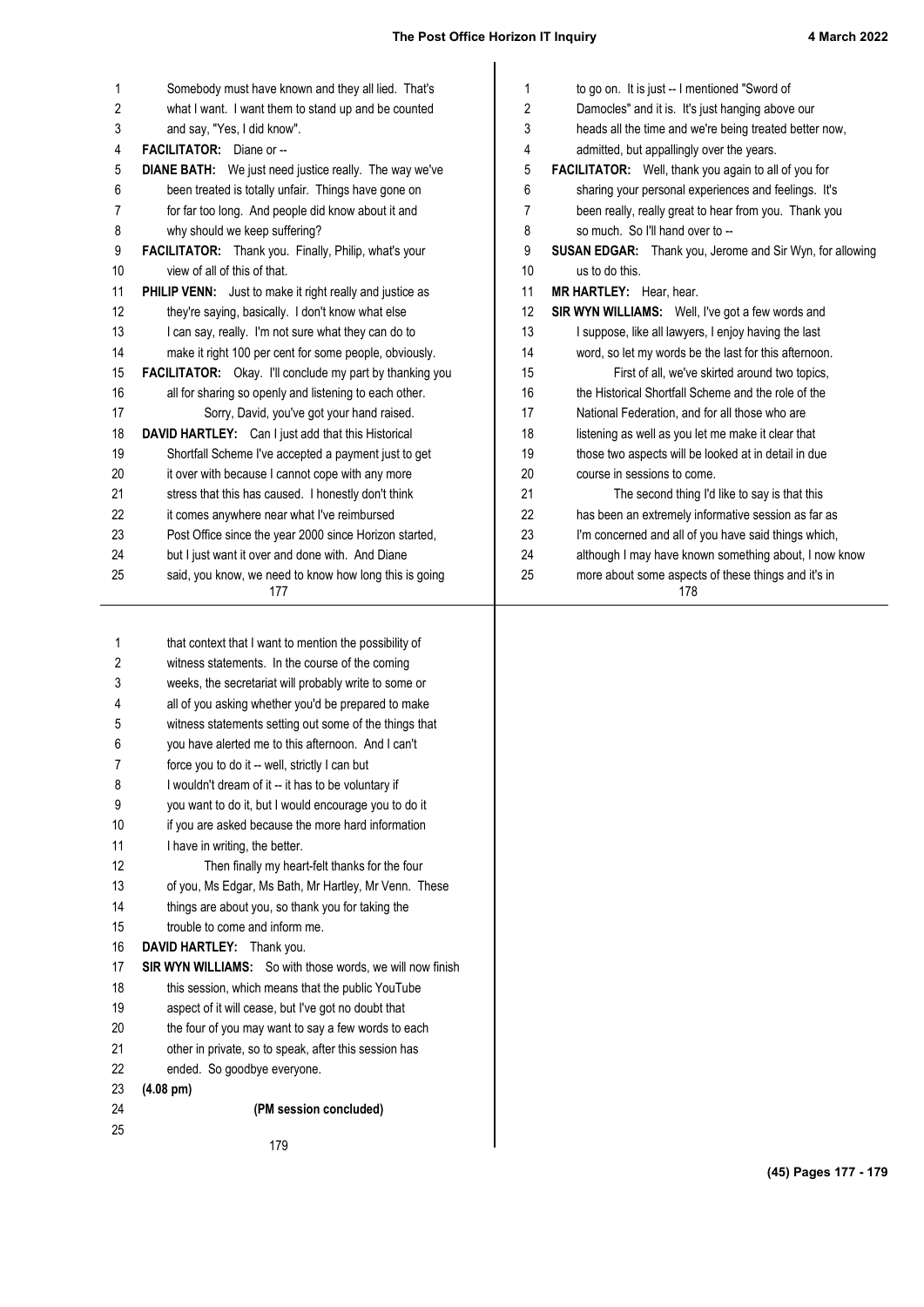| <b>DAVID HARTLEY:</b><br>[14] 90/12 90/16 91/1<br>108/1 108/4 108/6<br>124/13 138/24 153/5<br>159/25 161/10 162/23<br>177/18 179/16                                                                         | 116/23 117/14 118/1<br>118/5 136/21 137/18<br>139/2 139/20 140/7<br>140/11 140/18 141/2<br>150/13 155/15 158/2<br>158/15 163/17 172/15<br>175/15 176/7 178/11<br><b>MR WHITTAM: [1]</b>                                        | 89/17 90/6 96/25<br>111/2 111/13 111/20<br>112/7 112/24 124/15<br>125/23 127/10 128/6<br>129/18 130/14 131/22 11 [2] 99/1 128/1<br>132/3 132/16 132/18<br>132/23 133/1 133/5                                                        | SUSAN EDGAR: [50] 100 grams [1] 164/24 2007 [1] 125/7<br>100 per cent [5]<br>56/19 65/4 65/19<br>123/2 177/14<br>100/200 [1] 36/5<br>12 years [1] 48/7<br>12,000 [1] 128/14                                     | 2008 [6] 48/11 88/23<br>88/25 96/15 103/7<br>119/4<br>2011 [2] 43/15 169/5<br>2012 [4] 48/11 109/1<br>121/6 121/16<br>2013 [1] 52/15                                    |
|-------------------------------------------------------------------------------------------------------------------------------------------------------------------------------------------------------------|--------------------------------------------------------------------------------------------------------------------------------------------------------------------------------------------------------------------------------|-------------------------------------------------------------------------------------------------------------------------------------------------------------------------------------------------------------------------------------|-----------------------------------------------------------------------------------------------------------------------------------------------------------------------------------------------------------------|-------------------------------------------------------------------------------------------------------------------------------------------------------------------------|
| DIANE BATH: [25]<br>91/7 92/3 93/2 98/21<br>106/6 110/21 113/13<br>124/24 125/6 125/15<br>133/24 134/2 134/12<br>135/5 135/19 136/2<br>136/8 136/10 141/11<br>160/24 167/12 169/2<br>169/5 175/10 177/5     | 16/25<br>PHILIP VENN: [29]<br>88/13 88/23 89/10<br>89/14 95/4 96/10<br>101/18 103/7 105/21<br>110/17 118/16 120/1<br>121/6 123/17 124/10<br>141/19 153/11 155/17<br>155/23 156/9 156/14                                        | 133/7 133/13 142/11<br>142/24 143/12 144/22<br>145/15 147/11 147/16 14/15 years [1] 11/5<br>149/10 149/12 153/1<br>153/6 154/21 155/16<br>157/10 157/17 157/21<br>157/25 158/4 158/16<br>158/19 163/20 165/11<br>171/7 172/8 174/18 | 12.05 [1] 86/20<br>14 [1] 130/16<br>15 [3] 46/9 63/7 131/3 2017 [4] 127/15<br>15 months [1] 12/14<br>15 years [1] 56/1<br>15,000 [3] 36/6 48/8<br>48/23<br>150 [2] 40/7 40/9                                    | 2016 [8] 79/25 80/4<br>80/14 82/1 121/24<br>132/1 132/1 149/14<br>127/16 129/17 132/3<br>2018 [3] 127/17<br>127/17 137/25<br>2019 [2] 57/24 132/5<br>2019-ish [1] 57/22 |
| <b>FACILITATOR: [232]</b><br>IDU MIAH: [37] 6/5<br>6/11 6/18 6/24 11/1<br>13/15 18/17 20/19<br>20/25 23/18 23/23<br>24/6 25/7 32/20 34/24<br>35/8 35/24 41/1 49/24<br>50/16 50/25 52/3<br>52/15 53/18 58/15 | 157/2 161/16 166/5<br>166/18 166/20 167/5<br>174/25 177/11<br><b>REBECCA</b><br><b>WHATLEY: [39] 5/6</b><br>5/16 5/19 7/19 14/22<br>15/25 17/9 20/24 22/6<br>22/8 26/1 27/13 28/13<br>30/8 30/20 32/1 32/6                     | 176/17 178/9<br>$'60s$ [1] $6/20$<br>$74$ [1] 6/21<br>"hell [1] 103/23<br><b>'o' [1]</b> 91/10                                                                                                                                      | 15K [1] 46/1<br>16 [1] 131/3<br>16 months [1] 1/5<br>16 years [4] 6/7 11/2<br>33/22 106/23<br>17 years [1] 135/13<br>17,000 [1] 127/25<br>17/18 years [1] 44/4<br>18 months [1] 52/13                           | 2020 [4] 59/6 59/17<br>79/9 132/3<br>2021 [1] 95/21<br>2022 [1] 1/1<br>21 February [1]<br>142/25<br>21 million [2] 54/1<br>54/3<br>21 pages [1] 131/4                   |
| 61/3 67/21 68/3 68/12<br>68/14 68/19 68/21<br>70/8 70/17 71/9 79/8<br>84/7<br><b>MIKE BALL: [59]</b><br>4/15 4/17 4/25 9/12<br>9/24 10/14 10/18<br>10/21 14/7 16/16<br>16/22 22/13 23/3 23/7                | 34/23 37/4 37/23<br>39/16 40/10 44/10<br>44/20 48/3 54/14<br>55/25 56/25 57/16<br>64/4 65/24 66/25<br>74/14 76/17 77/3<br>77/20 78/14 83/9<br>86/17                                                                            | [5] 68/10 123/11<br>148/4 159/10 171/24<br>Idu [1] 68/10<br>1<br>1,000 [1] 42/22<br>1,135.95 [1] 142/15<br>1,243.06 [1] 95/21<br>1,400 [2] 24/15 140/2                                                                              | 18 per cent [1] 117/4<br>18 years [3] 5/8 30/25 23,500 [1] 127/16<br>69/10<br>18,000 [1] 128/15<br>19 [1] 8/24<br>19 years [1] 5/11<br>1984 [1] 88/24<br>1991 [2] 10/21 22/10                                   | 23 [1] 131/11<br>23/24 years [1] 4/19<br>24 [1] 96/14<br>24/7 [1] 37/2<br>25 August [1] 63/15<br>26,000 [4] 127/20<br>127/23 128/4 130/23                               |
| 28/24 29/11 29/20<br>36/2 36/9 36/11 36/13<br>36/24 37/5 37/12 39/5<br>39/9 40/7 46/1 46/4<br>46/9 46/11 46/13<br>46/18 48/1 48/4 48/7<br>48/13 48/18 48/25<br>49/2 49/7 49/10 49/13                        | <b>SIR WYN WILLIAMS:</b><br>[54] 1/3 10/19 10/22<br>22/2 22/7 22/9 22/23<br>23/6 23/10 48/5 48/8<br>48/14 48/19 48/22<br>49/1 49/3 49/21 50/1<br>50/4 50/10 56/20<br>57/12 57/23 58/12                                         | 1,426.61 [2] 108/20<br>137/6<br>1,500 [2] 52/18 69/16<br>1,600 [1] 59/10<br>1,700 [1] 59/10<br>1.00 [1] 29/15<br>10 [4] 63/7 93/22 99/1<br>156/10                                                                                   | 1999 [1] 90/20<br>1p [1] 34/4<br> 2 <br>2,000 [7] 52/19 59/8<br>69/16 121/10 126/20<br>135/16 166/25<br>2,500 [1] 69/16                                                                                         | 283.98 [1] 142/20<br>29 years [2] 61/20<br>63/23<br>3<br>3,000 [1] 52/19<br>3/4/500 [1] 69/14<br>30 [3] 46/25 70/10                                                     |
| 50/3 50/7 53/24 54/8<br>54/10 58/2 61/15<br>62/23 63/3 63/12<br>72/14 73/17 73/23<br>74/3 82/25 86/18<br><b>MR HARTLEY: [30]</b><br>93/12 100/20 109/18<br>110/11 114/18 115/21<br>116/1 116/15 116/18      | 84/23 110/12 110/18<br>110/22 111/7 111/19<br>112/1 131/23 132/7<br>132/17 132/22 132/24<br>133/3 133/6 133/9<br>140/1 140/8 140/17<br>140/20 141/3 153/9<br>155/7 155/19 156/2<br>156/10 156/20 157/4<br>163/12 178/12 179/17 | 10 January 2017 [1]<br>127/16<br>10,000 [5] 42/15<br>49/22 49/23 52/2<br>167/3<br>10.00 [1] 1/2<br>100 [7] 31/2 31/3<br>44/22 73/18 79/12<br>100/1 136/10                                                                           | 2.00 [1] 86/15<br>20 [3] 46/25 153/19<br>153/20<br>200 [4] 32/25 33/13<br>36/5 136/11<br>2000 [2] 11/15 177/23 35 [1] 89/25<br>2002 [2] 6/7 12/19<br>2003 [1] 5/6<br>2005 [2] 90/19 91/9<br>2006/2007 [1] 125/7 | 156/15<br>30 years [1] 89/24<br>30,000 [1] 54/1<br>300 [4] 32/25 33/13<br>42/23 59/11<br>36 years [1] 89/25<br>38 [1] 88/16                                             |

**(46) DAVID HARTLEY: - 4 August**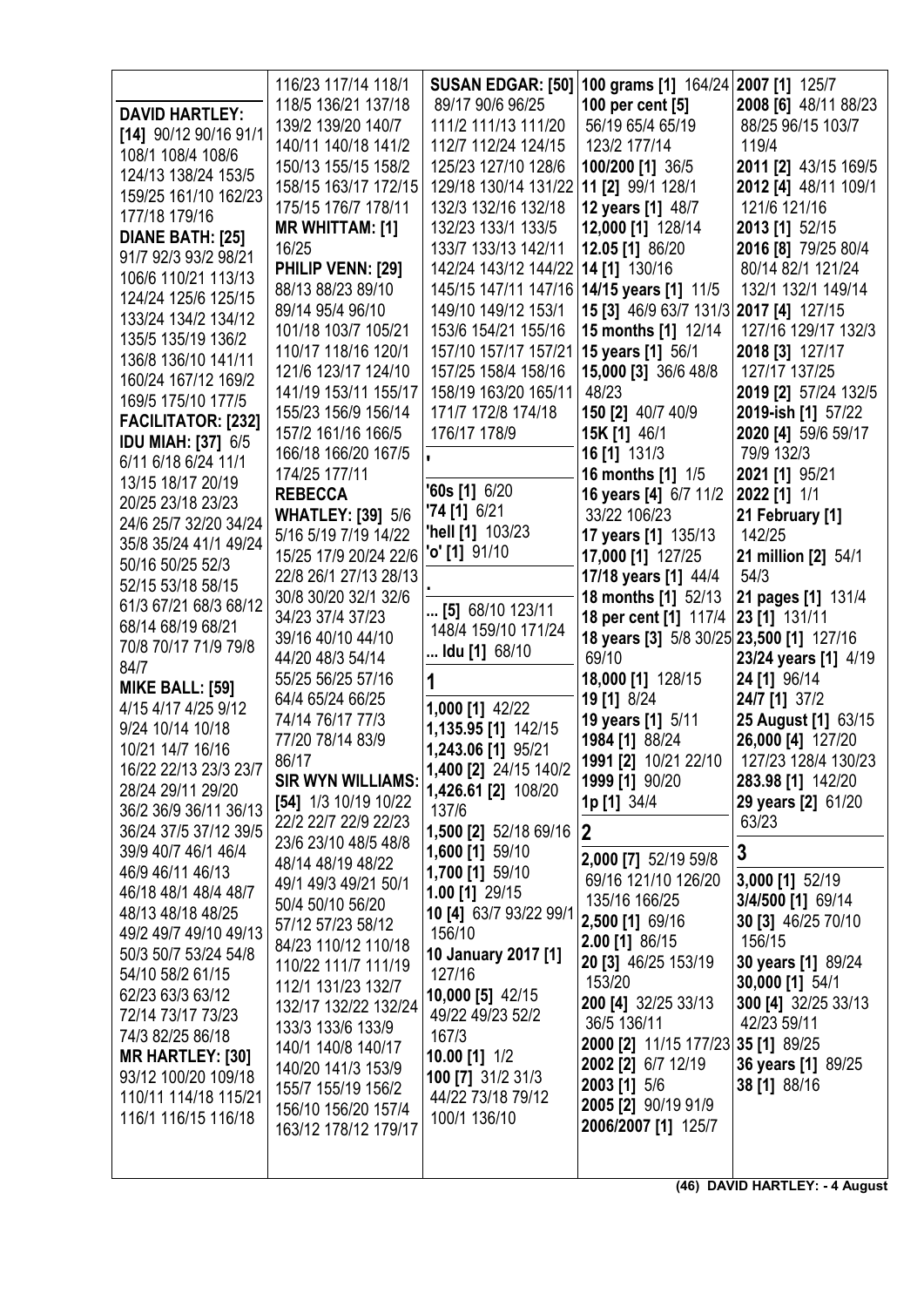| $\overline{\mathbf{4}}$ | 9                                       | 112/22 139/6                               | 110/7 118/13                                  | agreement [2] 10/16                           |
|-------------------------|-----------------------------------------|--------------------------------------------|-----------------------------------------------|-----------------------------------------------|
| 4 March 2022 [1] 1/1    | 9.00 [1] 109/20                         | accurate [1] 87/24                         | advised [1] 52/6                              | 69/17                                         |
| 4.08 pm [1] 179/23      |                                         | accused [1] 175/20                         | adviser [3] 128/22                            | aids [1] 100/9                                |
| 40 years [1] 88/16      | A                                       | achieve [2] 82/8 82/9                      | 128/25 130/3                                  | Air [6] 4/18 4/19 4/20                        |
| 40,000 [3] 47/5 47/15   | abilities [1] 67/10                     | acquired [1] 6/7                           | affected [6] 31/25                            | 9/13 9/14 10/2                                |
| 47/20                   | ability [2] 64/12 91/13                 | across [3] 33/13                           | 36/18 37/8 166/6                              | Alan [2] 168/9 168/11                         |
| 400 [3] 33/13 42/24     | able [16] 2/23 10/1                     | 109/13 152/3                               | 166/11 166/12                                 | alert [1] 120/17                              |
| 119/20                  | 47/7 47/16 61/18                        | act [2] 74/12 99/17                        | afflicted [1] 85/12                           | alerted [1] 179/6                             |
| 401.44 [1] 95/25        | 65/21 74/16 84/1 85/3                   | action [1] 46/10                           | afford [9] 67/23 68/1                         | all [212]                                     |
| 47 [2] 37/17 39/7       | 92/22 98/24 99/10                       | activity [1] 43/18                         | 68/3 68/4 69/23 116/9 alleged [3] 132/11      |                                               |
| 47th [1] 39/12          | 110/2 111/9 166/16                      | actual [3] 56/8 108/12                     | 125/16 136/25 167/23 140/6 140/23             |                                               |
|                         | 170/17                                  | 128/22                                     | afloat [2] 42/1 116/25 allegedly [2] 121/8    |                                               |
| 5                       | about [200]                             | actually [51] 1/4 8/6                      | afraid [5] 42/18                              | 124/2                                         |
| 5,000 [2] 119/21        | above [2] 115/11                        | 14/11 15/6 15/15 24/1                      | 125/19 160/18 173/17                          | allowed [3] 10/6                              |
| 167/2                   | 178/2                                   | 26/11 29/21 29/24                          | 174/2                                         | 10/16 148/2                                   |
| 50 [2] 136/10 164/5     | absolute [1] 124/25                     | 31/12 50/21 51/6                           | after [16] 11/4 14/18                         | allowing [2] 1/18                             |
| 50 per cent [2] 14/10   | absolutely [24] 3/23                    | 55/12 56/11 61/19                          | 16/10 24/18 52/3 53/3                         | 178/9                                         |
| 14/11                   | 21/9 35/16 41/11                        | 63/10 63/13 64/25                          | 55/2 56/21 62/24 63/1                         | <b>almost</b> [3] 50/16 96/3                  |
| 50,000 [1] 47/1         | 46/18 55/25 73/4                        | 66/8 75/4 92/7 92/24                       | 63/23 89/1 105/6                              | 102/3                                         |
| 500 [2] 42/24 69/14     | 73/10 101/12 106/18                     | 93/17 94/9 94/18 96/5                      | 118/23 147/20 179/21                          | alone [3] 15/12                               |
| 500,000 [1] 117/5       | 107/10 111/2 114/1                      | 102/15 106/21 108/15 afternoon [4] 14/13   |                                               | 100/23 103/8                                  |
| 555 [1] 56/22           | 117/16 118/9 123/13                     | 114/20 114/23 116/24                       | 86/15 178/14 179/6                            | along [6] 1/10 14/7                           |
| 6                       | 134/15 135/20 140/4                     | 118/21 119/14 129/13<br>130/3 137/23 138/2 | again [38] 1/21 6/16<br>12/9 12/15 23/11 29/3 | 18/13 86/25 120/21<br>170/16                  |
| 6,000 [5] 128/4 128/9   | 153/6 155/15 165/14                     | 140/15 146/12 146/15                       | 29/12 29/13 34/22                             | already [8] 2/18                              |
| 128/10 128/10 138/8     | 168/2 175/16                            | 147/18 149/22 150/22                       | 40/18 45/19 47/15                             | 23/18 37/18 39/7                              |
| 6,500 [1] 139/10        | absorbed [1] 72/1                       | 160/12 162/13 163/1                        | 51/24 59/7 76/7 83/17                         | 44/13 95/5 140/7                              |
| 6.00 $[1]$ 42/6         | abused [1] 55/4                         | 168/6 168/13 172/22                        | 86/19 96/17 105/6                             | 161/20                                        |
| 6.30 [1] 168/15         | accept [2] 80/17<br>81/25               | 173/8                                      | 111/4 114/24 118/5                            | also [16] 1/17 2/15                           |
| 60 [1] 164/5            | accepted [2] 132/14                     | ad [1] 70/16                               | 121/20 122/10 123/6                           | 3/4 23/23 40/21 50/1                          |
| 60,000 [1] 70/10        | 177/19                                  | add [8] 30/25 31/22                        | 126/25 128/18 134/17                          | 51/5 85/6 89/21 90/1                          |
| 600 [12] 122/8 122/12   | access [2] 35/22                        | 31/22 52/16 66/5 67/3                      | 136/14 143/4 143/8                            | 90/2 114/14 121/22                            |
| 123/17 146/11 146/14    | 158/21                                  | 91/15 177/18                               | 151/6 154/5 154/10                            | 124/21 126/24 140/13                          |
| 146/18 150/24 151/3     | account [16] 47/5                       | <b>added</b> [1] 38/3                      |                                               | 164/10 164/21 171/22 alternatives [1] 49/9    |
| 151/5 151/8 151/15      | 47/6 47/17 47/22                        | adding [1] 67/16                           | 178/5                                         | although [5] 36/24                            |
| 152/4                   | 74/18 81/1 81/2 84/2                    | address [2] 128/3                          | against [2] 140/23                            | 85/11 92/19 110/24                            |
| 600-odd [1] 123/4       | 121/25 123/6 134/24                     | 155/19                                     | 141/12                                        | 178/24                                        |
| 600-something [1]       | 138/7 139/4 140/15                      | addressed [2] 83/19                        | age [2] 16/5 94/17                            | always [36] 6/18 9/2                          |
| 121/24                  | 146/14 151/6                            | 83/20                                      | agent [1] 8/11                                | 17/15 27/19 27/19                             |
| 68,000 [3] 127/8        | accountancy [2] 11/9                    | adds [1] 66/4                              | agents [1] 9/2                                | 27/21 31/7 31/8 32/1                          |
| 127/9 132/12            | 11/22                                   | administration [1]                         | ago [20] 4/21 8/24                            | 33/14 33/15 34/25                             |
| 7                       | accountant [3] 6/5                      | 23/21                                      | 36/10 48/7 57/15                              | 40/5 40/15 40/16 41/2                         |
| 700 per cent [1]        | 8/12 134/18                             | admit [4] 45/12 84/8<br>94/17 143/14       | 57/25 61/21 62/3                              | 41/4 41/6 42/20 42/24                         |
| 93/18                   | accountants [1] 6/6                     | admitted [2] 116/24                        | 105/20 105/22 105/22<br>108/7 136/4 137/25    | 43/8 44/2 55/3 55/15<br>69/22 76/8 77/11 97/2 |
| 750 [1] 53/25           | accountants' [1] 11/2                   | 178/4                                      | 144/9 159/3 161/17                            | 97/3 111/21 121/11                            |
|                         | accounted [1] 123/21                    | <b>admitting [1]</b> 160/2                 | 163/6 169/17 169/22                           | 123/23 135/7 137/20                           |
| 8                       | accounting [9] 26/3<br>54/2 59/13 77/17 | <b>adrift</b> [1] 126/19                   | agree [6] 69/17 69/18                         | 169/24 173/19                                 |
| 8.05 [2] 37/18 39/13    | 88/15 95/17 102/17                      | adult [1] 51/19                            | 110/23 142/19 143/15                          | am [26] 1/2 1/4 5/20                          |
| 800 [1] 126/21          | 103/16 165/24                           | adverse [1] 173/8                          | 155/12                                        | 6/11 7/9 8/23 28/1                            |
| 82 [1] 92/22            | <b>accounts</b> [7] 12/5                | advice [7] 8/20 8/21                       | agreed [4] 12/16 96/8                         | 66/1 68/8 69/7 80/3                           |
|                         | 12/9 12/10 25/24 81/3                   | 20/16 49/12 107/22                         | 131/7 131/9                                   | 83/2 85/2 86/21 88/5                          |
|                         |                                         |                                            |                                               |                                               |
|                         |                                         |                                            |                                               |                                               |

**(47) 4 March 2022 - am**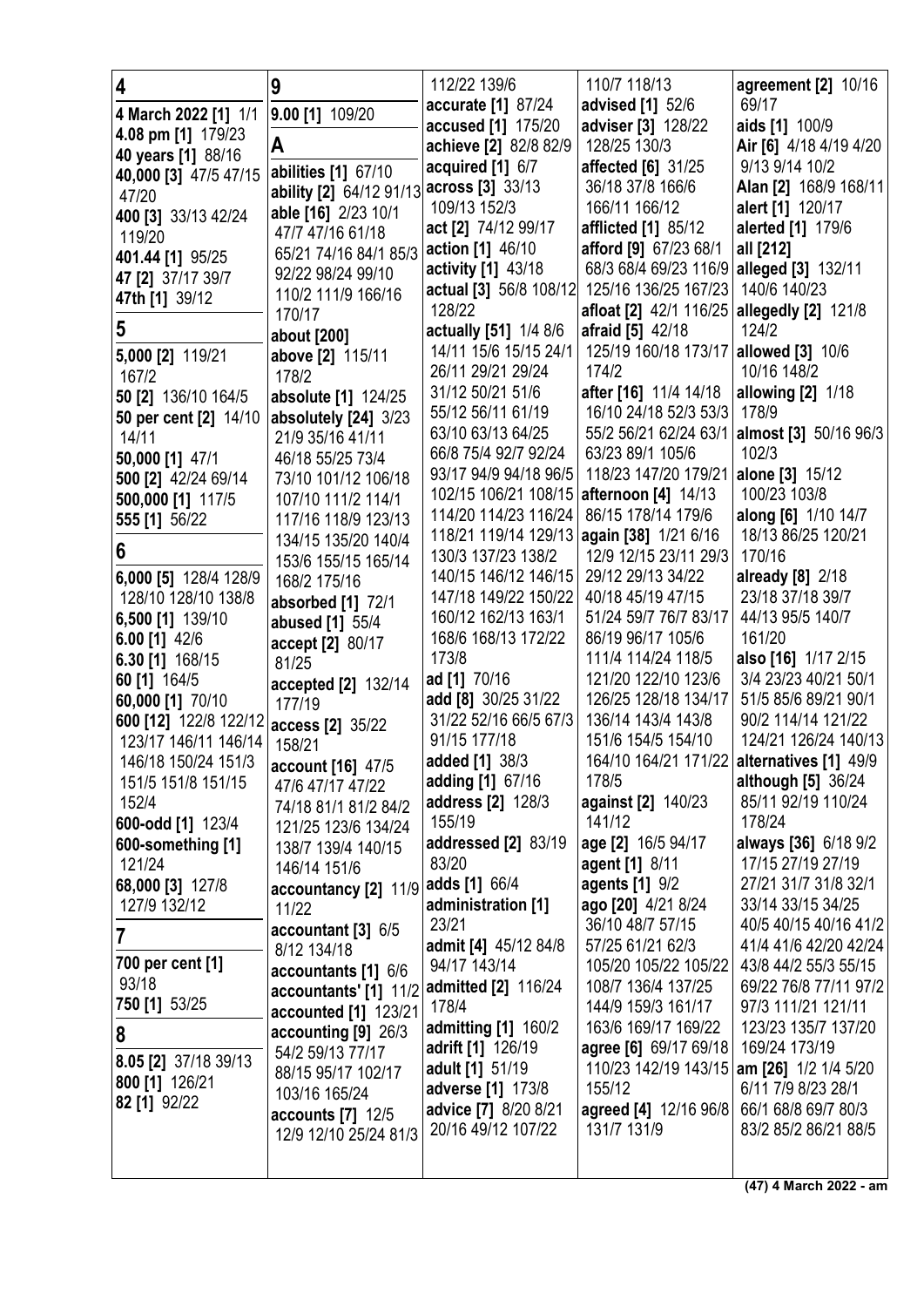| Α                                      | any [71] 5/24 5/24                                      | 169/25 176/14                          | 17/20 17/24 18/24                                                 | 61/13 68/25 81/13                           |
|----------------------------------------|---------------------------------------------------------|----------------------------------------|-------------------------------------------------------------------|---------------------------------------------|
| am [11] 89/18 97/17                    | 6/22 7/17 9/15 27/17                                    | anyway [18] 13/20                      | 19/3 21/3 26/5 27/25                                              | 81/14 98/13 98/22                           |
| 100/8 105/6 105/19                     | 27/18 28/14 28/14                                       | 37/3 67/17 92/4                        | 31/1 32/21 33/5 33/6                                              | 118/5 118/8 137/19                          |
| 106/22 137/18 138/21                   | 30/20 32/15 39/1                                        | 103/15 104/15 106/12                   | 33/8 33/10 35/19                                                  | 137/22 138/15                               |
| 171/7 171/8 171/25                     | 39/14 49/11 49/12                                       | 113/2 113/9 122/18                     | 37/20 38/3 38/3 38/4                                              | areas [3] 116/3                             |
| <b>America [1] 81/15</b>               | 49/18 51/15 59/16                                       | 131/7 131/12 142/6                     | 38/22 40/8 40/13                                                  | 136/22 137/13                               |
| amongst [2] 61/12                      | 61/13 62/6 63/6 64/2                                    | 155/4 156/12 156/25                    | 40/18 43/21 43/22                                                 | aren't [3] 11/16 110/2                      |
| 73/6                                   | 65/10 74/1 75/11                                        | 161/8 169/11                           | 43/23 44/7 45/2 45/3                                              | 164/7                                       |
| amount [25] 1/6 9/25                   | 77/12 78/18 78/19                                       | anywhere [7] 25/12                     | 46/23 48/20 53/8                                                  | arising [3] 29/19                           |
| 36/4 36/5 36/12 55/18                  | 78/21 81/13 82/15                                       | 59/2 107/6 112/15                      | 54/15 54/23 55/1                                                  | 30/19 109/16                                |
| 65/21 69/9 69/13                       | 82/19 84/21 84/23                                       | 126/11 158/7 177/22                    | 55/12 55/13 56/22                                                 | arose [1] 135/18                            |
| 73/17 109/24 115/4                     | 85/23 103/12 103/13                                     | apart [7] 15/4 20/7                    | 63/24 64/12 64/18                                                 | around [19] 5/1 9/19                        |
| 119/21 124/1 124/2                     | 106/17 107/2 107/3                                      | 121/8 121/22 130/19                    | 64/20 65/4 65/7 65/21<br>66/13 67/15 68/1                         | 13/8 23/14 38/14 39/2                       |
| 125/15 127/12 127/13                   | 110/12 111/16 113/13<br>114/17 114/17 114/22            | 135/11 166/12<br>apologise $[4]$ 23/12 | 68/10 70/16 71/17                                                 | 48/10 49/12 57/2<br>58/20 59/11 61/14       |
| 137/2 145/24 145/24                    | 120/3 122/5 123/7                                       | 47/18 82/25 90/12                      | 71/23 72/18 74/19                                                 | 109/1 109/2 112/11                          |
| 148/12 153/16 159/14                   | 126/20 134/21 136/5                                     | apology [4] 174/25                     | 75/7 75/8 75/18 76/4                                              | 166/1 167/11 176/5                          |
| 174/3                                  | 139/21 143/5 147/12                                     | 175/5 175/10 176/7                     | 76/6 76/13 77/16                                                  | 178/15                                      |
| <b>amounts</b> [3] 31/1                | 150/3 150/3 150/10                                      | appalling [1] 115/9                    | 77/17 77/25 79/20                                                 | arranging $[1]$ 58/24                       |
| 146/5 166/18                           | 157/3 157/3 160/5                                       | appallingly [1] 178/4                  | 82/5 83/24 84/1 85/11                                             | arty [1] 168/17                             |
| ample [1] 69/10                        | 160/11 161/12 164/7                                     | apparent [1] 17/17                     | 85/12 87/16 87/19                                                 | as [193]                                    |
| analogy [1] 35/15                      | 165/21 166/3 168/7                                      | apparently [2] 52/10                   | 87/25 88/1 88/2 88/10   Asda [1] 62/11                            |                                             |
| Ann [2] 147/22 148/8                   | 169/8 171/11 173/15                                     | 148/3                                  | 89/9 91/25 92/9 94/24                                             | <b>Ashton</b> [1] 6/8                       |
| <b>annoying [2] 53/12</b><br>79/13     | 177/20                                                  | appearance [1] 20/23                   | 98/3 98/6 98/14 99/15                                             | Ashton-under-Lyne                           |
| anomalies [2] 28/15                    | anybody [9] 69/5                                        | appeared [6] 39/3                      | 101/3 103/3 104/7                                                 | [1] 6/8                                     |
| 31/7                                   | 92/13 107/13 113/15                                     | 58/10 63/20 81/12                      | 110/1 111/16 113/14                                               | aside [3] 30/4 144/17                       |
| anomaly [1] 27/21                      | 134/13 135/10 135/11                                    | 116/12 123/2                           | 115/5 115/12 117/3                                                | 159/12                                      |
| another [20] 5/9                       | 135/12 170/17                                           | <b>appears [2] 90/13</b>               | 117/4 118/9 119/15                                                | ask [34] 1/21 2/8 3/13                      |
| 12/13 46/20 57/18                      | anybody's [2] 138/7                                     | 92/21                                  | 119/19 119/24 121/18                                              | 6/14 7/2 27/4 48/14                         |
| 63/17 77/10 88/25                      | 155/8                                                   | application [1] 70/9                   | 121/18 121/19 123/25                                              | 49/21 76/11 82/13                           |
| 89/21 93/23 94/1                       | anymore [9] 80/25                                       | applied [1] 9/22                       | 130/20 134/22 137/20                                              | 82/15 82/18 82/21                           |
| 101/25 113/18 123/20                   | 81/21 91/15 119/16                                      | appreciate [4] 54/23                   | 138/20 140/2 140/23                                               | 84/7 85/23 86/2 86/25                       |
| 127/25 130/24 147/21                   | 135/6 145/10 156/17                                     | 57/3 94/25 172/9                       | 141/8 142/25 143/8                                                | 87/1 87/15 87/22                            |
| 148/1 152/4 155/5                      | 169/7 171/19                                            |                                        | appreciated [1] 26/20 143/12 143/15 143/20<br>144/5 144/20 144/24 | 87/23 88/5 98/13                            |
| 165/18                                 | anyone [4] 7/20 78/19 approach [3] 13/24<br>85/9 163/13 | 60/7 118/17                            | 144/25 145/1 145/2                                                | 109/10 115/16 118/22<br>134/13 140/1 140/20 |
| answer [12] 34/18                      | anything [49] 3/24                                      | approachable [1]                       | 145/25 148/15 150/7                                               | 153/2 158/20 174/8                          |
| 34/22 41/21 78/22                      | 14/7 16/17 25/11 28/5                                   | 118/18                                 | 150/23 152/19 152/23                                              | 174/9 174/16                                |
| 82/14 98/7 114/10                      | 28/9 31/17 37/13                                        | approached [1]                         | 153/22 154/12 154/14                                              | asked [17] 12/5 52/25                       |
| 123/12 125/8 127/1                     | 39/15 45/13 46/22                                       | 173/12                                 | 156/4 156/7 156/16                                                | 108/23 126/4 126/22                         |
| 127/2 133/24                           | 49/16 52/7 52/18                                        | appropriate [2] 23/1                   | 157/2 158/13 161/7                                                | 127/4 129/13 129/23                         |
| answered [1] 99/5                      | 54/18 58/1 64/10                                        | 34/20                                  | 164/5 164/6 164/14                                                | 130/25 131/15 137/14                        |
| answering [1] 34/19                    | 64/15 65/13 70/1                                        | approval [1] 8/8                       | 164/16 164/18 164/19                                              | 142/14 142/17 143/2                         |
| answers [8] 26/24<br>26/25 34/17 39/22 | 76/23 79/2 90/23                                        | approved [3] 7/25 8/5                  | 164/21 166/16 168/7                                               | 149/12 159/17 179/10                        |
| 114/8 125/1 159/1                      | 100/25 104/17 105/1                                     | 22/17                                  | 168/25 169/3 170/7                                                | asking [10] 52/9                            |
| 159/7                                  | 105/4 105/5 111/16                                      | approximately [3]                      | 170/9 171/5 173/1                                                 | 75/21 91/20 108/20                          |
| antidepressants [4]                    | 114/1 122/5 125/9                                       | 48/5 131/24 166/17                     | 173/12 175/1 178/17                                               | 112/3 130/4 134/23                          |
| 129/11 169/16 171/8                    | 127/19 127/20 130/1                                     | <b>April [1] 127/17</b>                | 179/10 179/14                                                     | 138/13 159/19 179/4                         |
| 173/3                                  | 130/5 130/21 134/20                                     | April 2018 [1] 127/17                  | area [23] 8/13 20/22                                              | aspect [3] 85/10                            |
| <b>anxiety</b> [2] 169/18              | 135/22 140/24 142/5                                     | are [162] 1/17 2/15                    | 41/19 46/13 46/16                                                 | 106/25 179/19                               |
| 169/19                                 | 142/19 152/16 158/13                                    | 3/19 5/14 5/17 8/10                    | 55/17 55/23 56/14                                                 | <b>aspects</b> [3] 86/3                     |
|                                        | 160/8 163/5 169/24                                      | 8/10 11/16 11/19                       | 57/5 57/20 58/3 58/9                                              | 178/19 178/25                               |
|                                        |                                                         |                                        |                                                                   |                                             |

(48) am... - aspects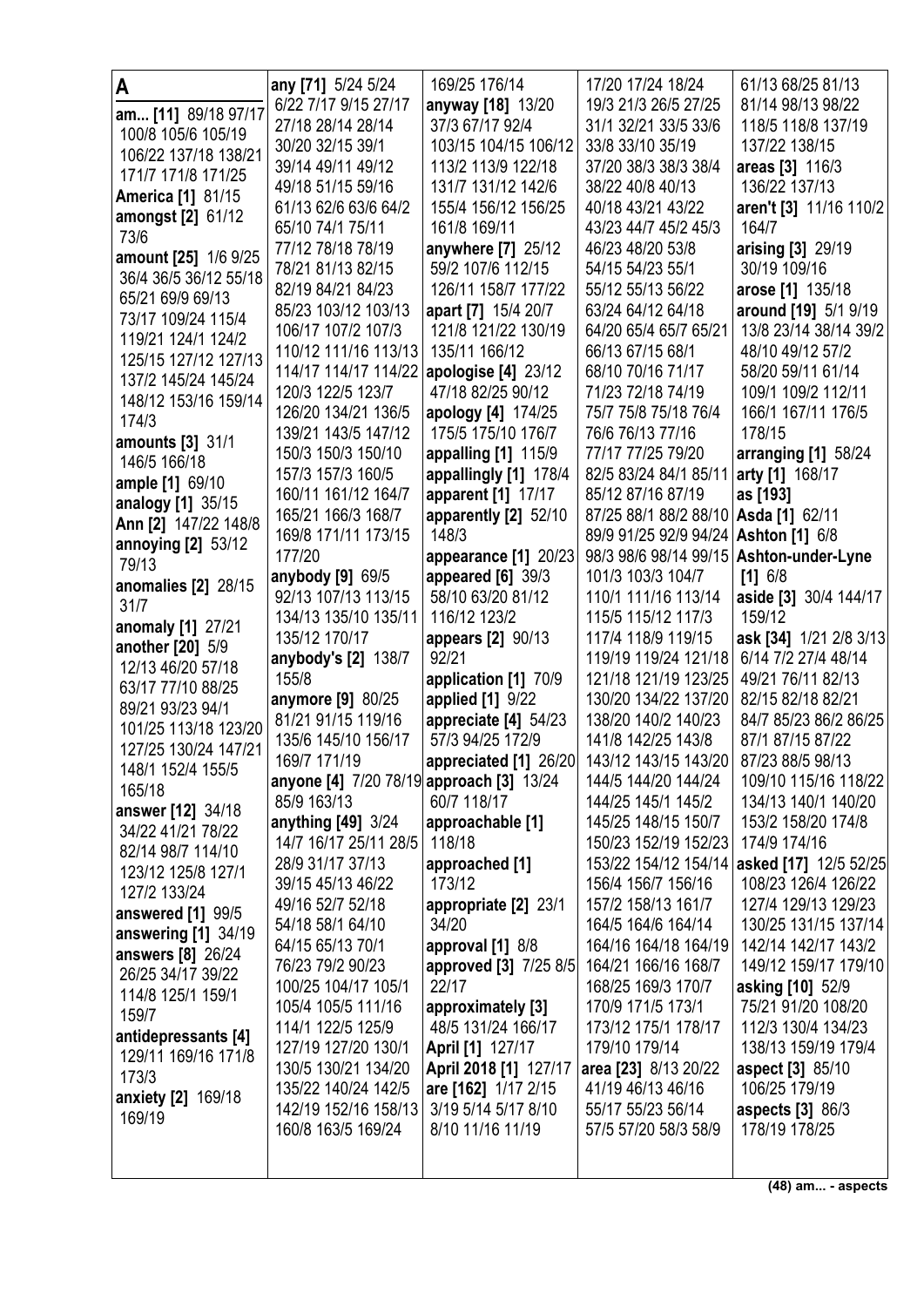| A                                             | 135/7 172/8                                | badly [2] 175/2 175/2                      | 175/7 177/12                                | 15/20 16/1 22/2 22/23                   |
|-----------------------------------------------|--------------------------------------------|--------------------------------------------|---------------------------------------------|-----------------------------------------|
|                                               | awry [1] 35/23                             | bag [2] 128/3 136/13                       | basis [7] 11/4 36/21                        | 24/1 28/13 33/6 35/9                    |
| aspirations [1] 95/2                          |                                            | <b>balance</b> [28] 16/19                  | 71/24 99/18 101/10                          | 43/15 49/5 49/19                        |
| assume [4] 55/5 55/7                          | B                                          | 24/15 26/7 26/8 26/12                      | 155/24 166/8                                | 52/17 56/23 58/4                        |
| 67/13 153/20                                  | baby [1] 170/1                             | 27/14 27/24 28/10                          | Bath [2] 91/7 179/13                        | 62/22 63/1 68/16                        |
| assumed [2] 55/6                              | back [121] 5/9 6/7                         | 28/13 28/14 32/2 32/7                      | be [213]                                    | 69/13 79/8 80/4 103/1                   |
| 55/13                                         | 6/20 7/12 9/18 12/8                        | 32/8 33/23 42/4 42/12                      | be able [1] 92/22                           | 107/7 110/12 113/14                     |
| assuming $[1]$ 50/4                           | 15/9 15/15 16/16                           | 46/9 77/22 79/13                           | <b>beautiful</b> [1] 92/13                  | 117/23 128/6 132/3                      |
| <b>assured</b> [1] 62/7                       | 23/10 26/8 28/5 30/2                       | 110/25 111/9 111/20                        | became [4] 43/14                            | 141/4 141/6 150/3                       |
| ATM [8] 108/8 108/19<br>108/21 137/24 139/25  | 30/13 30/15 31/12                          | 126/13 126/14 145/16                       | 68/22 166/24 167/16                         | 159/15 161/10 176/25                    |
| 152/1 152/8 164/13                            | 31/15 34/4 34/8 35/25                      | 148/19 152/6 154/2                         | because [244]                               | beforehand [1]                          |
|                                               | 36/21 38/8 43/14 44/5                      | <b>balanced</b> [7] 24/23                  | become [4] 51/6 69/2                        | 130/16                                  |
| <b>ATMs [7] 108/11</b><br>138/4 138/18 143/19 | 46/3 47/17 50/19                           | 32/7 33/10 33/24                           | 72/7 173/4                                  | beg $[1]$ 3/15                          |
| 164/10 164/11 164/12                          | 50/25 52/15 54/22                          | 119/9 149/3 149/3                          | becoming $[1]$ $7/2$                        | <b>beggars</b> [1] 175/21               |
|                                               | 59/5 60/4 60/13 60/17                      | <b>balances</b> [6] 32/24                  | bed [1] 83/21                               | begin [1] 103/5                         |
| attacks [1] 169/18                            | 62/19 64/18 64/23                          | 32/25 34/12 34/25                          | been [118] 1/5 1/8                          | beginning [11] 5/12                     |
| attend [1] 28/8                               | 66/23 66/24 68/16                          | 71/14 71/16                                | 2/21 3/9 5/9 5/12 6/16                      | 7/12 8/22 17/7 19/15                    |
| attended [2] 80/7<br>80/9                     | 71/10 71/17 71/20                          | <b>balancing [12] 16/20</b>                | 6/24 8/16 9/20 11/5                         | 23/2 23/19 25/19 61/2                   |
| attitude [2] 43/24                            | 73/8 73/24 77/25 79/9                      | 24/22 26/22 27/11                          | 14/10 15/14 16/4 17/6                       | 110/10 167/14                           |
| 59/3                                          | 79/25 82/1 84/21                           | 31/24 32/20 32/21                          | 18/7 19/16 22/9 23/15                       | behalf [2] 60/12 64/10                  |
| attribute [1] 71/7                            | 91/20 91/24 96/6                           | 35/5 38/13 42/13                           | 23/18 28/21 32/1 32/9                       | <b>behaved</b> [2] 53/17                |
| audit [10] 46/4 49/7                          | 97/12 107/16 109/5                         | 69/12 115/22                               | 33/4 33/19 34/24 36/7                       | 83/3                                    |
| 53/4 120/22 121/6                             | 109/13 109/14 110/3                        | ball [9] 10/19 22/2                        | 42/16 42/19 43/13                           | <b>behind</b> [3] 10/6 10/10            |
| 121/21 129/20 129/24                          | 110/9 112/2 117/17                         | 22/10 48/6 48/24 50/2                      | 43/21 47/21 52/11                           | 23/25                                   |
| 135/12 142/3                                  | 120/7 122/21 123/6<br>123/10 123/16 123/21 | 57/23 85/2 176/22                          | 55/22 56/18 56/21                           | being [42] 1/10 3/16                    |
| <b>audited</b> [1] 56/2                       | 124/6 124/16 125/10                        | bang [2] 32/2 32/7                         | 57/17 57/21 59/23                           | 6/12 6/12 11/22 14/3                    |
| auditor [3] 11/3 53/6                         | 125/12 125/20 127/16                       | banging [1] 141/11                         | 61/1 61/4 61/5 61/18                        | 15/8 16/5 16/11 19/13                   |
| 129/22                                        | 131/17 133/6 134/8                         | Bangladeshi [1] 6/18                       | 62/16 65/3 68/15 70/6                       | 20/8 37/2 45/21 51/2                    |
| auditors [5] 50/17                            | 136/14 136/15 136/23                       | bank [23] 47/2 108/9                       | 70/14 71/1 75/22                            | 51/4 53/19 56/11 57/1                   |
| 51/1 51/2 128/24                              | 137/1 138/4 138/14                         | 108/10 119/18 119/19                       | 76/21 76/22 76/23                           | 57/7 67/4 68/5 74/16                    |
| 130/1                                         | 142/19 143/25 145/2                        | 119/19 119/21 119/22<br>120/5 122/20 123/2 | 77/12 78/8 78/9 80/4<br>80/6 82/4 83/7 85/3 | 75/9 78/17 87/19<br>98/17 99/14 100/19  |
| <b>August [2] 63/15</b>                       | 146/17 147/7 147/8                         | 123/24 137/24 138/1                        | 87/14 88/15 88/20                           | 125/8 132/11 137/12                     |
| 63/15                                         | 147/17 148/16 148/17                       | 138/3 138/22 138/23                        | 89/20 89/21 89/24                           | 138/6 139/4 139/5                       |
| Australia [1] 81/15                           | 148/20 148/24 149/1                        | 139/2 146/25 147/2                         | 92/18 93/12 95/9                            | 144/6 154/15 156/23                     |
| <b>authorise</b> [1] 47/2                     | 149/5 149/7 151/24                         | 167/25 168/6 169/6                         | 96/13 96/22 97/2                            | 157/8 167/18 169/11                     |
| authorised [2] 121/18                         | 152/4 152/16 153/23                        | <b>banking [7] 76/20</b>                   | 101/19 105/18 105/20                        | 175/18 178/3                            |
| 143/24                                        | 153/25 154/4 157/1                         | 119/13 139/1 146/4                         | 106/4 106/24 107/4                          | <b>belief</b> [1] 175/21                |
| available [4] 9/17<br>115/18 117/19 157/8     | 158/21 160/5 161/2                         | 147/5 164/18 164/19                        | 107/14 109/4 109/12                         | believe [8] 46/4 46/18                  |
| average [5] 78/12                             | 162/23 163/2 163/3                         | <b>bankrupt</b> [1] 89/1                   | 110/15 110/24 118/12                        | 68/25 83/4 97/22                        |
| 78/12 95/20 95/21                             | 166/9 167/13 167/23                        | banks [4] 119/7 120/6                      | 123/5 124/9 125/5                           | 109/3 129/24 176/15                     |
| 95/25                                         | 167/24 168/23 169/6                        | 164/18 164/19                              | 125/6 125/21 129/15                         | <b>believed</b> [1] 109/6               |
| averaged [1] 95/22                            | 169/9 173/19 174/6                         | <b>banned</b> [1] 9/21                     | 134/16 135/7 137/23                         | belonging [1] 119/2                     |
| awarding [1] 117/4                            | 176/4 176/6                                | <b>barge</b> [1] 94/20                     | 138/11 142/9 144/8                          | <b>benefit [2] 78/23</b>                |
| aware [1] 102/22                              | background [13] 4/10 based [1] 75/17       |                                            | 148/3 151/14 152/8                          | 85/22                                   |
| away [14] 2/13 61/25                          | 6/3 18/11 26/2 26/4                        | <b>basic</b> [1] 22/19                     | 153/21 154/20 157/13                        | <b>benefits</b> [1] 97/24               |
| 64/23 78/23 99/12                             | 75/14 88/7 89/13<br>89/16 90/9 90/11       | basically [18] 89/8                        | 160/19 165/21 166/14                        | <b>berserk</b> [1] 129/2                |
| 106/11 112/14 115/1                           | 93/14 113/10                               | 95/25 104/20 112/16                        | 169/15 169/15 169/16                        | best [3] 64/12 66/11                    |
| 126/24 134/5 135/9                            | backup [2] 14/19 28/4                      | 120/2 123/8 126/16                         | 169/16 169/20 170/8                         | 133/7                                   |
| 162/2 163/25 173/11                           | <b>bad [4]</b> 33/20 33/20                 | 140/12 141/19 144/1<br>152/24 157/8 159/8  | 171/7 173/18 175/1<br>177/6 178/7 178/22    | better [14] 1/5 17/20                   |
| awful [3] 131/16                              | 104/6 174/3                                | 161/1 171/11 173/12                        | before [34] 11/1                            | 45/8 56/13 56/19<br>78/24 133/10 139/23 |
|                                               |                                            |                                            |                                             |                                         |
|                                               |                                            |                                            |                                             |                                         |

**(49) aspirations - better**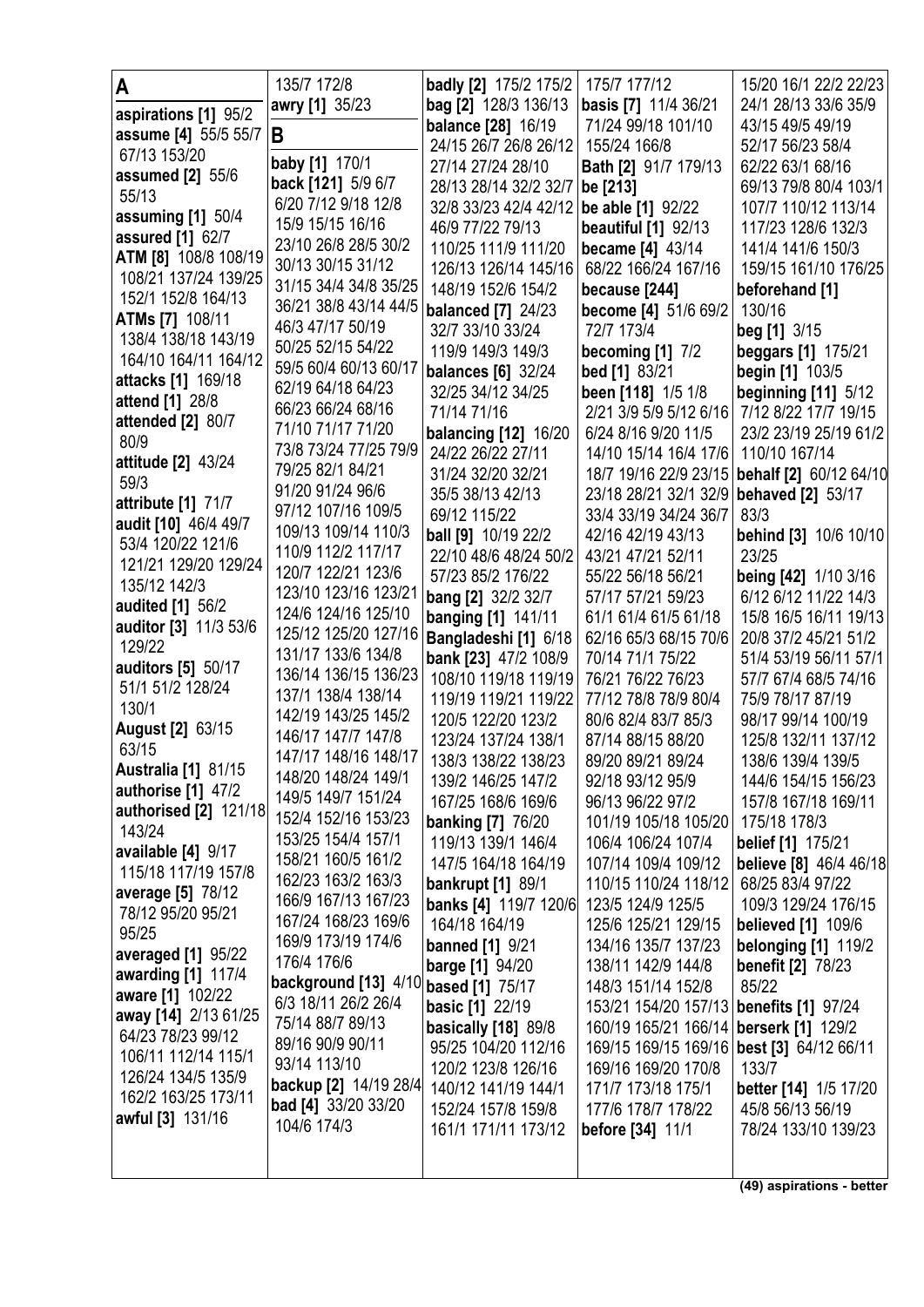| B                                           | <b>blips [1] 143/20</b>                            | 80/4 80/5 80/15 98/14                                | 88/12 88/14 88/16                          | 115/1 118/21 137/20                        |
|---------------------------------------------|----------------------------------------------------|------------------------------------------------------|--------------------------------------------|--------------------------------------------|
| better [6] 154/15                           | blow [1] 36/6                                      | 98/18 103/1 103/4                                    | 88/24 92/15 92/18                          | 138/10 143/20 156/18                       |
| 157/14 171/7 175/7                          | blue [4] 39/19 78/3                                | 106/3 106/13 112/7                                   | 93/17 93/18 93/19                          | called [13] 12/13                          |
| 178/3 179/11                                | 78/5 78/13                                         | 128/3 140/11 142/15                                  | 94/7 95/3 116/25                           | 32/21 34/2 47/24 48/1                      |
| between [12] 9/4 13/9                       | <b>board</b> [1] 18/8                              | 142/17 149/17 161/19                                 | 124/8 141/20 166/7                         | 48/16 49/13 56/22                          |
| 13/17 17/25 18/9 77/1                       | <b>body</b> [1] 83/2                               | 161/19                                               | 167/19 167/20 167/21                       | 89/3 95/6 104/10                           |
| 99/1 138/22 139/2                           | bog [1] 15/5                                       | <b>branches</b> [3] 18/24                            | 167/24 168/1 168/2                         | 118/19 175/23                              |
| 163/21 163/23 172/21                        | bonds [4] 46/24 47/1                               | 76/22 77/1                                           | business-like [1]                          | calling [3] 45/25                          |
| beyond [2] 16/19                            | 47/8 80/25                                         | <b>brand [7] 93/4 94/8</b>                           | 82/6                                       | 117/20 140/14                              |
| 29/15                                       | <b>bone</b> [1] 155/5                              | 97/20 97/21 97/23                                    | businesses $[2]$ 33/22                     | calls [2] 37/18 46/3                       |
| <b>biddies</b> [1] 102/1                    | <b>bonuses</b> [1] 175/23                          | 100/21 160/18                                        | 69/2                                       | Callum [1] 131/13                          |
| big [12] 7/23 15/1                          | book [1] 109/24                                    | break [3] 21/5 100/24 busy [4] 95/11 95/23<br>171/11 | 162/8 164/6                                | came [32] 6/19 8/18<br>9/16 9/18 12/8 14/7 |
| 26/12 27/5 32/9 89/11                       | booklet [5] 108/14<br>108/16 159/1 159/2           | breakdown [1] 100/7                                  | but [355]                                  | 22/20 23/3 23/4 28/19                      |
| 92/10 93/16 112/9                           | 159/3                                              | <b>breed</b> [1] 9/4                                 | but  I just $[1]$                          | 29/7 37/14 49/4 50/18                      |
| 134/7 169/9 175/5                           | books [7] 15/10 16/20 briefly [9] 4/6 25/3         |                                                      | 171/24                                     | 60/16 62/22 94/9                           |
| <b>biggest</b> [4] 18/19                    | 109/21 112/9 134/19                                | 25/22 35/3 41/1 88/6                                 | but  sorry [1]                             | 94/13 95/7 95/13                           |
| 19/12 19/12 79/8                            | 153/19 153/20                                      | 120/13 121/3 123/14                                  | 123/11                                     | 97/11 109/14 109/25                        |
| biggish [1] 95/11                           | boring [1] 17/15                                   | <b>bright [1] 80/14</b>                              | <b>butter</b> [1] 99/6                     | 130/15 130/23 132/4                        |
| bill [4] 71/11 73/17                        | <b>born</b> [1] $4/17$                             | brilliant $[6]$ 10/7                                 | <b>button</b> [2] 46/9                     | 134/18 139/16 142/25                       |
| 73/19 98/3                                  | <b>borrow</b> [1] 116/7                            | 11/20 15/7 21/18                                     | 153/21                                     | 170/16 171/15 173/3                        |
| <b>billions</b> [1] 164/20                  | boss [2] 5/20 6/1                                  | 60/15 118/9                                          | <b>buttons</b> [3] 38/23                   | can [127] 1/7 3/22                         |
| bills [1] 111/16                            | both [11] 48/10 76/8                               | brilliantly [1] 167/20                               | 54/21 74/17                                | 4/15 6/14 8/20 10/19                       |
| <b>Bispham [1] 90/18</b>                    | 92/19 94/1 107/23                                  | bring [2] 119/8 121/3                                | buy [10] 7/15 7/25                         | 14/1 15/5 16/8 17/10                       |
| bit [58] 4/7 4/10 5/4<br>6/4 6/15 7/2 7/17  | 109/11 112/1 114/13                                | <b>bringing [1] 101/24</b>                           | 8/12 11/16 14/12                           | 17/16 24/3 27/4 27/9                       |
| 12/17 13/23 22/1                            | 161/2 162/12 168/9                                 | <b>brings [1] 98/12</b>                              | 46/25 68/7 70/1 92/24                      | 31/2 33/8 34/4 34/5                        |
| 22/11 24/14 28/22                           | <b>bother [3] 36/3 135/6</b>                       | <b>broadly</b> [1] 61/7                              | 94/3                                       | 35/1 35/25 39/1 40/4                       |
| 35/21 37/5 38/25                            | 142/4                                              | <b>broken</b> [1] 9/14                               | <b>buying [4] 5/7 7/23</b>                 | 41/1 41/10 41/19 44/5                      |
| 44/15 47/23 50/13                           | <b>bottom</b> [1] 4/13                             | <b>brought [2] 4/17</b>                              | 92/5 93/12                                 | 44/17 46/23 47/7                           |
| 55/16 55/19 65/4 66/4                       | <b>bought [8] 4/20 9/18</b>                        | 169/14                                               | by [50] 7/10 12/13                         | 48/17 50/14 56/8                           |
| 66/22 67/19 70/20                           | 22/5 22/13 22/16 23/8 Broughton [3] 91/8           |                                                      | 13/4 17/17 20/22                           | 56/15 63/6 66/8 67/3                       |
| 70/21 74/11 86/25                           | 62/2 91/9                                          | 91/17 92/11                                          | 20/23 22/17 24/12                          | 67/3 67/5 67/9 67/15                       |
| 87/1 88/6 88/11 90/11                       | bound [1] 109/7                                    | brushing $[1]$ 35/9                                  | 24/15 28/7 28/7 30/21                      | 68/14 68/16 69/24                          |
| 91/5 92/1 95/1 96/23                        | <b>box</b> [1] 21/8                                | <b>BT [1]</b> 139/3                                  | 31/25 32/7 33/23 34/8                      | 69/25 75/5 76/15 78/4                      |
| 98/8 100/3 100/7                            | <b>boxes</b> [1] 73/3                              | <b>build [1] 23/15</b>                               | 34/12 36/4 47/9 49/14                      | 78/14 82/14 83/23                          |
| 101/3 107/24 114/15                         | boy [1] 11/12                                      | <b>building [5] 12/17</b>                            | 59/14 65/25 71/15<br>72/1 80/22 85/7 91/20 | 85/10 87/17 87/18                          |
| 117/20 133/7 142/9                          | <b>BPs [1] 32/21</b><br>brain [4] 67/2 99/13       | 68/8 68/21 68/22<br>106/22                           | 93/18 96/12 100/13                         | 89/17 93/2 100/12<br>101/14 104/12 104/24  |
| 147/13 147/17 150/10                        | 158/19 163/10                                      | <b>builds</b> [1] 70/2                               | 107/10 109/2 110/5                         | 105/10 105/12 105/14                       |
| 150/12 153/13 154/23                        | <b>brains</b> [1] 151/8                            | built [2] 93/17 94/7                                 | 111/17 114/16 119/8                        | 108/7 109/10 110/12                        |
| 154/24 156/23 156/25                        | <b>branch [56]</b> 4/24 5/10 <b>bunch [1]</b> 74/3 |                                                      | 124/1 126/17 130/7                         | 113/7 114/2 114/15                         |
| 158/8 164/2 175/6                           | 6/7 7/4 11/11 11/13                                | <b>burn</b> [1] 11/6                                 | 140/14 156/5 158/10                        | 115/16 117/3 120/20                        |
| bits [2] 55/1 166/10                        | 11/16 12/24 15/21                                  | <b>Burnley [1] 106/10</b>                            | 169/14 170/3 170/3                         | 120/25 121/4 122/6                         |
| black [10] 104/17                           | 17/4 17/8 18/16 18/25 busier [2] 22/15             |                                                      | 171/2 173/12 173/13                        | 124/4 125/11 127/13                        |
| 105/1 105/4 105/11                          | 19/3 20/6 21/24 22/5                               | 172/18                                               | 175/17 177/15                              | 127/14 128/21 130/11                       |
| 116/2 116/4 134/7                           | 22/12 25/6 25/14                                   | business [43] 7/22                                   |                                            | 131/23 133/4 134/14                        |
| 136/22 137/12 145/6<br>blah [2] 148/5 148/5 | 25/15 25/17 26/21                                  | 7/23 7/25 8/12 9/25                                  | C                                          | 136/1 137/5 138/20                         |
| <b>blame</b> [5] 31/8 45/1                  | 27/9 38/10 38/17                                   | 12/11 33/5 33/25                                     | cables [1] 73/2                            | 139/20 139/23 140/1                        |
| 114/19 115/10 118/6                         | 38/21 41/16 43/10                                  | 41/24 42/1 42/2 45/5                                 | call [17] 13/21 41/10                      | 140/3 140/5 142/17                         |
| <b>blank</b> [1] 170/2                      | 56/16 57/2 57/3 70/18                              | 54/23 62/18 68/7                                     | 41/12 41/20 44/11                          | 143/21 144/1 144/7                         |
| blindingly [1] 17/17                        | 70/22 77/3 77/14                                   | 68/18 69/2 80/2 81/6                                 | 44/19 46/3 81/18                           | 144/22 146/3 146/7                         |
|                                             | 77/14 78/12 78/18                                  | 81/10 82/6 82/11                                     | 103/22 103/22 114/21                       | 146/8 146/9 147/2                          |
|                                             |                                                    |                                                      |                                            |                                            |
|                                             |                                                    |                                                      |                                            |                                            |

**(50) better... - can**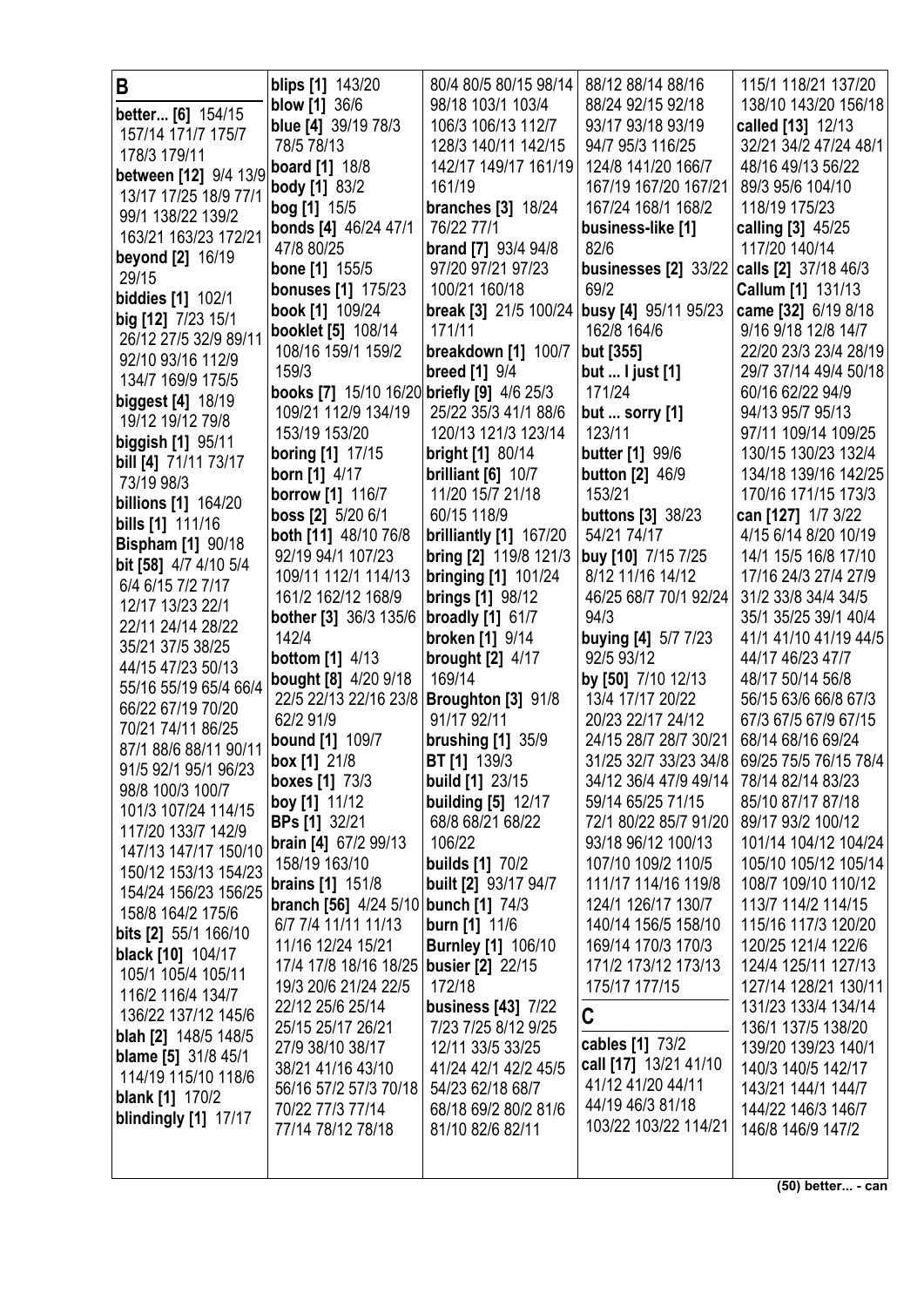| C                                          | careful [1] 20/19                        | certainly [10] 8/25                       | 116/19                                      | 164/18                                   |
|--------------------------------------------|------------------------------------------|-------------------------------------------|---------------------------------------------|------------------------------------------|
|                                            | carried [1] 37/2                         | 13/16 18/17 30/14                         | Chesterfield [3] 48/3                       | clouded [1] 30/21                        |
| can [26] 147/7<br>147/13 147/16 147/16     | carry [4] 24/7 26/17                     | 30/24 38/14 38/16                         | 59/20 60/16                                 | clue [4] 73/11 99/5                      |
| 147/18 148/7 148/7                         | 68/20 69/8                               | 45/12 47/7 51/23                          | chickens [1] 74/3                           | 110/5 113/4                              |
| 150/16 150/18 151/9                        | carrying [1] 150/6                       | cetera [11] 16/22                         | chief [1] 117/1                             | co [1] 82/7                              |
| 153/2 153/15 155/19                        | case [6] 22/10 30/16                     | 16/22 16/23 97/7                          | child [2] 51/17 67/24                       | co-operative [1] 82/7                    |
| 157/3 158/13 158/23                        | 55/15 122/2 140/4                        | 113/25 126/7 126/11                       | children [4] 21/9                           | code [2] 104/8 104/11                    |
| 159/4 163/7 165/19                         | 160/1                                    | 131/12 144/24 158/25                      | 21/13 92/16 93/6                            | coffee [2] 99/25                         |
| 166/24 171/11 176/16                       | cases [1] 139/17                         | 164/6                                     | children's [1] 21/11                        | 101/24                                   |
| 177/13 177/13 177/18                       | cash [38] 9/25 27/14                     | chair [1] 90/1                            | chimes [1] 37/21                            | coincidence [1]                          |
| 179/7                                      | 32/5 34/7 39/23 39/24   chairing [1] 1/4 |                                           | chip [2] 73/13 73/22                        | 123/4                                    |
| can't [64] 18/2 24/13                      | 40/14 40/20 59/11                        | challenge [2] 92/5                        | chockies [1] 21/17                          | coincidentally [1]                       |
| 26/24 29/15 31/4                           | 78/2 78/3 116/19                         | 93/16                                     | choice [4] 49/6 51/12                       | 124/1                                    |
| 38/18 60/10 60/11                          | 119/5 119/7 119/11                       | challenged [1] 117/1                      | 71/15 121/14                                | college [1] 91/12                        |
| 66/8 66/9 67/23 68/1                       | 119/18 120/2 120/4                       | chance [3] 2/4 3/6                        | choices [1] 49/11                           | colossal [1] 36/12                       |
| 68/3 68/3 68/5 69/7                        | 120/4 120/15 120/18                      | 76/11                                     | chosen [1] 85/19                            | come [69] 1/10 10/16                     |
| 69/15 69/21 69/23                          | 123/19 127/11 127/12                     | change [8] 36/15 60/6 chronology [1]      |                                             | 13/6 19/5 19/9 21/5                      |
| 70/1 70/13 71/10                           | 127/22 132/18 132/20                     | 60/6 72/15 79/19                          | 109/15                                      | 21/10 21/13 26/11                        |
| 71/12 76/7 77/23                           | 143/24 143/25 144/1                      | 81/23 116/22 125/22                       | chunk [1] 46/19                             | 27/4 27/16 28/17                         |
| 81/19 81/19 83/4                           | 152/5 153/11 153/12                      | changed [18] 8/25                         | circumstances [1]<br>20/10                  | 33/13 35/25 37/23                        |
| 91/15 95/24 104/10                         | 154/2 154/2 154/4<br>155/24 160/7        | 38/1 64/17 67/21<br>70/25 73/1 76/21      |                                             | 39/16 46/25 53/1 60/4                    |
| 104/13 104/22 104/25                       |                                          | 81/10 108/6 108/8                         | City [2] 6/6 43/2                           | 60/13 67/6 67/7 74/5<br>75/14 77/6 79/22 |
| 105/1 105/4 105/4                          | catch [1] 6/15<br>catching [2] 69/22     | 108/13 108/22 132/5                       | claim [1] 147/9<br>clarification [2] 87/22  | 80/14 85/3 94/23                         |
| 113/8 114/9 114/10                         | 69/22                                    | 132/6 135/3 139/15                        | 87/23                                       | 96/21 98/2 98/5 98/25                    |
| 114/25 118/20 119/16                       | cater [1] 156/17                         | 161/6 169/12                              | class [7] 75/17                             | 99/10 99/20 103/12                       |
| 121/19 123/1 125/2                         | caught [3] 9/20 29/21                    | changes [5] 58/1                          | 113/23 113/24 113/24                        | 107/16 107/20 108/20                     |
| 125/15 135/17 142/2                        | 29/24                                    | 72/11 76/19 77/12                         | 113/25 153/19 153/20                        | 111/15 112/7 121/17                      |
| 143/12 148/5 148/12                        | cause [1] 120/14                         | 139/18                                    | class-based [1] 75/17                       | 125/10 125/12 126/1                      |
| 148/22 149/13 149/20                       | caused [8] 102/21                        | changing $[2]$ 38/9                       | classed [2] 8/11 9/2                        | 126/19 128/19 129/20                     |
| 150/15 152/16 155/18                       | 122/6 122/17 172/20                      | 116/20                                    | classic [1] 34/23                           | 130/23 131/11 131/17                     |
| 162/12 162/19 170/21<br>171/19 172/1 179/6 | 172/22 173/8 174/21                      | chap [3] 47/4 47/16                       | claw [1] 169/5                              | 134/8 134/14 135/10                      |
| cannot [9] 41/4 41/16                      | 177/21                                   | 47/21                                     | clear [12] 8/15 15/14                       | 143/11 143/25 149/1                      |
| 41/17 42/10 70/11                          | causes [1] 144/14                        | chap's [1] 47/17                          | 22/3 40/18 78/11 84/3 151/18 157/1 158/12   |                                          |
| 115/13 138/5 146/23                        | CCTV [3] 151/9                           | characterise [1]                          | 119/23 132/7 138/21                         | 159/15 160/5 162/22                      |
| 177/20                                     | 151/12 151/16                            | 136/17                                    | 157/19 166/24 178/18                        | 167/8 169/23 170/6                       |
| capable [1] 79/15                          | cease [1] 179/19                         | charge [2] 62/1 176/9 clear-cut [1] 8/15  |                                             | 171/4 178/20 179/15                      |
| capacity [2] 5/14 5/17                     | Celebrations [1] 21/8                    | charges [4] 119/14                        | clearer [1] 38/25                           | comes [13] 19/22                         |
| captured [1] 86/9                          | cent [9] 14/10 14/11                     | 119/19 119/21 119/22                      | clearly [4] 36/12 63/8                      | 19/23 31/10 31/12                        |
| car [1] 99/8                               | 56/19 65/4 65/19                         | chartered [1] 6/6                         | 143/10 175/4                                | 34/6 41/14 74/16 75/4                    |
| card [18] 46/24 47/1                       | 93/18 117/4 123/2                        | chat [1] 53/25                            | clerk [1] 146/17                            | 78/1 153/23 153/25                       |
| 47/7 59/21 59/23                           | 177/14                                   | cheating [1] 53/18                        | <b>Cleveland [1] 89/19</b>                  | 157/21 177/22                            |
| 71/14 71/15 72/2                           | centrally [8] 24/24                      | check [15] 18/6 34/8                      | click [1] 164/25                            | comeuppance [1]                          |
| 72/22 72/23 73/3                           | 24/24 38/11 38/15                        | 44/6 67/8 109/13                          | client [1] 11/10                            | 127/7                                    |
| 73/18 81/1 81/2 110/5                      | 59/17 69/11 125/16                       | 109/21 110/2 110/13                       | clock [1] 152/22                            | comfortable [3] 3/20                     |
| 111/15 146/13 151/5                        | 151/22<br>centre [7] 6/6 43/2            | 114/2 124/4 126/23<br>126/25 138/20 160/9 | clogged [1] 34/15                           | 43/4 87/16                               |
| cards [9] 21/13 81/16                      | 60/1 69/4 113/20                         | 165/21                                    | close [7] 20/25 20/25<br>21/3 100/24 113/15 | coming [17] 11/23<br>24/22 36/14 68/24   |
| 94/4 121/9 121/10                          | 126/2 140/12                             | checked [2] 104/18                        | 135/25 172/21                               | 75/16 75/16 77/23                        |
| 121/17 151/20 165/3                        | centres [1] 69/3                         | 126/18                                    | closed [4] 24/18 89/6                       | 101/1 101/4 114/8                        |
| 167/1                                      | certain [4] 30/13 41/9 checks [1] 111/10 |                                           | 89/22 97/16                                 | 119/16 140/21 164/19                     |
| care [2] 35/14 86/19                       | 85/21 86/3                               | cheque [3] 32/5 63/11 closing [2] 120/6   |                                             | 164/22 167/19 168/3                      |
|                                            |                                          |                                           |                                             |                                          |
|                                            |                                          |                                           |                                             |                                          |

**(51) can... - coming**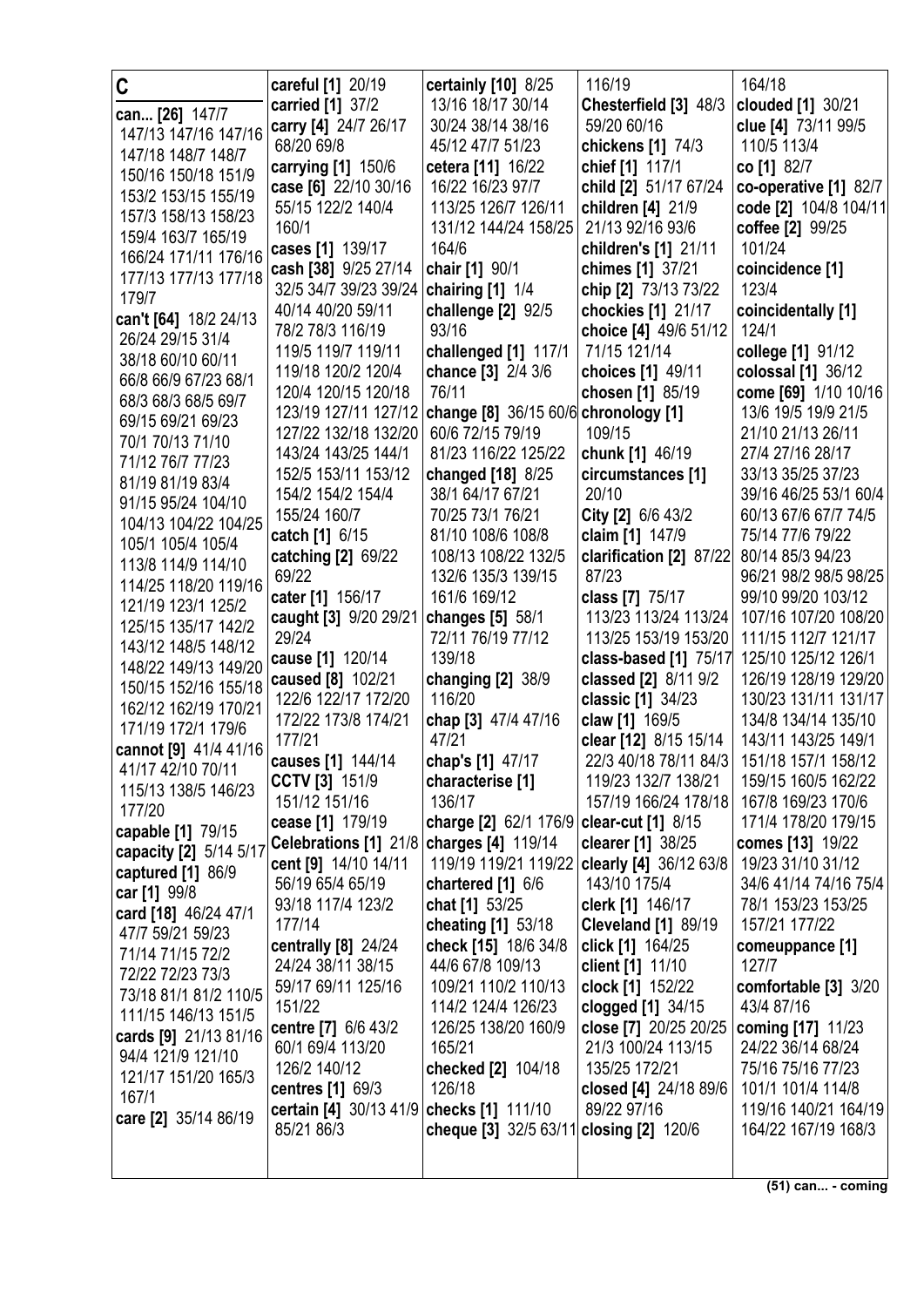| C                                         | comply [2] 86/5 86/6      | 64/16                                  | 165/20 165/20 165/23                      | 163/15 178/20 179/2                        |
|-------------------------------------------|---------------------------|----------------------------------------|-------------------------------------------|--------------------------------------------|
| coming [1] 179/2                          | compressed [1]            | contract [4] 89/7                      | 166/2 166/2 167/2                         | courses [1] 91/12                          |
| comment [1] 155/18                        | 113/17                    | 136/4 143/4 145/5                      | 167/3 167/8 169/6                         | court [2] 139/17                           |
| comments [2] 44/13                        | computer [11] 22/16       | contracted [1] 164/25                  | 169/8 171/4 174/11                        | 160/1                                      |
| 174/7                                     | 31/16 38/19 39/25         | contracts [4] 128/22                   | 175/21 176/4 176/8                        | cover [6] 91/1 94/11                       |
| committing [1]                            | 91/12 113/13 126/2        | 128/25 136/24 149/14                   | 176/14                                    | 97/8 108/24 159/12                         |
| 132/21                                    | 149/8 163/3 163/4         | control [3] 7/11 33/7                  | couldn't [41] 9/15                        | 165/16                                     |
| common [2] 21/21                          | 163/7                     | 90/14                                  | 15/18 29/13 31/8                          | covered [1] 97/10                          |
| 124/9                                     | computerised [1]          | controls [2] 33/8 33/9                 | 31/14 31/14 31/15                         | Covid [3] 19/17 20/4                       |
| communicated [1]                          | 113/1                     | conversation [5]                       | 45/4 46/4 46/18 49/16                     | 20/5                                       |
| 73/15                                     | computers [3] 16/17       | 19/10 21/17 79/22                      | 52/6 52/19 59/15                          | crafty [1] 168/17                          |
| communicating [2]                         | 37/1 39/20                | 144/9 149/24                           | 62/10 65/13 68/6                          | crash [1] 143/19                           |
| 58/23 58/23                               | concerned [6] 53/19       | conversations [2] 4/1                  | 80/24 80/25 81/21                         | crashed [2] 42/15                          |
| communication [6]                         | 153/3 155/20 161/8        | 51/25                                  | 97/14 100/10 100/13                       | 52/8                                       |
| 39/2 41/7 41/22 42/18                     | 169/13 178/23             | convinced [2] 151/2                    | 101/8 108/10 116/8                        | crashes [1] 52/9                           |
| 52/17 138/22                              | concerns [1] 62/4         | 169/8                                  | 116/9 120/22 122/11                       | crashing [1] 143/19                        |
| communication's [1]                       | conclude [1] 177/15       | cook [1] 99/7                          | 123/7 127/18 130/1                        | creation [1] 38/20                         |
| 78/24                                     | concluded [3] 56/24       | cope [2] 100/10                        | 131/11 136/25 138/1                       | creator [1] 70/21                          |
| communications [3]                        | 86/21 179/24              | 177/20                                 | 138/2 139/6 142/13                        | credit [5] 59/21 59/23                     |
| 41/9 49/5 52/1                            | conference [3] 73/5       | core [1] 81/20                         | 147/20 167/23 169/9                       | 71/14 71/15 72/2                           |
| communicative [1]                         | 117/2 147/20              | corporate [2] 62/17                    | councillor $[3]$ 43/14                    | <b>Crewcerne [1] 103/10</b>                |
| 71/3                                      | confidence [2] 134/5      | 83/2                                   | 43/14 43/15                               | cried [1] 51/15                            |
| community [30] 5/7                        | 172/3                     | correct [6] 8/21 22/7                  | counselling [3]                           | crime [1] 132/21                           |
| 6/13 11/13 12/21 13/1                     | confidently [1] 76/16     | 50/5 110/16 110/17                     | 169/20 169/21 171/8                       | criminal [3] 175/16                        |
| 15/1 16/5 16/11 18/20                     | confirmed [1] 121/18      | 155/16                                 | counsellor [2] 3/21                       | 175/16 176/12                              |
| 19/1 19/2 19/14 20/21                     | connect [4] 108/10        | corrected [1] 128/7                    | 87/17                                     | crossed [1] 32/10                          |
| 21/1 21/19 33/4 43/9                      | 138/1 138/2 138/5         | correction [1] 125/11                  |                                           | count [12] 27/20 67/3 Crown [3] 10/6 10/13 |
| 43/12 43/17 43/22                         | connected [1] 56/13       | correctly [3] 15/11                    | 67/5 67/6 67/7 67/8                       | 28/22                                      |
| 45/3 92/10 96/3 98/9                      | connecting [1] 19/10      | 27/15 155/19                           | 67/9 67/15 79/16                          | crucially [1] 156/21                       |
| 99/16 99/17 100/22                        | connection $[3]$ 21/18    | cost [4] 108/12 119/7<br>134/21 134/22 | 126/23 127/4 152/22                       | <b>Cruise [1] 118/17</b>                   |
| 102/2 102/2 102/13                        | 68/9 68/10                |                                        | counted [5] 126/17<br>126/22 154/7 176/20 | Cruz [2] 95/7 96/7                         |
| compare [5] 2/24                          | connection's [1]<br>68/13 | costing [4] 95/16<br>96/5 102/6 164/14 | 177/2                                     | crying [2] 50/18<br>50/20                  |
| 9/10 32/17 66/19                          | connections [1]           | could [75] 7/13 15/18 counter [9] 33/8 |                                           | <b>Cumbria [2] 91/8</b>                    |
| 109/16                                    | 126/12                    | 21/23 22/24 34/15                      | 50/21 79/14 103/19                        | 106/10                                     |
| compared [1] 44/21                        | consider [3] 61/15        | 35/22 35/24 37/13                      | 119/10 119/11 120/4                       | cup [1] 99/25                              |
| comparison [2]                            | 97/3 113/5                | 39/12 47/22 52/20                      | 146/17 165/1                              | cured [1] 73/25                            |
| 109/18 109/19                             | considerable [1] 1/6      | 57/8 61/10 61/25 62/9                  | <b>counters [2] 33/8</b>                  | currency [1] 126/17                        |
| compel [1] 86/4                           | constantly [1] 78/16      | 62/9 68/6 79/2 79/5                    | 165/3                                     | current [9] 79/6 79/6                      |
| competent [1] 162/9                       | consuming [1]             | 79/12 80/19 88/11                      | counting [1] 54/21                        | 108/7 137/4 138/16                         |
| complain [1] 80/21                        | 150/22                    | 89/15 90/10 91/24                      | country [6] 18/25                         | 140/4 152/1 154/13                         |
| complained [1] 62/14                      | contact [8] 20/25         | 92/14 92/15 92/16                      | 69/1 80/16 89/5 104/9                     | 155/21                                     |
| complaints [1]                            | 51/5 56/5 56/9 56/14      | 93/5 93/6 95/8 99/9                    | 156/15                                    | currently [8] 88/17                        |
| 155/10                                    | 137/15 137/21 155/17      | 107/13 112/11 112/11                   | couple [12] 7/1 23/4                      | 89/18 90/17 91/16                          |
| complete [1] 61/18                        | contacted $[4]$ 12/1      | 115/7 118/3 118/17                     | 29/1 60/19 89/6                           | 95/18 95/20 97/17                          |
| completely [5] 37/7<br>65/25 107/14 160/3 | 46/12 59/25 151/9         | 118/21 119/12 121/25                   | 106/11 111/23 143/14                      | 140/22                                     |
| 172/6                                     | contacts [2] 118/24       | 122/1 122/12 122/16                    | 145/19 149/15 167/24   customer [6] 18/7  |                                            |
| compliance [1]                            | 130/3                     | 130/9 132/8 133/17                     | 169/22                                    | 111/15 120/15 147/3                        |
| 158/25                                    | contention [1] 155/5      | 137/1 141/6 142/18                     | courier [2] 168/12                        | 147/9 151/6                                |
| complicated [3]                           | context [4] 4/6 88/7      | 143/3 144/8 144/12                     | 168/12                                    | customers [6] 97/19                        |
| 25/12 121/12 132/10                       | 91/19 179/1               | 145/12 146/15 149/4                    | course [8] 1/19 26/8                      | 97/24 99/18 101/20                         |
|                                           | continue [2] 64/11        | 151/1 151/14 159/23                    | 85/7 151/19 156/4                         | 106/17 170/24                              |
|                                           |                           |                                        |                                           |                                            |
|                                           |                           |                                        |                                           |                                            |

**(52) coming... - customers**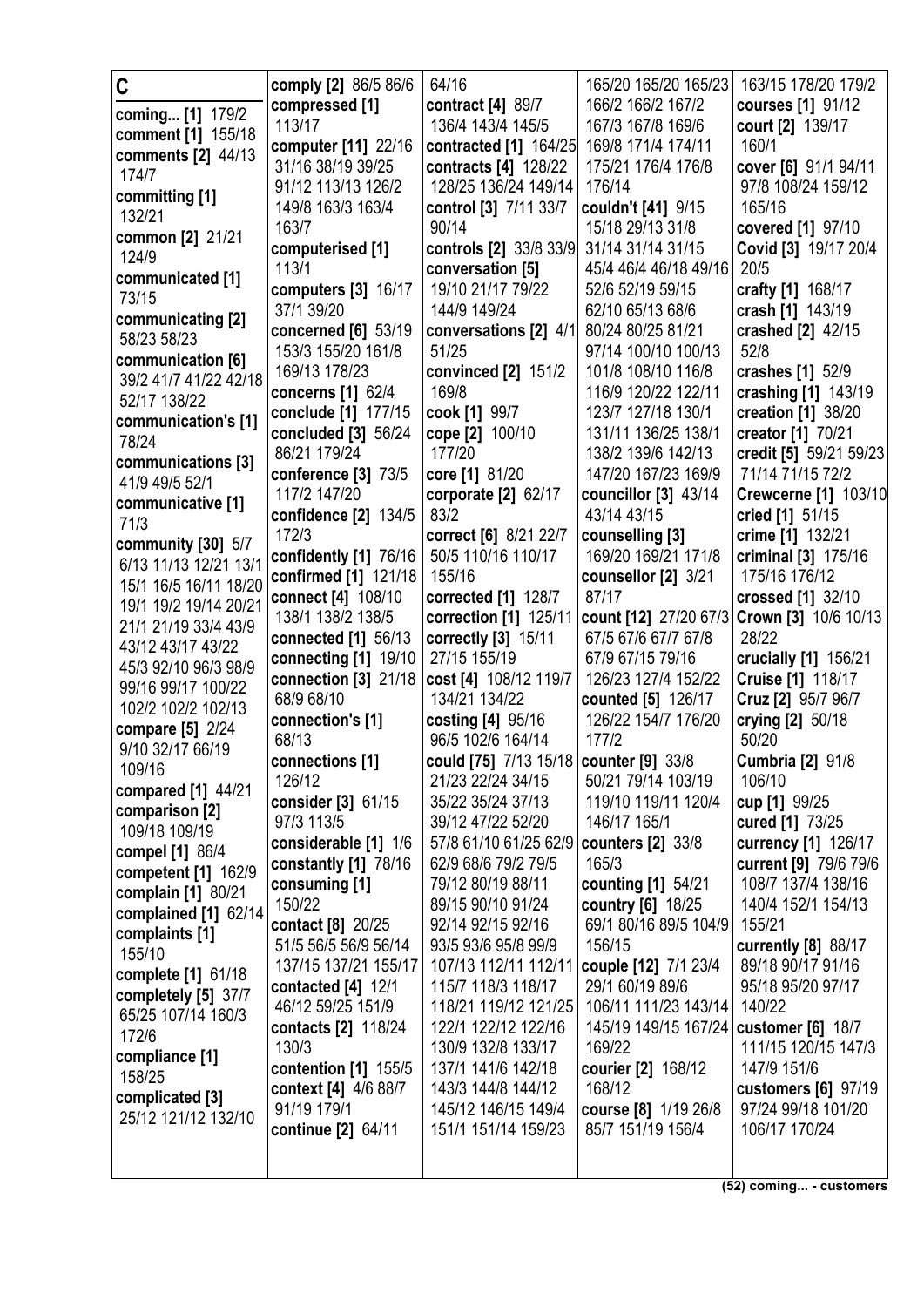| C                                           | 122/13 123/5                          | 164/8                                      | 156/16                                | 83/14 94/4 99/2                         |
|---------------------------------------------|---------------------------------------|--------------------------------------------|---------------------------------------|-----------------------------------------|
|                                             | days' [2] 106/8                       | delve [1] 30/14                            | diabetes [1] 169/14                   | 100/24 100/25 101/11                    |
| customers' [1] 19/19                        | 106/15                                | demand [9] 137/8                           | diane [24] 91/5 91/7                  | 107/13 112/15 112/24                    |
| cut [2] 8/15 171/3<br>cuts [4] 116/25 117/3 | de [3] 95/7 96/7                      | 137/10 142/11 142/12                       | 91/24 93/7 94/7 97/19                 | 117/7 121/2 123/7                       |
| 117/12 175/24                               | 118/17                                | 142/24 144/21 154/22                       | 98/19 100/20 101/8                    | 123/11 123/11 123/25                    |
|                                             | dead [1] 170/11                       | 173/24 173/25                              | 106/1 106/5 107/21                    | 126/9 127/2 127/12                      |
| Cynthia [1] 122/9                           | deaf [1] 100/8                        | demented [1] 127/14                        | 113/11 115/2 124/11                   | 127/16 127/19 130/24                    |
| D                                           | deal [9] 16/3 18/11                   | demonstrate [1]                            | 133/23 137/14 137/18                  | 131/1 131/4 131/16                      |
| daily [2] 15/5 160/7                        | 18/18 22/24 47/14                     | 79/23                                      | 141/9 160/21 167/8                    | 134/6 134/25 147/5                      |
| <b>damn [2]</b> 135/21                      | 54/12 67/14 81/2                      | demonstrates [1]                           | 175/8 177/4 177/24                    | 149/1 151/7 152/4                       |
| 136/13                                      | 116/14                                | 60/25                                      | dictatorial [1] 13/23                 | 166/21 169/7 171/16                     |
| Damocles [2] 115/11                         | dealing [6] 47/16                     | depend [1] 17/21                           | did [98] 4/18 6/15                    | 173/3                                   |
| 178/2                                       | 133/25 139/14 141/15                  | depends [1] 11/4                           | 12/6 12/15 13/12 14/8                 | died [1] 99/13                          |
| <b>Danesly [1] 25/14</b>                    | 163/15 166/7                          | deposit [1] 146/1                          | 16/25 17/5 18/21 24/8                 | differ [1] 161/12                       |
| data [1] 163/5                              | dealt [2] 22/17 23/7                  | deposits [1] 120/5                         | 25/5 25/15 25/23                      | difference [4] 58/13                    |
| date [3] 95/19 131/17                       | debacle [1] 160/19                    | depressed [1] 171/22                       | 28/20 29/5 29/6 29/7                  | 59/16 60/25 150/1                       |
| 149/13                                      | debt [5] 69/21 70/1                   | deprivation [1]                            | 30/5 30/5 32/22 36/14                 | differences $[3]$ 34/10                 |
| daughter [2] 92/19                          | 71/22 72/1 72/5                       | 172/23                                     | 36/17 36/22 37/6                      | 43/24 43/25                             |
| 171/14                                      | decade [1] 62/21                      | deprived [2] 70/6                          | 37/10 37/10 40/25                     | <b>different</b> [36] 2/21              |
| daughters [2] 130/18                        | decades [5] 62/20                     | 72/14                                      | 41/5 44/11 44/12                      | 6/22 8/19 10/10 13/5                    |
| 130/18                                      | 62/24 95/10 162/1                     | depth [3] 49/16 60/25                      | 44/18 44/19 46/15                     | 16/3 17/9 17/10 34/22                   |
| David [22] 90/10                            | 166/7                                 | 81/23                                      | 46/20 47/18 49/7                      | 48/18 51/22 51/22                       |
| 90/17 91/4 93/9 97/20                       | decency [1] 176/9                     | describe [16] 7/13                         | 49/11 49/22 49/23                     | 59/3 60/5 60/10 62/25                   |
| 100/18 107/20 112/3                         | decide [4] 29/8 44/11<br>44/12 44/18  | 27/9 40/24 54/11                           | 50/7 52/24 57/25 58/2                 | 63/1 65/1 72/7 87/6                     |
| 114/12 124/11 136/16                        |                                       | 61/13 77/17 114/15<br>115/19 133/18 133/23 | 60/15 61/19 63/9<br>66/22 73/21 80/21 | 96/17 97/9 97/15<br>101/20 104/1 111/17 |
| 145/6 150/11 159/17                         | decided [5] 52/24<br>93/25 95/12 97/5 | 141/17 142/8 165/23                        | 82/11 83/11 84/7 84/8                 | 115/6 118/6 118/7                       |
| 159/21 161/9 162/21                         | 168/9                                 | 167/9 171/4 172/12                         | 85/20 96/7 96/11                      | 143/22 146/2 152/19                     |
| 163/19 172/11 175/14                        | decision [3] 7/15                     | described [2] 27/6                         | 96/13 97/6 97/8 99/12                 | 155/25 161/20 172/5                     |
| 176/6 177/17                                | 62/18 147/8                           | 74/8                                       | 100/6 104/2 109/16                    | 172/13                                  |
| day [46] 15/3 16/16                         | decisions $[1]$ 85/24                 | describes [1] 79/12                        | 110/7 112/5 112/21                    | differently [2] 9/12                    |
| 16/19 17/9 17/10 19/8                       | declaration [5] 27/15                 | describing [3] 48/9                        | 113/12 115/25 116/20                  | 91/14                                   |
| 19/9 24/15 27/14<br>27/15 36/21 36/21       | 132/19 132/20 132/23                  | 59/12 138/21                               | 116/22 118/2 118/4                    | difficult [12] 20/11                    |
| 45/22 47/4 50/17                            | 153/12                                | description [1] 80/1                       | 121/1 124/22 125/13                   | 23/15 29/25 41/21                       |
| 53/24 58/11 95/11                           | declarations [2]                      | deserve [1] 83/9                           | 126/3 127/9 130/25                    | 42/13 42/19 67/22                       |
| 99/23 99/24 100/2                           | 153/18 160/7                          | desk [15] 15/13 15/15                      | 131/1 132/1 132/20                    | 68/23 70/2 150/23                       |
| 101/9 101/9 103/17                          | declare [2] 69/11                     | 15/17 26/13 26/23                          | 136/6 145/25 146/4                    | 151/18 152/12                           |
| 104/16 107/14 108/7                         | 74/22                                 | 40/3 40/10 45/17                           | 148/10 149/8 156/11                   | difficulty $[1]$ 24/14                  |
| 121/25 122/11 122/11                        | declared [6] 24/23                    | 45/25 54/17 55/7                           | 157/24 161/17 162/1                   | digging [1] 31/16                       |
| 122/21 122/23 123/25                        | 24/24 24/24 34/5                      | 78/22 115/2 115/3                          | 165/16 171/15 173/2                   | digit [1] 72/24                         |
| 126/13 127/3 151/25                         | 59/16 70/4                            | 151/23                                     | 174/19 174/19 175/17                  | dire [1] 173/6                          |
| 153/12 153/15 155/24                        | dedicate [1] 35/4                     | desperate [1] 170/22                       | 177/3 177/7                           | direct [2] 15/16 53/8                   |
| 155/24 156/19 160/9                         | dedicated [1] 57/5                    | destroyed $[2]$ 163/5                      | didn't [67] 5/1 13/19                 | director $[1]$ 90/3                     |
| 164/6 166/8 166/8                           | definitely [5] 26/3                   | 163/6                                      | 18/17 24/19 24/25                     | dirty [2] 55/1 161/1                    |
| 168/22                                      | 58/15 107/8 122/7                     | detail [8] 3/13 22/3                       | 24/25 25/11 28/4 28/9                 | disagree [1] 17/25                      |
| day's [2] 120/9 165/6                       | 122/15                                | 44/15 52/9 86/8 90/22                      | 29/11 29/14 30/14                     | disappear [1] 118/23                    |
| day-to-day [1] 36/21                        | defunct [1] 89/7                      | 103/2 178/19                               | 30/16 30/20 30/24                     | discrepancies [22]                      |
| days [16] 23/5 28/21                        | degree [2] 26/6 55/11                 | details [5] 23/11                          | 31/17 33/23 36/3                      | 29/19 30/3 30/19 32/1                   |
| 29/9 29/22 75/17                            | deliberately [1] 48/14                | 60/14 60/17 110/13                         | 36/20 37/8 39/22 40/6                 | 54/19 124/6 133/17                      |
| 79/20 93/21 100/23                          | deliver [1] 18/10                     | 146/21                                     | 43/5 48/18 54/2 58/18                 | 137/25 139/14 139/21                    |
| 107/22 112/8 112/19                         | delivered [1] 102/10                  | develop [1] 1/19                           | 59/7 59/21 60/21                      | 141/8 141/10 141/25                     |
| 113/21 114/13 118/16                        | delivery [2] 164/1                    | developing [1]                             | 61/24 79/9 80/18 81/7                 | 142/1 142/14 142/15                     |
|                                             |                                       |                                            |                                       |                                         |
|                                             |                                       |                                            |                                       |                                         |

(53) customers' - discrepancies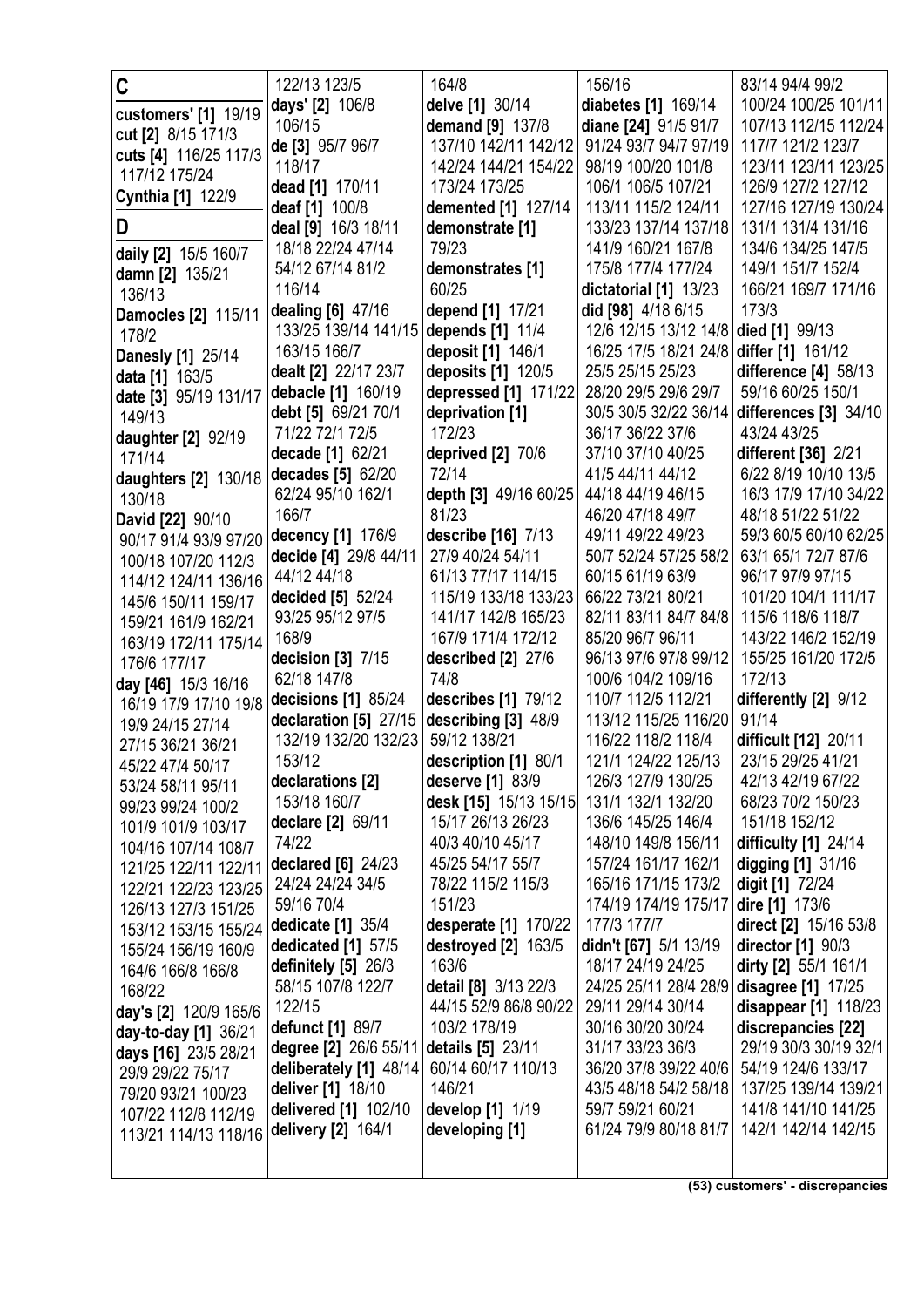| D                              | 158/2 159/4 162/14                        | 149/21 151/1 151/11             | 80/22                                     | 110/23 132/8 133/12                         |
|--------------------------------|-------------------------------------------|---------------------------------|-------------------------------------------|---------------------------------------------|
| discrepancies [6]              | 165/17 165/22 170/10                      | 151/19 151/20 152/8             | downgrading [2] 80/3                      | 179/13                                      |
| 143/11 144/14 152/9            | doing [44] 1/14 11/3                      | 152/9 152/17 155/3              | 80/15                                     | edge [2] 89/19 92/12                        |
| 153/13 154/18 160/11           | 14/12 15/10 17/24                         | 155/7 155/12 156/1              | draw [1] 119/7                            | effect [3] 37/11 111/8                      |
| discrepancy [15]               | 21/7 24/6 26/4 45/18                      | 156/8 159/2 160/9               | drawn [1] 47/22                           | 132/13                                      |
| 31/25 40/19 48/23              | 51/19 56/18 61/23                         | 162/16 164/21 165/2             | dread [1] 63/3                            | effectively [2] 2/6                         |
| 54/13 115/19 115/23            | 64/11 64/14 65/8                          | 165/3 168/6 170/14              | <b>Dreadful [1] 63/12</b>                 | 63/10                                       |
| 118/25 122/4 122/17            | 70/14 74/10 78/7 97/6                     | 171/3 171/9 171/25              | dream [1] 179/8                           | eight [3] 89/20 91/10                       |
| 135/16 136/7 136/19            | 98/19 98/22 101/11                        | 172/2 172/3 172/23              | driver [1] 92/4                           | 96/13                                       |
| 141/15 147/15 153/14           | 102/16 103/25 104/3                       | 172/24 177/12 177/21            | drop [1] 164/25                           | either [10] 2/9 19/5                        |
| discuss [4] 1/11 52/8          | 104/17 124/20 124/23 done [35] 10/1 16/1  |                                 | dropped [1] 148/14                        | 80/19 116/2 116/3                           |
| 85/3 148/2                     | 125/21 126/13 129/3                       | 27/22 30/12 33/16               | drummed [1] 159/25                        | 122/24 124/6 154/2                          |
| discussions [1] 53/3           | 134/10 144/3 145/1                        | 33/19 37/8 51/16 64/9           | due [4] 40/6 156/3                        | 167/21 168/22                               |
| dishonest [4] 47/21            | 146/6 148/11 150/6                        | 64/15 65/9 66/8 69/19           | 163/14 178/19                             | elderly [1] 98/23                           |
| 62/17 64/10 64/14              | 150/7 157/18 157/22                       | 69/20 71/14 73/11               | dummies [1] 113/20                        | electrician [1] 96/12                       |
| disillusioned [1]              | 161/24 166/23 167/20                      | 74/21 75/1 85/14                | duration $[1]$ 39/3                       | element [2] 55/4 74/8                       |
| 95/19                          | 168/14                                    | 91/11 96/19 107/7               | during [5] 2/9 14/8                       | else [21] 5/21 10/10                        |
| disillusioning [1]             | don't [145] 2/25 3/15                     | 125/10 129/5 129/14             | 42/4 52/4 100/7                           | 17/5 28/9 36/17 45/1                        |
| 104/5                          | 5/23 6/22 7/20 8/13                       | 129/16 129/21 129/25            | dwell [1] 66/7                            | 62/1 65/14 65/25                            |
| dispensed [1] 139/4            | 8/15 8/16 8/20 8/23                       | 130/21 132/14 140/25            | E                                         | 78/19 85/14 90/23                           |
| disposition [1] 17/21          | 8/24 14/9 15/2 16/8                       | 161/1 174/2 176/8               |                                           | 107/5 107/6 112/17                          |
| dispute [5] 70/12              | 18/2 18/3 18/6 18/7                       | 177/24                          | each [20] 2/22 2/23<br>3/3 3/17 33/8 35/4 | 113/15 118/3 134/14                         |
| 140/3 140/6 140/8              | 19/2 19/21 20/11                          | door [8] 19/6 21/5              | 35/5 73/16 82/13                          | 170/4 170/17 177/12                         |
| 157/12                         | 20/22 23/12 26/19                         | 99/5 99/5 128/24                | 85/10 85/13 110/13                        | Elsie [1] 111/17                            |
| disputes [1] 157/9             | 26/25 30/9 30/10                          | 149/6 149/7 173/14              | 111/14 122/23 148/8                       | email [5] 41/17 41/20                       |
| disputing $[4]$ 116/5          | 31/17 31/19 35/14                         | doorstep [1] 99/4               | 148/14 165/17 174/8                       | 58/8 131/19 157/2                           |
| 140/7 140/19 140/23            | 36/24 38/11 38/13                         | double [4] 67/8 67/8            | 177/16 179/20                             | embarrassed [1]                             |
| <b>District [1] 92/12</b>      | 38/18 40/5 41/23 42/1<br>44/24 45/6 45/12 | 126/18 126/23                   | earlier [3] 9/13 59/12                    | 50/20                                       |
| disturbed [1] 172/25           | 51/23 52/23 52/23                         | double-check [2]<br>67/8 126/23 | 167/1                                     | embarrassing [1]<br>50/19                   |
| diverse [1] 8/17               | 54/22 55/5 55/18                          | doubled [3] 151/2               | early [14] 6/20 14/5                      | embassies [1] 164/6                         |
| divide [1] 144/7               | 56/25 57/4 60/3 60/20                     | 151/3 152/7                     | 25/20 28/20 29/9                          | emerged [1] 46/6                            |
| dividing $[2]$ 62/19           | 60/22 63/6 63/21                          | doubles [1] 146/3               | 29/20 29/21 32/18                         | emergency [1] 101/6                         |
| 154/12                         | 65/19 66/5 66/5 66/7                      | doubt [7] 1/12 1/12             | 42/5 107/21 112/19                        | emotional $[3]$ 3/25                        |
| divorce [1] 172/21             | 66/16 66/20 67/1 67/4                     | 67/11 74/9 75/7                 | 114/13 118/16 125/6                       | 74/7 87/18                                  |
| do [241]                       | 67/13 68/15 68/23                         | 173/19 179/19                   | earn [1] 18/17                            | emotionally [1] 166/5                       |
| docket [1] 151/21              | 69/4 72/15 72/17 77/2 doubts [1] 174/5    |                                 | earned [1] 68/12                          | emotions [1] 72/12                          |
| dockets [4] 16/22              | 78/10 78/21 79/10                         | down [42] 21/5 29/1             | earning [4] 20/13                         | emphasise [1] 86/22                         |
| 109/21 111/3 111/17            | 79/16 84/23 85/25                         | 30/8 39/25 40/9 47/15           | 43/1 80/13 82/4                           | employ [2] 72/18                            |
| documented [1] 70/5            | 86/6 87/18 87/20 88/2                     | 47/20 49/7 57/12                | earth [1] 44/24                           | 95/23                                       |
| documents [2]<br>132/24 133/10 | 90/15 91/2 94/20 97/1                     | 61/15 72/25 74/16               |                                           | easier [7] 64/11 101/3 employed [3] 9/3 9/3 |
| does [15] 9/4 9/9              | 97/25 98/1 98/3                           | 76/8 77/23 81/24 83/3           | 101/4 110/25 111/9                        | 172/19                                      |
| 17/21 18/14 22/2               | 102/15 103/22 104/14                      | 95/7 95/13 97/1 100/5           | 112/25 160/11                             | employees [1] 42/20                         |
| 32/17 53/11 54/2               | 108/23 111/14 111/15                      | 100/7 100/23 103/19             | easily [2] 18/22 71/4                     | encourage [1] 179/9                         |
| 133/25 152/22 158/2            | 113/15 115/3 115/7                        | 106/10 108/11 115/7             | east [1] 90/4                             | encouraged [3] 11/8                         |
| 159/5 168/12 173/17            | 126/10 126/10 129/1                       | 122/8 122/15 126/10             | Eastbourne [3] 4/17                       | 13/1 42/21                                  |
| 174/2                          | 129/6 129/25 133/11                       | 135/25 143/4 147/3              | 9/18 62/5                                 | end [40] 2/9 2/11                           |
| doesn't [16] 38/23             | 133/12 133/24 134/13                      |                                 | 150/20 152/22 153/19 easy [3] 64/9 111/20 | 20/15 24/11 24/14                           |
| 64/22 77/3 77/13               | 135/6 135/8 136/10                        | 153/24 154/1 159/6              | 113/18                                    | 25/4 27/12 34/18 46/7                       |
| 82/20 120/10 122/5             | 137/4 140/13 142/4                        | 160/8 170/12 171/11             | eBay [1] 168/20                           | 47/14 53/5 69/12                            |
| 129/8 151/18 154/25            | 143/13 143/22 144/1                       | 172/2                           | echo [1] 100/20                           | 69/20 77/10 101/2                           |
|                                | 145/8 146/23 147/11                       | downgraded [2] 80/1             | <b>Edgar</b> [5] 89/17                    | 103/17 111/23 116/2                         |
|                                |                                           |                                 |                                           |                                             |
|                                |                                           |                                 |                                           | (54) discrepancies - end                    |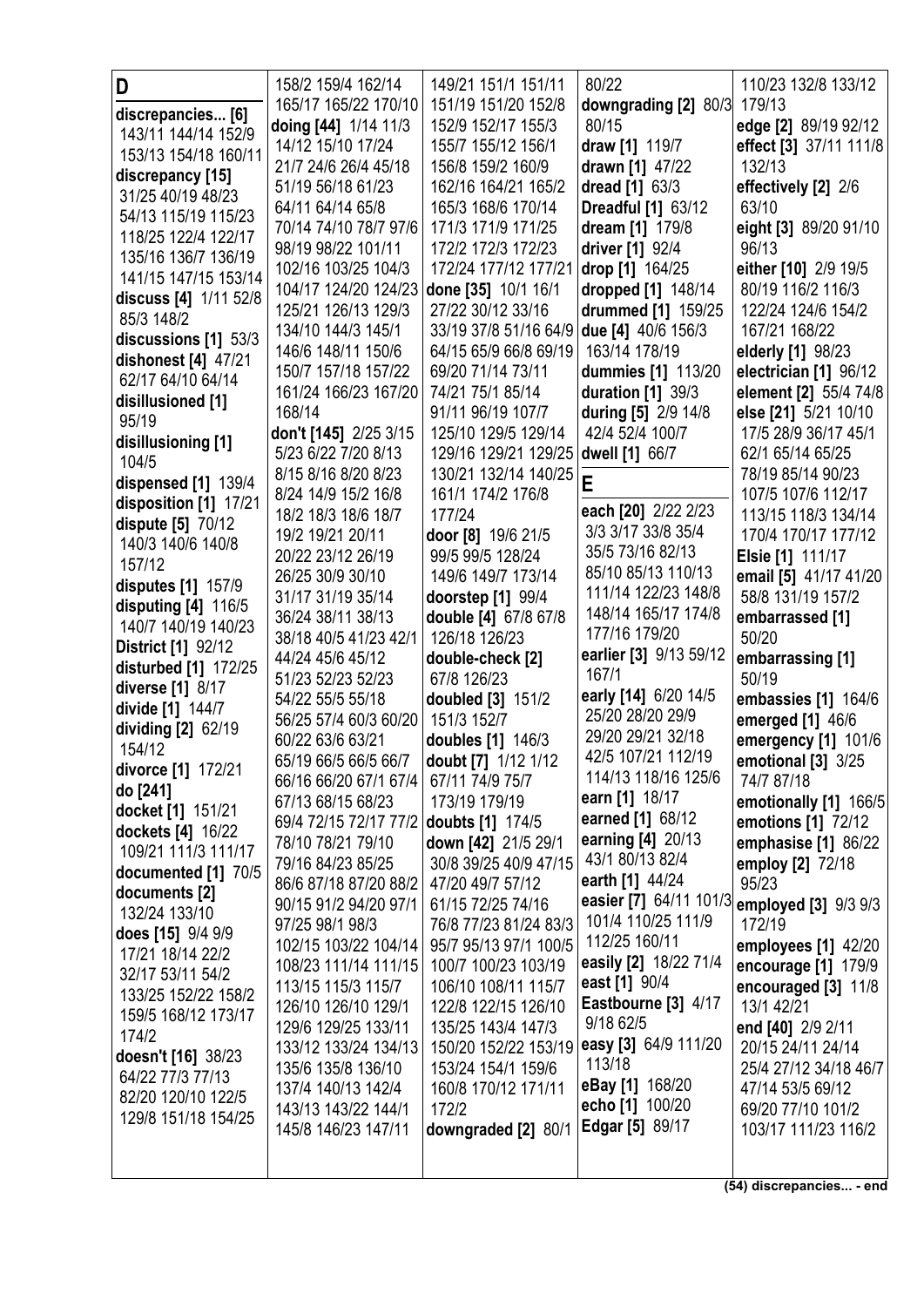| E                                          | especially [3] 14/25                    | 134/23 136/8 143/17                        | expectation [1] $12/20$ F |                                           |
|--------------------------------------------|-----------------------------------------|--------------------------------------------|---------------------------|-------------------------------------------|
|                                            | 149/18 174/25                           | 145/21 148/7 149/7                         | expectations [10]         |                                           |
| end [22] 120/8                             | essence [1] 74/19                       | 153/12 160/9 168/21                        | 7/14 10/24 13/10 14/2     | face [5] 35/13 51/13                      |
| 121/25 122/6 122/8                         | established [2] 10/3                    | 168/21 168/21 170/12                       | 15/24 18/10 91/23         | 100/13 117/24 170/23                      |
| 122/16 123/18 126/3                        | 110/15                                  | everybody $[3]$ 62/9                       | 93/3 93/10 103/4          | Facebook [1] 168/20                       |
| 126/3 132/16 135/22                        | estimate [1] 65/21                      | 107/5 164/13                               | expected [4] 128/23       | faced [2] 34/24 82/1                      |
| 137/20 153/17 153/18                       | et [11] 16/22 16/22                     | everybody's [2]                            | 136/23 137/2 162/25       | facilitate [1] 74/20                      |
| 155/10 155/11 156/13                       | 16/23 97/7 113/25                       | 157/22 161/6                               | expecting $[4]$ 75/15     | facilitator [1] 2/3                       |
| 157/1 157/15 158/21                        | 126/7 126/11 131/12                     | everyone [5] 5/19                          | 122/23 123/3 123/24       | facing [1] 93/16                          |
| 158/23 171/12 174/21                       | 144/24 158/25 164/6                     | 5/21 65/25 157/19                          | <b>expenses</b> [1] 63/18 | fact [12] 9/1 15/16                       |
| ended [5] 38/9 127/7                       | et cetera [10] 16/22                    | 179/22                                     | experience [13] 7/4       | 20/4 32/11 42/5 52/7                      |
| 130/10 138/8 179/22                        | 16/22 16/23 97/7                        | everything [42] 10/9                       | 10/9 19/19 26/2 29/18     | 68/24 95/5 95/19                          |
| ending [1] 63/14                           | 126/7 126/11 131/12                     | 12/11 16/18 17/13                          | 46/2 50/15 77/16          | 101/6 111/23 161/23                       |
| ends [2] 14/14 115/23                      | 144/24 158/25 164/6                     | 24/19 27/20 27/20                          | 104/7 110/19 111/12       | facts [1] 25/9                            |
| engagement [1] 10/1                        | EUR [1] 126/19                          | 28/4 31/7 32/22 38/15                      | 157/14 159/9              | FAD [2] 104/7 104/11                      |
| engineer [4] 104/24                        | <b>Euros [2] 126/20</b>                 | 45/1 46/11 52/11                           | experienced [8] 5/20      | fades [1] 24/4                            |
| 105/2 105/10 105/17                        | 148/13                                  | 64/19 64/21 73/1 73/4                      | 9/10 13/17 25/13          | fail [1] 38/5                             |
| enjoy [5] 16/25 17/5                       | even [46] 15/3 20/9                     | 74/21 80/7 80/7 80/10                      | 25/17 65/3 108/19         | failed [1] 173/10                         |
| 20/12 102/23 178/13                        | 24/20 32/24 33/23                       | 93/2 106/2 108/13                          | 133/16                    | failings [4] 64/3 67/20                   |
| enjoyable [1] 21/22                        | 38/20 38/20 41/11                       | 119/24 121/8 121/8                         | experiences [17]          | 165/24 167/10                             |
| enjoyed $[4]$ 6/12                         | 41/22 46/25 56/23                       | 126/15 126/18 128/21                       | 2/23 3/5 3/9 10/24        | fails [1] 40/8                            |
| 43/16 43/17 102/20                         | 63/22 64/7 69/3 81/11                   | 129/5 129/11 131/9                         | 23/17 28/23 32/18         | failure [1] 40/4                          |
| enormous [3] 55/18                         | 81/20 83/3 84/16                        | 132/5 135/5 141/21                         | 37/22 55/21 55/23         | failures [2] 159/13                       |
| 159/14 174/3                               | 84/18 102/5 108/15                      | 146/22 152/14 169/11                       | 87/12 90/8 112/21         | 173/21                                    |
| enough [11] 1/7 3/18<br>55/13 72/17 138/11 | 109/4 111/16 113/5                      | 169/15 174/20                              | 118/13 139/14 150/4       | fair [14] 9/25 36/6<br>44/9 100/25 141/13 |
| 138/17 141/13 141/14                       | 116/8 116/9 117/7                       | everything's [2]                           | 178/6                     |                                           |
| 157/19 161/24 166/9                        | 119/11 124/22 126/9                     | 143/18 145/16                              | experts [1] 144/18        | 141/13 142/2 142/5<br>143/7 155/22 155/23 |
|                                            | 129/21 130/24 133/10                    | everywhere [2] 120/6 explain [7] 31/14     |                           | 161/16 165/7 166/5                        |
| entails [1] 74/15                          | 134/17 138/1 142/4                      | 162/11                                     | 97/14 135/17 142/13       |                                           |
| enter [1] 8/6                              | 145/4 145/13 145/24                     | evidence [6] 69/10                         | 145/11 156/7 156/11       | fairly [6] 2/18 6/21<br>11/13 29/20 46/20 |
| entering [1] 9/21<br>enthusiasm [1]        | 149/6 155/3 157/15                      | 69/11 70/11 85/19                          | explained [2] 31/8        | 91/10                                     |
| 154/14                                     | 163/6 166/17 173/12                     | 111/8 140/21                               | 103/25                    | faith [2] 75/21 79/6                      |
| enthusiastic [1]                           | 174/11                                  | exact [1] 122/25                           | explains [2] 158/9        | fall [1] 134/7                            |
| 96/11                                      | evening [1] 42/5                        | exactly [9] 14/9 33/24 158/12              |                           | false [3] 132/18                          |
| entirely [2] 36/17                         | event [1] 55/14                         | 40/7 45/2 124/1 148/6 explanation [3] 34/1 |                           | 132/20 132/23                             |
| 114/19                                     | events [4] 7/7 56/7                     | 149/13 151/15 151/16                       | 42/16 123/22              | <b>family [12]</b> 21/2 21/2              |
| entries [1] 34/8                           | 56/9 74/12                              | example $[3]$ 34/3                         | expression [1]            | 21/4 72/14 92/15                          |
| envelope [1] 164/8                         | eventually $[4]$ 12/15                  | 46/24 131/25                               | 100/13                    | 92/18 107/9 107/11                        |
| envelopes [2] 164/1                        | 24/20 95/15 151/24                      | <b>Excel [2] 34/2 59/12</b>                | extend [1] 13/16          | 116/7 130/20 170/5                        |
| 164/4                                      | ever [14] 8/15 8/16                     | excellent [1] 14/24                        | extensive [1] 111/10      | 170/5                                     |
| episode [1] 132/25                         | 32/2 32/12 106/24                       | except [2] 47/9 69/8                       | extent [8] 71/7 72/12     | <b>famously</b> [1] 118/8                 |
| equally [1] 76/3                           | 113/14 125/13 128/17                    | excited [2] 13/3 15/22 76/14 98/24 108/16  |                           | fantastic $[1]$ 92/8                      |
| equipment [1] 78/20                        | 169/17 169/23 173/20 exciting [1] 96/12 |                                            | 116/20 135/3 143/16       | far [11] 3/8 91/16                        |
| era [1] 112/4                              | 173/20 173/20 174/4                     | <b>Excuse [2] 6/14</b>                     | extra [10] 18/5 70/1      | 102/3 127/5 135/23                        |
| error [2] 54/24 112/18                     | every [40] 10/9 10/9                    | 131/23                                     | 72/4 92/20 122/22         | 139/23 153/3 161/7                        |
| errors [7] 95/17                           | 15/2 16/19 17/9 18/3                    | executive [3] 90/3                         | 123/2 128/4 128/4         | 169/13 177/7 178/22                       |
| 120/21 143/15 143/16                       | 18/4 19/8 27/14 27/15                   | 109/1 117/1                                | 137/10 162/7              | <b>fashioned</b> [1] 158/8                |
| 144/6 161/20 170/2                         | 28/8 29/2 33/10 33/12                   | existed [1] 130/24                         | <b>extras</b> [1] 18/8    | fast [2] 40/14 120/15                     |
| escalate [1] 139/21                        | 35/1 36/16 37/6 66/3                    | exists [1] 145/13                          | extremely [6] 42/19       | father [1] 6/19                           |
| escalating [1] 157/9                       | 79/3 79/13 80/9 86/8                    | expand [1] 22/1                            | 42/19 68/22 80/11         | fault [15] 29/14 37/16                    |
| escalation [1] 157/13                      |                                         | 121/11 121/17 122/14 expect [3] 18/17 98/1 | 85/4 178/22               | 38/24 65/11 84/2                          |
|                                            | 122/20 129/20 130/2                     | 139/11                                     | eyes [1] 145/3            |                                           |
|                                            |                                         |                                            |                           |                                           |

(55) end... - fault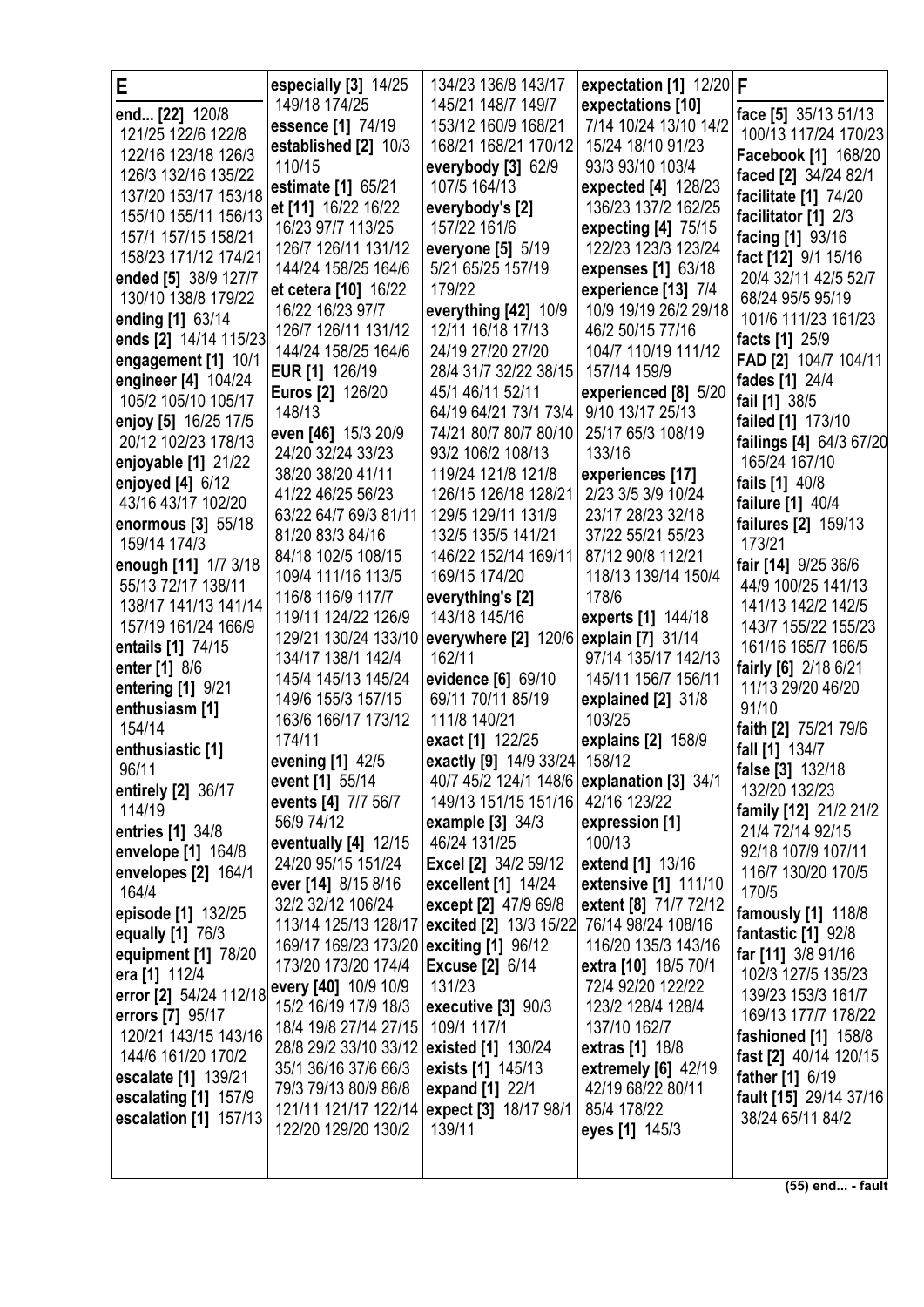| F                                           | 66/1 66/14 71/20                           | fingers [1] 32/10                          | forget [2] 89/3 120/15                      | 70/15 73/5 73/6 73/13                      |
|---------------------------------------------|--------------------------------------------|--------------------------------------------|---------------------------------------------|--------------------------------------------|
| fault [10] 107/7                            | 76/22 79/3 79/25                           | finish [4] 132/1 151/7                     | forgetting [1] 172/4                        | 73/14 73/22 75/11                          |
| 118/10 122/15 125/2                         | 85/25 102/9 102/9                          | 159/15 179/17                              | forgive [1] 158/7                           | 79/2 80/13 85/9 85/22                      |
| 139/3 142/11 145/1                          | 102/10 108/7 108/15                        | finished [3] 24/12                         | forgot [1] 47/14                            | 89/8 90/20 93/22                           |
| 146/17 170/1 172/17                         | 116/23 136/25 141/25                       | 47/11 129/10                               | fork [1] 63/7                               | 94/23 95/7 97/25                           |
| faults [1] 116/24                           | 161/17 167/3 171/2                         | fire [1] 99/7                              | form [4] 12/2 85/23                         | 101/16 103/10 104/18                       |
| fear [2] 15/8 63/3                          | 178/12 179/20                              | firm $[1]$ 6/5                             | 160/5 172/25                                | 106/10 106/21 106/23                       |
| <b>February [1] 142/25</b>                  | fiddling [1] 9/20                          | first $[45]$ 4/5 7/14                      | formal [2] 1/22 85/19                       | 107/2 107/4 107/12                         |
| fed [3] 24/20 24/21                         | figure [4] 102/18                          | 13/4 14/8 14/17 22/5                       | formerly [1] 155/22                         | 107/14 107/17 108/8                        |
| 125/7                                       | 122/25 123/23 127/5                        | 22/20 23/19 23/24                          | <b>fortnight [2] 23/20</b>                  | 108/22 109/6 110/8                         |
| Federation [14] 28/7                        | figures [9] 25/10                          | 24/2 24/8 24/21 25/2                       | 25/20                                       | 115/4 116/7 116/7                          |
| 56/6 62/8 62/15 90/2                        | 29/12 33/22 67/3                           | 25/4 25/20 26/11 30/3   fortress [1] 126/8 |                                             | 119/7 121/9 121/12                         |
| 90/3 108/25 130/7                           | 67/16 114/2 114/7                          | 39/6 54/25 56/1 57/6                       | fortunate [3] 42/25                         | 121/15 121/22 126/2                        |
| 130/14 131/10 131/13                        | 134/16 143/11                              | 62/2 67/18 75/2 84/7                       | 42/25 137/18                                | 126/24 127/5 130/19                        |
| 149/16 175/19 178/17                        | files [1] 112/9<br>filling [7] 88/18 88/19 | 84/13 89/4 92/24<br>93/12 100/22 103/21    | forum [3] 1/11 76/1<br>85/21                | 132/3 135/9 135/11<br>135/12 135/12 137/19 |
| feed [1] 3/14                               | 89/2 95/5 95/23                            | 106/7 108/1 109/6                          | forward [7] 1/14                            | 138/6 139/6 139/18                         |
| feeding [1] 77/7                            | 119/11 162/8                               | 112/21 113/23 113/23                       | 55/21 66/11 67/25                           | 139/25 140/21 143/11                       |
| feel [52] 3/20 4/8 8/18                     | final [5] 73/5 82/13                       | 136/20 153/19 156/4                        | 76/24 86/14 87/8                            | 147/9 151/4 152/4                          |
| 15/12 25/5 25/23 26/3                       | 82/16 174/7 174/13                         | 156/24 169/21 172/15   found [11] 13/16    |                                             | 154/13 154/15 156/4                        |
| 28/20 29/6 30/5 30/23                       | finally [9] 6/2 8/5                        | 172/17 178/15                              | 13/16 32/25 39/6 94/2                       | 156/14 161/12 161/19                       |
| 32/11 35/21 46/15                           | 16/14 63/13 84/4 91/5   firstly [2] 103/7  |                                            | 100/14 115/19 130/4                         | 162/19 163/6 166/12                        |
| 56/12 61/25 63/10                           | 172/11 177/9 179/12                        | 109/12                                     | 138/16 139/22 151/13                        | 167/13 172/16 172/20                       |
| 65/25 66/23 72/10                           | finances $[2]$ 63/1                        | fit [2] 164/13 164/17                      | founded [1] 64/13                           | 174/4 175/1 175/2                          |
| 72/14 76/14 87/14                           | 168/11                                     | five [6] 58/10 93/17                       | four [12] 41/18 72/20                       | 175/2 175/23 176/8                         |
| 87/19 88/8 98/10                            | financial [11] 25/24                       | 105/21 120/11 150/18                       | 72/24 89/1 105/21                           | 178/7                                      |
| 100/25 112/22 113/12<br>115/25 129/8 131/24 | 64/2 67/20 67/22 72/9                      | 169/17                                     | 106/8 142/15 142/20                         | front [3] 8/10 35/12                       |
| 133/18 133/25 134/4                         | 80/6 80/11 80/23                           | fixed [1] 73/11                            | 155/2 155/20 179/12                         | 100/11                                     |
| 134/8 134/11 144/8                          | 158/25 166/17 175/5                        | fixing [1] 39/3                            | 179/20                                      | frozen [1] 68/9                            |
| 150/7 150/10 152/20                         | financially $[8]$ 42/25                    | flawed [1] 83/12                           | framework [1] 164/19 fruitful [1] 11/10     |                                            |
| 157/13 157/17 161/8                         | 67/18 67/22 165/25                         | flipping [1] 52/7                          | franchise $[1]$ 14/12                       | fuel [1] 162/11                            |
| 161/13 166/13 170/11                        | 166/3 166/11 167/10                        | floor [1] 148/14                           | frankness $[1]$ 85/4                        | Fujitsu [7] 36/19                          |
| 170/22 172/2 172/2                          | 167/12                                     | fobbed [1] 149/19                          | freeze [3] 39/20 78/4                       | 72/25 73/6 73/22                           |
| 172/3 176/13                                | find [27] 14/8 29/13                       | focus [2] 57/1 57/3                        | 159/5                                       | 82/18 149/11 174/12                        |
| feeling [7] 27/23 96/8                      | 36/22 49/16 78/19                          | follow [3] 140/3                           | frequently [1] 30/18                        | <b>Fujitsu's [1] 147/18</b>                |
| 115/17 116/21 141/10                        | 109/20 114/10 114/20                       | 153/15 154/5                               | Friday [3] 1/1 24/14                        | full [3] 10/15 62/13                       |
| 141/17 170/10                               | 114/23 115/23 120/22   following [2] 31/3  |                                            | 46/5                                        | 176/11                                     |
| feelings [7] 7/14 7/18                      | 121/1 127/19 129/15<br>130/1 135/22 142/17 | 153/23<br>food [1] 102/10                  | friend [3] 134/17<br>147/21 149/12          | fun [1] 65/13<br>funded [7] 119/1          |
| 9/11 15/14 16/14                            | 142/18 143/3 143/15                        | foot [1] 66/11                             | friends [4] 11/8 12/25                      | 119/16 119/17 156/1                        |
| 174/24 178/6                                | 147/15 148/21 150/20   force [7] 4/18 4/19 |                                            | 81/14 116/7                                 | 156/5 156/17 156/18                        |
| feels [6] 27/10 27/11                       | 150/22 153/18 160/12                       | 4/20 9/13 9/14 10/2                        | friends' [1] 19/19                          | <b>funding [2] 119/23</b>                  |
| 63/7 141/7 165/14                           | 171/16                                     | 179/7                                      | from [112] 3/23 5/12                        | 156/21                                     |
| 170/18                                      | finding [3] 39/7 160/8 forced [3] 80/18    |                                            | 8/18 8/22 9/21 10/2                         | funds [1] 166/9                            |
| felt [16] 15/23 25/4                        | 162/4                                      | 81/24 87/19                                | 13/1 13/21 14/17 15/5   funny [3] 57/1 67/5 |                                            |
| 50/14 53/17 55/6                            | fine [21] 3/24 3/25                        | fore [1] 139/16                            | 16/4 19/15 20/7 22/4                        | 75/9                                       |
| 66/22 68/17 92/1<br>106/3 107/14 108/24     | 23/6 23/24 33/11                           | forecast [1] 82/2                          | 28/11 30/4 30/5 34/18   Furness [2] 91/8    |                                            |
| 114/16 115/20 134/6                         | 41/16 48/19 48/19                          | forefront [1] 96/24                        | 35/22 43/2 43/20                            | 91/17                                      |
| 169/24 179/12                               | 54/10 91/3 94/5 121/8   foremost [1] 84/7  |                                            | 45/15 48/25 52/18                           | furniture [1] 168/19                       |
| few [26] 32/20 35/24                        | 123/13 123/13 129/7                        | forensic [2] 31/19                         | 53/19 55/17 58/3 58/4                       | further [7] 9/15 12/1                      |
| 41/8 58/2 58/2 59/15                        | 129/8 132/22 133/9                         | 134/18                                     | 58/15 58/22 60/16                           | 94/11 110/12 134/21                        |
|                                             | 141/3 145/17 163/20                        | foreshorten [1] 87/1                       | 61/11 62/12 65/16                           | 135/10 150/20                              |
|                                             |                                            |                                            |                                             |                                            |
|                                             |                                            |                                            |                                             |                                            |

**(56) fault... - further**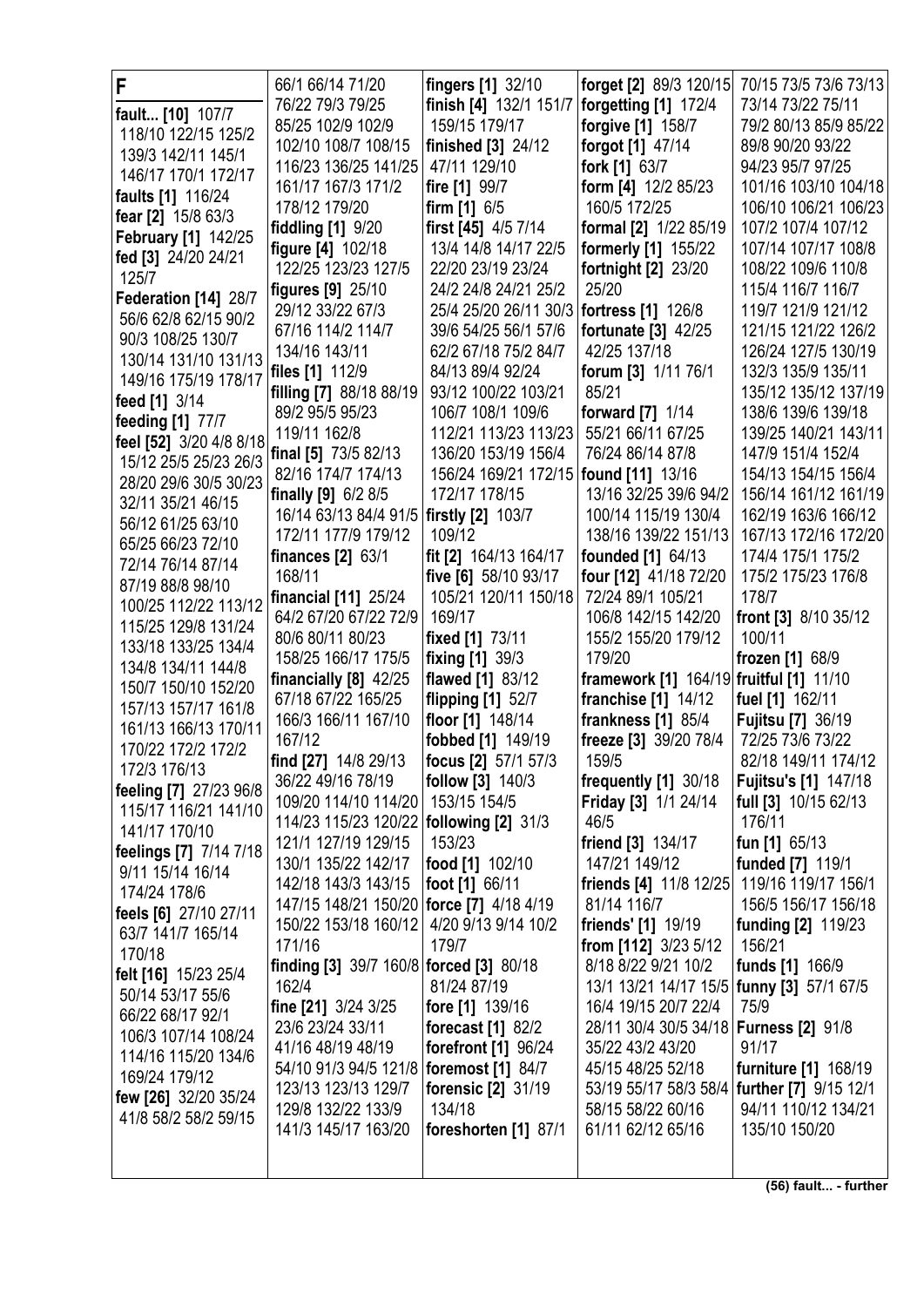| F                      | 145/2 148/7 148/7      | 35/25 39/4 47/2 50/18                    | 129/4 129/12 131/9    | 66/10 67/2 68/6 68/7   |
|------------------------|------------------------|------------------------------------------|-----------------------|------------------------|
| future [9] 2/16 13/14  | 150/7 150/10 150/18    | 51/9 51/12 51/23                         | 134/20 134/22 135/21  | 70/5 70/22 70/23       |
| 64/17 65/16 85/16      | 151/23 151/24 152/15   | 55/19 61/25 69/2 69/6                    | 135/25 136/14 139/11  | 71/12 71/13 71/13      |
| 94/14 173/6 173/6      | 153/13 159/2 159/3     | 74/23 75/10 78/14                        | 140/3 145/3 147/14    | 71/15 75/24 76/10      |
|                        | 160/13 162/3 162/19    | 79/21 79/21 80/17                        | 147/17 149/19 150/17  | 76/18 77/20 81/14      |
| 176/2                  | 164/17 164/24 165/15   | 80/18 82/20 88/6                         | 152/19 155/2 155/4    | 82/15 87/24 91/1       |
| G                      | 170/12 170/22 171/9    | 91/20 96/18 97/1                         | 159/14 161/11 162/22  | 93/13 94/19 98/2 99/5  |
| gain [1] 31/3          | 171/23 172/25 176/3    | 99/12 105/9 106/9                        | 163/19 163/22 163/24  | 99/6 100/11 101/3      |
| gained [1] 78/9        | 176/5 176/5 177/19     | 108/7 109/14 110/12                      | 170/9 171/25 173/1    | 104/7 104/10 105/8     |
| gaining [1] 125/25     | gets [3] 33/17 126/14  | 111/3 112/11 114/2                       | 173/15 175/4 175/11   | 106/16 107/4 107/5     |
| gains [1] 28/14        | 164/13                 | 115/24 121/18 126/11                     | 177/25                | 107/23 108/19 110/13   |
| gap [3] 13/17 13/17    | getting [19] 8/3 45/6  | 126/23 127/9 127/21                      | gone [33] 9/17 13/22  | 110/19 113/3 114/3     |
| 18/9                   | 51/22 57/6 78/13       | 129/12 129/13 133/19                     | 20/2 31/6 40/1 40/11  | 114/5 115/14 118/8     |
| garden [1] 100/1       | 80/16 103/20 114/14    | 140/10 143/21 145/20                     | 40/13 40/15 40/17     | 119/17 121/6 122/4     |
| gardening [1] 14/13    | 117/14 125/5 128/9     | 145/21 146/3 146/19                      | 44/24 74/25 80/8      | 123/10 125/3 127/4     |
| gateway [2] 73/7       | 153/17 154/9 155/8     | 146/19 147/2 147/5                       | 97/18 108/11 119/8    | 128/8 131/24 132/3     |
| 73/23                  | 155/14 157/14 161/23   | 148/5 150/14 154/3                       | 122/1 122/12 129/1    | 134/3 134/17 135/1     |
| gathered [1] 2/18      | 164/20 164/21          | 156/18 159/4 165/11                      | 129/2 130/23 144/2    | 135/16 136/18 139/23   |
| gave [3] 9/13 151/5    | gibberish [1] 133/7    | 165/16 170/23 173/2                      | 145/10 151/8 151/12   | 142/15 146/22 147/5    |
| 151/12                 | gifts [1] 21/12        | 175/11 178/1                             | 152/17 153/5 154/8    | 147/6 148/25 150/11    |
| general [9] 23/21      | girl [2] 127/3 151/17  | God [12] 19/17 20/1                      | 160/3 160/3 162/2     | 150/19 150/21 152/3    |
| 56/7 71/8 94/19 101/5  | girl's [1] 152/10      | 20/3 20/6 21/9 29/2                      | 162/15 170/14 177/6   | 155/13 156/18 158/9    |
| 101/7 109/3 133/22     | girls [1] 144/23       | 33/15 39/9 50/16 60/9                    | good [44] 14/18 17/1  | 159/9 161/9 162/8      |
| 156/3                  | give [25] 2/4 4/10 6/3 | 70/23 109/4                              | 22/21 25/1 26/10 27/3 | 162/9 162/12 163/22    |
| generally [7] 5/24     | 9/16 21/17 29/11       | goes [16] 18/11 71/10                    | 27/23 27/23 28/24     | 163/25 165/21 166/25   |
| 40/23 85/12 120/3      | 29/16 35/5 41/20       | 71/20 77/5 77/5 96/18                    | 44/3 52/21 53/8 63/5  | 167/15 167/22 167/25   |
| 123/23 136/20 136/21   | 42/10 48/11 49/11      | 113/2 113/3 114/1                        | 63/7 65/10 65/22 66/6 | 168/15 170/23 171/12   |
| generous [1] 66/19     | 70/14 74/17 83/16      | 120/1 120/4 123/9                        | 75/6 75/7 79/10 80/11 | 172/18 172/21 176/9    |
| gentleman [1] 146/18   | 89/15 90/10 96/17      | 127/22 136/15 158/5                      | 80/12 92/4 94/3 94/14 | 176/18 176/18 176/18   |
| gesture [1] 139/10     | 102/4 132/2 146/21     | 159/6                                    | 95/13 96/10 98/7      | 177/17 178/12 179/19   |
| get [97] 1/22 2/2 3/17 | 162/25 165/17 173/15   | going [104] 1/22 2/2                     | 101/17 102/25 108/4   | Government [3]         |
| 3/25 8/5 8/21 11/6     | 173/16                 | 7/1 7/1 8/17 9/15 10/5                   | 116/19 116/19 116/22  | 82/19 174/12 176/25    |
| 11/10 13/2 15/2 15/6   | given [14] 14/15 23/1  | 11/16 26/5 27/16 28/2                    | 136/5 137/22 141/22   | gradually $[2]$ 104/3  |
| 17/18 18/3 19/13       | 51/5 61/10 61/20       | 29/12 32/10 34/16                        | 143/5 144/5 145/5     | 166/24                 |
| 22/23 23/11 26/9       | 62/12 70/10 85/18      | 35/1 36/21 37/24                         | 145/7 155/1 171/10    | grams [1] 164/24       |
| 26/24 33/24 39/10      | 112/9 116/18 125/8     | 37/25 39/10 39/18                        | 174/20                | grand [1] 63/7         |
| 39/22 41/13 41/21      | 138/11 143/23 152/19   | 40/9 41/7 41/24 41/25 goodbye [1] 179/22 |                       | grandson [1] 90/13     |
| 42/10 44/14 45/18      | giving [6] 20/15 51/17 | 43/20 45/19 45/20                        | goodwill [2] 12/17    | grateful [6] 1/9 1/13  |
| 47/17 51/21 59/18      | 101/24 138/6 161/3     | 51/3 55/4 55/8 55/10                     | 139/10                | 85/2 85/5 86/6 156/11  |
| 63/17 63/22 66/16      | 173/11                 | 62/6 62/19 63/5 63/17                    | got [134] 2/12 3/7    | grave [2] 174/5 174/5  |
| 67/5 67/6 67/7 67/8    | glad [2] 85/20 161/5   | 64/23 66/12 67/15                        | 7/24 10/9 13/21 19/13 | great [21] 1/25 2/14   |
| 68/24 69/4 69/14 71/5  | glitched [1] 68/17     | 69/7 75/23 82/13                         | 21/11 22/15 24/1      | 5/3 11/14 12/20 16/2   |
| 71/11 71/25 77/6       | glitches [4] 1/19      | 83/17 84/1 85/23 88/5                    | 24/20 24/21 26/23     | 18/18 19/16 19/16      |
| 78/22 79/19 86/1       | 76/21 77/16 79/18      | 88/9 90/22 95/14 97/7                    | 27/2 27/3 29/16 29/23 | 27/23 49/16 70/18      |
| 87/17 89/13 92/7       | go [90] 4/13 5/24 7/1  | 98/6 98/13 99/16                         | 34/11 34/15 34/15     | 70/18 70/19 76/24      |
| 94/22 95/14 95/20      | 7/9 7/11 7/12 7/22     | 99/25 101/21 103/14                      | 34/17 34/18 34/22     | 93/3 95/8 130/8        |
| 97/25 97/25 98/6       | 7/22 8/4 8/7 8/9 8/11  | 104/2 105/16 110/9                       | 35/13 42/19 43/9      | 145/17 154/14 178/7    |
| 101/16 103/2 110/7     | 8/20 11/13 12/13       | 112/24 114/7 115/13                      | 43/11 43/19 44/14     | <b>Greater</b> [1] 6/9 |
| 112/5 118/18 123/15    | 12/15 12/23 16/8 16/9  | 115/25 117/17 119/18                     | 45/14 45/22 49/13     | greeting [1] 21/13     |
| 124/25 125/7 131/19    | 19/5 21/13 22/22       | 120/7 120/9 120/17                       | 52/22 53/7 53/25 54/2 | grey [4] 8/13 116/3    |
| 134/12 137/16 137/16   | 29/15 31/11 31/12      | 122/20 123/9 123/18                      | 54/17 55/9 61/21 62/5 | 136/22 137/13          |
| 141/16 142/5 144/20    | 31/15 31/19 34/4 34/7  | 125/24 128/14 128/15                     | 63/13 63/20 66/10     | grip [1] 170/21        |
|                        |                        |                                          |                       |                        |
|                        |                        |                                          |                       |                        |

**(57) future - grip**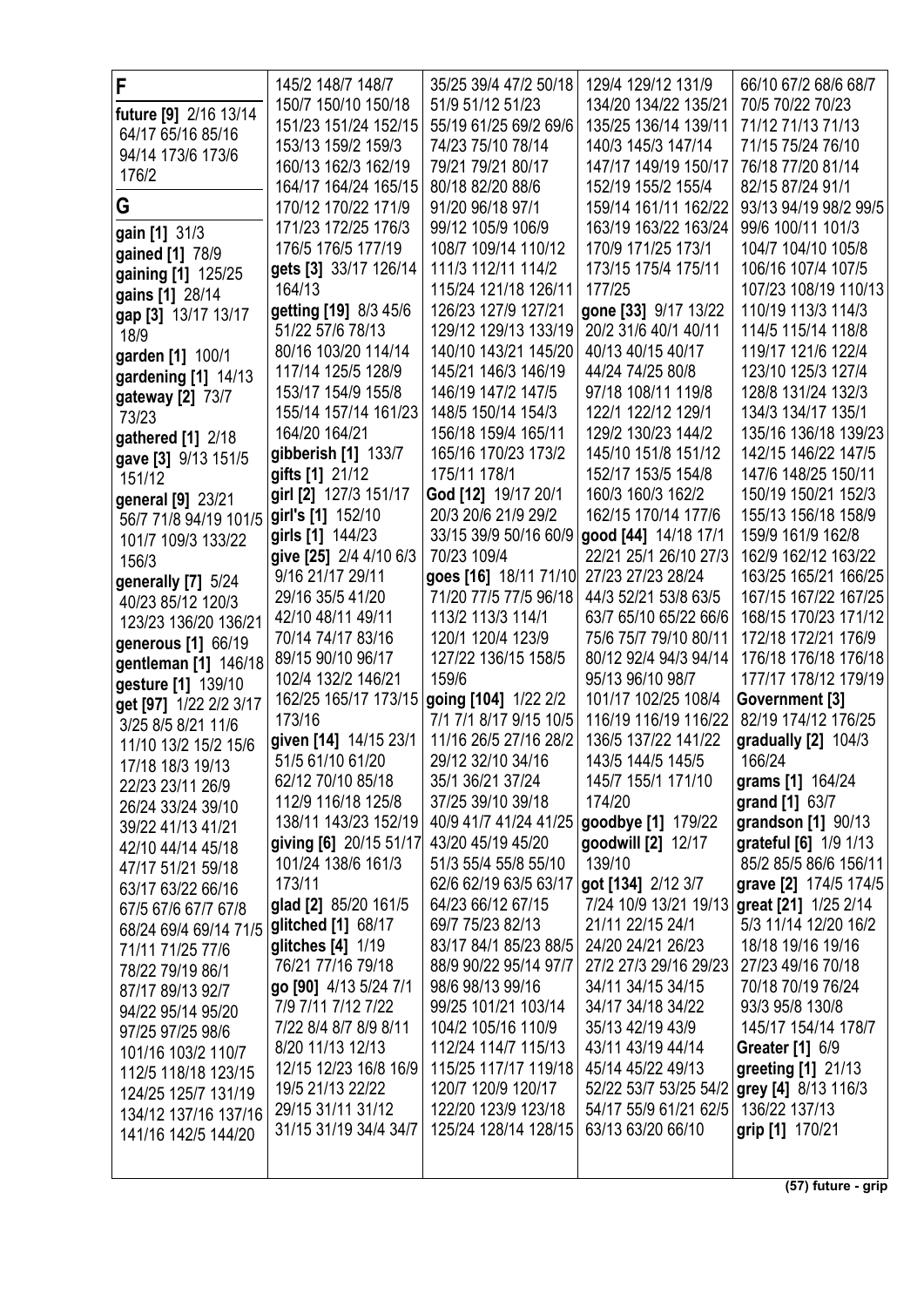| G                                          | hang [2] 117/6 153/9                                        | 178/22 179/8 179/21                       | head [7] 43/20 70/20                                               | helpful [12] 15/15                         |
|--------------------------------------------|-------------------------------------------------------------|-------------------------------------------|--------------------------------------------------------------------|--------------------------------------------|
| ground [1] 132/10                          | hanging [3] 115/11                                          | hasn't [7] 18/7 40/1                      | 115/11 117/6 119/14                                                | 34/20 43/13 54/14                          |
| grounding [1] 64/13                        | 142/21 178/2                                                | 76/23 79/22 85/9                          | 141/12 142/22                                                      | 89/13 91/19 93/8                           |
| group [3] 57/8 78/17                       | <b>happen</b> [21] 1/19                                     | 144/2 166/6                               | headed [1] 94/24                                                   | 94/22 96/11 107/18                         |
| 78/19                                      | 13/13 28/25 46/21                                           | hassle [1] 102/4                          | heading [1] 87/5                                                   | 114/6 119/12                               |
| groups [1] 58/21                           | 51/3 53/4 55/10 56/23 have [370]                            |                                           | headless [1] 74/3                                                  | helpline [25] 27/5                         |
| grown [1] 11/12                            | 57/11 57/14 62/7 63/5 haven't [20] 20/4                     |                                           | heads [3] 175/22                                                   | 34/14 39/11 40/21                          |
| guarantee [2] 35/1                         | 76/19 83/17 86/8                                            | 45/22 60/2 64/15                          | 176/22 178/3                                                       | 44/12 48/1 103/20                          |
| 152/15                                     | 139/19 143/16 143/22                                        | 77/12 107/6 113/3                         | health [2] 129/10                                                  | 103/22 104/6 107/2                         |
| guess [8] 70/4 90/8                        | 144/16 146/20 171/16                                        | 127/11 129/3 129/14                       | 169/13                                                             | 114/5 117/20 122/4                         |
| 105/19 141/1 158/14                        | happened [24] 13/7<br>31/15 36/23 44/19                     | 129/16 135/11 139/12 hear [17] 2/15 2/23  | 3/2 4/15 50/14 55/19                                               | 122/13 123/6 128/11<br>133/21 134/12 135/2 |
| 159/9 161/17 166/24                        | 49/5 49/14 50/13                                            | 139/24 143/6 145/4<br>155/17 159/10 163/2 | 68/14 87/7 100/16                                                  | 135/6 135/20 140/12                        |
| guidance [1] 110/7                         | 50/17 52/1 57/2 64/15                                       | 169/11                                    | 162/18 163/11 165/8                                                | 142/5 170/3 170/3                          |
| guide [2] 86/25 161/4                      | 71/5 78/8 80/22 83/19                                       | haven't  right [1]                        | 171/1 174/13 178/7                                                 | hence [2] 156/18                           |
| guiding [1] 86/12                          | 100/23 109/12 123/15                                        | 159/10                                    | 178/11 178/11                                                      | 162/14                                     |
| guilty [1] 30/23                           | 127/18 131/2 131/6                                          | having [29] 16/6                          | heard [11] 3/4 44/21                                               | her [18] 25/17 99/3                        |
| Guisborough [4]                            | 147/15 150/9 151/25                                         | 26/10 51/9 57/7 57/20                     | 85/9 87/11 100/2                                                   | 99/4 99/7 99/8 99/8                        |
| 89/18 89/21 89/23<br>97/16                 | happening [9] 12/7                                          | 58/17 64/25 72/22                         | 107/6 111/7 156/4                                                  | 99/10 102/9 103/18                         |
| guts [1] 117/7                             | 34/1 84/13 84/17 97/9                                       | 77/17 77/24 78/19                         | 156/24 161/13 162/18                                               | 117/8 118/20 127/4                         |
| gutted [1] 46/18                           | 98/4 120/20 125/3                                           | 79/1 85/22 106/24                         | hearing [5] 35/19                                                  | 151/7 152/2 152/4                          |
| guy [3] 95/6 130/15                        | 176/24                                                      | 112/20 113/6 115/11                       | 72/10 100/8 107/4                                                  | 152/11 171/21 176/25                       |
| 148/3                                      | happens [7] 11/4                                            | 116/21 117/23 125/23                      | 175/1                                                              | here [23] 2/4 11/11                        |
| guy's [1] 148/13                           | 29/2 39/25 48/20 52/9                                       | 144/9 159/25 160/5                        | hearings $[1]$ 2/20                                                | 14/23 34/1 35/12 41/8                      |
| guys [1] 144/24                            | 74/22 148/18                                                | 161/16 169/18 169/20   hears [1] 2/10     |                                                                    | 79/24 86/22 92/11                          |
| H                                          | happier [1] 26/4<br>happy [2] 71/2 170/23 he [62] 2/10 3/13 | 169/20 170/4 178/13                       | heart [1] 179/12<br>heart-felt [1] 179/12                          | 92/14 92/19 102/13<br>103/10 105/7 106/13  |
|                                            | hard [11] 3/2 14/8                                          | 10/15 10/16 11/15                         | heartedly [1] 22/18                                                | 108/19 108/23 109/22                       |
| had [223]                                  | 16/16 69/10 70/10                                           | 11/19 15/22 47/4 47/8                     | heavily [1] 43/16                                                  | 135/13 153/14 169/1                        |
| hadn't [12] 47/11<br>99/5 110/5 126/4      | 88/3 114/4 120/12                                           | 47/16 47/18 47/22                         | held [2] 84/1 136/2                                                | 169/4 169/16                               |
| 129/5 130/21 131/5                         | 166/20 176/22 179/10                                        | 53/8 58/4 58/5 58/10                      | hell [4] 51/10 51/11                                               | hers [1] 151/2                             |
| 131/15 138/11 138/17                       | harder [1] 21/25                                            | 76/12 87/5 87/7 87/9                      | 115/3 173/24                                                       | herself [1] 151/13                         |
| 146/17 176/9                               | hardly [2] 106/17                                           | 92/4 92/22 95/7 95/12                     | hello [1] 19/6                                                     | Hi [2] 88/13 91/7                          |
| hair [2] 26/17 152/11                      | 126/20                                                      | 95/13 95/14 96/10                         | help [52] 8/21 11/21                                               | hid [3] 172/16 172/16                      |
| half [8] 4/21 22/18                        | hardware [1] 73/22                                          | 96/10 96/11 117/9                         | 15/13 15/15 15/17                                                  | 172/20                                     |
| 26/16 45/21 51/10                          | Hartley [4] 90/17                                           | 118/17 129/6 129/12                       | 15/18 16/8 26/13                                                   | hierarchy [2] 175/16                       |
| 57/25 131/11 145/24                        | 110/23 140/1 179/13                                         | 129/13 131/1 134/18                       | 26/23 40/3 40/10                                                   | 176/19                                     |
| half-an-hour [1]                           | has [53] 3/14 4/7 8/16                                      | 134/18 134/19 134/20                      | 45/17 45/25 54/17                                                  | high [1] 175/22                            |
| 26/16                                      | 20/1 39/25 41/2 42/19<br>44/24 55/10 57/2 62/5              | 148/4 148/6 148/6<br>148/9 148/10 148/10  | 55/7 59/2 59/4 74/20                                               | higher [1] 149/16                          |
| half-heartedly [1]                         | 64/1 64/5 64/9 69/20                                        | 148/11 148/12 148/12                      | 78/22 86/24 95/8 98/6   highlight [1] 32/24<br>98/24 103/12 103/12 | him [9] 2/16 11/20                         |
| 22/18                                      | 75/22 76/15 76/20                                           | 148/15 148/19 149/2                       | 103/21 107/2 107/2                                                 | 11/25 46/14 58/3 87/8                      |
| halfway [1] 101/23<br>hand [11] 3/22 14/23 | 76/23 78/8 78/8 85/13                                       | 149/3 149/19 149/20                       | 107/11 107/12 115/2                                                | 88/9 90/14 159/17                          |
| 87/17 92/16 150/11                         | 85/14 87/5 88/8 92/18                                       | 149/20 168/12 168/12                      | 117/23 118/14 118/18 his [5] 2/14 9/21                             |                                            |
| 154/18 161/9 163/22                        | 102/21 108/6 109/12                                         | 168/13 168/15 168/16                      | 118/19 118/22 118/23 47/22 49/22 148/18                            |                                            |
| 174/6 177/17 178/8                         | 113/15 113/25 135/3                                         | 176/2 176/4                               | 134/14 134/25 142/7                                                | historic [1] 30/14                         |
| handed [3] 9/17 40/7                       | 139/23 142/9 149/8                                          | he'd [2] 118/18 149/1                     | 146/23 146/24 147/11                                               | historical [6] 70/8                        |
| 63/16                                      | 151/2 153/5 154/19                                          | he'll [2] 148/20                          | 147/12 147/14 151/23                                               | 162/25 163/4 163/14                        |
| handle [2] 29/7                            | 154/21 158/12 160/3                                         | 148/21                                    | 159/4 161/4 168/11                                                 | 177/18 178/16                              |
| 167/17                                     | 160/18 161/18 165/11   he's [7] 82/15 90/15                 |                                           | 170/10 172/24 173/5                                                | history [1] 76/6                           |
| hands [2] 114/19                           | 165/16 165/25 170/8                                         | 138/16 149/21 149/22   helped [2] 95/13   |                                                                    | hit [4] 25/7 36/20                         |
| 152/18                                     | 172/12 173/8 177/21                                         | 154/8 163/22                              | 102/10                                                             | 45/13 81/23                                |
|                                            |                                                             |                                           |                                                                    |                                            |

**(58) ground - hit**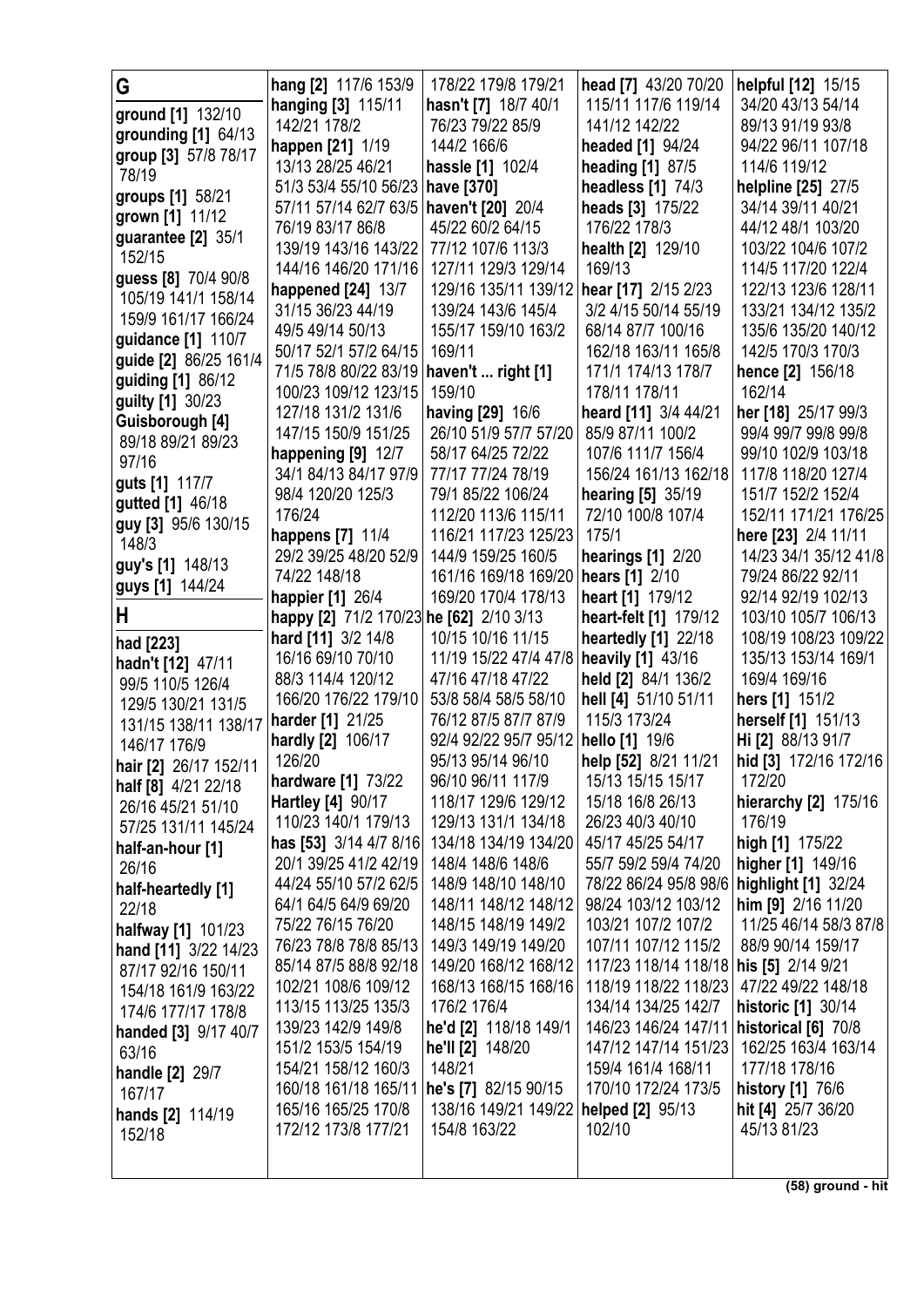| Н                     | 112/13 112/21 113/6                   | 49/4 49/17 49/21 50/8   Hyde [1] 25/14 |                                              | I challenged [1]           |
|-----------------------|---------------------------------------|----------------------------------------|----------------------------------------------|----------------------------|
| hm [3] 6/10 9/23 54/5 | 113/12 114/13 119/25                  | 50/13 50/13 50/13                      | hymn [1] 115/4                               | 117/1                      |
| hoc [1] 70/16         | 120/1 126/6 126/11                    | 52/20 53/6 53/15                       |                                              | <b>I check [1] 34/8</b>    |
| hold [7] 26/16 45/21  | 127/2 127/21 138/23                   | 53/16 53/17 53/17                      |                                              | I checked [1] 104/18       |
| 63/20 92/10 109/10    | 138/24 139/15 144/5                   | 54/12 55/6 55/20                       | I acquired [1] 6/7                           | I closed [2] 89/22         |
| 134/12 175/22         | 144/12 144/13 147/14                  | 58/24 62/24 62/25                      | <b>l</b> actually [6] 24/1                   | 97/16                      |
| hole [1] 134/7        | 147/19 152/21 154/12                  | 63/6 63/9 64/4 64/5                    | 29/21 29/24 63/13                            | I complained [1]           |
| holiday [2] 61/25     | 154/13 155/21 158/12                  | 66/21 66/22 70/24                      | 93/17 147/18                                 | 62/14                      |
| 128/25                | 158/24 159/4 159/13                   | 72/10 77/11 78/11                      | l agree [1] 143/15                           | I could [10] 35/24         |
| holidays [2] 72/15    | 160/19 162/24 165/24                  | 79/20 81/11 85/2                       | <b>lalso</b> [1] 85/6                        | 61/10 61/25 68/6 99/9      |
| 97/8                  | 167/9 174/11 176/11                   | 88/20 92/1 93/9 96/18                  | I always [4] 33/15                           | 107/13 130/9 132/8         |
| home [5] 71/3 92/25   | 177/23                                | 98/16 99/17 101/15                     | 42/24 43/8 97/3                              | 166/2 167/8                |
| 106/13 149/1 149/25   | Horizon's [1] 143/18                  | 101/15 103/25 104/6                    | I am [13] 1/4 5/20 7/9                       | I couldn't [11] 9/15       |
| honest [14] 4/3 21/1  | horrendous [2] 46/21                  | 105/20 108/24 109/5                    | 8/23 68/8 85/2 88/5                          | 29/13 31/14 31/14          |
| 56/25 72/16 77/11     | 93/15                                 | 109/16 112/17 112/19                   | 100/8 106/22 137/18                          | 31/15 46/4 68/6 81/21      |
| 98/8 112/16 124/15    | horrible [1] 51/15                    | 112/21 113/12 114/15                   | 138/21 171/7 171/8                           | 100/10 142/13 169/9        |
| 127/13 130/25 144/22  | <b>horrified</b> [1] 107/10           | 115/20 115/20 115/21                   | <b>l</b> applied [1] 9/22                    | I counted [1] 126/17       |
| 149/12 149/24 176/10  | horrifying [1] 168/3                  | 115/25 116/13 118/4                    | I appreciate [4] 54/23   I decided [2] 52/24 |                            |
| honestly [1] 177/21   | hospital [1] 99/12                    | 118/12 120/7 122/20                    | 57/3 94/25 172/9                             | 168/9                      |
| <b>hoops [1] 8/10</b> | hospitality [1] 16/4                  | 124/22 127/9 127/12                    | l ask [2] 48/14 140/20                       | <b>I declared [2] 34/5</b> |
| hope [3] 1/20 15/17   | hosting [1] 2/21                      | 131/1 131/2 133/18                     | <b>lasked [7] 52/25</b>                      | 59/16                      |
| 90/21                 | hotline [4] 44/8 44/12                | 133/23 133/24 133/25                   | 126/22 127/4 131/15                          | I did [20] 4/18 12/6       |
| hoped [1] 106/4       | 124/21 124/22                         | 136/6 136/17 137/9                     | 142/14 142/17 159/17                         | 14/8 16/25 18/21 24/8      |
| hopefully [3] 135/15  | hour [10] 18/4 26/16                  | 137/11 139/14 141/7                    | <b>lassume [1] 67/13</b>                     | 46/20 50/7 52/24 58/2      |
| 165/18 171/2          | 34/16 45/21 45/22                     | 141/9 141/17 141/24                    | <b>I became [1] 43/14</b>                    | 61/19 80/21 96/13          |
| hopes [3] 91/23 93/10 | 51/10 61/24 84/25                     | 142/8 143/10 144/15                    | I been [1] 33/19                             | 97/6 97/8 100/6            |
| 95/2                  | 134/22 165/15                         | 144/19 152/20 154/17                   | <b>I bought [4] 4/20</b>                     | 132/20 149/8 165/16        |
| hoping [1] 92/2       | hours [12] 3/11 7/1                   | 158/12 161/8 165/5                     | 22/13 22/16 23/8                             | 173/2                      |
| Horizon [105] 22/5    | 20/6 22/16 35/6 71/20                 | 165/13 171/6 172/4                     | <b>I called [1] 48/1</b>                     | I didn't [23] 13/19        |
| 22/12 22/19 22/20     | 71/21 86/13 87/12                     | 174/1 174/23 175/11                    | I came [4] 9/16 9/18                         | 24/25 24/25 25/11          |
| 22/20 23/1 23/23      | 106/11 168/14 171/9                   | 177/25                                 | 94/13 173/3                                  | 29/11 30/20 31/17          |
| 25/18 25/24 28/11     | house [6] 9/19 35/8                   | how's [1] 111/17                       | I can [26] 34/4 41/10                        | 36/3 43/5 48/18 59/21      |
| 28/20 28/21 29/9      | 99/3 167/25 168/1                     | however [3] 32/5                       | 56/8 67/3 67/15 75/5                         | 61/24 79/9 100/24          |
| 29/18 30/1 32/18      | 172/1                                 | 63/11 173/22                           | 85/10 101/14 108/7                           | 101/11 107/13 123/11       |
| 34/13 36/13 42/12     | how [152] 6/1 7/5                     | hub [4] 96/4 102/2                     | 121/4 133/4 137/5                            | 126/9 127/12 127/19        |
| 46/21 46/22 47/9      | 7/20 13/11 14/2 15/4                  | 126/7 126/10                           | 139/23 140/3 140/5                           | 130/24 134/6 173/3         |
| 48/15 48/16 55/21     | 15/15 15/23 15/23                     | hug [1] 21/6                           | 144/7 144/22 146/8                           | I do [20] 17/12 25/10      |
| 59/8 59/9 59/14 61/8  | 16/3 16/14 17/13                      | huge [8] 18/9 27/18                    | 146/9 148/7 157/3<br>163/7 166/24 171/11     | 37/6 48/20 57/4 60/12      |
| 62/22 63/2 64/3 67/20 | 18/14 19/15 20/13                     | 74/15 75/13 86/12                      |                                              | 72/14 75/19 75/19          |
| 70/17 70/19 71/8      | 20/13 21/3 22/11                      | 92/23 120/23 153/8                     | 177/13 179/7                                 | 84/25 90/12 97/18          |
| 71/10 72/13 72/16     | 22/25 23/23 24/9 25/3 human [1] 54/24 |                                        | I can't $[24]$ 24/13                         | 98/11 98/22 100/9          |
| 73/15 73/21 74/11     | 25/3 25/5 25/22 27/6                  | humans [1] 143/15                      | 60/10 60/11 68/3                             | 129/24 133/1 136/8         |
| 76/15 77/18 78/2 78/2 | 27/10 27/10 28/20                     | hundred [1] 29/1                       | 70/13 71/10 76/7 83/4                        | 137/19 171/23              |
| 79/6 79/11 83/8 84/5  | 28/23 29/5 29/6 29/7                  | hundreds [3] 32/12                     | 91/15 104/10 104/25                          | I don't [56] 6/22 7/20     |
| 84/17 90/20 103/2     | 29/18 30/5 30/9 30/10                 | 34/7 111/24                            | 105/1 105/4 114/25                           | 8/13 8/15 8/23 8/24        |
| 103/16 107/24 108/2   | 30/18 31/24 32/4                      | hunt [1] 73/20                         | 118/20 123/1 143/12                          | 14/9 19/21 20/22           |
| 109/6 109/14 110/4    | 32/17 32/18 33/7                      | hunting [1] 73/21                      | 148/5 148/12 155/18                          | 26/19 31/17 36/24          |
| 110/10 110/15 110/16  | 33/24 35/3 35/10                      | hurtful [1] 53/13                      | 162/19 171/19 172/1                          | 38/11 38/13 44/24          |
| 110/19 110/21 110/22  | 35/19 36/22 37/10                     | husband [8] 67/7                       | 179/6                                        | 54/22 55/5 57/4 63/6       |
| 111/1 111/6 111/11    | 37/10 41/23 43/21                     | 88/13 92/3 92/22                       | <b>I cannot [1] 177/20</b>                   | 66/20 67/4 67/13           |
| 112/4 112/9 112/10    | 44/12 44/18 44/23                     | 128/20 129/11 134/16                   | <b>I certainly [3] 13/16</b>                 | 68/15 72/15 72/17          |
|                       | 44/24 46/15 48/23                     | 167/15                                 | 18/17 51/23                                  | 84/23 97/1 102/15          |
|                       |                                       |                                        |                                              |                            |
|                       |                                       |                                        |                                              |                            |

 $(59)$  hm - I don't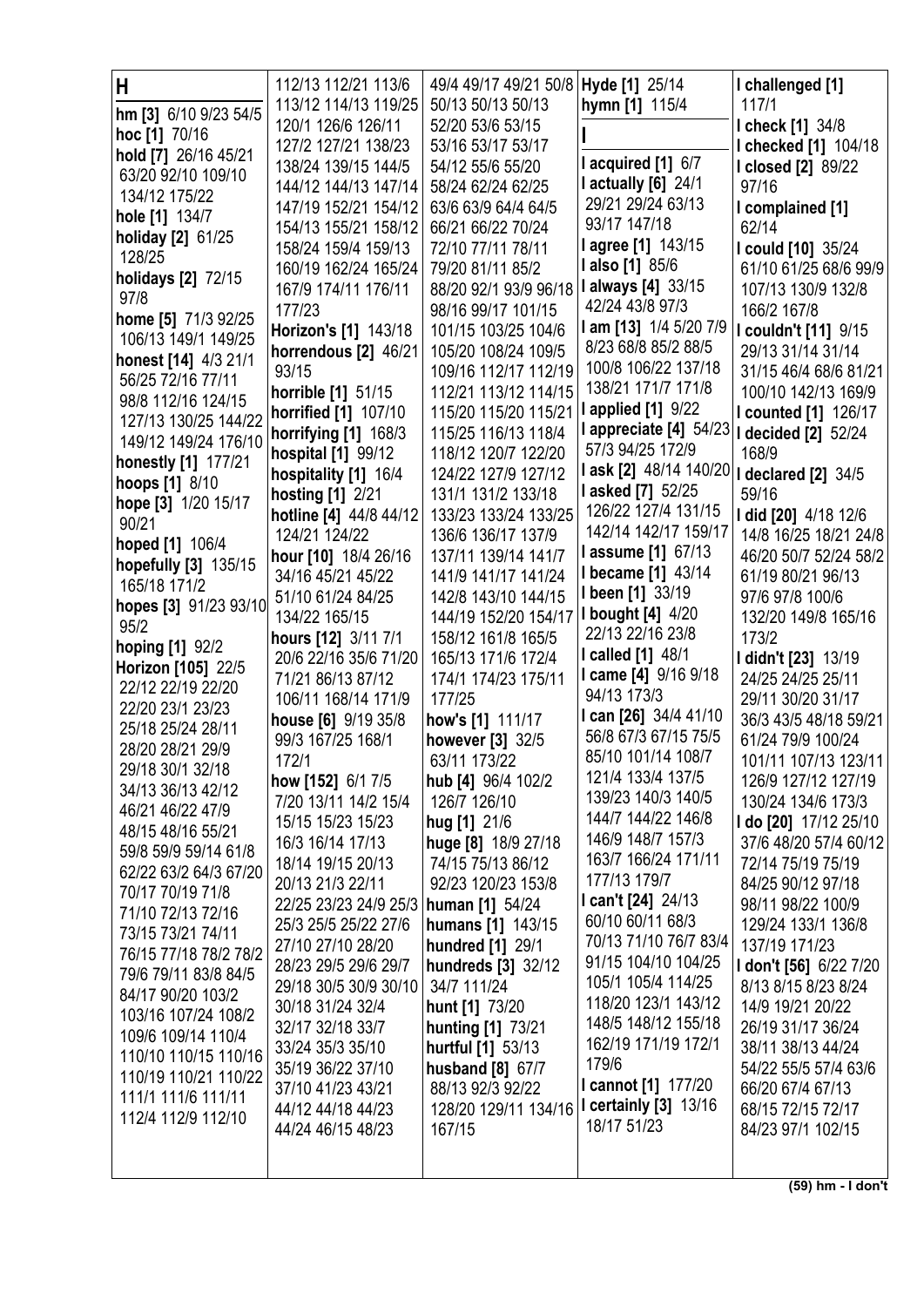| I don't [28] 108/23<br>113/15 115/7 129/1                             | 42/16 43/8 46/13<br>46/24 52/12 56/2<br>81/25 89/22 93/12                                   | 28/21 30/15 55/3<br>57/11 71/1 123/25<br>135/19 135/21 135/23   I promise [1] 48/23                     | I phoned [2] 47/12<br>59/20                                          | I spent [1] 29/11<br><b>I spoke [2] 47/15</b><br>103/18                           |
|-----------------------------------------------------------------------|---------------------------------------------------------------------------------------------|---------------------------------------------------------------------------------------------------------|----------------------------------------------------------------------|-----------------------------------------------------------------------------------|
| 129/25 133/24 135/6<br>135/8 136/10 140/13                            | 106/9 107/4 126/7<br>126/9 126/25 127/10<br>127/15 130/16 130/18   I left [5] 4/18 4/19     | 136/13 143/6 146/20<br>147/17 159/7 175/25                                                              | <b>I push [1] 135/23</b><br>I put [3] 10/14 70/9<br>128/14           | <b>I started [6]</b> 5/6 9/12<br>57/20 58/20 88/24<br>169/17                      |
| 142/4 145/8 151/1<br>152/8 152/9 155/3<br>155/7 155/12 156/1          | 134/25 138/18 147/4<br>I hadn't [3] 126/4                                                   | 68/21 91/9 171/14<br>I like [6] 18/25 21/12                                                             | I quite [1] 102/18<br>I ran [1] 22/19                                | <b>I stayed [1] 64/8</b><br><b>I stepped [2]</b> 5/25                             |
| 156/8 168/6 170/14<br>171/3 171/9 172/2<br>172/3 172/23 177/12        | 129/5 131/15<br><b>I handed [1] 9/17</b><br>I have [19] 1/9 22/21                           | 98/22 100/4 102/22<br>141/19<br><b>Ilisten [1] 19/20</b>                                                | I rang [3] 104/16<br>128/11 128/24<br>I really [5] 56/25 57/3        | 54/25<br>I still [9] 6/11 78/1<br>79/10 79/16 97/14                               |
| I done [3] 33/16 33/19<br>129/21                                      | 27/8 29/20 35/16<br>79/15 80/3 98/21<br>100/5 130/5 136/5                                   | I live [2] 93/23 96/25<br><b>I look [1] 86/13</b><br><b>I looked [2] 151/11</b>                         | 65/24 83/2 162/16<br><b>I received [3] 108/4</b><br>138/10 141/2     | 97/17 98/10 137/21<br>173/4<br><b>I stood [3] 23/24 44/2</b>                      |
| I echo [1] 100/20<br><b>leither</b> [1] 80/19<br>I employed [1]       | 139/24 143/5 155/4<br>156/22 172/3 174/5                                                    | 151/16<br>I lost [2] 36/6 42/15                                                                         | I rechecked [1] 46/11<br>I refuse [1] 142/13                         | 117/2<br>I suffer [1] 169/13                                                      |
| 172/19<br>I end [1] 20/15<br>I ended [2] 127/7                        | 176/3 179/11<br>I haven't [10] 20/4<br>45/22 64/15 77/12                                    | I love [4] 97/3 97/18<br>97/18 171/23<br><b>I loved [1] 101/11</b>                                      | I refused [2] 124/18<br>132/19<br><b>I regularly [1] 32/25</b>       | <b>I suppose [5] 8/15</b><br>64/4 64/8 65/2 178/13<br><b>I suspect [1] 110/18</b> |
| 138/8<br>I enjoy [2] 102/23                                           | 129/3 129/14 135/11<br>139/12 139/24 163/2<br>I hear [2] 165/8 171/1   I may [7] 59/5 85/16 | I made [3] 121/16<br>171/13 171/21                                                                      | I remember [1] 51/18<br><b>I</b> retired [2] 4/20<br>63/15           | I take [1] 22/3<br><b>I talked [1] 167/1</b><br><b>I tend [1] 71/4</b>            |
| 178/13<br><b>l</b> enjoyed [2] 6/12<br>102/20                         | I hid [3] 172/16<br>172/16 172/20<br><b>I honestly [1] 177/21</b>                           | 87/1 87/22 90/7 156/6   I reversed [1] 47/12<br>178/24<br>I mean [28] 7/20 8/23   I said [39] 9/1 11/20 | I run [1] 88/14                                                      | I then [1] 97/13<br>I think [83] 6/16 6/19<br>8/18 9/4 9/6 12/4                   |
| l ever [1] 173/20<br>I expected [1] 128/23<br>I feel [6] 30/23 32/11  | <b>I joined [2] 4/18 6/20</b><br><b>I just [42]</b> 7/13 13/10                              | 14/24 15/9 16/16<br>16/25 22/21 26/1 32/6                                                               | 18/12 24/21 30/23<br>32/11 39/12 44/20                               | 13/15 13/20 14/10<br>14/18 15/14 17/19                                            |
| 144/8 161/8 166/13<br>170/22<br>I felt [2] 107/14                     | 23/11 41/23 42/1 43/4<br>46/18 52/16 53/18<br>59/7 59/15 59/22 74/5                         | 36/5 37/21 46/20<br>54/14 56/18 63/12<br>74/9 74/14 77/21                                               | 45/1 45/10 47/6 48/9<br>56/5 58/9 60/1 62/4<br>65/24 74/25 75/3 76/7 | 17/20 17/24 18/17<br>21/1 24/11 24/13 26/1<br>37/20 44/13 46/5 47/4               |
| 108/24<br><b>I finished [1] 129/10</b>                                | 76/12 82/21 86/7 97/5<br>107/4 107/12 117/17<br>130/20 132/7 133/17                         | 99/14 100/22 129/8<br>129/9 129/10 137/5<br>137/12 145/14 149/6                                         | 93/5 103/20 104/25<br>105/3 105/6 105/8<br>107/8 117/6 126/23        | 52/12 54/15 55/6<br>55/11 56/2 57/23<br>57/24 58/4 58/19                          |
| I first [2] 62/2 108/1<br><b>I found [1] 13/16</b><br>I gave [1] 9/13 | 134/5 134/7 135/5<br>148/8 151/25 156/18<br>157/11 159/11 159/16                            | 160/6<br>I mentioned [5]<br>137/24 149/14 149/15                                                        | 128/17 129/1 129/4<br>129/14 129/22 129/24<br>149/5 152/2 161/25     | 58/19 58/20 59/19<br>60/2 60/25 62/2 65/5<br>65/17 67/12 67/13                    |
| I get [4] 19/13 71/5<br>94/22 171/9<br>I go [1] 148/5                 | 161/11 165/11 165/19<br>165/20 170/21 171/4                                                 | 162/24 178/1<br>I met [1] 11/25                                                                         | 175/25<br><b>I saw [1]</b> $56/3$                                    | 67/21 68/14 70/8 71/4<br>72/18 72/25 75/6                                         |
| I going [3] 28/2 69/7<br>171/25<br>I got [16] 19/13 24/1              | 171/18 171/19 171/25   I might [2] 144/10<br>177/24<br>I keep [7] 5/19 21/8                 | 157/7<br>I must [3] 89/25                                                                               | I say [7] 65/9 100/4<br>136/21 145/4 155/12<br>170/5 176/12          | 76/17 82/25 83/9<br>83/16 83/17 83/23<br>84/24 89/25 98/7                         |
| 24/20 24/21 29/23<br>35/13 42/19 49/13                                | 91/14 122/22 123/24<br>136/12 172/4<br>I kept [3] 52/9 72/21                                | 143/14 170/1<br>I need [1] 171/23<br><b>I</b> never [3] 51/13                                           | <b>I see [3] 141/24</b><br>165/13 173/6<br>I sent [1] 127/15         | 110/14 112/8 113/18<br>117/9 122/24 125/23<br>126/19 126/20 129/9                 |
| 63/13 63/20 68/7<br>106/16 110/19 118/8<br>132/3 167/15               | 129/19<br><b>I knew [11] 16/1</b><br>18/19 24/22 58/3                                       | 93/23 128/20<br>I not [4] 14/15 61/17<br>61/21 67/3                                                     | <b>I should [5] 44/12</b><br>82/4 135/19 138/15<br>139/12            | 150/11 154/21 156/14<br>157/6 157/17 160/24<br>161/1 163/7 163/10                 |
| <b>I guess [5] 70/4</b><br>105/19 141/1 158/14<br>161/17              | 64/10 128/16 132/20<br>149/6 175/19 176/21                                                  | <b>I now [1] 178/24</b><br><b>I</b> opened [1] 97/16                                                    | <b>I shouldn't [1] 126/8</b><br><b>I showed [1] 137/6</b>            | 163/12 165/9 171/24<br>172/9 174/25 175/10<br>176/7                               |
| I had [26] 9/15 9/25<br>12/12 33/3 40/13                              | 176/21<br><b>I knocked [1] 99/4</b><br><b>I know [16] 16/3</b>                              | I paid [2] 70/13 72/3<br><b>I</b> passed [1] 10/2<br>I personally [1] 97/21   I specialise [1] 21/12    | <b>I signed [1] 136/3</b><br><b>I sold [1]</b> 5/8                   | <b>I thought [27] 11/9</b><br>11/24 13/15 25/7                                    |
|                                                                       |                                                                                             |                                                                                                         |                                                                      |                                                                                   |

(60) I don't... - I thought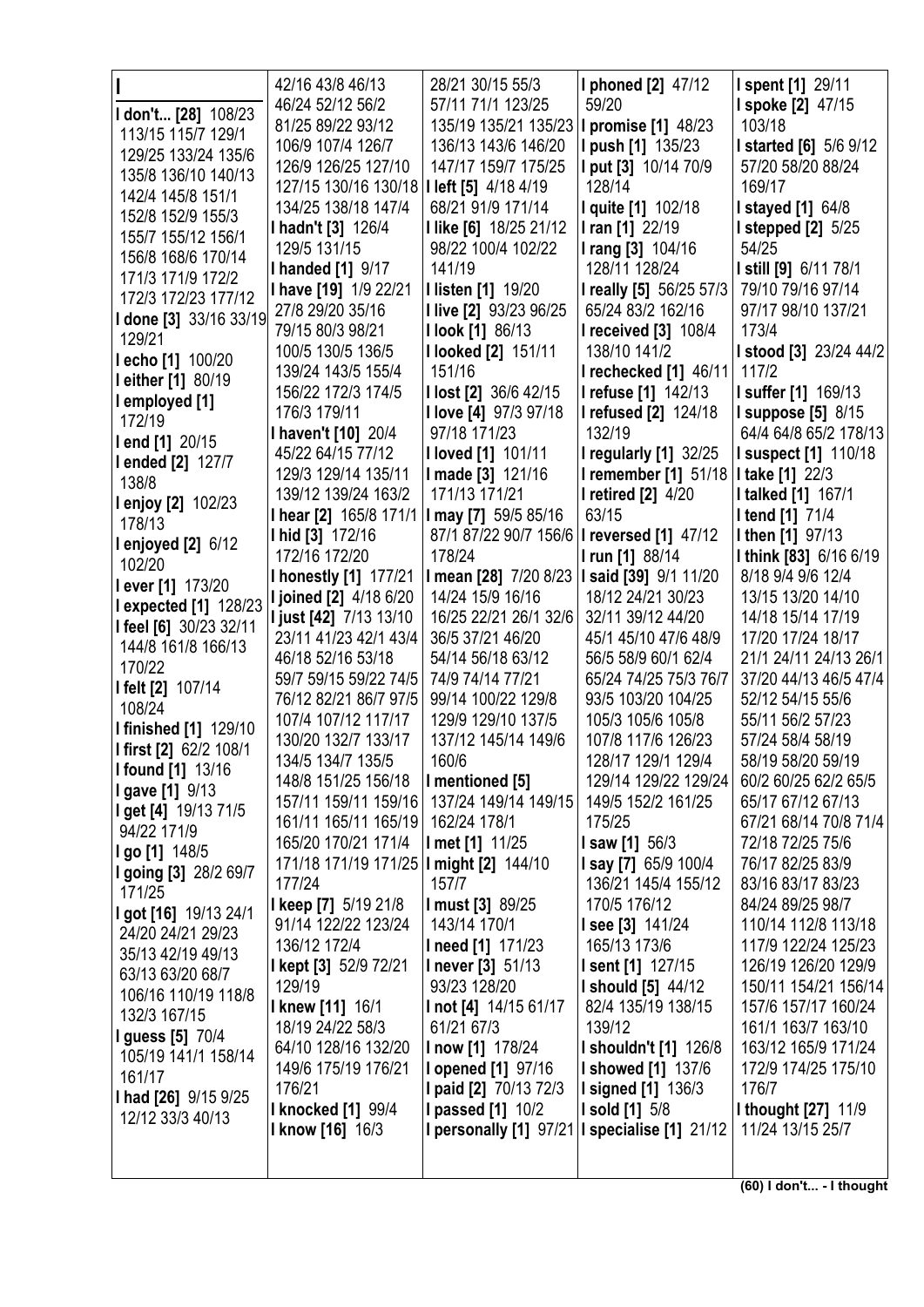|                                                   | 122/19 122/23 125/23                          | 74/5 76/11 86/5 90/6                                           | 172/4 172/5 172/5                         | 87/18 101/14 127/14          |
|---------------------------------------------------|-----------------------------------------------|----------------------------------------------------------------|-------------------------------------------|------------------------------|
|                                                   | 126/21 127/13 129/12                          | 91/19 107/14 113/13                                            | 172/24 173/17 174/2                       | 128/21 130/11 135/14         |
| I thought [23] 31/11                              | 129/23 130/10 131/8                           | 121/3 124/17 126/4                                             | 176/21 177/13 178/23                      | imagining $[1]$ 83/13        |
| 33/18 40/13 41/3 43/5                             | 132/21 134/9 138/4                            | 126/22 127/15 130/17                                           | I've [98] 5/10 5/11                       | impact [18] 7/7 38/11        |
| 45/8 60/9 60/11 62/16                             | 139/9 140/24 145/10                           | 135/1 135/20 140/5                                             | 11/12 16/4 20/5 21/10                     | 61/8 61/13 64/1 67/18        |
| 63/16 91/10 91/12                                 | 157/11 159/19 161/11                          | 141/4 142/7 150/10                                             | 33/20 44/21 44/21                         | 67/20 74/8 74/11             |
| 92/7 94/13 96/15                                  | 162/23 167/14 167/18                          | 159/15 167/1 170/12                                            | 45/14 55/9 59/23 67/2                     | 77/18 141/5 159/13           |
| 96/16 105/17 109/7                                | 168/5 168/17 170/2                            | 170/13 174/13 178/21                                           | 69/9 69/10 69/11                          | 165/16 165/25 166/3          |
| 126/21 131/8 167/17                               | 171/18 172/17 172/19 <b>I'd say [1]</b> 167/1 |                                                                | 69/13 69/19 70/8                          | 167/9 171/5 172/11           |
| 167/18 172/16                                     | 173/12 176/1                                  | I'll [27] 1/21 1/25 16/2                                       | 70/10 70/14 70/23                         | <b>impacts</b> [3] 62/25     |
| I told [2] 46/14 152/2                            | <b>I wasn't [5] 43/15</b>                     | 35/25 48/23 56/25                                              | 71/1 71/1 71/13 71/14                     | 166/17 172/13                |
| I took [2] 59/19 59/19                            | 106/6 106/13 113/19                           | 59/22 59/23 63/24                                              | 71/15 71/24 72/1 72/2                     | implicitly [3] 67/10         |
| <b>I totally [1] 162/18</b><br>I trust [2] 107/11 | 119/5                                         | 71/21 84/21 91/1                                               | 72/3 72/4 72/14 74/21                     | 107/11 170/6                 |
| 170/5                                             | I wasting [1] 105/6                           | 94/17 103/5 128/19                                             | 76/18 85/9 88/15                          | important $[8]$ 2/11         |
|                                                   | I watched [1] 24/6                            | 132/9 145/15 148/9                                             | 89/20 89/21 89/24                         | 2/16 57/13 83/24 86/8        |
| I type [1] 73/17                                  | I wear [1] 100/8                              | 148/17 148/23 152/21                                           | 91/1 91/11 93/13 98/8                     | 86/9 98/7 156/22             |
| I understand [4]<br>61/11 117/15 156/11           | I went [15] 9/24 10/5                         | 156/2 161/10 162/22                                            | 100/14 103/20 105/7                       | impossible [3] 29/22         |
| 156/14                                            | 58/5 59/14 62/3 80/2                          | 174/15 177/15 178/8                                            | 107/4 108/9 108/18                        | 94/18 100/15                 |
| I understood [2] 25/8                             | 97/10 99/2 99/3 99/6                          | I'm [117] 1/9 1/13                                             | 108/19 109/4 109/8                        | impressed [1] 83/2           |
| 124/5                                             | 105/15 106/23 107/3                           | 1/14 2/3 3/16 5/19                                             | 110/13 110/21 111/7                       | impression [5] 12/21         |
| I use [2] 34/3 59/12                              | 130/5 146/12                                  | 5/21 7/1 18/25 19/11                                           | 115/4 118/7 121/16                        | 13/12 14/21 155/8            |
| I used [9] 16/18 63/3                             | I will [18] 3/12 20/22                        | 22/23 27/23 35/15                                              | 123/17 129/25 131/24                      | 155/13                       |
| 108/11 109/1 124/24                               | 60/12 71/19 71/21                             | 41/7 42/18 42/22 50/4                                          | 132/14 134/17 135/12                      | imprisoned [2]               |
| 149/5 160/25 172/4                                | 86/6 86/24 86/25                              | 50/5 55/8 55/16 55/19                                          | 139/20 139/25 140/7                       | 173/18 175/20                |
| 172/6                                             | 94/11 107/16 118/7                            | 57/10 57/12 57/18                                              | 140/20 142/14 142/16                      | $\text{improved}$ [6] 76/15  |
| I wake [2] 35/8 71/19                             | 128/18 133/5 137/21                           | 61/15 63/17 64/4                                               | 142/19 142/21 149/12                      | 152/24 153/1 153/3           |
| I want [9] 22/3 62/5                              | 139/22 156/12 171/21                          | 64/13 64/14 66/2                                               | 151/10 154/16 155/13                      | 154/19 161/18                |
| 68/4 85/1 165/23                                  | 174/6                                         | 66/18 66/21 67/2                                               | 156/4 156/24 160/13                       | improvements [3]             |
| 174/22 177/2 177/2                                | I won't [1] 86/4                              | 70/25 71/3 75/6 76/18                                          | 160/24 162/15 162/18                      | 150/8 154/20 157/13          |
| 179/1                                             | I wonder [8] 21/23                            | 77/21 79/14 82/13                                              | 163/3 166/6 166/20                        | improving $[2]$ 150/6        |
| I wanted [7] 51/18                                | 61/10 79/5 88/11                              | 82/17 84/19 85/4                                               | 169/15 169/15 169/16                      | 152/21                       |
| 79/21 92/5 153/11                                 | 90/10 165/23 166/1                            | 85/19 85/23 86/22                                              | 169/16 169/20 169/24                      | inaccurate $[1]$ 82/3        |
| 157/12 159/12 171/12                              | 167/8                                         | 88/9 88/13 88/13 90/1                                          | 171/8 173/10 177/19                       | <b>inadequate</b> [1] 72/19  |
| I was [89] 6/21 9/19                              | <b>I</b> wondered [1] 48/15                   | 90/2 90/17 91/7 91/16                                          | 177/22 178/12 179/19   incident [4] 24/21 |                              |
| 11/7 12/4 12/5 12/14                              | I worked [4] 6/5 91/11                        | 93/18 94/16 95/19                                              | <b>icon's [1]</b> 38/3                    | 48/9 121/22 121/23           |
| 12/19 13/3 14/7 14/12                             | 96/25 100/23                                  | 96/12 98/8 100/16<br>101/11 102/16 103/20 idea [8] 10/12 10/14 | icons [2] 38/2 38/3                       | incidental [2] 95/4<br>95/16 |
| 22/14 22/15 25/8                                  | I would [27] 4/9 9/7<br>17/14 22/10 28/8      | 105/7 105/16 107/5                                             | 74/1 80/14 123/17                         | inclined [1] 155/9           |
| 30/21 42/24 43/1 43/3                             | 33/23 38/25 47/6                              | 108/18 108/25 110/1                                            | 131/22 132/2 134/19                       | income [3] 81/6 82/2         |
| 43/15 47/15 47/20                                 | 49/21 51/13 61/4 61/6                         | 112/16 113/1 117/14                                            | identify [1] 145/12                       | 162/7                        |
| 49/25 50/18 50/19                                 | 61/20 68/5 68/12                              | 117/14 119/23 123/20 <b>Idu [20]</b> 6/3 6/14                  |                                           | incurred [1] 52/18           |
| 50/20 50/25 51/4 51/4                             | 69/14 84/7 97/5                               | 125/19 127/11 128/13                                           | 10/23 11/19 15/21                         | independent [1] 2/3          |
| 51/5 51/9 51/16 52/6                              | 132/18 133/14 156/10                          | 128/17 129/4 129/10                                            | 16/8 18/15 23/13                          | <b>indicated</b> [2] 25/16   |
| 54/25 56/1 56/2 57/19                             | 156/24 165/5 169/22                           | 132/13 133/20 134/2                                            | 32/17 36/1 40/24                          | 70/8                         |
| 58/6 59/12 61/19                                  | 174/7 174/18 179/9                            | 134/2 134/2 134/3                                              | 40/25 45/2 50/12                          | individual [6] 11/4          |
| 61/22 61/23 62/10                                 | I wouldn't [2] 61/18                          | 135/21 140/7 148/10                                            | 53/15 68/10 72/10                         | 82/19 85/11 145/17           |
| 72/20 72/20 79/8 80/4                             | 179/8                                         | 149/6 151/2 152/10                                             | 76/13 79/5 84/4                           | 147/3 150/23                 |
| 82/1 82/10 89/21                                  | <b>I'd [41]</b> 4/5 10/1 10/10                | 153/3 154/5 155/3                                              | Idu's [3] 43/10 43/10                     | individuals [3] 87/10        |
| 90/20 91/10 98/13                                 | 11/1 14/15 16/1 23/18                         | 155/8 155/13 156/5                                             | 68/10                                     | 174/10 174/17                |
| 99/6 99/10 101/2                                  | 23/25 24/16 29/13                             | 156/23 160/18 166/7                                            | if [226]                                  | industry [1] 16/4            |
| 106/8 106/12 106/14                               | 44/14 44/23 51/15                             | 168/17 169/2 169/18                                            | ill [2] 69/23 72/7                        | infallible [3] 65/20         |
| 106/20 107/10 112/3                               | 52/18 62/15 63/18                             | 169/20 171/9 171/22                                            | imagine $[7]$ 63/6                        | 83/22 143/16                 |
|                                                   |                                               |                                                                |                                           |                              |
|                                                   |                                               |                                                                |                                           |                              |
|                                                   |                                               |                                                                |                                           | (61) I thought - infallible  |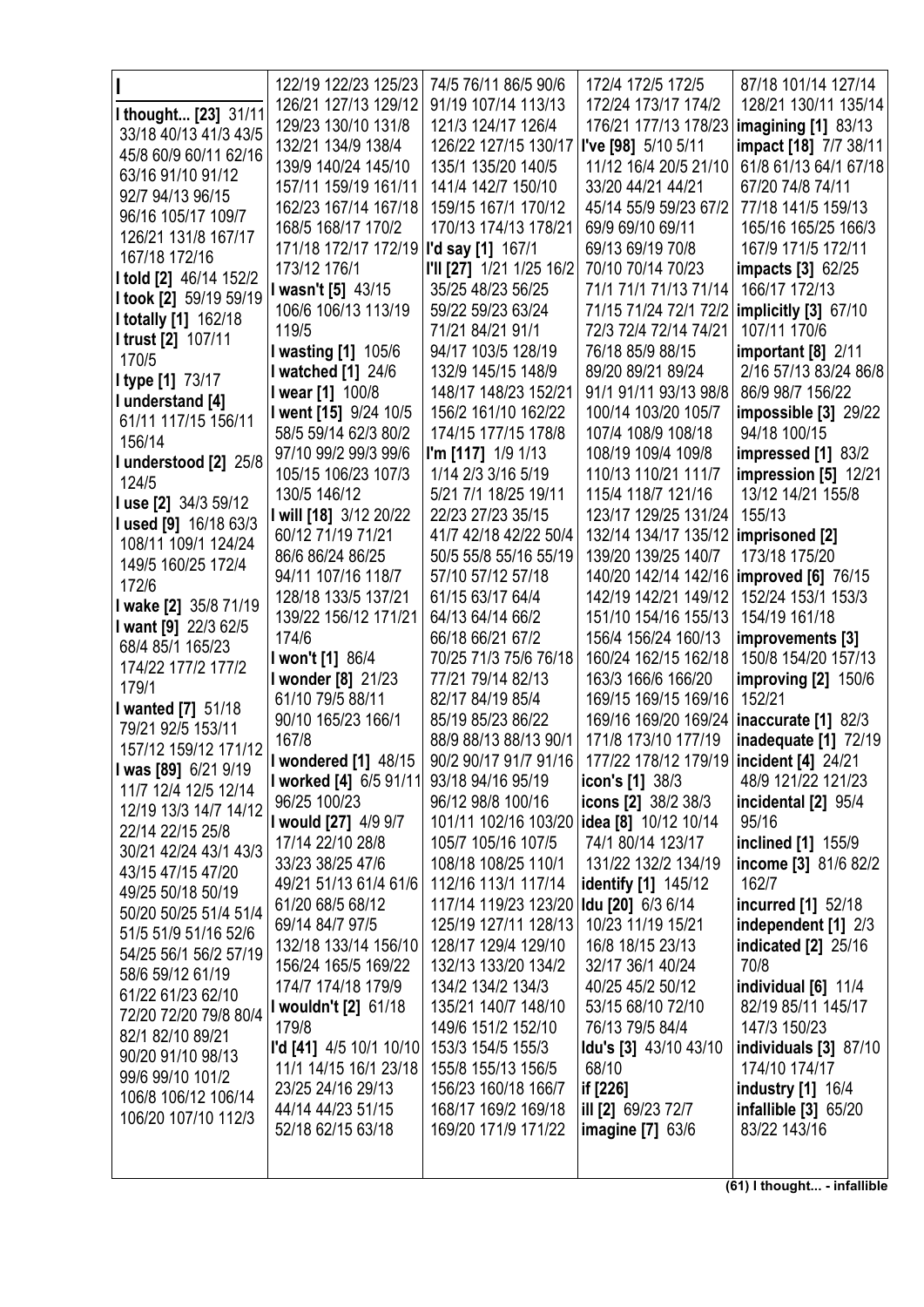|                            | 8/2 18/12                                     | 84/5 87/10 88/21          | 9/22 64/12 64/14 65/8                       | 87/24 98/6 117/22           |
|----------------------------|-----------------------------------------------|---------------------------|---------------------------------------------|-----------------------------|
|                            | internally [1] 27/10                          | 96/22 98/17 99/19         | 66/10 66/11 74/15                           | 126/7 140/9 158/17          |
| <b>infection</b> [1] 101/2 | interrogate [1]                               | 142/9 167/16 174/10       | 75/5 97/4 98/8 145/1                        | 168/7                       |
| info $[1]$ 38/15           | 147/14                                        | 174/17                    | 146/6 170/15 171/23                         | kinds [1] 48/18             |
| inform $[2]$ 51/3          | interview $[8]$ 7/23                          | involvement [1]           | jobs [5] 9/16 92/20                         | kit [1] 126/6               |
| 179/15                     |                                               | 91/22                     |                                             |                             |
| informal [1] 20/15         | 9/24 10/3 12/4 12/12                          |                           | 143/9 168/10 168/16                         | knew [26] 11/12 16/1        |
| information [10] 38/8      | 12/13 49/14 62/3                              | <b>iPhone [1] 36/15</b>   | join [1] 21/16                              | 18/19 24/22 26/15           |
| 38/10 39/15 70/14          | interviewed [2] 12/4                          | <b>Ireland</b> [8] 108/9  | joined [2] 4/18 6/20                        | 39/21 58/3 63/4 64/10       |
| 85/20 107/23 112/5         | 12/15                                         | 108/10 137/24 138/1       | joining [1] 89/13                           | 73/11 103/8 103/10          |
| 114/3 163/1 179/10         | into [69] 1/17 2/13                           | 138/3 138/22 138/23       | jolly [1] 71/2                              | 109/23 109/24 111/17        |
| informative [1]            | 8/17 11/13 16/9 28/1                          | 139/3                     | Joshi [1] 130/15                            | 112/17 122/2 128/16         |
| 178/22                     | 28/19 29/18 30/14                             | irrelevant [2] 37/5       | journey [1] 15/22                           | 130/21 132/20 149/6         |
|                            | 30/24 51/22 52/11                             | 82/3                      | joy [6] 56/11 56/11                         | 175/19 176/21 176/21        |
| informed [1] 84/17         | 53/14 55/19 60/4                              | irritable $[1]$ 72/8      | 57/6 78/16 170/12                           | 176/23 176/23               |
| inherited [1] 23/25        | 60/18 60/20 60/22                             | <b>irritated</b> [1] 71/5 | 170/14                                      | knocked [1] 99/4            |
| initial [3] 14/22 15/6     | 64/5 64/6 66/13 67/22 ish [3] 57/22 89/11     |                           | <b>July [1] 63/14</b>                       | know [385]                  |
| 46/10                      | 70/2 72/17 72/23                              | 101/25                    | jump [1] 75/11                              | knowing [2] 176/11          |
| initially [6] 12/12        | 75/12 75/18 84/12                             | isn't [15] 45/8 46/19     | just [335]                                  | 176/11                      |
| 13/22 28/24 48/1           | 87/8 87/19 90/22 93/2                         | 65/19 99/24 101/22        | justice [2] 177/5                           | knowledge [1] 1/6           |
| 172/15 172/19              |                                               |                           |                                             |                             |
| ink [1] 113/9              | 94/9 94/13 99/12                              | 111/11 114/5 114/9        | 177/11                                      | known [7] 24/16 33/4        |
| inquiry [7] 1/4 2/14       | 103/2 106/9 106/12                            | 114/9 134/15 140/14       | Κ                                           | 110/21 110/22 115/3         |
| 2/20 85/17 87/5 87/9       | 106/16 110/9 112/4                            | 143/18 170/6 176/17       |                                             | 177/1 178/24                |
| 162/24                     | 112/7 113/17 119/8                            | 176/23                    | keen [3] 7/9 55/19                          | knows [5] 1/16 6/4          |
| ins [1] 17/13              | 119/13 122/20 123/6                           | <b>issue [18] 26/21</b>   | 119/5                                       | 7/20 109/5 161/18           |
| inside [4] 46/15 99/6      | 123/24 127/21 127/22                          | 26/22 27/25 30/20         | keep [31] 3/12 5/19                         |                             |
| 128/2 170/11               | 128/12 134/7 134/21                           | 38/12 54/18 78/9          | 8/3 17/3 20/5 21/8                          |                             |
|                            | 136/6 141/6 141/9                             | 78/19 78/21 79/1          | 26/13 29/3 41/2 41/6                        | label [4] 77/8 120/12       |
| insignificance [1]         | 141/11 144/7 148/1                            | 107/21 122/6 144/11       | 42/1 66/12 84/16                            | 164/3 164/9                 |
| 66/14                      | 148/7 148/8 148/11                            | 144/15 153/8 156/21       | 90/13 91/14 92/20                           | <b>laborious [2] 110/24</b> |
| insignificant [1]          | 149/7 155/7 159/25                            | 161/22 166/22             | 95/8 95/12 96/1 96/5                        | 111/21                      |
| 134/4                      | 162/19 163/10 169/6                           | issues [30] 14/25         | 116/25 122/22 123/24                        | lack [2] 115/8 160/16       |
| <b>insisting [1] 168/7</b> | 170/13                                        | 26/15 27/18 30/7          | 128/19 135/5 136/12                         | ladies [5] 23/25 24/16      |
| instability [1] 9/5        | intrigued [1] 156/5                           | 32/20 38/17 39/19         | 145/21 160/10 170/23                        | 25/12 33/3 42/20            |
| installed [2] 23/4 89/4    |                                               | 39/21 61/8 61/8 64/25     | 172/4 177/8                                 | lady [7] 49/14 59/22        |
| instance $[2]$ 2/8         | introduce [1] 4/6                             |                           | keeping [3] 96/4                            | 60/16 98/25 102/7           |
| 153/19                     | introduced [2] 23/1                           | 65/1 72/10 76/22          | 103/14 122/19                               | 151/17 167/5                |
| <b>instances</b> [1] 102/9 | 28/19                                         | 77/15 77/25 78/5          | keeps [1] 143/19                            | Lake [1] 92/12              |
| instinctively [1]          | introduction [1]                              | 78/18 83/12 85/4          | kept [15] 14/11 36/14                       |                             |
| 109/23                     | 90/20                                         | 104/4 107/17 114/15       |                                             | land [1] 148/7              |
| institution [1] 94/10      | introductions [1] 2/1                         | 120/14 139/16 144/7       | 52/9 52/22 72/21 98/9   large [5] 1/16 48/8 |                             |
| instructed $[2]$ 51/2      | investigate [13] 53/1                         | 144/17 161/17 166/14      | 121/16 125/24 128/7                         | 125/15 146/5 164/23         |
| 51/2                       | 60/14 114/22 142/14                           | 166/23                    | 128/9 128/13 129/19                         | largest [1] 61/12           |
| instructions [1] 41/15     | 143/2 143/2 153/2                             | it's [292]                | 130/9 163/2 166/21                          | last [22] 5/8 5/11 8/8      |
| insurances [1] 80/24       | 155/9 156/22 158/6                            | its [3] 87/2 107/5        | key [1] 113/18                              | 41/18 48/22 56/10           |
|                            | 158/20 158/23 158/23                          | 119/14                    | keyboard [2] 73/4                           | 58/2 58/6 58/13 61/2        |
| intelligent [1] 91/11      | investigated [4] 52/5   itself [4] 64/5 88/23 |                           | 113/16                                      | 72/21 95/21 106/22          |
| interacting [1] 97/4       | 52/6 160/15 160/16                            | 100/21 160/3              | keys [2] 99/8 113/14                        | 116/23 136/6 138/10         |
| interaction [2] 97/19      | investigating [1] 83/1                        |                           | kick [1] 117/8                              | 150/24 152/9 173/22         |
| 100/3                      | invoice [1] 121/11                            | J                         | killed [1] 93/20                            | 175/25 178/13 178/14        |
| interested [7] 9/7         | involve [1] 73/21                             | <b>January [1] 127/16</b> | killing [1] 50/16                           | late [2] 56/18 131/12       |
| 35/3 55/16 66/21           | involved [18] 17/6                            | jaws [1] 148/13           | kind [15] 7/8 11/20                         | later [10] 3/1 13/20        |
| 82/17 140/24 174/13        | 19/1 19/25 38/20                              | <b>Jerome [1] 178/9</b>   | 14/2 34/24 44/14                            | 25/1 80/21 122/18           |
| interesting [3] 7/19       | 43/16 43/17 51/7 83/7                         | job [16] 5/25 9/19        | 80/20 81/25 82/10                           | 122/25 123/21 131/17        |
|                            |                                               |                           |                                             |                             |
|                            |                                               |                           |                                             |                             |
|                            |                                               |                           |                                             |                             |

**(62) infection - later**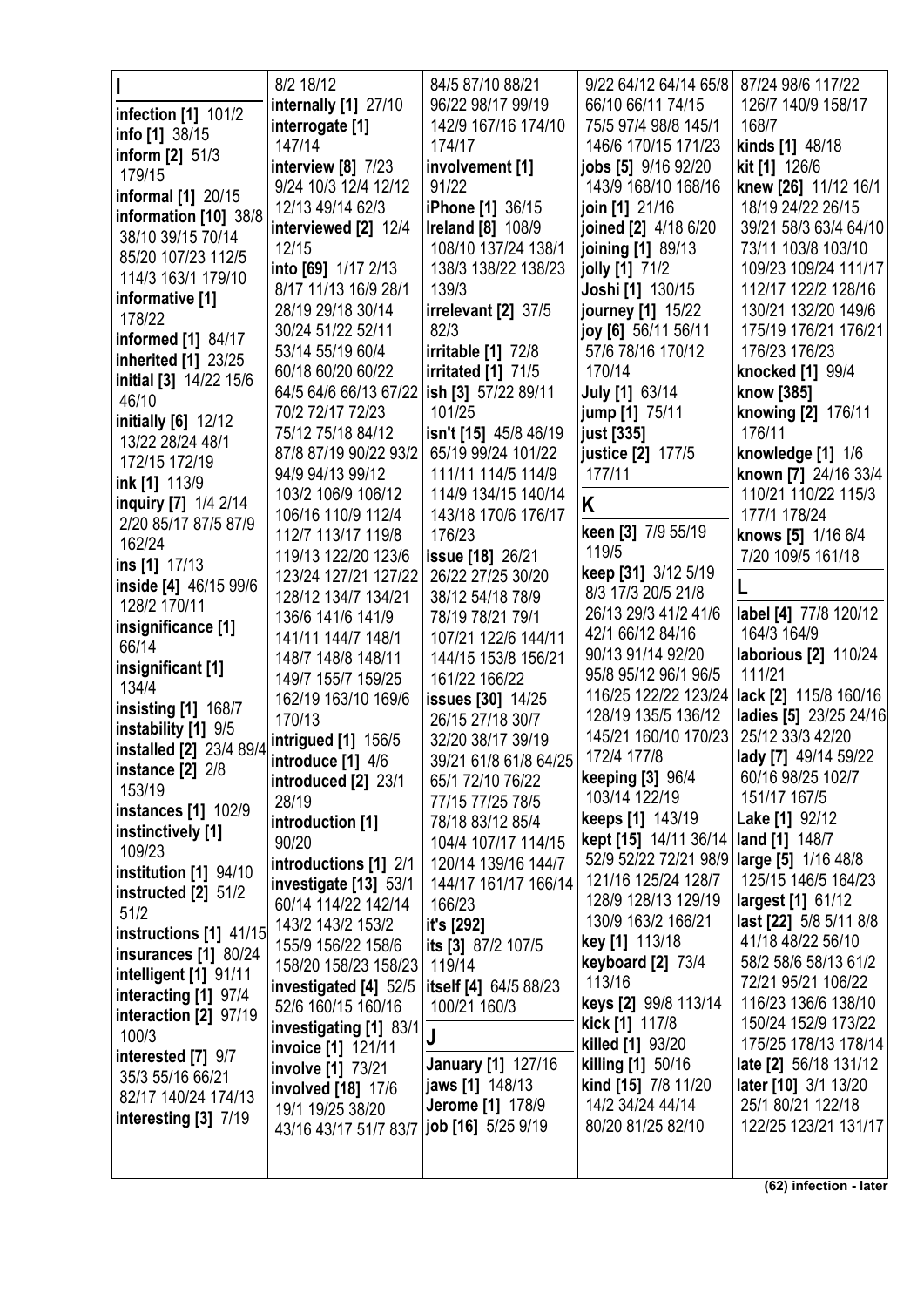|                           | 72/15 103/8 107/20                        | 99/14 100/4 100/19                             | lipreading [1] 100/9                         | <b>London</b> [1] 49/13      |
|---------------------------|-------------------------------------------|------------------------------------------------|----------------------------------------------|------------------------------|
|                           | 115/22 155/20 161/10                      | 100/25 101/8 101/19                            | list [2] 62/13 105/8                         | long [18] 36/3 42/9          |
| later [2] 154/10          | 178/14 178/18                             | 102/1 102/3 102/7                              | listen [4] 2/5 19/20                         | 42/14 42/14 49/24            |
| 163/10                    | let's [10] 17/3 30/2                      | 102/8 102/11 102/18                            | 19/20 19/22                                  | 61/21 71/1 88/20             |
| laughed [1] 138/17        | 44/18 55/22 102/25                        | 102/18 102/22 103/16                           | <b>listener</b> [1] 86/23                    | 93/23 95/11 102/3            |
| <b>law</b> [1] 109/21     | 135/14 135/15 135/16                      | 103/17 104/24 105/16 listening [4] 3/16        |                                              | 105/20 134/5 155/18          |
| lawyers [2] 133/9         | 144/17 153/7                              | 105/22 105/23 108/25                           | 105/3 177/16 178/18                          | 160/4 160/5 177/7            |
| 178/13                    |                                           |                                                |                                              |                              |
| leadership [2] 176/15     | letter [4] 132/4 137/6                    | 111/6 112/13 112/14                            | <b>literally [2] 75/11</b>                   | 177/25                       |
| 176/17                    | 140/2 140/14                              | 113/13 113/16 115/2                            | 80/18                                        | longer [5] 22/15             |
| <b>leading [2] 95/18</b>  | <b>letters</b> [5] 59/18                  | 115/10 116/6 117/17                            | litigation [4] 56/21                         | 22/16 63/25 94/10            |
| 96/14                     | 59/24 164/23 164/24                       | 120/8 121/3 125/7                              | 56/22 56/24 58/20                            | 175/11                       |
| leads [1] 85/15           | 165/3                                     | 129/2 130/9 131/18                             | little [54] 4/7 4/10 5/4                     | look [46] 16/7 24/21         |
| <b>leaning [1] 67/25</b>  | level [3] 32/23 41/25                     | 132/21 133/9 133/14                            | 5/7 6/3 6/4 7/2 7/17                         | 27/1 27/21 30/10             |
| learn [6] 1/7 10/11       | 42/23                                     | 134/2 134/2 134/6                              | 22/11 24/4 28/22 31/1                        | 30/10 31/12 45/19            |
| 17/12 17/16 18/13         | levels [4] 42/23 76/9                     | 134/9 134/24 137/17                            | 31/7 31/21 33/25                             | 55/1 60/3 78/16 84/11        |
| 140/24                    | 91/10 162/17                              | 137/18 140/5 141/4                             | 35/21 55/16 55/19                            | 86/13 93/25 99/3             |
| learned [1] 65/16         | licence [1] 93/21                         | 141/11 141/19 141/24                           | 59/8 61/23 65/4 66/4                         | 105/17 107/9 113/4           |
| learnt [1] 104/3          | lie [3] 174/19 174/19                     | 142/9 142/10 143/3                             | 68/1 69/4 73/3 74/11                         | 113/7 113/10 120/8           |
| lease [1] 68/23           | 174/21                                    | 144/8 144/8 145/5                              | 86/25 88/11 89/11                            | 120/13 120/24 129/1          |
| least [6] 26/16 63/9      | lied [2] 174/22 177/1                     | 149/4 149/20 149/21                            | 89/16 90/11 91/5 92/1                        | 129/22 134/19 134/21         |
| 73/2 96/22 160/10         | lies [1] 175/15                           | 150/4 150/10 150/17                            | 92/13 96/23 100/7                            | 135/20 135/21 135/21         |
| 176/7                     | life [16] 6/24 7/8 16/6                   | 151/1 151/20 154/9                             | 103/8 104/9 107/24                           | 142/18 145/18 145/23         |
|                           | 19/19 19/19 19/19                         | 154/23 155/2 156/23                            | 110/11 114/3 114/23                          | 146/20 148/6 148/10          |
| leave [10] 10/3 24/22     | 51/13 51/16 61/14                         | 156/24 157/17 158/13                           | 117/20 120/20 130/12                         | 150/8 151/7 151/9            |
| 36/25 42/10 61/25         | 64/2 70/24 71/8 75/12                     | 159/5 159/15 160/13                            | 141/5 142/6 147/13                           | 152/2 153/16 158/20          |
| 80/19 81/25 97/7          | 122/12 166/12 170/14                      | 162/8 162/11 165/5                             | 147/17 150/12 150/19                         | 159/1 159/4 163/13           |
| 168/4 168/5               | <b>lifted</b> [1] 170/8                   | 165/22 167/5 167/14                            | 153/13 162/5 175/6                           | 170/5                        |
| <b>leaves</b> [3] 15/13   | light [2] 123/7 170/6                     | 169/23 170/7 170/8                             | live [7] 70/23 92/13                         | looked [23] 16/1             |
| 108/15 143/25             | like [170] 4/5 4/9 5/12                   | 170/19 170/20 172/3                            | 93/23 96/25 142/23                           | 49/15 52/11 60/18            |
| led [2] 7/9 52/1          | 12/9 13/23 14/13                          | 174/8 178/13 178/21                            | 142/24 168/24                                | 60/20 60/22 94/2             |
| ledger [3] 109/17         | 14/14 16/8 17/12                          | liked [4] 17/7 18/15                           | lived [6] 6/18 19/17                         | 117/8 120/18 120/19          |
| 110/25 111/10             | 18/18 18/24 18/25                         | 23/14 92/11                                    | 19/18 20/2 94/1 103/3                        | 122/7 122/10 122/10          |
| <b>ledgers [1] 108/2</b>  | 21/12 21/20 21/24                         | <b>likely [2]</b> 102/9                        | lives [2] 98/4 175/21                        | 122/14 132/4 142/16          |
| left [17] 4/13 4/18       | 22/10 23/2 26/12                          | 120/14                                         | <b>living [1] 99/8</b>                       | 142/16 143/14 146/17         |
| 4/19 15/8 24/12 37/2      | 27/22 28/1 28/25                          | limit [4] 15/4 35/11                           | loan [3] 68/7 68/18                          | 148/8 151/11 151/16          |
| 49/17 68/21 76/10         | 30/23 31/2 32/9 33/18                     | 35/16 52/20                                    | 167/24                                       | 178/19                       |
| 81/4 91/9 95/15           | 36/15 38/25 39/15                         | <b>Limited [25] 7/5</b>                        | local [12] 5/23 9/20                         | looking [25] 1/14            |
| 106/22 109/23 148/25      | 40/16 41/13 42/2 42/6                     | 13/10 30/6 53/15                               | 10/5 46/13 80/4 81/19                        | 9/19 11/7 16/10 16/10        |
| 165/15 171/14             | 42/16 44/14 44/15                         | 56/12 62/21 63/21                              | 81/21 88/18 89/3                             | 28/2 31/4 31/18 35/12        |
| <b>Legacy</b> [1] 48/15   | 44/22 44/25 45/7                          | 82/18 110/8 114/16                             | 104/9 120/24 162/3                           | 35/22 37/25 44/23            |
| <b>Legacy Horizon [1]</b> | 45/19 45/21 46/3                          | 118/3 118/14 119/3                             |                                              | 66/25 67/15 83/18            |
| 48/15                     | 49/21 50/16 51/14                         | 133/19 136/18 141/8                            | local-type [1] 104/9<br>lock [3] 100/5 100/7 | 84/12 102/19 123/5           |
| <b>length [1] 35/16</b>   | 54/13 59/1 61/6 63/19                     | 141/16 144/15 144/23                           | 100/22                                       | 126/21 127/18 128/19         |
| <b>lengthy</b> [1] 53/3   |                                           |                                                |                                              |                              |
| <b>lenient</b> [1] 154/23 | 64/20 65/7 66/22                          | 147/13 150/5 154/17                            | log [10] 113/8 120/7                         | 147/22 148/14 150/8          |
| less [10] 21/25 23/17     | 69/16 70/7 74/6 74/15                     | 160/22 161/15 165/6                            | 120/9 145/23 146/3                           | 171/15                       |
| 59/8 79/12 112/25         | 75/2 75/2 76/11 76/14 line [6] 26/13 34/8 |                                                | 146/13 146/15 146/23                         | loop [1] 42/14               |
| 126/15 136/24 149/18      | 80/15 81/16 82/3 82/6                     | 34/8 59/14 59/15                               | 151/13 152/14                                | <b>lose [6]</b> 95/25 125/18 |
| 155/20 161/16             | 82/8 82/20 85/15                          | 120/22                                         | <b>logic [5]</b> 105/24                      | 125/18 129/5 131/9           |
| lesson [1] 19/16          | 86/14 87/19 88/15                         | line' [1] 103/23                               | 141/20 141/21 141/23                         | 145/3                        |
| <b>lessons</b> [1] 65/16  |                                           | 90/23 91/19 96/3 98/4   lines [4] 120/11 139/2 | 142/7                                        | lose-lose [1] 125/18         |
| let [10] 37/13 47/9       | 98/5 98/9 98/15 98/17                     | 150/18 150/20                                  | <b>logical</b> [1] 141/21                    | <b>losing [6] 84/19</b>      |
|                           | 98/19 98/22 98/24                         | <b>linked</b> [1] 1/17                         | logs [1] 150/14                              | 119/20 125/25 126/12         |
|                           |                                           |                                                |                                              |                              |
|                           |                                           |                                                |                                              |                              |

**(63) later... - losing**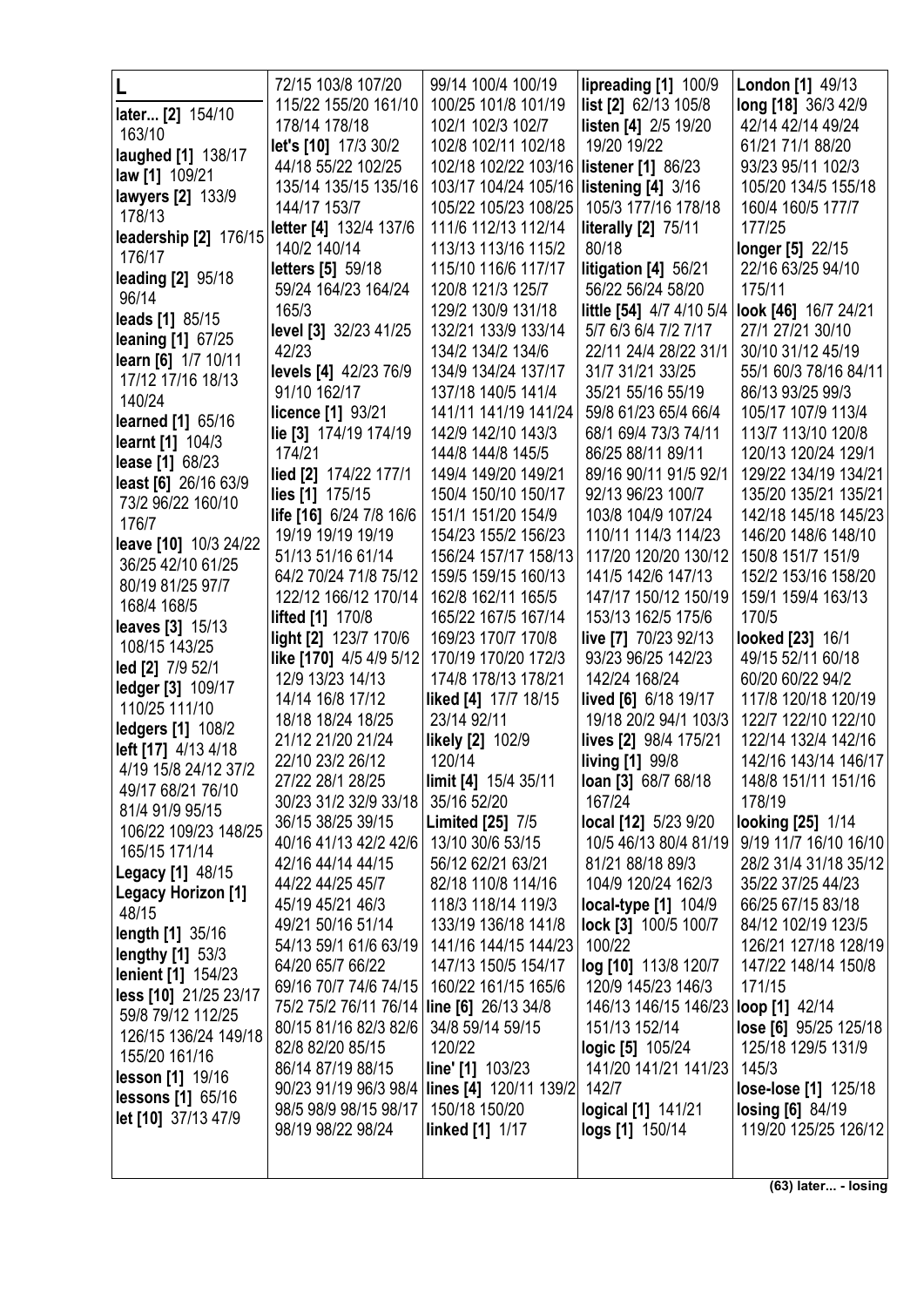|                                            | <b>lower</b> [2] 42/23 42/23             | 66/23 67/11 91/14                          | 167/6                                     | 75/20 75/23 80/18                            |
|--------------------------------------------|------------------------------------------|--------------------------------------------|-------------------------------------------|----------------------------------------------|
| losing [2] 164/15                          | <b>lowest</b> [1] 161/7                  | 120/21 168/8 168/17                        | massive [3] 18/23                         | 81/7 81/12 82/8 84/9                         |
| 170/20                                     | luckily [2] 30/20 79/9                   | 168/19 170/2                               | 81/5 124/16                               | 85/7 85/7 85/13 85/15                        |
| loss [8] 27/3 31/2                         | lucky [3] 28/5 32/11                     | manage [7] 23/23                           | massively [3] 25/12                       | 85/20 85/21 85/22                            |
| 52/3 59/6 59/9 70/8                        | 171/9                                    | 51/7 69/25 69/25                           | 81/24 167/12                              | 86/4 88/10 90/16                             |
| 79/8 81/5                                  | ludicrous [1] 105/18                     | 112/5 112/22 169/8                         | master [1] 103/11                         | 91/25 92/1 101/24                            |
| losses [22] 28/14                          | lunches [1] 100/24                       | manageable [1]                             | match [1] 18/14                           | 103/24 105/2 105/3                           |
| 29/23 31/21 40/6                           | lunchtime [1] 99/2                       | 51/11                                      | material [1] 34/9                         | 107/8 107/20 107/24                          |
| 42/21 42/22 43/8 44/3                      | <b>luxuries</b> [1] 68/4                 | managed [5] 13/11                          | materialised [1]                          | 108/20 114/15 115/6                          |
| 44/7 52/18 60/10                           | Lyne [1] 6/8                             | 14/3 20/5 33/20 169/5                      | 123/5                                     | 115/20 117/3 117/24                          |
| 61/11 65/10 66/17                          | M                                        | management [3]                             | maternity [1] 97/7                        | 118/1 121/20 122/9                           |
| 79/11 79/17 108/19                         | machine [1] 72/23                        | 13/18 41/10 55/23                          | matter [5] 77/3 77/13                     | 124/10 126/6 126/7                           |
| 121/23 136/5 168/8                         | made [18] 7/15 44/3                      | manager [29] 10/15                         | 97/18 98/8 114/6                          | 126/24 127/1 127/17                          |
| 172/15 172/20                              | 44/13 49/6 65/10                         | 11/3 12/2 13/19 13/20<br>41/16 46/13 46/17 | matters [2] 1/7 1/11<br>mature [1] 24/16  | 127/20 129/13 129/20<br>130/2 130/3 130/7    |
| lost [19] 36/4 36/6                        | 65/22 85/17 106/9                        | 56/3 57/5 57/20 58/3                       | maximum [1] 146/14                        | 130/9 130/15 130/16                          |
| 42/15 53/25 69/9 78/8                      | 110/1 110/2 113/7                        | 58/9 58/17 107/13                          | may [19] 2/19 2/19                        | 130/19 131/11 131/17                         |
| 80/23 81/10 115/5                          | 116/5 121/16 133/11                      | 118/5 118/8 122/9                          | 3/4 59/5 85/16 87/1                       | 131/23 131/23 132/2                          |
| 118/7 122/8 124/2                          | 134/8 144/6 171/13                       | 126/18 126/22 130/22                       | 87/22 87/23 90/7                          | 133/4 133/18 134/4                           |
| 126/24 144/3 159/20                        | 171/21                                   | 134/25 136/24 137/19                       | 110/18 110/24 140/25                      | 134/8 134/20 135/7                           |
| 159/21 160/19 160/24                       | mail [4] 106/21                          | 137/22 138/16 140/16                       | 150/9 152/7 155/9                         | 135/10 139/11 141/7                          |
| 175/20                                     | 106/21 106/24 120/11                     | 149/15 152/11                              | 156/6 156/20 178/24                       | 142/9 142/21 144/19                          |
| lot [40] 3/17 13/4<br>15/10 18/3 18/4 18/5 | mails [1] 81/5                           | manager/auditor [1]                        | 179/20                                    | 145/11 147/12 149/17                         |
| 18/13 19/3 21/21                           | main [6] 82/24 83/6                      | 11/3                                       | maybe [18] 19/9                           | 149/19 151/9 151/12                          |
| 24/17 25/8 26/8 29/11                      | 84/4 103/9 104/1                         | managers [3] 41/19                         | 19/25 42/6 42/22                          | 155/20 156/6 156/7                           |
| 38/13 39/18 43/17                          | 161/22                                   | 55/18 56/14                                | 51/10 51/16 52/19                         | 156/11 157/2 159/23                          |
| 46/25 59/2 61/22 62/5                      | mainly [5] 79/11 81/5                    | managing $[6]$ 33/2                        | 60/18 61/24 65/10                         | 163/13 165/20 165/23                         |
| 62/13 65/7 66/15                           | 86/23 86/23 90/7                         | 43/10 51/21 70/19                          | 71/11 118/19 118/22                       | 166/2 166/6 166/11                           |
| 66/16 68/24 78/4 96/2                      | mains [1] 15/1                           | 79/20 110/8                                | 120/18 145/10 158/7                       | 167/16 167/17 170/4                          |
| 96/2 98/23 100/9                           | maintain [1] 72/18<br>majority [1] 101/5 | Manchester [2] 6/6                         | 161/13 161/18                             | 170/7 170/10 170/21                          |
| 101/7 102/20 104/2                         | make [51] 14/14 16/9                     | 6/9                                        | me [175] 4/15 6/14                        | 171/10 171/16 172/25                         |
| 111/7 120/4 120/5                          | 22/3 24/25 27/3 32/22                    | manifest [1] 83/15                         | 7/13 7/17 10/8 10/16                      | 174/16 178/18 179/6<br>179/15                |
| 123/10 130/6 161/16                        | 40/19 44/8 45/16                         | manifested [1] 64/5                        | 11/8 11/12 11/21 12/8<br>12/13 13/1 15/25 | mean [36] 7/20 8/23                          |
| 167/2                                      | 52/20 63/7 66/6 67/3                     | manual [4] 39/14<br>158/8 158/11 158/15    | 18/19 19/16 21/15                         | 14/22 14/24 15/9                             |
| <b>lots [11]</b> 3/4 15/3                  | 79/10 81/7 83/15                         | manually [1] 16/18                         | 21/16 22/11 22/25                         | 16/16 16/25 19/21                            |
| 17/17 87/11 101/21                         | 85/16 85/23 86/2                         | manuals [1] 39/14                          | 24/7 25/7 30/22 30/22                     | 22/21 26/1 32/6 36/5                         |
| 102/10 102/12 125/23                       | 103/15 111/9 116/15                      | many [27] 11/8 13/18                       | 31/11 31/13 33/6                          | 37/21 46/20 54/14                            |
| 125/24 144/3 168/17                        | 116/16 116/19 116/19                     | 18/23 21/1 21/7 31/24                      | 34/11 35/5 35/12                          | 56/18 63/12 74/9                             |
| <b>lottery</b> [3] 121/7                   | 116/21 120/10 121/1                      | 33/18 34/7 42/9 52/25                      | 35/12 35/20 37/21                         | 74/14 77/21 99/14                            |
| 121/9 121/13<br>louder [2] 6/15 87/2       | 122/5 125/3 129/8                        | 53/5 53/6 53/10 56/18                      | 40/13 40/24 41/19                         | 100/22 115/21 129/8                          |
| love [7] 56/25 97/3                        | 133/11 134/10 136/5                      | 56/18 71/24 76/8                           | 41/20 42/4 42/7 42/15                     | 129/9 129/10 137/5                           |
| 97/18 97/18 98/10                          | 136/7 142/2 143/5                        | 80/15 84/9 113/6                           | 42/21 42/21 43/5 43/6                     | 137/12 145/14 149/6                          |
| 170/13 171/23                              | 145/5 145/7 154/8                        | 152/8 152/20 152/22                        | 43/19 44/1 44/22                          | 152/23 159/21 159/22                         |
| loved [3] 97/14 98/21                      | 155/1 156/2 164/2                        | 165/5 173/22 175/17                        | 45/11 45/20 46/21                         | 160/6 165/8 166/18                           |
| 101/11                                     | 164/4 168/23 175/6                       | 176/19                                     | 48/2 48/25 50/5 51/3                      | meaning [1] 119/17                           |
| <b>lovely [4]</b> 5/2 91/18                | 176/15 177/11 177/14                     | <b>March [2] 1/1 2/13</b>                  | 51/17 53/4 53/19 57/2   means [2] 24/25   |                                              |
| 99/24 130/15                               | 178/18 179/4<br>makes [8] 33/10          | marginally [1] 165/9                       | 57/13 58/8 60/17                          | 179/18                                       |
| loves [1] 97/2                             | 64/18 72/6 72/6 72/7                     | market [1] 168/1                           |                                           | 60/21 62/4 62/7 62/12 meant [2] 38/16 52/17  |
| <b>loving [1] 76/18</b>                    | 134/4 141/24 170/11                      | masks [4] 100/8                            | 68/14 70/25 71/4 71/5   mechanism [1]     | 64/24 65/7 67/9 67/21   meanwhile [1] 127/19 |
| <b>low [1]</b> 161/7                       | making [9] 37/20                         | 100/10 100/12 106/2<br>masses [2] 75/10    | 74/23 75/3 75/5 75/19 140/22              |                                              |
|                                            |                                          |                                            |                                           |                                              |
|                                            |                                          |                                            |                                           |                                              |

**(64) losing... - mechanism**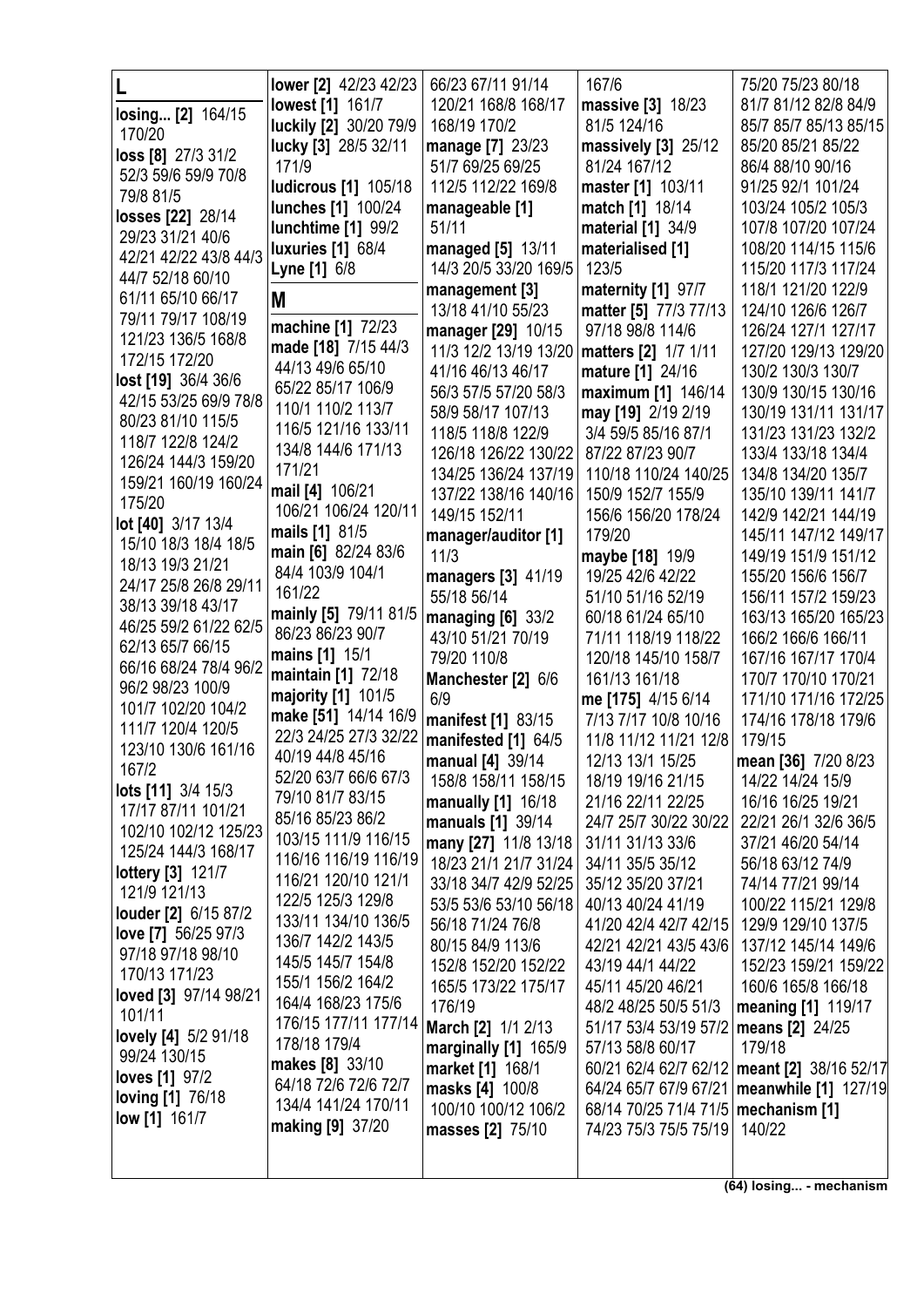| M                                       |                        | 9/10 10/13 14/5 16/14   misunderstanding [1]   monitored [2] 13/11 |                                         | mother [1] 109/20            |
|-----------------------------------------|------------------------|--------------------------------------------------------------------|-----------------------------------------|------------------------------|
| meet [4] 14/15 86/16                    | 21/23 23/16 28/17      | 144/10                                                             | 14/3                                    | motive [1] 19/22             |
| 86/18 91/4                              | 29/19 35/19 35/25      | misunderstood [1]                                                  | month [21] 33/12                        | motor [1] 96/14              |
| meeting [5] 2/7 28/6                    | 36/7 40/16 45/24       | 154/16                                                             | 33/13 34/5 47/15                        | mouth [1] 155/8              |
| 96/7 130/5 130/14                       | 53/22 61/10 66/22      | mix [1] 18/12                                                      | 47/20 58/5 63/14 66/3                   | move [18] 3/13 5/1           |
| meetings [3] 56/7                       | 72/9 82/23             | mixed [1] 9/4                                                      | 78/12 95/25 103/17                      | 7/3 14/1 15/20 21/23         |
| 56/8 58/4                               | mile [1] 62/12         | Mm [3] 6/10 9/23 54/5                                              | 119/20 136/8 136/14                     | 25/22 49/20 54/5 62/9        |
| member [1] 53/9                         | miles [1] 103/10       | Mm-hm [3] 6/10 9/23                                                | 142/20 143/17 150/24                    | 63/24 66/6 77/1 83/24        |
| members [5] 1/16                        | Milesh [3] 130/15      | 54/5                                                               | 151/4 153/18 153/23                     | 94/14 141/4 141/6            |
| 29/21 50/21 86/1                        | 130/25 131/13          | Mmm [1] 36/11                                                      | 154/3                                   | 150/3                        |
| 116/7                                   | military [3] 14/15     | mobile [1] 118/21                                                  | monthly [7] 26/8                        | moved [4] 38/1 38/2          |
| memo [3] 39/16 41/13                    | 61/17 61/21            | mode [1] 112/15                                                    | 26/12 27/16 32/8                        | 73/7 73/24                   |
| 41/13                                   | milk [2] 99/4 116/9    | model [3] 5/23 81/10                                               | 34/11 34/25 95/20                       | moving [3] 55/20             |
| <b>memories</b> [1] 35/19               | million [3] 16/9 54/1  | 156/5                                                              | months [18] 1/5                         | 76/24 94/2                   |
| mental [1] 129/9                        | 54/3                   | moment [18] 13/6                                                   | 12/14 34/4 52/13 58/2                   | Mr [30] 1/22 1/24            |
| mentally [1] 166/5                      | millionaire [1] 16/12  | 27/5 29/24 54/5 54/25                                              | 58/6 59/15 59/19                        | 10/19 22/2 22/2 22/4         |
| mention [10] 41/1                       | millions [2] 33/21     | 60/8 71/22 74/5 76/12                                              | 60/19 69/18 71/25                       | 22/10 22/24 23/10            |
| 52/17 59/5 89/25                        | 33/21                  | 77/2 88/5 109/14                                                   | 89/6 131/19 136/25                      | 48/6 48/24 49/21             |
| 149/8 158/2 158/10                      | mind [13] 24/3 50/23   | 112/3 135/14 137/15                                                | 142/20 152/9 155/3                      | 49/23 50/2 50/11             |
| 161/11 161/11 179/1                     | 64/18 64/23 67/25      | 156/15 161/23 174/6                                                | 167/24                                  | 57/23 58/12 60/19            |
|                                         | 69/6 71/18 71/23 91/2  | Monday [1] 101/22                                                  | months' [1] 52/5                        | 85/1 85/2 86/12              |
| mentioned [15] 11/1<br>21/25 29/5 41/13 | 96/24 105/23 152/7     | money [86] 18/18                                                   | <b>Moors [1] 89/20</b>                  | 110/14 110/23 112/2          |
| 137/24 139/20 149/14                    | 173/2                  | 20/14 22/22 29/14                                                  | more [45] 3/13 11/25                    | 140/1 153/9 155/19           |
| 149/15 150/13 157/7                     | mindful [3] 64/4       | 29/17 32/14 33/7                                                   | 13/23 22/1 22/18 26/9                   | 157/5 179/13 179/13          |
| 157/8 162/24 172/23                     | 64/20 65/18            | 36/12 43/2 43/11                                                   | 26/17 38/17 44/15                       | Mr Ball [8] 10/19 22/2       |
| 173/10 178/1                            | minds [2] 91/21        | 43/20 45/15 47/11                                                  | 45/14 54/4 55/17                        | 22/10 48/6 48/24 50/2        |
| mentioning [2] 36/3                     | 173/20                 | 47/17 47/22 53/19                                                  | 61/24 62/6 74/11                        | 57/23 85/2                   |
| 74/6                                    | mine [8] 30/24 32/11   | 54/18 54/21 55/8                                                   | 74/13 76/12 90/15                       | <b>Mr Hartley [3] 110/23</b> |
| mentions [1] 107/21                     | 44/20 66/13 66/16      | 66/15 67/5 71/9 71/9                                               | 98/9 100/21 102/16                      | 140/1 179/13                 |
| <b>Merriott [1] 89/10</b>               | 71/25 128/25 134/17    | 72/3 72/4 72/5 72/17                                               | 102/24 104/2 104/6                      | Mr Miah [6] 22/4             |
| met [2] 11/25 169/11                    | minimal [1] 75/12      | 74/17 74/18 80/13                                                  | 121/1 122/13 125/12                     | 49/21 49/23 58/12            |
| Miah [6] 22/4 49/21                     | minimum [2] 160/11     | 84/19 95/17 96/5                                                   | 126/15 132/10 134/22                    | 60/19 85/1                   |
| 49/23 58/12 60/19                       | 167/2                  | 102/6 110/5 115/13                                                 | 136/23 149/18 153/17                    | <b>Mr Norris [9] 1/22</b>    |
| 85/1                                    | minus [1] 46/9         | 115/13 116/10 116/11                                               | 154/23 154/24 155/9                     | 1/24 22/2 22/24 23/10        |
| microwave [1] 99/7                      | minute [11] 8/8 18/4   | 117/24 119/1 119/8                                                 | 156/25 159/22 161/22                    | 50/11 86/12 112/2            |
| middle [4] 39/22                        | 36/1 59/25 107/17      | 119/9 122/20 123/10                                                | 164/2 164/5 167/2                       | 157/5                        |
| 39/24 71/19 143/21                      | 107/20 140/15 144/18   | 123/15 126/24 128/8                                                | 177/20 178/25 179/10 Mr Venn [4] 110/14 |                              |
| Middlesbrough [1]                       | 153/7 159/23 168/21    | 129/4 129/19 130/12                                                | morning [16] 29/15                      | 153/9 155/19 179/13          |
| 97/14                                   | minutes [3] 76/10      | 130/18 131/8 131/14                                                | 31/3 35/8 37/15 37/18                   | Mrs [2] 109/25 133/12        |
| midnight [1] 16/19                      | 156/10 171/2           | 131/18 136/6 136/12                                                | 39/7 39/10 93/22 99/1                   | Mrs Edgar [1] 133/12         |
| might [31] 2/8 3/12                     | mirror [2] 35/12 35/13 | 136/14 136/23 138/6                                                | 126/17 127/6 128/23                     | Mrs so [1] 109/25            |
| 7/25 11/9 14/10 46/22                   | mis [1] 138/22         | 138/14 139/3 139/5                                                 | 128/23 168/16 168/21                    | Ms [7] 22/4 56/20            |
| 68/10 68/15 77/7 77/8                   | miscounted [1] 154/8   | 139/7 139/24 139/24                                                | 170/12                                  | 85/2 110/23 132/8            |
| 79/23 85/22 86/8 87/2                   | missing $[6]$ 22/22    | 143/7 143/8 144/4                                                  | <b>mortgage [2] 92/23</b>               | 179/13 179/13                |
| 92/15 99/22 99/23                       | 43/11 46/1 109/22      | 145/2 145/3 145/4                                                  | 92/24                                   | Ms Bath [1] 179/13           |
| 100/1 101/8 120/25                      | 115/13 166/10          | 145/12 147/4 152/3                                                 | <b>Mossley [6] 6/8 6/8</b>              | Ms Edgar [3] 110/23          |
| 122/6 125/12 136/10                     | mistake [4] 33/15      | 154/25 155/3 164/2                                                 | 6/17 6/18 11/7 11/24                    | 132/8 179/13                 |
| 144/10 153/13 154/3                     | 103/22 113/7 121/1     | 164/5 164/15 167/13                                                | <b>Mossley's [1] 6/24</b>               | <b>Ms Whatley [3] 22/4</b>   |
| 155/25 157/7 158/10                     | mistakes [4] 91/15     | 167/23 168/23 170/20                                               | most [11] 5/20 28/7                     | 56/20 85/2                   |
| 159/9 171/1                             | 109/7 110/1 110/2      | 173/15 175/22                                                      | 53/11 66/20 70/13                       | much [58] 1/21 3/19          |
| mike [20] 4/9 4/12                      | mistress [1] 41/17     | money's [1] 145/10                                                 | 83/23 98/7 102/16                       | 5/3 8/19 15/4 15/12          |
|                                         | mistresses $[1]$ 51/6  | monies [1] 163/1                                                   | 111/13 153/12 159/7                     | 17/2 34/5 35/3 35/10         |
|                                         |                        |                                                                    |                                         |                              |
|                                         |                        |                                                                    |                                         |                              |

**(65) meet - much**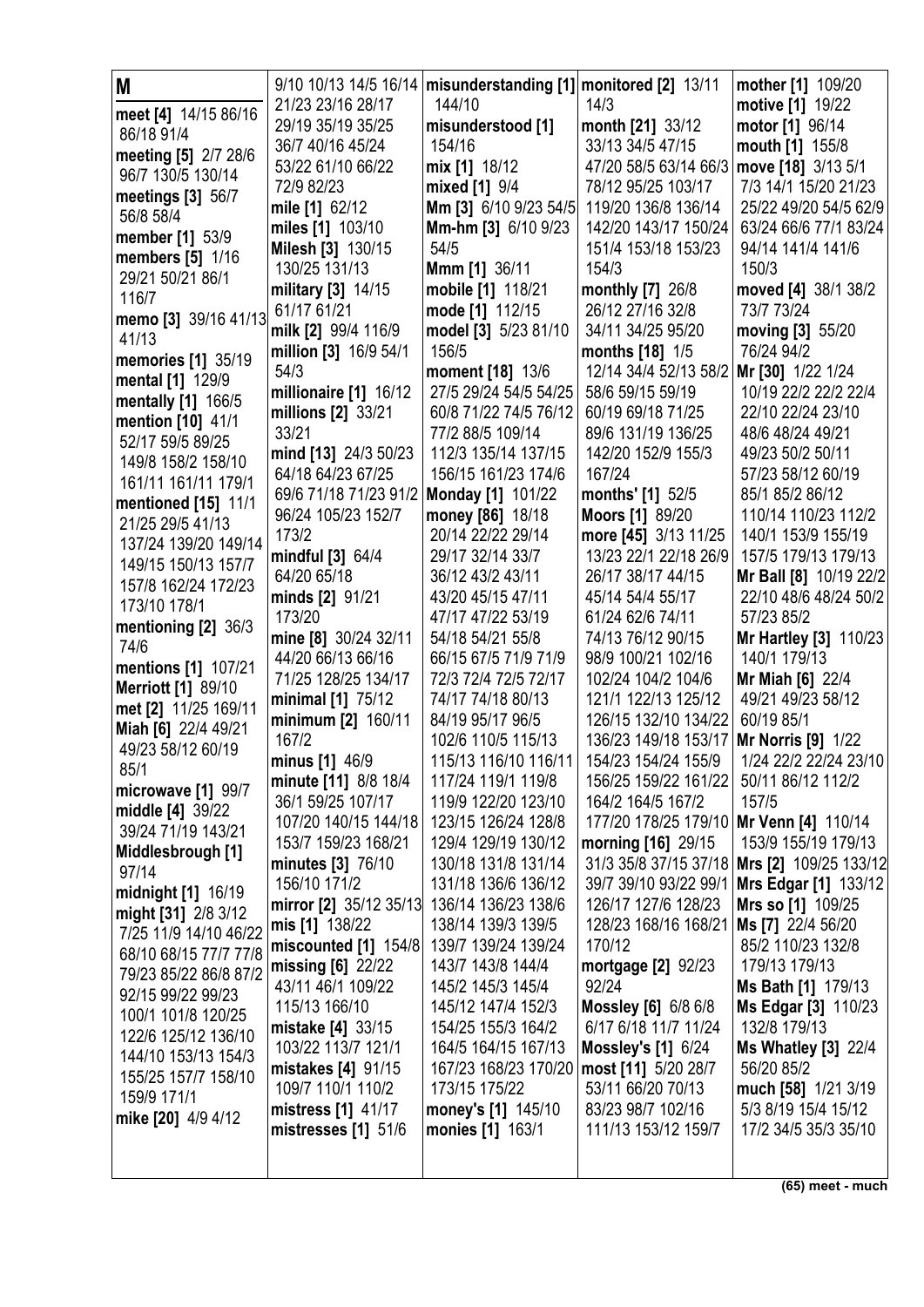| M                                      | 59/23 60/9 60/10 62/3   national [8] 78/21 |                                                              | 81/15 83/21 83/22                          | 110/21 110/21 113/7                       |
|----------------------------------------|--------------------------------------------|--------------------------------------------------------------|--------------------------------------------|-------------------------------------------|
| much [48] 52/20                        | 63/18 64/10 64/14                          | 78/25 90/1 90/1 94/10                                        | 84/17 89/2 92/5 97/10                      | 113/9 114/1 115/17                        |
| 56/13 56/13 64/11                      | 69/22 70/8 70/23                           | 121/7 121/9 178/17                                           | 97/11 104/20 104/21                        | 116/2 116/3 116/5                         |
| 76/18 83/4 84/20                       | 71/18 72/1 72/15 75/5                      | nationally [1] 11/3                                          | 106/12 106/13 110/9                        | 117/15 117/15 118/24                      |
| 84/24 85/6 86/11                       | 80/1 80/1 80/7 80/15                       | naturally [1] 94/20                                          | 119/15 126/6 126/6                         | 121/14 121/25 122/7                       |
| 89/12 89/14 90/22                      | 81/13 81/23 81/24                          | nature [2] 4/1 8/17                                          | 156/16 164/13 176/14                       | 122/14 123/13 123/17                      |
| 91/4 91/18 94/24                       | 82/2 84/9 84/9 86/9                        | nay [1] 147/4                                                | 176/17 176/18                              | 123/22 126/1 127/11                       |
| 97/23 101/18 101/22                    | 86/14 88/10 89/17                          | near [4] 126/11                                              | New Zealand [1]                            | 128/11 128/13 128/16                      |
| 102/7 102/15 103/21                    | 90/16 90/17 91/16                          | 161/24 164/6 177/22                                          | 81/15                                      | 128/16 129/6 129/14                       |
| 108/6 109/5 110/24                     | 92/3 92/18 92/22 97/4                      | nearly [6] 36/16 47/20                                       | newsagent [1] 168/15                       | 130/13 131/22 132/13                      |
| 112/1 112/25 116/10                    | 97/13 97/18 97/19                          | 79/13 93/20 128/6                                            | newsagents [1] 93/20                       | 134/14 134/19 136/21                      |
| 120/10 120/18 122/20                   | 101/13 104/7 105/6                         | 136/8                                                        | newspaper [1] 93/23                        | 137/13 138/24 138/24                      |
| 123/3 132/10 133/6                     | 105/8 106/10 107/11                        | necessarily [2] 8/1                                          | next [21] 2/14 7/1                         | 139/2 139/7 141/23                        |
| 133/11 134/21 141/25                   | 107/15 108/18 109/20                       | 18/1                                                         | 13/7 17/11 58/10 77/8                      | 142/6 142/7 148/17                        |
| 142/1 147/1 147/2                      | 115/5 124/17 125/24                        | need [13] 3/20 83/16                                         | 86/14 87/12 88/10                          | 148/23 148/23 149/5                       |
| 155/10 155/17 164/16                   | 126/2 126/8 126/18                         | 83/24 83/25 83/25                                            | 109/25 120/17 122/11                       | 149/19 152/15 153/13                      |
| 165/17 167/16 171/3                    | 126/22 126/24 126/25                       | 103/12 104/21 120/2                                          | 122/11 128/23 135/15                       | 154/14 157/25 158/4                       |
| 175/11 178/8                           | 127/10 128/20 128/22                       | 171/23 175/10 175/10                                         | 136/14 137/9 153/15                        | 158/4 158/4 158/21                        |
| mud [3] 173/17                         | 128/24 129/9 129/11                        | 177/5 177/25                                                 | 154/3 173/14 173/25                        | 160/15 163/12 163/20                      |
| 173/17 174/2                           | 130/2 130/18 130/19                        | needed [3] 80/10                                             | <b>NFSP [1] 162/23</b>                     | 164/25 165/8 165/22                       |
| multi [1] 77/14                        | 130/22 132/4 132/6                         | 104/20 107/12                                                | nice [12] 18/22 84/3                       | 171/19 174/2 174/21                       |
| multiple [16] 28/11                    | 134/5 134/16 138/16                        | needs [5] 83/19 83/20 86/16 86/18 91/4                       |                                            | 179/19                                    |
| 32/3 35/7 36/2 39/13                   | 140/14 141/20 142/11                       | 83/21 175/12 175/12                                          | 98/23 99/18 99/25                          | no-one [2] 15/16                          |
| 50/24 53/23 54/8 90/6                  | 142/21 145/17 146/11                       | negative [6] 19/21                                           | 99/25 101/19 102/1                         | 73/10                                     |
| 93/24 119/22 129/18                    | 147/21 149/12 149/14                       | 33/17 34/17 43/24                                            | 144/25                                     | nobody [10] 63/22                         |
| 131/22 133/1 138/25                    | 152/6 158/7 160/24                         | 70/20 105/19                                                 | nicely [1] 98/12                           | 83/4 85/13 130/3                          |
| 157/18                                 | 161/18 161/22 163/13 negligible [1] 94/6   |                                                              | Nick [5] 163/22 176/1                      | 134/15 134/24 134/25                      |
| multiplying [2]                        | 166/12 167/15 169/10   neighbour [1] 102/8 |                                                              | 176/8 176/14 176/18                        | 135/1 135/8 170/3                         |
| 128/13 129/3                           | 169/13 169/21 169/25                       | neither [2] 50/5                                             | niggling [1] 28/25                         | nodded [1] 117/9                          |
| Mum [3] 6/20 67/6                      | 170/1 170/5 170/5                          | 130/25                                                       | nigh [1] 94/18                             | nodding [1] 37/20                         |
| 99/11                                  | 170/8 170/13 170/14                        | Nelson [3] 90/21 94/2 night [10] 26/14 31/3                  |                                            | noises [1] 37/20                          |
| must [11] 30/12 36/25                  | 171/13 171/14 171/23 109/11                |                                                              | 33/10 37/1 71/19                           | non [2] 42/2 90/3                         |
| 51/16 75/3 81/8 89/25                  | 171/24 172/16 172/17   nerve [1] 8/5       |                                                              | 93/22 128/20 148/25                        | non-business-like [1]                     |
| 118/10 143/14 149/7                    |                                            | 172/18 172/19 172/20   nerve-racking [1] 8/5   168/21 171/10 |                                            | 42/2                                      |
| 170/1 177/1                            | 175/25 177/15 178/14   network [6] 34/13   |                                                              | nightmare [2] 34/12                        | non-executive [1]                         |
| mute [1] 106/5                         | 179/12                                     | 89/22 170/16 173/7<br>173/9 174/3                            | 34/25                                      | 90/3                                      |
| muted [1] 4/12                         | my God [1] 19/17<br>my YouTube [1] 3/14    | never [28] 1/7 16/1                                          | nighttime [1] 150/15<br>no [111] 1/11 1/12 | none [5] 39/5 49/10<br>62/18 73/25 176/19 |
| my [158] 2/4 2/25                      | myself [11] 9/15                           | 17/10 17/15 27/8                                             | 8/14 14/19 15/16                           | nonsense [1] 121/11                       |
| 3/11 3/14 4/25 5/25                    | 13/17 19/11 31/16                          | 30/21 32/7 39/21 44/8                                        | 16/17 27/23 27/25                          | noose [1] 171/13                          |
| 6/19 6/19 6/20 6/24                    | 50/20 97/3 113/5                           | 51/13 51/15 63/4 63/5                                        | 30/8 30/16 31/4 31/6                       | normal [5] 20/6 80/5                      |
| 9/7 9/17 10/5 10/14                    | 135/5 144/3 147/21                         | 63/20 93/23 111/6                                            | 32/15 33/3 33/14 34/1                      | 113/16 164/3 164/24                       |
| 11/22 19/17 19/19                      | 171/13                                     | 111/24 111/25 128/18                                         | 34/10 35/11 35/16                          | normally [4] 78/25                        |
| 20/1 20/4 20/10 21/9                   | mystery [1] 56/2                           | 128/20 129/21 135/12                                         | 42/16 47/13 49/13                          | 126/13 127/22 159/5                       |
| 21/10 24/6 25/10                       |                                            | 138/19 139/25 142/9                                          | 49/13 50/3 50/4 50/7                       | Norris [9] 1/22 1/24                      |
| 30/20 33/15 33/25                      | N                                          | 166/20 169/22 171/22                                         | 51/12 52/10 54/10                          | 22/2 22/24 23/10                          |
| 34/8 34/8 35/13 35/17                  | name [5] 20/22 89/17                       | nevertheless [1]                                             | 54/10 58/10 60/2                           | 50/11 86/12 112/2                         |
| 42/20 43/1 45/10                       | 114/25 151/21 158/10                       | 33/12                                                        | 63/21 63/25 73/10                          | 157/5                                     |
| 46/13 50/16 51/13<br>51/15 51/17 52/22 | name's [1] 90/17                           | new [32] 58/3 59/9                                           | 75/14 88/1 90/24                           | north [2] 89/19 90/4                      |
| 55/9 56/5 56/25 57/1                   | names [1] 151/19                           | 62/10 63/16 64/20                                            | 94/10 97/17 98/8                           | north-east [1] 90/4                       |
| 57/19 59/13 59/19                      | narrow [1] 160/8                           | 75/15 75/16 76/4                                             | 104/19 104/22 105/24                       | nosy [1] 156/23                           |
|                                        | nasty [2] 27/17 130/6                      | 76/19 76/20 81/3                                             | 107/2 109/18 109/18                        | not [188]                                 |
|                                        |                                            |                                                              |                                            |                                           |
|                                        |                                            |                                                              |                                            |                                           |

 $(66)$  much... - not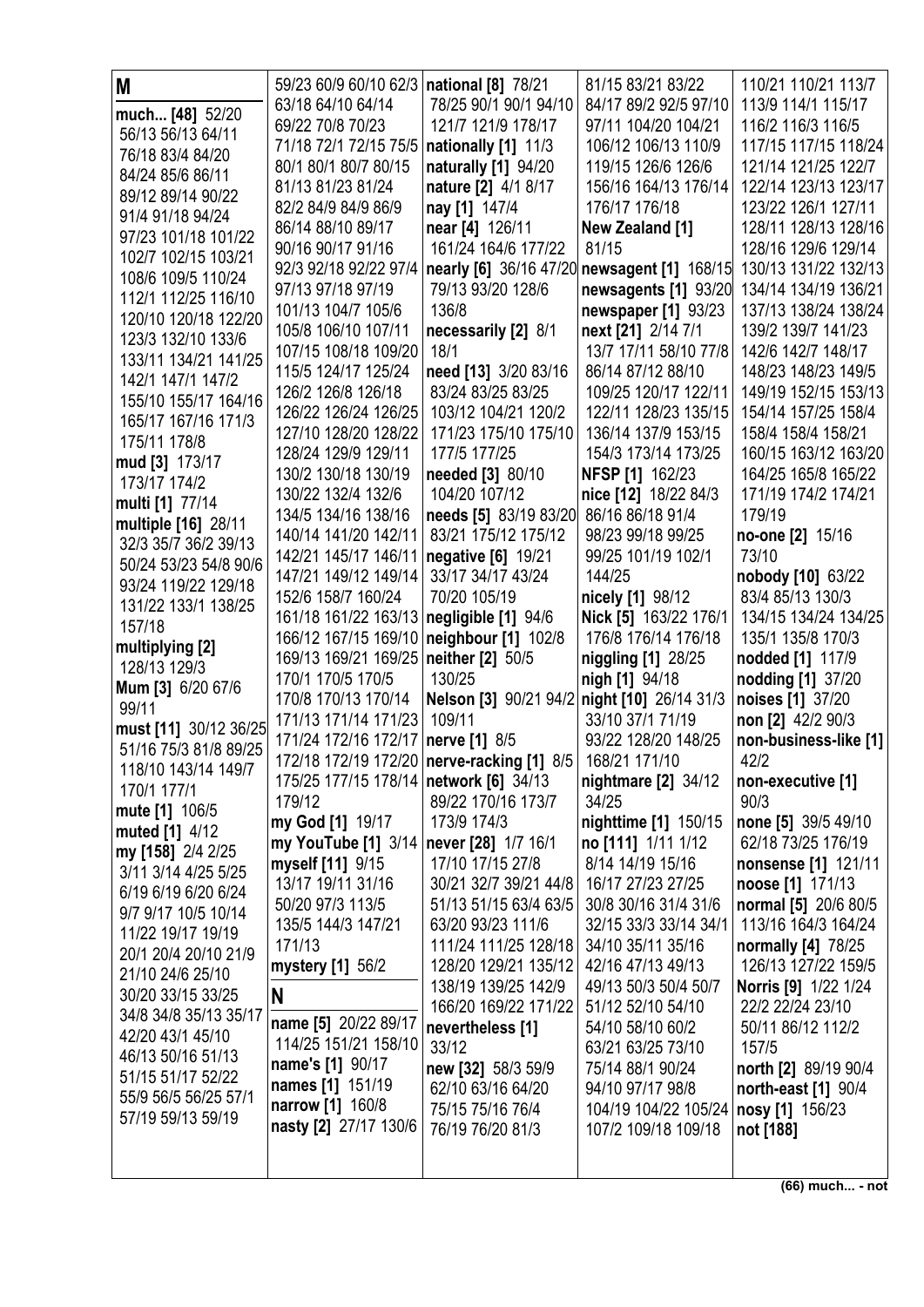| N                                            | 170/19 170/19 171/5                           | 97/6 104/8 113/14                           | 163/9 167/4 171/2                            | 152/1 173/23                              |
|----------------------------------------------|-----------------------------------------------|---------------------------------------------|----------------------------------------------|-------------------------------------------|
| nothing [34] 7/21 8/7                        | 171/7 171/21 171/24                           | 125/24 131/8 131/14                         | 174/15 174/23 175/14                         | <b>Online [1] 48/17</b>                   |
| 12/6 22/14 27/17 34/2                        | 174/11 175/13 176/2                           | 143/21 145/22 149/19                        | 177/15                                       | only [52] 2/25 19/22                      |
| 40/4 55/25 56/2 61/23                        | 176/4 178/3 178/24                            | 149/20 162/15 170/8                         | old [15] 57/19 76/2                          | 26/23 30/13 31/10                         |
| 64/6 66/7 82/3 105/11                        | 179/17                                        | 173/3 173/13                                | 90/13 96/2 101/25                            | 31/11 32/12 41/18                         |
| 105/13 105/15 108/6                          | nowadays [3] 102/24                           | off-licence [1] 93/21                       | 101/25 103/16 108/2                          | 45/13 47/14 54/16                         |
| 108/22 110/16 122/7                          | 116/6 142/5                                   | offered [2] 61/5 81/22                      | 110/25 111/10 151/21                         | 55/11 56/5 56/10 65/2                     |
| 122/16 125/1 125/13                          | nowhere [1] 161/23                            | office [264]                                | 158/8 162/10 164/12                          | 66/1 66/14 87/15 94/4                     |
| 132/14 133/9 138/6                           | NT [2] 89/22 97/16                            | Office's [1] 136/11                         | 176/19                                       | 94/17 96/1 99/22                          |
| 141/24 142/17 143/3                          | number [16] 35/6                              | officer [2] 109/1                           | old-ish [1] 101/25                           | 100/2 100/11 100/12                       |
| 143/9 146/16 164/23                          | 44/7 57/8 61/18 72/24                         | 117/1                                       | oldies [1] 98/2                              | 101/9 108/9 110/21                        |
| 164/24 165/6                                 | 77/1 82/10 85/17                              | offices [10] 5/15 5/18 once [20] 2/25 11/25 |                                              | 110/22 111/23 113/21                      |
| notice [4] 9/13 9/16                         | 85/18 87/6 93/13                              | 5/22 8/1 62/5 89/24                         | 15/12 33/12 42/15                            | 116/23 119/4 119/19                       |
| 9/17 58/1                                    | 110/15 135/1 140/11<br>151/23 152/14          | 96/22 147/18 156/17<br>164/5                | 45/16 45/17 56/2 56/3<br>58/5 65/2 79/2 79/3 | 120/24 125/2 128/1<br>131/23 135/1 136/10 |
| noticed [2] 58/13                            | numbers [2] 51/5                              | official [1] 58/22                          | 88/2 100/2 106/16                            | 141/2 153/1 153/3                         |
| 113/16                                       | 118/21                                        | often [6] 32/4 78/11                        | 110/4 120/18 137/1                           | 158/23 164/17 165/15                      |
| noticing [1] 58/21                           |                                               | 104/13 121/2 125/13                         | 160/9                                        | 166/11 166/24 171/16                      |
| notify [1] 127/17                            | O                                             | 151/18                                      | one [91] 15/16 17/10                         | 174/18 175/18 175/19                      |
| now [116] 1/5 1/21                           | o'clock [1] 99/1                              | oh [29] 27/22 29/2                          | 19/12 19/12 19/25                            | Ooh [1] 11/21                             |
| 2/15 2/19 3/4 5/15                           | obscure [1] 73/23                             | 31/11 31/13 33/15                           | 21/10 21/10 22/3 25/2   open [7] 5/23 20/6   |                                           |
| 5/18 9/9 15/20 20/12                         | obsolete [1] 126/9                            | 37/16 37/23 39/9                            | 25/13 28/8 31/3 32/9                         | 21/5 26/13 62/6 62/10                     |
| 28/3 30/15 31/11                             | obviously [42] 1/3                            | 41/19 50/16 54/14                           | 36/5 36/13 38/25 43/3                        | 76/1                                      |
| 32/10 33/2 38/11 41/7                        | 5/22 7/6 14/25 15/9                           | 55/8 59/25 62/17                            | 47/4 47/21 48/22                             | opened [4] 7/15                           |
| 41/11 41/22 42/4<br>44/22 54/22 56/12        | 18/24 20/19 25/9 27/8                         | 63/21 70/22 74/23                           | 51/18 53/14 53/17                            | 62/11 93/20 97/16                         |
| 56/19 59/12 64/8                             | 28/3 28/18 29/23 30/4                         | 75/3 75/5 78/14                             | 54/6 54/11 54/19                             | openly [3] 75/22                          |
| 64/23 65/12 74/10                            | 38/12 46/22 47/11                             | 106/11 109/24 128/12                        | 54/20 54/21 56/3 58/4                        | 170/25 177/16                             |
| 74/18 74/20 74/25                            | 61/15 63/18 64/8                              | 140/15 147/23 148/4                         | 58/7 59/5 62/4 62/10                         | openness [1] 85/4                         |
| 75/20 78/17 78/23                            | 73/16 80/13 87/11                             | 148/17 148/23 161/6                         | 73/5 73/8 73/10 77/8                         | operating [5] 48/17                       |
| 79/7 80/3 81/13 83/18                        | 95/18 96/21 102/21                            | okay [82] 4/4 4/10 5/3                      | 77/10 82/13 94/1 94/3                        | 54/20 54/24 57/24                         |
| 84/16 84/18 86/19                            | 102/21 103/8 103/25<br>104/4 106/1 122/3      | 5/14 6/2 6/25 10/17                         | 97/16 98/24 99/1                             | 79/7                                      |
| 87/4 87/7 87/11 91/14                        | 123/11 123/18 130/2                           | 13/6 14/1 14/20 15/20                       | 101/24 104/5 104/8                           | operational [1] 77/24                     |
| 92/19 92/21 94/12                            | 133/16 139/16 140/20                          | 16/13 16/24 17/3                            | 104/16 108/11 109/10                         | operative [1] 82/7                        |
| 94/18 101/4 101/22                           | 150/8 166/13 166/25                           | 22/13 23/6 25/21                            | 109/22 109/23 110/1                          | opinion [1] 161/18                        |
| 102/5 102/16 108/22                          | 175/1 177/14                                  | 27/16 30/2 32/9 32/10<br>35/18 37/19 37/25  | 114/5 116/9 120/14<br>120/17 121/22 121/23   | opportunity [2] 25/1<br>80/9              |
| 113/5 114/21 118/6                           | occasion [6] 36/5                             | 40/12 44/5 46/15 49/3                       | 124/17 124/19 125/3                          | opposed [1] 30/23                         |
| 118/7 118/24 119/11                          | 51/18 58/7 98/25                              | 49/11 49/18 54/5                            | 126/13 130/19 130/19   option [3] 116/18     |                                           |
| 119/14 119/15 119/15                         | 144/3 146/10                                  | 60/11 71/3 74/4 78/11                       | 134/2 134/3 138/16                           | 119/3 119/4                               |
| 119/20 120/5 120/5                           | occasional [1] 28/6                           | 82/12 84/20 88/9                            | 144/11 146/10 147/20                         | options [1] 29/8                          |
| 120/6 131/18 133/21                          | occasionally [4] 3/12                         | 88/12 89/12 89/16                           | 150/18 150/21 150/24                         | or [200]                                  |
| 135/4 135/5 135/18                           | 24/5 29/13 125/12                             | 90/11 91/3 91/18 93/1                       | 153/24 153/25 154/1                          | oral [1] 85/19                            |
| 139/23 142/1 142/1                           | occasions [8] 21/1                            | 96/15 99/3 100/16                           | 154/1 155/18 156/1                           | organisation [2]                          |
| 142/23 142/24 143/18<br>144/20 146/19 146/25 | 21/7 40/22 40/22                              | 104/4 104/23 105/2                          | 156/18 157/7 159/12                          | 82/19 160/18                              |
| 147/6 148/15 148/25                          | 42/10 52/25 61/24                             | 105/9 105/16 108/5                          | 163/9 163/22 168/2                           | organisations [3]                         |
| 150/25 155/2 155/10                          | 139/22                                        | 118/11 119/6 119/23                         | 170/1 173/12 173/14                          | 87/10 174/10 174/17                       |
| 155/12 156/10 156/16                         | occurred [4] 48/10                            | 124/19 135/24 136/9                         | 174/18                                       | origin [1] 6/19                           |
| 159/11 161/17 162/2                          | 52/4 55/14 56/21                              | 136/16 139/13 141/13                        | one-to-one [1] 19/12                         | other [54] 2/22 3/3                       |
| 162/20 163/2 163/7                           | odd [2] 123/4 143/15                          | 143/18 148/23 148/23                        | ones [6] 73/8 137/5                          | 3/4 3/5 5/15 5/17 9/8                     |
| 164/5 165/19 169/14                          | off [24] 39/17 40/14                          | 150/1 153/7 154/11                          | 175/18 175/19 176/8                          | 12/2 25/15 25/16 29/1                     |
| 169/21 170/6 170/15                          | 41/5 42/5 42/7 45/18<br>52/1 69/21 72/4 93/21 | 156/20 157/2 158/1                          | 176/25                                       | 32/15 34/18 43/2 43/3                     |
|                                              |                                               | 159/11 160/20 161/12 ongoing [3] 79/17      |                                              | 43/6 53/5 53/8 53/24                      |
|                                              |                                               |                                             |                                              |                                           |
|                                              |                                               |                                             |                                              |                                           |

**(67) nothing - other**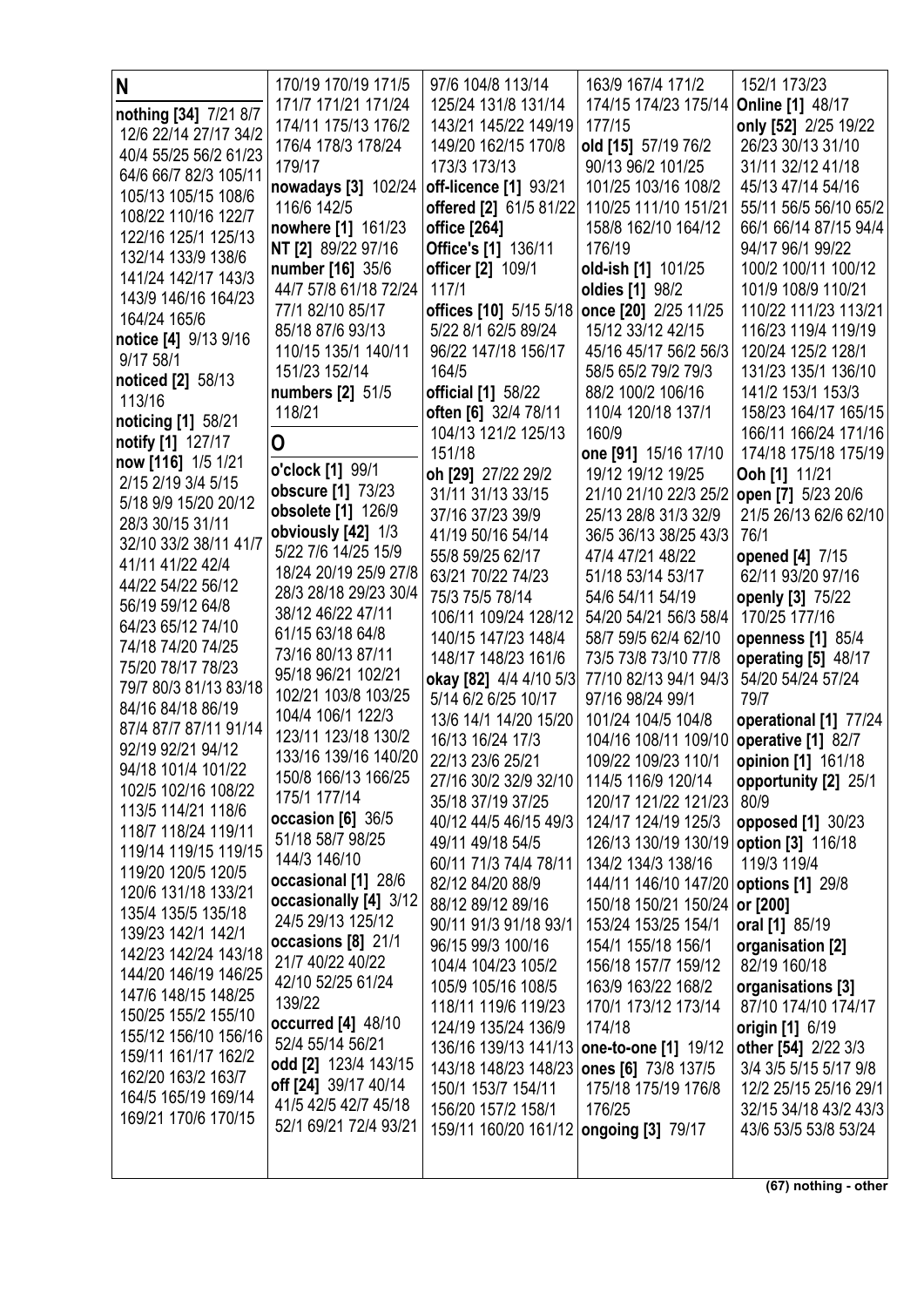| 0                                             | 47/17 47/22 55/8 63/7                     | 103/18 106/7 108/8                        | page 16 [1] 131/3                       | past [8] 18/19 19/2                        |
|-----------------------------------------------|-------------------------------------------|-------------------------------------------|-----------------------------------------|--------------------------------------------|
| other [35] 59/11                              | 63/18 64/22 68/6                          | 108/14 108/24 109/5                       | pages [2] 130/22                        | 19/4 19/5 77/19 94/16                      |
| 73/16 79/16 81/13                             | 68/23 69/2 69/3 71/15                     | 114/2 114/2 114/7                         | 131/4                                   | 94/16 109/8                                |
| 84/15 84/21 84/23                             | 74/17 75/4 77/6 78/3                      | 114/7 114/7 115/10                        | paid [25] 18/3 18/8                     | Paula [3] 117/2                            |
| 85/7 87/11 88/1 88/1                          | 78/19 91/21 92/23                         | 116/21 116/22 117/4                       | 42/24 43/4 47/10 49/1                   | 118/20 176/24                              |
| 97/5 102/7 106/3                              | 93/10 94/19 95/2                          | 119/9 119/11 120/4                        | 63/22 66/16 70/13                       | Paula Vennells [2]                         |
| 110/1 110/18 117/22                           | 95/14 95/22 96/24                         | 122/13 126/23 127/7                       | 72/3 92/7 97/25 98/1                    | 117/2 176/24                               |
| 124/7 127/3 128/24                            | 99/8 101/4 101/21                         | 127/23 128/18 131/25                      | 121/19 122/21 123/21                    | pause [1] 124/19                           |
| 143/9 144/13 148/9                            | 102/19 102/22 105/17                      | 133/10 134/17 134/17                      | 146/16 146/18 147/1                     | pay [65] 18/9 24/25                        |
| 148/15 150/4 153/23                           | 106/15 110/1 110/5                        | 135/3 136/2 136/24                        | 147/1 151/10 163/2                      | 25/1 36/19 46/23 47/7                      |
| 153/24 153/25 154/4                           | 111/3 119/6 119/9                         | 138/8 138/8 139/9                         | 163/3 164/20 164/21                     | 49/23 49/24 52/1                           |
| 167/5 168/10 170/7                            | 120/2 120/3 120/4<br>120/18 121/15 121/19 | 140/2 142/15 142/20<br>142/21 143/1 146/8 | pain [1] 119/6                          | 52/12 52/19 59/18<br>60/10 60/11 60/20     |
| 170/9 177/16 179/21                           | 122/11 122/21 123/6                       | 152/3 152/9 155/2                         | painful [1] 117/15<br>pales [1] 66/13   | 60/23 61/5 69/14                           |
| other's [1] 2/23                              | 123/12 124/6 124/7                        | 161/14 163/2 163/3                        | pandemic [2] 101/4                      | 69/18 69/21 71/12                          |
| others [15] 14/1                              | 125/17 126/2 126/5                        | 163/5 165/1 165/3                         | 102/11                                  | 72/2 73/17 79/10                           |
| 17/17 17/21 18/1                              | 129/15 129/22 130/23                      | 167/3 169/12 170/21                       | paper [5] 55/1 108/15                   | 108/20 116/25 117/3                        |
| 19/25 29/4 30/24                              | 131/20 132/4 132/6                        | 171/2 171/15 173/2                        | 108/19 113/9 150/17                     | 117/4 117/11 120/18                        |
| 44/21 50/14 80/15                             | 134/8 134/14 135/10                       | 173/22 174/11 175/5                       | papers [1] 48/16                        | 121/12 121/14 121/15                       |
| 101/18 102/4 131/13                           | 135/24 137/23 138/6                       | 175/14 175/17 176/22                      | paperwork [8] 15/10                     | 122/21 124/16 129/19                       |
| 161/10 162/19                                 | 138/12 138/16 144/1                       | 177/20 177/24 178/4                       | 26/9 102/16 112/25                      | 134/23 134/23 136/23                       |
| otherwise [2] 11/6                            | 146/16 147/1 147/15                       | 178/8                                     | 127/18 130/16 130/17                    | 136/25 137/9 137/11                        |
| 150/9                                         | 148/13 150/19 151/5                       | overall [1] 152/20                        | 146/22                                  | 139/11 142/13 142/19                       |
| our [49] 15/14 15/18<br>35/8 38/24 39/20 57/6 | 152/6 152/11 154/2                        | overnight [2] 36/14                       | parcel [3] 6/13 19/2                    | 143/4 144/1 147/7                          |
| 61/7 65/11 74/15                              | 154/5 155/24 164/11                       | 41/3                                      | 20/21                                   | 147/8 151/11 154/23                        |
| 76/20 77/25 78/24                             | 164/16 165/9 165/11                       | overshadowed [1]                          | pardon [1] 3/15                         | 154/25 155/4 155/4                         |
| 81/5 81/6 84/2 92/16                          | 167/14 167/15 167/19                      | 65/25                                     | parents [3] 21/15                       | 155/11 165/1 165/2                         |
| 92/23 92/25 93/6                              | 168/13 169/10 169/23                      | oversight [1] 47/19                       | 21/16 51/17                             | 165/3 166/9 167/13                         |
| 94/14 97/24 98/2 98/8                         | 170/14 170/22 171/23                      | owe [3] 131/18                            | park [3] 54/6 153/7                     | 167/23 168/23 169/9                        |
| 106/22 112/7 119/1                            | 179/5                                     | 135/24 155/3                              | 159/17                                  | 174/1 175/24                               |
| 121/15 122/16 122/20                          | outlet [1] 165/18                         | owed [2] 121/10                           | part [30] 1/5 3/11                      | paying [11] 39/24                          |
| 123/2 126/13 127/2                            | output [3] 104/18                         | 132/11                                    | 6/12 16/5 16/11 19/1                    | 47/5 63/19 69/5 109/4                      |
| 128/3 135/8 142/11                            | 104/19 104/22                             | own [22] 3/8 15/8                         | 20/21 56/11 57/7 64/2                   | 111/16 124/6 135/22                        |
| 142/25 143/4 143/12                           | outs [1] 17/13                            | 15/19 16/10 20/10                         | 65/6 65/6 75/2 87/4                     | 164/17 167/15 167/23                       |
| 145/5 148/13 158/23                           | outset [2] 9/10 62/14                     | 28/18 30/9 30/17                          | 88/24 88/25 89/2                        | payment [12] 63/14                         |
| 165/1 165/3 167/15                            | outside [2] 3/21<br>20/16                 | 45/15 55/9 67/10<br>84/13 97/13 101/13    | 94/11 95/3 97/1<br>100/12 100/22 108/24 | 63/17 137/8 137/10<br>142/12 142/12 142/25 |
| 168/11 168/21 169/5                           | over [114] 1/24 3/3                       | 107/15 108/18 114/23                      | 108/25 109/8 158/22                     | 144/21 154/22 173/24                       |
| 170/17 178/2                                  | 7/16 14/23 18/6 18/16                     | 119/1 124/7 138/25                        | 160/25 163/13 175/18                    | 173/25 177/19                              |
| ours [1] 155/25                               | 22/21 29/12 30/25                         | 172/18 172/19                             | 177/15                                  | payments [3] 66/23                         |
| ourselves [2] 17/25                           | 31/5 35/12 35/25                          | owned [1] 173/13                          | part-time [1] 97/1                      | 72/22 169/8                                |
| 112/16                                        | 41/18 42/6 42/22                          |                                           | participating [1]                       | pays [1] 73/18                             |
| out [123] 9/14 9/16                           | 45/17 50/6 51/15                          | P                                         | 86/11                                   | peace [1] 9/14                             |
| 10/23 11/6 11/23                              | 52/12 52/12 54/1                          | pack [2] 104/22                           | particular [4] 11/6                     | pencil [1] 111/2                           |
| 15/22 16/15 17/18<br>19/22 19/22 19/23        | 54/17 58/13 59/19                         | 121/17                                    | 18/25 44/1 88/21                        | pennies [3] 111/23                         |
| 21/6 24/15 26/18                              | 60/18 61/15 61/22                         | package [1] 18/23                         | particularly [1]                        | 164/18 164/21                              |
| 27/20 27/21 29/14                             | 63/16 65/22 66/2 66/9                     | packs [1] 81/18                           | 136/19                                  | penny [2] 33/23 111/3                      |
| 31/10 31/12 33/23                             | 68/4 68/24 69/5 69/9                      | pad [1] 38/5                              | parts [2] 7/8 124/7                     | <b>pension [6] 14/15</b>                   |
| 35/5 36/22 37/2 39/6                          | 69/18 71/5 76/2 83/8                      | pads [1] 77/25                            | party [1] 44/1                          | 15/10 16/22 61/17                          |
| 39/7 39/23 40/7 43/9                          | 84/5 88/24 89/1 89/7                      | page [4] 131/3 131/3                      | pass [4] 53/4 84/21                     | 61/21 109/21                               |
| 43/12 43/22 45/6 47/9                         | 89/7 89/24 93/17 94/2                     | 137/9 173/25<br>page 15 [1] 131/3         | 93/6 171/18                             | pensionable [1] 10/1                       |
|                                               | 95/21 99/10 102/11                        |                                           | passed [1] 10/2                         | pensioner [1] 40/8                         |
|                                               |                                           |                                           |                                         |                                            |
|                                               |                                           |                                           |                                         |                                            |

(68) other... - pensioner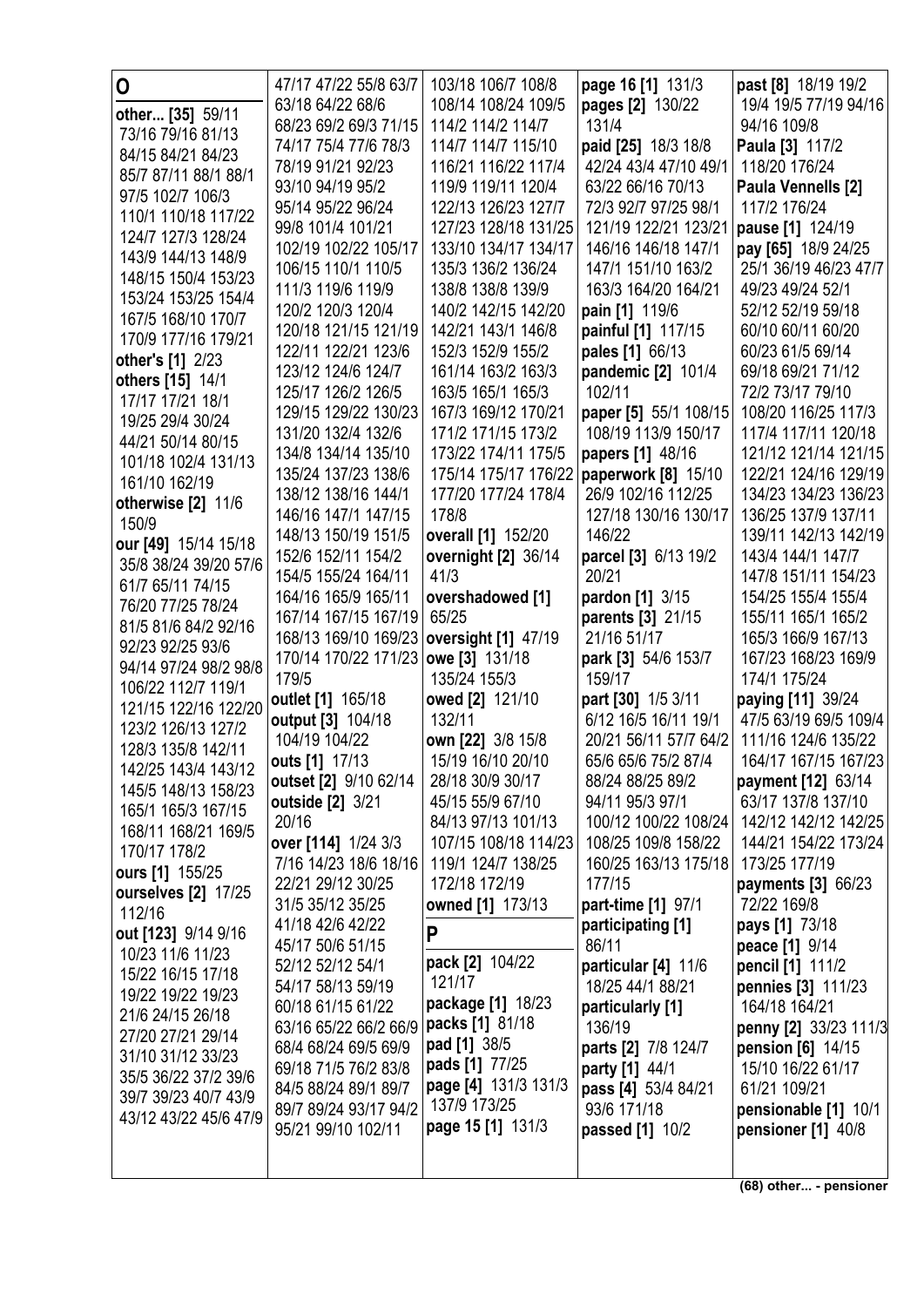| P                                           | 31/25 142/16 143/1                        | pictorial [1] 81/13                      | 72/21 73/24 77/13                                                   | preliminary [1] 53/24                           |
|---------------------------------------------|-------------------------------------------|------------------------------------------|---------------------------------------------------------------------|-------------------------------------------------|
| pensions [1] 101/21                         | permits [1] 163/13                        | picture [1] 81/16                        | 77/14 92/10 126/8                                                   | premises [1] 68/8                               |
| people [86] 3/3 5/1                         | perpetrator [1] 55/14                     | pieces [1] 166/10                        | 157/12 165/14                                                       | premium [3] 46/24                               |
| 9/8 10/6 12/25 13/1                         | person [27] 5/20 8/17                     | pilots [2] 89/5 104/8                    | positions [1] 73/2                                                  | 47/1 47/8                                       |
| 14/14 16/3 16/6 16/11                       | 12/22 34/18 41/24                         | pin [6] 36/7 38/5                        | positive [2] 23/17                                                  | prepaid [1] 164/4                               |
| 17/11 17/20 17/23                           | 50/16 53/5 53/10                          | 57/12 73/13 73/22                        | 60/6                                                                | prepare [3] 12/5 12/9                           |
| 19/2 19/9 20/12 20/15                       | 56/16 67/2 67/21 72/7                     | 77/25                                    | possibility [2] 122/3                                               | 12/10                                           |
| 21/3 39/7 43/8 43/10                        | 82/22 91/24 95/24                         | pinch [1] 55/8                           | 179/1                                                               | prepared [14] 1/10                              |
| 43/19 43/22 43/23                           | 97/2 99/22 101/9                          | pinched [1] 55/8                         | possible [4] 3/8 86/10                                              | 14/7 25/4 25/5 25/23                            |
| 46/25 48/2 50/8 53/1                        | 133/21 143/24 143/24                      | pint [1] 116/9                           | 111/11 145/9                                                        | 26/6 28/20 29/6 86/2                            |
| 53/6 54/23 54/24                            | 156/4 162/6 162/9                         | pittance [1] 164/20                      | possibly $[6]$ 93/2                                                 | 112/21 113/12 133/3                             |
| 59/20 61/14 63/16                           | 172/5 172/6 176/4                         | place [12] 17/22                         | 114/10 118/22 121/20                                                | 156/7 179/4                                     |
| 65/7 67/8 68/24 72/18                       | personal [19] 1/12                        | 17/22 22/12 33/9                         | 122/1 165/11                                                        | preparing [2] 27/6                              |
| 73/5 73/6 76/6 79/16                        | 9/7 17/19 20/10 21/4<br>45/10 45/11 45/15 | 74/20 90/21 91/9<br>92/13 92/24 92/24    | post [226]                                                          | 38/4                                            |
| 83/7 84/5 85/7 85/17                        | 57/8 64/2 72/11 90/8                      | 115/18 176/19                            | Post Office [189]<br>Post Office's [1]                              | presentation [1]<br>81/18                       |
| 85/18 86/14 88/4                            | 99/18 116/13 117/10                       | plain [1] 164/8                          | 136/11                                                              | press [12] 38/23                                |
| 95/10 96/2 96/3 97/5                        | 117/10 117/11 166/9                       | plan [3] 7/22 9/25                       | Post Office-related                                                 | 74/17 104/14 104/24                             |
| 97/6 97/9 98/22 98/23                       | 178/6                                     | 12/11                                    | $[1]$ 169/25                                                        | 104/25 105/2 105/4                              |
| 100/8 100/12 101/5                          | personalisation [1]                       | plate [1] 112/14                         | Post Office-type [1]                                                | 105/10 105/12 105/14                            |
| 101/25 102/10 114/17                        | 111/14                                    | play [3] 44/5 112/11                     | 99/20                                                               | 113/23 120/15                                   |
| 129/15 130/6 133/10                         | personality [2] 72/11                     | 163/9                                    | post offices [7] 5/18                                               | pressed [1] 151/6                               |
| 139/4 144/25 149/4                          | 72/16                                     | playing [1] 176/21                       | 5/22 8/1 62/5 89/24                                                 | pressing [2] 54/20                              |
| 149/15 155/12 159/7                         | personally [10] 30/18                     | plead [1] 136/24                         | 96/22 156/17                                                        | 153/21                                          |
| 161/25 166/1 166/13                         | 32/4 87/14 87/14                          | pleasant [2] 1/13                        | <b>postage</b> [1] 164/8                                            | pretending [1] 176/22                           |
| 167/11 168/3 170/7                          | 97/21 151/10 165/25                       | 67/12                                    | postal [2] 80/6 81/4                                                | pretty [6] 75/6 92/4                            |
| 170/9 173/18 175/1                          | 166/3 166/4 167/10                        | please [7] 3/7 3/15                      | postmaster [13] 6/11                                                | 113/22 155/23 166/6                             |
| 175/17 175/20 175/21<br>177/7 177/14        | petrol [1] 88/19                          | 3/19 50/5 104/24                         | 7/3 9/20 36/22 65/23                                                | 167/18                                          |
| people's [3] 3/5 139/4                      | phase [1] 25/5                            | 105/2 159/24                             | 91/21 97/11 97/11                                                   | previous [6] 42/12                              |
| 173/19                                      | Philip [16] 88/9 88/10                    | pleased [1] 103/13                       | 97/23 107/23 140/15                                                 | 91/9 100/6 137/21                               |
| per [12] 14/10 14/11                        | 88/13 95/1 101/15                         | plenty [2] 23/19 25/8                    | 149/2 163/24                                                        | 151/4 176/8                                     |
| 56/19 65/4 65/19                            | 103/5 107/1 118/12                        | plug [1] 36/15                           | postmaster's [2]                                                    | primarily [2] 85/1                              |
| 93/18 94/4 117/4                            | 141/15 150/17 160/6                       | plus [2] 33/6 102/17                     | 136/3 148/11                                                        | 88/14                                           |
| 119/20 123/2 154/3                          | 161/13 166/1 167/7                        |                                          | pm [2] 179/23 179/24   postmasters [9] 51/6   print [3] 27/24 39/17 |                                                 |
| 177/14                                      | 174/23 177/9                              | pocket [1] 124/7                         | 53/25 75/16 87/6                                                    | 145/22                                          |
| percentage [1] 14/9                         | phone [12] 13/21                          | point [17] 13/13 40/8                    | 116/25 144/2 163/21                                                 | printed [1] 39/15                               |
| <b>perfect</b> [1] 4/16                     | 34/19 40/3 42/7 51/5                      | 46/16 54/6 56/3 56/14                    | 164/14 174/20                                                       | printer [1] 77/5                                |
| performance [1] 59/1                        | 52/25 59/2 99/10                          | 57/4 67/14 73/14                         | postmistress [5] 5/8                                                | printing $[4]$ 77/9                             |
| perhaps [8] 3/24 4/9                        | 115/5 137/20 144/23                       | 76/15 97/21 106/1<br>144/20 165/22 170/2 | 89/18 97/11 103/11                                                  | 120/9 150/14 164/3                              |
| 7/12 37/12 103/3                            | 171/14<br>phoned [4] 42/5                 | 171/12 171/20                            | 147/21<br>pouch [1] 127/25                                          | <b>printout</b> [1] 28/10<br>printouts [1] 46/7 |
| 105/22 106/4 165/13                         | 47/12 51/1 59/20                          | pointless [1] 45/20                      | pounds [6] 32/12                                                    | prior [10] 58/7 58/15                           |
| period [26] 10/4                            | phoning [3] 114/5                         | POL [3] 17/25 28/7                       | 32/13 33/21 81/9                                                    | 61/3 81/12 90/19                                |
| 19/17 19/18 23/3                            | 125/8 135/19                              | 35/22                                    | 111/24 111/25                                                       | 90/20 93/12 94/1 95/9                           |
| 25/20 35/5 46/7 46/8                        | phrase [4] 15/23                          | pole [1] 94/21                           | pouring [1] 133/10                                                  | 118/9                                           |
| 48/10 52/4 52/5 69/9                        | 16/15 53/10 96/9                          | policy [1] 116/13                        | power [2] 104/20                                                    | prison [4] 129/13                               |
| 115/23 126/14 126/15                        | physically [1] 106/13                     | political [1] 43/24                      | 104/21                                                              | 129/13 129/16 166/14                            |
| 131/25 133/20 135/15                        | pick [4] 23/13 74/6                       | poor [4] 41/11 41/23                     | practice [4] 11/2 11/9 private [2] 22/16                            |                                                 |
| 138/9 143/13 145/16<br>145/16 148/19 157/23 | 159/11 159/16                             | 45/8 152/10                              | 40/23 124/9                                                         | 179/21                                          |
| 168/25 169/3                                | picked [1] 98/15                          | pop [1] 18/6                             | pre [1] 110/19                                                      | probably [16] 11/15                             |
| periods [4] 27/12                           | picking [2] 13/7                          | position [12] 8/19                       | pre-Horizon [1]                                                     | 48/7 58/5 61/23 79/25                           |
|                                             | 107/19                                    | 11/22 11/23 30/22                        | 110/19                                                              | 105/21 118/25 123/11                            |
|                                             |                                           |                                          |                                                                     |                                                 |
|                                             |                                           |                                          |                                                                     |                                                 |

**(69) pensions - probably**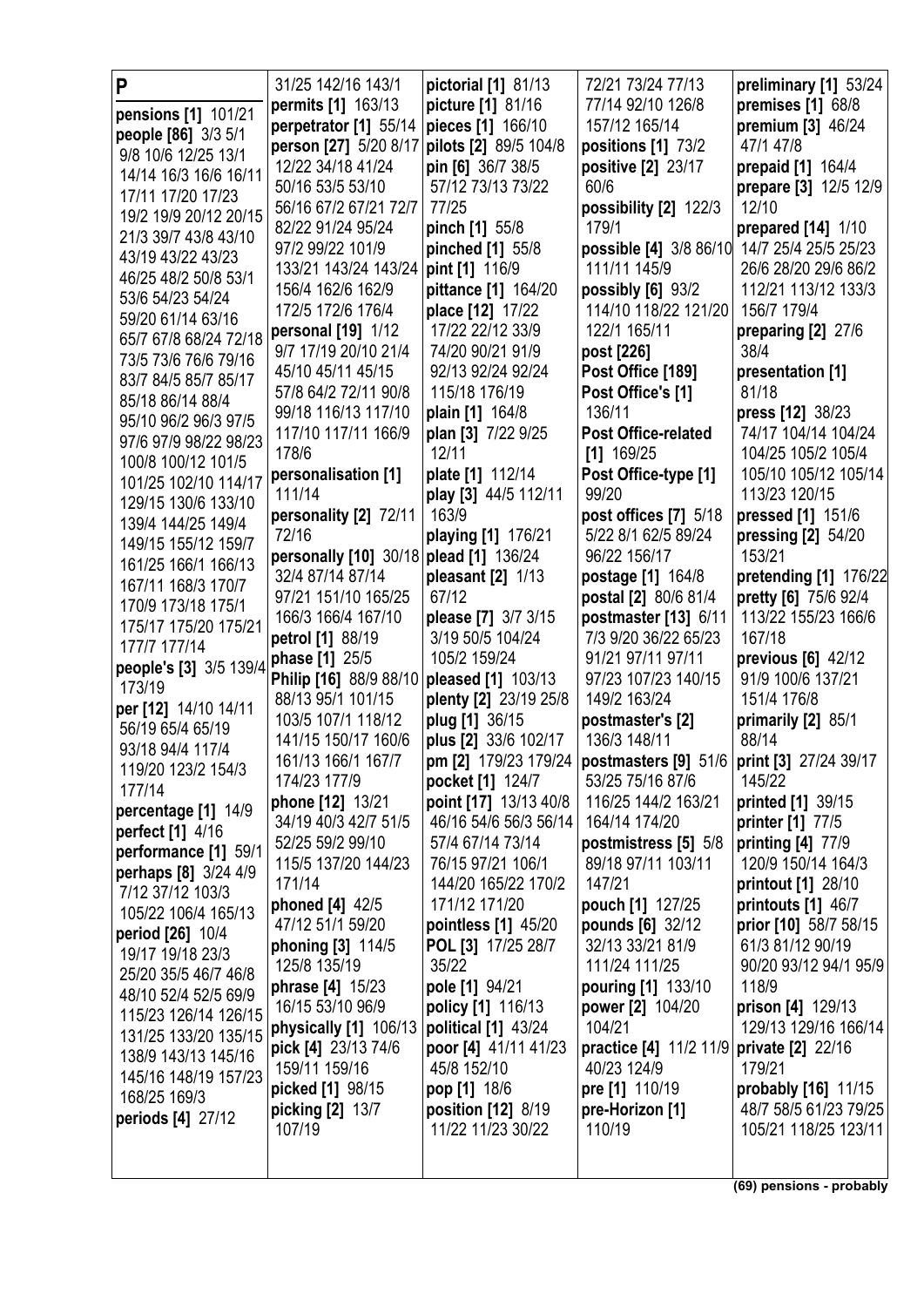| P                               | project [1] 11/2                           | 117/23 118/6 118/10                        | 61/15 64/22 75/20                         | 82/17 83/2 86/13 87/2                     |
|---------------------------------|--------------------------------------------|--------------------------------------------|-------------------------------------------|-------------------------------------------|
| probably [8] 132/9              | promise [2] 48/23                          | 119/12 125/2 125/16                        | 76/22 77/23 87/17                         | 87/12 88/1 88/17                          |
| 135/22 140/25 162/15            | 171/21                                     | 126/6 128/9 128/12                         | 93/13 96/10 96/11                         | 91/19 92/9 92/14 93/7                     |
| 162/16 167/2 176/2              | prompt [2] 20/1 44/25                      | 128/14 132/9 136/6                         | 96/12 99/18 102/13                        | 94/6 95/4 95/13 95/16                     |
| 179/3                           | proof [1] 160/15                           | 136/24 137/10 140/5                        | 102/18 103/11 104/5                       | 98/21 100/20 101/19                       |
| problem [28] 20/3               | proper [2] 131/24                          | 141/6 141/9 142/4                          | 105/19 111/7 113/18                       | 102/3 105/7 108/6                         |
| 26/16 29/25 32/23               | 140/22                                     | 144/17 146/1 148/17                        | 115/17 118/17 137/1                       | 112/18 114/4 114/4                        |
| 33/3 47/13 53/2 56/15           | properly [4] 60/8 75/6                     | 148/23 149/1 154/2                         | 168/17 170/22                             | 115/9 118/2 130/8                         |
| 60/21 68/15 70/21               | 83/1 163/24                                | 154/4 154/5 154/18                         | R                                         | 133/24 136/17 144/22                      |
| 73/9 73/25 77/7 77/8            | prosecuted [1] 50/6                        | 155/7 155/20 156/6                         |                                           | 145/8 148/6 150/22                        |
| 77/10 77/11 84/8 84/9           | protocol [1] 147/7                         | 164/8 167/25 169/16                        | racking [1] 8/5                           | 150/22 155/17 155/18                      |
| 84/12 107/6 114/4               | proud [2] 93/5 160/25                      | 170/17 170/23 173/14                       | rag [2] 115/5 168/19                      | 156/1 161/24 162/16                       |
| 116/6 120/19 122/15             | prove [3] 32/15 123/9 puts [4] 45/18 67/22 |                                            | raise [1] 137/5                           | 162/19 166/6 166/11                       |
| 138/19 175/4 176/10             | 139/6                                      | 70/2 154/10                                | raised [3] 150/11                         | 166/13 166/25 167/12                      |
| problems [25] 25/17             | proved [2] 83/22                           | putting [8] 29/3 29/4                      | 161/9 177/17                              | 167/13 168/6 169/12                       |
| 52/10 71/9 71/9 72/5            | 131/6                                      | 65/8 116/11 148/16                         | ran [2] 22/19 82/10                       | 169/22 172/8 174/19                       |
| 72/22 77/18 85/12               | provide [2] 18/1                           | 151/20 175/12 175/12                       | random [1] 37/12                          | 175/2 177/5 177/11                        |
| 99/19 102/21 107/3              | 85/20                                      | Q                                          | rang [11] 58/16                           | 177/13 178/7 178/7                        |
| 108/9 109/15 114/22             | provided [1] 69/10                         |                                            | 104/16 104/21 122/3                       | realm [1] 44/23                           |
| 117/23 120/8 120/14             | providing [2] 17/24                        | quantify [1] 166/16                        | 122/13 123/6 127/23                       | <b>reams</b> [2] 150/16                   |
| 125/24 129/10 144/12            | 20/7                                       | quarter [2] 62/12                          | 128/1 128/11 128/24                       | 150/16                                    |
| 144/13 152/1 170/4              | pub [2] 146/7 146/8                        | 165/15                                     | 152/13                                    | reason [9] 31/4 31/6                      |
| 174/21 175/3                    | public [12] 1/16 2/20                      | queried [2] 40/5                           | range [3] 48/11 74/16                     | 33/14 73/23 94/12                         |
| procedure $[2]$ 42/13           | 17/1 17/4 87/5 87/9                        | 40/15                                      | 86/13                                     | 111/8 120/25 145/11                       |
| 42/13                           | 87/20 94/19 100/3                          | queries [1] 99/21                          | rare [1] 111/22                           | 171/16                                    |
| procedures [1] 33/11            | 101/5 101/8 179/18                         | query [1] 54/17                            | rarely [4] 32/2 78/25                     | reasonable [4] 13/16                      |
| process [24] 2/12 7/2           | publicity [2] 173/8                        | question [16] 53/22                        | 136/11 155/24                             | 32/23 41/25 48/11                         |
| 7/19 8/8 9/24 10/7              | 174/4                                      | 55/12 77/23 78/1 78/7<br>82/13 82/16 82/24 | rat [1] 163/8<br>rate [1] 142/20          | reasonably [1] 43/3                       |
| 10/11 14/3 40/15                | pull [1] 27/20                             | 83/7 83/15 84/4                            | rather [3] 69/14                          | reasons [2] 144/13                        |
| 49/12 50/18 69/12               | pumps [1] 162/10                           | 123/12 158/14 174/9                        | 117/10 117/10                             | 161/20                                    |
| 80/3 80/16 85/17                | purchase [1] 12/23                         | 175/8 176/1                                | re [1] 123/21                             | reassurance [2] 83/9                      |
| 107/25 115/24 116/1             | purchasing [1] 12/16                       | questioned [1] 75/22                       | re-accounted [1]                          | 83/16                                     |
| 140/2 140/9 141/18              | purpose [3] 39/2                           | questioning [2] 76/3                       | 123/21                                    | Rebecca [17] 5/4 6/2                      |
| 144/19 157/14 164/1             | 164/13 164/17                              | 76/3                                       | reached [1] 84/24                         | 9/9 13/8 14/21 23/13<br>25/22 30/18 37/20 |
| processes [4] 8/24              | pursue [1] 165/19<br>push [2] 19/6 135/23  | questions [13] 2/9                         | react [1] 32/18                           | 44/17 54/11 55/22                         |
| 49/19 55/20 115/18              | pushed [5] 42/21                           | 49/18 76/1 76/12                           | read [8] 41/14 43/21                      | 63/24 74/5 76/13                          |
| processing [1]                  | 46/9 54/22 131/10                          | 84/22 84/23 86/25                          | 140/20 159/1 163/22                       | 79/18 83/6                                |
| 119/24                          | 131/10                                     | 105/8 105/15 136/16                        | 176/1 176/14 176/18                       | <b>Rebecca's [1] 41/12</b>                |
| product [3] 12/24               | pushing [2] 131/13                         | 159/1 174/7 174/14                         | readily [1] 43/23                         | reboot [2] 38/6 159/6                     |
| 81/11 81/20                     | 131/14                                     | queue [2] 39/13                            | real [4] 15/8 26/5 65/6 rebooted [1] 38/7 |                                           |
| products [8] 41/14              | put [74] 8/10 10/14                        | 101/23                                     | 145/13                                    | rebuilding [1] 161/14                     |
| 58/24 80/6 80/7 80/11           | 27/2 28/6 29/8 29/16                       | quick [4] 2/1 152/18                       | realise [2] 138/11                        | rebuilt [1] 176/16                        |
| 80/23 80/24 81/5                | 31/5 31/22 32/14 33/9                      | 159/11 174/8                               | 166/22                                    | received [4] 23/18                        |
| profession [1] 25/11            | 42/4 42/7 47/8 47/21                       | quicker [2] 19/24                          | <b>realised</b> [1] 92/6                  | 108/4 138/10 141/2                        |
| professional [2]<br>20/20 84/11 | 48/1 49/8 53/14 53/23                      | 38/16                                      | reality [1] 43/7                          | receiving $[1]$ 59/24                     |
| program [1] 164/11              | 55/9 56/7 66/3 66/6                        | quid [2] 29/2 36/5                         | really [77] 1/14 2/25                     | recent [3] 78/6                           |
| programmes [1]                  | 66/11 70/9 71/4 72/17                      | quiet [3] 12/6 48/23                       | 4/3 11/18 25/7 27/23                      | 136/19 141/1                              |
| 147/24                          | 72/23 72/23 73/3                           | 106/17                                     | 33/17 34/11 34/20                         | <b>recently [5] 98/21</b>                 |
| progress [2] 11/25              | 73/17 75/21 82/8                           | quite [31] 8/13 19/23                      | 43/19 50/17 51/14                         | 100/4 100/5 120/6                         |
| 150/9                           | 83/21 85/10 93/2                           | 22/21 24/1 28/24                           | 51/14 56/25 57/3 60/5                     | 136/6                                     |
|                                 | 116/1 116/4 116/10                         | 46/24 57/13 58/2                           | 65/24 70/2 72/6 82/14                     | rechecked [1] 46/11                       |
|                                 |                                            |                                            |                                           |                                           |
|                                 |                                            |                                            |                                           |                                           |

**(70) probably... - rechecked**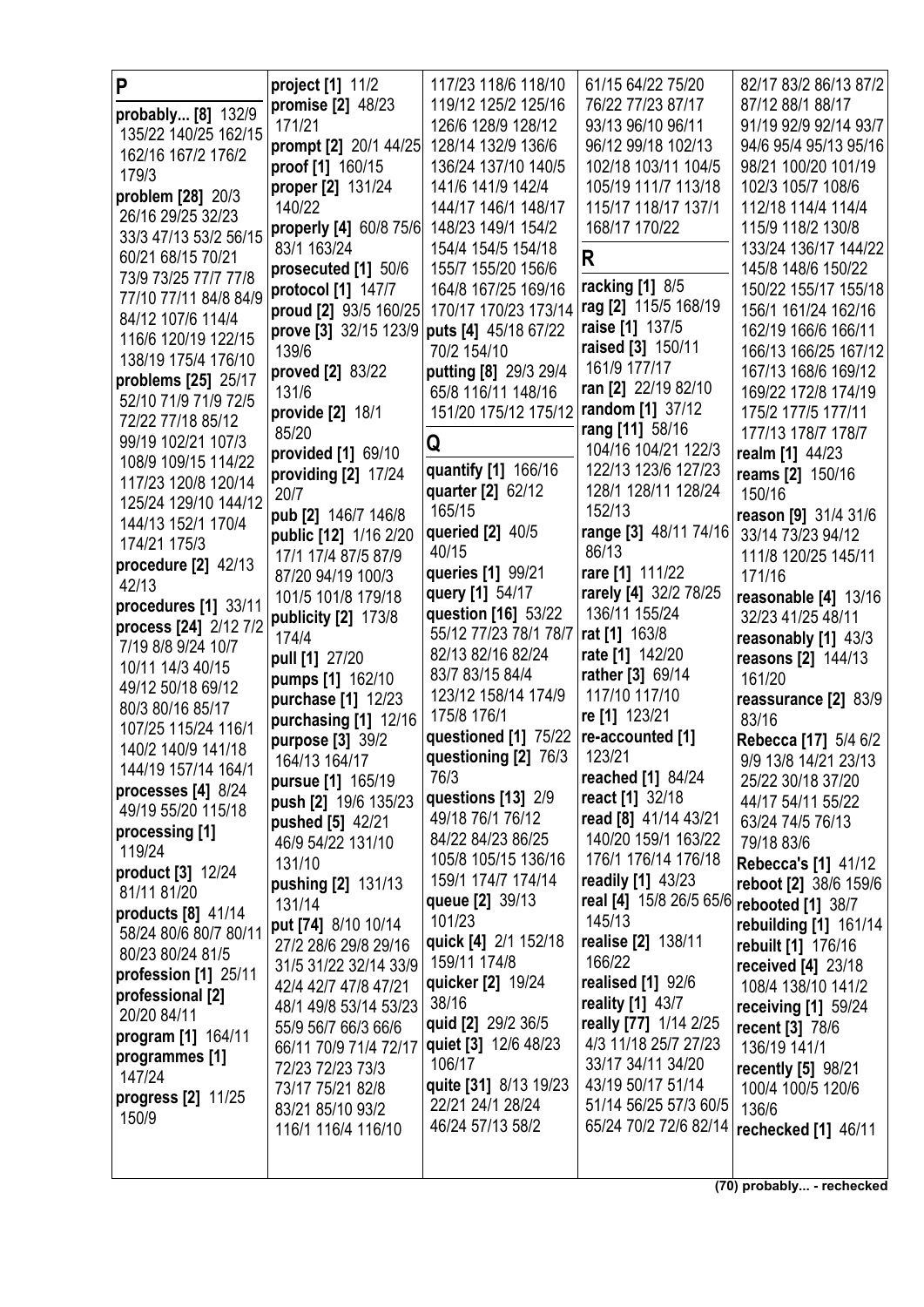| R                                    | relaxed [2] 2/19                           | resources [2] 158/13    |                         | 74/18 74/22 77/2 83/5   router [2] 126/2 126/6 |
|--------------------------------------|--------------------------------------------|-------------------------|-------------------------|------------------------------------------------|
| recognise [1] 72/12                  | 87/22                                      | 158/17                  | 84/20 84/21 90/5 93/1   | <b>Royal [3] 106/21</b>                        |
| recognised [2] 101/6                 | relevant [2] 1/7 38/12                     | respect [1] 140/1       | 93/7 94/22 96/9 98/12   | 106/21 106/24                                  |
| 151/17                               | reliable [3] 12/24                         | respected $[2]$ 12/22   | 100/16 102/23 107/16    | rude [1] 3/16                                  |
| reconditioned [2]                    | 84/18 84/19                                | 45/3                    | 110/13 110/20 110/22    | rugs [1] 168/19                                |
| 77/4 77/6                            | reliant [1] 173/4                          | respond [4] 117/8       | 111/5 111/21 113/3      | rule [1] 2/25                                  |
| record [4] 87/24                     | relief [2] 75/4 97/6                       | 133/19 144/15 157/3     | 116/1 116/5 116/15      | rules [1] 88/1                                 |
| 121/16 139/7 166/21                  | rely [2] 96/3 100/9                        | responded [2] 133/19    | 116/16 118/10 124/5     | run [16] 22/14 25/5                            |
| records [2] 34/8                     | rem [3] 120/2 120/2                        | 144/19                  | 124/12 125/2 125/3      | 27/8 27/13 30/24 45/4                          |
| 59/13                                | 127/15                                     | responding [2]          | 125/14 126/15 128/5     | 76/10 88/14 91/7                               |
| recounting [1] 131/21                | remedy [1] 66/8                            | 104/18 154/18           | 128/9 128/17 129/7      | 91/13 92/15 95/24                              |
| recover [2] 29/14                    | remember [15] 10/20   response [4] 44/14   |                         | 132/17 132/22 135/14    | 105/8 145/17 166/6                             |
| 174/4                                | 24/13 26/6 48/17                           | 45/18 133/22 136/18     | 135/24 140/17 141/3     | 171/1                                          |
| recruiting $[1]$ 12/3                | 51/18 56/8 104/10                          | responses $[1]$ 44/16   | 141/13 142/4 142/23     | rung [4] 39/8 45/16                            |
| rectify [1] 116/6                    | 114/25 118/20 123/1                        | responsibilities [1]    | 142/24 147/10 148/18    | 55/7 103/20                                    |
| redacted [3] 119/10                  | 146/4 146/8 146/9                          | 51/20                   | 149/2 149/3 150/1       | running [27] 2/12 7/4                          |
| 119/18 119/19                        | 148/12 149/13                              | responsibility [2]      | 153/25 154/5 154/10     | 15/21 17/4 17/7 18/15                          |
| refer [1] 158/14                     | reminded [1] 41/6                          | 63/9 138/13             | 154/11 155/16 156/7     | 21/24 25/23 25/24                              |
| reference [1] 151/23                 | remit [2] 20/16                            | responsible [3]         | 156/13 158/1 159/10     | 28/21 32/22 35/14                              |
| referring [2] 168/25                 | 163/13                                     | 115/12 132/12 139/9     | 172/7 175/12 175/13     | 61/19 63/19 68/18                              |
| 169/3                                | remming [1] 120/3                          | responsive [1] 71/3     | 177/11 177/14           | 72/20 75/13 90/24                              |
| reflect [1] 171/6                    | removed [1] 38/3                           | rest [6] 3/23 56/5 61/7 | ring [18] 26/24 34/21   | 92/21 95/11 98/14                              |
| reflection [1] 165/13                | remunerated [1]                            | 98/16 152/23 176/13     | 37/16 39/11 40/10       | 103/1 103/4 106/2                              |
| refurbishing [1]                     | 163/24                                     | restrict $[1]$ 3/8      | 44/25 54/16 56/15       | 161/25 168/14 168/16                           |
| 168/18                               | remuneration [6]                           | result [3] 155/10       | 57/9 60/12 60/12        | S                                              |
| refuse [1] 142/13                    | 71/25 72/3 95/20                           | 157/16 158/12           | 78/22 103/12 104/11     |                                                |
| refused [2] 124/18                   | 108/13 162/17 175/6                        | retail [8] 68/25 93/13  | 115/2 128/18 140/18     | sacked [1] 109/8                               |
|                                      |                                            |                         |                         |                                                |
|                                      | remunerations [1]                          | 93/14 94/4 103/8        | 151/23                  | sad [2] 65/5 166/13                            |
| 132/19                               | 162/4                                      | 119/10 167/19 167/20    | ringing [9] 39/6 40/21  | sadly [1] 94/10                                |
| region [1] 70/10                     | rent [2] 68/23 69/5                        | retire [2] 92/17 92/22  | 78/21 124/21 124/22     | safe [2] 27/20 119/2                           |
| regional [6] 12/1                    | rep [1] 130/15                             | retired [4] 4/20 57/25  | 129/19 130/2 142/4      | safeguarded [1] 62/8                           |
| 13/19 55/17 55/23<br>58/17 58/21     | replicated [1] 69/1                        | 63/13 63/15             | 171/14                  | said [154] 3/19 9/1                            |
|                                      | report [5] 42/21 44/8                      | retirement [1] 94/16    | rings [1] 130/4         | 11/15 11/19 11/20                              |
| registering [1] 60/7                 | 52/21 52/23 52/23                          | <b>reverse</b> [1] 48/2 | rise [1] 117/4          | 12/8 16/8 18/12 18/22                          |
| regular [4] 20/8 43/8<br>70/17 71/24 | reported $[2]$ 60/1                        | reversed [1] 47/12      | road [4] 18/6 62/13     | 22/4 23/8 23/18 24/21                          |
| regularly [4] 11/14                  | 127/15                                     | reward [1] 19/12        | 90/18 146/8             | 29/1 30/23 32/11                               |
| 16/18 32/25 98/25                    | reporting [2] 50/7                         | rewarding [1] 21/22     | <b>robust</b> [4] 109/4 | 39/12 39/18 40/12                              |
| <b>reimburse</b> [1] 137/3           | 116/12                                     | rewind [1] 131/1        | 143/18 160/1 160/2      | 40/16 41/19 44/20                              |
| reimbursed [1]                       | reports [2] 58/25 59/1 rewired [1] 126/5   |                         | role [8] 2/4 3/11 17/5  | 45/1 45/2 45/10 45/16                          |
| 177/22                               | representative [2] 2/6 rid [2] 29/23 69/15 |                         | 21/21 55/17 93/10       | 47/6 47/13 47/24 48/9                          |
| reinstate [1] 47/18                  | 86/24                                      | right [107] 3/7 4/22    | 162/13 178/16           | 49/15 53/6 53/8 56/5                           |
| relate [1] 152/16                    | request [2] 85/15                          | 5/2 6/2 7/12 9/9 10/17  | rolled [1] 143/1        | 57/14 57/25 58/9                               |
| <b>related [2] 130/20</b>            | 86/5                                       | 11/21 12/5 14/20 17/3   | rolling [2] 164/11      | 58/16 59/9 59/22                               |
| 169/25                               | <b>reset [2] 163/22</b>                    | 18/14 19/15 23/2        | 164/16                  | 59/25 60/1 60/2 60/3<br>60/4 60/12 60/19       |
| <b>relating [2] 132/25</b>           | 164/22                                     | 23/10 23/13 23/23       | room [4] 88/6 88/8      | 60/22 62/4 62/14                               |
| 150/21                               | resisted [1] 132/13                        | 25/19 25/20 28/16       | 99/8 148/1              | 62/17 63/21 63/22                              |
| <b>relation</b> [1] 156/22           | resolution [1] 137/16                      | 32/9 35/18 37/19 44/7   | roughly [1] 62/21       | 65/24 66/13 66/22                              |
| relationship [5] 11/20               | resolve [2] 47/25                          | 45/16 48/19 49/3 49/8   | round [9] 42/14 78/21   | 69/13 74/15 74/25                              |
| 13/9 58/18 163/23                    | 157/15                                     | 50/4 50/7 50/8 50/8     | 88/6 101/23 134/18      | 75/2 75/3 76/7 76/23                           |
| 164/22                               | resolved $[4]$ 48/24                       | 50/10 52/11 57/12       | 146/2 147/22 154/19     | 77/21 77/24 78/16                              |
| relatives [1] 81/14                  | 49/22 61/1 141/16                          | 57/16 61/3 61/3 61/6    | 168/11                  | 83/4 85/7 93/5 95/8                            |
|                                      | resolving [1] 30/6                         | 74/2 74/17 74/17        | rounds [1] 168/13       |                                                |

**(71) recognise - said**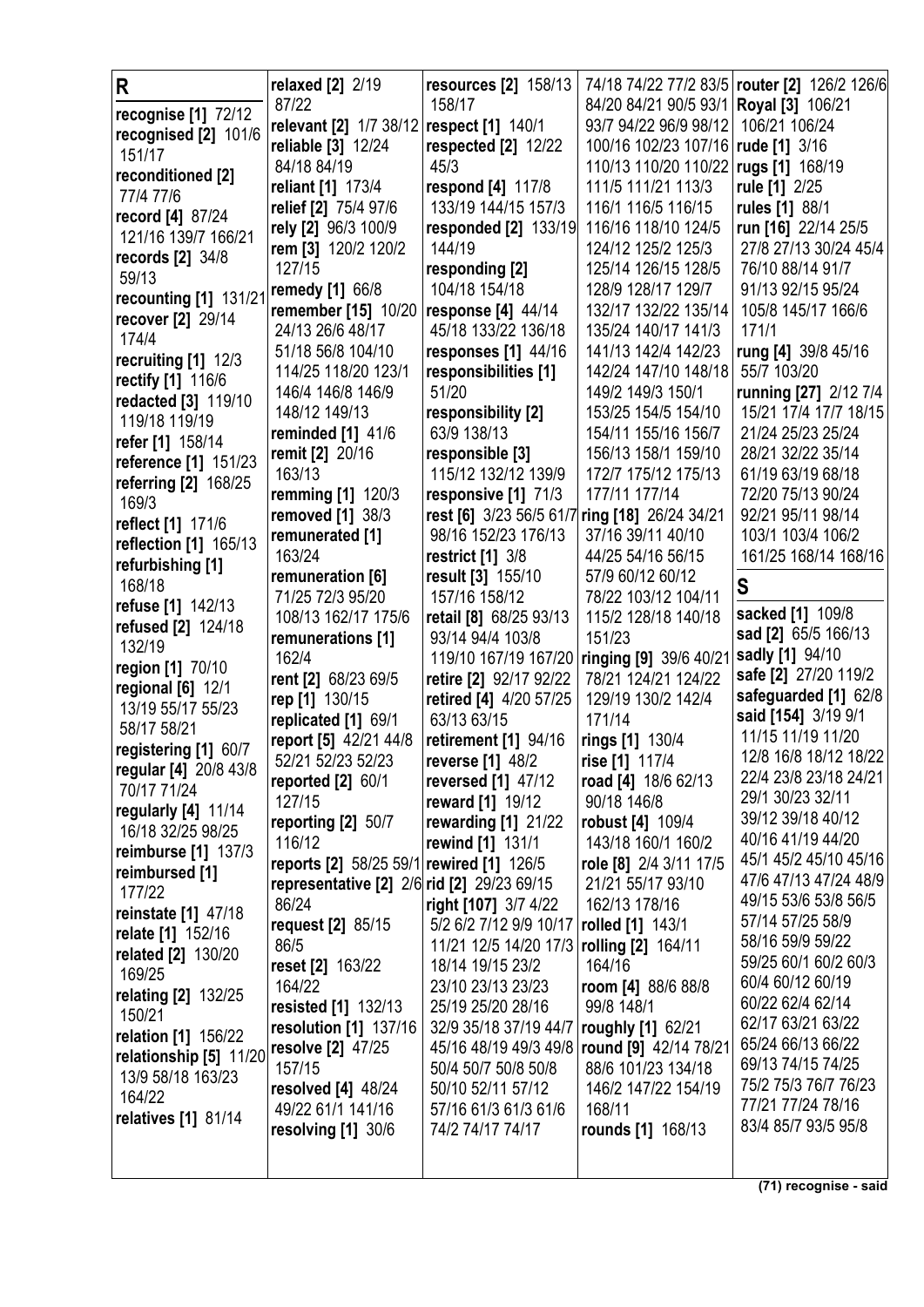| S                                          | sanity [1] 171/24                        | 119/15 127/11 128/9            | 100/12 101/9 101/19                    | 46/4 58/8 72/25 81/16                         |
|--------------------------------------------|------------------------------------------|--------------------------------|----------------------------------------|-----------------------------------------------|
| said [84] 99/23                            | satisfaction [1] 19/13                   | 128/13 130/6 134/10            | 103/12 103/18 105/1                    | 106/14 108/14 127/15                          |
| 100/1 100/20 103/11                        | save [1] 119/13                          | 138/11 147/23 149/22           | 105/5 105/10 105/12                    | 127/20 127/25 129/22                          |
| 103/20 103/21 104/21                       | saving [1] 164/20                        | 154/14 162/18 163/11           | 105/14 111/16 114/15                   | 130/16 131/5 133/3                            |
| 104/23 104/25 105/3                        | savings [5] 47/6                         | 163/22 165/9 167/6             | 116/20 118/24 118/25                   | 154/22                                        |
| 105/5 105/5 105/6                          | 63/12 121/15 166/9                       | 168/3 168/5 171/1              | 122/6 133/4 135/10                     | sentence [9] 53/14                            |
| 105/7 105/8 105/16                         | 167/15                                   | 176/14 177/12                  | 137/19 141/24 142/18                   | 53/17 54/12 82/15                             |
| 107/1 107/8 107/9                          | saw [5] 56/3 58/16                       | says [7] 79/18 79/19           | 165/13 173/6                           | 141/7 141/9 141/11                            |
| 113/25 114/24 115/2                        | 149/23 149/23 151/16                     | 101/8 105/3 136/4              | seeing [1] 89/1                        | 141/17 174/8                                  |
| 117/2 117/6 117/9                          | say [117] 1/15 2/5                       | 137/7 140/14                   | seem [5] 96/12                         | separate [3] 73/14                            |
| 121/9 122/4 122/7                          | 2/10 8/12 9/8 17/10                      | scale [2] 61/11 132/2          | 154/23 154/25 155/20                   | 136/12 145/21                                 |
| 122/14 124/17 126/4                        | 17/15 19/6 25/16 26/1                    | scan [1] 127/21                | 161/6                                  | separately [2] 3/23                           |
| 126/23 127/2 127/10                        | 27/5 29/20 34/3 34/4                     | scare [1] 43/6                 | seemed [3] 91/14                       | 127/4                                         |
| 127/14 127/15 128/12                       | 34/5 35/24 37/16                         | scares [1] 43/19               | 94/3 118/23                            | <b>September [3] 59/6</b>                     |
| 128/17 129/1 129/3                         | 38/18 40/10 41/4 41/8 scary [1] 44/2     |                                | seems [8] 108/22                       | 59/17 79/9                                    |
| 129/4 129/6 129/14                         | 44/13 44/18 45/21                        | scenario [1] 8/2               | 113/17 113/22 134/24                   | September 2020 [3]                            |
| 129/22 129/24 130/3                        | 48/11 53/12 54/9                         | Scheme [3] 163/14              | 151/3 155/10 170/14                    | 59/6 59/17 79/9                               |
| 130/3 130/17 130/22                        | 54/16 58/19 63/1 65/9                    | 177/19 178/16                  | 170/15                                 | serious [1] 19/24                             |
| 132/13 133/4 134/20                        | 70/4 71/2 71/2 76/18                     | school [3] 4/18 43/1           | seen [9] 2/19 2/20                     | serve [1] 120/16                              |
| 138/5 138/16 138/17                        | 82/18 82/21 83/10                        | 91/10                          | 58/9 77/12 94/9                        | service [5] 11/11                             |
| 139/9 140/7 145/6                          | 83/11 84/11 84/25                        | scope [1] 165/9                | 113/14 135/11 135/12                   | 17/24 18/1 20/8 101/6                         |
| 146/16 148/4 148/4                         | 85/1 90/6 91/2 91/5                      | scratch [4] 121/9              | 139/18                                 | services [4] 17/23                            |
| 148/6 148/6 148/9                          | 97/17 97/20 98/19                        | 121/10 121/17 166/25           | self [10] 9/3 16/10                    | 20/17 62/13 158/25                            |
| 148/10 148/15 148/21                       | 99/10 100/4 103/5                        | screen [17] 4/14               | 74/9 119/1 119/16                      | serving [1] 143/21                            |
| 149/5 150/17 151/14                        | 104/6 106/5 109/22                       | 40/14 73/4 78/5 78/13          | 119/23 156/1 156/5                     | session [11] 1/17                             |
| 151/22 152/2 152/13                        | 113/21 115/16 115/22                     | 85/24 88/10 91/25              | 156/17 156/21                          | 1/22 2/10 2/19 86/14                          |
| 156/2 159/17 159/19                        | 118/7 118/16 120/23                      | 100/11 104/17 104/23           | self-doubt [1] 74/9                    | 86/21 87/22 178/22                            |
| 160/6 161/21 161/25                        | 125/9 125/22 130/5                       | 112/10 130/23 130/24           | self-employed [1] 9/3                  | 179/18 179/21 179/24                          |
| 173/23 175/25 176/20                       | 131/17 132/1 135/15                      | 146/18 151/7 157/22            | self-funded [2]                        | sessions $[3]$ $1/8$                          |
| 177/25 178/23                              | 135/16 135/24 136/21                     | screening [1] 39/20            | 119/16 156/17                          | 163/15 178/20                                 |
| sake [2] 96/1 96/4                         | 137/4 137/21 139/15                      | screens [1] 78/4               | self-funding [1]                       | set [3] 11/8 15/22                            |
| salaries [1] 175/23                        | 139/22 140/18 142/7                      | se [1] 94/4                    | 156/21                                 | 93/10                                         |
| salary [1] 162/1                           | 143/17 143/23 144/1                      | searching [1] 29/12            | sell [12] 9/21 37/13                   | setting [3] 25/25 81/2<br>179/5               |
| same [46] 4/22 4/23                        | 144/12 145/4 146/7<br>147/3 147/4 147/18 | sec [3] 28/17 109/11<br>124/19 | 80/6 81/19 81/21<br>93/25 94/18 113/23 | settle [7] 49/4 59/17                         |
| 9/24 14/22 17/11                           | 148/6 149/4 149/5                        | second [10] 24/10              | 113/24 168/18 168/20                   | 59/20 59/22 94/14                             |
| 17/11 40/16 45/20                          | 153/9 153/11 153/19                      | 24/11 34/22 54/7               | 169/7                                  | 125/16 151/22                                 |
| 47/16 49/22 53/22                          | 154/6 155/12 155/23                      | 70/15 113/24 113/24            | selling [8] 57/19                      | settled [1] 56/21                             |
| 63/25 65/8 77/15                           | 155/23 156/12 156/25                     | 144/15 153/20 178/21           | 80/12 81/11 81/12                      | settlement [1] 69/17                          |
| 77/18 77/25 78/1 79/1                      | 162/21 162/22 163/18                     | secretariat [3] 1/17           | 153/22 164/2 168/20                    | settling [4] 32/4 63/9                        |
| 88/16 95/24 97/20                          | 163/19 165/8 166/12                      | 86/1 179/3                     | 173/11                                 | 106/12 124/20                                 |
| 101/18 105/5 107/1                         | 166/20 167/1 170/5                       | secretary $[2]$ 109/3          | send [7] 41/17 41/19                   | seven [2] 93/21 163/6                         |
| 113/9 114/7 114/8                          | 174/10 174/16 174/18                     | 149/17                         | 53/1 81/15 105/16                      | several [3] 22/20 34/4                        |
| 115/4 124/2 124/25                         | 174/20 175/3 176/6                       | sections [1] 41/9              | 135/23 138/12                          | 46/11                                         |
| 125/8 127/1 127/2                          | 176/10 176/12 177/3                      | sector [1] 11/6                | sending [1] 144/20                     | severe [1] 166/14                             |
| 127/5 127/6 136/16                         | 177/13 178/21 179/20   security [1] 9/5  |                                | senior [2] 49/14 58/8                  | shall [2] 71/2 71/2                           |
| 137/14 143/6 155/11<br>157/16 162/5 162/12 | saying [38] 5/19 6/17                    | see [42] 9/7 9/15              | sense [13] 1/22 2/22                   | shame [1] 117/7                               |
| 163/25 164/10 172/5                        | 23/16 34/6 47/10                         | 17/11 18/6 18/7 34/9           | 21/21 81/7 85/11                       | share [10] 2/24 3/7                           |
| 176/25                                     | 52/22 58/9 68/1 68/17                    | 43/6 52/6 53/1 55/5            | 94/23 103/15 120/10                    | 3/19 4/4 20/10 86/24                          |
| sanctioned [1] 1/9                         | 78/24 83/3 87/25                         | 59/16 64/16 65/15              | 122/5 133/11 141/25                    | 87/15 87/20 150/4                             |
| sanctions [1] 117/24                       | 99/24 100/14 101/11                      | 93/23 95/7 95/13               | 142/3 174/24                           | 172/10                                        |
|                                            | 101/19 102/7 110/1                       | 96/18 99/3 99/9                |                                        | sent [16] 38/11 38/15   sharing [6] 3/20 20/9 |
|                                            |                                          |                                |                                        |                                               |
|                                            |                                          |                                |                                        |                                               |

**(72) said... - sharing**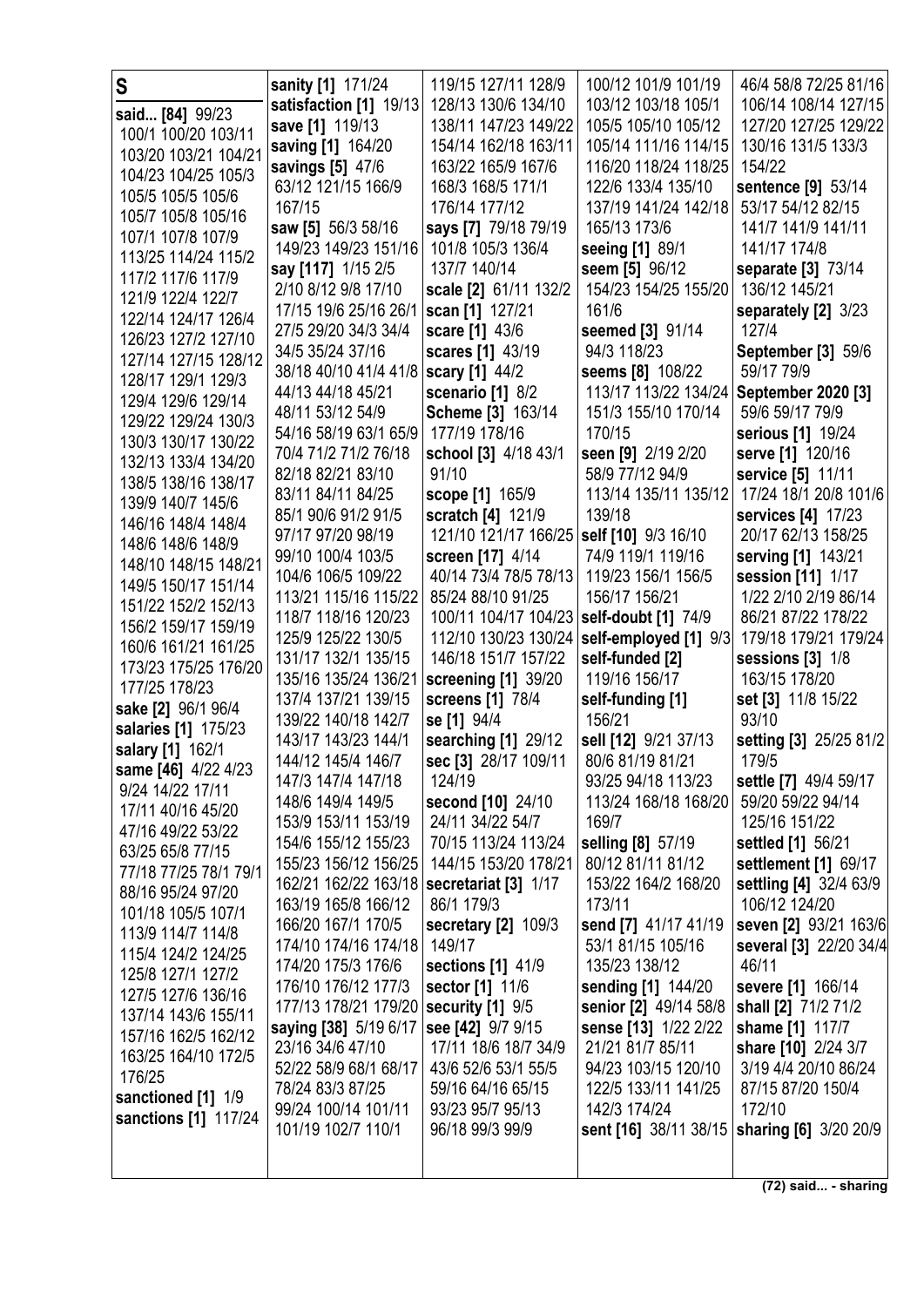| S                                            | 118/15 132/12 140/6                      | 108/18 111/6 121/21                         | 92/11 134/4 141/25                         | 58/16 75/13 118/2                         |
|----------------------------------------------|------------------------------------------|---------------------------------------------|--------------------------------------------|-------------------------------------------|
| sharing [4] 87/16                            | 162/25 163/14 177/19                     | 139/15 156/23 160/1                         | 142/1 153/16                               | <b>Somerset [3] 89/9</b>                  |
| 170/25 177/16 178/6                          | 178/16                                   | 169/15 169/17 177/23                        | smaller [1] 113/17                         | 89/10 89/10                               |
| shattered [1] 101/2                          | shortfalls [8] 30/4                      | 177/23                                      | smell [1] 163/7                            | something [95] 11/7                       |
| shattering [2] 101/12                        | 40/25 62/25 116/12                       | sing [1] 115/3                              | smiling [1] 170/23                         | 11/23 12/23 13/8 16/3                     |
| 101/12                                       | 124/5 133/20 140/23                      | single [6] 15/2 19/8                        | snapshot [2] 27/25                         | 17/15 20/1 21/8 29/16                     |
| she [46] 25/15 25/15                         | 143/5                                    | 28/8 30/21 77/13                            | 28/10                                      | 30/13 31/10 33/16                         |
| 25/17 49/15 49/16                            | should [23] 1/18 3/22                    | 134/23                                      | snapshots [1] 28/13                        | 33/19 33/23 34/2                          |
| 59/25 60/2 60/3 60/12                        | 27/17 40/12 44/12                        | sir [29] 1/25 2/6 2/8                       | snowing [1] 106/9                          | 35/13 36/16 36/17                         |
| 60/15 99/1 99/3 99/5                         | 60/2 82/4 82/25 101/1                    | 2/13 2/21 3/13 4/7 6/4                      | so [440]                                   | 37/7 39/11 41/1 42/6                      |
| 99/7 99/9 99/11 99/12                        | 103/25 117/6 122/20                      | 27/8 49/19 70/6 76/11                       | so-called [1] 175/23                       | 46/6 52/16 54/9 56/17                     |
| 103/21 103/24 104/23                         | 123/19 128/1 135/19                      | 82/15 84/21 86/23                           | social [1] 97/24                           | 56/20 60/5 60/9 64/6                      |
| 105/5 105/5 105/7                            | 138/15 139/12 144/11                     | 87/5 87/23 88/8                             | software [3] 40/4                          | 64/7 64/7 64/24 67/11                     |
| 105/16 109/25 117/7                          | 160/16 161/3 161/3                       | 133/14 142/10 150/8                         | 164/11 164/12                              | 67/12 67/13 71/11                         |
| 117/8 118/8 126/18                           | 161/4 177/8                              | 155/16 163/10 165/10<br>167/9 172/9 172/13  | sold [2] 5/8 126/20                        | 72/2 74/6 74/22 75/10<br>77/5 77/20 79/22 |
| 127/1 127/4 137/22                           | shoulders [1] 170/9                      | 174/7 178/9                                 | solicitor [1] 91/11<br>solution [1] 73/20  | 79/24 83/10 84/2                          |
| 146/17 146/18 151/5                          | shouldn't [6] 27/17<br>27/18 33/18 66/15 | Sir Wyn [20] 2/13                           | solve [1] 117/23                           | 84/25 85/13 87/1                          |
| 151/9 151/12 151/14                          | 126/8 148/2                              | 3/13 4/7 6/4 27/8                           | some [66] 1/18 1/19                        | 87/20 88/4 92/16 93/4                     |
| 151/18 152/2 152/3                           | show [4] 131/1 148/9                     | 49/19 70/6 76/11                            | 2/1 2/8 2/20 5/1 6/17                      | 93/5 99/11 99/16                          |
| 152/4 152/13 171/15                          | 152/18 154/14                            | 82/15 84/21 87/5                            | 7/3 7/13 12/2 13/22                        | 102/19 104/14 104/14                      |
| 171/15 171/15                                | showed [3] 130/17                        | 87/23 88/8 155/16                           | 17/20 21/23 23/14                          | 104/24 105/22 107/7                       |
| she'd [4] 49/15 99/6                         | 137/6 146/13                             | 165/10 167/9 172/9                          | 23/16 23/17 24/1 26/2                      | 112/17 113/3 114/9                        |
| 130/23 151/12                                | showing [5] 31/5                         | 172/13 174/7 178/9                          | 27/21 28/7 29/22                           | 120/25 121/1 121/24                       |
| she's [2] 137/22                             | 123/19 147/19 148/3                      | Sir Wyn's [5] 2/6 2/21                      | 40/22 44/13 44/15                          | 123/1 123/18 123/19                       |
| 173/23                                       | 149/20                                   | 86/23 150/8 163/10                          | 46/23 47/4 48/16 51/6                      | 125/7 125/12 129/5                        |
| shed [1] 123/7                               | shows [3] 28/14                          | sit [1] 10/10                               | 53/6 56/3 60/14 60/17                      | 129/21 129/25 137/16                      |
| sheet [2] 115/4<br>137/11                    | 79/23 91/15                              | site [6] 88/16 88/21                        | 61/2 67/14 70/13                           | 142/21 144/9 144/10                       |
| sheets [1] 130/16                            | sick [2] 66/9 97/7                       | 88/25 88/25 121/7                           | 73/23 76/11 85/8 97/8                      | 145/23 150/20 150/25                      |
| shielding [1] 102/12                         | side [16] 17/1 21/10                     | 169/23                                      | 98/6 98/15 99/9                            | 151/2 153/10 153/21                       |
| shop [11] 5/23 92/6                          | 25/24 30/15 93/18                        | situation [23] 4/8 9/1                      | 100/18 102/21 104/12                       | 156/6 156/12 157/12                       |
| 101/23 102/16 103/19                         | 93/19 93/19 94/4 94/6                    | 19/25 20/4 20/12 21/4                       | 107/16 116/12 117/18                       | 157/18 159/16 166/23                      |
| 146/11 162/5 162/6                           | 94/7 95/24 97/24                         | 23/24 34/24 42/25                           | 118/18 120/10 126/7                        | 173/5 178/24                              |
| 168/14 168/18 168/20                         | 117/8 136/12 139/19                      | 45/17 51/14 51/15                           | 132/24 137/25 139/21                       | sometime [1] 21/3                         |
| <b>shopfloor</b> [1] 36/20                   | 171/14                                   | 51/22 64/5 66/8 66/19                       | 140/9 140/20 144/2                         | sometimes [14] 1/11                       |
| shopper [1] 56/3                             | sign [1] 80/19                           | 67/23 70/3 80/20 82/1                       | 148/12 164/5 164/14                        | 1/12 19/23 19/23                          |
| short [22] 10/4 10/8                         | signal [1] 126/1                         | 82/9 132/8 169/6                            | 171/17 172/25 177/14<br>178/25 179/3 179/5 | 20/15 26/25 35/11<br>38/2 55/13 109/20    |
| 23/3 35/2 121/24                             | signed [1] 136/3<br>significant [1] 34/9 | situation's [1] 69/1<br>six [4] 58/6 100/23 | somebody [23] 10/10                        | 120/24 145/19 153/22                      |
| 126/21 127/8 127/13                          | silence [1] 76/17                        | 122/24 150/18                               | 58/8 62/1 62/11 72/25                      | 154/7                                     |
| 128/10 128/10 138/8                          | silly [3] 31/2 81/12                     | skirted [1] 178/15                          | 79/15 95/23 110/4                          | somewhat [2] 9/12                         |
| 143/13 145/18 145/19                         | 105/23                                   | sleep [9] 71/19 71/21                       | 112/17 112/17 118/19                       | 72/19                                     |
| 145/25 146/11 148/15                         | similar [9] 22/19 23/8                   | 171/9 171/10 172/23                         | 121/1 122/2 126/1                          | somewhere [6] 70/5                        |
| 148/20 149/3 150/24                          | 29/5 125/20 138/1                        | 172/24 172/24 172/25                        | 129/20 135/23 142/8                        | 70/9 77/20 107/12                         |
| 151/15 171/3                                 | 145/23 150/13 170/10                     | 172/25                                      | 142/9 143/21 145/25                        | 120/21 129/23                             |
| <b>shortage</b> [7] 33/1<br>33/14 34/7 116/4 | 175/15                                   | slept [1] 128/20                            | 162/9 162/13 177/1                         | son [2] 92/18 99/10                       |
| 124/16 127/10 132/19                         | simple [4] 18/22                         | slightly [5] 9/12 38/16 somebody's [2]      |                                            | soon [3] 29/18 78/17                      |
| shortages [3] 97/15                          | 74/19 114/18 116/15                      | 50/23 62/16 94/16                           | 109/8 153/21                               | 93/24                                     |
| 108/21 111/6                                 | simply [3] 46/6                          | slip [1] 128/2                              | somehow [3] 123/5                          | sorry [36] 4/12 4/13                      |
| shortfall [11] 40/20                         | 111/11 113/2                             | slow [1] 76/21                              | 123/20 175/6                               | 5/16 23/10 24/3 48/22                     |
| 48/8 53/16 63/8                              | since [15] 5/9 80/4                      | small [10] 19/11 36/4                       | someone [7] 12/21                          | 50/23 52/14 54/9                          |
|                                              | 88/23 89/20 100/5                        | 36/5 44/20 46/20                            | 15/17 20/22 39/23                          | 67/25 68/13 68/16                         |
|                                              |                                          |                                             |                                            |                                           |
|                                              |                                          |                                             |                                            |                                           |

**(73) sharing... - sorry**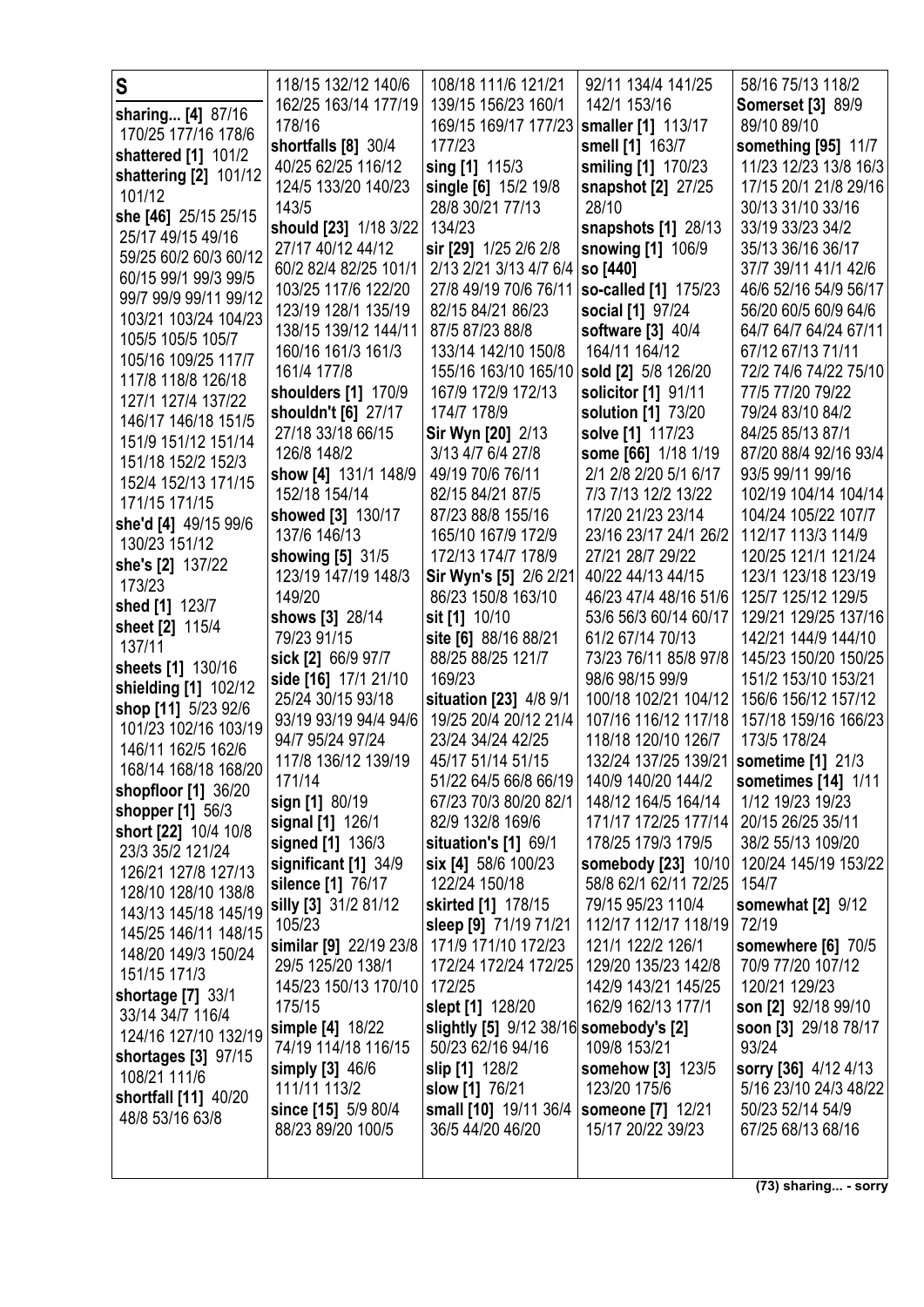|                        |                                             |                                          | 175/8                    |                          |
|------------------------|---------------------------------------------|------------------------------------------|--------------------------|--------------------------|
| S                      | <b>South [1] 5/7</b>                        | 20/4 23/7 24/6 29/21                     |                          | stolen [1] 122/2         |
| sorry [24] 72/3        | South Wales [1] 5/7                         | 30/21 33/2 50/21                         | statements [6] 85/18     | stood [8] 23/24 44/2     |
| 73/20 79/21 100/16     | <b>Southport [5] 90/19</b>                  | 52/22 53/9 63/19 80/8                    | 156/3 156/13 157/1       | 117/2 117/9 130/7        |
|                        | 90/25 94/1 94/3                             | 84/9 101/1 109/8                         | 179/2 179/5              | 138/4 139/5 176/20       |
| 105/7 106/15 107/5     | 109/12                                      | 120/21 124/17 130/19 states [1] 174/14   |                          | stop [3] 67/9 173/12     |
| 116/8 117/14 123/11    | space [1] 113/17                            | 130/19 145/17 150/24 station [7] 88/18   |                          | 173/14                   |
| 149/9 149/10 156/14    | speak [12] 6/14 15/17                       | 172/19                                   | 88/19 89/2 95/5 95/24    |                          |
| 156/14 158/5 158/14    |                                             |                                          |                          | <b>stopped</b> [1] 38/14 |
| 161/11 162/15 162/16   | 24/3 56/15 61/7 85/24                       | staffing [1] 166/23                      | 119/11 162/8             | <b>Stops [1] 78/21</b>   |
| 169/2 170/3 175/25     | 87/1 99/23 154/3                            | stage [3] 2/14 14/6                      | stationery [1] 94/5      | store [1] 163/10         |
| 176/21 177/17          | 154/24 161/10 179/21                        | 167/22                                   | status [1] 63/25         | stored [1] 38/8          |
| sort [99] 7/10 7/13    | speakers [16] 28/12                         | stages [1] 87/8                          | stay [4] 55/22 65/12     | stories [5] 2/5 2/15     |
|                        | 32/3 35/7 36/2 39/13                        | stairs [1] 170/13                        | 109/19 172/1             | 3/6 3/7 87/3             |
| 7/14 9/4 9/5 10/24     | 50/24 53/23 54/8 90/6                       | stamp [8] 34/4 37/13                     | stayed [5] 5/10 64/8     | storing [2] 38/10        |
| 11/22 12/2 12/25       | 93/24 119/22 129/18                         | 79/12 113/23 113/24                      | 65/11 65/14 112/8        | 38/14                    |
| 13/17 13/25 16/6 16/7  | 131/22 133/2 138/25                         | 113/24 164/1 164/3                       | steal [1] 53/11          | story [3] 85/8 86/24     |
| 19/5 19/7 20/11 20/25  | 157/18                                      |                                          |                          | 91/16                    |
| 21/4 25/9 25/16 25/20  |                                             | stamps [9] 28/15 34/4 stealing [3] 53/19 |                          |                          |
| 27/9 27/10 29/6 29/7   | speaking [4] 24/4                           | 67/9 81/13 81/16                         | 84/10 109/9              | straight [4] 78/22       |
| 32/12 32/17 34/6 35/3  | 50/23 62/21 79/8                            | 126/24 126/25 127/6                      | step [3] 3/21 75/13      | 99/12 125/17 169/10      |
| 35/5 35/6 41/8 43/17   | special [2] 164/1                           | 153/19                                   | 133/15                   | straightforward [2]      |
| 44/23 45/13 45/17      | 164/8                                       | stand [5] 10/6 83/11                     | stepped [2] 5/25         | 113/22 132/9             |
|                        | specialise [1] 21/12                        | 160/23 175/21 177/2                      | 54/25                    | strange [3] 41/3         |
| 45/18 53/6 57/11       | specific [6] 54/17                          | standard [1] 15/5                        | <b>Steve's [1] 154/7</b> | 104/7 104/11             |
| 58/23 60/8 60/24       | 54/18 60/8 70/14                            | stands [1] 4/8                           | stick [3] 101/24         | stress [5] 26/19 166/8   |
| 60/24 61/1 66/18 68/8  | 116/21 162/13                               | start [24] 4/9 13/21                     | 173/17 174/2             | 169/15 172/22 177/21     |
| 69/17 69/20 69/25      | specifically [7] 26/14                      | 28/2 31/18 35/20                         | sticks [2] 105/23        | stresses [1] 71/8        |
| 70/5 72/8 72/11 73/20  | 47/25 63/2 64/3 103/1                       | 44/17 61/10 82/23                        | 173/17                   | stressful [4] 26/19      |
| 74/7 74/8 79/2 79/3    |                                             |                                          |                          |                          |
| 81/3 92/20 93/9 95/1   | 163/15 165/24                               | 88/9 91/20 97/5                          | still [63] 6/11 15/9     | 26/20 26/22 166/7        |
| 95/14 96/8 98/16 99/9  | speed [1] 23/8                              | 103/19 107/19 108/23                     | 32/14 41/11 43/18        | strictly [1] 179/7       |
| 101/25 102/17 103/23   | spend [3] 35/10 35/11                       | 113/14 124/24 127/12                     | 57/23 64/25 65/7 65/8    | strong [1] 64/13         |
| 104/9 107/22 109/15    | 102/15                                      | 129/9 132/1 166/2                        | 66/15 66/17 68/11        | structure [1] 7/9        |
| 110/6 110/7 116/13     | spending [2] 24/17                          | 166/21 167/17 174/15                     | 68/14 76/4 76/13         | structured [1] 39/1      |
| 118/13 120/3 120/12    | 35/7                                        | 176/5                                    | 77/21 77/21 77/22        | struggle [1] 26/5        |
| 120/19 122/22 125/5    | spent [5] 29/11 35/16 started [32] 2/2 3/14 |                                          | 78/1 79/10 79/16         | struggled [1] 167/13     |
|                        | 81/8 102/3 168/22                           | 5/6 9/12 10/23 22/14                     | 83/25 84/19 90/24        | struggling [1] 103/15    |
| 125/6 133/14 135/9     | spirit [2] 102/2                            | 30/3 56/23 57/6 57/7                     | 91/16 95/19 97/14        | stuck [1] 170/19         |
| 136/2 136/16 139/15    | 102/14                                      | 57/14 57/20 58/20                        | 97/17 98/10 98/10        | stuff [1] 14/14          |
| 141/10 141/22 142/2    | spirited [1] 66/19                          | 58/22 71/21 88/24                        | 99/4 102/5 106/22        | stupid [1] 134/2         |
| 150/4 154/8 155/25     | spoke [5] 10/15 47/15                       | 91/21 95/2 95/16                         | 119/24 120/1 120/16      | stupidity [1] 43/7       |
| 159/2 161/4 166/8      | 76/17 95/6 103/18                           | 96/24 104/8 108/1                        | 131/18 132/24 135/8      | sub [3] 95/9 104/12      |
| 168/10 171/5 172/12    |                                             |                                          |                          |                          |
| 174/13                 | spoken [3] 5/2 44/21                        | 109/6 110/4 110/14                       | 137/21 139/8 139/9       | 161/25                   |
| <b>sorted [2] 73/9</b> | 169/23                                      | 114/14 123/12 167/14                     | 143/19 143/20 144/5      | sub-post office [1]      |
| 131/10                 | spot [2] 37/10 153/13                       | 167/21 169/17 172/15                     | 144/5 145/1 150/5        | 104/12                   |
| sorting [2] 106/19     | spotlight [1] 87/20                         | 177/23                                   | 153/15 154/25 155/3      | subject [1] 160/21       |
| 106/20                 | spotting [1] 30/3                           | starting [3] 10/25                       | 155/11 156/16 160/6      | subpostmaster [10]       |
| sorts [3] 29/5 43/22   | spraying [1] 162/11                         | 16/15 113/11                             | 170/20 171/8 171/22      | 6/12 11/11 12/22 33/7    |
| 168/19                 | spread [1] 150/19                           | starts [1] 168/15                        | 172/24 173/4 173/22      | 41/17 43/11 90/18        |
|                        | spreadsheet [5] 34/3                        | state [6] 93/15 94/12                    | 175/22 176/17 176/19     | 91/17 93/11 99/15        |
| sound [2] 34/17        | 59/13 121/16 122/19                         | 99/9 128/22 129/12                       | stock [12] 34/3 34/7     | subpostmaster/mistr      |
| 165/22                 | 122/22                                      | 130/10                                   | 59/10 79/11 145/17       | ess [1] 41/17            |
| sounds [5] 21/20       | stack [3] 40/11 40/12                       | statement [9] 82/24                      | 145/19 145/21 148/11     | subpostmasters [4]       |
| 57/16 74/19 131/16     | 78/3                                        | 83/6 84/5 85/22 86/3                     | 148/13 150/23 160/9      |                          |
| 158/8                  |                                             |                                          |                          | 3/5 56/6 75/15 90/2      |
|                        | staff [23] 5/24 5/24                        | 86/10 156/3 174/9                        | 164/7                    | subpostmistress [1]      |
|                        |                                             |                                          |                          |                          |
|                        |                                             |                                          |                          |                          |

**(74) sorry... - subpostmistress**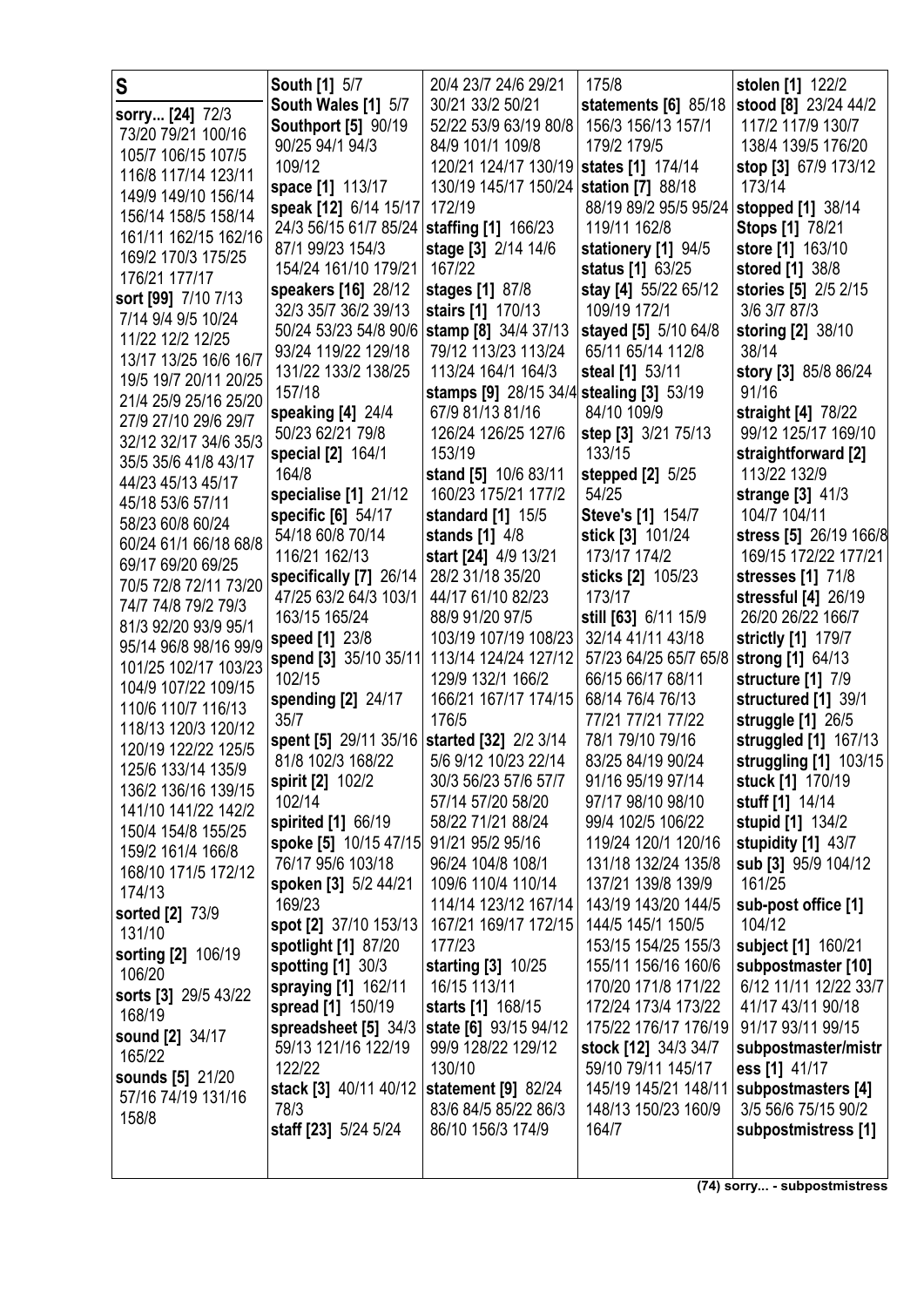| S                       | 14/17 30/8 35/21           | 71/10 72/16 73/1                         | 21/15 21/15 21/16                                       | 37/5 37/21 39/17                       |
|-------------------------|----------------------------|------------------------------------------|---------------------------------------------------------|----------------------------------------|
| subpostmistress         | 49/12 52/25 55/17          | 73/13 73/15 74/24                        | 67/19 72/11 88/2 98/5                                   | 45/20 46/2 49/4 50/12                  |
| $[1]$ 88/14             | 58/19 60/1 60/16           | 75/22 75/24 76/2 76/3                    | 101/20 118/3 141/4                                      | 60/21 67/19 74/10                      |
| subpostmistresses       | 112/4 114/18 115/17        | 76/4 76/14 76/19                         | 159/23                                                  | 84/9 85/6 85/13 88/6                   |
| $[1]$ 12/3              | 117/18 118/13 130/8        | 76/20 76/25 78/2 78/2                    | talked [6] 49/19 72/9                                   | 88/11 91/25 95/1                       |
| subscribe [1] 43/25     | 139/19 140/12 140/16       | 78/3 79/11 83/1 83/13                    | 87/6 102/4 117/19                                       | 96/23 100/13 100/18                    |
| subsequent [1] 87/8     | supported [6] 13/12        | 83/21 83/22 84/18                        | 167/1                                                   | 104/13 105/2 107/24                    |
| subsequently [2]        | 13/15 14/4 30/5 41/25      | 103/16 109/4 110/9                       | talking [25] 2/22 8/24                                  | 117/3 117/24 128/18                    |
| 88/3 99/13              | 114/16                     | 110/25 111/10 119/16                     | 20/12 31/1 31/21                                        | 131/23 139/23 144/19                   |
| substantial [3] 69/9    | suppose [5] 8/15           | 125/24 126/5 127/21                      | 32/12 32/13 42/22                                       | 145/15 147/16 150/12                   |
| 69/13 137/2             | 64/4 64/8 65/2 178/13      | 129/2 132/4 132/6                        | 46/16 47/25 57/18                                       | 151/24 166/2 169/6                     |
| such [18] 83/20 88/15   | supposed [7] 106/8         | 138/3 138/3 138/22                       | 66/1 66/2 66/14 73/6                                    | 174/16 175/15                          |
| 102/1 102/8 102/11      | 106/12 106/20 115/18       | 139/1 139/23 144/2                       | 74/7 79/2 87/9 88/4                                     | telling [8] 40/13 70/6                 |
| 103/17 113/10 117/21    | 115/24 160/17 164/4        | 148/8 149/7 151/21                       | 90/7 93/19 96/15                                        | 115/6 116/17 128/7                     |
| 128/21 129/12 130/8     | supposedly [3]             | 156/16 159/6 160/1                       | 98/14 133/20 152/25                                     | 128/7 149/21 175/17                    |
| 130/10 130/20 133/21    | 106/14 131/5 160/15        | 160/3 161/14 163/4                       | <b>Tameside [1] 43/14</b>                               | tells [1] 174/1                        |
| 146/6 147/11 170/12     | supposition [1]            | 176/11                                   | tangent [1] 162/15                                      | ten [8] 36/9 36/10                     |
| 175/4                   | 123/14                     | system's [1] 154/9                       | tap [2] 35/10 35/14                                     | 62/1 73/1 76/10                        |
| suchlike [1] 175/4      | sure [12] 22/23 32/22      | systems [4] 37/25                        | target [2] 82/8 82/9                                    | 101/12 105/15 144/9                    |
| sudden [5] 11/15        | 33/10 57/10 62/6           | 38/19 74/20 148/5                        | taught [6] 10/8 19/16                                   | tend [4] 17/25 71/4                    |
| 59/6 122/19 122/23      | 66/18 90/12 106/6          |                                          | 33/6 54/25 113/19                                       | 104/11 135/5                           |
| 122/25                  | 123/20 152/23 154/8        |                                          | 113/20                                                  | tenor [1] 133/22                       |
| suddenly [5] 7/22       | 177/13                     | tablets [2] 169/18                       | $\text{tax} [1] 62/13$                                  | tens [3] 30/24 81/9                    |
| 27/24 90/13 123/2       | surname [1] 118/20         | 172/24                                   | teach [1] 6/1                                           | 167/5                                  |
| 153/24                  | surprise [1] 163/12        | take [37] 7/11 7/16                      | teacher [1] 43/1                                        | tension [1] 172/20                     |
| Sue [23] 89/15 89/17    | surprised [1] 85/25        | 10/2 18/8 22/3 30/2                      | team [14] 19/11 31/19 term [1] 18/22                    |                                        |
| 96/21 100/20 108/25     | surprises [1] 27/17        | 45/15 60/14 66/24<br>68/16 69/17 71/13   | 41/10 46/5 52/22                                        | terminals $[1]$ 41/2                   |
| 112/3 114/24 124/11     | survive [1] 101/8          | 74/18 86/19 91/24                        | 52/25 53/4 60/13                                        | terms [22] 12/16                       |
| 125/20 125/22 138/2     | <b>Susan [1] 113/25</b>    | 92/20 92/23 96/8                         | 60/16 80/8 84/22                                        | 19/11 25/9 25/23 30/6                  |
| 142/8 149/9 151/1       | suspect [1] 110/18         |                                          | 140/13 140/14 147/6                                     | 33/2 33/21 41/7 41/8                   |
| 157/6 158/3 162/22      | suspended [5] 49/25        | 106/1 107/9 119/10<br>120/3 120/5 125/17 | tearing [2] 26/17                                       | 58/17 58/24 58/25                      |
| 163/18 171/4 172/23     | 50/1 50/2 51/4 165/21      | 133/15 138/13 152/5                      | 152/11                                                  | 70/25 81/11 101/16                     |
| 173/23 174/15 175/15    | suspension [4] 50/12       | 154/2 154/4 156/8                        | tears [1] 171/11                                        | 106/2 124/22 132/9                     |
| Sue's [2] 98/15         | 51/8 52/3 128/12           | 160/4 164/11 165/1                       | teatime [1] 126/19                                      | 154/17 157/15 171/5                    |
| 150/13                  | suspicion [1] 115/14       | 168/10 173/5 173/13                      | tech [1] 76/22                                          | 172/11                                 |
| suffer [2] 167/21       | swap [1] 66/21             | 175/22                                   | techie [1] 149/6                                        | terrible [1] 34/14                     |
| 169/13                  | swapping [1] 77/10         | taken [13] 5/2 47/11                     | technical [6] 73/14                                     | <b>terribly [1] 113/19</b>             |
| suffering [2] 175/2     | sweets [1] 21/8            | 61/5 63/8 80/9 116/24                    | 113/2 144/11 144/13                                     | terrifying [1] 75/21                   |
| 177/8                   | switch [1] 41/4            | 124/17 124/17 130/17                     | 144/17 144/18                                           | Tesco's [1] 173/13                     |
| suggests [1] 140/21     | switched [2] 37/1<br>37/14 | 134/5 138/6 139/5                        | technically [4] 9/2 9/3 test [1] 36/19<br>152/20 152/24 |                                        |
| suited [1] 17/20        | Sword [2] 115/11           | 139/7                                    |                                                         | testing [1] 114/24<br>tests [1] 158/24 |
| sum [9] 15/23 16/14     | 178/1                      | takes [3] 18/2 20/1                      | technologically [1]<br>152/21                           | text [1] 120/11                        |
| 25/3 53/16 61/15 70/5   | sympathetic [1]            | 73/18                                    | technology [5]                                          | than [23] 17/20 45/8                   |
| 79/5 130/12 174/24      | 144/25                     | taking [16] 2/13 39/23                   | 154/13 159/19 159/22                                    | 45/14 59/8 79/12 88/1                  |
| summarise [1]           | system [72] 22/16          | 46/3 69/5 87/8 90/19                     | 160/22 161/2                                            | 88/12 90/15 100/21                     |
| 165/20                  | 23/8 25/18 28/18           | 95/6 117/3 117/11                        | telephone $[5]$ 26/13                                   | 104/2 110/25 121/2                     |
| sums [1] 22/22          | 31/16 34/6 34/13           | 119/9 143/8 163/25                       | 57/8 138/10 139/2                                       | 125/13 132/10 133/10                   |
| <b>Sunday [1] 14/14</b> | 34/13 34/14 36/16          | 165/2 169/10 175/24                      | 140/11                                                  | 134/22 149/17 154/15                   |
| supply [2] 104/20       | 42/12 54/2 59/8 59/9       | 179/14                                   | tell [46] 2/4 5/4 7/17                                  | 155/21 161/17 161/22                   |
| 119/5                   | 59/14 64/21 65/5           | talk [18] 2/25 3/3 3/18                  | 22/11 22/25 23/16                                       | 164/2 171/7                            |
| support [19] 1/18       | 65/19 70/17 70/19          | 7/5 15/16 19/9 21/4                      | 28/22 31/14 35/20                                       | thank [87] 1/21 1/25                   |
|                         |                            |                                          |                                                         |                                        |
|                         |                            |                                          |                                                         |                                        |

**(75) subpostmistress... - thank**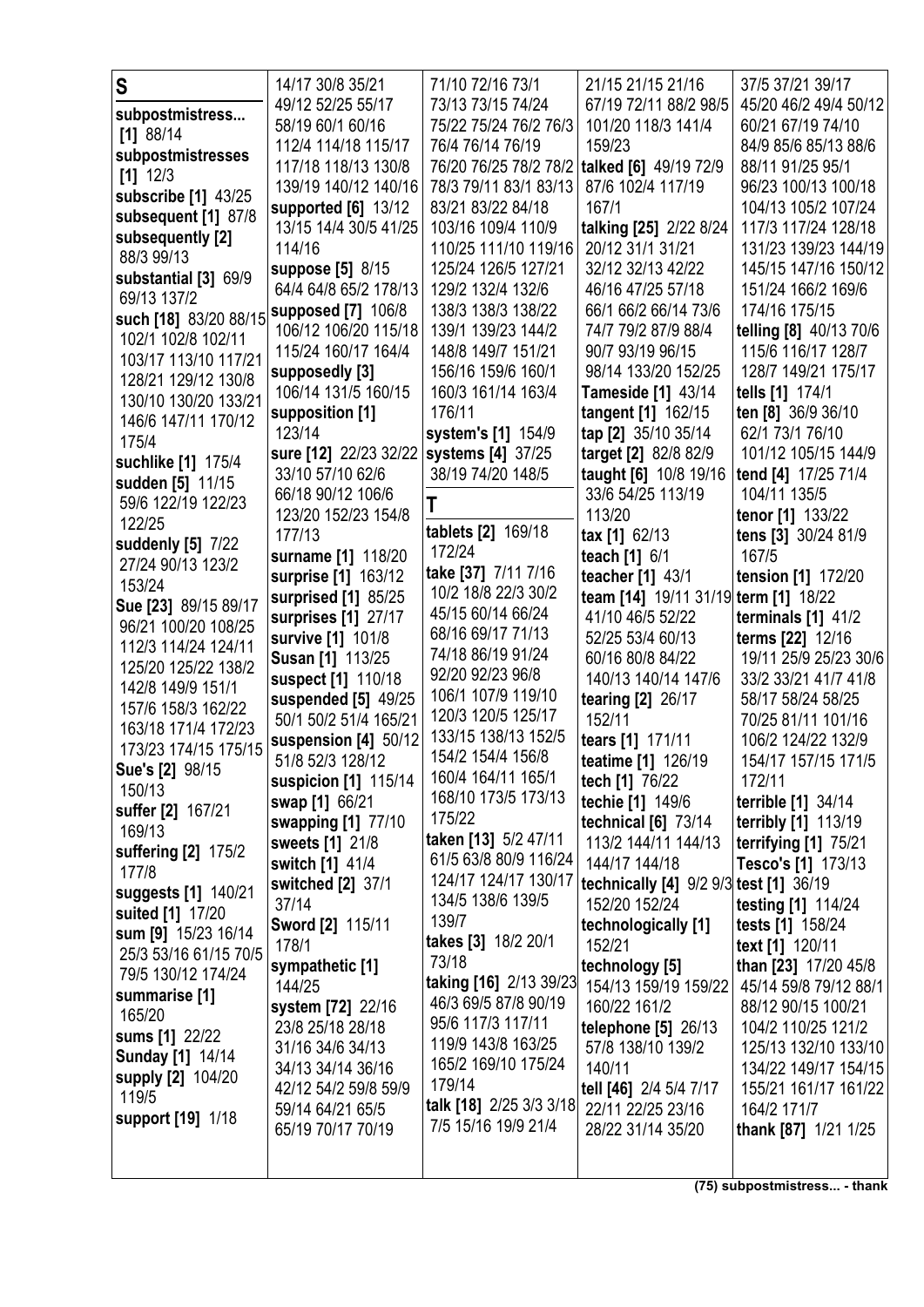| T                                      | 70/24 71/5 73/12                        | 74/1 75/15 75/21                           | 51/4 51/12 52/23                           | 140/11 140/13 141/23                        |
|----------------------------------------|-----------------------------------------|--------------------------------------------|--------------------------------------------|---------------------------------------------|
| thank [85] 4/16 4/22                   | 75/22 77/11 79/20                       | 77/17 79/25 84/7                           | 54/19 55/3 55/9 56/10                      | 142/11 145/11 146/5                         |
| 5/2 5/3 5/14 6/2 6/15                  | 81/5 81/25 82/11                        | 85/22 98/24 99/19                          | 56/10 57/7 57/21                           | 147/6 150/1 152/15                          |
| 6/25 9/9 10/22 18/14                   | 83/17 83/23 84/3                        | 101/24 102/11 102/12                       | 58/17 59/18 59/19                          | 154/14 156/15 162/10                        |
| 20/3 20/6 21/20 25/21                  | 84/13 87/21 88/12                       | 103/18 104/11 107/3                        | 59/20 60/14 62/24                          | 164/25 165/18 171/19                        |
| 28/16 32/16 45/24                      | 88/17 89/16 90/8 90/9                   | 108/12 108/14 111/4                        | 63/15 64/16 69/14                          | 173/19 174/18 175/3                         |
| 50/11 50/12 53/21                      | 90/11 91/3 91/16                        | 115/5 116/13 118/21                        | 71/20 73/18 74/22                          | 176/15                                      |
| 61/6 63/22 79/4 82/12                  | 91/18 93/7 93/18                        | 118/21 120/22 124/6                        | 75/3 75/5 75/14 75/18                      | these [65] 1/8 2/12                         |
| 83/3 83/4 83/5 84/3                    | 94/22 96/9 98/7 100/3                   | 125/8 125/18 126/22                        | 78/15 78/20 81/9                           | 4/1 5/22 7/7 7/20 12/9                      |
| 84/20 84/20 84/24                      | 103/21 105/18 105/19                    | 126/23 127/4 127/23                        | 81/10 81/24 82/15                          | 21/11 23/14 25/13                           |
| 86/11 86/12 86/16                      | 107/5 107/18 108/20                     | 127/24 128/1 128/2                         | 87/7 88/25 88/25 89/4                      | 29/19 31/13 31/14                           |
| 86/17 86/19 89/9                       | 108/20 110/17 112/12                    | 128/7 128/8 128/18                         | 89/7 89/23 90/25 92/6                      | 33/3 35/19 38/6 42/21                       |
| 89/12 89/12 89/14                      | 112/19 117/9 119/2                      | 128/18 130/25 131/5                        | 95/14 96/9 96/13                           | 49/18 55/1 58/1 58/21                       |
| 90/5 90/7 90/9 91/3                    | 122/3 123/13 123/13                     | 131/16 132/13 133/3                        | 96/21 97/13 97/15                          | 59/18 61/8 64/14 69/3                       |
| 91/3 93/7 94/22 94/24                  | 124/8 128/14 128/15                     | 133/11 134/1 137/3                         | 102/25 104/4 105/2                         | 69/6 70/16 70/16                            |
| 96/20 98/12 100/16                     | 128/16 133/9 134/3                      | 138/4 138/5 138/19                         | 107/17 107/19 107/23                       | 71/17 71/18 73/2                            |
| 101/14 105/25 107/16                   | 134/3 137/10 141/12                     | 139/21 139/22 140/18                       | 109/2 109/16 110/3                         | 74/11 79/11 79/17                           |
| 107/18 112/1 113/11                    | 141/21 141/24 142/23                    | 142/14 142/19 143/2                        | 112/10 112/14 115/16                       | 79/18 79/20 83/13                           |
| 124/3 131/21 133/6                     | 142/24 143/1 145/5                      | 143/20 146/21 148/16                       | 117/1 118/19 119/12                        | 83/14 85/3 109/11                           |
| 133/13 133/14 136/9                    | 146/7 146/7 146/8                       | 148/17 148/21 148/23                       | 120/19 125/17 125/20                       | 111/24 112/9 112/9                          |
| 141/13 150/1 157/4                     | 150/21 153/1 153/2                      | 149/1 150/15 151/24                        | 126/14 127/3 127/9                         | 116/23 117/17 117/23                        |
| 157/6 158/1 160/20                     | 153/3 153/8 155/2                       | 153/22 154/7 154/8                         | 127/14 127/25 128/8                        | 119/20 139/19 142/13                        |
| 163/17 163/19 167/4                    | 155/5 155/13 155/16                     | 154/24 155/17 156/15                       | 128/24 129/15 130/21                       | 142/25 150/19 151/20                        |
| 170/25 171/1 172/9                     | 155/16 155/23 157/2                     | 159/3 159/8 163/25                         | 131/3 132/20 132/21                        | 152/1 152/19 161/19                         |
| 172/10 174/6 175/14                    | 158/22 160/14 161/8                     | 169/8 169/17 171/18                        | 136/12 137/9 138/20                        | 162/2 164/18 165/2                          |
| 177/9 178/5 178/7                      | 162/9 163/7 164/13                      | 172/16 172/16 173/3                        | 139/8 142/3 143/8                          | 170/4 172/15 173/18                         |
| 178/9 179/14 179/16                    | 165/7 170/1 171/2                       | 173/4 173/16 175/6                         | 143/25 146/6 146/10                        | 173/21 175/21 178/25                        |
| thanking [1] 177/15                    | 174/15 174/19 174/22                    | 175/7 176/20 177/2                         | 147/2 147/5 147/8                          | 179/13                                      |
|                                        |                                         |                                            |                                            |                                             |
| thanks [7] 10/23                       | 177/1                                   | theme [1] 17/3                             | 148/1 149/18 150/20                        | they [302]                                  |
| 50/10 50/10 86/19                      | theft [2] 29/23 30/4                    | themes [1] 23/14                           | 153/14 153/14 154/3                        | they'd [9] 10/3 36/24                       |
| 91/18 167/7 179/12                     | their [29] 19/18 21/4                   | themselves [4] 73/7                        | 154/4 154/10 158/18                        | 37/8 46/25 52/6 73/11                       |
| that [892]                             | 21/15 43/19 53/4                        | 83/15 97/23 152/12                         | 158/20 159/5 162/7                         | 81/1 102/2 139/7                            |
| that's [153] 3/14 3/15                 | 58/25 60/7 82/9 83/1                    | then [177] 2/2 5/9                         | 162/22 163/25 167/22                       | they'll [6] 60/3 60/4                       |
| 3/23 3/25 4/1 4/3 4/10                 | 98/4 100/13 100/13                      | 5/15 6/17 6/20 7/3 7/4 172/18 176/5 179/12 |                                            | 60/14 135/23 135/24                         |
| 4/14 5/3 5/25 7/8 8/2                  | 114/17 114/17 115/7                     | 7/6 7/18 8/9 12/5 12/6 there [199]         |                                            | 148/20                                      |
| 8/22 9/6 13/20 17/16                   | 123/18 133/22 138/3                     | 12/12 12/15 12/17                          | there's [75] 11/14                         | they're [15] 17/14                          |
| 17/23 17/24 18/8                       | 139/6 144/25 145/1                      | 15/9 15/15 15/24 17/3 15/3 15/4 17/15 18/9 |                                            | 21/9 41/4 45/7 45/19                        |
| 18/21 18/21 19/12                      | 145/3 145/20 147/7                      | 19/24 21/15 21/21<br>24/2 24/7 24/23 24/25 | 19/24 22/3 25/7 27/25                      | 79/17 84/15 84/16                           |
| 19/21 20/12 20/13                      | 148/8 151/19 175/20                     |                                            | 30/13 31/4 32/1 32/14                      | 161/5 161/5 164/10                          |
| 20/20 21/3 23/23 24/9                  | 175/22 176/22                           | 24/25 25/15 25/22                          | 33/14 34/1 34/2 34/2                       | 164/17 164/22 176/21<br>177/12              |
| 25/10 25/10 26/4                       | their's [1] 104/1                       | 26/3 26/5 26/6 26/8<br>27/4 27/16 27/24    | 34/6 35/15 37/24 40/4<br>43/11 43/20 52/20 |                                             |
| 28/10 33/11 34/24                      | theirs [1] 66/20<br>them [118] 1/9 9/13 | 27/25 28/5 28/17                           | 54/13 54/24 55/3 65/7                      | they've [8] 31/15<br>53/10 147/1 147/6      |
| 36/12 41/15 45/7                       | 16/8 20/23 21/6 21/17                   | 30/13 30/15 31/5                           | 66/17 75/23 76/22                          | 160/15 161/1 162/2                          |
| 48/19 49/16 50/8 52/5                  | 24/16 25/13 26/25                       | 31/10 31/13 32/24                          | 77/20 77/22 78/5                           | 163/5                                       |
| 53/11 53/13 53/13                      | 29/24 29/24 31/18                       | 34/16 34/16 34/17                          |                                            | 78/14 78/15 88/4 96/2 thick [2] 67/2 167/18 |
| 54/6 54/10 54/16 55/2                  | 31/22 31/22 32/4                        | 34/21 35/1 37/24 38/5                      | 98/23 99/11 102/19                         | thieving [1] 29/22                          |
| 55/6 55/11 55/14                       | 32/22 37/2 38/19                        | 38/6 38/8 38/9 38/10                       | 104/22 109/18 109/18 thing [58] 4/5 8/4    |                                             |
| 60/15 60/24 61/3 61/3                  | 38/20 39/3 39/3 39/12                   | 38/17 39/10 40/8                           | 109/22 115/23 119/15                       | 11/25 12/25 13/5                            |
| 65/2 65/5 67/4 67/11                   | 41/5 41/6 41/17 42/5                    | 40/11 41/3 41/5 41/6                       | 120/11 120/20 122/7                        | 13/25 17/19 18/19                           |
| 69/19 70/20 70/20<br>70/21 70/23 70/24 | 42/7 47/13 53/1 54/15                   | 43/2 44/6 45/6 46/2                        | 122/16 130/6 134/13                        | 19/7 26/12 27/5 38/25                       |
|                                        | 55/7 56/15 67/9 72/24                   | 46/12 47/4 48/22 49/5                      | 134/15 135/7 137/13                        | 41/3 43/6 45/10 45/11                       |
|                                        |                                         |                                            |                                            |                                             |

**(76) thank... - thing**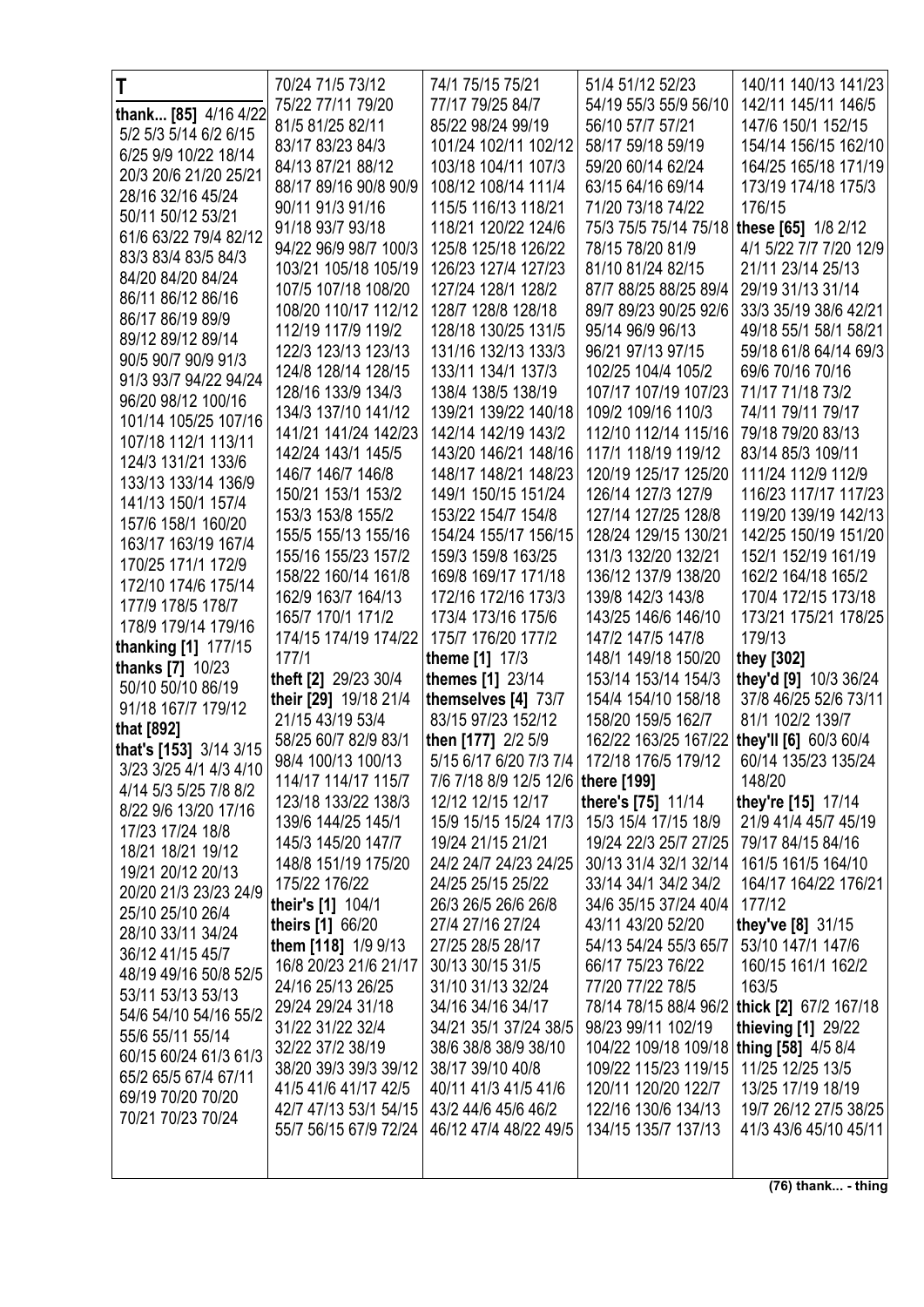| T                                           | 179/14                                   | those [39] 3/7 8/9                         | 8/7 8/9 9/24 12/16                         | 60/9 60/18 61/2 61/7                     |
|---------------------------------------------|------------------------------------------|--------------------------------------------|--------------------------------------------|------------------------------------------|
| thing [42] 45/20                            | think [148] 3/16 6/16                    | 23/11 28/8 28/20 29/9                      | 12/19 13/4 13/22 15/6                      | 61/21 61/22 62/20                        |
| 46/20 46/21 48/22                           | 6/19 8/15 8/16 8/18                      | 29/23 30/6 30/19                           | 19/18 19/18 20/2 20/2                      | 65/22 66/24 69/17                        |
| 50/7 51/23 52/7 53/9                        | 9/4 9/6 11/24 12/4                       | 33/10 38/3 39/2 40/22                      | 24/19 26/9 31/6 31/19                      | 71/1 71/13 71/22 78/7                    |
| 54/16 55/11 62/4 62/8                       | 13/15 13/20 14/10                        | 40/22 44/15 55/20                          | 39/16 40/1 40/11                           | 79/13 79/19 85/25                        |
| 63/3 64/22 65/2 69/8                        | 14/18 15/14 17/19                        | 61/22 66/23 77/16                          | 40/13 40/15 40/17                          | 91/20 91/23 92/2 92/3                    |
| 70/17 72/8 73/3 78/1                        | 17/20 17/24 18/17                        | 81/17 81/19 81/20                          | 42/11 42/20 45/20                          | 92/21 97/1 97/15                         |
| 78/25 83/24 84/14                           | 18/25 21/1 21/12                         | 82/19 107/17 107/21                        | 47/3 49/19 50/18 51/9                      | 102/15 102/16 103/13                     |
| 84/15 92/8 101/25                           | 24/11 24/13 25/11                        | 109/2 114/13 124/20                        | 51/12 51/23 55/21                          | 103/23 104/16 105/7                      |
| 102/17 103/24 104/6                         | 26/1 26/20 29/2 33/25                    | 136/4 138/18 143/10                        | 56/6 56/13 56/14                           | 106/17 106/19 109/13                     |
| 104/9 120/3 122/22                          | 35/4 37/20 39/9 41/23                    | 143/11 164/6 166/17                        | 59/14 59/14 65/3                           | 109/25 110/6 110/14                      |
| 141/22 153/1 153/3                          | 43/2 43/19 44/13 45/4                    | 172/20 175/20 178/17                       | 65/10 69/6 71/14                           | 114/8 115/6 115/12                       |
| 154/9 155/25 159/2                          | 45/14 46/5 47/4 47/6                     | 178/19 179/17                              | 74/25 75/10 80/3 80/8                      | 115/15 116/21 116/22                     |
| 166/8 174/18 174/22                         | 49/21 52/12 54/15                        | though [9] 38/21 64/7                      | 80/17 80/19 82/9                           | 118/6 119/7 122/9                        |
| 178/21                                      | 55/6 55/11 56/1 56/2                     | 102/5 109/4 119/25                         | 82/20 86/12 87/14                          | 122/14 124/25 125/1                      |
| things [111] 7/20                           | 57/18 57/23 57/24                        | 145/4 149/6 155/3                          | 103/24 105/8 105/15                        | 125/4 125/19 126/12                      |
| 8/23 8/25 14/13 15/3                        | 58/4 58/19 58/19                         | 158/2                                      | 107/25 111/4 115/25                        | 129/6 131/25 134/5                       |
| 18/15 21/11 21/22                           | 58/20 59/19 60/2                         | thought [47] 1/8 11/9                      | 115/25 119/24 120/1                        | 135/1 135/3 135/20                       |
| 21/24 21/25 22/15                           | 60/25 61/17 62/2 63/6                    | 11/24 13/15 16/2 25/7                      | 120/9 120/13 120/19                        | 136/3 137/19 137/19                      |
| 23/2 23/9 23/16 25/13                       | 65/5 65/17 65/20                         | 31/11 33/14 33/15                          | 120/24 121/7 122/10                        | 137/25 138/9 143/6                       |
| 25/16 28/25 29/5                            | 65/24 66/5 66/20                         | 33/18 35/6 40/13 41/3                      | 122/10 133/19 134/16                       | 146/21 149/16 149/23                     |
| 30/15 31/2 31/13                            | 67/12 67/13 67/17                        | 43/5 43/8 45/8 51/13                       | 140/10 141/19 143/14                       | 150/22 151/12 152/14                     |
| 31/14 35/22 35/24                           | 67/21 68/10 68/14                        | 53/18 57/14 60/9                           | 144/2 145/20 145/22                        | 153/12 155/18 156/24                     |
| 36/13 37/12 38/4 38/7                       | 69/7 70/8 70/22 70/22                    | 60/11 62/16 63/16                          | 146/3 146/12 148/5                         | 157/3 159/14 160/5                       |
| 46/23 51/19 58/21                           | 71/4 72/4 72/17 72/18                    | 64/6 75/19 75/20                           | 150/14 151/12 154/8                        | 161/14 162/17 163/25                     |
| 58/25 59/1 63/19                            | 72/25 74/12 74/15                        | 91/10 91/12 92/5 92/7                      | 170/9                                      | 164/15 165/17 166/10                     |
| 64/14 64/17 67/23                           | 74/21 75/5 75/6 75/7                     | 92/9 92/14 94/13                           | throughout [9] 4/23                        | 167/21 168/9 168/25                      |
| 68/2 69/6 69/24 71/14                       | 76/5 76/17 82/25 83/9                    | 96/15 96/16 105/17                         | 17/6 18/24 19/8 20/6                       | 169/3 171/11 171/17                      |
| 71/17 71/18 72/12                           | 83/16 83/17 83/23<br>84/11 84/24 89/25   | 109/7 120/20 126/21<br>129/12 131/8 166/22 | 44/3 69/1 76/23 80/15                      | 172/1 173/1 173/2<br>178/3               |
| 72/15 74/10 74/16                           | 91/14 98/7 102/25                        | 167/17 167/18 171/18                       | thrown [2] 28/1 75/18                      |                                          |
| 77/22 80/25 81/17                           | 104/12 104/12 110/14                     | 171/19 172/16                              | <b>Thursday [3] 24/12</b><br>24/13 128/23  | time-wise [1] 57/4<br>timeline [1] 57/18 |
| 83/14 83/14 85/21                           | 112/8 113/9 113/18                       | thoughts $[2]$ 14/5                        | tied [1] 123/23                            | timeline-wise [1]                        |
| 86/3 87/15 87/17                            | 117/9 117/18 122/24                      | 174/24                                     | tier [8] 114/21 139/20   57/18             |                                          |
| 87/23 94/24 97/9                            | 124/11 125/23 126/19   thousand [2] 66/1 |                                            | 153/2 157/8 158/2                          | times [23] 33/18                         |
| 97/15 98/3 98/14                            | 126/20 129/9 133/11                      | 66/14                                      | 158/5 158/10 160/14                        | 40/18 42/4 46/11 53/5                    |
| 98/17 99/14 100/19                          | 133/15 138/15 139/12 thousands [9] 30/25 |                                            | tight [1] 27/13                            | 53/10 67/5 73/1 73/2                     |
| 101/3 101/3 101/17                          | 145/25 149/13 150/11                     | 31/1 32/13 66/2 66/2                       | till [3] 120/16 146/11                     | 84/9 89/1 100/1 101/7                    |
| 101/20 102/19 102/22                        | 151/8 152/6 152/23                       | 81/9 111/24 164/14                         | 162/6                                      | 104/7 105/6 115/4                        |
| 102/22 103/1 103/3                          | 153/1 154/19 154/21                      | 167/5                                      | time [135] 3/12 3/18                       | 120/21 125/25 130/4                      |
| 103/24 104/13 105/23                        | 156/14 157/6 157/17                      | threat [1] 136/2                           | 4/23 6/17 10/8 10/9                        | 136/19 143/14 170/22                     |
| 106/3 109/20 111/18                         | 157/20 160/24 161/1                      | three [25] 1/3 1/10                        | 12/13 13/21 13/22                          | 171/22                                   |
| 115/6 121/3 123/9                           | 162/17 163/7 163/9                       | 21/11 41/18 44/6 52/4                      | 17/6 18/2 18/3 19/14                       | timing [1] 57/10                         |
| 129/3 129/16 130/7                          | 163/10 163/12 165/9                      | 56/10 57/15 58/13                          | 20/1 24/1 24/17 28/7                       | tinkling [1] 64/22                       |
| 134/21 139/15 139/17                        | 165/11 171/24 171/25                     | 61/12 62/20 63/17                          | 29/11 34/22 35/1 35/4 tiny [3] 6/15 88/6   |                                          |
| 139/19 141/19 143/14<br>143/22 150/7 152/19 | 172/9 174/25 175/10                      | 67/5 69/18 73/2 89/4                       | 35/15 35/16 36/3 36/8   162/5              |                                          |
| 157/15 159/12 160/13                        | 176/7 177/21                             | 104/8 105/6 110/18                         | 36/16 37/6 38/14 40/2 tired [2] 33/19 72/6 |                                          |
| 162/3 162/11 168/18                         | thinking [10] 33/17                      | 112/8 122/13 122/18                        | 42/9 45/22 46/13                           | to [1180]                                |
| 169/11 170/10 172/3                         | 67/2 69/23 93/3 96/6                     | 122/24 130/4 171/10                        | 48/15 49/24 50/8                           | today [4] 4/8 85/24                      |
| 172/4 173/1 177/6                           | 109/9 114/12 129/21                      | throat [1] 81/25                           | 50/14 55/18 55/20                          | 87/12 100/1                              |
| 178/23 178/25 179/5                         | 139/13 176/3                             | through [88] 2/13                          | 57/4 57/11 58/15                           | together [5] 28/6 61/7                   |
|                                             | this [214]                               | 3/10 3/17 7/1 7/6 8/4                      | 58/16 58/20 59/19                          | 70/9 94/15 113/15                        |
|                                             |                                          |                                            |                                            |                                          |
|                                             |                                          |                                            |                                            |                                          |

(77) thing... - together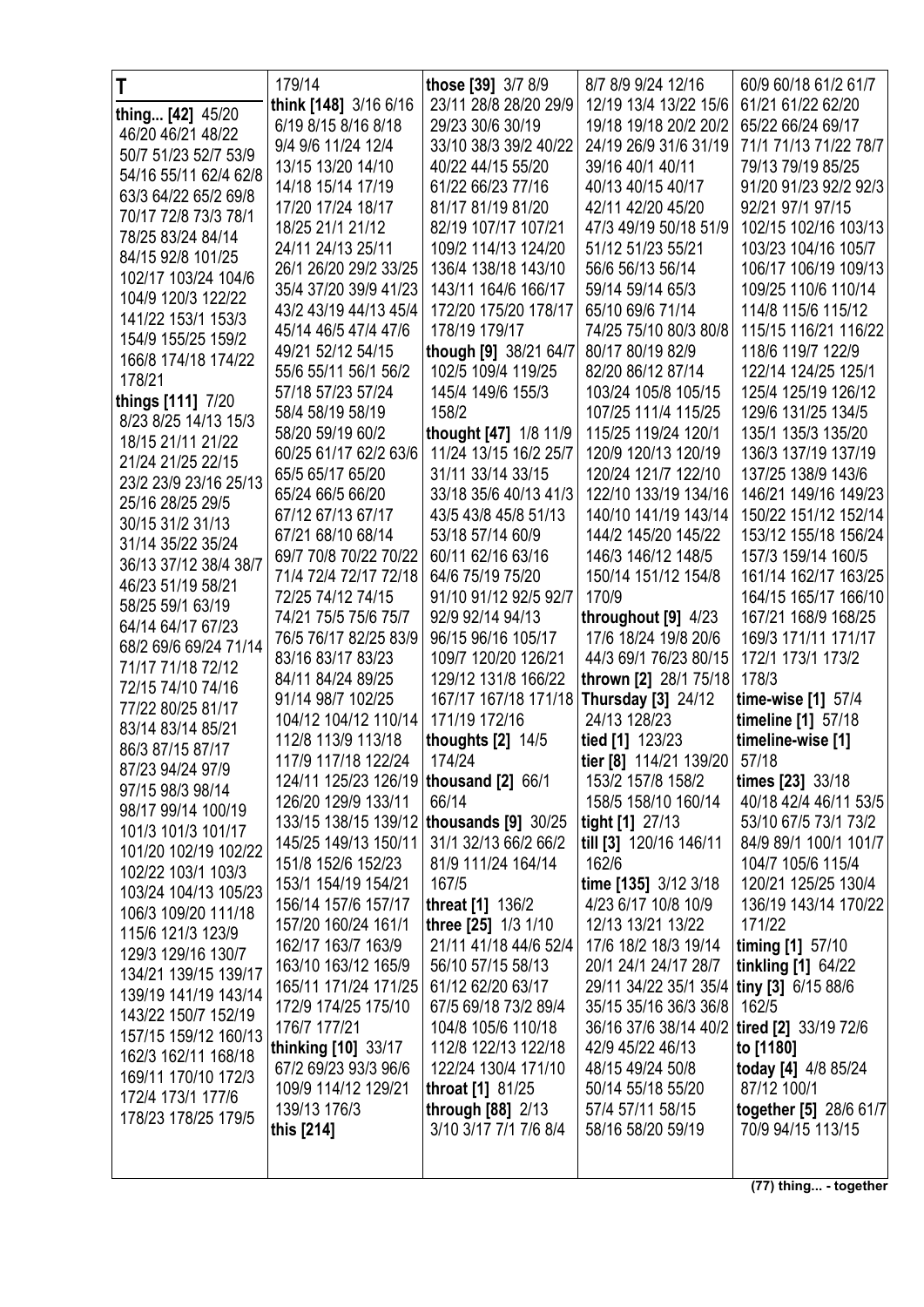| Τ                         | 69/4 92/12                                     | 88/3                                          | tumour [1] 99/13                           | under [9] 6/8 85/16                          |
|---------------------------|------------------------------------------------|-----------------------------------------------|--------------------------------------------|----------------------------------------------|
| told [21] 7/24 8/3 27/1   | towns [1] 135/9                                | transcription [1] 3/2                         | turmoil [1] 28/1                           | 89/22 90/14 97/16                            |
| 38/22 40/16 41/2          | toy [1] 51/17                                  | transformation [5]                            | turn [7] 35/9 56/16                        | 110/25 111/1 111/10                          |
| 46/14 47/13 51/5          | toys [3] 21/11 21/11                           | 80/2 80/17 82/2 89/23                         | 58/5 99/2 107/14                           | 164/24                                       |
| 80/18 85/7 85/21 86/4     | 21/12                                          | 170/16                                        | 127/20 134/15                              | understand [27] 4/2                          |
| 109/2 112/24 126/7        | trace [2] 114/4 145/9                          | transformer [2]                               | turned [2] 119/6                           | 39/1 41/23 42/1 57/13                        |
| 127/24 128/2 152/2        | track [1] 123/24                               | 104/19 104/22                                 | 119/14                                     | 59/7 61/11 67/1 67/4                         |
| 163/5 170/2               | trade [2] 96/13 96/14                          | transition [6] 22/11                          | turning [1] 130/22                         | 79/10 82/20 86/7 98/3                        |
| tomorrow [5] 39/10        | trading [11] 31/24                             | 28/19 110/6 110/9                             | twice [5] 11/25 33/13                      | 115/14 117/15 120/12                         |
| 148/17 148/21 148/21      | 46/7 115/23 126/14                             | 112/4 112/6                                   | 122/13 135/12 154/7                        | 140/4 140/5 143/10                           |
| 148/24                    | 135/15 142/16 143/1                            | trapped $[2]$ 68/8                            | two [56] 3/11 14/18                        | 143/13 145/8 145/9                           |
| tonnes [1] 80/23          | 143/12 145/16 148/18                           | 68/17                                         | 14/24 15/6 23/25                           | 147/13 149/22 156/11                         |
| too [15] 33/19 90/22      | 157/22                                         | treated $[4]$ 62/16                           | 24/16 25/12 26/10                          | 156/14 156/25                                |
| 93/24 102/3 120/18        | trail [2] 120/22 142/3                         | 134/2 177/6 178/3                             | 29/1 29/21 33/3 42/20                      | understanding [1]                            |
| 123/3 131/12 135/23       | train [4] 5/21 92/3                            | treatment [1] 115/9                           | 43/3 48/18 50/20 56/8                      | 154/24                                       |
| 140/25 147/1 147/1        | 112/12 148/25                                  | trial [2] 112/18 169/22                       | 59/19 62/24 69/18                          | understood $[3]$ 25/8                        |
| 167/16 167/20 171/3       |                                                | trained [5] 5/24 13/12 tried [3] 37/14 173/10 | 71/19 71/21 72/24                          | 44/6 124/5                                   |
| 177/7                     | 80/6 106/24 112/16                             | 173/10                                        | 73/2 75/17 79/16                           | unexplained [1]                              |
| took [35] 12/1 22/12      | trainer [9] 10/4 14/23                         | triggered [2] 3/24                            | 82/15 86/13 87/12                          | 121/23                                       |
| 42/14 49/24 51/9          | 14/24 15/13 23/4 24/7                          | 125/21                                        | 88/4 90/12 95/10                           | unfair [1] 177/6                             |
| 59/19 59/19 60/17         | 24/12 112/7 138/12                             | trouble [1] 179/15                            | 96/22 103/9 106/9                          | unfortunately [3]                            |
| 60/18 79/25 88/24         | trainers [2] 14/17                             | true [1] 124/8                                | 106/15 106/15 108/11                       | 65/18 100/5 160/4                            |
| 89/1 89/7 89/7 93/14      | 106/15                                         | truly [1] 161/2                               | 112/8 113/21 120/14                        | unhelpful [1] 135/2                          |
| 96/15 97/13 103/7         | training $[44]$ 13/4                           | trust [30] 53/11 55/4                         | 121/3 122/13 128/6                         | unique [4] 8/19 9/1                          |
| 106/7 110/5 112/14        | 13/22 15/4 23/1 23/19                          | 55/11 65/4 65/19                              | 130/4 130/18 138/4                         | 85/8 85/10                                   |
| 115/1 119/4 126/5         | 23/21 25/5 25/8 26/11                          | 75/15 75/24 76/8 76/8                         | 144/7 149/23 152/9                         | unit [3] 77/6 148/11                         |
| 128/6 130/2 131/7         | 28/3 28/4 28/6 41/15                           | 76/24 83/23 83/25                             | 161/25 162/23 168/13                       | 148/13                                       |
| 131/12 131/19 132/6       | 56/7 56/9 75/10 75/12<br>75/17 80/8 80/10 81/8 | 84/1 107/11 153/5<br>153/7 159/18 159/20      | 168/16 171/9 178/15<br>178/19              | unit's [1] 145/21                            |
| 148/1 148/12 148/12       | 81/9 106/8 106/11                              | 159/21 159/22 160/2                           | type [4] 73/17 99/20                       | units [5] 68/25 77/4<br>145/17 145/19 150/23 |
| 168/11 168/12             | 106/14 106/15 106/18                           | 160/5 160/16 160/24                           | 104/9 169/14                               | unknown [1] 101/1                            |
| top [3] 58/22 63/13       | 106/21 106/23 107/21                           | 161/14 163/20 170/5                           |                                            | unless [4] 54/17                             |
| 137/7                     | 107/22 108/4 108/16                            | 176/4 176/5 176/16                            | U                                          | 111/16 122/1 154/16                          |
| topic [1] 149/24          | 110/7 112/5 112/13                             | trusted [13] 33/5 45/3 ultimately [3] 48/24   |                                            | unlucky [1] 34/21                            |
| <b>topics [2]</b> $86/13$ | 112/15 113/20 114/24                           | 55/13 93/4 94/8 97/20                         | 132/14 156/21                              | unmute [1] 4/12                              |
| 178/15                    | 115/7 117/20 138/12                            | 97/21 97/22 160/17                            | unbelievable [1] 82/6                      | unprofessional [1]                           |
| tore [1] 109/25           | 138/18 158/24                                  | 160/18 172/2 173/20                           | uncle [1] 6/19                             | 42/3                                         |
| total [2] 131/4 142/15    | transaction [23]                               | 173/21                                        | unclear [46] 6/24                          | unrelated [2] 36/18                          |
| totally [10] 3/25 17/9    | 10/10 24/6 30/14                               | trusting [5] 64/21                            | 11/5 11/14 11/17                           | 37/7                                         |
| 20/16 37/23 59/3 59/3     | 39/23 40/1 47/10 78/8                          | 67/10 74/19 160/21                            | 11/24 12/14 12/18                          | until [18] 8/8 16/19                         |
| 82/2 82/3 162/18<br>177/6 | 113/8 120/7 120/9                              | 160/22                                        | 12/20 19/10 20/5 21/9                      | 22/20 36/20 37/14                            |
| touch [6] 15/3 86/1       | 120/16 125/10 145/22 try [12] 41/20 41/21      |                                               | 23/20 24/23 28/11                          | 51/7 92/22 93/22                             |
| 94/20 104/23 113/18       | 145/23 146/3 146/13                            | 53/8 69/8 104/13                              | 32/3 33/15 35/7 36/2                       | 97/10 98/21 100/4                            |
| 126/10                    | 146/15 146/21 146/23                           | 114/4 118/18 134/12                           | 39/13 41/5 42/17                           | 104/4 109/19 124/15                          |
| touched [2] 13/8 94/8     | 150/14 151/13 152/14                           | 137/16 147/6 147/9                            | 42/23 43/3 43/16                           | 127/17 128/19 131/7                          |
| tough [1] 75/23           | 152/17                                         | 152/15                                        | 50/22 50/24 51/7 51/8                      | 164/12                                       |
| towards [2] 24/11         | transactions [10]                              | trying [13] 5/21 12/2                         | 53/23 54/8 59/13                           | unusual $[2]$ 8/3                            |
| 53/9                      | 10/7 15/2 15/5 29/12                           | 57/12 90/13 99/7                              | 59/21 60/10 67/24                          | 118/25                                       |
| tower [1] 38/9            | 48/2 125/25 126/1                              | 103/16 109/20 141/10                          | 76/5 80/21 81/4 86/22<br>90/6 93/24 119/22 | up [127] 1/8 4/17 5/21                       |
| towers [1] 38/15          | 158/22 162/4 169/9                             | 141/16 151/8 154/6                            | 129/18 131/22 133/1                        | 5/23 8/8 10/25 11/8                          |
| town [4] $6/24$ $69/3$    | transcribe [1] 88/3                            | 157/15 168/23                                 | 138/25 157/18                              | 11/12 13/7 14/16                             |
|                           | transcribed [2] 3/1                            | <b>Tuesday [1] 98/25</b>                      |                                            | 15/23 16/14 19/10                            |
|                           |                                                |                                               |                                            |                                              |
|                           |                                                |                                               |                                            | $(78)$ told - up                             |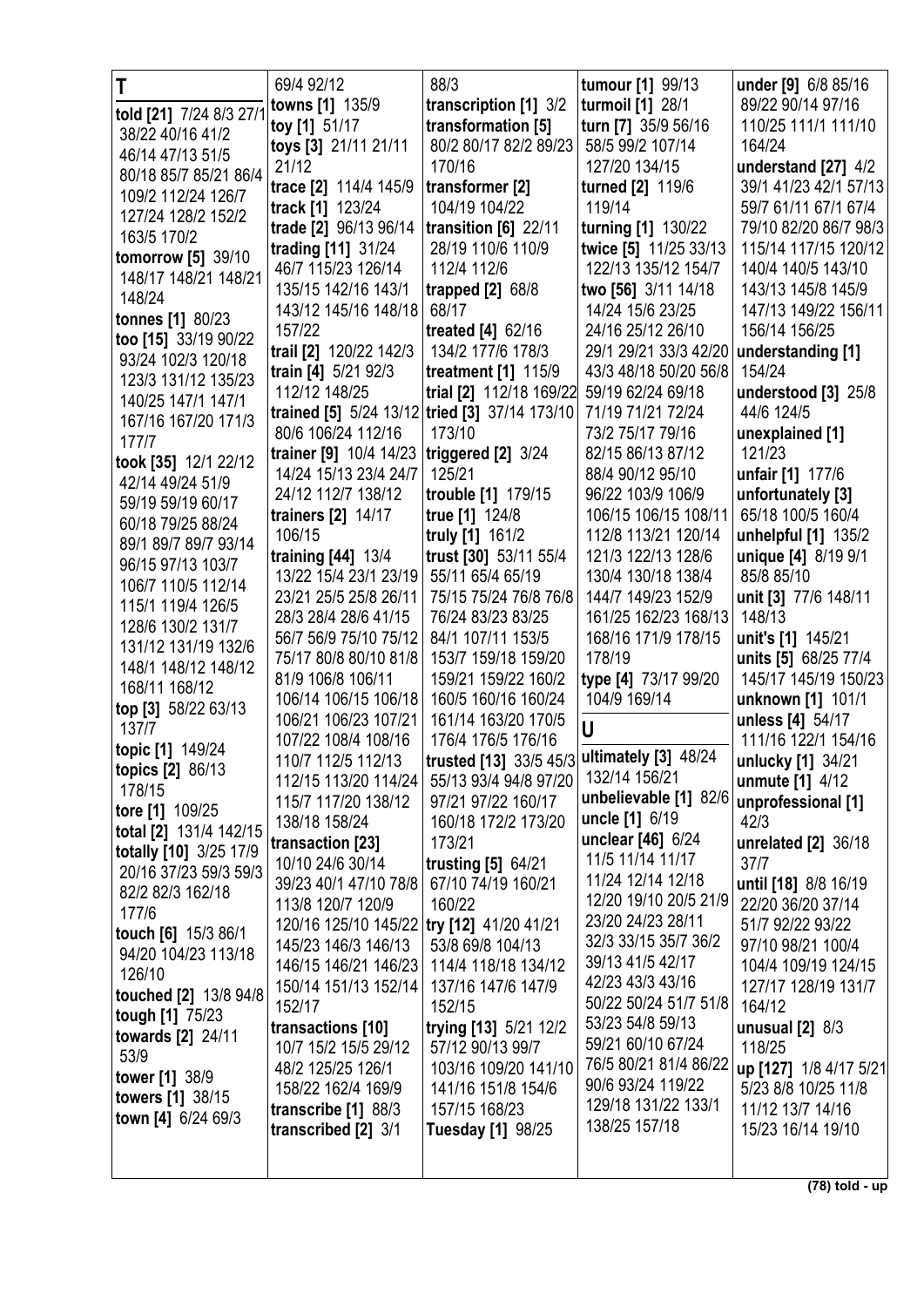| U                       | 22/1 23/17 26/14      | useful [3] 10/18 54/6     | views [1] 87/7         | 132/7 133/15 134/6    |
|-------------------------|-----------------------|---------------------------|------------------------|-----------------------|
| up [114] 20/15 23/9     | 27/10 28/22 36/20     | 90/9                      | village [12] 89/11     | 134/13 134/20 137/4   |
| 23/13 24/4 24/20        | 39/17 41/2 46/2 46/3  | useless [1] 106/18        | 95/10 95/12 96/1 96/2  | 145/11 150/12 152/18  |
| 24/21 24/22 25/1 25/3   | 49/4 50/12 54/19      | using [5] 35/15 46/23     | 96/4 102/13 102/13     | 155/7 155/11 155/12   |
| 25/25 26/11 28/14       | 58/23 61/13 63/6      | 76/4 114/14 164/5         | 162/1 162/5 168/5      | 156/6 156/8 159/11    |
| 29/7 29/11 29/16 30/8   | 66/20 67/19 67/19     | usually [2] 53/11         | 170/18                 | 162/21 163/18 164/23  |
| 30/25 31/18 31/22       | 74/10 74/20 76/24     | 142/2                     | villagey [1] 98/10     | 165/7 165/16 165/23   |
| 31/23 34/6 34/15 35/9   | 79/5 81/22 83/24      | $\mathsf{V}$              | virtually $[4]$ 10/8   | 166/16 168/4 168/5    |
| 35/9 36/14 37/16 38/9   | 84/15 84/16 84/16     |                           | 14/19 61/22 62/20      | 168/6 171/3 172/12    |
| 39/6 40/20 41/22        | 88/6 88/11 89/13      | vacant [2] 68/22 69/2     | visit [4] 10/12 17/17  | 173/4 173/11 174/9    |
| 42/10 43/8 44/8 47/12   | 89/15 90/9 90/10      | value [1] 2/15            | 57/6 57/6              | 174/16 174/18 174/22  |
| 49/13 52/18 53/16       | 92/19 93/16 93/20     | values [2] 17/22          | visited [2] 147/18     | 177/2 177/2 177/24    |
| 54/3 54/16 55/7 56/16   | 95/1 95/8 95/13 95/14 | 17/23                     | 149/11                 | 179/1 179/9 179/20    |
| 58/5 59/18 59/20        | 95/17 96/5 96/16      | various [2] 7/8 43/2      | visits [3] 57/20 58/3  | wanted [19] 11/23     |
| 59/22 61/20 62/19       | 96/23 97/25 98/5 98/5 | varying [1] 161/19        | 79/25                  | 23/11 24/7 47/4 51/18 |
| 66/4 66/5 67/3 67/16    | 98/12 100/18 101/7    | Venn [5] 88/13            | voice [1] 24/4         | 65/14 79/21 86/7 92/5 |
| 69/21 69/22 69/22       | 102/4 102/6 103/12    | 110/14 153/9 155/19       | volumes [1] 76/18      | 92/17 107/1 134/7     |
| 70/2 71/4 71/19 71/21   | 103/12 104/13 114/20  | 179/13                    | voluntary [1] 179/8    | 153/11 157/11 157/12  |
| 74/6 77/10 77/23 79/5   | 115/22 117/11 118/6   | <b>Vennells [2] 117/2</b> | W                      | 159/12 159/16 171/12  |
| 79/22 80/20 81/3        | 118/19 118/22 119/15  | 176/24                    |                        | 173/16                |
| 83/11 84/13 91/15       | 122/12 122/21 123/21  | <b>Verizon [1] 76/4</b>   | wage [1] 92/4          | wanting [1] 136/14    |
| 93/17 94/7 96/14        | 125/1 125/18 127/5    | versed [1] 113/5          | wages [4] 14/11        | wants [5] 3/13 76/12  |
| 98/15 98/21 99/2        | 127/25 128/4 131/1    | <b>versus</b> [1] 71/8    | 95/22 125/17 169/10    | 87/7 148/19 153/9     |
| 103/3 104/11 104/16     | 131/5 143/3 143/4     | very [85] 1/9 1/9 1/13    | wait [4] 36/3 47/2     | warn [3] 36/24 36/25  |
| 107/19 114/8 114/20     | 143/9 147/7 147/8     | 1/13 1/21 2/21 4/6 5/3    | 125/11 140/15          | 86/7                  |
| 117/2 117/9 120/8       | 147/16 147/19 148/1   | 5/12 8/5 8/8 8/19 8/22    | waiting [7] 34/15 42/8 | wary [2] 64/19 65/4   |
| 121/4 125/8 126/17      | 148/4 149/23 150/12   | 10/8 10/18 10/18 14/8     | 42/8 42/8 42/9 106/22  | was [481]             |
| 127/7 129/10 129/19     | 159/25 161/1 161/3    | 14/18 15/8 15/12          | 171/18                 | washing [1] 35/9      |
| 130/9 133/15 135/22     | 161/4 161/4 161/5     | 15/14 16/4 16/16          | wake [3] 35/8 71/19    | wasn't [28] 13/23     |
| 136/7 138/8 144/7       | 162/25 164/17 164/19  | 20/11 23/3 25/20          | 71/21                  | 31/13 43/15 46/5      |
| 151/2 151/4 152/7       | 164/22 164/23 165/2   | 26/19 29/9 29/25 32/1     | <b>Wales</b> [1] 5/7   | 58/18 60/7 64/9 64/10 |
| 152/10 152/13 153/20    | 165/4 165/7 167/25    | 41/1 44/20 45/7 64/4      | walk [4] 19/2 19/4     | 75/5 104/17 104/18    |
| 153/24 154/1 154/12     | 172/21 173/16 174/22  | 64/13 64/18 64/20         | 75/11 170/12           | 106/6 106/13 108/2    |
| 154/18 156/8 157/21     | 175/15 176/10 178/10  | 65/6 66/18 68/22          | walkers [1] 171/17     | 113/13 113/19 114/18  |
| 159/16 161/3 163/10     | us  so [1] 148/4      | 68/22 71/4 74/19          | walks [1] 152/2        | 117/19 119/5 122/2    |
| 170/12 174/24 176/20    | use [17] 33/9 34/3    | 75/17 75/23 75/23         | wall [2] 21/10 141/12  | 124/15 127/2 128/17   |
| 177/2                   | 37/15 59/12 59/23     | 78/24 79/15 83/4          | want [93] 3/17 3/22    | 139/5 160/2 167/20    |
| up.helpline [1]         | 61/6 65/5 76/2 102/2  | 84/24 85/11 85/19         | 4/4 5/4 6/3 7/4 14/2   | 174/21 176/5          |
| 104/21                  | 104/23 112/22 113/22  | 86/5 86/11 86/11          | 17/13 17/16 17/18      | waste [3] 45/22       |
| updates [2] 39/2        | 157/3 158/19 162/5    | 86/16 89/12 89/14         | 21/14 21/16 22/1 22/3  | 124/25 135/20         |
| 39/14                   | 162/12 164/4          | 91/4 91/18 94/24          | 23/15 26/25 35/20      | wasting [2] 103/23    |
| upgrade [8] 36/17       | used [33] 15/21 16/18 | 96/10 97/1 101/18         | 40/24 43/5 45/6 45/12  | 105/6                 |
| 36/19 36/22 37/1 37/6   | 26/13 43/1 43/6 53/10 | 103/8 106/16 110/11       | 51/23 52/16 54/9 59/4  | watch [1] 10/7        |
| 37/24 39/9 76/20        | 53/12 58/5 63/3 71/15 | 110/24 111/22 112/1       | 61/12 62/5 66/20       | watched [3] 24/2 24/6 |
| upgrades [2] 36/14      | 72/1 81/2 98/25       | 113/1 113/14 120/20       | 67/19 67/23 68/2 68/4  | 126/2                 |
| 39/19                   | 101/22 108/11 109/1   | 126/3 126/3 133/6         | 69/22 69/24 71/12      | watching [2] 162/10   |
| upon [1] 66/2           | 109/21 113/6 114/14   | 135/2 135/2 136/11        | 74/10 84/25 85/1 85/6  | 176/2                 |
| <b>urged</b> [1] 167/25 | 115/1 124/24 129/18   | 142/1 142/6 142/6         | 86/22 87/18 87/20      | water [2] 35/10 35/10 |
| urgency [1] 155/1       | 146/6 149/4 149/5     | 152/22 160/25 171/9       | 91/5 91/25 92/13       | wave [1] 19/6         |
| us [111] 3/23 5/4 6/3   | 154/15 157/24 159/3   | view [7] 22/25 39/16      | 94/20 96/23 100/18     | way [43] 6/21 6/25    |
| 15/14 15/18 19/10       | 160/25 166/7 170/11   | 41/13 73/14 159/20        | 101/20 107/24 108/23   | 13/4 16/1 16/12 18/13 |
|                         | 172/4 172/6           | 161/12 177/10             | 123/7 129/23 131/16    | 19/21 20/16 32/15     |
|                         |                       |                           |                        |                       |
|                         |                       |                           |                        |                       |

**(79) up... - way**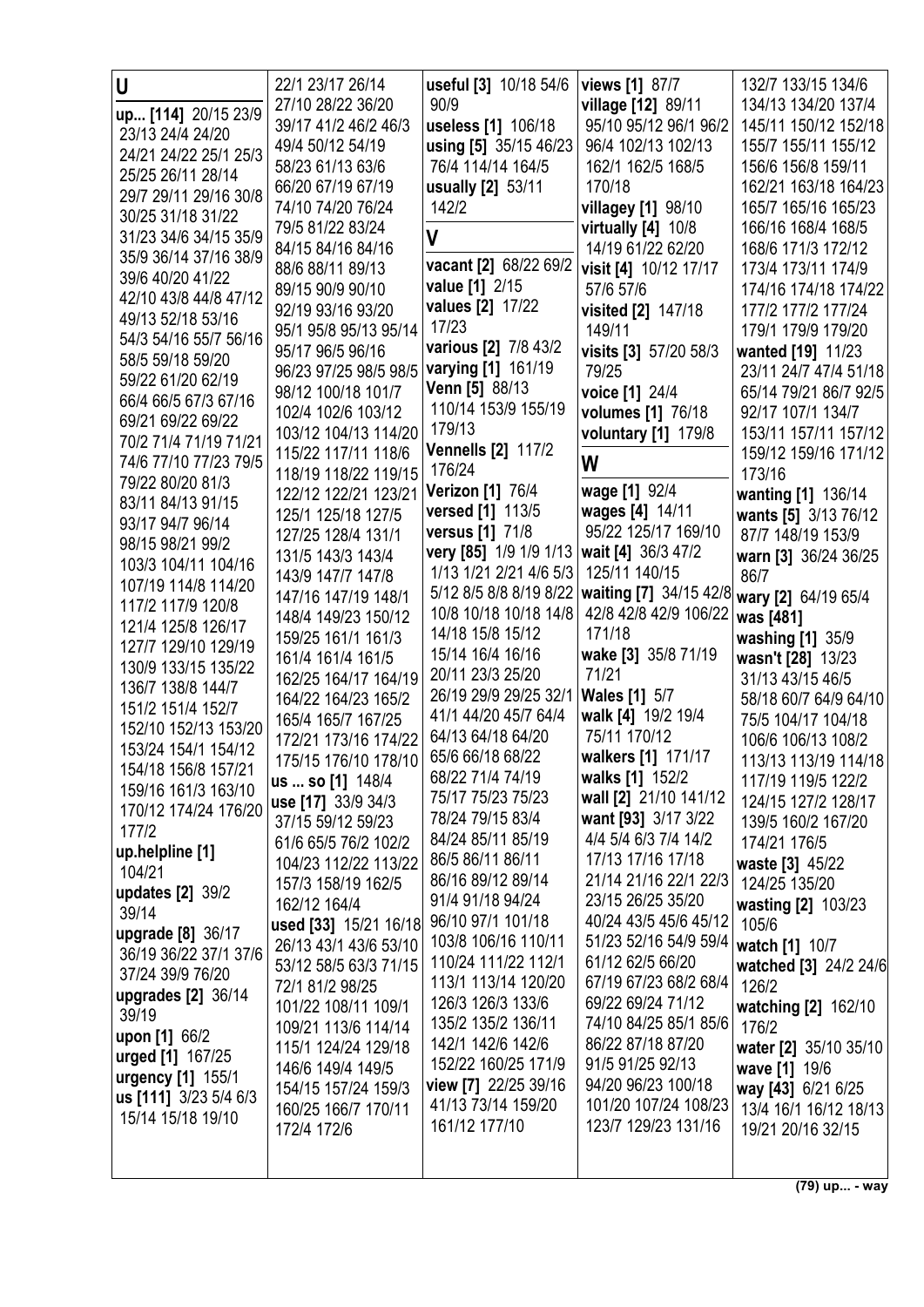| W                                          | 67/12 67/13 75/24                       | 33/3 37/12 44/20 45/7                     | 130/5 130/14 131/3                          | 110/18 111/10 161/24                          |
|--------------------------------------------|-----------------------------------------|-------------------------------------------|---------------------------------------------|-----------------------------------------------|
| way [34] 32/15                             | 76/10 76/19 76/21                       | 45/14 46/14 47/6                          | 132/3 143/9 146/12                          | whereby [1] 121/24                            |
| 33/17 34/12 56/13                          | 80/9 84/24 87/24                        | 51/16 60/2 63/17                          | 147/22 148/11 152/3                         | whether [24] 20/11                            |
| 62/15 74/12 77/18                          | 92/19 93/2 96/18 98/9                   | 66/25 70/13 74/21                         | were [192]                                  | 29/22 29/25 40/5 43/7                         |
| 82/10 83/3 83/20                           | 102/9 104/7 104/10                      | 74/23 76/17 80/12                         | weren't [9] 38/20                           | 48/15 55/4 55/12 64/1                         |
| 84/11 85/10 106/10                         | 111/6 115/9 116/7                       | 84/23 89/11 89/12                         | 83/13 116/18 120/17                         | 75/7 77/13 106/6                              |
| 110/9 113/7 114/1                          | 116/24 119/17 121/20                    | 89/25 90/16 91/1                          | 139/11 148/2 170/16                         | 111/20 113/15 135/8                           |
| 121/25 130/7 133/16                        | 122/4 122/21 125/9                      | 91/18 92/3 92/7 92/7                      | 173/15 175/19                               | 143/22 147/3 147/8                            |
| 133/18 134/11 137/14                       | 134/16 139/16 142/16                    | 92/9 93/15 94/16                          | what [279]                                  | 149/2 149/2 150/25                            |
| 140/5 146/2 147/12                         | 143/13 147/5 156/18                     | 94/16 95/4 95/25                          | what's [17] 34/1                            | 170/19 174/4 179/4                            |
| 149/24 150/5 150/6                         | 159/20 161/13 161/20                    | 96/10 96/16 97/2                          | 37/25 38/1 39/9 39/18                       | which [61] 1/11 1/18                          |
| 150/7 153/23 154/4                         | 162/8 163/1 165/15                      | 98/21 100/6 100/6                         | 54/13 55/22 71/5 78/7                       | 8/3 10/19 11/25 14/24                         |
| 155/21 169/6 177/5                         | 166/9 166/25 167/13                     | 100/20 102/18 103/11                      | 97/18 99/15 129/1                           | 19/20 25/14 25/16                             |
| ways [3] 76/8 85/8                         | 168/14 173/21 175/1                     | 103/21 105/18 106/7                       | 142/10 147/14 147/15                        | 32/21 44/7 45/5 62/11                         |
| 117/22                                     | 176/17 176/18 176/18<br>177/5 178/15    | 106/19 106/20 107/8<br>107/9 108/1 110/4  | 158/15 177/9                                | 66/15 73/7 75/2 75/19                         |
| we [452]                                   | weak [1] 34/14                          | 111/4 111/7 111/12                        | whatever [15] 60/7<br>73/18 79/19 82/8 87/2 | 77/3 85/8 85/12 85/13<br>86/9 86/14 87/7 89/2 |
| we'd [8] 80/5 95/12                        | wear [1] 100/8                          | 112/21 113/1 113/5                        | 104/25 117/24 122/21                        | 89/19 92/11 94/5                              |
| 116/10 119/10 120/8                        | wearing [3] 100/8                       | 113/12 113/13 113/19                      | 123/1 123/19 130/11                         | 96/18 98/13 101/22                            |
| 120/8 120/24 126/20                        | 100/9 100/12                            | 114/16 115/2 115/7                        | 131/18 147/1 147/23                         | 102/5 102/23 104/10                           |
| we'll [16] 7/3 7/9 27/4                    | Wednesday [4] 14/13                     | 117/7 117/10 118/16                       | 160/14                                      | 106/11 107/10 119/5                           |
| 47/13 54/5 82/23                           | 24/12 26/14 126/17                      | 121/7 121/15 123/17                       | <b>Whatley [3] 22/4</b>                     | 119/7 119/21 120/10                           |
| 96/17 103/12 145/21                        | Wednesdays [1] 63/4                     | 124/24 125/9 125/23                       | 56/20 85/2                                  | 121/10 121/20 122/2                           |
| 145/22 145/23 152/15                       | week [25] 13/4 14/18                    | 126/9 126/25 127/19                       | <b>WhatsApp [4] <math>56/13</math></b>      | 126/4 127/5 131/4                             |
| 156/25 173/13 173/13                       | 16/19 23/24 24/2 24/8                   | 129/23 129/24 134/12                      | 57/7 78/17 78/18                            | 131/5 134/22 140/12                           |
| 174/4<br>we're [64] 2/1 6/18               | 24/10 24/11 29/2 35/4                   | 134/19 135/19 135/21                      | whatsoever [5]                              | 140/21 146/14 151/10                          |
| 6/25 9/1 9/2 9/3 9/3                       | 61/24 70/15 78/12                       | 136/13 137/18 139/4                       | 105/24 107/3 114/6                          | 158/9 158/11 158/13                           |
| 18/4 21/7 36/13 37/17                      | 79/2 93/22 99/1                         | 139/11 139/20 141/2                       | 137/13 141/24                               | 159/17 160/7 173/14                           |
| 38/22 54/19 54/20                          | 103/17 116/9 121/11                     | 141/19 145/15 145/25                      | when [196]                                  | 173/22 178/23 179/18                          |
| 54/21 56/12 64/25                          | 129/20 130/2 130/4                      | 146/7 148/18 148/20                       | whenever [1] 39/19                          | while [10] 2/14 10/5                          |
| 65/8 67/14 76/3 76/3                       | 153/18 160/10 162/23                    | 151/1 152/7 152/15                        | where [64] 5/25 7/9                         | 36/13 89/6 105/22                             |
| 76/24 77/24 79/1                           | weekly [5] 26/7 32/7                    | 153/7 156/2 156/20                        | 7/11 8/18 8/20 9/18                         | 109/15 141/5 150/15                           |
| 81/21 83/18 84/12                          | 32/21 32/24 32/25                       | 159/20 160/24 161/2                       | 16/6 17/22 25/15 28/1                       | 156/2 175/23                                  |
| 85/24 90/7 90/13                           | weeks [16] 14/24                        | 161/16 162/7 162/19                       | 31/18 40/19 44/17                           | white [5] 116/3 116/4                         |
| 95/18 96/4 98/22                           | 15/7 26/10 63/17                        | 163/7 163/12 166/20<br>167/12 168/4 168/6 | 57/5 58/7 65/15 72/23 136/22 137/13 145/6   |                                               |
| 99/24 101/4 102/21                         | 78/14 78/15 79/3<br>101/13 108/7 122/18 | 168/10 168/12 168/14                      | 76/15 78/15 81/2 87/9<br>94/23 94/23 95/18  | who [45] 8/20 12/21<br>19/3 33/2 43/23 43/23  |
| 104/12 117/11 119/18                       | 122/24 122/24 125/11                    | 168/18 169/18 169/19                      | 96/25 97/17 98/8                            | 47/16 47/21 47/25                             |
| 120/23 128/11 130/20                       | 125/11 125/11 179/3                     | 173/24 174/3 176/3                        | 98/23 109/12 111/17                         | 48/2 50/21 53/6 53/10                         |
| 135/25 140/18 143/13                       | weeks' [1] 85/25                        | 176/7 176/11 176/25                       | 113/4 114/21 122/1                          | 53/25 58/3 65/7 76/13                         |
| 144/18 152/24 153/17                       | weight [1] 170/8                        | 178/5 178/12 178/18                       | 122/12 122/19 123/15                        | 81/14 82/20 83/7 85/9                         |
| 153/18 153/24 154/1                        | weird [1] 8/4                           | 179/7                                     | 123/25 126/16 127/20                        | 97/6 99/5 111/14                              |
| 155/24 159/14 160/17                       | welcome [2] 90/15                       | went [44] 7/6 9/24                        | 132/5 132/8 134/19                          | 116/17 118/17 128/16                          |
| 161/16 161/23 161/24                       | 157/2                                   | 10/5 12/6 12/19 13/4                      | 143/10 144/20 145/9                         | 133/11 137/15 139/5                           |
| 163/24 164/20 164/25<br>165/2 168/8 170/19 | well [154] 2/9 2/16                     | 24/9 24/9 24/18 32/7                      | 145/12 145/18 146/10                        | 139/6 142/9 146/4                             |
| 178/3                                      | 4/25 5/19 7/19 8/13                     | 39/25 42/14 46/1 58/5                     | 147/7 147/19 147/23                         | 146/4 146/5 149/16                            |
| we've [63] 2/12 20/2                       | 11/21 12/6 13/2 16/2                    | 59/14 59/16 61/5 62/3                     | 147/24 151/8 151/21                         | 151/16 151/17 152/17                          |
| 34/24 37/17 44/6                           | 19/9 20/10 22/23                        | 80/2 80/24 81/4 89/8                      | 152/10 160/22 162/3                         | 157/6 161/18 173/12                           |
| 48/16 48/21 49/19                          | 23/18 23/19 24/8 24/8                   | 89/23 97/10 99/2 99/3                     | 162/5 164/1 164/4                           | 175/20 176/4 178/17                           |
| 54/17 56/18 60/19                          | 24/9 25/4 25/5 25/23                    | 99/6 103/18 103/24                        | 167/22 169/6 171/5                          | who's [4] 88/8 151/20                         |
| 60/22 65/9 65/9 65/11                      | 26/10 27/13 28/20                       | 105/15 106/23 107/3                       | 171/12                                      | 152/2 176/18                                  |
|                                            | 28/24 29/5 29/6 30/5                    | 107/25 121/7 127/18                       | whereas [4] 22/9                            | whoa [1] 44/22                                |
|                                            |                                         |                                           |                                             |                                               |

(80) way... - whoa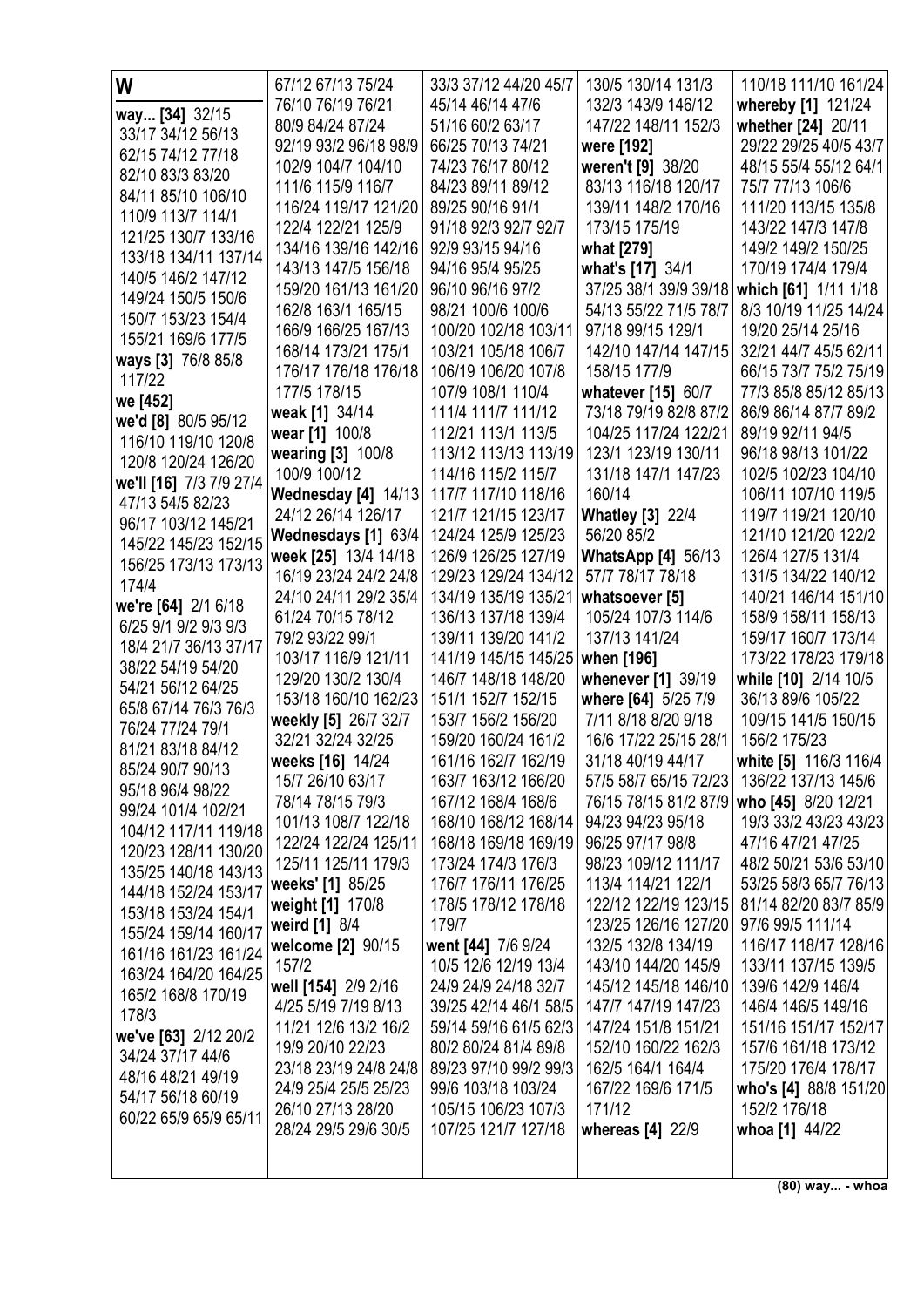| W<br>39/17 39/17 39/20<br>173/20 174/6 178/19<br>work [43] 5/21 7/21<br>74/23 77/5 77/6 99/11<br>whoever [1] 174/12<br>14/3 15/24 16/18<br>99/16 102/19 107/8<br>179/3 179/17 179/19<br>40/10 40/19 40/19<br>whole [14] 8/14 15/9<br>38/19 38/21 38/23<br>40/21 43/12 43/21<br>111/22 111/25 113/3<br>willingness [1]<br>34/13 51/10 53/9 64/5 |
|------------------------------------------------------------------------------------------------------------------------------------------------------------------------------------------------------------------------------------------------------------------------------------------------------------------------------------------------|
|                                                                                                                                                                                                                                                                                                                                                |
|                                                                                                                                                                                                                                                                                                                                                |
|                                                                                                                                                                                                                                                                                                                                                |
| 43/23 44/8 44/25<br>114/1 125/9 126/22<br>172/10<br>39/11 47/9 51/20<br>68/25 87/6 126/5                                                                                                                                                                                                                                                       |
| win [2] 125/18 125/18<br>53/15 64/22 67/8<br>45/14 45/15 45/24<br>129/21 129/22 129/25<br>132/25 133/21 159/5                                                                                                                                                                                                                                  |
| win-win [1] 125/18<br>72/25 74/13 75/25<br>47/2 47/6 49/21 51/13<br>130/1 132/14 134/3<br>160/4 173/7                                                                                                                                                                                                                                          |
| 53/4 53/16 55/5 55/7<br>142/6 143/3 148/22<br>wiring [2] 126/5<br>76/15 86/9 92/19 97/6<br>whose [3] 10/12 51/6                                                                                                                                                                                                                                |
| 126/11<br>97/6 100/15 102/18<br>55/12 56/7 57/17<br>153/21 154/9 155/13<br>134/18                                                                                                                                                                                                                                                              |
| wise [2] 57/4 57/18<br>102/20 102/22 118/4<br>57/21 61/1 61/2 61/4<br>157/7 160/8 166/23<br>why [40] 1/8 17/25                                                                                                                                                                                                                                 |
| wish [2] 86/5 86/6<br>122/11 124/22 130/18<br>61/4 61/5 61/6 61/20<br>Wyn [27] 1/25 2/8<br>19/20 31/15 36/24                                                                                                                                                                                                                                   |
| 63/1 66/20 68/5 68/12<br>2/13 3/13 4/7 6/4 27/8<br>witching [1] 84/25<br>141/7 141/21 143/9<br>38/13 54/2 54/22 55/5                                                                                                                                                                                                                           |
| with [199]<br>144/24 145/20 145/21<br>69/14 70/6 78/12<br>49/19 70/6 76/11<br>67/1 67/3 67/15 68/15                                                                                                                                                                                                                                            |
| withdraw [2] 145/25<br>82/17 82/21 82/23<br>155/25 159/22 162/14<br>82/15 84/21 87/5<br>73/11 74/1 75/19                                                                                                                                                                                                                                       |
| 146/15<br>164/23 165/6 168/12<br>83/6 84/4 84/7 84/10<br>87/23 88/8 95/7 96/7<br>79/10 79/14 79/17<br>168/15<br>84/13 86/2 87/15 92/8                                                                                                                                                                                                          |
| withdrawal [2] 146/2<br>96/15 118/17 142/10<br>84/7 84/8 84/10 84/13<br>146/14<br>worked [11] 5/9 6/5<br>92/9 92/9 92/13 93/4<br>155/16 165/10 167/9                                                                                                                                                                                           |
| 94/8 96/8 102/5<br>11/1 23/25 24/7 55/20<br>94/14 94/21 95/8 97/5<br>172/9 172/13 174/7                                                                                                                                                                                                                                                        |
| withdrawn $[3]$ 81/1<br>105/19 115/14 116/17<br>81/17 81/18<br>91/11 96/25 98/9<br>98/19 101/23 103/5<br>178/9                                                                                                                                                                                                                                 |
| 117/3 137/10 145/9<br>Wyn's [5] 2/6 2/21<br>withdrew [1] 152/4<br>100/23 115/20<br>105/20 106/4 106/4                                                                                                                                                                                                                                          |
| 168/4 168/4 174/19<br>within [19] 5/23 17/23 working [31] 1/5 5/15<br>86/23 150/8 163/10<br>111/23 112/17 112/25                                                                                                                                                                                                                               |
| 174/19 174/21 174/22<br>26/7 28/15 38/12<br>5/17 6/11 7/5 15/21<br>113/1 115/24 117/22                                                                                                                                                                                                                                                         |
| Y<br>175/15 177/8<br>39/19 55/3 64/8 73/21<br>16/25 17/4 18/20<br>119/13 125/4 125/4                                                                                                                                                                                                                                                           |
| widely [2] 74/13<br>yay [1] 147/4<br>78/6 78/9 82/19 89/24<br>22/15 22/15 24/8<br>125/5 125/6 125/22                                                                                                                                                                                                                                           |
| 159/22<br>yeah [42] 18/12 18/17<br>92/25 93/21 98/4<br>37/17 50/21 53/7<br>131/8 132/18 133/3                                                                                                                                                                                                                                                  |
| wider [4] 20/22 21/2<br>26/1 31/21 31/22<br>118/3 118/13 147/14<br>58/18 61/23 72/20<br>133/14 133/23 135/18<br>21/2 117/18                                                                                                                                                                                                                    |
| 34/16 37/16 37/23<br>without [5] 78/15<br>76/6 83/12 84/15<br>135/22 139/14 141/9<br>wife [8] 43/1 67/24                                                                                                                                                                                                                                       |
| 44/22 45/6 45/12<br>90/22 100/23 101/7<br>141/17 142/8 147/19<br>84/16 93/21 97/4<br>69/23 88/20 90/16                                                                                                                                                                                                                                         |
| 48/13 50/25 52/7 55/8<br>150/4 152/6 156/10<br>106/23<br>102/18 127/3 154/13<br>101/16 172/16 172/20                                                                                                                                                                                                                                           |
| 55/25 57/16 66/18<br>witness [7] 85/18<br>162/6 168/13 168/22<br>156/24 157/14 157/17<br>will [82] 1/3 1/12 1/12                                                                                                                                                                                                                               |
| 67/17 68/14 68/20<br>85/22 86/2 86/9 156/3<br>172/18<br>165/5 165/6 168/9<br>2/2 2/13 2/22 2/23 3/1<br>69/24 70/17 73/19                                                                                                                                                                                                                       |
| 179/2 179/5<br>workings [1] 163/14<br>169/22 174/7 174/9<br>3/12 8/16 13/6 13/24<br>76/17 79/1 83/9 83/10                                                                                                                                                                                                                                      |
| won't [8] 1/20 8/1<br>works [1] 17/14<br>174/16 174/18 174/23<br>13/24 17/11 17/25<br>83/11 90/12 96/6 96/6                                                                                                                                                                                                                                    |
| 15/3 86/4 92/22<br>174/23 175/8 176/15<br>world [4] 8/6 51/19<br>19/3 19/4 19/5 20/22<br>96/17 105/25 105/25                                                                                                                                                                                                                                   |
| 128/18 148/15 156/17<br>57/2 145/13<br>179/9<br>22/24 56/16 60/12<br>111/20 114/11 120/25<br>worried [1] 64/24                                                                                                                                                                                                                                 |
| wouldn't [18] 22/9<br>wonder [11] 7/13<br>60/13 67/7 71/19<br>157/21 157/21 157/21<br>21/23 61/10 79/5<br>worry [5] 66/9 71/18<br>36/19 37/13 37/15                                                                                                                                                                                            |
| 71/21 75/11 76/1 78/4<br>157/21<br>82/21 88/11 89/15<br>90/15 129/6 133/12<br>39/11 47/8 47/9 52/8                                                                                                                                                                                                                                             |
| 78/5 86/4 86/6 86/15<br>year [22] 4/21 5/8<br>90/10 165/23 166/1<br>61/18 62/7 65/12<br>worrying [1] 47/23                                                                                                                                                                                                                                     |
| 86/24 86/25 87/7 87/9<br>10/19 12/7 12/8 14/9<br>worse [1] 166/14<br>72/24 124/16 127/21<br>167/8                                                                                                                                                                                                                                              |
| 87/11 88/2 93/24<br>14/12 52/12 57/18<br>wondered [5] 13/10<br>worst [2] 40/2 104/16<br>127/23 166/12 170/18                                                                                                                                                                                                                                   |
| 94/11 96/16 97/1<br>57/25 61/2 62/10<br>48/15 76/13 133/17<br>worth [1] 106/15<br>179/8                                                                                                                                                                                                                                                        |
| 99/20 107/16 114/22<br>72/21 90/12 95/21<br>165/20<br>worthless [1] 134/9<br>wow [1] 21/13                                                                                                                                                                                                                                                     |
| 118/7 125/10 128/18<br>106/22 119/21 138/10<br>wondering [2] 91/22<br>would [143] 4/9 9/7<br>wracked [1] 151/7<br>129/13 133/5 133/7                                                                                                                                                                                                           |
| 147/20 162/10 169/21<br>write [6] 38/18 111/2<br>176/1<br>12/9 13/11 13/13<br>134/21 137/21 138/12                                                                                                                                                                                                                                             |
| 177/23<br>woods [2] 171/13<br>13/15 14/3 15/23<br>131/8 131/14 147/24<br>138/13 139/22 140/6                                                                                                                                                                                                                                                   |
| year's [2] 9/16 12/10<br>17/14 22/10 22/12<br>179/3<br>171/17<br>140/8 140/9 143/23                                                                                                                                                                                                                                                            |
| years [92] 4/19 5/8<br>25/3 26/15 28/8 28/25<br>writing [5] 63/10<br>word [5] 1/23 15/21<br>146/25 147/2 147/17                                                                                                                                                                                                                                |
| 5/11 6/7 7/6 8/24 11/2<br>15/23 16/15 178/14<br>31/25 32/2 32/2 32/6<br>131/15 133/4 156/6<br>149/5 150/20 151/24                                                                                                                                                                                                                              |
| 11/5 13/19 18/16<br>word's [1] 94/19<br>32/8 32/8 32/9 32/18<br>179/11<br>152/15 156/12 158/6<br>22/20 22/21 24/16                                                                                                                                                                                                                             |
| words [7] 32/20 41/8<br>written [1] 131/20<br>32/24 33/23 36/7 37/7<br>160/4 163/4 163/9<br>30/25 33/22 36/9                                                                                                                                                                                                                                   |
| 155/7 178/12 178/14<br>37/8 38/2 38/5 38/6<br>wrong [32] 39/4                                                                                                                                                                                                                                                                                  |
|                                                                                                                                                                                                                                                                                                                                                |

(81) whoever - years